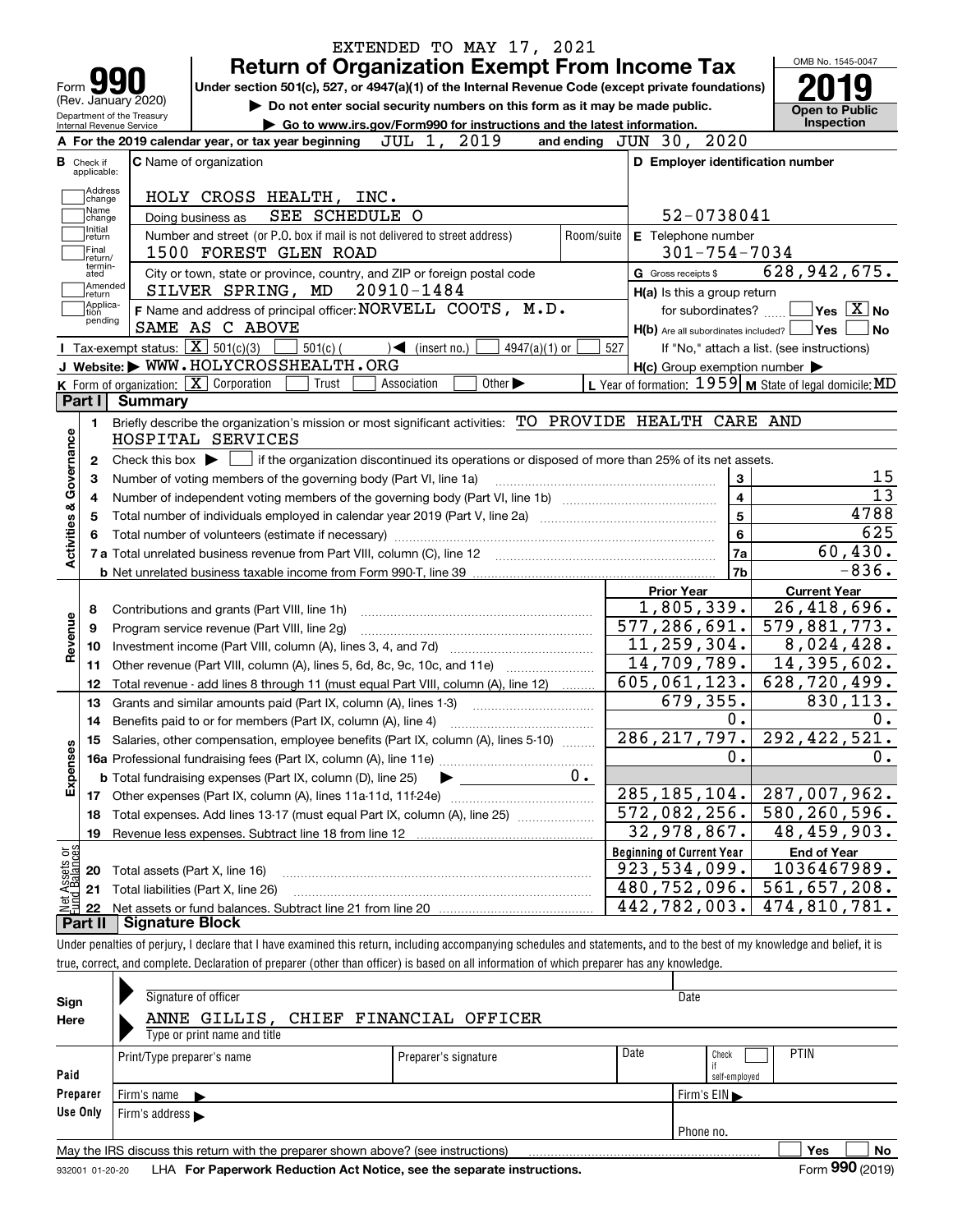|              | 52-0738041<br>HOLY CROSS HEALTH, INC.<br>$Page$ 2<br>Form 990 (2019)<br>Part III   Statement of Program Service Accomplishments                        |
|--------------|--------------------------------------------------------------------------------------------------------------------------------------------------------|
|              | $\overline{\mathbf{x}}$                                                                                                                                |
| 1.           | Briefly describe the organization's mission:                                                                                                           |
|              | WE, HOLY CROSS HEALTH AND TRINITY HEALTH, SERVE TOGETHER IN THE SPIRIT                                                                                 |
|              | OF THE GOSPEL AS A COMPASSIONATE AND TRANSFORMING HEALING PRESENCE                                                                                     |
|              | WITHIN OUR COMMUNITIES. WE CARRY OUT THIS MISSION IN OUR COMMUNITIES                                                                                   |
|              | THROUGH OUR COMMITMENT TO BE THE MOST TRUSTED PROVIDER OF HEALTH CARE                                                                                  |
|              |                                                                                                                                                        |
| $\mathbf{2}$ | Did the organization undertake any significant program services during the year which were not listed on the<br>$\sqrt{}$ Yes $\sqrt{}$ X $\sqrt{}$ No |
|              | prior Form 990 or 990-EZ?                                                                                                                              |
|              | If "Yes," describe these new services on Schedule O.                                                                                                   |
| 3            | $\overline{\mathsf{Yes} \mathrel{\hspace{0.5pt}\mathsf{X}}}$ No                                                                                        |
|              | If "Yes," describe these changes on Schedule O.                                                                                                        |
| 4            | Describe the organization's program service accomplishments for each of its three largest program services, as measured by expenses.                   |
|              | Section 501(c)(3) and 501(c)(4) organizations are required to report the amount of grants and allocations to others, the total expenses, and           |
|              | revenue, if any, for each program service reported.                                                                                                    |
| 4a           | $830, 113.$ (Revenue \$<br>$496,389,937.$ including grants of \$<br>588, 174, 418.<br>(Expenses \$<br>(Code:                                           |
|              | HOLY CROSS HEALTH IS A NOT-FOR-PROFIT HEALTH SYSTEM IN MONTGOMERY                                                                                      |
|              | COUNTY, MD., DEDICATED TO IMPROVING THE HEALTH OF ITS COMMUNITY FOR                                                                                    |
|              | MORE THAN 60 YEARS. HOLY CROSS SERVES OVER 160,000 PATIENTS EACH YEAR                                                                                  |
|              | THROUGH A FULL RANGE OF INPATIENT, OUTPATIENT AND INNOVATIVE                                                                                           |
|              | COMMUNITY-BASED SERVICES. HOLY CROSS HAS GROWN FROM A SINGLE HOSPITAL                                                                                  |
|              | LOCATED IN SILVER SPRING, MD., INTO A SYSTEM OF HOSPITALS AND HEALTH                                                                                   |
|              | CENTERS IN LOCATIONS THROUGHOUT THE COMMUNITY.<br>HOLY CROSS GERMANTOWN                                                                                |
|              | HOSPITAL OPENED OCTOBER 1, 2014 AND IS THE FIRST HOSPITAL IN THE NATION                                                                                |
|              | TO BE LOCATED ON A COLLEGE CAMPUS. CARE IS ENHANCED BY AN EDUCATIONAL                                                                                  |
|              | PARTNERSHIP, AND INCLUDES HIGH-QUALITY MEDICAL, SURGICAL, OBSTETRIC,                                                                                   |
|              | EMERGENCY, AND BEHAVIORAL HEALTH SERVICES. HOLY CROSS HEALTH CENTERS                                                                                   |
|              | ARE LOCATED IN SILVER SPRING, GAITHERSBURG, GERMANTOWN AND ASPEN HILL.                                                                                 |
|              |                                                                                                                                                        |
|              |                                                                                                                                                        |
|              |                                                                                                                                                        |
|              |                                                                                                                                                        |
|              |                                                                                                                                                        |
|              |                                                                                                                                                        |
|              |                                                                                                                                                        |
|              |                                                                                                                                                        |
| 4c           | including grants of \$<br>) (Revenue \$<br>(Code:<br>(Expenses \$                                                                                      |
|              |                                                                                                                                                        |
|              |                                                                                                                                                        |
|              |                                                                                                                                                        |
|              |                                                                                                                                                        |
|              |                                                                                                                                                        |
|              |                                                                                                                                                        |
|              |                                                                                                                                                        |
|              |                                                                                                                                                        |
|              |                                                                                                                                                        |
|              |                                                                                                                                                        |
|              |                                                                                                                                                        |
|              |                                                                                                                                                        |
|              |                                                                                                                                                        |
| 4d           | Other program services (Describe on Schedule O.)<br>(Expenses \$<br>(Revenue \$<br>including grants of \$                                              |
|              | 496, 389, 937.<br>Total program service expenses                                                                                                       |
|              | Form 990 (2019)                                                                                                                                        |
|              | SEE SCHEDULE O FOR CONTINUATION(S)<br>932002 01-20-20                                                                                                  |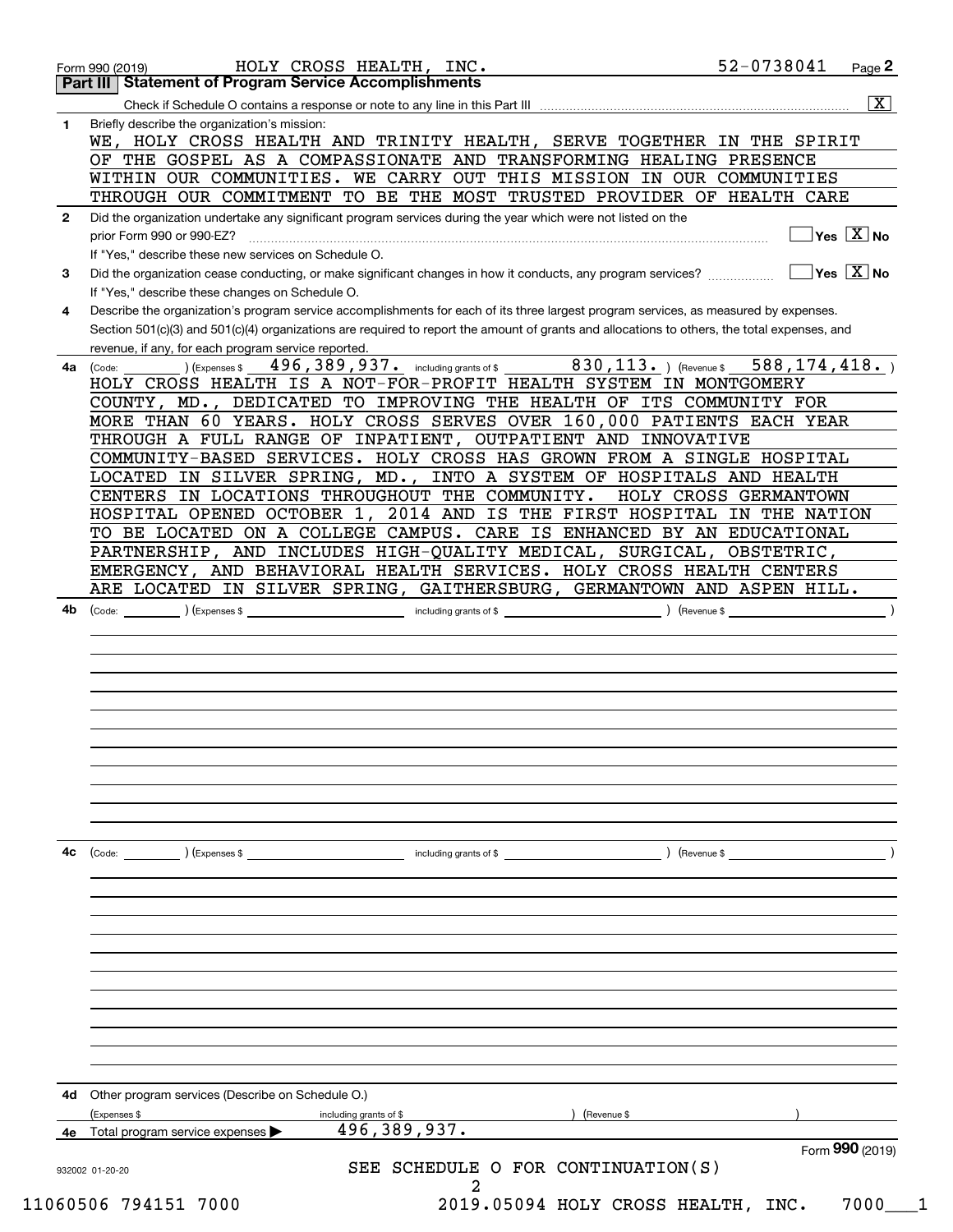Form 990 (2019) HOLY CROSS HEALTH, INC. 5 2-0 7 3 8 0 4 1 <sub>Page</sub> 3<br>**Part IV | Checklist of Required Schedules** 

|     |                                                                                                                                       |                 | Yes                     | No              |
|-----|---------------------------------------------------------------------------------------------------------------------------------------|-----------------|-------------------------|-----------------|
| 1.  | Is the organization described in section $501(c)(3)$ or $4947(a)(1)$ (other than a private foundation)?                               |                 |                         |                 |
|     |                                                                                                                                       | 1               | X                       |                 |
| 2   |                                                                                                                                       | $\overline{2}$  | $\overline{\mathbf{x}}$ |                 |
| 3   | Did the organization engage in direct or indirect political campaign activities on behalf of or in opposition to candidates for       |                 |                         |                 |
|     |                                                                                                                                       | 3               |                         | x               |
| 4   | Section 501(c)(3) organizations. Did the organization engage in lobbying activities, or have a section 501(h) election in effect      |                 | X                       |                 |
|     |                                                                                                                                       | 4               |                         |                 |
| 5   | Is the organization a section 501(c)(4), 501(c)(5), or 501(c)(6) organization that receives membership dues, assessments, or          | 5               |                         | x               |
| 6   | Did the organization maintain any donor advised funds or any similar funds or accounts for which donors have the right to             |                 |                         |                 |
|     | provide advice on the distribution or investment of amounts in such funds or accounts? If "Yes," complete Schedule D, Part I          | 6               |                         | x               |
| 7   | Did the organization receive or hold a conservation easement, including easements to preserve open space,                             |                 |                         |                 |
|     |                                                                                                                                       | $\overline{7}$  |                         | x               |
| 8   | Did the organization maintain collections of works of art, historical treasures, or other similar assets? If "Yes," complete          |                 |                         |                 |
|     |                                                                                                                                       | 8               |                         | x               |
| 9   | Did the organization report an amount in Part X, line 21, for escrow or custodial account liability, serve as a custodian for         |                 |                         |                 |
|     | amounts not listed in Part X; or provide credit counseling, debt management, credit repair, or debt negotiation services?             |                 |                         |                 |
|     |                                                                                                                                       | 9               |                         | x               |
| 10  | Did the organization, directly or through a related organization, hold assets in donor-restricted endowments                          |                 |                         |                 |
|     |                                                                                                                                       | 10              | х                       |                 |
| 11  | If the organization's answer to any of the following questions is "Yes," then complete Schedule D, Parts VI, VIII, VIII, IX, or X     |                 |                         |                 |
|     | as applicable.                                                                                                                        |                 |                         |                 |
|     | a Did the organization report an amount for land, buildings, and equipment in Part X, line 10? If "Yes." complete Schedule D.         |                 |                         |                 |
|     |                                                                                                                                       | 11a             | X                       |                 |
|     | <b>b</b> Did the organization report an amount for investments - other securities in Part X, line 12, that is 5% or more of its total |                 |                         |                 |
|     |                                                                                                                                       | 11 <sub>b</sub> | X                       |                 |
|     | c Did the organization report an amount for investments - program related in Part X, line 13, that is 5% or more of its total         |                 |                         | x               |
|     | d Did the organization report an amount for other assets in Part X, line 15, that is 5% or more of its total assets reported in       | 11c             |                         |                 |
|     |                                                                                                                                       | 11d             | х                       |                 |
|     | e Did the organization report an amount for other liabilities in Part X, line 25? If "Yes," complete Schedule D, Part X               | 11e             | $\mathbf X$             |                 |
| f   | Did the organization's separate or consolidated financial statements for the tax year include a footnote that addresses               |                 |                         |                 |
|     | the organization's liability for uncertain tax positions under FIN 48 (ASC 740)? If "Yes," complete Schedule D, Part X                | 11f             |                         | x               |
|     | 12a Did the organization obtain separate, independent audited financial statements for the tax year? If "Yes," complete               |                 |                         |                 |
|     |                                                                                                                                       | 12a             |                         | x               |
|     | <b>b</b> Was the organization included in consolidated, independent audited financial statements for the tax year?                    |                 |                         |                 |
|     | If "Yes," and if the organization answered "No" to line 12a, then completing Schedule D, Parts XI and XII is optional                 | 12 <sub>b</sub> | ▵                       |                 |
| 13  |                                                                                                                                       | 13              |                         | X               |
| 14a | Did the organization maintain an office, employees, or agents outside of the United States?                                           | 14a             |                         | $\mathbf X$     |
|     | <b>b</b> Did the organization have aggregate revenues or expenses of more than \$10,000 from grantmaking, fundraising, business,      |                 |                         |                 |
|     | investment, and program service activities outside the United States, or aggregate foreign investments valued at \$100,000            |                 |                         |                 |
|     |                                                                                                                                       | 14b             |                         | x               |
| 15  | Did the organization report on Part IX, column (A), line 3, more than \$5,000 of grants or other assistance to or for any             |                 |                         |                 |
|     |                                                                                                                                       | 15              |                         | X               |
| 16  | Did the organization report on Part IX, column (A), line 3, more than \$5,000 of aggregate grants or other assistance to              |                 |                         | X               |
|     | Did the organization report a total of more than \$15,000 of expenses for professional fundraising services on Part IX,               | 16              |                         |                 |
| 17  |                                                                                                                                       | 17              |                         | x               |
| 18  | Did the organization report more than \$15,000 total of fundraising event gross income and contributions on Part VIII, lines          |                 |                         |                 |
|     |                                                                                                                                       | 18              |                         | x               |
| 19  | Did the organization report more than \$15,000 of gross income from gaming activities on Part VIII, line 9a? If "Yes."                |                 |                         |                 |
|     |                                                                                                                                       | 19              |                         | x               |
|     |                                                                                                                                       | 20a             | X                       |                 |
|     | b If "Yes" to line 20a, did the organization attach a copy of its audited financial statements to this return?                        | 20 <sub>b</sub> | X                       |                 |
| 21  | Did the organization report more than \$5,000 of grants or other assistance to any domestic organization or                           |                 |                         |                 |
|     |                                                                                                                                       | 21              | X                       |                 |
|     | 932003 01-20-20                                                                                                                       |                 |                         | Form 990 (2019) |

932003 01-20-20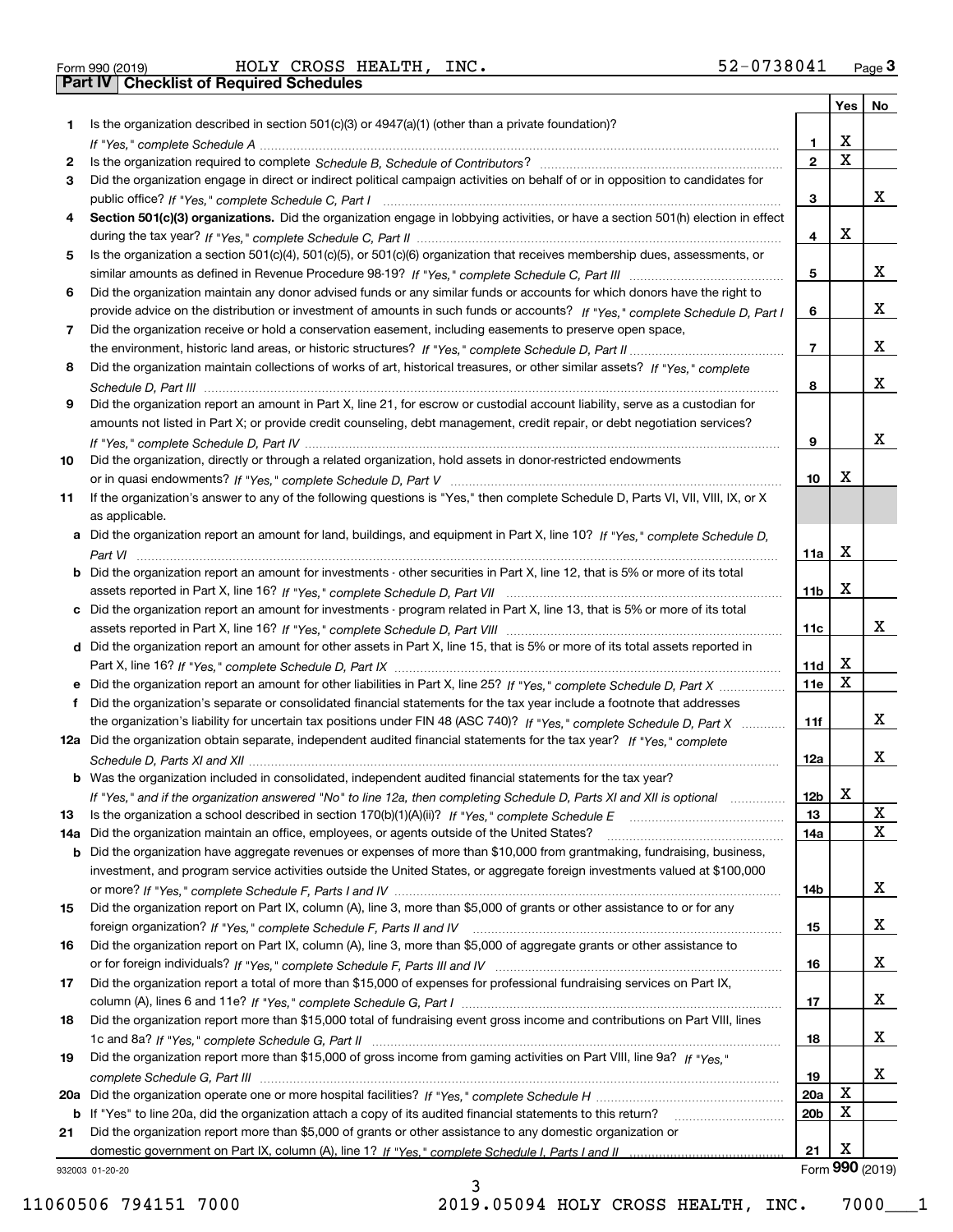*(continued)*

|    |                                                                                                                                       |            | Yes   No |                         |
|----|---------------------------------------------------------------------------------------------------------------------------------------|------------|----------|-------------------------|
| 22 | Did the organization report more than \$5,000 of grants or other assistance to or for domestic individuals on                         |            |          |                         |
|    |                                                                                                                                       | 22         | X        |                         |
| 23 | Did the organization answer "Yes" to Part VII, Section A, line 3, 4, or 5 about compensation of the organization's current            |            |          |                         |
|    | and former officers, directors, trustees, key employees, and highest compensated employees? If "Yes," complete                        |            |          |                         |
|    |                                                                                                                                       | 23         | x        |                         |
|    | 24a Did the organization have a tax-exempt bond issue with an outstanding principal amount of more than \$100,000 as of the           |            |          |                         |
|    | last day of the year, that was issued after December 31, 2002? If "Yes," answer lines 24b through 24d and complete                    |            |          |                         |
|    |                                                                                                                                       | 24a        |          | x                       |
|    |                                                                                                                                       | 24b        |          |                         |
|    | c Did the organization maintain an escrow account other than a refunding escrow at any time during the year to defease                |            |          |                         |
|    |                                                                                                                                       | 24c        |          |                         |
|    |                                                                                                                                       | 24d        |          |                         |
|    | 25a Section 501(c)(3), 501(c)(4), and 501(c)(29) organizations. Did the organization engage in an excess benefit                      |            |          |                         |
|    |                                                                                                                                       | 25a        |          | х                       |
|    | b Is the organization aware that it engaged in an excess benefit transaction with a disqualified person in a prior year, and          |            |          |                         |
|    | that the transaction has not been reported on any of the organization's prior Forms 990 or 990-EZ? If "Yes." complete                 |            |          |                         |
|    |                                                                                                                                       | 25b        |          | X                       |
| 26 | Schedule L, Part I<br>Did the organization report any amount on Part X, line 5 or 22, for receivables from or payables to any current |            |          |                         |
|    |                                                                                                                                       |            |          |                         |
|    | or former officer, director, trustee, key employee, creator or founder, substantial contributor, or 35%                               |            |          | X                       |
|    |                                                                                                                                       | 26         |          |                         |
| 27 | Did the organization provide a grant or other assistance to any current or former officer, director, trustee, key employee,           |            |          |                         |
|    | creator or founder, substantial contributor or employee thereof, a grant selection committee member, or to a 35% controlled           |            |          |                         |
|    | entity (including an employee thereof) or family member of any of these persons? If "Yes," complete Schedule L, Part III              | 27         |          | х                       |
| 28 | Was the organization a party to a business transaction with one of the following parties (see Schedule L, Part IV                     |            |          |                         |
|    | instructions, for applicable filing thresholds, conditions, and exceptions):                                                          |            |          |                         |
|    | a A current or former officer, director, trustee, key employee, creator or founder, or substantial contributor? If                    |            |          |                         |
|    |                                                                                                                                       | 28a        |          | x                       |
|    |                                                                                                                                       | 28b        |          | $\overline{\text{x}}$   |
|    | c A 35% controlled entity of one or more individuals and/or organizations described in lines 28a or 28b? If                           |            |          |                         |
|    |                                                                                                                                       | 28c        |          | х                       |
| 29 |                                                                                                                                       | 29         |          | $\overline{\mathbf{X}}$ |
| 30 | Did the organization receive contributions of art, historical treasures, or other similar assets, or qualified conservation           |            |          |                         |
|    |                                                                                                                                       | 30         |          | x                       |
| 31 | Did the organization liquidate, terminate, or dissolve and cease operations? If "Yes," complete Schedule N, Part I                    | 31         |          | $\overline{\mathbf{x}}$ |
| 32 | Did the organization sell, exchange, dispose of, or transfer more than 25% of its net assets? If "Yes," complete                      |            |          |                         |
|    |                                                                                                                                       | 32         |          | х                       |
| 33 | Did the organization own 100% of an entity disregarded as separate from the organization under Regulations                            |            |          |                         |
|    |                                                                                                                                       | 33         | х        |                         |
| 34 | Was the organization related to any tax-exempt or taxable entity? If "Yes," complete Schedule R, Part II, III, or IV, and             |            |          |                         |
|    |                                                                                                                                       | 34         | х        |                         |
|    |                                                                                                                                       |            | X        |                         |
|    |                                                                                                                                       | <b>35a</b> |          |                         |
|    | b If "Yes" to line 35a, did the organization receive any payment from or engage in any transaction with a controlled entity           |            | х        |                         |
|    |                                                                                                                                       | 35b        |          |                         |
| 36 | Section 501(c)(3) organizations. Did the organization make any transfers to an exempt non-charitable related organization?            |            |          |                         |
|    |                                                                                                                                       | 36         |          | x                       |
| 37 | Did the organization conduct more than 5% of its activities through an entity that is not a related organization                      |            |          |                         |
|    |                                                                                                                                       | 37         |          | x                       |
| 38 | Did the organization complete Schedule O and provide explanations in Schedule O for Part VI, lines 11b and 19?                        |            |          |                         |
|    | Note: All Form 990 filers are required to complete Schedule O                                                                         | 38         | х        |                         |
|    | <b>Statements Regarding Other IRS Filings and Tax Compliance</b><br><b>Part V</b>                                                     |            |          |                         |
|    | Check if Schedule O contains a response or note to any line in this Part V                                                            |            |          |                         |
|    |                                                                                                                                       |            | Yes      | No                      |
|    | 540<br>1a Enter the number reported in Box 3 of Form 1096. Enter -0- if not applicable<br>1a                                          |            |          |                         |
|    | 0<br>1 <sub>b</sub><br><b>b</b> Enter the number of Forms W-2G included in line 1a. Enter -0- if not applicable                       |            |          |                         |
|    | c Did the organization comply with backup withholding rules for reportable payments to vendors and reportable gaming                  |            |          |                         |
|    | (gambling) winnings to prize winners?                                                                                                 | 1c         | x        |                         |
|    |                                                                                                                                       |            |          | Form 990 (2019)         |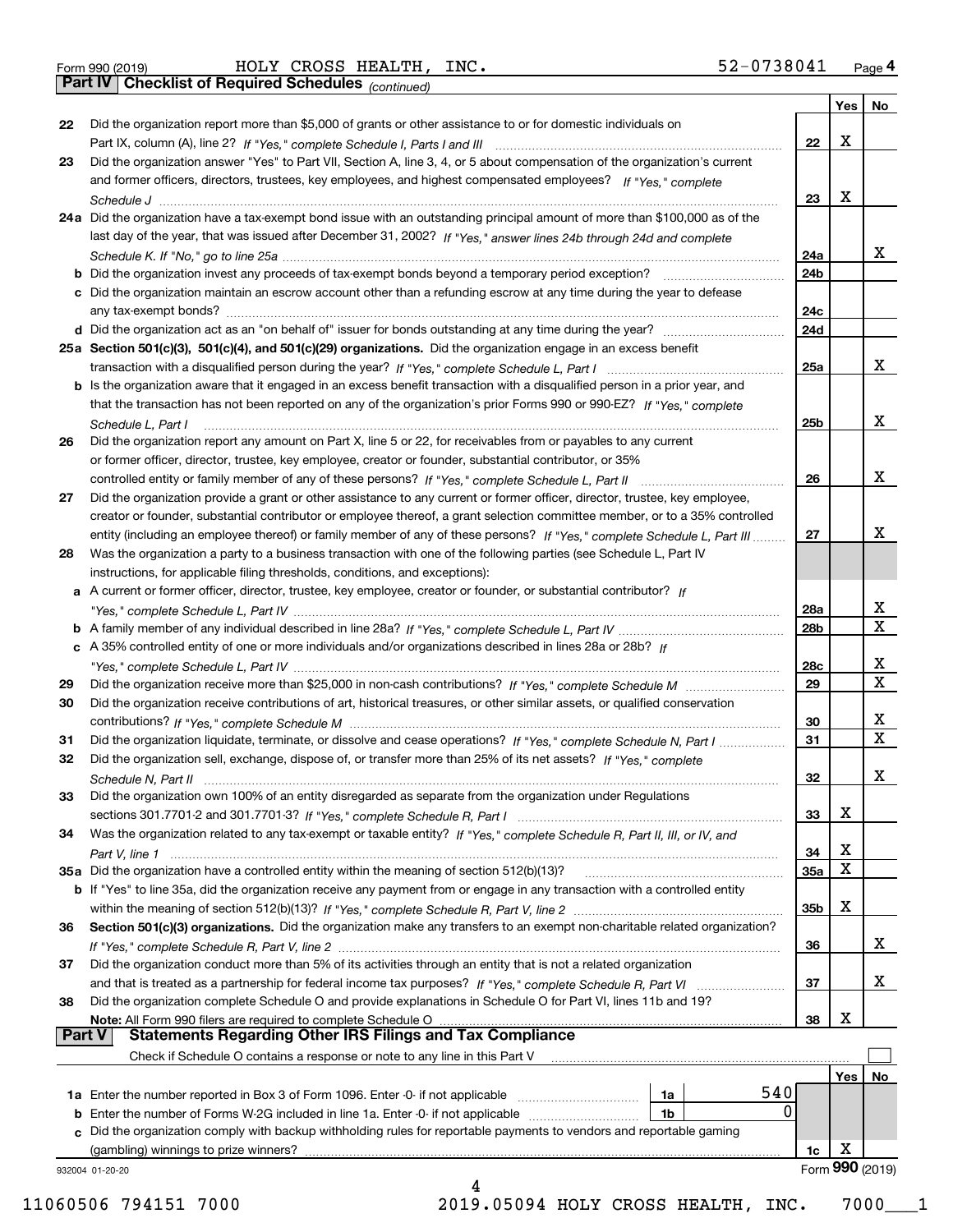| Statements Regarding Other IRS Filings and Tax Compliance (continued)<br><b>Part V</b><br>Yes   No<br>2a Enter the number of employees reported on Form W-3, Transmittal of Wage and Tax Statements,<br>4788<br>filed for the calendar year ending with or within the year covered by this return <i>manumumumum</i><br>2a<br>х<br>2 <sub>b</sub><br>х<br>3a<br>Did the organization have unrelated business gross income of \$1,000 or more during the year?<br>За<br>х<br>3 <sub>b</sub><br>b<br>4a At any time during the calendar year, did the organization have an interest in, or a signature or other authority over, a<br>x<br>4a<br><b>b</b> If "Yes," enter the name of the foreign country $\blacktriangleright$<br>See instructions for filing requirements for FinCEN Form 114, Report of Foreign Bank and Financial Accounts (FBAR).<br>х<br>5a<br>х<br>5 <sub>b</sub><br>b<br>5c<br>c<br>6a Does the organization have annual gross receipts that are normally greater than \$100,000, and did the organization solicit<br>x<br>any contributions that were not tax deductible as charitable contributions?<br>6a<br><b>b</b> If "Yes," did the organization include with every solicitation an express statement that such contributions or gifts<br>were not tax deductible?<br>6b<br>Organizations that may receive deductible contributions under section 170(c).<br>7<br>х<br>Did the organization receive a payment in excess of \$75 made partly as a contribution and partly for goods and services provided to the payor?<br>7a<br>a<br>If "Yes," did the organization notify the donor of the value of the goods or services provided?<br>7b<br>b<br>c Did the organization sell, exchange, or otherwise dispose of tangible personal property for which it was required<br>х<br>7c<br>7d<br>d If "Yes," indicate the number of Forms 8282 filed during the year [11] [11] No. 2010 [12] Henry Manuscover, 1<br>х<br>7e<br>Did the organization receive any funds, directly or indirectly, to pay premiums on a personal benefit contract?<br>е<br>x<br>7f<br>Did the organization, during the year, pay premiums, directly or indirectly, on a personal benefit contract?<br>f<br>If the organization received a contribution of qualified intellectual property, did the organization file Form 8899 as required?<br>7g<br>g<br>If the organization received a contribution of cars, boats, airplanes, or other vehicles, did the organization file a Form 1098-C?<br>7h<br>h<br>Sponsoring organizations maintaining donor advised funds. Did a donor advised fund maintained by the<br>8<br>8<br>sponsoring organization have excess business holdings at any time during the year?<br>Sponsoring organizations maintaining donor advised funds.<br>9<br>Did the sponsoring organization make any taxable distributions under section 4966?<br>9а<br>а<br>9b<br>Did the sponsoring organization make a distribution to a donor, donor advisor, or related person?<br>b<br>Section 501(c)(7) organizations. Enter:<br>10<br>10a<br>а<br> 10b <br>Gross receipts, included on Form 990, Part VIII, line 12, for public use of club facilities<br>Section 501(c)(12) organizations. Enter:<br>11<br>Gross income from members or shareholders<br>11a<br>а<br>b Gross income from other sources (Do not net amounts due or paid to other sources against<br>11b<br>12a Section 4947(a)(1) non-exempt charitable trusts. Is the organization filing Form 990 in lieu of Form 1041?<br>12a<br>12b<br>If "Yes," enter the amount of tax-exempt interest received or accrued during the year<br>b<br>Section 501(c)(29) qualified nonprofit health insurance issuers.<br>13<br>Is the organization licensed to issue qualified health plans in more than one state?<br>13a<br>a<br>Note: See the instructions for additional information the organization must report on Schedule O.<br><b>b</b> Enter the amount of reserves the organization is required to maintain by the states in which the<br>13b<br>13с<br>c<br>x<br>Did the organization receive any payments for indoor tanning services during the tax year?<br>14a<br>14a<br>If "Yes," has it filed a Form 720 to report these payments? If "No," provide an explanation on Schedule O<br>14b<br>b<br>Is the organization subject to the section 4960 tax on payment(s) of more than \$1,000,000 in remuneration or<br>15<br>X<br>15<br>If "Yes," see instructions and file Form 4720, Schedule N.<br>х<br>Is the organization an educational institution subject to the section 4968 excise tax on net investment income?<br>16<br>16<br>If "Yes," complete Form 4720, Schedule O.<br>$000 \text{ years}$ | 52-0738041<br>HOLY CROSS HEALTH, INC.<br>Form 990 (2019) |  |  | $Page$ <sup>5</sup> |  |  |  |  |  |
|----------------------------------------------------------------------------------------------------------------------------------------------------------------------------------------------------------------------------------------------------------------------------------------------------------------------------------------------------------------------------------------------------------------------------------------------------------------------------------------------------------------------------------------------------------------------------------------------------------------------------------------------------------------------------------------------------------------------------------------------------------------------------------------------------------------------------------------------------------------------------------------------------------------------------------------------------------------------------------------------------------------------------------------------------------------------------------------------------------------------------------------------------------------------------------------------------------------------------------------------------------------------------------------------------------------------------------------------------------------------------------------------------------------------------------------------------------------------------------------------------------------------------------------------------------------------------------------------------------------------------------------------------------------------------------------------------------------------------------------------------------------------------------------------------------------------------------------------------------------------------------------------------------------------------------------------------------------------------------------------------------------------------------------------------------------------------------------------------------------------------------------------------------------------------------------------------------------------------------------------------------------------------------------------------------------------------------------------------------------------------------------------------------------------------------------------------------------------------------------------------------------------------------------------------------------------------------------------------------------------------------------------------------------------------------------------------------------------------------------------------------------------------------------------------------------------------------------------------------------------------------------------------------------------------------------------------------------------------------------------------------------------------------------------------------------------------------------------------------------------------------------------------------------------------------------------------------------------------------------------------------------------------------------------------------------------------------------------------------------------------------------------------------------------------------------------------------------------------------------------------------------------------------------------------------------------------------------------------------------------------------------------------------------------------------------------------------------------------------------------------------------------------------------------------------------------------------------------------------------------------------------------------------------------------------------------------------------------------------------------------------------------------------------------------------------------------------------------------------------------------------------------------------------------------------------------------------------------------------------------------------------------------------------------------------------------------------------------------------------------------------------------------------------------------------------------------------------------------------------------------------------------------------------------------------------------------------------------------------------------------------------------------------------------------------------------|----------------------------------------------------------|--|--|---------------------|--|--|--|--|--|
|                                                                                                                                                                                                                                                                                                                                                                                                                                                                                                                                                                                                                                                                                                                                                                                                                                                                                                                                                                                                                                                                                                                                                                                                                                                                                                                                                                                                                                                                                                                                                                                                                                                                                                                                                                                                                                                                                                                                                                                                                                                                                                                                                                                                                                                                                                                                                                                                                                                                                                                                                                                                                                                                                                                                                                                                                                                                                                                                                                                                                                                                                                                                                                                                                                                                                                                                                                                                                                                                                                                                                                                                                                                                                                                                                                                                                                                                                                                                                                                                                                                                                                                                                                                                                                                                                                                                                                                                                                                                                                                                                                                                                                                                                              |                                                          |  |  |                     |  |  |  |  |  |
|                                                                                                                                                                                                                                                                                                                                                                                                                                                                                                                                                                                                                                                                                                                                                                                                                                                                                                                                                                                                                                                                                                                                                                                                                                                                                                                                                                                                                                                                                                                                                                                                                                                                                                                                                                                                                                                                                                                                                                                                                                                                                                                                                                                                                                                                                                                                                                                                                                                                                                                                                                                                                                                                                                                                                                                                                                                                                                                                                                                                                                                                                                                                                                                                                                                                                                                                                                                                                                                                                                                                                                                                                                                                                                                                                                                                                                                                                                                                                                                                                                                                                                                                                                                                                                                                                                                                                                                                                                                                                                                                                                                                                                                                                              |                                                          |  |  |                     |  |  |  |  |  |
|                                                                                                                                                                                                                                                                                                                                                                                                                                                                                                                                                                                                                                                                                                                                                                                                                                                                                                                                                                                                                                                                                                                                                                                                                                                                                                                                                                                                                                                                                                                                                                                                                                                                                                                                                                                                                                                                                                                                                                                                                                                                                                                                                                                                                                                                                                                                                                                                                                                                                                                                                                                                                                                                                                                                                                                                                                                                                                                                                                                                                                                                                                                                                                                                                                                                                                                                                                                                                                                                                                                                                                                                                                                                                                                                                                                                                                                                                                                                                                                                                                                                                                                                                                                                                                                                                                                                                                                                                                                                                                                                                                                                                                                                                              |                                                          |  |  |                     |  |  |  |  |  |
|                                                                                                                                                                                                                                                                                                                                                                                                                                                                                                                                                                                                                                                                                                                                                                                                                                                                                                                                                                                                                                                                                                                                                                                                                                                                                                                                                                                                                                                                                                                                                                                                                                                                                                                                                                                                                                                                                                                                                                                                                                                                                                                                                                                                                                                                                                                                                                                                                                                                                                                                                                                                                                                                                                                                                                                                                                                                                                                                                                                                                                                                                                                                                                                                                                                                                                                                                                                                                                                                                                                                                                                                                                                                                                                                                                                                                                                                                                                                                                                                                                                                                                                                                                                                                                                                                                                                                                                                                                                                                                                                                                                                                                                                                              |                                                          |  |  |                     |  |  |  |  |  |
|                                                                                                                                                                                                                                                                                                                                                                                                                                                                                                                                                                                                                                                                                                                                                                                                                                                                                                                                                                                                                                                                                                                                                                                                                                                                                                                                                                                                                                                                                                                                                                                                                                                                                                                                                                                                                                                                                                                                                                                                                                                                                                                                                                                                                                                                                                                                                                                                                                                                                                                                                                                                                                                                                                                                                                                                                                                                                                                                                                                                                                                                                                                                                                                                                                                                                                                                                                                                                                                                                                                                                                                                                                                                                                                                                                                                                                                                                                                                                                                                                                                                                                                                                                                                                                                                                                                                                                                                                                                                                                                                                                                                                                                                                              |                                                          |  |  |                     |  |  |  |  |  |
|                                                                                                                                                                                                                                                                                                                                                                                                                                                                                                                                                                                                                                                                                                                                                                                                                                                                                                                                                                                                                                                                                                                                                                                                                                                                                                                                                                                                                                                                                                                                                                                                                                                                                                                                                                                                                                                                                                                                                                                                                                                                                                                                                                                                                                                                                                                                                                                                                                                                                                                                                                                                                                                                                                                                                                                                                                                                                                                                                                                                                                                                                                                                                                                                                                                                                                                                                                                                                                                                                                                                                                                                                                                                                                                                                                                                                                                                                                                                                                                                                                                                                                                                                                                                                                                                                                                                                                                                                                                                                                                                                                                                                                                                                              |                                                          |  |  |                     |  |  |  |  |  |
|                                                                                                                                                                                                                                                                                                                                                                                                                                                                                                                                                                                                                                                                                                                                                                                                                                                                                                                                                                                                                                                                                                                                                                                                                                                                                                                                                                                                                                                                                                                                                                                                                                                                                                                                                                                                                                                                                                                                                                                                                                                                                                                                                                                                                                                                                                                                                                                                                                                                                                                                                                                                                                                                                                                                                                                                                                                                                                                                                                                                                                                                                                                                                                                                                                                                                                                                                                                                                                                                                                                                                                                                                                                                                                                                                                                                                                                                                                                                                                                                                                                                                                                                                                                                                                                                                                                                                                                                                                                                                                                                                                                                                                                                                              |                                                          |  |  |                     |  |  |  |  |  |
|                                                                                                                                                                                                                                                                                                                                                                                                                                                                                                                                                                                                                                                                                                                                                                                                                                                                                                                                                                                                                                                                                                                                                                                                                                                                                                                                                                                                                                                                                                                                                                                                                                                                                                                                                                                                                                                                                                                                                                                                                                                                                                                                                                                                                                                                                                                                                                                                                                                                                                                                                                                                                                                                                                                                                                                                                                                                                                                                                                                                                                                                                                                                                                                                                                                                                                                                                                                                                                                                                                                                                                                                                                                                                                                                                                                                                                                                                                                                                                                                                                                                                                                                                                                                                                                                                                                                                                                                                                                                                                                                                                                                                                                                                              |                                                          |  |  |                     |  |  |  |  |  |
|                                                                                                                                                                                                                                                                                                                                                                                                                                                                                                                                                                                                                                                                                                                                                                                                                                                                                                                                                                                                                                                                                                                                                                                                                                                                                                                                                                                                                                                                                                                                                                                                                                                                                                                                                                                                                                                                                                                                                                                                                                                                                                                                                                                                                                                                                                                                                                                                                                                                                                                                                                                                                                                                                                                                                                                                                                                                                                                                                                                                                                                                                                                                                                                                                                                                                                                                                                                                                                                                                                                                                                                                                                                                                                                                                                                                                                                                                                                                                                                                                                                                                                                                                                                                                                                                                                                                                                                                                                                                                                                                                                                                                                                                                              |                                                          |  |  |                     |  |  |  |  |  |
|                                                                                                                                                                                                                                                                                                                                                                                                                                                                                                                                                                                                                                                                                                                                                                                                                                                                                                                                                                                                                                                                                                                                                                                                                                                                                                                                                                                                                                                                                                                                                                                                                                                                                                                                                                                                                                                                                                                                                                                                                                                                                                                                                                                                                                                                                                                                                                                                                                                                                                                                                                                                                                                                                                                                                                                                                                                                                                                                                                                                                                                                                                                                                                                                                                                                                                                                                                                                                                                                                                                                                                                                                                                                                                                                                                                                                                                                                                                                                                                                                                                                                                                                                                                                                                                                                                                                                                                                                                                                                                                                                                                                                                                                                              |                                                          |  |  |                     |  |  |  |  |  |
|                                                                                                                                                                                                                                                                                                                                                                                                                                                                                                                                                                                                                                                                                                                                                                                                                                                                                                                                                                                                                                                                                                                                                                                                                                                                                                                                                                                                                                                                                                                                                                                                                                                                                                                                                                                                                                                                                                                                                                                                                                                                                                                                                                                                                                                                                                                                                                                                                                                                                                                                                                                                                                                                                                                                                                                                                                                                                                                                                                                                                                                                                                                                                                                                                                                                                                                                                                                                                                                                                                                                                                                                                                                                                                                                                                                                                                                                                                                                                                                                                                                                                                                                                                                                                                                                                                                                                                                                                                                                                                                                                                                                                                                                                              |                                                          |  |  |                     |  |  |  |  |  |
|                                                                                                                                                                                                                                                                                                                                                                                                                                                                                                                                                                                                                                                                                                                                                                                                                                                                                                                                                                                                                                                                                                                                                                                                                                                                                                                                                                                                                                                                                                                                                                                                                                                                                                                                                                                                                                                                                                                                                                                                                                                                                                                                                                                                                                                                                                                                                                                                                                                                                                                                                                                                                                                                                                                                                                                                                                                                                                                                                                                                                                                                                                                                                                                                                                                                                                                                                                                                                                                                                                                                                                                                                                                                                                                                                                                                                                                                                                                                                                                                                                                                                                                                                                                                                                                                                                                                                                                                                                                                                                                                                                                                                                                                                              |                                                          |  |  |                     |  |  |  |  |  |
|                                                                                                                                                                                                                                                                                                                                                                                                                                                                                                                                                                                                                                                                                                                                                                                                                                                                                                                                                                                                                                                                                                                                                                                                                                                                                                                                                                                                                                                                                                                                                                                                                                                                                                                                                                                                                                                                                                                                                                                                                                                                                                                                                                                                                                                                                                                                                                                                                                                                                                                                                                                                                                                                                                                                                                                                                                                                                                                                                                                                                                                                                                                                                                                                                                                                                                                                                                                                                                                                                                                                                                                                                                                                                                                                                                                                                                                                                                                                                                                                                                                                                                                                                                                                                                                                                                                                                                                                                                                                                                                                                                                                                                                                                              |                                                          |  |  |                     |  |  |  |  |  |
|                                                                                                                                                                                                                                                                                                                                                                                                                                                                                                                                                                                                                                                                                                                                                                                                                                                                                                                                                                                                                                                                                                                                                                                                                                                                                                                                                                                                                                                                                                                                                                                                                                                                                                                                                                                                                                                                                                                                                                                                                                                                                                                                                                                                                                                                                                                                                                                                                                                                                                                                                                                                                                                                                                                                                                                                                                                                                                                                                                                                                                                                                                                                                                                                                                                                                                                                                                                                                                                                                                                                                                                                                                                                                                                                                                                                                                                                                                                                                                                                                                                                                                                                                                                                                                                                                                                                                                                                                                                                                                                                                                                                                                                                                              |                                                          |  |  |                     |  |  |  |  |  |
|                                                                                                                                                                                                                                                                                                                                                                                                                                                                                                                                                                                                                                                                                                                                                                                                                                                                                                                                                                                                                                                                                                                                                                                                                                                                                                                                                                                                                                                                                                                                                                                                                                                                                                                                                                                                                                                                                                                                                                                                                                                                                                                                                                                                                                                                                                                                                                                                                                                                                                                                                                                                                                                                                                                                                                                                                                                                                                                                                                                                                                                                                                                                                                                                                                                                                                                                                                                                                                                                                                                                                                                                                                                                                                                                                                                                                                                                                                                                                                                                                                                                                                                                                                                                                                                                                                                                                                                                                                                                                                                                                                                                                                                                                              |                                                          |  |  |                     |  |  |  |  |  |
|                                                                                                                                                                                                                                                                                                                                                                                                                                                                                                                                                                                                                                                                                                                                                                                                                                                                                                                                                                                                                                                                                                                                                                                                                                                                                                                                                                                                                                                                                                                                                                                                                                                                                                                                                                                                                                                                                                                                                                                                                                                                                                                                                                                                                                                                                                                                                                                                                                                                                                                                                                                                                                                                                                                                                                                                                                                                                                                                                                                                                                                                                                                                                                                                                                                                                                                                                                                                                                                                                                                                                                                                                                                                                                                                                                                                                                                                                                                                                                                                                                                                                                                                                                                                                                                                                                                                                                                                                                                                                                                                                                                                                                                                                              |                                                          |  |  |                     |  |  |  |  |  |
|                                                                                                                                                                                                                                                                                                                                                                                                                                                                                                                                                                                                                                                                                                                                                                                                                                                                                                                                                                                                                                                                                                                                                                                                                                                                                                                                                                                                                                                                                                                                                                                                                                                                                                                                                                                                                                                                                                                                                                                                                                                                                                                                                                                                                                                                                                                                                                                                                                                                                                                                                                                                                                                                                                                                                                                                                                                                                                                                                                                                                                                                                                                                                                                                                                                                                                                                                                                                                                                                                                                                                                                                                                                                                                                                                                                                                                                                                                                                                                                                                                                                                                                                                                                                                                                                                                                                                                                                                                                                                                                                                                                                                                                                                              |                                                          |  |  |                     |  |  |  |  |  |
|                                                                                                                                                                                                                                                                                                                                                                                                                                                                                                                                                                                                                                                                                                                                                                                                                                                                                                                                                                                                                                                                                                                                                                                                                                                                                                                                                                                                                                                                                                                                                                                                                                                                                                                                                                                                                                                                                                                                                                                                                                                                                                                                                                                                                                                                                                                                                                                                                                                                                                                                                                                                                                                                                                                                                                                                                                                                                                                                                                                                                                                                                                                                                                                                                                                                                                                                                                                                                                                                                                                                                                                                                                                                                                                                                                                                                                                                                                                                                                                                                                                                                                                                                                                                                                                                                                                                                                                                                                                                                                                                                                                                                                                                                              |                                                          |  |  |                     |  |  |  |  |  |
|                                                                                                                                                                                                                                                                                                                                                                                                                                                                                                                                                                                                                                                                                                                                                                                                                                                                                                                                                                                                                                                                                                                                                                                                                                                                                                                                                                                                                                                                                                                                                                                                                                                                                                                                                                                                                                                                                                                                                                                                                                                                                                                                                                                                                                                                                                                                                                                                                                                                                                                                                                                                                                                                                                                                                                                                                                                                                                                                                                                                                                                                                                                                                                                                                                                                                                                                                                                                                                                                                                                                                                                                                                                                                                                                                                                                                                                                                                                                                                                                                                                                                                                                                                                                                                                                                                                                                                                                                                                                                                                                                                                                                                                                                              |                                                          |  |  |                     |  |  |  |  |  |
|                                                                                                                                                                                                                                                                                                                                                                                                                                                                                                                                                                                                                                                                                                                                                                                                                                                                                                                                                                                                                                                                                                                                                                                                                                                                                                                                                                                                                                                                                                                                                                                                                                                                                                                                                                                                                                                                                                                                                                                                                                                                                                                                                                                                                                                                                                                                                                                                                                                                                                                                                                                                                                                                                                                                                                                                                                                                                                                                                                                                                                                                                                                                                                                                                                                                                                                                                                                                                                                                                                                                                                                                                                                                                                                                                                                                                                                                                                                                                                                                                                                                                                                                                                                                                                                                                                                                                                                                                                                                                                                                                                                                                                                                                              |                                                          |  |  |                     |  |  |  |  |  |
|                                                                                                                                                                                                                                                                                                                                                                                                                                                                                                                                                                                                                                                                                                                                                                                                                                                                                                                                                                                                                                                                                                                                                                                                                                                                                                                                                                                                                                                                                                                                                                                                                                                                                                                                                                                                                                                                                                                                                                                                                                                                                                                                                                                                                                                                                                                                                                                                                                                                                                                                                                                                                                                                                                                                                                                                                                                                                                                                                                                                                                                                                                                                                                                                                                                                                                                                                                                                                                                                                                                                                                                                                                                                                                                                                                                                                                                                                                                                                                                                                                                                                                                                                                                                                                                                                                                                                                                                                                                                                                                                                                                                                                                                                              |                                                          |  |  |                     |  |  |  |  |  |
|                                                                                                                                                                                                                                                                                                                                                                                                                                                                                                                                                                                                                                                                                                                                                                                                                                                                                                                                                                                                                                                                                                                                                                                                                                                                                                                                                                                                                                                                                                                                                                                                                                                                                                                                                                                                                                                                                                                                                                                                                                                                                                                                                                                                                                                                                                                                                                                                                                                                                                                                                                                                                                                                                                                                                                                                                                                                                                                                                                                                                                                                                                                                                                                                                                                                                                                                                                                                                                                                                                                                                                                                                                                                                                                                                                                                                                                                                                                                                                                                                                                                                                                                                                                                                                                                                                                                                                                                                                                                                                                                                                                                                                                                                              |                                                          |  |  |                     |  |  |  |  |  |
|                                                                                                                                                                                                                                                                                                                                                                                                                                                                                                                                                                                                                                                                                                                                                                                                                                                                                                                                                                                                                                                                                                                                                                                                                                                                                                                                                                                                                                                                                                                                                                                                                                                                                                                                                                                                                                                                                                                                                                                                                                                                                                                                                                                                                                                                                                                                                                                                                                                                                                                                                                                                                                                                                                                                                                                                                                                                                                                                                                                                                                                                                                                                                                                                                                                                                                                                                                                                                                                                                                                                                                                                                                                                                                                                                                                                                                                                                                                                                                                                                                                                                                                                                                                                                                                                                                                                                                                                                                                                                                                                                                                                                                                                                              |                                                          |  |  |                     |  |  |  |  |  |
|                                                                                                                                                                                                                                                                                                                                                                                                                                                                                                                                                                                                                                                                                                                                                                                                                                                                                                                                                                                                                                                                                                                                                                                                                                                                                                                                                                                                                                                                                                                                                                                                                                                                                                                                                                                                                                                                                                                                                                                                                                                                                                                                                                                                                                                                                                                                                                                                                                                                                                                                                                                                                                                                                                                                                                                                                                                                                                                                                                                                                                                                                                                                                                                                                                                                                                                                                                                                                                                                                                                                                                                                                                                                                                                                                                                                                                                                                                                                                                                                                                                                                                                                                                                                                                                                                                                                                                                                                                                                                                                                                                                                                                                                                              |                                                          |  |  |                     |  |  |  |  |  |
|                                                                                                                                                                                                                                                                                                                                                                                                                                                                                                                                                                                                                                                                                                                                                                                                                                                                                                                                                                                                                                                                                                                                                                                                                                                                                                                                                                                                                                                                                                                                                                                                                                                                                                                                                                                                                                                                                                                                                                                                                                                                                                                                                                                                                                                                                                                                                                                                                                                                                                                                                                                                                                                                                                                                                                                                                                                                                                                                                                                                                                                                                                                                                                                                                                                                                                                                                                                                                                                                                                                                                                                                                                                                                                                                                                                                                                                                                                                                                                                                                                                                                                                                                                                                                                                                                                                                                                                                                                                                                                                                                                                                                                                                                              |                                                          |  |  |                     |  |  |  |  |  |
|                                                                                                                                                                                                                                                                                                                                                                                                                                                                                                                                                                                                                                                                                                                                                                                                                                                                                                                                                                                                                                                                                                                                                                                                                                                                                                                                                                                                                                                                                                                                                                                                                                                                                                                                                                                                                                                                                                                                                                                                                                                                                                                                                                                                                                                                                                                                                                                                                                                                                                                                                                                                                                                                                                                                                                                                                                                                                                                                                                                                                                                                                                                                                                                                                                                                                                                                                                                                                                                                                                                                                                                                                                                                                                                                                                                                                                                                                                                                                                                                                                                                                                                                                                                                                                                                                                                                                                                                                                                                                                                                                                                                                                                                                              |                                                          |  |  |                     |  |  |  |  |  |
|                                                                                                                                                                                                                                                                                                                                                                                                                                                                                                                                                                                                                                                                                                                                                                                                                                                                                                                                                                                                                                                                                                                                                                                                                                                                                                                                                                                                                                                                                                                                                                                                                                                                                                                                                                                                                                                                                                                                                                                                                                                                                                                                                                                                                                                                                                                                                                                                                                                                                                                                                                                                                                                                                                                                                                                                                                                                                                                                                                                                                                                                                                                                                                                                                                                                                                                                                                                                                                                                                                                                                                                                                                                                                                                                                                                                                                                                                                                                                                                                                                                                                                                                                                                                                                                                                                                                                                                                                                                                                                                                                                                                                                                                                              |                                                          |  |  |                     |  |  |  |  |  |
|                                                                                                                                                                                                                                                                                                                                                                                                                                                                                                                                                                                                                                                                                                                                                                                                                                                                                                                                                                                                                                                                                                                                                                                                                                                                                                                                                                                                                                                                                                                                                                                                                                                                                                                                                                                                                                                                                                                                                                                                                                                                                                                                                                                                                                                                                                                                                                                                                                                                                                                                                                                                                                                                                                                                                                                                                                                                                                                                                                                                                                                                                                                                                                                                                                                                                                                                                                                                                                                                                                                                                                                                                                                                                                                                                                                                                                                                                                                                                                                                                                                                                                                                                                                                                                                                                                                                                                                                                                                                                                                                                                                                                                                                                              |                                                          |  |  |                     |  |  |  |  |  |
|                                                                                                                                                                                                                                                                                                                                                                                                                                                                                                                                                                                                                                                                                                                                                                                                                                                                                                                                                                                                                                                                                                                                                                                                                                                                                                                                                                                                                                                                                                                                                                                                                                                                                                                                                                                                                                                                                                                                                                                                                                                                                                                                                                                                                                                                                                                                                                                                                                                                                                                                                                                                                                                                                                                                                                                                                                                                                                                                                                                                                                                                                                                                                                                                                                                                                                                                                                                                                                                                                                                                                                                                                                                                                                                                                                                                                                                                                                                                                                                                                                                                                                                                                                                                                                                                                                                                                                                                                                                                                                                                                                                                                                                                                              |                                                          |  |  |                     |  |  |  |  |  |
|                                                                                                                                                                                                                                                                                                                                                                                                                                                                                                                                                                                                                                                                                                                                                                                                                                                                                                                                                                                                                                                                                                                                                                                                                                                                                                                                                                                                                                                                                                                                                                                                                                                                                                                                                                                                                                                                                                                                                                                                                                                                                                                                                                                                                                                                                                                                                                                                                                                                                                                                                                                                                                                                                                                                                                                                                                                                                                                                                                                                                                                                                                                                                                                                                                                                                                                                                                                                                                                                                                                                                                                                                                                                                                                                                                                                                                                                                                                                                                                                                                                                                                                                                                                                                                                                                                                                                                                                                                                                                                                                                                                                                                                                                              |                                                          |  |  |                     |  |  |  |  |  |
|                                                                                                                                                                                                                                                                                                                                                                                                                                                                                                                                                                                                                                                                                                                                                                                                                                                                                                                                                                                                                                                                                                                                                                                                                                                                                                                                                                                                                                                                                                                                                                                                                                                                                                                                                                                                                                                                                                                                                                                                                                                                                                                                                                                                                                                                                                                                                                                                                                                                                                                                                                                                                                                                                                                                                                                                                                                                                                                                                                                                                                                                                                                                                                                                                                                                                                                                                                                                                                                                                                                                                                                                                                                                                                                                                                                                                                                                                                                                                                                                                                                                                                                                                                                                                                                                                                                                                                                                                                                                                                                                                                                                                                                                                              |                                                          |  |  |                     |  |  |  |  |  |
|                                                                                                                                                                                                                                                                                                                                                                                                                                                                                                                                                                                                                                                                                                                                                                                                                                                                                                                                                                                                                                                                                                                                                                                                                                                                                                                                                                                                                                                                                                                                                                                                                                                                                                                                                                                                                                                                                                                                                                                                                                                                                                                                                                                                                                                                                                                                                                                                                                                                                                                                                                                                                                                                                                                                                                                                                                                                                                                                                                                                                                                                                                                                                                                                                                                                                                                                                                                                                                                                                                                                                                                                                                                                                                                                                                                                                                                                                                                                                                                                                                                                                                                                                                                                                                                                                                                                                                                                                                                                                                                                                                                                                                                                                              |                                                          |  |  |                     |  |  |  |  |  |
|                                                                                                                                                                                                                                                                                                                                                                                                                                                                                                                                                                                                                                                                                                                                                                                                                                                                                                                                                                                                                                                                                                                                                                                                                                                                                                                                                                                                                                                                                                                                                                                                                                                                                                                                                                                                                                                                                                                                                                                                                                                                                                                                                                                                                                                                                                                                                                                                                                                                                                                                                                                                                                                                                                                                                                                                                                                                                                                                                                                                                                                                                                                                                                                                                                                                                                                                                                                                                                                                                                                                                                                                                                                                                                                                                                                                                                                                                                                                                                                                                                                                                                                                                                                                                                                                                                                                                                                                                                                                                                                                                                                                                                                                                              |                                                          |  |  |                     |  |  |  |  |  |
|                                                                                                                                                                                                                                                                                                                                                                                                                                                                                                                                                                                                                                                                                                                                                                                                                                                                                                                                                                                                                                                                                                                                                                                                                                                                                                                                                                                                                                                                                                                                                                                                                                                                                                                                                                                                                                                                                                                                                                                                                                                                                                                                                                                                                                                                                                                                                                                                                                                                                                                                                                                                                                                                                                                                                                                                                                                                                                                                                                                                                                                                                                                                                                                                                                                                                                                                                                                                                                                                                                                                                                                                                                                                                                                                                                                                                                                                                                                                                                                                                                                                                                                                                                                                                                                                                                                                                                                                                                                                                                                                                                                                                                                                                              |                                                          |  |  |                     |  |  |  |  |  |
|                                                                                                                                                                                                                                                                                                                                                                                                                                                                                                                                                                                                                                                                                                                                                                                                                                                                                                                                                                                                                                                                                                                                                                                                                                                                                                                                                                                                                                                                                                                                                                                                                                                                                                                                                                                                                                                                                                                                                                                                                                                                                                                                                                                                                                                                                                                                                                                                                                                                                                                                                                                                                                                                                                                                                                                                                                                                                                                                                                                                                                                                                                                                                                                                                                                                                                                                                                                                                                                                                                                                                                                                                                                                                                                                                                                                                                                                                                                                                                                                                                                                                                                                                                                                                                                                                                                                                                                                                                                                                                                                                                                                                                                                                              |                                                          |  |  |                     |  |  |  |  |  |
|                                                                                                                                                                                                                                                                                                                                                                                                                                                                                                                                                                                                                                                                                                                                                                                                                                                                                                                                                                                                                                                                                                                                                                                                                                                                                                                                                                                                                                                                                                                                                                                                                                                                                                                                                                                                                                                                                                                                                                                                                                                                                                                                                                                                                                                                                                                                                                                                                                                                                                                                                                                                                                                                                                                                                                                                                                                                                                                                                                                                                                                                                                                                                                                                                                                                                                                                                                                                                                                                                                                                                                                                                                                                                                                                                                                                                                                                                                                                                                                                                                                                                                                                                                                                                                                                                                                                                                                                                                                                                                                                                                                                                                                                                              |                                                          |  |  |                     |  |  |  |  |  |
|                                                                                                                                                                                                                                                                                                                                                                                                                                                                                                                                                                                                                                                                                                                                                                                                                                                                                                                                                                                                                                                                                                                                                                                                                                                                                                                                                                                                                                                                                                                                                                                                                                                                                                                                                                                                                                                                                                                                                                                                                                                                                                                                                                                                                                                                                                                                                                                                                                                                                                                                                                                                                                                                                                                                                                                                                                                                                                                                                                                                                                                                                                                                                                                                                                                                                                                                                                                                                                                                                                                                                                                                                                                                                                                                                                                                                                                                                                                                                                                                                                                                                                                                                                                                                                                                                                                                                                                                                                                                                                                                                                                                                                                                                              |                                                          |  |  |                     |  |  |  |  |  |
|                                                                                                                                                                                                                                                                                                                                                                                                                                                                                                                                                                                                                                                                                                                                                                                                                                                                                                                                                                                                                                                                                                                                                                                                                                                                                                                                                                                                                                                                                                                                                                                                                                                                                                                                                                                                                                                                                                                                                                                                                                                                                                                                                                                                                                                                                                                                                                                                                                                                                                                                                                                                                                                                                                                                                                                                                                                                                                                                                                                                                                                                                                                                                                                                                                                                                                                                                                                                                                                                                                                                                                                                                                                                                                                                                                                                                                                                                                                                                                                                                                                                                                                                                                                                                                                                                                                                                                                                                                                                                                                                                                                                                                                                                              |                                                          |  |  |                     |  |  |  |  |  |
|                                                                                                                                                                                                                                                                                                                                                                                                                                                                                                                                                                                                                                                                                                                                                                                                                                                                                                                                                                                                                                                                                                                                                                                                                                                                                                                                                                                                                                                                                                                                                                                                                                                                                                                                                                                                                                                                                                                                                                                                                                                                                                                                                                                                                                                                                                                                                                                                                                                                                                                                                                                                                                                                                                                                                                                                                                                                                                                                                                                                                                                                                                                                                                                                                                                                                                                                                                                                                                                                                                                                                                                                                                                                                                                                                                                                                                                                                                                                                                                                                                                                                                                                                                                                                                                                                                                                                                                                                                                                                                                                                                                                                                                                                              |                                                          |  |  |                     |  |  |  |  |  |
|                                                                                                                                                                                                                                                                                                                                                                                                                                                                                                                                                                                                                                                                                                                                                                                                                                                                                                                                                                                                                                                                                                                                                                                                                                                                                                                                                                                                                                                                                                                                                                                                                                                                                                                                                                                                                                                                                                                                                                                                                                                                                                                                                                                                                                                                                                                                                                                                                                                                                                                                                                                                                                                                                                                                                                                                                                                                                                                                                                                                                                                                                                                                                                                                                                                                                                                                                                                                                                                                                                                                                                                                                                                                                                                                                                                                                                                                                                                                                                                                                                                                                                                                                                                                                                                                                                                                                                                                                                                                                                                                                                                                                                                                                              |                                                          |  |  |                     |  |  |  |  |  |
|                                                                                                                                                                                                                                                                                                                                                                                                                                                                                                                                                                                                                                                                                                                                                                                                                                                                                                                                                                                                                                                                                                                                                                                                                                                                                                                                                                                                                                                                                                                                                                                                                                                                                                                                                                                                                                                                                                                                                                                                                                                                                                                                                                                                                                                                                                                                                                                                                                                                                                                                                                                                                                                                                                                                                                                                                                                                                                                                                                                                                                                                                                                                                                                                                                                                                                                                                                                                                                                                                                                                                                                                                                                                                                                                                                                                                                                                                                                                                                                                                                                                                                                                                                                                                                                                                                                                                                                                                                                                                                                                                                                                                                                                                              |                                                          |  |  |                     |  |  |  |  |  |
|                                                                                                                                                                                                                                                                                                                                                                                                                                                                                                                                                                                                                                                                                                                                                                                                                                                                                                                                                                                                                                                                                                                                                                                                                                                                                                                                                                                                                                                                                                                                                                                                                                                                                                                                                                                                                                                                                                                                                                                                                                                                                                                                                                                                                                                                                                                                                                                                                                                                                                                                                                                                                                                                                                                                                                                                                                                                                                                                                                                                                                                                                                                                                                                                                                                                                                                                                                                                                                                                                                                                                                                                                                                                                                                                                                                                                                                                                                                                                                                                                                                                                                                                                                                                                                                                                                                                                                                                                                                                                                                                                                                                                                                                                              |                                                          |  |  |                     |  |  |  |  |  |
|                                                                                                                                                                                                                                                                                                                                                                                                                                                                                                                                                                                                                                                                                                                                                                                                                                                                                                                                                                                                                                                                                                                                                                                                                                                                                                                                                                                                                                                                                                                                                                                                                                                                                                                                                                                                                                                                                                                                                                                                                                                                                                                                                                                                                                                                                                                                                                                                                                                                                                                                                                                                                                                                                                                                                                                                                                                                                                                                                                                                                                                                                                                                                                                                                                                                                                                                                                                                                                                                                                                                                                                                                                                                                                                                                                                                                                                                                                                                                                                                                                                                                                                                                                                                                                                                                                                                                                                                                                                                                                                                                                                                                                                                                              |                                                          |  |  |                     |  |  |  |  |  |
|                                                                                                                                                                                                                                                                                                                                                                                                                                                                                                                                                                                                                                                                                                                                                                                                                                                                                                                                                                                                                                                                                                                                                                                                                                                                                                                                                                                                                                                                                                                                                                                                                                                                                                                                                                                                                                                                                                                                                                                                                                                                                                                                                                                                                                                                                                                                                                                                                                                                                                                                                                                                                                                                                                                                                                                                                                                                                                                                                                                                                                                                                                                                                                                                                                                                                                                                                                                                                                                                                                                                                                                                                                                                                                                                                                                                                                                                                                                                                                                                                                                                                                                                                                                                                                                                                                                                                                                                                                                                                                                                                                                                                                                                                              |                                                          |  |  |                     |  |  |  |  |  |
|                                                                                                                                                                                                                                                                                                                                                                                                                                                                                                                                                                                                                                                                                                                                                                                                                                                                                                                                                                                                                                                                                                                                                                                                                                                                                                                                                                                                                                                                                                                                                                                                                                                                                                                                                                                                                                                                                                                                                                                                                                                                                                                                                                                                                                                                                                                                                                                                                                                                                                                                                                                                                                                                                                                                                                                                                                                                                                                                                                                                                                                                                                                                                                                                                                                                                                                                                                                                                                                                                                                                                                                                                                                                                                                                                                                                                                                                                                                                                                                                                                                                                                                                                                                                                                                                                                                                                                                                                                                                                                                                                                                                                                                                                              |                                                          |  |  |                     |  |  |  |  |  |
|                                                                                                                                                                                                                                                                                                                                                                                                                                                                                                                                                                                                                                                                                                                                                                                                                                                                                                                                                                                                                                                                                                                                                                                                                                                                                                                                                                                                                                                                                                                                                                                                                                                                                                                                                                                                                                                                                                                                                                                                                                                                                                                                                                                                                                                                                                                                                                                                                                                                                                                                                                                                                                                                                                                                                                                                                                                                                                                                                                                                                                                                                                                                                                                                                                                                                                                                                                                                                                                                                                                                                                                                                                                                                                                                                                                                                                                                                                                                                                                                                                                                                                                                                                                                                                                                                                                                                                                                                                                                                                                                                                                                                                                                                              |                                                          |  |  |                     |  |  |  |  |  |
|                                                                                                                                                                                                                                                                                                                                                                                                                                                                                                                                                                                                                                                                                                                                                                                                                                                                                                                                                                                                                                                                                                                                                                                                                                                                                                                                                                                                                                                                                                                                                                                                                                                                                                                                                                                                                                                                                                                                                                                                                                                                                                                                                                                                                                                                                                                                                                                                                                                                                                                                                                                                                                                                                                                                                                                                                                                                                                                                                                                                                                                                                                                                                                                                                                                                                                                                                                                                                                                                                                                                                                                                                                                                                                                                                                                                                                                                                                                                                                                                                                                                                                                                                                                                                                                                                                                                                                                                                                                                                                                                                                                                                                                                                              |                                                          |  |  |                     |  |  |  |  |  |
|                                                                                                                                                                                                                                                                                                                                                                                                                                                                                                                                                                                                                                                                                                                                                                                                                                                                                                                                                                                                                                                                                                                                                                                                                                                                                                                                                                                                                                                                                                                                                                                                                                                                                                                                                                                                                                                                                                                                                                                                                                                                                                                                                                                                                                                                                                                                                                                                                                                                                                                                                                                                                                                                                                                                                                                                                                                                                                                                                                                                                                                                                                                                                                                                                                                                                                                                                                                                                                                                                                                                                                                                                                                                                                                                                                                                                                                                                                                                                                                                                                                                                                                                                                                                                                                                                                                                                                                                                                                                                                                                                                                                                                                                                              |                                                          |  |  |                     |  |  |  |  |  |
|                                                                                                                                                                                                                                                                                                                                                                                                                                                                                                                                                                                                                                                                                                                                                                                                                                                                                                                                                                                                                                                                                                                                                                                                                                                                                                                                                                                                                                                                                                                                                                                                                                                                                                                                                                                                                                                                                                                                                                                                                                                                                                                                                                                                                                                                                                                                                                                                                                                                                                                                                                                                                                                                                                                                                                                                                                                                                                                                                                                                                                                                                                                                                                                                                                                                                                                                                                                                                                                                                                                                                                                                                                                                                                                                                                                                                                                                                                                                                                                                                                                                                                                                                                                                                                                                                                                                                                                                                                                                                                                                                                                                                                                                                              |                                                          |  |  |                     |  |  |  |  |  |
|                                                                                                                                                                                                                                                                                                                                                                                                                                                                                                                                                                                                                                                                                                                                                                                                                                                                                                                                                                                                                                                                                                                                                                                                                                                                                                                                                                                                                                                                                                                                                                                                                                                                                                                                                                                                                                                                                                                                                                                                                                                                                                                                                                                                                                                                                                                                                                                                                                                                                                                                                                                                                                                                                                                                                                                                                                                                                                                                                                                                                                                                                                                                                                                                                                                                                                                                                                                                                                                                                                                                                                                                                                                                                                                                                                                                                                                                                                                                                                                                                                                                                                                                                                                                                                                                                                                                                                                                                                                                                                                                                                                                                                                                                              |                                                          |  |  |                     |  |  |  |  |  |
|                                                                                                                                                                                                                                                                                                                                                                                                                                                                                                                                                                                                                                                                                                                                                                                                                                                                                                                                                                                                                                                                                                                                                                                                                                                                                                                                                                                                                                                                                                                                                                                                                                                                                                                                                                                                                                                                                                                                                                                                                                                                                                                                                                                                                                                                                                                                                                                                                                                                                                                                                                                                                                                                                                                                                                                                                                                                                                                                                                                                                                                                                                                                                                                                                                                                                                                                                                                                                                                                                                                                                                                                                                                                                                                                                                                                                                                                                                                                                                                                                                                                                                                                                                                                                                                                                                                                                                                                                                                                                                                                                                                                                                                                                              |                                                          |  |  |                     |  |  |  |  |  |
|                                                                                                                                                                                                                                                                                                                                                                                                                                                                                                                                                                                                                                                                                                                                                                                                                                                                                                                                                                                                                                                                                                                                                                                                                                                                                                                                                                                                                                                                                                                                                                                                                                                                                                                                                                                                                                                                                                                                                                                                                                                                                                                                                                                                                                                                                                                                                                                                                                                                                                                                                                                                                                                                                                                                                                                                                                                                                                                                                                                                                                                                                                                                                                                                                                                                                                                                                                                                                                                                                                                                                                                                                                                                                                                                                                                                                                                                                                                                                                                                                                                                                                                                                                                                                                                                                                                                                                                                                                                                                                                                                                                                                                                                                              |                                                          |  |  |                     |  |  |  |  |  |
|                                                                                                                                                                                                                                                                                                                                                                                                                                                                                                                                                                                                                                                                                                                                                                                                                                                                                                                                                                                                                                                                                                                                                                                                                                                                                                                                                                                                                                                                                                                                                                                                                                                                                                                                                                                                                                                                                                                                                                                                                                                                                                                                                                                                                                                                                                                                                                                                                                                                                                                                                                                                                                                                                                                                                                                                                                                                                                                                                                                                                                                                                                                                                                                                                                                                                                                                                                                                                                                                                                                                                                                                                                                                                                                                                                                                                                                                                                                                                                                                                                                                                                                                                                                                                                                                                                                                                                                                                                                                                                                                                                                                                                                                                              |                                                          |  |  |                     |  |  |  |  |  |
|                                                                                                                                                                                                                                                                                                                                                                                                                                                                                                                                                                                                                                                                                                                                                                                                                                                                                                                                                                                                                                                                                                                                                                                                                                                                                                                                                                                                                                                                                                                                                                                                                                                                                                                                                                                                                                                                                                                                                                                                                                                                                                                                                                                                                                                                                                                                                                                                                                                                                                                                                                                                                                                                                                                                                                                                                                                                                                                                                                                                                                                                                                                                                                                                                                                                                                                                                                                                                                                                                                                                                                                                                                                                                                                                                                                                                                                                                                                                                                                                                                                                                                                                                                                                                                                                                                                                                                                                                                                                                                                                                                                                                                                                                              |                                                          |  |  |                     |  |  |  |  |  |
|                                                                                                                                                                                                                                                                                                                                                                                                                                                                                                                                                                                                                                                                                                                                                                                                                                                                                                                                                                                                                                                                                                                                                                                                                                                                                                                                                                                                                                                                                                                                                                                                                                                                                                                                                                                                                                                                                                                                                                                                                                                                                                                                                                                                                                                                                                                                                                                                                                                                                                                                                                                                                                                                                                                                                                                                                                                                                                                                                                                                                                                                                                                                                                                                                                                                                                                                                                                                                                                                                                                                                                                                                                                                                                                                                                                                                                                                                                                                                                                                                                                                                                                                                                                                                                                                                                                                                                                                                                                                                                                                                                                                                                                                                              |                                                          |  |  |                     |  |  |  |  |  |
|                                                                                                                                                                                                                                                                                                                                                                                                                                                                                                                                                                                                                                                                                                                                                                                                                                                                                                                                                                                                                                                                                                                                                                                                                                                                                                                                                                                                                                                                                                                                                                                                                                                                                                                                                                                                                                                                                                                                                                                                                                                                                                                                                                                                                                                                                                                                                                                                                                                                                                                                                                                                                                                                                                                                                                                                                                                                                                                                                                                                                                                                                                                                                                                                                                                                                                                                                                                                                                                                                                                                                                                                                                                                                                                                                                                                                                                                                                                                                                                                                                                                                                                                                                                                                                                                                                                                                                                                                                                                                                                                                                                                                                                                                              |                                                          |  |  |                     |  |  |  |  |  |

5

Form (2019) **990**

932005 01-20-20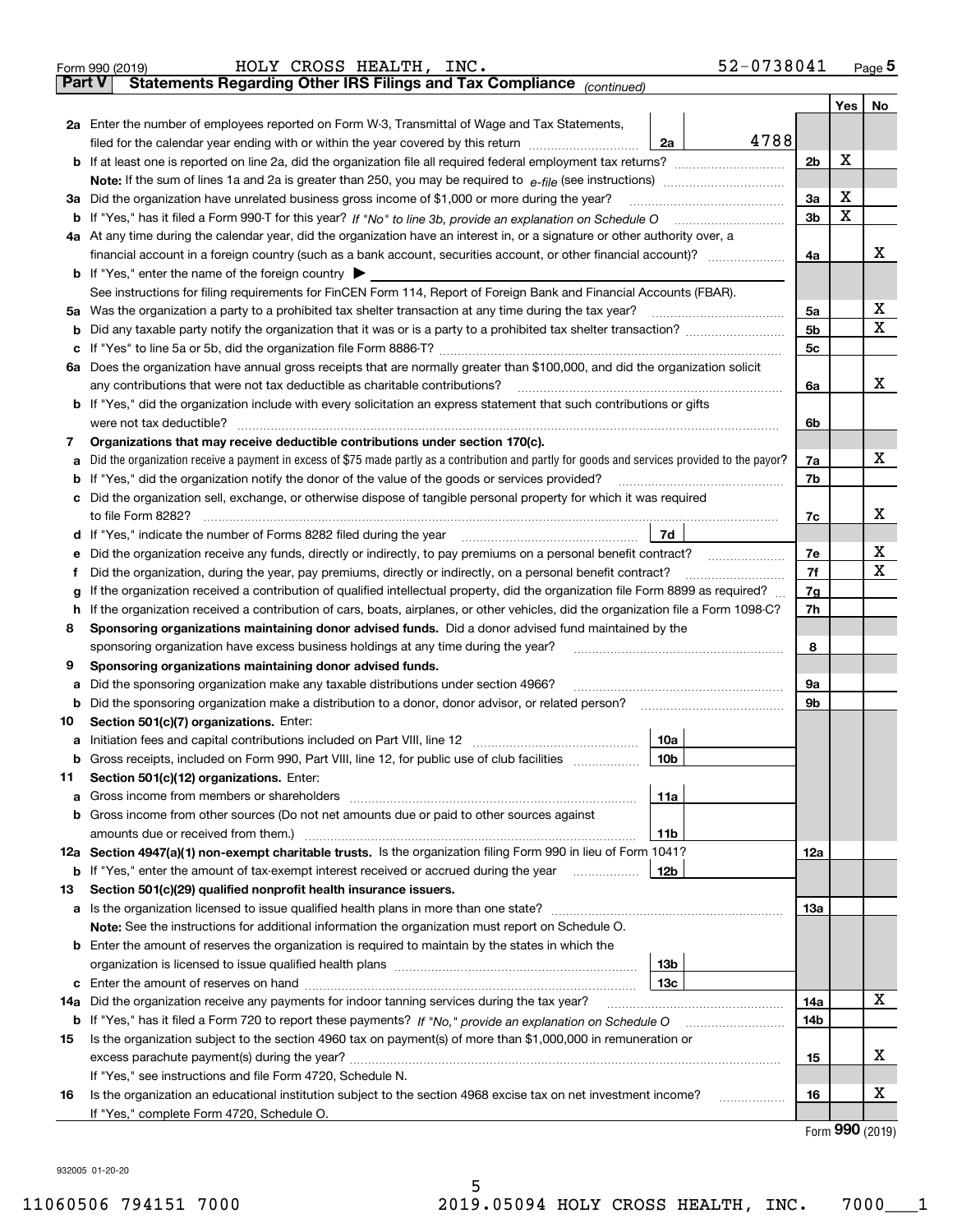| Form 990 (2019) |  |  |
|-----------------|--|--|
|                 |  |  |

| Form 990 (2019) | HOLY CROSS | $\cdot$ HEALTH, | INC. | 52-0738041<br>Page |
|-----------------|------------|-----------------|------|--------------------|
|-----------------|------------|-----------------|------|--------------------|

| orm 990 (2019) |                                                                                                                  |  | HOLY CROSS HEALTH, INC. |  | 52-0738041                                                                                                                  | $P$ aqe $6$             |  |  |  |  |
|----------------|------------------------------------------------------------------------------------------------------------------|--|-------------------------|--|-----------------------------------------------------------------------------------------------------------------------------|-------------------------|--|--|--|--|
|                |                                                                                                                  |  |                         |  | Part VI Governance, Management, and Disclosure For each "Yes" response to lines 2 through 7b below, and for a "No" response |                         |  |  |  |  |
|                | to line 8a, 8b, or 10b below, describe the circumstances, processes, or changes on Schedule O. See instructions. |  |                         |  |                                                                                                                             |                         |  |  |  |  |
|                | Check if Schedule O contains a response or note to any line in this Part VI                                      |  |                         |  |                                                                                                                             | $\overline{\mathbf{x}}$ |  |  |  |  |

|        | <b>Section A. Governing Body and Management</b>                                                                                                                                                                                             |    |                                                                                                                                                                                                                                    |                              |                         |                              |  |  |
|--------|---------------------------------------------------------------------------------------------------------------------------------------------------------------------------------------------------------------------------------------------|----|------------------------------------------------------------------------------------------------------------------------------------------------------------------------------------------------------------------------------------|------------------------------|-------------------------|------------------------------|--|--|
|        |                                                                                                                                                                                                                                             |    |                                                                                                                                                                                                                                    |                              | Yes                     | No                           |  |  |
|        | <b>1a</b> Enter the number of voting members of the governing body at the end of the tax year                                                                                                                                               | 1a | 15                                                                                                                                                                                                                                 |                              |                         |                              |  |  |
|        | If there are material differences in voting rights among members of the governing body, or if the governing                                                                                                                                 |    |                                                                                                                                                                                                                                    |                              |                         |                              |  |  |
|        | body delegated broad authority to an executive committee or similar committee, explain on Schedule O.                                                                                                                                       |    |                                                                                                                                                                                                                                    |                              |                         |                              |  |  |
| b      | Enter the number of voting members included on line 1a, above, who are independent                                                                                                                                                          | 1b | 13                                                                                                                                                                                                                                 |                              |                         |                              |  |  |
| 2      | Did any officer, director, trustee, or key employee have a family relationship or a business relationship with any other                                                                                                                    |    |                                                                                                                                                                                                                                    |                              |                         |                              |  |  |
|        | officer, director, trustee, or key employee?                                                                                                                                                                                                |    |                                                                                                                                                                                                                                    | $\mathbf{2}$                 |                         | х                            |  |  |
| 3      | Did the organization delegate control over management duties customarily performed by or under the direct supervision                                                                                                                       |    |                                                                                                                                                                                                                                    |                              |                         |                              |  |  |
|        | of officers, directors, trustees, or key employees to a management company or other person?                                                                                                                                                 |    |                                                                                                                                                                                                                                    | 3<br>$\overline{\mathbf{4}}$ |                         | x<br>$\overline{\mathbf{x}}$ |  |  |
| 4      | Did the organization make any significant changes to its governing documents since the prior Form 990 was filed?<br>Did the organization become aware during the year of a significant diversion of the organization's assets?              |    |                                                                                                                                                                                                                                    | 5                            |                         | $\mathbf{x}$                 |  |  |
| 5<br>6 | Did the organization have members or stockholders?                                                                                                                                                                                          |    | $\mathcal{L}$ . The contract of the contract of the contract of the contract of the contract of the contract of the contract of the contract of the contract of the contract of the contract of the contract of the contract of th | 6                            | X                       |                              |  |  |
| 7a     | Did the organization have members, stockholders, or other persons who had the power to elect or appoint one or                                                                                                                              |    |                                                                                                                                                                                                                                    |                              |                         |                              |  |  |
|        |                                                                                                                                                                                                                                             |    |                                                                                                                                                                                                                                    | 7a                           | X                       |                              |  |  |
| b      | Are any governance decisions of the organization reserved to (or subject to approval by) members, stockholders, or                                                                                                                          |    |                                                                                                                                                                                                                                    |                              |                         |                              |  |  |
|        | persons other than the governing body?                                                                                                                                                                                                      |    |                                                                                                                                                                                                                                    | 7b                           | X                       |                              |  |  |
| 8      | Did the organization contemporaneously document the meetings held or written actions undertaken during the year by the following:                                                                                                           |    |                                                                                                                                                                                                                                    |                              |                         |                              |  |  |
| a      |                                                                                                                                                                                                                                             |    |                                                                                                                                                                                                                                    | 8а                           | X                       |                              |  |  |
|        |                                                                                                                                                                                                                                             |    |                                                                                                                                                                                                                                    | 8b                           | $\mathbf x$             |                              |  |  |
| 9      | Is there any officer, director, trustee, or key employee listed in Part VII, Section A, who cannot be reached at the                                                                                                                        |    |                                                                                                                                                                                                                                    |                              |                         |                              |  |  |
|        |                                                                                                                                                                                                                                             |    |                                                                                                                                                                                                                                    | 9                            |                         | x.                           |  |  |
|        | Section B. Policies (This Section B requests information about policies not required by the Internal Revenue Code.)                                                                                                                         |    |                                                                                                                                                                                                                                    |                              |                         |                              |  |  |
|        |                                                                                                                                                                                                                                             |    |                                                                                                                                                                                                                                    |                              | Yes                     | No                           |  |  |
|        |                                                                                                                                                                                                                                             |    |                                                                                                                                                                                                                                    | 10a                          |                         | X                            |  |  |
|        | <b>b</b> If "Yes," did the organization have written policies and procedures governing the activities of such chapters, affiliates,                                                                                                         |    |                                                                                                                                                                                                                                    |                              |                         |                              |  |  |
|        | and branches to ensure their operations are consistent with the organization's exempt purposes?                                                                                                                                             |    |                                                                                                                                                                                                                                    | 10 <sub>b</sub>              |                         |                              |  |  |
|        | 11a Has the organization provided a complete copy of this Form 990 to all members of its governing body before filing the form?                                                                                                             |    |                                                                                                                                                                                                                                    | 11a                          | X                       |                              |  |  |
| b      | Describe in Schedule O the process, if any, used by the organization to review this Form 990.                                                                                                                                               |    |                                                                                                                                                                                                                                    | 12a                          | х                       |                              |  |  |
| 12a    |                                                                                                                                                                                                                                             |    |                                                                                                                                                                                                                                    |                              |                         |                              |  |  |
|        | 12 <sub>b</sub><br>b                                                                                                                                                                                                                        |    |                                                                                                                                                                                                                                    |                              |                         |                              |  |  |
| c      | Did the organization regularly and consistently monitor and enforce compliance with the policy? If "Yes," describe<br>in Schedule O how this was done <i>manufacture content of the state of the state of the state of the state of the</i> |    |                                                                                                                                                                                                                                    | 12c                          | X                       |                              |  |  |
| 13     | Did the organization have a written whistleblower policy?                                                                                                                                                                                   |    |                                                                                                                                                                                                                                    | 13                           | $\overline{\textbf{X}}$ |                              |  |  |
| 14     | Did the organization have a written document retention and destruction policy?                                                                                                                                                              |    |                                                                                                                                                                                                                                    | 14                           | $\overline{\mathbf{x}}$ |                              |  |  |
| 15     | Did the process for determining compensation of the following persons include a review and approval by independent                                                                                                                          |    |                                                                                                                                                                                                                                    |                              |                         |                              |  |  |
|        | persons, comparability data, and contemporaneous substantiation of the deliberation and decision?                                                                                                                                           |    |                                                                                                                                                                                                                                    |                              |                         |                              |  |  |
|        | The organization's CEO, Executive Director, or top management official [11] [11] manumerocommunically contained the organization's CEO, Executive Director, or top management official [11] $\ldots$                                        |    |                                                                                                                                                                                                                                    | 15a                          |                         | X                            |  |  |
| b      | Other officers or key employees of the organization                                                                                                                                                                                         |    |                                                                                                                                                                                                                                    | 15b                          |                         | X                            |  |  |
|        | If "Yes" to line 15a or 15b, describe the process in Schedule O (see instructions).                                                                                                                                                         |    |                                                                                                                                                                                                                                    |                              |                         |                              |  |  |
|        | 16a Did the organization invest in, contribute assets to, or participate in a joint venture or similar arrangement with a                                                                                                                   |    |                                                                                                                                                                                                                                    |                              |                         |                              |  |  |
|        | taxable entity during the year?                                                                                                                                                                                                             |    |                                                                                                                                                                                                                                    | 16a                          | x                       |                              |  |  |
|        | b If "Yes," did the organization follow a written policy or procedure requiring the organization to evaluate its participation                                                                                                              |    |                                                                                                                                                                                                                                    |                              |                         |                              |  |  |
|        | in joint venture arrangements under applicable federal tax law, and take steps to safeguard the organization's                                                                                                                              |    |                                                                                                                                                                                                                                    |                              |                         |                              |  |  |
|        | exempt status with respect to such arrangements?                                                                                                                                                                                            |    |                                                                                                                                                                                                                                    | 16b                          | х                       |                              |  |  |
|        | <b>Section C. Disclosure</b>                                                                                                                                                                                                                |    |                                                                                                                                                                                                                                    |                              |                         |                              |  |  |
| 17     | List the states with which a copy of this Form 990 is required to be filed $\blacktriangleright \text{MD}$                                                                                                                                  |    |                                                                                                                                                                                                                                    |                              |                         |                              |  |  |
| 18     | Section 6104 requires an organization to make its Forms 1023 (1024 or 1024-A, if applicable), 990, and 990-T (Section 501(c)(3)s only) available                                                                                            |    |                                                                                                                                                                                                                                    |                              |                         |                              |  |  |
|        | for public inspection. Indicate how you made these available. Check all that apply.<br>$X$ Upon request                                                                                                                                     |    |                                                                                                                                                                                                                                    |                              |                         |                              |  |  |
| 19     | Own website<br>Another's website<br>Other (explain on Schedule O)<br>Describe on Schedule O whether (and if so, how) the organization made its governing documents, conflict of interest policy, and financial                              |    |                                                                                                                                                                                                                                    |                              |                         |                              |  |  |
|        | statements available to the public during the tax year.                                                                                                                                                                                     |    |                                                                                                                                                                                                                                    |                              |                         |                              |  |  |
| 20     | State the name, address, and telephone number of the person who possesses the organization's books and records                                                                                                                              |    |                                                                                                                                                                                                                                    |                              |                         |                              |  |  |
|        | ANNE GILLIS - CFO - 301-754-7035                                                                                                                                                                                                            |    |                                                                                                                                                                                                                                    |                              |                         |                              |  |  |
|        | 20910<br>1500<br>FOREST GLEN RD., SILVER SPRING, MD                                                                                                                                                                                         |    |                                                                                                                                                                                                                                    |                              |                         |                              |  |  |
|        | 932006 01-20-20                                                                                                                                                                                                                             |    |                                                                                                                                                                                                                                    |                              | Form 990 (2019)         |                              |  |  |
|        | 6                                                                                                                                                                                                                                           |    |                                                                                                                                                                                                                                    |                              |                         |                              |  |  |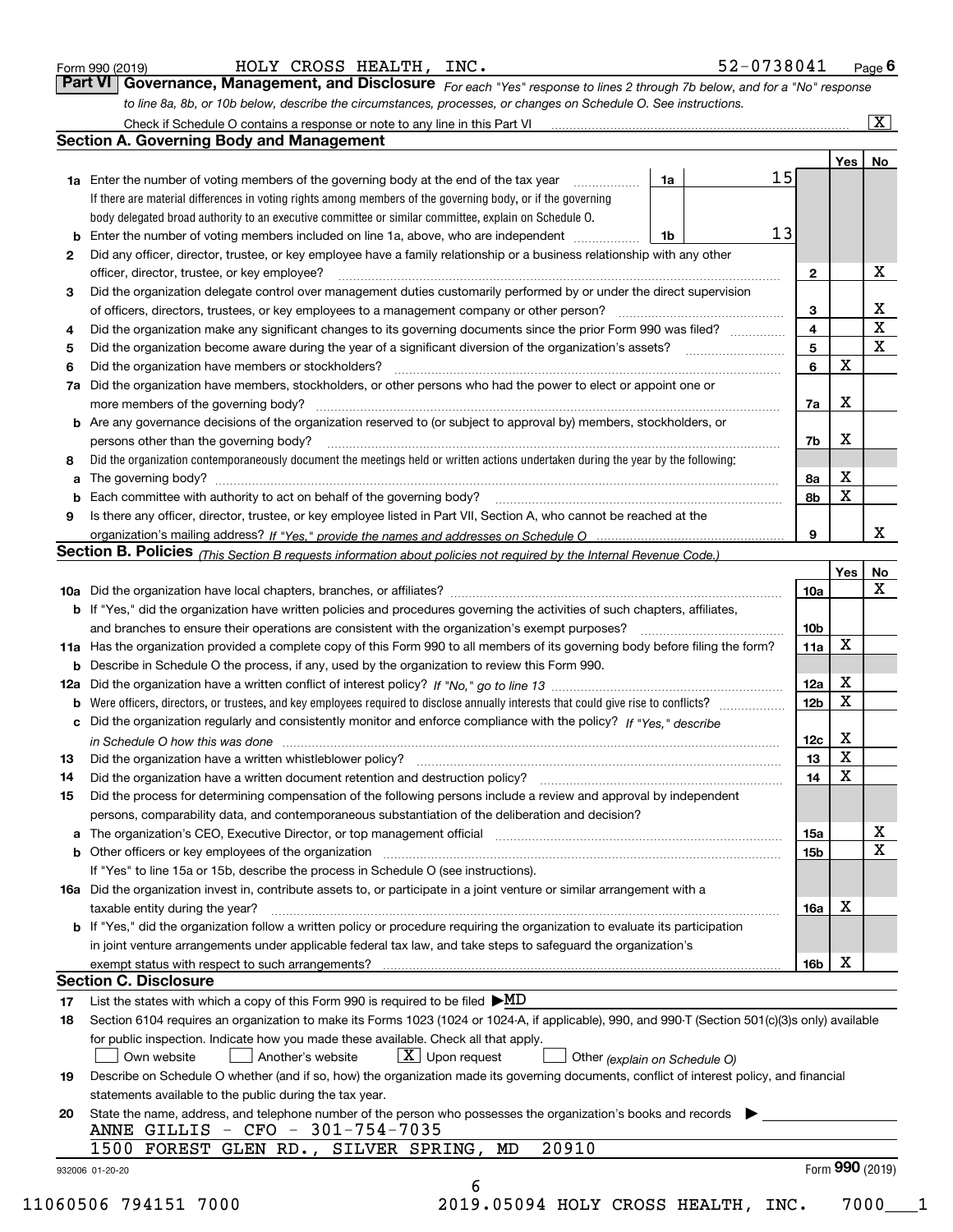| Form 990 (2019)                                                                                                                                            |                                                                                 |  | HOLY CROSS HEALTH, INC. |  | 52-0738041 | Page |  |  |  |  |
|------------------------------------------------------------------------------------------------------------------------------------------------------------|---------------------------------------------------------------------------------|--|-------------------------|--|------------|------|--|--|--|--|
| <b>Part VII</b> Compensation of Officers, Directors, Trustees, Key Employees, Highest Compensated                                                          |                                                                                 |  |                         |  |            |      |  |  |  |  |
| <b>Employees, and Independent Contractors</b>                                                                                                              |                                                                                 |  |                         |  |            |      |  |  |  |  |
|                                                                                                                                                            | Check if Schedule O contains a response or note to any line in this Part VII    |  |                         |  |            |      |  |  |  |  |
| Section A.                                                                                                                                                 | Officers, Directors, Trustees, Key Employees, and Highest Compensated Employees |  |                         |  |            |      |  |  |  |  |
| 1a Complete this table for all persons required to be listed. Report compensation for the calendar year ending with or within the organization's tax year. |                                                                                 |  |                         |  |            |      |  |  |  |  |

**1a •** List all of the organization's current officers, directors, trustees (whether individuals or organizations), regardless of amount of compensation. Enter -0- in columns (D), (E), and (F) if no compensation was paid.

 $\bullet$  List all of the organization's  $\,$ current key employees, if any. See instructions for definition of "key employee."

**•** List the organization's five current highest compensated employees (other than an officer, director, trustee, or key employee) who received reportable compensation (Box 5 of Form W-2 and/or Box 7 of Form 1099-MISC) of more than \$100,000 from the organization and any related organizations.

**•** List all of the organization's former officers, key employees, and highest compensated employees who received more than \$100,000 of reportable compensation from the organization and any related organizations.

**former directors or trustees**  ¥ List all of the organization's that received, in the capacity as a former director or trustee of the organization, more than \$10,000 of reportable compensation from the organization and any related organizations.

See instructions for the order in which to list the persons above.

Check this box if neither the organization nor any related organization compensated any current officer, director, or trustee.  $\mathcal{L}^{\text{max}}$ 

| (A)                                  | (B)                    |                                         |                      | (C)     |                                                                  |                                  |            | (D)                 | (E)                              | (F)                      |
|--------------------------------------|------------------------|-----------------------------------------|----------------------|---------|------------------------------------------------------------------|----------------------------------|------------|---------------------|----------------------------------|--------------------------|
| Name and title                       | Average                | Position<br>(do not check more than one |                      |         |                                                                  |                                  | Reportable | Reportable          | Estimated                        |                          |
|                                      | hours per              |                                         |                      |         | box, unless person is both an<br>officer and a director/trustee) |                                  |            | compensation        | compensation                     | amount of                |
|                                      | week                   |                                         |                      |         |                                                                  |                                  |            | from                | from related                     | other                    |
|                                      | (list any<br>hours for |                                         |                      |         |                                                                  |                                  |            | the<br>organization | organizations<br>(W-2/1099-MISC) | compensation<br>from the |
|                                      | related                |                                         |                      |         |                                                                  |                                  |            | (W-2/1099-MISC)     |                                  | organization             |
|                                      | organizations          |                                         |                      |         |                                                                  |                                  |            |                     |                                  | and related              |
|                                      | below                  | ndividual trustee or director           | nstitutional trustee |         | Key employee                                                     |                                  |            |                     |                                  | organizations            |
|                                      | line)                  |                                         |                      | Officer |                                                                  | Highest compensated<br> employee | Former     |                     |                                  |                          |
| MARCUS SHIPLEY<br>(1)                | 1.00                   |                                         |                      |         |                                                                  |                                  |            |                     |                                  |                          |
| DIRECTOR THR 12/19; TRINITY HLTH SVP | 49.00                  | $\mathbf X$                             |                      |         |                                                                  |                                  |            | 0.I                 | 1, 271, 011.                     | 43,828.                  |
| NORVELL COOTS, M.D.<br>(2)           | 54.00                  |                                         |                      |         |                                                                  |                                  |            |                     |                                  |                          |
| DIRECTOR; PRESIDENT & CEO HCH        | 1.00                   | $\mathbf{X}$                            |                      | X       |                                                                  |                                  |            | 0.                  | 675,863.                         | 34,472.                  |
| (3) LOUIS DAMIANO, M.D.              | 55.00                  |                                         |                      |         |                                                                  |                                  |            |                     |                                  |                          |
| PRESIDENT HOLY CROSS HOSPITAL        | 0.00                   |                                         |                      | X       |                                                                  |                                  |            | $\mathbf 0$ .       | 537,084.                         | 45,796.                  |
| DOUG RYDER<br>(4)                    | $\overline{55.00}$     |                                         |                      |         |                                                                  |                                  |            |                     |                                  |                          |
| PRESIDENT HC GERMANTOWN HOSPITAL     | 0.00                   |                                         |                      | X       |                                                                  |                                  |            | $\mathbf 0$ .       | 447,737.                         | 27,091.                  |
| (5) BLAIR EIG, M.D.                  | 50.00                  |                                         |                      |         |                                                                  |                                  |            |                     |                                  |                          |
| CHIEF MEDICAL OFFICER THROUGH 12/19  | 0.00                   |                                         |                      |         | X                                                                |                                  |            | 0.                  | 409,925.                         | 49,315.                  |
| YANCY PHILLIPS, M.D.<br>(6)          | 50.00                  |                                         |                      |         |                                                                  |                                  |            |                     |                                  |                          |
| CHIEF CLINICAL OFFICER AS OF 1/20    | 0.00                   |                                         |                      |         | $\mathbf X$                                                      |                                  |            | 0.                  | 411,040.                         | 40,999.                  |
| GREG JOLISSAINT<br>(7)               | 50.00                  |                                         |                      |         |                                                                  |                                  |            |                     |                                  |                          |
| VP MILITARY AND VETERANS HEALTH      | 0.00                   |                                         |                      |         |                                                                  | X                                |            | 0.                  | 403,042.                         | 31,991.                  |
| ANNICE CODY<br>(8)                   | 50.00                  |                                         |                      |         |                                                                  |                                  |            |                     |                                  |                          |
| PRESIDENT HCH NETWORK                | 0.00                   |                                         |                      | X       |                                                                  |                                  |            | $\mathbf 0$ .       | 386,517.                         | 44,116.                  |
| ANN BURKE<br>(9)                     | 50.00                  |                                         |                      |         |                                                                  |                                  |            |                     |                                  |                          |
| VP MEDICAL AFFAIRS                   | 0.00                   |                                         |                      |         |                                                                  | X                                |            | 363,696.            | $0$ .                            | 39, 183.                 |
| (10) ANNE GILLIS                     | 49.00                  |                                         |                      |         |                                                                  |                                  |            |                     |                                  |                          |
| CFO & ASSISTANT TREASURER            | 1.00                   |                                         |                      | X       |                                                                  |                                  |            | 0.                  | 348,903.                         | 53,693.                  |
| (11) KRISTIN FELICIANO               | 50.00                  |                                         |                      |         |                                                                  |                                  |            |                     |                                  |                          |
| VP CHIEF STRATEGY OFFICER            | 0.00                   |                                         |                      |         |                                                                  | X                                |            | 0.                  | 348, 250.                        | 37,591.                  |
| (12) ELIZABETH SIMPSON               | 49.00                  |                                         |                      |         |                                                                  |                                  |            |                     |                                  |                          |
| GENERAL COUNSEL & ASST SECRETARY     | 1.00                   |                                         |                      | X       |                                                                  |                                  |            | 0.                  | 344,927.                         | 38,100.                  |
| (13) RHONIQUE SHIELDS                | 50.00                  |                                         |                      |         |                                                                  |                                  |            |                     |                                  |                          |
| VP MEDICAL AFFAIRS                   | 0.00                   |                                         |                      |         |                                                                  | X                                |            | 316, 302.           | $\mathbf 0$ .                    | 26, 230.                 |
| (14) ERIC CAWTHON                    | 50.00                  |                                         |                      |         |                                                                  |                                  |            |                     |                                  |                          |
| PHYSICIAN ASSISTANT II               | 0.00                   |                                         |                      |         |                                                                  | X                                |            | 304,572.            | 0.                               | 32,716.                  |
| (15) TINA GRANT                      | 1.00                   |                                         |                      |         |                                                                  |                                  |            |                     |                                  |                          |
| DIR AT 1/20; TH VP PUBL POLICY & ADV | 49.00                  | Ιx                                      |                      |         |                                                                  |                                  |            | $\mathbf 0$ .       | 296,472.                         | 22, 256.                 |
| (16) THOMAS MCELROY                  | 1.00                   |                                         |                      |         |                                                                  |                                  |            |                     |                                  |                          |
| DIR; TREAS THRU 12/19; CHAIR AT 1/20 | 1.00                   | $\mathbf X$                             |                      | X       |                                                                  |                                  |            | $\mathbf 0$ .       | $\mathbf 0$ .                    | 0.                       |
| (17) SHARON FRIEDMAN                 | 1.00                   |                                         |                      |         |                                                                  |                                  |            |                     |                                  |                          |
| DIRECTOR; CHAIR THROUGH 12/19        | 0.00                   | $\mathbf{X}$                            |                      | X       |                                                                  |                                  |            | $\mathbf 0$ .       | $0$ .                            | 0.<br>$000 -$            |

932007 01-20-20

Form (2019) **990**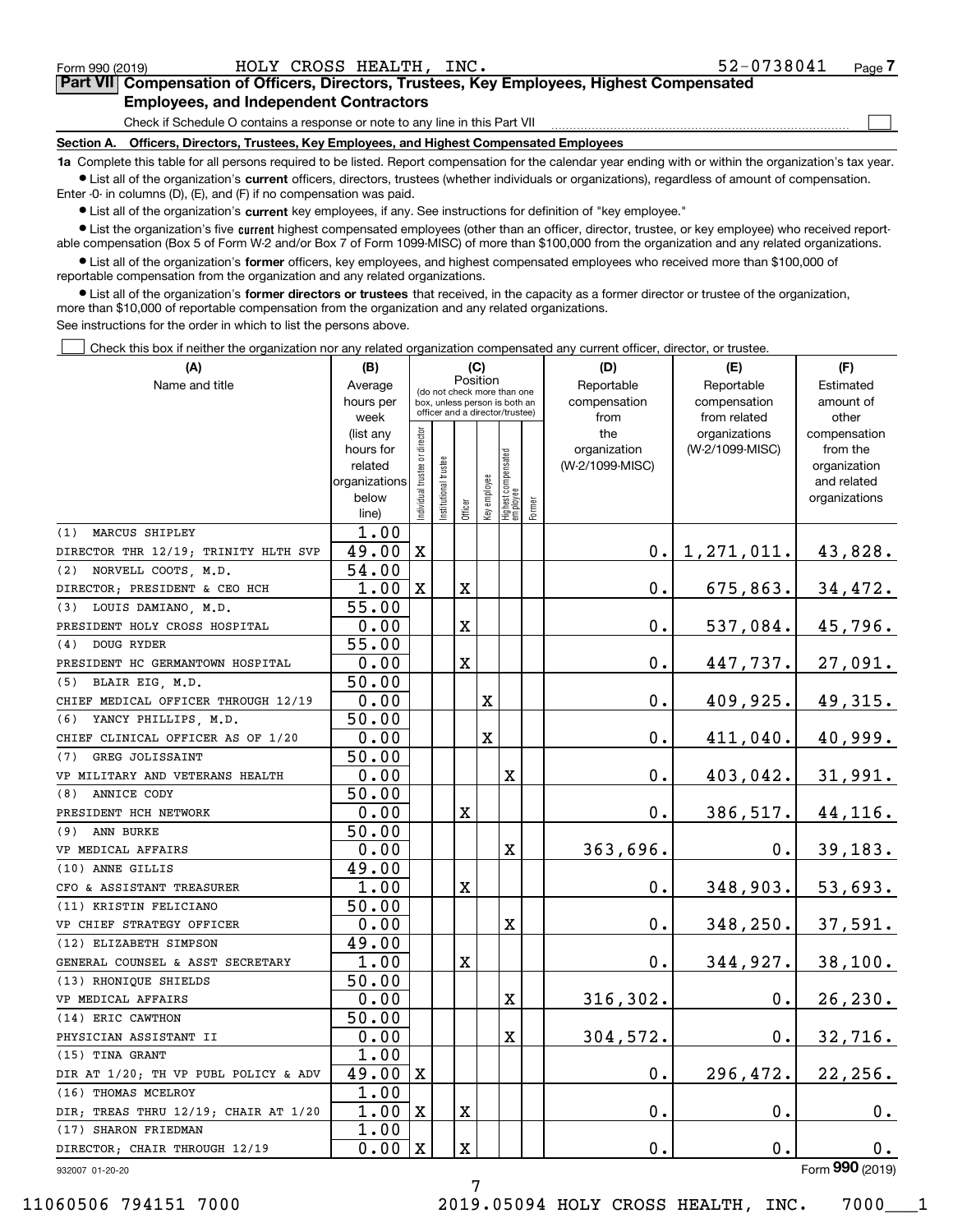| <b>Part VII</b><br>Section A. Officers, Directors, Trustees, Key Employees, and Highest Compensated Employees (continued)                    |                        |                                |                       |         |              |                                                              |        |                                 |                 |    |                          |
|----------------------------------------------------------------------------------------------------------------------------------------------|------------------------|--------------------------------|-----------------------|---------|--------------|--------------------------------------------------------------|--------|---------------------------------|-----------------|----|--------------------------|
| (A)                                                                                                                                          | (B)                    |                                |                       |         | (C)          |                                                              |        | (D)                             | (E)             |    | (F)                      |
| Name and title                                                                                                                               | Average                |                                |                       |         | Position     |                                                              |        | Reportable                      | Reportable      |    | Estimated                |
|                                                                                                                                              | hours per              |                                |                       |         |              | (do not check more than one<br>box, unless person is both an |        | compensation                    | compensation    |    | amount of                |
|                                                                                                                                              | week                   |                                |                       |         |              | officer and a director/trustee)                              |        | from                            | from related    |    | other                    |
|                                                                                                                                              | (list any<br>hours for |                                |                       |         |              |                                                              |        | the                             | organizations   |    | compensation             |
|                                                                                                                                              | related                |                                |                       |         |              |                                                              |        | organization<br>(W-2/1099-MISC) | (W-2/1099-MISC) |    | from the<br>organization |
|                                                                                                                                              | organizations          |                                |                       |         |              |                                                              |        |                                 |                 |    | and related              |
|                                                                                                                                              | below                  | Individual trustee or director | Institutional trustee |         | key employee | Highest compensated<br>employee                              |        |                                 |                 |    | organizations            |
|                                                                                                                                              | line)                  |                                |                       | Officer |              |                                                              | Former |                                 |                 |    |                          |
| (18) RUTH MARIE NICKERSON, CSC                                                                                                               | 1.00                   |                                |                       |         |              |                                                              |        |                                 |                 |    |                          |
| DIRECTOR; VICE CHAIR                                                                                                                         | 2.00                   | $\mathbf X$                    |                       | X       |              |                                                              |        | 0.                              |                 | 0. | 0.                       |
| (19) MARILYN MOON                                                                                                                            | 1.00                   |                                |                       |         |              |                                                              |        |                                 |                 |    |                          |
| DIR; SEC THRU 12/19; TREAS AS OF 1/20                                                                                                        | 0.00                   | X                              |                       | X       |              |                                                              |        | 0.                              |                 | 0. | 0.                       |
| (20) AJAY GUPTA                                                                                                                              | 1.00                   |                                |                       |         |              |                                                              |        |                                 |                 |    |                          |
| DIRECTOR; SECRETARY AS OF 1/20                                                                                                               | 0.00                   | $\overline{\mathbf{X}}$        |                       | X       |              |                                                              |        | 0.                              |                 | 0. | 0.                       |
| (21) COURTNEY LANG                                                                                                                           | 1.00                   |                                |                       |         |              |                                                              |        |                                 |                 |    |                          |
| <b>DIRECTOR</b>                                                                                                                              | 0.00                   | $\overline{\mathbf{X}}$        |                       |         |              |                                                              |        | 0.                              |                 | 0. | 0.                       |
| (22) CARMEN LARSEN                                                                                                                           | 1.00                   |                                |                       |         |              |                                                              |        |                                 |                 |    |                          |
| <b>DIRECTOR</b><br>(23) ROBIN MADDEN, M.D.                                                                                                   | 0.00<br>1.00           | $\overline{\mathbf{X}}$        |                       |         |              |                                                              |        | 0.                              |                 | 0. | 0.                       |
| <b>DIRECTOR</b>                                                                                                                              | 0.00                   | $\overline{\mathbf{X}}$        |                       |         |              |                                                              |        | 0.                              |                 | 0. | 0.                       |
| (24) DOUGLAS MURPHY, M.D.                                                                                                                    | 1.00                   |                                |                       |         |              |                                                              |        |                                 |                 |    |                          |
| <b>DIRECTOR</b>                                                                                                                              | 0.00                   | $\overline{\mathbf{X}}$        |                       |         |              |                                                              |        | 0.                              |                 | 0. | 0.                       |
| (25) HERCULES PINKNEY                                                                                                                        | 1.00                   |                                |                       |         |              |                                                              |        |                                 |                 |    |                          |
| DIRECTOR THROUGH 12/19                                                                                                                       | 0.00                   | $\overline{\mathbf{X}}$        |                       |         |              |                                                              |        | 0.                              |                 | 0. | 0.                       |
| (26) MARC POTASH                                                                                                                             | 1.00                   |                                |                       |         |              |                                                              |        |                                 |                 |    |                          |
| <b>DIRECTOR</b>                                                                                                                              | 0.00                   | X                              |                       |         |              |                                                              |        | 0.                              |                 | 0. | $0$ .                    |
| 1b Subtotal                                                                                                                                  |                        |                                |                       |         |              |                                                              |        | 984,570.                        | 5,880,771.      |    | 567, 377.                |
| c Total from continuation sheets to Part VII, Section A                                                                                      |                        |                                |                       |         |              |                                                              |        | 0.                              |                 | 0. | О.                       |
|                                                                                                                                              |                        |                                |                       |         |              |                                                              |        | 984,570.                        | 5,880,771.      |    | 567,377.                 |
| Total number of individuals (including but not limited to those listed above) who received more than \$100,000 of reportable<br>$\mathbf{2}$ |                        |                                |                       |         |              |                                                              |        |                                 |                 |    |                          |
| compensation from the organization $\blacktriangleright$                                                                                     |                        |                                |                       |         |              |                                                              |        |                                 |                 |    | 361                      |
|                                                                                                                                              |                        |                                |                       |         |              |                                                              |        |                                 |                 |    | Yes<br>No                |
| 3<br>Did the organization list any former officer, director, trustee, key employee, or highest compensated employee on                       |                        |                                |                       |         |              |                                                              |        |                                 |                 |    |                          |
| line 1a? If "Yes," complete Schedule J for such individual                                                                                   |                        |                                |                       |         |              |                                                              |        |                                 |                 |    | X<br>3                   |
| For any individual listed on line 1a, is the sum of reportable compensation and other compensation from the organization<br>4                |                        |                                |                       |         |              |                                                              |        |                                 |                 |    | X                        |
| Did any person listed on line 1a receive or accrue compensation from any unrelated organization or individual for services<br>5              |                        |                                |                       |         |              |                                                              |        |                                 |                 |    | 4                        |
|                                                                                                                                              |                        |                                |                       |         |              |                                                              |        |                                 |                 |    | X<br>5                   |
| <b>Section B. Independent Contractors</b>                                                                                                    |                        |                                |                       |         |              |                                                              |        |                                 |                 |    |                          |
| Complete this table for your five highest compensated independent contractors that received more than \$100,000 of compensation from<br>1.   |                        |                                |                       |         |              |                                                              |        |                                 |                 |    |                          |
| the organization. Report compensation for the calendar year ending with or within the organization's tax year.                               |                        |                                |                       |         |              |                                                              |        |                                 |                 |    |                          |
| (A)                                                                                                                                          |                        |                                |                       |         |              |                                                              |        | (B)                             |                 |    | (C)                      |
| Name and business address                                                                                                                    |                        |                                |                       |         |              |                                                              |        | Description of services         |                 |    | Compensation             |
| STRATEGIC STAFFING SOLUTIONS, 645 GRISWOLD                                                                                                   |                        |                                |                       |         |              |                                                              |        |                                 |                 |    |                          |
| ST., STE 2900, DETROIT, MI 48226-4206                                                                                                        |                        |                                |                       |         |              |                                                              |        | RECRUITING SERVICES             |                 |    | 2,192,886.               |
| CHILDRENS NATL MED, 12211 PLUM ORCHARD                                                                                                       |                        |                                |                       |         |              |                                                              |        |                                 |                 |    |                          |
| DR., STE 200, SILVER SPRING, MD 20904                                                                                                        |                        |                                |                       |         |              |                                                              |        | CLINICAL SERVICES               |                 |    | 2, 151, 797.             |
| GEORGE WASHINGTON UNIV, 2300 EYE ST NW                                                                                                       |                        |                                |                       |         |              |                                                              |        |                                 |                 |    |                          |
| ROSS HALL, WASHINGTON, DC 20037                                                                                                              |                        |                                |                       |         |              |                                                              |        | HEALTH CARE SERVICES            |                 |    | 1,906,292.               |
| HEALTH CAROUSEL LLC                                                                                                                          |                        |                                |                       |         |              |                                                              |        |                                 |                 |    |                          |
| 3805 EDWARDS RD #700, CINCINNATI, OH 45209                                                                                                   |                        |                                |                       |         |              |                                                              |        | <b>TEMPORARY LABOR</b>          |                 |    | 1,655,429.               |
| <b>HCSC LAUNDRY</b>                                                                                                                          |                        |                                |                       |         |              |                                                              |        |                                 |                 |    |                          |
| PO BOX 8016, LANCASTER, PA 17604-8016                                                                                                        |                        |                                |                       |         |              |                                                              |        | LAUNDRY SERVICES                |                 |    | 1,625,720.               |

**2**Total number of independent contractors (including but not limited to those listed above) who received more than \$100,000 of compensation from the organization 130

932008 01-20-20 Form (2019) **990**SEE PART VII, SECTION A CONTINUATION SHEETS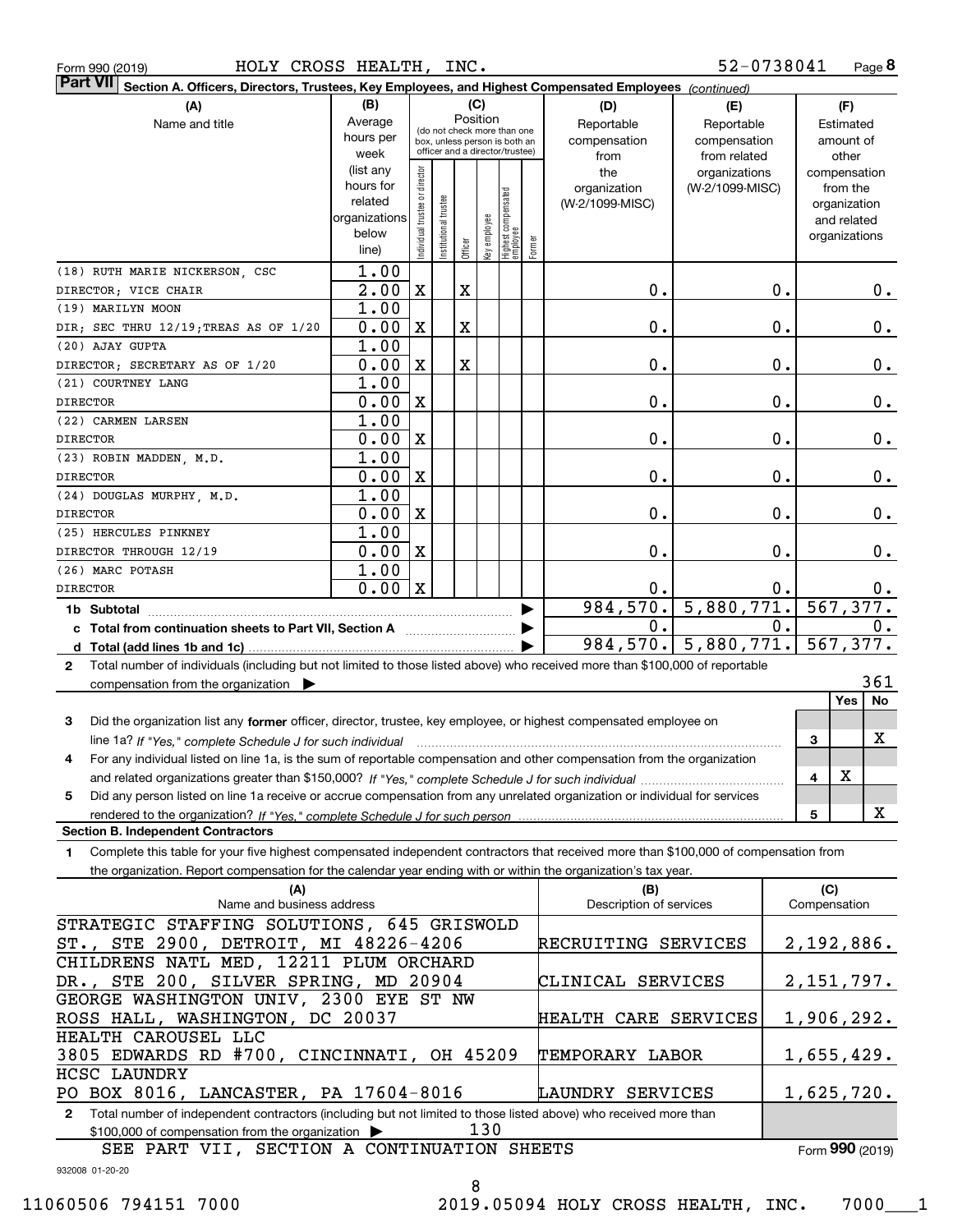| HOLY CROSS HEALTH, INC.<br>Form 990                                                                                          |                          |                                |                       |         |              |                              |        |                             | 52-0738041                                    |                                    |
|------------------------------------------------------------------------------------------------------------------------------|--------------------------|--------------------------------|-----------------------|---------|--------------|------------------------------|--------|-----------------------------|-----------------------------------------------|------------------------------------|
| <b>Part VII</b><br>Officers, Directors, Trustees, Key Employees, and Highest Compensated Employees (continued)<br>Section A. |                          |                                |                       |         |              |                              |        |                             |                                               |                                    |
| (A)                                                                                                                          | (B)                      |                                |                       |         | (C)          |                              |        | (D)                         | (E)                                           | (F)                                |
| Name and title                                                                                                               | Average                  |                                |                       |         | Position     |                              |        | Reportable                  | Reportable                                    | Estimated                          |
|                                                                                                                              | hours<br>per<br>week     |                                |                       |         |              | (check all that apply)       |        | compensation<br>from<br>the | compensation<br>from related<br>organizations | amount of<br>other<br>compensation |
|                                                                                                                              | (list any                |                                |                       |         |              | Highest compensated employee |        | organization                | (W-2/1099-MISC)                               | from the                           |
|                                                                                                                              | hours for                | Individual trustee or director |                       |         |              |                              |        | (W-2/1099-MISC)             |                                               | organization                       |
|                                                                                                                              | related<br>organizations |                                | Institutional trustee |         |              |                              |        |                             |                                               | and related<br>organizations       |
|                                                                                                                              | below                    |                                |                       |         | Key employee |                              |        |                             |                                               |                                    |
|                                                                                                                              | line)                    |                                |                       | Officer |              |                              | Former |                             |                                               |                                    |
| (27) ERIC SCHOOMAKER, M.D.                                                                                                   | 1.00                     |                                |                       |         |              |                              |        |                             |                                               |                                    |
| <b>DIRECTOR</b>                                                                                                              | 0.00                     | $\mathbf X$                    |                       |         |              |                              |        | $\mathbf 0$ .               | $0$ .                                         | $0_{\bullet}$                      |
| (28) JACQUELINE WATSON, D.O.                                                                                                 | 1.00                     |                                |                       |         |              |                              |        |                             |                                               |                                    |
| DIRECTOR AS OF 1/20                                                                                                          | 0.00                     | $\mathbf X$                    |                       |         |              |                              |        | $\mathbf 0$ .               | 0.                                            | $\mathbf 0$ .                      |
| (29) VERONIQUE WIEDOWER, CSC                                                                                                 | 1.00                     |                                |                       |         |              |                              |        |                             |                                               |                                    |
| <b>DIRECTOR</b>                                                                                                              | 0.00                     | $\mathbf X$                    |                       |         |              |                              |        | 0.                          | 0.                                            | 0.                                 |
|                                                                                                                              |                          |                                |                       |         |              |                              |        |                             |                                               |                                    |
|                                                                                                                              |                          |                                |                       |         |              |                              |        |                             |                                               |                                    |
|                                                                                                                              |                          |                                |                       |         |              |                              |        |                             |                                               |                                    |
|                                                                                                                              |                          |                                |                       |         |              |                              |        |                             |                                               |                                    |
|                                                                                                                              |                          |                                |                       |         |              |                              |        |                             |                                               |                                    |
|                                                                                                                              |                          |                                |                       |         |              |                              |        |                             |                                               |                                    |
|                                                                                                                              |                          |                                |                       |         |              |                              |        |                             |                                               |                                    |
|                                                                                                                              |                          |                                |                       |         |              |                              |        |                             |                                               |                                    |
|                                                                                                                              |                          |                                |                       |         |              |                              |        |                             |                                               |                                    |
|                                                                                                                              |                          |                                |                       |         |              |                              |        |                             |                                               |                                    |
|                                                                                                                              |                          |                                |                       |         |              |                              |        |                             |                                               |                                    |
|                                                                                                                              |                          |                                |                       |         |              |                              |        |                             |                                               |                                    |
|                                                                                                                              |                          |                                |                       |         |              |                              |        |                             |                                               |                                    |
|                                                                                                                              |                          |                                |                       |         |              |                              |        |                             |                                               |                                    |
|                                                                                                                              |                          |                                |                       |         |              |                              |        |                             |                                               |                                    |
|                                                                                                                              |                          |                                |                       |         |              |                              |        |                             |                                               |                                    |
|                                                                                                                              |                          |                                |                       |         |              |                              |        |                             |                                               |                                    |
|                                                                                                                              |                          |                                |                       |         |              |                              |        |                             |                                               |                                    |
|                                                                                                                              |                          |                                |                       |         |              |                              |        |                             |                                               |                                    |
|                                                                                                                              |                          |                                |                       |         |              |                              |        |                             |                                               |                                    |
|                                                                                                                              |                          |                                |                       |         |              |                              |        |                             |                                               |                                    |
|                                                                                                                              |                          |                                |                       |         |              |                              |        |                             |                                               |                                    |
|                                                                                                                              |                          |                                |                       |         |              |                              |        |                             |                                               |                                    |
|                                                                                                                              |                          |                                |                       |         |              |                              |        |                             |                                               |                                    |
|                                                                                                                              |                          |                                |                       |         |              |                              |        |                             |                                               |                                    |
|                                                                                                                              |                          |                                |                       |         |              |                              |        |                             |                                               |                                    |
|                                                                                                                              |                          |                                |                       |         |              |                              |        |                             |                                               |                                    |
|                                                                                                                              |                          |                                |                       |         |              |                              |        |                             |                                               |                                    |
|                                                                                                                              |                          |                                |                       |         |              |                              |        |                             |                                               |                                    |
|                                                                                                                              |                          |                                |                       |         |              |                              |        |                             |                                               |                                    |
|                                                                                                                              |                          |                                |                       |         |              |                              |        |                             |                                               |                                    |
|                                                                                                                              |                          |                                |                       |         |              |                              |        |                             |                                               |                                    |

932201 04-01-19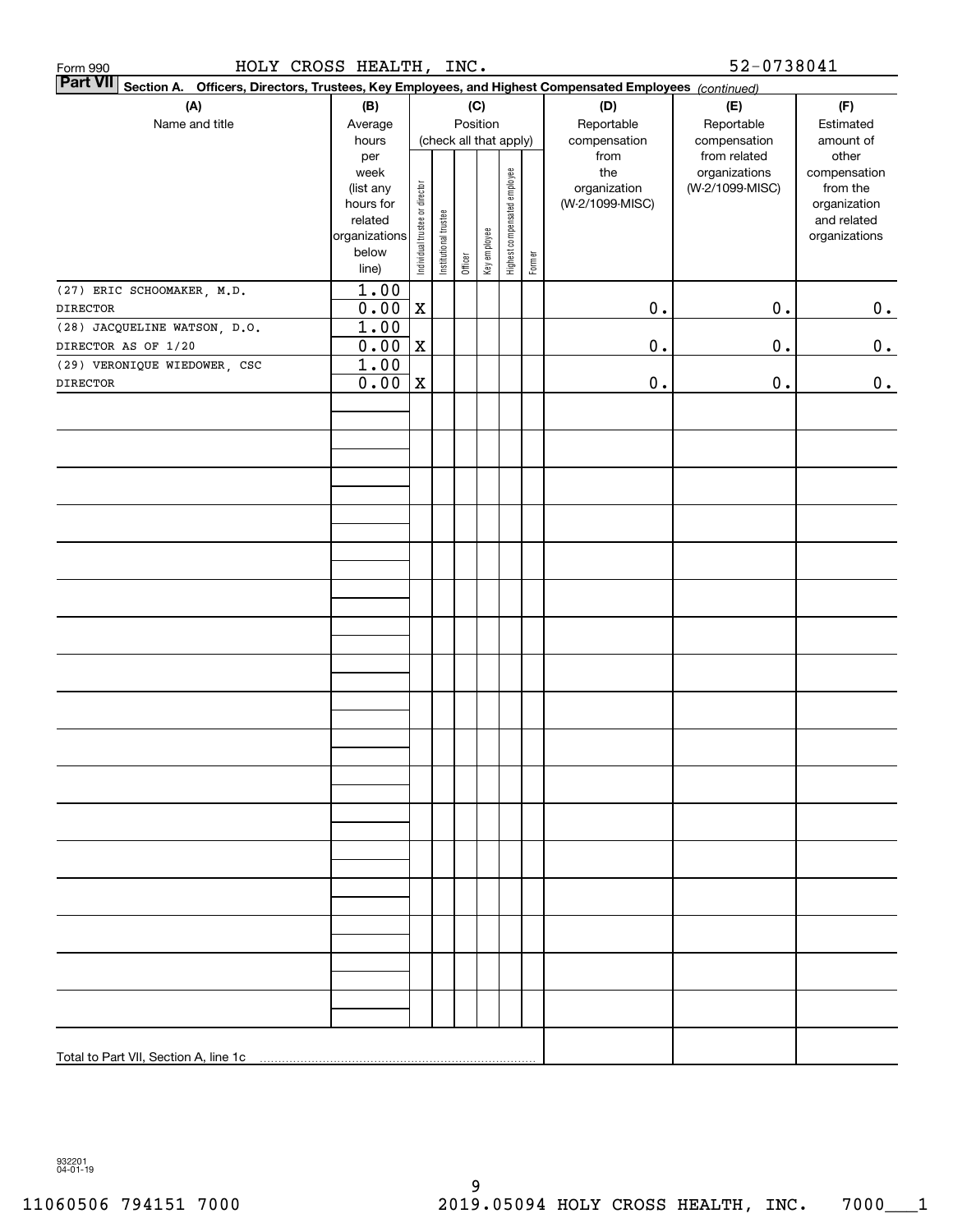|                                                           | <b>Part VIII</b> |    | <b>Statement of Revenue</b>                                                                                           |                |                      |                |                      |                      |                                              |                                                 |                                                                 |
|-----------------------------------------------------------|------------------|----|-----------------------------------------------------------------------------------------------------------------------|----------------|----------------------|----------------|----------------------|----------------------|----------------------------------------------|-------------------------------------------------|-----------------------------------------------------------------|
|                                                           |                  |    | Check if Schedule O contains a response or note to any line in this Part VIII                                         |                |                      |                |                      |                      |                                              |                                                 |                                                                 |
|                                                           |                  |    |                                                                                                                       |                |                      |                |                      | (A)<br>Total revenue | (B)<br>Related or exempt<br>function revenue | $\overline{C}$<br>Unrelated<br>business revenue | (D)<br>Revenue excluded<br>from tax under<br>sections 512 - 514 |
|                                                           |                  |    | 1 a Federated campaigns                                                                                               |                | 1a                   |                |                      |                      |                                              |                                                 |                                                                 |
|                                                           |                  | b  | Membership dues                                                                                                       |                | 1 <sub>b</sub>       |                |                      |                      |                                              |                                                 |                                                                 |
|                                                           |                  | c  | Fundraising events                                                                                                    |                | 1 <sub>c</sub>       |                |                      |                      |                                              |                                                 |                                                                 |
|                                                           |                  |    | d Related organizations                                                                                               |                | 1 <sub>d</sub>       |                | 1,523,021.           |                      |                                              |                                                 |                                                                 |
|                                                           |                  |    | e Government grants (contributions)                                                                                   |                | 1e                   |                | 24,658,230.          |                      |                                              |                                                 |                                                                 |
|                                                           |                  |    | f All other contributions, gifts, grants, and                                                                         |                |                      |                |                      |                      |                                              |                                                 |                                                                 |
|                                                           |                  |    | similar amounts not included above                                                                                    |                | 1f                   |                | 237,445.             |                      |                                              |                                                 |                                                                 |
| Contributions, Gifts, Grants<br>and Other Similar Amounts |                  |    | Noncash contributions included in lines 1a-1f                                                                         |                |                      | $1g$ \$        |                      |                      |                                              |                                                 |                                                                 |
|                                                           |                  |    |                                                                                                                       |                |                      |                |                      | 26,418,696.          |                                              |                                                 |                                                                 |
|                                                           |                  |    |                                                                                                                       |                | <b>Business Code</b> |                |                      |                      |                                              |                                                 |                                                                 |
|                                                           |                  | 2a | NET PATIENT SERVICE REVENUE                                                                                           |                |                      |                | 622110               | 579,881,773.         | 579,821,343.                                 | 60,430.                                         |                                                                 |
|                                                           |                  | b  | <u> 1989 - Johann Stein, mars an dùthchan an t-Alban ann an t-Alban ann an t-Alban ann an t-Alban ann an t-Alban</u>  |                |                      |                |                      |                      |                                              |                                                 |                                                                 |
|                                                           |                  | с  | <u> 1989 - Johann Stein, mars an deus Amerikaansk kommunister (</u>                                                   |                |                      |                |                      |                      |                                              |                                                 |                                                                 |
|                                                           |                  | d  | <u> 1989 - Johann Barbara, martin amerikan basar dan berasal dan berasal dalam basar dalam basar dalam basar dala</u> |                |                      |                |                      |                      |                                              |                                                 |                                                                 |
| Program Service<br>Revenue                                |                  |    | f All other program service revenue                                                                                   |                |                      |                |                      |                      |                                              |                                                 |                                                                 |
|                                                           |                  |    |                                                                                                                       |                |                      |                |                      | 579,881,773.         |                                              |                                                 |                                                                 |
|                                                           | 3                |    | Investment income (including dividends, interest, and                                                                 |                |                      |                |                      |                      |                                              |                                                 |                                                                 |
|                                                           |                  |    |                                                                                                                       |                |                      |                |                      | 5,604,736.           |                                              |                                                 | 5,604,736.                                                      |
|                                                           | 4                |    | Income from investment of tax-exempt bond proceeds                                                                    |                |                      |                |                      |                      |                                              |                                                 |                                                                 |
|                                                           | 5                |    |                                                                                                                       |                |                      |                |                      |                      |                                              |                                                 |                                                                 |
|                                                           |                  |    |                                                                                                                       |                | (i) Real             |                | (ii) Personal        |                      |                                              |                                                 |                                                                 |
|                                                           |                  |    | 6 a Gross rents<br>.                                                                                                  | 6a             |                      | 1,553,391.     |                      |                      |                                              |                                                 |                                                                 |
|                                                           |                  | b  | Less: rental expenses                                                                                                 | 6b             |                      | 0.             |                      |                      |                                              |                                                 |                                                                 |
|                                                           |                  | c  | Rental income or (loss)                                                                                               | 6c l           |                      | 1,553,391.     |                      |                      |                                              |                                                 |                                                                 |
|                                                           |                  |    | d Net rental income or (loss)                                                                                         |                | (i) Securities       |                | (ii) Other           | 1,553,391.           |                                              |                                                 | 1,553,391.                                                      |
|                                                           |                  |    | 7 a Gross amount from sales of<br>assets other than inventory                                                         | 7a             |                      | 2,132,287.     | 509,581.             |                      |                                              |                                                 |                                                                 |
|                                                           |                  |    | <b>b</b> Less: cost or other basis                                                                                    |                |                      |                |                      |                      |                                              |                                                 |                                                                 |
|                                                           |                  |    | and sales expenses                                                                                                    | 7 <sub>b</sub> |                      | $\mathbf{0}$ . | 222,176.             |                      |                                              |                                                 |                                                                 |
| Revenue                                                   |                  |    | c Gain or (loss)                                                                                                      |                | $7c \mid 2,132,287.$ |                | 287,405.             |                      |                                              |                                                 |                                                                 |
|                                                           |                  |    |                                                                                                                       |                |                      |                | ▶                    | 2,419,692.           |                                              |                                                 | 2,419,692.                                                      |
|                                                           |                  |    | 8 a Gross income from fundraising events (not                                                                         |                |                      |                |                      |                      |                                              |                                                 |                                                                 |
| Othe                                                      |                  |    | including \$                                                                                                          |                | of                   |                |                      |                      |                                              |                                                 |                                                                 |
|                                                           |                  |    | contributions reported on line 1c). See                                                                               |                |                      |                |                      |                      |                                              |                                                 |                                                                 |
|                                                           |                  |    |                                                                                                                       |                |                      | 8a             |                      |                      |                                              |                                                 |                                                                 |
|                                                           |                  |    | <b>b</b> Less: direct expenses                                                                                        |                |                      | 8b             |                      |                      |                                              |                                                 |                                                                 |
|                                                           |                  |    | c Net income or (loss) from fundraising events                                                                        |                |                      |                |                      |                      |                                              |                                                 |                                                                 |
|                                                           |                  |    | 9 a Gross income from gaming activities. See                                                                          |                |                      |                |                      |                      |                                              |                                                 |                                                                 |
|                                                           |                  |    |                                                                                                                       |                |                      | 9a             |                      |                      |                                              |                                                 |                                                                 |
|                                                           |                  |    | <b>b</b> Less: direct expenses                                                                                        |                |                      | 9b             |                      |                      |                                              |                                                 |                                                                 |
|                                                           |                  |    | c Net income or (loss) from gaming activities<br>10 a Gross sales of inventory, less returns                          |                |                      |                |                      |                      |                                              |                                                 |                                                                 |
|                                                           |                  |    |                                                                                                                       |                |                      | 10a            |                      |                      |                                              |                                                 |                                                                 |
|                                                           |                  |    | <b>b</b> Less: cost of goods sold                                                                                     |                |                      | 10b            |                      |                      |                                              |                                                 |                                                                 |
|                                                           |                  |    | c Net income or (loss) from sales of inventory                                                                        |                |                      |                |                      |                      |                                              |                                                 |                                                                 |
|                                                           |                  |    |                                                                                                                       |                |                      |                | <b>Business Code</b> |                      |                                              |                                                 |                                                                 |
|                                                           |                  |    | 11 a RADIATION TREATMENT CENTER                                                                                       |                |                      |                | 622110               | 4,798,042.           | 4,798,042.                                   |                                                 |                                                                 |
| Revenue                                                   |                  | b  | CAFETERIA REVENUE                                                                                                     |                |                      |                | 722514               | 3,054,322.           |                                              |                                                 | 3,054,322.                                                      |
|                                                           |                  |    | c PARKING                                                                                                             |                |                      |                | 812930               | 1,434,814.           |                                              |                                                 | 1,434,814.                                                      |
| Miscellaneous                                             |                  |    |                                                                                                                       |                |                      |                | 622110               | 3,555,033.           | 3,555,033.                                   |                                                 |                                                                 |
|                                                           |                  |    |                                                                                                                       |                |                      |                |                      | 12,842,211.          |                                              |                                                 |                                                                 |
|                                                           | 12               |    | Total revenue. See instructions                                                                                       |                |                      |                |                      | 628,720,499.         | 588, 174, 418.                               | 60,430.                                         | 14,066,955.                                                     |
| 932009 01-20-20                                           |                  |    |                                                                                                                       |                |                      |                |                      |                      |                                              |                                                 | Form 990 (2019)                                                 |

Form 990 (2019) HOLY CROSS HEALTH, INC. 52-0738041 Page

**9** 52-0738041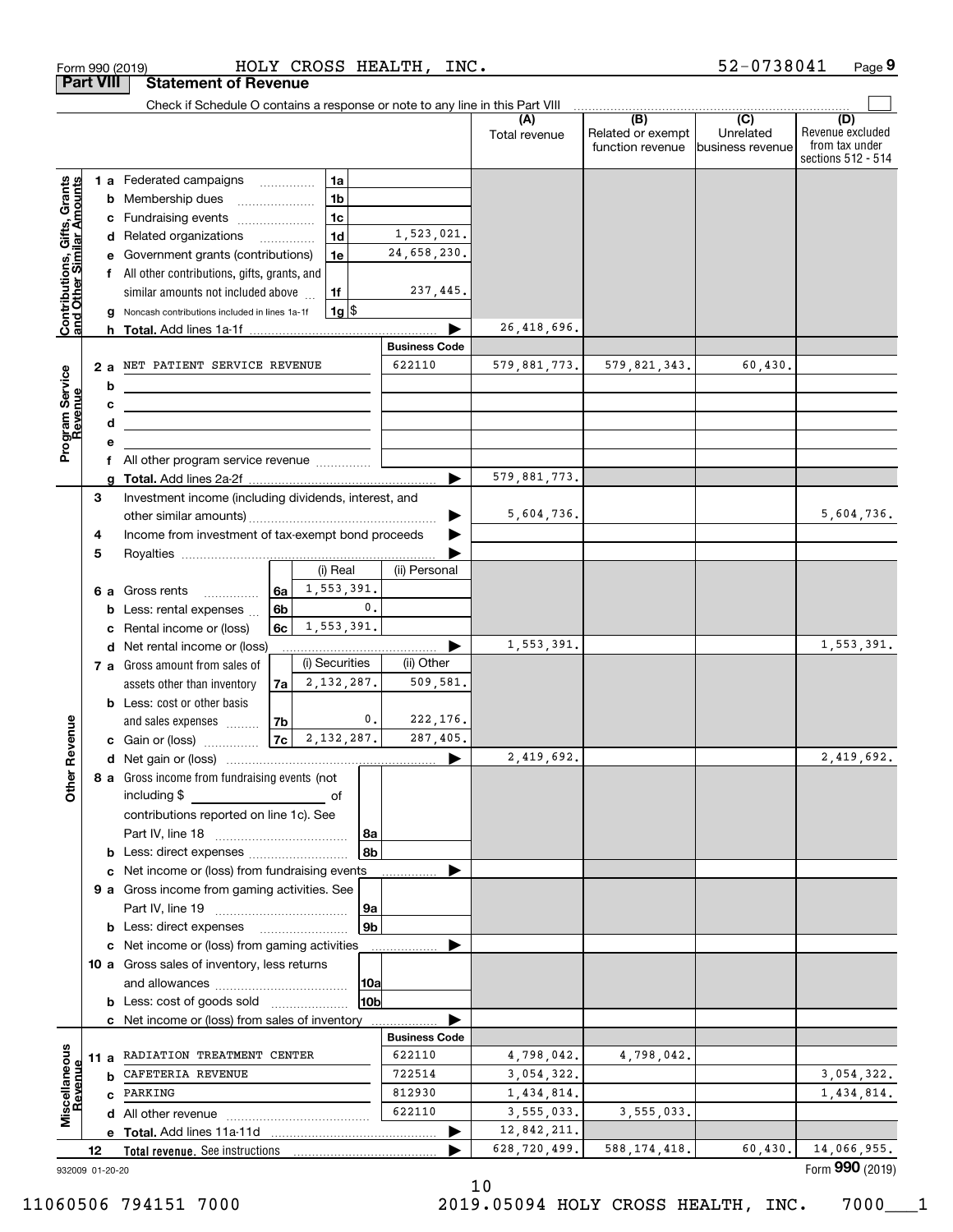Form 990 (2019) Page **Part IX Statement of Functional Expenses** HOLY CROSS HEALTH, INC. 52-0738041

*Section 501(c)(3) and 501(c)(4) organizations must complete all columns. All other organizations must complete column (A).*

|    | Do not include amounts reported on lines 6b,<br>7b, 8b, 9b, and 10b of Part VIII.                  | (A)<br>Total expenses         | (B)<br>Program service<br>expenses                                                                                  | $\overline{C}$<br>Management and<br>general expenses | (D)<br>Fundraising<br>expenses |
|----|----------------------------------------------------------------------------------------------------|-------------------------------|---------------------------------------------------------------------------------------------------------------------|------------------------------------------------------|--------------------------------|
| 1  | Grants and other assistance to domestic organizations                                              |                               |                                                                                                                     |                                                      |                                |
|    | and domestic governments. See Part IV, line 21                                                     | 742,811.                      | 742,811.                                                                                                            |                                                      |                                |
| 2  | Grants and other assistance to domestic                                                            |                               |                                                                                                                     |                                                      |                                |
|    | individuals. See Part IV, line 22                                                                  | 87,302.                       | 87,302.                                                                                                             |                                                      |                                |
| 3  | Grants and other assistance to foreign                                                             |                               |                                                                                                                     |                                                      |                                |
|    | organizations, foreign governments, and foreign                                                    |                               |                                                                                                                     |                                                      |                                |
|    | individuals. See Part IV, lines 15 and 16                                                          |                               |                                                                                                                     |                                                      |                                |
| 4  | Benefits paid to or for members                                                                    |                               |                                                                                                                     |                                                      |                                |
| 5  | Compensation of current officers, directors,                                                       |                               |                                                                                                                     |                                                      |                                |
|    | trustees, and key employees                                                                        | 3,895,578.                    |                                                                                                                     | 3,895,578.                                           |                                |
| 6  | Compensation not included above to disqualified                                                    |                               |                                                                                                                     |                                                      |                                |
|    | persons (as defined under section 4958(f)(1)) and                                                  |                               |                                                                                                                     |                                                      |                                |
|    | persons described in section 4958(c)(3)(B)                                                         |                               |                                                                                                                     |                                                      |                                |
| 7  |                                                                                                    | 240, 279, 166. 219, 212, 239. |                                                                                                                     | 21,066,927.                                          |                                |
| 8  | Pension plan accruals and contributions (include                                                   |                               |                                                                                                                     |                                                      |                                |
|    | section 401(k) and 403(b) employer contributions)                                                  |                               |                                                                                                                     | 552,474.                                             |                                |
| 9  |                                                                                                    |                               | $\begin{array}{ c c c c c c } \hline 6,516,535. & 5,964,061. \ \hline 23,970,667. & 21,743,702. \hline \end{array}$ | 2, 226, 965.                                         |                                |
| 10 |                                                                                                    |                               | $17,760,575.$ 16,153,590.                                                                                           | 1,606,985.                                           |                                |
| 11 | Fees for services (nonemployees):                                                                  |                               |                                                                                                                     |                                                      |                                |
| a  |                                                                                                    |                               | $1,994,657.$ 1,994,657.                                                                                             |                                                      |                                |
| b  |                                                                                                    | 92,987.                       |                                                                                                                     | 92,987.                                              |                                |
|    |                                                                                                    |                               |                                                                                                                     |                                                      |                                |
|    |                                                                                                    | 75,000.                       |                                                                                                                     | 75,000.                                              |                                |
|    | e Professional fundraising services. See Part IV, line 17                                          |                               |                                                                                                                     |                                                      |                                |
| f  | Investment management fees                                                                         | 558,357.                      |                                                                                                                     | 558,357.                                             |                                |
|    | g Other. (If line 11g amount exceeds 10% of line 25,                                               |                               |                                                                                                                     |                                                      |                                |
|    | column (A) amount, list line 11g expenses on Sch O.)                                               | 54, 299, 164.                 | 44,216,224.                                                                                                         | 10,082,940.                                          |                                |
| 12 |                                                                                                    | 2,042,684.                    | 24,997.                                                                                                             | 2,017,687.                                           |                                |
| 13 |                                                                                                    |                               | $6,790,965.$ 4,918,797.                                                                                             | 1,872,168.                                           |                                |
| 14 |                                                                                                    |                               | $23,506,589.$ 23,386,913.                                                                                           | 119,676.                                             |                                |
| 15 |                                                                                                    |                               |                                                                                                                     |                                                      |                                |
| 16 |                                                                                                    |                               | 14, 259, 130. 11, 706, 214.                                                                                         | 2,552,916.                                           |                                |
| 17 |                                                                                                    | 684,390.                      | 580, 773.                                                                                                           | 103,617.                                             |                                |
| 18 | Payments of travel or entertainment expenses                                                       |                               |                                                                                                                     |                                                      |                                |
|    | for any federal, state, or local public officials                                                  |                               |                                                                                                                     |                                                      |                                |
| 19 | Conferences, conventions, and meetings                                                             | 159,022.                      | 151, 340.                                                                                                           | 7,682.                                               |                                |
| 20 | Interest                                                                                           | 14,955,378.                   | 14,955,378.                                                                                                         |                                                      |                                |
| 21 |                                                                                                    |                               |                                                                                                                     |                                                      |                                |
| 22 | Depreciation, depletion, and amortization                                                          | $\overline{35,749,542.}$      | 14,398,375.                                                                                                         | 21, 351, 167.                                        |                                |
| 23 | Insurance                                                                                          | 5,041,795.                    | 503.                                                                                                                | 5,041,292.                                           |                                |
| 24 | Other expenses. Itemize expenses not covered<br>above (List miscellaneous expenses on line 24e. If |                               |                                                                                                                     |                                                      |                                |
|    | line 24e amount exceeds 10% of line 25, column (A)                                                 |                               |                                                                                                                     |                                                      |                                |
|    | amount, list line 24e expenses on Schedule 0.)                                                     |                               |                                                                                                                     |                                                      |                                |
|    | a MEDICAL SUPPLIES                                                                                 | 81, 174, 973.                 | 81, 174, 973.                                                                                                       |                                                      |                                |
| b  | <b>BAD DEBT</b>                                                                                    | 24,410,918.                   | 24,410,918.                                                                                                         |                                                      |                                |
| C. | INTERCO PURCHASED SVCS                                                                             | 9,451,254.                    | 1,779,831.                                                                                                          | 7,671,423.                                           |                                |
| d  | EQUIPMENT MAINTENANCE                                                                              | 8, 260, 054.                  | 7,830,654.                                                                                                          | 429,400.                                             |                                |
|    | e All other expenses                                                                               | 3,501,103.                    | 955,685.                                                                                                            | 2,545,418.                                           |                                |
| 25 | Total functional expenses. Add lines 1 through 24e                                                 | 580, 260, 596. 496, 389, 937. |                                                                                                                     | 83,870,659.                                          | $\overline{0}$ .               |
| 26 | Joint costs. Complete this line only if the organization                                           |                               |                                                                                                                     |                                                      |                                |
|    | reported in column (B) joint costs from a combined                                                 |                               |                                                                                                                     |                                                      |                                |
|    | educational campaign and fundraising solicitation.                                                 |                               |                                                                                                                     |                                                      |                                |
|    | Check here $\blacktriangleright$<br>if following SOP 98-2 (ASC 958-720)                            |                               |                                                                                                                     |                                                      |                                |

932010 01-20-20

11

Form (2019) **990**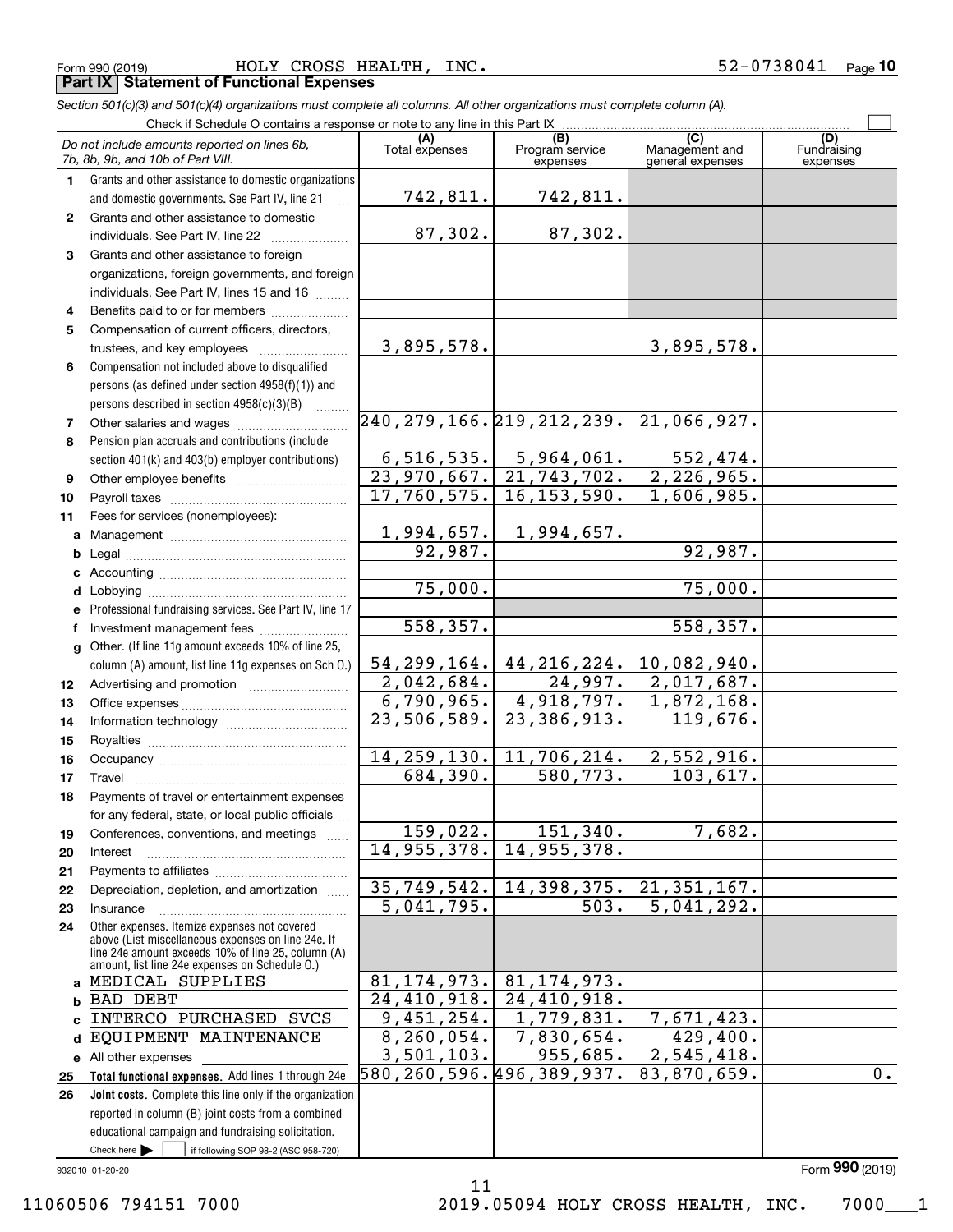**33**

**Net Assets or Fund Balances**

اقع<br>ح

Assets or Fund Balances

**Assets**

**Part X** Balance Sheet

**Liabilities**

iabilities

#### Form 990 (2019) HOLY CROSS HEALTH, INC. 5 $2\texttt{-}0738041$  Page

Check if Schedule O contains a response or note to any line in this Part X

**(A) (B) 123** Pledges and grants receivable, net  $\ldots$  **multimes contained and grants receivable**, net **multimes contained and grants receivable**, net **multimes contained and grants receivable 45**Loans and other receivables from any current or former officer, director, **678910a**Land, buildings, and equipment: cost or other **1112131415161718192021222324252627282930313212345678910c11121314151617181920212223242526b** Less: accumulated depreciation  $\ldots$  **10b** basis. Complete Part VI of Schedule D will aller **Total assets.**  Add lines 1 through 15 (must equal line 33) **Total liabilities.**  Add lines 17 through 25 **Organizations that follow FASB ASC 958, check here** | X **and complete lines 27, 28, 32, and 33. 2728Organizations that do not follow FASB ASC 958, check here** | **and complete lines 29 through 33. 2930313233**Beginning of year | | End of year Cash - non-interest-bearing ~~~~~~~~~~~~~~~~~~~~~~~~~ Savings and temporary cash investments ~~~~~~~~~~~~~~~~~~Accounts receivable, net ~~~~~~~~~~~~~~~~~~~~~~~~~~ trustee, key employee, creator or founder, substantial contributor, or 35% controlled entity or family member of any of these persons ............................ Loans and other receivables from other disqualified persons (as defined under section  $4958(f)(1)$ , and persons described in section  $4958(c)(3)(B)$ Notes and loans receivable, net ~~~~~~~~~~~~~~~~~~~~~~~Inventories for sale or use ~~~~~~~~~~~~~~~~~~~~~~~~~~ Prepaid expenses and deferred charges ~~~~~~~~~~~~~~~~~~ Investments - publicly traded securities ~~~~~~~~~~~~~~~~~~~ Investments - other securities. See Part IV, line 11 ~~~~~~~~~~~~~~Investments - program-related. See Part IV, line 11 ~~~~~~~~~~~~~Intangible assets ~~~~~~~~~~~~~~~~~~~~~~~~~~~~~~ Other assets. See Part IV, line 11 ~~~~~~~~~~~~~~~~~~~~~~ Accounts payable and accrued expenses ~~~~~~~~~~~~~~~~~~ Grants payable ~~~~~~~~~~~~~~~~~~~~~~~~~~~~~~~ Deferred revenue ~~~~~~~~~~~~~~~~~~~~~~~~~~~~~~Tax-exempt bond liabilities …………………………………………………………… Escrow or custodial account liability. Complete Part IV of Schedule D Loans and other payables to any current or former officer, director, trustee, key employee, creator or founder, substantial contributor, or 35% controlled entity or family member of any of these persons ~~~~~~~~~Secured mortgages and notes payable to unrelated third parties Unsecured notes and loans payable to unrelated third parties ~~~~~~~~ Other liabilities (including federal income tax, payables to related third parties, and other liabilities not included on lines 17-24). Complete Part X of Schedule D ~~~~~~~~~~~~~~~~~~~~~~~~~~~~~~~ Net assets without donor restrictions <sub>…………………………………………………</sub>…… Net assets with donor restrictions ~~~~~~~~~~~~~~~~~~~~~~Capital stock or trust principal, or current funds ~~~~~~~~~~~~~~~ Paid-in or capital surplus, or land, building, or equipment fund www.commun.com Retained earnings, endowment, accumulated income, or other funds www.com Total net assets or fund balances ~~~~~~~~~~~~~~~~~~~~~~ Total liabilities and net assets/fund balances  $368, 136.$   $1$   $333, 438.$ 75,656,781. 77,686,836. 48,445.  $9,603,270. | 8 | 10,613,862.$ 9,061,440. 2,084,317. 195,217,181. 311,288,793. 795,826,154.  $375,625,351.$  436,832,628. 10c 420,200,803.  $69,537,740.$   $15$  91,861,939. 923,534,099. 16 1036467989. 59,668. 1,672,066.  $67,876,931.$   $17$  61,326,005. 1,313,315. 19 7,432,642.  $1,828,393.$   $23$  63,301,992. 409,733,457. 429,596,569. 480,752,096. 561,657,208. 442,722,335. 474,756,597. 59,668. 54,184. 442,782,003. 474,810,781. 923,534,099. 33 1036467989. 2,875,058. 124,322,197. 120,677,490.

52-0738041 Page 11

 $\mathcal{L}^{\text{max}}$ 

Form (2019) **990**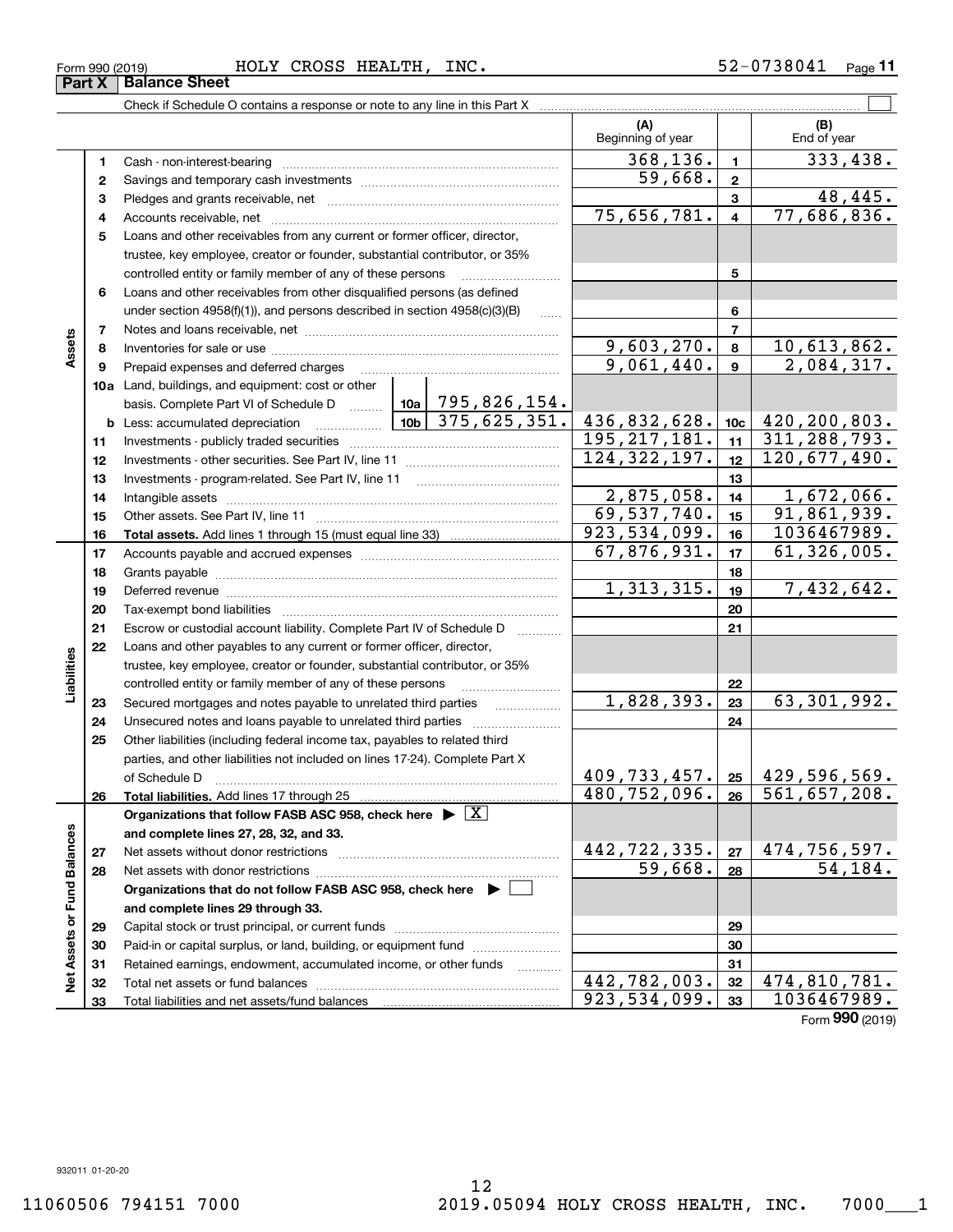|                | HOLY CROSS HEALTH, INC.<br>Form 990 (2019)                                                                                                                                                                                                                                                                                                                                                                                                                                 |                | 52-0738041       |                              | $Page$ 12               |
|----------------|----------------------------------------------------------------------------------------------------------------------------------------------------------------------------------------------------------------------------------------------------------------------------------------------------------------------------------------------------------------------------------------------------------------------------------------------------------------------------|----------------|------------------|------------------------------|-------------------------|
|                | <b>Part XI   Reconciliation of Net Assets</b>                                                                                                                                                                                                                                                                                                                                                                                                                              |                |                  |                              |                         |
|                |                                                                                                                                                                                                                                                                                                                                                                                                                                                                            |                |                  |                              | $ \mathbf{X} $          |
|                |                                                                                                                                                                                                                                                                                                                                                                                                                                                                            |                |                  |                              |                         |
| 1              | Total revenue (must equal Part VIII, column (A), line 12)                                                                                                                                                                                                                                                                                                                                                                                                                  | $\mathbf{1}$   | 628,720,499.     |                              |                         |
| $\overline{2}$ |                                                                                                                                                                                                                                                                                                                                                                                                                                                                            | $\overline{2}$ | 580,260,596.     |                              |                         |
| З              | Revenue less expenses. Subtract line 2 from line 1                                                                                                                                                                                                                                                                                                                                                                                                                         | 3              |                  |                              | 48,459,903.             |
| 4              |                                                                                                                                                                                                                                                                                                                                                                                                                                                                            | 4              | 442,782,003.     |                              |                         |
| 5              | Net unrealized gains (losses) on investments<br>$\overline{a_1, \ldots, a_n, \ldots, a_n, \ldots, a_n, \ldots, a_n, \ldots, a_n, \ldots, a_n, \ldots, a_n, \ldots, a_n, \ldots, a_n, \ldots, a_n, \ldots, a_n, \ldots, a_n, \ldots, a_n, \ldots, a_n, \ldots, a_n, \ldots, a_n, \ldots, a_n, \ldots, a_n, \ldots, a_n, \ldots, a_n, \ldots, a_n, \ldots, a_n, \ldots, a_n, \ldots, a_n, \ldots, a_n, \ldots, a_n, \ldots, a_n, \ldots, a_n, \ldots, a_n, \ldots, a_n, \ld$ | 5              |                  |                              | $-3, 221, 658.$         |
| 6              | Donated services and use of facilities [111] processes and the service of facilities [11] processes and use of facilities [11] processes and the service of facilities [11] processes and the service of the service of the se                                                                                                                                                                                                                                             | 6              |                  |                              |                         |
| 7              |                                                                                                                                                                                                                                                                                                                                                                                                                                                                            | $\overline{7}$ |                  |                              |                         |
| 8              | Prior period adjustments material contents and content of the content of the content of the content of the content of the content of the content of the content of the content of the content of the content of the content of                                                                                                                                                                                                                                             | 8              |                  |                              |                         |
| 9              | Other changes in net assets or fund balances (explain on Schedule O)                                                                                                                                                                                                                                                                                                                                                                                                       | 9              | $-13, 209, 467.$ |                              |                         |
| 10             | Net assets or fund balances at end of year. Combine lines 3 through 9 (must equal Part X, line 32,                                                                                                                                                                                                                                                                                                                                                                         |                |                  |                              |                         |
|                |                                                                                                                                                                                                                                                                                                                                                                                                                                                                            | 10             | 474,810,781.     |                              |                         |
|                | Part XII Financial Statements and Reporting                                                                                                                                                                                                                                                                                                                                                                                                                                |                |                  |                              |                         |
|                |                                                                                                                                                                                                                                                                                                                                                                                                                                                                            |                |                  |                              | $\overline{\mathbf{x}}$ |
|                |                                                                                                                                                                                                                                                                                                                                                                                                                                                                            |                |                  |                              | No<br>Yes               |
| 1              | $\boxed{\mathbf{X}}$ Accrual<br>Accounting method used to prepare the Form 990: <u>June</u> Cash<br>Other                                                                                                                                                                                                                                                                                                                                                                  |                |                  |                              |                         |
|                | If the organization changed its method of accounting from a prior year or checked "Other," explain in Schedule O.                                                                                                                                                                                                                                                                                                                                                          |                |                  |                              |                         |
|                | 2a Were the organization's financial statements compiled or reviewed by an independent accountant?                                                                                                                                                                                                                                                                                                                                                                         |                |                  | 2a                           | х                       |
|                | If "Yes," check a box below to indicate whether the financial statements for the year were compiled or reviewed on a                                                                                                                                                                                                                                                                                                                                                       |                |                  |                              |                         |
|                | separate basis, consolidated basis, or both:                                                                                                                                                                                                                                                                                                                                                                                                                               |                |                  |                              |                         |
|                | Both consolidated and separate basis<br>Separate basis<br><b>Consolidated basis</b>                                                                                                                                                                                                                                                                                                                                                                                        |                |                  |                              |                         |
|                | <b>b</b> Were the organization's financial statements audited by an independent accountant?                                                                                                                                                                                                                                                                                                                                                                                |                |                  | X<br>2 <sub>b</sub>          |                         |
|                | If "Yes," check a box below to indicate whether the financial statements for the year were audited on a separate basis,                                                                                                                                                                                                                                                                                                                                                    |                |                  |                              |                         |
|                | consolidated basis, or both:                                                                                                                                                                                                                                                                                                                                                                                                                                               |                |                  |                              |                         |
|                | $\boxed{\textbf{X}}$ Consolidated basis<br>Both consolidated and separate basis<br>Separate basis                                                                                                                                                                                                                                                                                                                                                                          |                |                  |                              |                         |
|                | c If "Yes" to line 2a or 2b, does the organization have a committee that assumes responsibility for oversight of the audit,                                                                                                                                                                                                                                                                                                                                                |                |                  | х                            |                         |
|                | review, or compilation of its financial statements and selection of an independent accountant?                                                                                                                                                                                                                                                                                                                                                                             |                |                  | 2c                           |                         |
|                | If the organization changed either its oversight process or selection process during the tax year, explain on Schedule O.                                                                                                                                                                                                                                                                                                                                                  |                |                  |                              |                         |
|                | 3a As a result of a federal award, was the organization required to undergo an audit or audits as set forth in the Single Audit                                                                                                                                                                                                                                                                                                                                            |                |                  | х                            |                         |
|                |                                                                                                                                                                                                                                                                                                                                                                                                                                                                            |                |                  | За                           |                         |
| b              | If "Yes," did the organization undergo the required audit or audits? If the organization did not undergo the required audit                                                                                                                                                                                                                                                                                                                                                |                |                  | х                            |                         |
|                |                                                                                                                                                                                                                                                                                                                                                                                                                                                                            |                |                  | 3 <sub>b</sub><br><b>nnn</b> |                         |

Form (2019) **990**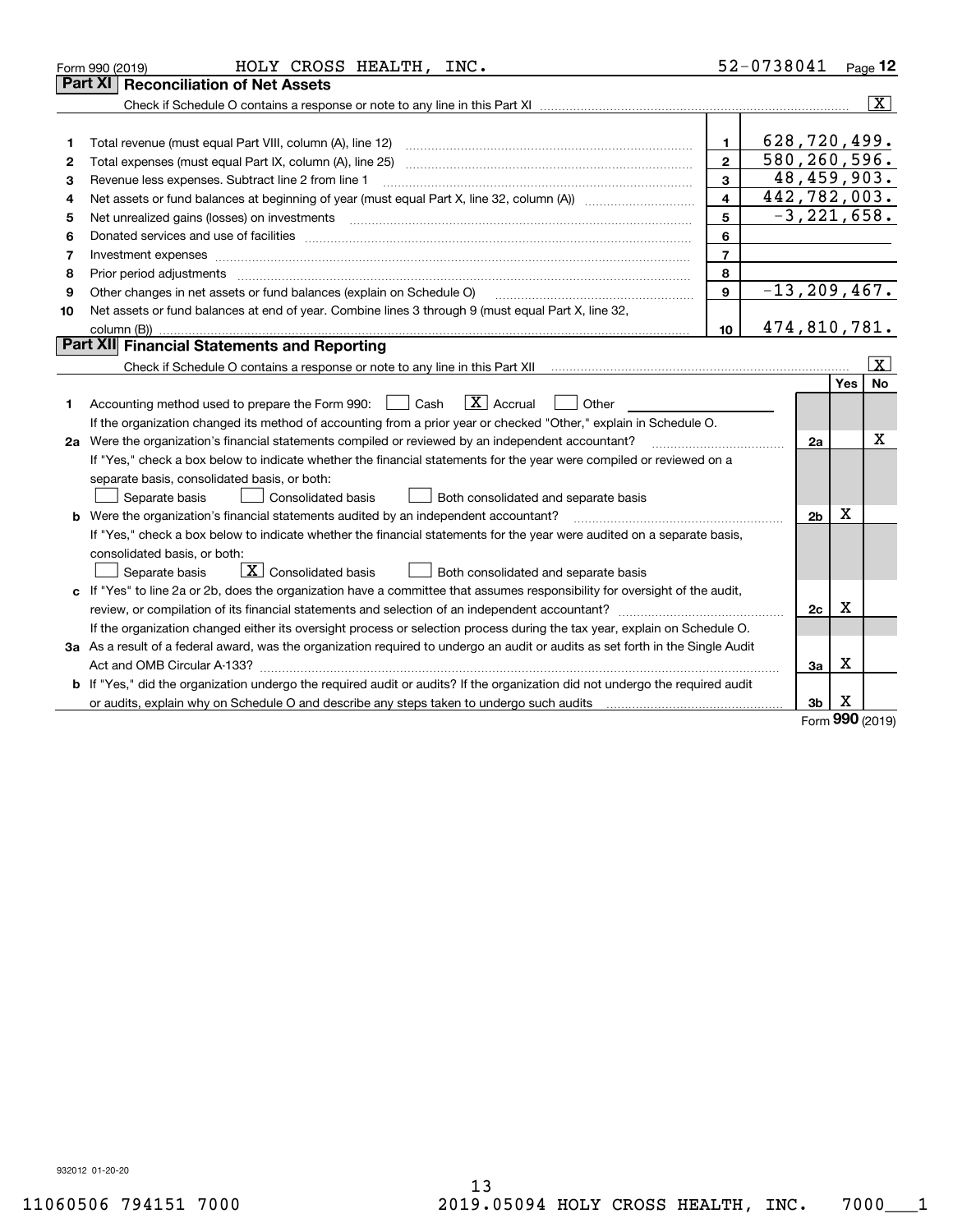| <b>SCHEDULE A</b> |
|-------------------|
|-------------------|

Department of the Treasury Internal Revenue Service

**(Form 990 or 990-EZ)**

# **Public Charity Status and Public Support**

**Complete if the organization is a section 501(c)(3) organization or a section 4947(a)(1) nonexempt charitable trust. | Attach to Form 990 or Form 990-EZ.** 

| $\blacksquare$                                                       |
|----------------------------------------------------------------------|
| Go to www.irs.gov/Form990 for instructions and the latest informatio |
|                                                                      |

|  | w.irs.gov/Form990 for instructions and the latest information. |
|--|----------------------------------------------------------------|
|  |                                                                |

OMB No. 1545-0047

**Open to Public Inspection**

**2019**

|        |                     | Name of the organization                                                                                                                      |                    |                                                       |     |                                                                |                            |  | <b>Employer identification number</b> |
|--------|---------------------|-----------------------------------------------------------------------------------------------------------------------------------------------|--------------------|-------------------------------------------------------|-----|----------------------------------------------------------------|----------------------------|--|---------------------------------------|
| Part I |                     | Reason for Public Charity Status (All organizations must complete this part.) See instructions.                                               | HOLY CROSS HEALTH, | INC.                                                  |     |                                                                |                            |  | 52-0738041                            |
|        |                     |                                                                                                                                               |                    |                                                       |     |                                                                |                            |  |                                       |
|        |                     | The organization is not a private foundation because it is: (For lines 1 through 12, check only one box.)                                     |                    |                                                       |     |                                                                |                            |  |                                       |
| 1      |                     | A church, convention of churches, or association of churches described in section 170(b)(1)(A)(i).                                            |                    |                                                       |     |                                                                |                            |  |                                       |
| 2      |                     | A school described in section 170(b)(1)(A)(ii). (Attach Schedule E (Form 990 or 990-EZ).)                                                     |                    |                                                       |     |                                                                |                            |  |                                       |
| 3.     | $\lfloor x \rfloor$ | A hospital or a cooperative hospital service organization described in section 170(b)(1)(A)(iii).                                             |                    |                                                       |     |                                                                |                            |  |                                       |
|        |                     | A medical research organization operated in conjunction with a hospital described in section 170(b)(1)(A)(iii). Enter the hospital's name,    |                    |                                                       |     |                                                                |                            |  |                                       |
|        |                     | city, and state:                                                                                                                              |                    |                                                       |     |                                                                |                            |  |                                       |
| 5      |                     | An organization operated for the benefit of a college or university owned or operated by a governmental unit described in                     |                    |                                                       |     |                                                                |                            |  |                                       |
|        |                     | section 170(b)(1)(A)(iv). (Complete Part II.)                                                                                                 |                    |                                                       |     |                                                                |                            |  |                                       |
| 6      |                     | A federal, state, or local government or governmental unit described in section 170(b)(1)(A)(v).                                              |                    |                                                       |     |                                                                |                            |  |                                       |
| 7.     |                     | An organization that normally receives a substantial part of its support from a governmental unit or from the general public described in     |                    |                                                       |     |                                                                |                            |  |                                       |
|        |                     | section 170(b)(1)(A)(vi). (Complete Part II.)                                                                                                 |                    |                                                       |     |                                                                |                            |  |                                       |
| 8      |                     | A community trust described in section 170(b)(1)(A)(vi). (Complete Part II.)                                                                  |                    |                                                       |     |                                                                |                            |  |                                       |
| 9      |                     | An agricultural research organization described in section 170(b)(1)(A)(ix) operated in conjunction with a land-grant college                 |                    |                                                       |     |                                                                |                            |  |                                       |
|        |                     | or university or a non-land-grant college of agriculture (see instructions). Enter the name, city, and state of the college or                |                    |                                                       |     |                                                                |                            |  |                                       |
|        |                     | university:                                                                                                                                   |                    |                                                       |     |                                                                |                            |  |                                       |
| 10     |                     | An organization that normally receives: (1) more than 33 1/3% of its support from contributions, membership fees, and gross receipts from     |                    |                                                       |     |                                                                |                            |  |                                       |
|        |                     | activities related to its exempt functions - subject to certain exceptions, and (2) no more than 33 1/3% of its support from gross investment |                    |                                                       |     |                                                                |                            |  |                                       |
|        |                     | income and unrelated business taxable income (less section 511 tax) from businesses acquired by the organization after June 30, 1975.         |                    |                                                       |     |                                                                |                            |  |                                       |
|        |                     | See section 509(a)(2). (Complete Part III.)                                                                                                   |                    |                                                       |     |                                                                |                            |  |                                       |
| 11     |                     | An organization organized and operated exclusively to test for public safety. See section 509(a)(4).                                          |                    |                                                       |     |                                                                |                            |  |                                       |
| 12     |                     | An organization organized and operated exclusively for the benefit of, to perform the functions of, or to carry out the purposes of one or    |                    |                                                       |     |                                                                |                            |  |                                       |
|        |                     |                                                                                                                                               |                    |                                                       |     |                                                                |                            |  |                                       |
|        |                     | more publicly supported organizations described in section 509(a)(1) or section 509(a)(2). See section 509(a)(3). Check the box in            |                    |                                                       |     |                                                                |                            |  |                                       |
|        |                     | lines 12a through 12d that describes the type of supporting organization and complete lines 12e, 12f, and 12g.                                |                    |                                                       |     |                                                                |                            |  |                                       |
| а      |                     | Type I. A supporting organization operated, supervised, or controlled by its supported organization(s), typically by giving                   |                    |                                                       |     |                                                                |                            |  |                                       |
|        |                     | the supported organization(s) the power to regularly appoint or elect a majority of the directors or trustees of the supporting               |                    |                                                       |     |                                                                |                            |  |                                       |
|        |                     | organization. You must complete Part IV, Sections A and B.                                                                                    |                    |                                                       |     |                                                                |                            |  |                                       |
| b      |                     | Type II. A supporting organization supervised or controlled in connection with its supported organization(s), by having                       |                    |                                                       |     |                                                                |                            |  |                                       |
|        |                     | control or management of the supporting organization vested in the same persons that control or manage the supported                          |                    |                                                       |     |                                                                |                            |  |                                       |
|        |                     | organization(s). You must complete Part IV, Sections A and C.                                                                                 |                    |                                                       |     |                                                                |                            |  |                                       |
| c      |                     | Type III functionally integrated. A supporting organization operated in connection with, and functionally integrated with,                    |                    |                                                       |     |                                                                |                            |  |                                       |
|        |                     | its supported organization(s) (see instructions). You must complete Part IV, Sections A, D, and E.                                            |                    |                                                       |     |                                                                |                            |  |                                       |
| d      |                     | Type III non-functionally integrated. A supporting organization operated in connection with its supported organization(s)                     |                    |                                                       |     |                                                                |                            |  |                                       |
|        |                     | that is not functionally integrated. The organization generally must satisfy a distribution requirement and an attentiveness                  |                    |                                                       |     |                                                                |                            |  |                                       |
|        |                     | requirement (see instructions). You must complete Part IV, Sections A and D, and Part V.                                                      |                    |                                                       |     |                                                                |                            |  |                                       |
|        |                     | Check this box if the organization received a written determination from the IRS that it is a Type I, Type II, Type III                       |                    |                                                       |     |                                                                |                            |  |                                       |
|        |                     | functionally integrated, or Type III non-functionally integrated supporting organization.                                                     |                    |                                                       |     |                                                                |                            |  |                                       |
|        |                     | f Enter the number of supported organizations                                                                                                 |                    |                                                       |     |                                                                |                            |  |                                       |
|        |                     | g Provide the following information about the supported organization(s).                                                                      |                    |                                                       |     |                                                                |                            |  |                                       |
|        |                     | (i) Name of supported                                                                                                                         | (ii) EIN           | (iii) Type of organization                            |     | (iv) Is the organization listed<br>in your governing document? | (v) Amount of monetary     |  | (vi) Amount of other                  |
|        |                     | organization                                                                                                                                  |                    | (described on lines 1-10<br>above (see instructions)) | Yes | No                                                             | support (see instructions) |  | support (see instructions)            |
|        |                     |                                                                                                                                               |                    |                                                       |     |                                                                |                            |  |                                       |
|        |                     |                                                                                                                                               |                    |                                                       |     |                                                                |                            |  |                                       |
|        |                     |                                                                                                                                               |                    |                                                       |     |                                                                |                            |  |                                       |
|        |                     |                                                                                                                                               |                    |                                                       |     |                                                                |                            |  |                                       |
|        |                     |                                                                                                                                               |                    |                                                       |     |                                                                |                            |  |                                       |
|        |                     |                                                                                                                                               |                    |                                                       |     |                                                                |                            |  |                                       |
|        |                     |                                                                                                                                               |                    |                                                       |     |                                                                |                            |  |                                       |
|        |                     |                                                                                                                                               |                    |                                                       |     |                                                                |                            |  |                                       |
|        |                     |                                                                                                                                               |                    |                                                       |     |                                                                |                            |  |                                       |
|        |                     |                                                                                                                                               |                    |                                                       |     |                                                                |                            |  |                                       |
|        |                     |                                                                                                                                               |                    |                                                       |     |                                                                |                            |  |                                       |
| Total  |                     |                                                                                                                                               |                    |                                                       |     |                                                                |                            |  |                                       |
|        |                     | LHA For Paperwork Reduction Act Notice, see the Instructions for Form 990 or 990-EZ. 932021 09-25-19                                          |                    |                                                       |     |                                                                |                            |  | Schedule A (Form 990 or 990-EZ) 2019  |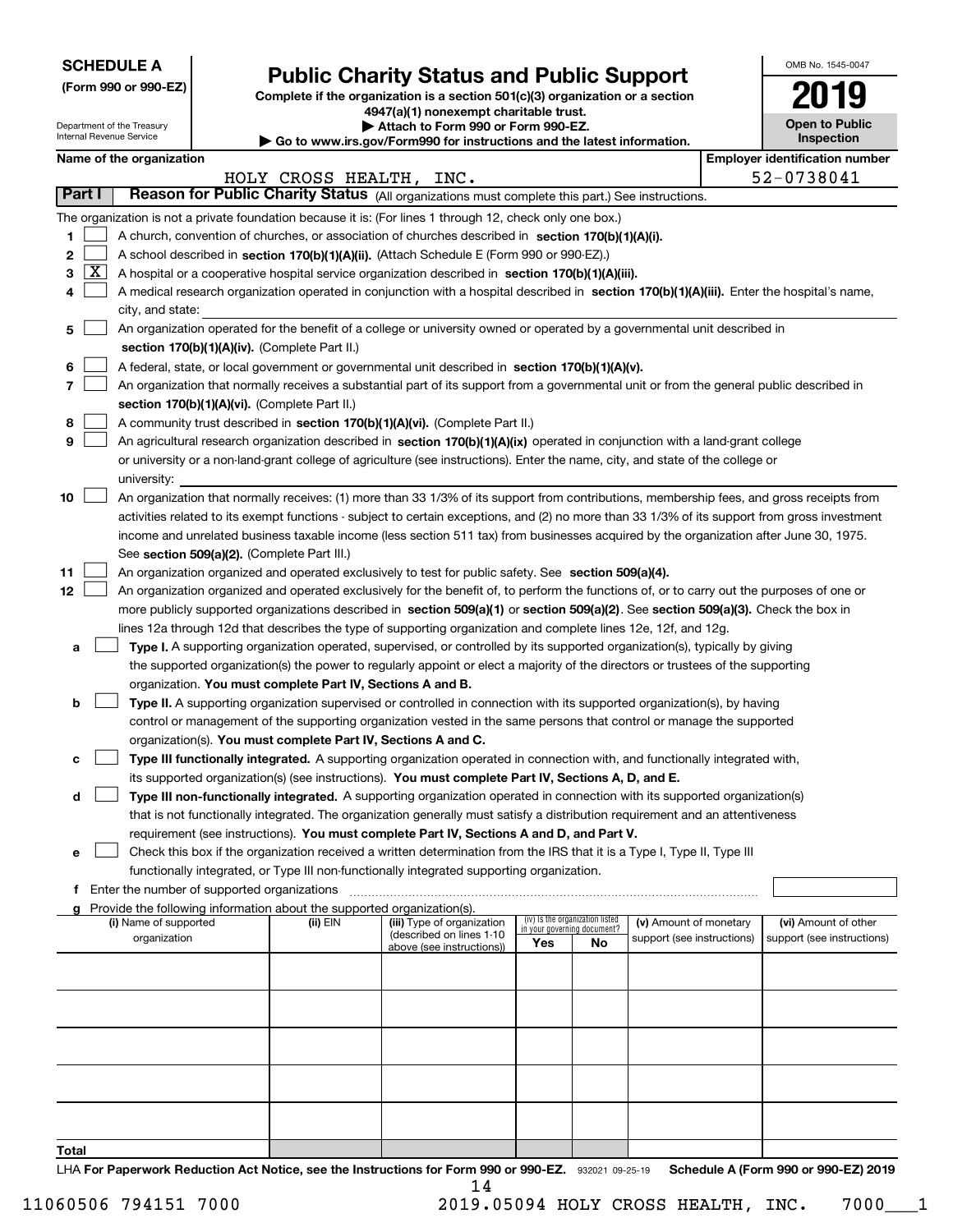#### Schedule A (Form 990 or 990-EZ) 2019 Page HOLY CROSS HEALTH, INC. 52-0738041

**2**

(Complete only if you checked the box on line 5, 7, or 8 of Part I or if the organization failed to qualify under Part III. If the organization fails to qualify under the tests listed below, please complete Part III.) **Part II Support Schedule for Organizations Described in Sections 170(b)(1)(A)(iv) and 170(b)(1)(A)(vi)**

|    | <b>Section A. Public Support</b>                                                                                                               |          |            |            |            |                                      |           |
|----|------------------------------------------------------------------------------------------------------------------------------------------------|----------|------------|------------|------------|--------------------------------------|-----------|
|    | Calendar year (or fiscal year beginning in) $\blacktriangleright$                                                                              | (a) 2015 | $(b)$ 2016 | $(c)$ 2017 | $(d)$ 2018 | (e) 2019                             | (f) Total |
|    | <b>1</b> Gifts, grants, contributions, and                                                                                                     |          |            |            |            |                                      |           |
|    | membership fees received. (Do not                                                                                                              |          |            |            |            |                                      |           |
|    | include any "unusual grants.")                                                                                                                 |          |            |            |            |                                      |           |
|    | <b>2</b> Tax revenues levied for the organ-                                                                                                    |          |            |            |            |                                      |           |
|    | ization's benefit and either paid to                                                                                                           |          |            |            |            |                                      |           |
|    | or expended on its behalf                                                                                                                      |          |            |            |            |                                      |           |
|    | 3 The value of services or facilities                                                                                                          |          |            |            |            |                                      |           |
|    | furnished by a governmental unit to                                                                                                            |          |            |            |            |                                      |           |
|    | the organization without charge                                                                                                                |          |            |            |            |                                      |           |
|    | 4 Total. Add lines 1 through 3                                                                                                                 |          |            |            |            |                                      |           |
| 5. | The portion of total contributions                                                                                                             |          |            |            |            |                                      |           |
|    | by each person (other than a                                                                                                                   |          |            |            |            |                                      |           |
|    | governmental unit or publicly                                                                                                                  |          |            |            |            |                                      |           |
|    | supported organization) included                                                                                                               |          |            |            |            |                                      |           |
|    | on line 1 that exceeds 2% of the                                                                                                               |          |            |            |            |                                      |           |
|    | amount shown on line 11,                                                                                                                       |          |            |            |            |                                      |           |
|    | column (f)                                                                                                                                     |          |            |            |            |                                      |           |
|    | 6 Public support. Subtract line 5 from line 4.                                                                                                 |          |            |            |            |                                      |           |
|    | <b>Section B. Total Support</b>                                                                                                                |          |            |            |            |                                      |           |
|    | Calendar year (or fiscal year beginning in)                                                                                                    | (a) 2015 | $(b)$ 2016 | $(c)$ 2017 | $(d)$ 2018 | (e) 2019                             | (f) Total |
|    | 7 Amounts from line 4                                                                                                                          |          |            |            |            |                                      |           |
|    | 8 Gross income from interest,                                                                                                                  |          |            |            |            |                                      |           |
|    | dividends, payments received on                                                                                                                |          |            |            |            |                                      |           |
|    | securities loans, rents, royalties,                                                                                                            |          |            |            |            |                                      |           |
|    | and income from similar sources                                                                                                                |          |            |            |            |                                      |           |
| 9. | Net income from unrelated business                                                                                                             |          |            |            |            |                                      |           |
|    | activities, whether or not the                                                                                                                 |          |            |            |            |                                      |           |
|    | business is regularly carried on                                                                                                               |          |            |            |            |                                      |           |
|    | <b>10</b> Other income. Do not include gain                                                                                                    |          |            |            |            |                                      |           |
|    | or loss from the sale of capital                                                                                                               |          |            |            |            |                                      |           |
|    | assets (Explain in Part VI.)                                                                                                                   |          |            |            |            |                                      |           |
|    | <b>11 Total support.</b> Add lines 7 through 10                                                                                                |          |            |            |            |                                      |           |
|    | <b>12</b> Gross receipts from related activities, etc. (see instructions)                                                                      |          |            |            |            | 12                                   |           |
|    | 13 First five years. If the Form 990 is for the organization's first, second, third, fourth, or fifth tax year as a section 501(c)(3)          |          |            |            |            |                                      |           |
|    | organization, check this box and stop here<br><b>Section C. Computation of Public Support Percentage</b>                                       |          |            |            |            |                                      |           |
|    |                                                                                                                                                |          |            |            |            |                                      |           |
|    | 14 Public support percentage for 2019 (line 6, column (f) divided by line 11, column (f) <i>manumeronominimi</i> ng                            |          |            |            |            | 14                                   | %         |
|    |                                                                                                                                                |          |            |            |            | 15                                   | $\%$      |
|    | 16a 33 1/3% support test - 2019. If the organization did not check the box on line 13, and line 14 is 33 1/3% or more, check this box and      |          |            |            |            |                                      |           |
|    | stop here. The organization qualifies as a publicly supported organization                                                                     |          |            |            |            |                                      |           |
|    | b 33 1/3% support test - 2018. If the organization did not check a box on line 13 or 16a, and line 15 is 33 1/3% or more, check this box       |          |            |            |            |                                      |           |
|    | and stop here. The organization qualifies as a publicly supported organization                                                                 |          |            |            |            |                                      |           |
|    | 17a 10% -facts-and-circumstances test - 2019. If the organization did not check a box on line 13, 16a, or 16b, and line 14 is 10% or more,     |          |            |            |            |                                      |           |
|    | and if the organization meets the "facts-and-circumstances" test, check this box and stop here. Explain in Part VI how the organization        |          |            |            |            |                                      |           |
|    | meets the "facts-and-circumstances" test. The organization qualifies as a publicly supported organization                                      |          |            |            |            |                                      |           |
|    | <b>b 10% -facts-and-circumstances test - 2018.</b> If the organization did not check a box on line 13, 16a, 16b, or 17a, and line 15 is 10% or |          |            |            |            |                                      |           |
|    | more, and if the organization meets the "facts-and-circumstances" test, check this box and stop here. Explain in Part VI how the               |          |            |            |            |                                      |           |
|    | organization meets the "facts-and-circumstances" test. The organization qualifies as a publicly supported organization                         |          |            |            |            |                                      |           |
| 18 | Private foundation. If the organization did not check a box on line 13, 16a, 16b, 17a, or 17b, check this box and see instructions             |          |            |            |            |                                      |           |
|    |                                                                                                                                                |          |            |            |            | Schedule A (Form 990 or 990-EZ) 2019 |           |

932022 09-25-19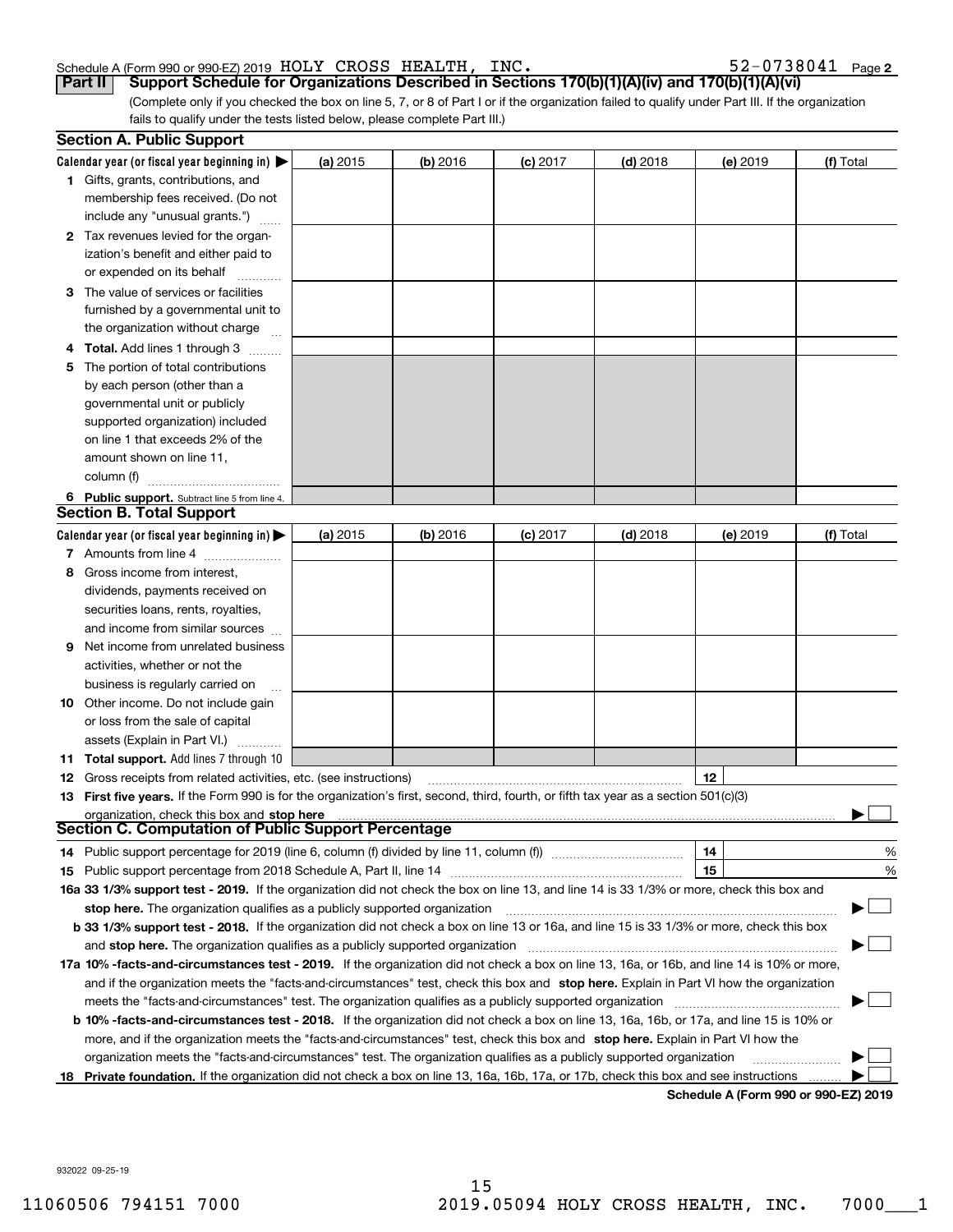### Schedule A (Form 990 or 990-EZ) 2019 Page HOLY CROSS HEALTH, INC. 52-0738041

**Part III Support Schedule for Organizations Described in Section 509(a)(2)** 

(Complete only if you checked the box on line 10 of Part I or if the organization failed to qualify under Part II. If the organization fails to qualify under the tests listed below, please complete Part II.)

| <b>Section A. Public Support</b>                                                                                                                                                                                         |            |          |            |            |          |                                      |
|--------------------------------------------------------------------------------------------------------------------------------------------------------------------------------------------------------------------------|------------|----------|------------|------------|----------|--------------------------------------|
| Calendar year (or fiscal year beginning in) $\blacktriangleright$                                                                                                                                                        | (a) 2015   | (b) 2016 | $(c)$ 2017 | $(d)$ 2018 | (e) 2019 | (f) Total                            |
| 1 Gifts, grants, contributions, and                                                                                                                                                                                      |            |          |            |            |          |                                      |
| membership fees received. (Do not                                                                                                                                                                                        |            |          |            |            |          |                                      |
| include any "unusual grants.")                                                                                                                                                                                           |            |          |            |            |          |                                      |
| 2 Gross receipts from admissions,<br>merchandise sold or services per-<br>formed, or facilities furnished in<br>any activity that is related to the<br>organization's tax-exempt purpose                                 |            |          |            |            |          |                                      |
| 3 Gross receipts from activities that                                                                                                                                                                                    |            |          |            |            |          |                                      |
| are not an unrelated trade or bus-                                                                                                                                                                                       |            |          |            |            |          |                                      |
| iness under section 513                                                                                                                                                                                                  |            |          |            |            |          |                                      |
| 4 Tax revenues levied for the organ-                                                                                                                                                                                     |            |          |            |            |          |                                      |
| ization's benefit and either paid to<br>or expended on its behalf<br>.                                                                                                                                                   |            |          |            |            |          |                                      |
| 5 The value of services or facilities                                                                                                                                                                                    |            |          |            |            |          |                                      |
| furnished by a governmental unit to                                                                                                                                                                                      |            |          |            |            |          |                                      |
| the organization without charge                                                                                                                                                                                          |            |          |            |            |          |                                      |
| <b>6 Total.</b> Add lines 1 through 5                                                                                                                                                                                    |            |          |            |            |          |                                      |
| 7a Amounts included on lines 1, 2, and                                                                                                                                                                                   |            |          |            |            |          |                                      |
| 3 received from disqualified persons<br><b>b</b> Amounts included on lines 2 and 3 received<br>from other than disqualified persons that<br>exceed the greater of \$5,000 or 1% of the<br>amount on line 13 for the year |            |          |            |            |          |                                      |
| c Add lines 7a and 7b                                                                                                                                                                                                    |            |          |            |            |          |                                      |
| 8 Public support. (Subtract line 7c from line 6.)                                                                                                                                                                        |            |          |            |            |          |                                      |
| <b>Section B. Total Support</b>                                                                                                                                                                                          |            |          |            |            |          |                                      |
| Calendar year (or fiscal year beginning in)                                                                                                                                                                              | (a) $2015$ | (b) 2016 | $(c)$ 2017 | $(d)$ 2018 | (e) 2019 | (f) Total                            |
| 9 Amounts from line 6                                                                                                                                                                                                    |            |          |            |            |          |                                      |
| 10a Gross income from interest,<br>dividends, payments received on<br>securities loans, rents, royalties,<br>and income from similar sources                                                                             |            |          |            |            |          |                                      |
| <b>b</b> Unrelated business taxable income                                                                                                                                                                               |            |          |            |            |          |                                      |
| (less section 511 taxes) from businesses<br>acquired after June 30, 1975                                                                                                                                                 |            |          |            |            |          |                                      |
| c Add lines 10a and 10b                                                                                                                                                                                                  |            |          |            |            |          |                                      |
| <b>11</b> Net income from unrelated business<br>activities not included in line 10b,<br>whether or not the business is<br>regularly carried on                                                                           |            |          |            |            |          |                                      |
| <b>12</b> Other income. Do not include gain<br>or loss from the sale of capital<br>assets (Explain in Part VI.)                                                                                                          |            |          |            |            |          |                                      |
| <b>13 Total support.</b> (Add lines 9, 10c, 11, and 12.)                                                                                                                                                                 |            |          |            |            |          |                                      |
| 14 First five years. If the Form 990 is for the organization's first, second, third, fourth, or fifth tax year as a section 501(c)(3) organization,                                                                      |            |          |            |            |          |                                      |
| check this box and stop here measurements and stop here are constructed and stop here are all the state of the                                                                                                           |            |          |            |            |          |                                      |
| <b>Section C. Computation of Public Support Percentage</b>                                                                                                                                                               |            |          |            |            |          |                                      |
| 15 Public support percentage for 2019 (line 8, column (f), divided by line 13, column (f))                                                                                                                               |            |          |            |            | 15       | %                                    |
| 16 Public support percentage from 2018 Schedule A, Part III, line 15                                                                                                                                                     |            |          |            |            | 16       | %                                    |
| <b>Section D. Computation of Investment Income Percentage</b>                                                                                                                                                            |            |          |            |            |          |                                      |
| 17 Investment income percentage for 2019 (line 10c, column (f), divided by line 13, column (f))                                                                                                                          |            |          |            |            | 17       | %                                    |
| 18 Investment income percentage from 2018 Schedule A, Part III, line 17                                                                                                                                                  |            |          |            |            | 18       | %                                    |
| 19a 33 1/3% support tests - 2019. If the organization did not check the box on line 14, and line 15 is more than 33 1/3%, and line 17 is not                                                                             |            |          |            |            |          |                                      |
| more than 33 1/3%, check this box and stop here. The organization qualifies as a publicly supported organization                                                                                                         |            |          |            |            |          | ▶                                    |
| <b>b 33 1/3% support tests - 2018.</b> If the organization did not check a box on line 14 or line 19a, and line 16 is more than 33 1/3%, and                                                                             |            |          |            |            |          |                                      |
| line 18 is not more than 33 1/3%, check this box and stop here. The organization qualifies as a publicly supported organization                                                                                          |            |          |            |            |          |                                      |
| 20 Private foundation. If the organization did not check a box on line 14, 19a, or 19b, check this box and see instructions                                                                                              |            |          |            |            | .        |                                      |
| 932023 09-25-19                                                                                                                                                                                                          |            |          |            |            |          | Schedule A (Form 990 or 990-EZ) 2019 |
|                                                                                                                                                                                                                          |            | 16       |            |            |          |                                      |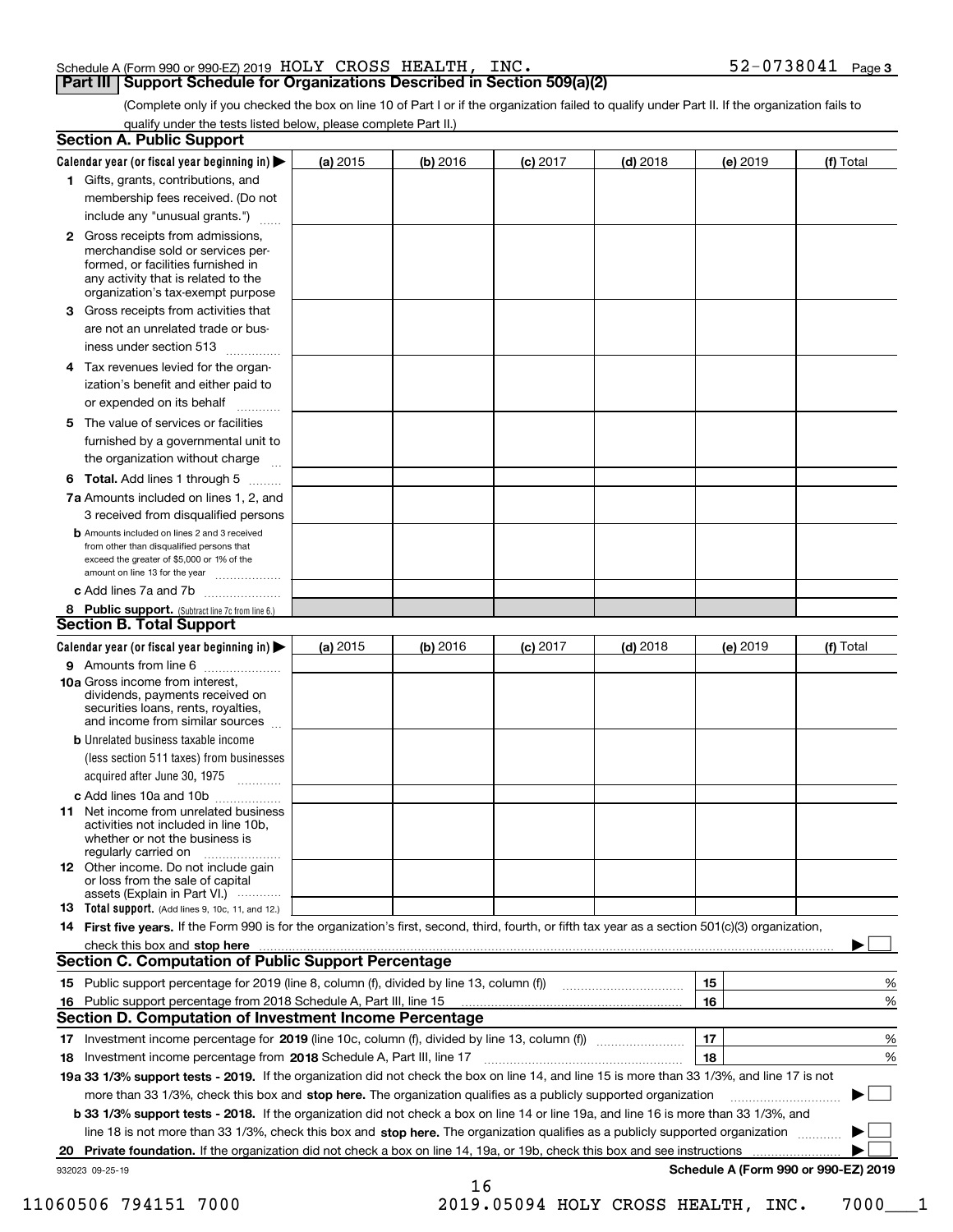**1**

**2**

**YesNo**

### **Part IV Supporting Organizations**

(Complete only if you checked a box in line 12 on Part I. If you checked 12a of Part I, complete Sections A and B. If you checked 12b of Part I, complete Sections A and C. If you checked 12c of Part I, complete Sections A, D, and E. If you checked 12d of Part I, complete Sections A and D, and complete Part V.)

#### **Section A. All Supporting Organizations**

- **1** Are all of the organization's supported organizations listed by name in the organization's governing documents? If "No," describe in **Part VI** how the supported organizations are designated. If designated by *class or purpose, describe the designation. If historic and continuing relationship, explain.*
- **2** Did the organization have any supported organization that does not have an IRS determination of status under section 509(a)(1) or (2)? If "Yes," explain in Part VI how the organization determined that the supported *organization was described in section 509(a)(1) or (2).*
- **3a** Did the organization have a supported organization described in section 501(c)(4), (5), or (6)? If "Yes," answer *(b) and (c) below.*
- **b** Did the organization confirm that each supported organization qualified under section 501(c)(4), (5), or (6) and satisfied the public support tests under section 509(a)(2)? If "Yes," describe in **Part VI** when and how the *organization made the determination.*
- **c**Did the organization ensure that all support to such organizations was used exclusively for section 170(c)(2)(B) purposes? If "Yes," explain in **Part VI** what controls the organization put in place to ensure such use.
- **4a***If* Was any supported organization not organized in the United States ("foreign supported organization")? *"Yes," and if you checked 12a or 12b in Part I, answer (b) and (c) below.*
- **b** Did the organization have ultimate control and discretion in deciding whether to make grants to the foreign supported organization? If "Yes," describe in **Part VI** how the organization had such control and discretion *despite being controlled or supervised by or in connection with its supported organizations.*
- **c** Did the organization support any foreign supported organization that does not have an IRS determination under sections 501(c)(3) and 509(a)(1) or (2)? If "Yes," explain in **Part VI** what controls the organization used *to ensure that all support to the foreign supported organization was used exclusively for section 170(c)(2)(B) purposes.*
- **5a** Did the organization add, substitute, or remove any supported organizations during the tax year? If "Yes," answer (b) and (c) below (if applicable). Also, provide detail in **Part VI,** including (i) the names and EIN *numbers of the supported organizations added, substituted, or removed; (ii) the reasons for each such action; (iii) the authority under the organization's organizing document authorizing such action; and (iv) how the action was accomplished (such as by amendment to the organizing document).*
- **b** Type I or Type II only. Was any added or substituted supported organization part of a class already designated in the organization's organizing document?
- **cSubstitutions only.**  Was the substitution the result of an event beyond the organization's control?
- **6** Did the organization provide support (whether in the form of grants or the provision of services or facilities) to **Part VI.** *If "Yes," provide detail in* support or benefit one or more of the filing organization's supported organizations? anyone other than (i) its supported organizations, (ii) individuals that are part of the charitable class benefited by one or more of its supported organizations, or (iii) other supporting organizations that also
- **7**Did the organization provide a grant, loan, compensation, or other similar payment to a substantial contributor *If "Yes," complete Part I of Schedule L (Form 990 or 990-EZ).* regard to a substantial contributor? (as defined in section 4958(c)(3)(C)), a family member of a substantial contributor, or a 35% controlled entity with
- **8** Did the organization make a loan to a disqualified person (as defined in section 4958) not described in line 7? *If "Yes," complete Part I of Schedule L (Form 990 or 990-EZ).*
- **9a** Was the organization controlled directly or indirectly at any time during the tax year by one or more in section 509(a)(1) or (2))? If "Yes," *provide detail in* <code>Part VI.</code> disqualified persons as defined in section 4946 (other than foundation managers and organizations described
- **b** Did one or more disqualified persons (as defined in line 9a) hold a controlling interest in any entity in which the supporting organization had an interest? If "Yes," provide detail in P**art VI**.
- **c**Did a disqualified person (as defined in line 9a) have an ownership interest in, or derive any personal benefit from, assets in which the supporting organization also had an interest? If "Yes," provide detail in P**art VI.**
- **10a** Was the organization subject to the excess business holdings rules of section 4943 because of section supporting organizations)? If "Yes," answer 10b below. 4943(f) (regarding certain Type II supporting organizations, and all Type III non-functionally integrated
- **b** Did the organization have any excess business holdings in the tax year? (Use Schedule C, Form 4720, to *determine whether the organization had excess business holdings.)*

17

932024 09-25-19

**3a3b3c4a4b4c5a 5b5c6789a 9b9c10a**

**Schedule A (Form 990 or 990-EZ) 2019**

**10b**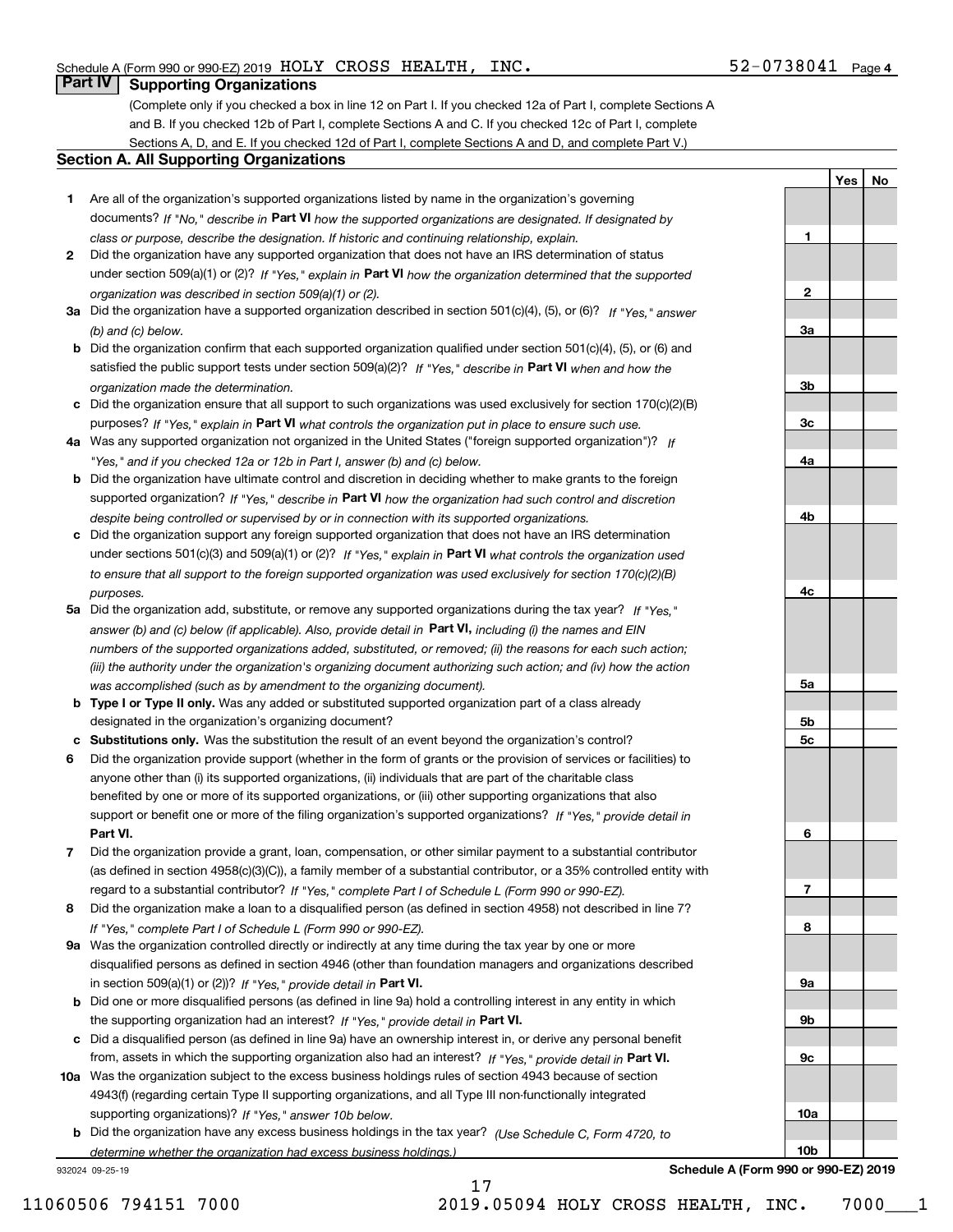|    |                                                                                                                                                                              |                 | Yes | No  |
|----|------------------------------------------------------------------------------------------------------------------------------------------------------------------------------|-----------------|-----|-----|
| 11 | Has the organization accepted a gift or contribution from any of the following persons?                                                                                      |                 |     |     |
|    | a A person who directly or indirectly controls, either alone or together with persons described in (b) and (c)                                                               |                 |     |     |
|    | below, the governing body of a supported organization?                                                                                                                       | 11a             |     |     |
|    | <b>b</b> A family member of a person described in (a) above?                                                                                                                 | 11 <sub>b</sub> |     |     |
|    | c A 35% controlled entity of a person described in (a) or (b) above? If "Yes" to a, b, or c, provide detail in Part VI.                                                      | 11c             |     |     |
|    | <b>Section B. Type I Supporting Organizations</b>                                                                                                                            |                 |     |     |
|    |                                                                                                                                                                              |                 | Yes | No  |
| 1  | Did the directors, trustees, or membership of one or more supported organizations have the power to                                                                          |                 |     |     |
|    | regularly appoint or elect at least a majority of the organization's directors or trustees at all times during the                                                           |                 |     |     |
|    | tax year? If "No," describe in Part VI how the supported organization(s) effectively operated, supervised, or                                                                |                 |     |     |
|    | controlled the organization's activities. If the organization had more than one supported organization,                                                                      |                 |     |     |
|    | describe how the powers to appoint and/or remove directors or trustees were allocated among the supported                                                                    |                 |     |     |
|    | organizations and what conditions or restrictions, if any, applied to such powers during the tax year.                                                                       | 1               |     |     |
| 2  | Did the organization operate for the benefit of any supported organization other than the supported                                                                          |                 |     |     |
|    | organization(s) that operated, supervised, or controlled the supporting organization? If "Yes," explain in                                                                   |                 |     |     |
|    |                                                                                                                                                                              |                 |     |     |
|    | Part VI how providing such benefit carried out the purposes of the supported organization(s) that operated,                                                                  | 2               |     |     |
|    | supervised, or controlled the supporting organization.<br><b>Section C. Type II Supporting Organizations</b>                                                                 |                 |     |     |
|    |                                                                                                                                                                              |                 |     |     |
|    |                                                                                                                                                                              |                 | Yes | No  |
| 1  | Were a majority of the organization's directors or trustees during the tax year also a majority of the directors                                                             |                 |     |     |
|    | or trustees of each of the organization's supported organization(s)? If "No." describe in Part VI how control                                                                |                 |     |     |
|    | or management of the supporting organization was vested in the same persons that controlled or managed                                                                       |                 |     |     |
|    | the supported organization(s).                                                                                                                                               |                 |     |     |
|    | <b>Section D. All Type III Supporting Organizations</b>                                                                                                                      |                 |     |     |
|    |                                                                                                                                                                              |                 | Yes | No  |
| 1  | Did the organization provide to each of its supported organizations, by the last day of the fifth month of the                                                               |                 |     |     |
|    | organization's tax year, (i) a written notice describing the type and amount of support provided during the prior tax                                                        |                 |     |     |
|    | year, (ii) a copy of the Form 990 that was most recently filed as of the date of notification, and (iii) copies of the                                                       |                 |     |     |
|    | organization's governing documents in effect on the date of notification, to the extent not previously provided?                                                             | 1               |     |     |
| 2  | Were any of the organization's officers, directors, or trustees either (i) appointed or elected by the supported                                                             |                 |     |     |
|    | organization(s) or (ii) serving on the governing body of a supported organization? If "No," explain in Part VI how                                                           |                 |     |     |
|    | the organization maintained a close and continuous working relationship with the supported organization(s).                                                                  | $\mathbf{2}$    |     |     |
| 3  | By reason of the relationship described in (2), did the organization's supported organizations have a                                                                        |                 |     |     |
|    | significant voice in the organization's investment policies and in directing the use of the organization's                                                                   |                 |     |     |
|    | income or assets at all times during the tax year? If "Yes," describe in Part VI the role the organization's                                                                 |                 |     |     |
|    | supported organizations played in this regard.                                                                                                                               | З               |     |     |
|    | Section E. Type III Functionally Integrated Supporting Organizations                                                                                                         |                 |     |     |
| 1  | Check the box next to the method that the organization used to satisfy the Integral Part Test during the year (see instructions).                                            |                 |     |     |
| а  | The organization satisfied the Activities Test. Complete line 2 below.                                                                                                       |                 |     |     |
| b  | The organization is the parent of each of its supported organizations. Complete line 3 below.                                                                                |                 |     |     |
| c  | The organization supported a governmental entity. Describe in Part VI how you supported a government entity (see instructions),                                              |                 |     |     |
| 2  | Activities Test. Answer (a) and (b) below.                                                                                                                                   |                 | Yes | No. |
| a  | Did substantially all of the organization's activities during the tax year directly further the exempt purposes of                                                           |                 |     |     |
|    | the supported organization(s) to which the organization was responsive? If "Yes," then in Part VI identify                                                                   |                 |     |     |
|    | those supported organizations and explain how these activities directly furthered their exempt purposes,                                                                     |                 |     |     |
|    | how the organization was responsive to those supported organizations, and how the organization determined                                                                    |                 |     |     |
|    | that these activities constituted substantially all of its activities.                                                                                                       | 2a              |     |     |
|    | <b>b</b> Did the activities described in (a) constitute activities that, but for the organization's involvement, one or more                                                 |                 |     |     |
|    | of the organization's supported organization(s) would have been engaged in? If "Yes," explain in Part VI the                                                                 |                 |     |     |
|    | reasons for the organization's position that its supported organization(s) would have engaged in these                                                                       |                 |     |     |
|    | activities but for the organization's involvement.                                                                                                                           | 2b              |     |     |
| 3  | Parent of Supported Organizations. Answer (a) and (b) below.                                                                                                                 |                 |     |     |
|    | a Did the organization have the power to regularly appoint or elect a majority of the officers, directors, or                                                                |                 |     |     |
|    | trustees of each of the supported organizations? Provide details in Part VI.                                                                                                 | За              |     |     |
|    | <b>b</b> Did the organization exercise a substantial degree of direction over the policies, programs, and activities of each                                                 |                 |     |     |
|    |                                                                                                                                                                              | 3b              |     |     |
|    | of its supported organizations? If "Yes," describe in Part VI the role played by the organization in this regard.<br>Schedule A (Form 990 or 990-EZ) 2019<br>932025 09-25-19 |                 |     |     |
|    |                                                                                                                                                                              |                 |     |     |

11060506 794151 7000 2019.05094 HOLY CROSS HEALTH, INC. 7000\_\_\_1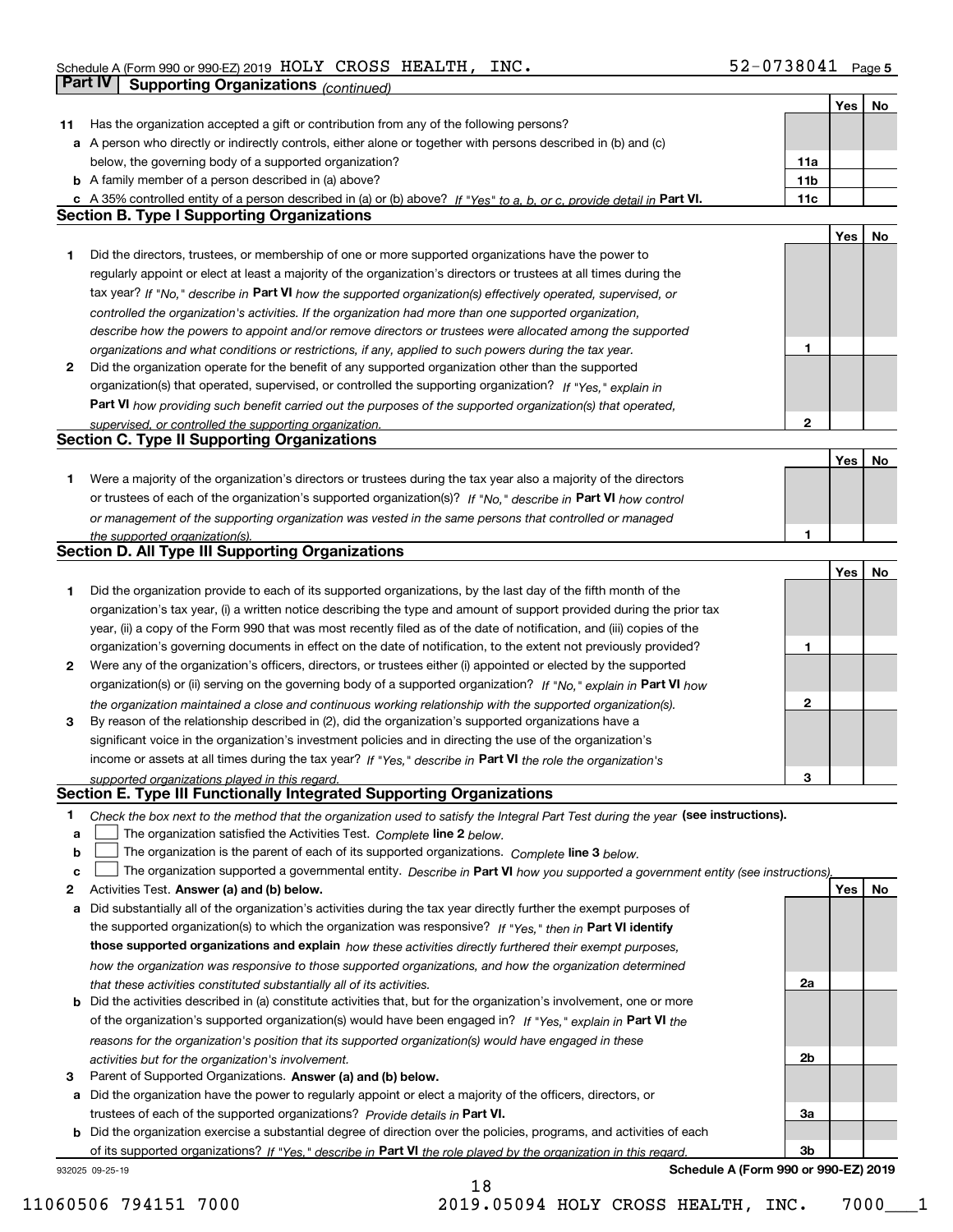|                                                                                         |  | Part V   Type III Non-Functionally Integrated 509(a)(3) Supporting Organizations |                   |  |
|-----------------------------------------------------------------------------------------|--|----------------------------------------------------------------------------------|-------------------|--|
| Schedule A (Form 990 or 990-EZ) 2019 $\,$ HOLY $\,$ CROSS $\,$ HEALTH , $\,$ INC $\,$ . |  |                                                                                  | 52-0738041 Page 6 |  |

**1**

1 Check here if the organization satisfied the Integral Part Test as a qualifying trust on Nov. 20, 1970 (explain in Part VI). See instructions. All other Type III non-functionally integrated supporting organizations must complete Sections A through E.

|              | Section A - Adjusted Net Income                                              |                | (A) Prior Year | (B) Current Year<br>(optional) |
|--------------|------------------------------------------------------------------------------|----------------|----------------|--------------------------------|
| 1.           | Net short-term capital gain                                                  | 1              |                |                                |
| 2            | Recoveries of prior-year distributions                                       | $\overline{2}$ |                |                                |
| 3            | Other gross income (see instructions)                                        | 3              |                |                                |
| 4            | Add lines 1 through 3.                                                       | 4              |                |                                |
| 5            | Depreciation and depletion                                                   | 5              |                |                                |
| 6            | Portion of operating expenses paid or incurred for production or             |                |                |                                |
|              | collection of gross income or for management, conservation, or               |                |                |                                |
|              | maintenance of property held for production of income (see instructions)     | 6              |                |                                |
| 7            | Other expenses (see instructions)                                            | $\overline{7}$ |                |                                |
| 8            | Adjusted Net Income (subtract lines 5, 6, and 7 from line 4)                 | 8              |                |                                |
|              | Section B - Minimum Asset Amount                                             |                | (A) Prior Year | (B) Current Year<br>(optional) |
| 1            | Aggregate fair market value of all non-exempt-use assets (see                |                |                |                                |
|              | instructions for short tax year or assets held for part of year):            |                |                |                                |
|              | a Average monthly value of securities                                        | 1a             |                |                                |
|              | <b>b</b> Average monthly cash balances                                       | 1b             |                |                                |
|              | c Fair market value of other non-exempt-use assets                           | 1c             |                |                                |
|              | d Total (add lines 1a, 1b, and 1c)                                           | 1d             |                |                                |
|              | <b>e</b> Discount claimed for blockage or other                              |                |                |                                |
|              | factors (explain in detail in Part VI):                                      |                |                |                                |
| 2            | Acquisition indebtedness applicable to non-exempt-use assets                 | $\overline{2}$ |                |                                |
| 3            | Subtract line 2 from line 1d.                                                | 3              |                |                                |
| 4            | Cash deemed held for exempt use. Enter 1-1/2% of line 3 (for greater amount, |                |                |                                |
|              | see instructions)                                                            | 4              |                |                                |
| 5            | Net value of non-exempt-use assets (subtract line 4 from line 3)             | 5              |                |                                |
| 6            | Multiply line 5 by .035.                                                     | 6              |                |                                |
| 7            | Recoveries of prior-year distributions                                       | $\overline{7}$ |                |                                |
| 8            | Minimum Asset Amount (add line 7 to line 6)                                  | 8              |                |                                |
|              | <b>Section C - Distributable Amount</b>                                      |                |                | <b>Current Year</b>            |
| 1            | Adjusted net income for prior year (from Section A, line 8, Column A)        | 1              |                |                                |
| $\mathbf{2}$ | Enter 85% of line 1                                                          | $\overline{2}$ |                |                                |
| 3            | Minimum asset amount for prior year (from Section B, line 8, Column A)       | 3              |                |                                |
| 4            | Enter greater of line 2 or line 3.                                           | 4              |                |                                |
| 5            | Income tax imposed in prior year                                             | 5              |                |                                |
| 6            | <b>Distributable Amount.</b> Subtract line 5 from line 4, unless subject to  |                |                |                                |
|              | emergency temporary reduction (see instructions).                            | 6              |                |                                |
|              |                                                                              |                |                |                                |

**7**Check here if the current year is the organization's first as a non-functionally integrated Type III supporting organization (see instructions).

**Schedule A (Form 990 or 990-EZ) 2019**

932026 09-25-19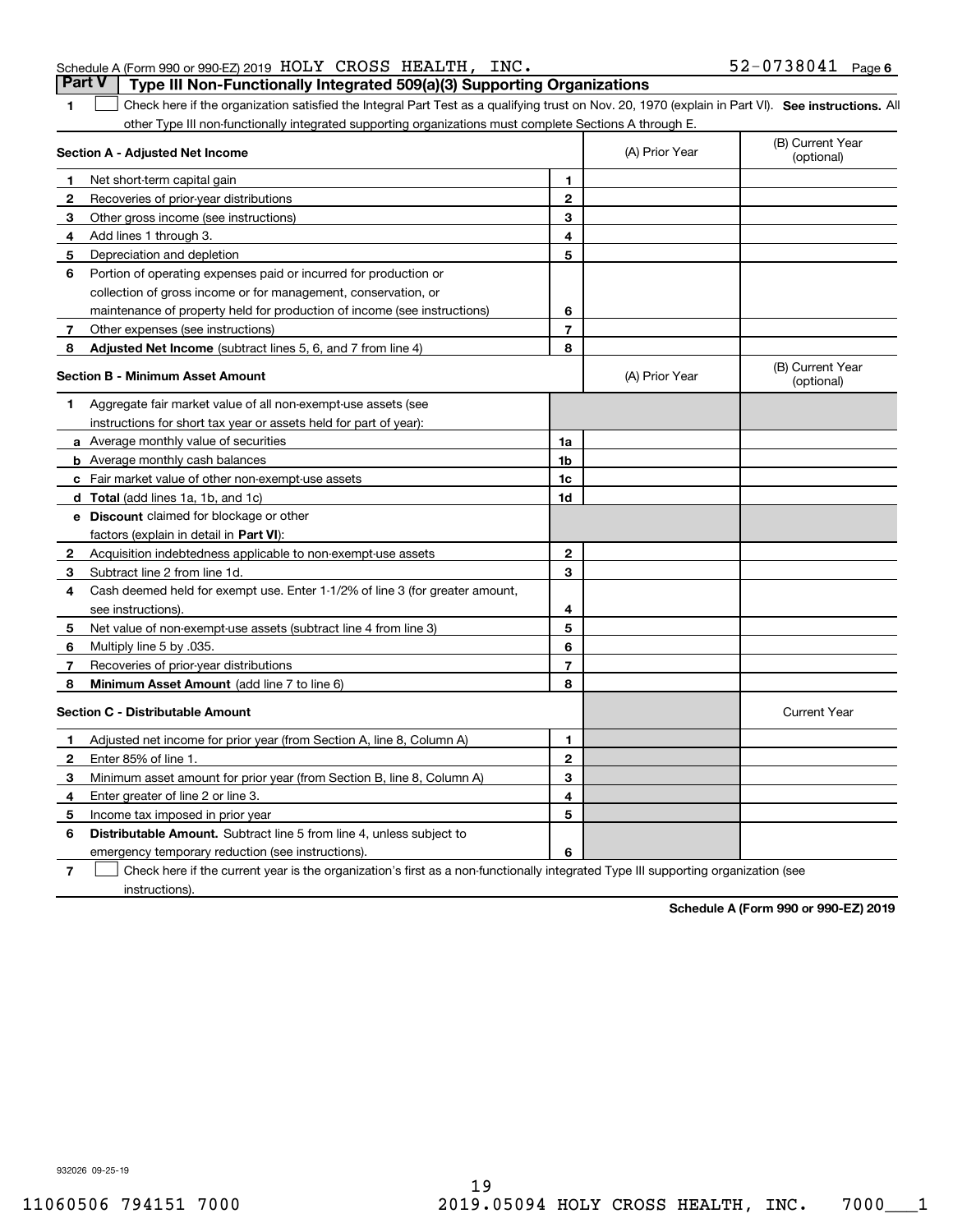| <b>Part V</b> | Type III Non-Functionally Integrated 509(a)(3) Supporting Organizations                    |                             | (continued)                           |                                         |  |  |  |  |
|---------------|--------------------------------------------------------------------------------------------|-----------------------------|---------------------------------------|-----------------------------------------|--|--|--|--|
|               | <b>Section D - Distributions</b>                                                           |                             |                                       | <b>Current Year</b>                     |  |  |  |  |
| 1             | Amounts paid to supported organizations to accomplish exempt purposes                      |                             |                                       |                                         |  |  |  |  |
| 2             | Amounts paid to perform activity that directly furthers exempt purposes of supported       |                             |                                       |                                         |  |  |  |  |
|               | organizations, in excess of income from activity                                           |                             |                                       |                                         |  |  |  |  |
| 3             | Administrative expenses paid to accomplish exempt purposes of supported organizations      |                             |                                       |                                         |  |  |  |  |
| 4             | Amounts paid to acquire exempt-use assets                                                  |                             |                                       |                                         |  |  |  |  |
| 5             | Qualified set-aside amounts (prior IRS approval required)                                  |                             |                                       |                                         |  |  |  |  |
| 6             | Other distributions (describe in Part VI). See instructions.                               |                             |                                       |                                         |  |  |  |  |
| 7             | <b>Total annual distributions.</b> Add lines 1 through 6.                                  |                             |                                       |                                         |  |  |  |  |
| 8             | Distributions to attentive supported organizations to which the organization is responsive |                             |                                       |                                         |  |  |  |  |
|               | (provide details in Part VI). See instructions.                                            |                             |                                       |                                         |  |  |  |  |
| 9             | Distributable amount for 2019 from Section C, line 6                                       |                             |                                       |                                         |  |  |  |  |
| 10            | Line 8 amount divided by line 9 amount                                                     |                             |                                       |                                         |  |  |  |  |
|               |                                                                                            | (i)                         | (iii)                                 | (iii)                                   |  |  |  |  |
|               | <b>Section E - Distribution Allocations</b> (see instructions)                             | <b>Excess Distributions</b> | <b>Underdistributions</b><br>Pre-2019 | <b>Distributable</b><br>Amount for 2019 |  |  |  |  |
| 1             | Distributable amount for 2019 from Section C, line 6                                       |                             |                                       |                                         |  |  |  |  |
| 2             | Underdistributions, if any, for years prior to 2019 (reason-                               |                             |                                       |                                         |  |  |  |  |
|               | able cause required- explain in Part VI). See instructions.                                |                             |                                       |                                         |  |  |  |  |
| З             | Excess distributions carryover, if any, to 2019                                            |                             |                                       |                                         |  |  |  |  |
|               | <b>a</b> From 2014                                                                         |                             |                                       |                                         |  |  |  |  |
|               | <b>b</b> From 2015                                                                         |                             |                                       |                                         |  |  |  |  |
|               | $c$ From 2016                                                                              |                             |                                       |                                         |  |  |  |  |
|               | d From 2017                                                                                |                             |                                       |                                         |  |  |  |  |
|               | e From 2018                                                                                |                             |                                       |                                         |  |  |  |  |
|               | Total of lines 3a through e                                                                |                             |                                       |                                         |  |  |  |  |
| g             | Applied to underdistributions of prior years                                               |                             |                                       |                                         |  |  |  |  |
|               | <b>h</b> Applied to 2019 distributable amount                                              |                             |                                       |                                         |  |  |  |  |
|               | Carryover from 2014 not applied (see instructions)                                         |                             |                                       |                                         |  |  |  |  |
|               | Remainder. Subtract lines 3g, 3h, and 3i from 3f.                                          |                             |                                       |                                         |  |  |  |  |
| 4             | Distributions for 2019 from Section D,                                                     |                             |                                       |                                         |  |  |  |  |
|               | line $7:$                                                                                  |                             |                                       |                                         |  |  |  |  |
|               | <b>a</b> Applied to underdistributions of prior years                                      |                             |                                       |                                         |  |  |  |  |
|               | <b>b</b> Applied to 2019 distributable amount                                              |                             |                                       |                                         |  |  |  |  |
|               | c Remainder. Subtract lines 4a and 4b from 4.                                              |                             |                                       |                                         |  |  |  |  |
| 5             | Remaining underdistributions for years prior to 2019, if                                   |                             |                                       |                                         |  |  |  |  |
|               | any. Subtract lines 3g and 4a from line 2. For result greater                              |                             |                                       |                                         |  |  |  |  |
|               | than zero, explain in Part VI. See instructions.                                           |                             |                                       |                                         |  |  |  |  |
| 6             | Remaining underdistributions for 2019. Subtract lines 3h                                   |                             |                                       |                                         |  |  |  |  |
|               | and 4b from line 1. For result greater than zero, explain in                               |                             |                                       |                                         |  |  |  |  |
|               | Part VI. See instructions.                                                                 |                             |                                       |                                         |  |  |  |  |
| 7             | Excess distributions carryover to 2020. Add lines 3j                                       |                             |                                       |                                         |  |  |  |  |
|               | and 4c.                                                                                    |                             |                                       |                                         |  |  |  |  |
| 8             | Breakdown of line 7:                                                                       |                             |                                       |                                         |  |  |  |  |
|               | a Excess from 2015                                                                         |                             |                                       |                                         |  |  |  |  |
|               | <b>b</b> Excess from 2016                                                                  |                             |                                       |                                         |  |  |  |  |
|               | c Excess from 2017                                                                         |                             |                                       |                                         |  |  |  |  |
|               | d Excess from 2018                                                                         |                             |                                       |                                         |  |  |  |  |
|               | e Excess from 2019                                                                         |                             |                                       |                                         |  |  |  |  |

**Schedule A (Form 990 or 990-EZ) 2019**

932027 09-25-19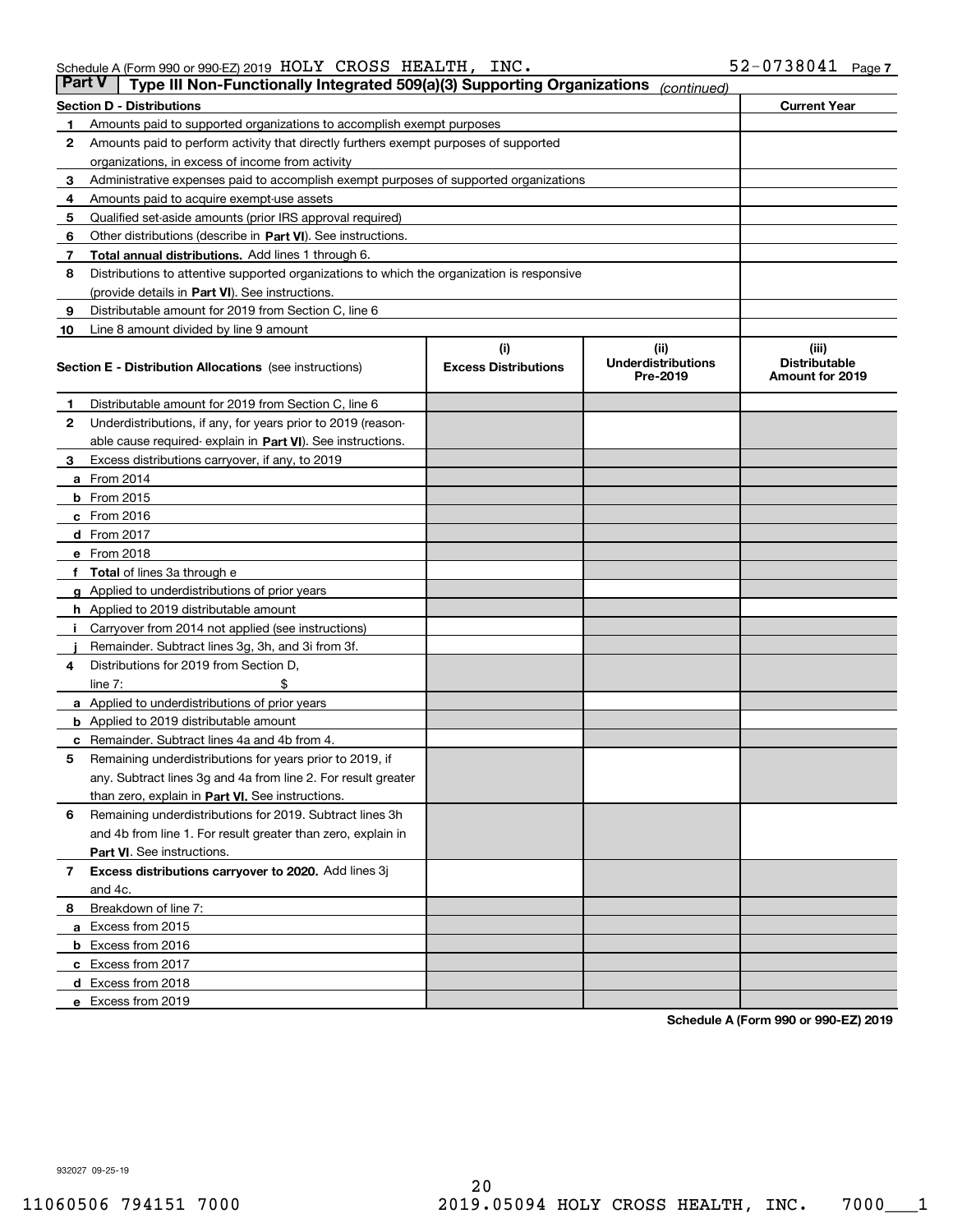|                 | Schedule A (Form 990 or 990-EZ) 2019 HOLY CROSS HEALTH, INC.                                                                                           |    | 52-0738041 Page 8                                                                                                                                |
|-----------------|--------------------------------------------------------------------------------------------------------------------------------------------------------|----|--------------------------------------------------------------------------------------------------------------------------------------------------|
| <b>Part VI</b>  | Supplemental Information. Provide the explanations required by Part II, line 10; Part II, line 17a or 17b; Part III, line 12;                          |    | Part IV, Section A, lines 1, 2, 3b, 3c, 4b, 4c, 5a, 6, 9a, 9b, 9c, 11a, 11b, and 11c; Part IV, Section B, lines 1 and 2; Part IV, Section C,     |
|                 | Section D, lines 5, 6, and 8; and Part V, Section E, lines 2, 5, and 6. Also complete this part for any additional information.<br>(See instructions.) |    | line 1; Part IV, Section D, lines 2 and 3; Part IV, Section E, lines 1c, 2a, 2b, 3a, and 3b; Part V, line 1; Part V, Section B, line 1e; Part V, |
|                 |                                                                                                                                                        |    |                                                                                                                                                  |
|                 |                                                                                                                                                        |    |                                                                                                                                                  |
|                 |                                                                                                                                                        |    |                                                                                                                                                  |
|                 |                                                                                                                                                        |    |                                                                                                                                                  |
|                 |                                                                                                                                                        |    |                                                                                                                                                  |
|                 |                                                                                                                                                        |    |                                                                                                                                                  |
|                 |                                                                                                                                                        |    |                                                                                                                                                  |
|                 |                                                                                                                                                        |    |                                                                                                                                                  |
|                 |                                                                                                                                                        |    |                                                                                                                                                  |
|                 |                                                                                                                                                        |    |                                                                                                                                                  |
|                 |                                                                                                                                                        |    |                                                                                                                                                  |
|                 |                                                                                                                                                        |    |                                                                                                                                                  |
|                 |                                                                                                                                                        |    |                                                                                                                                                  |
|                 |                                                                                                                                                        |    |                                                                                                                                                  |
|                 |                                                                                                                                                        |    |                                                                                                                                                  |
|                 |                                                                                                                                                        |    |                                                                                                                                                  |
|                 |                                                                                                                                                        |    |                                                                                                                                                  |
|                 |                                                                                                                                                        |    |                                                                                                                                                  |
|                 |                                                                                                                                                        |    |                                                                                                                                                  |
|                 |                                                                                                                                                        |    |                                                                                                                                                  |
|                 |                                                                                                                                                        |    |                                                                                                                                                  |
|                 |                                                                                                                                                        |    |                                                                                                                                                  |
|                 |                                                                                                                                                        |    |                                                                                                                                                  |
|                 |                                                                                                                                                        |    |                                                                                                                                                  |
|                 |                                                                                                                                                        |    |                                                                                                                                                  |
|                 |                                                                                                                                                        |    |                                                                                                                                                  |
| 932028 09-25-19 |                                                                                                                                                        | 21 | Schedule A (Form 990 or 990-EZ) 2019                                                                                                             |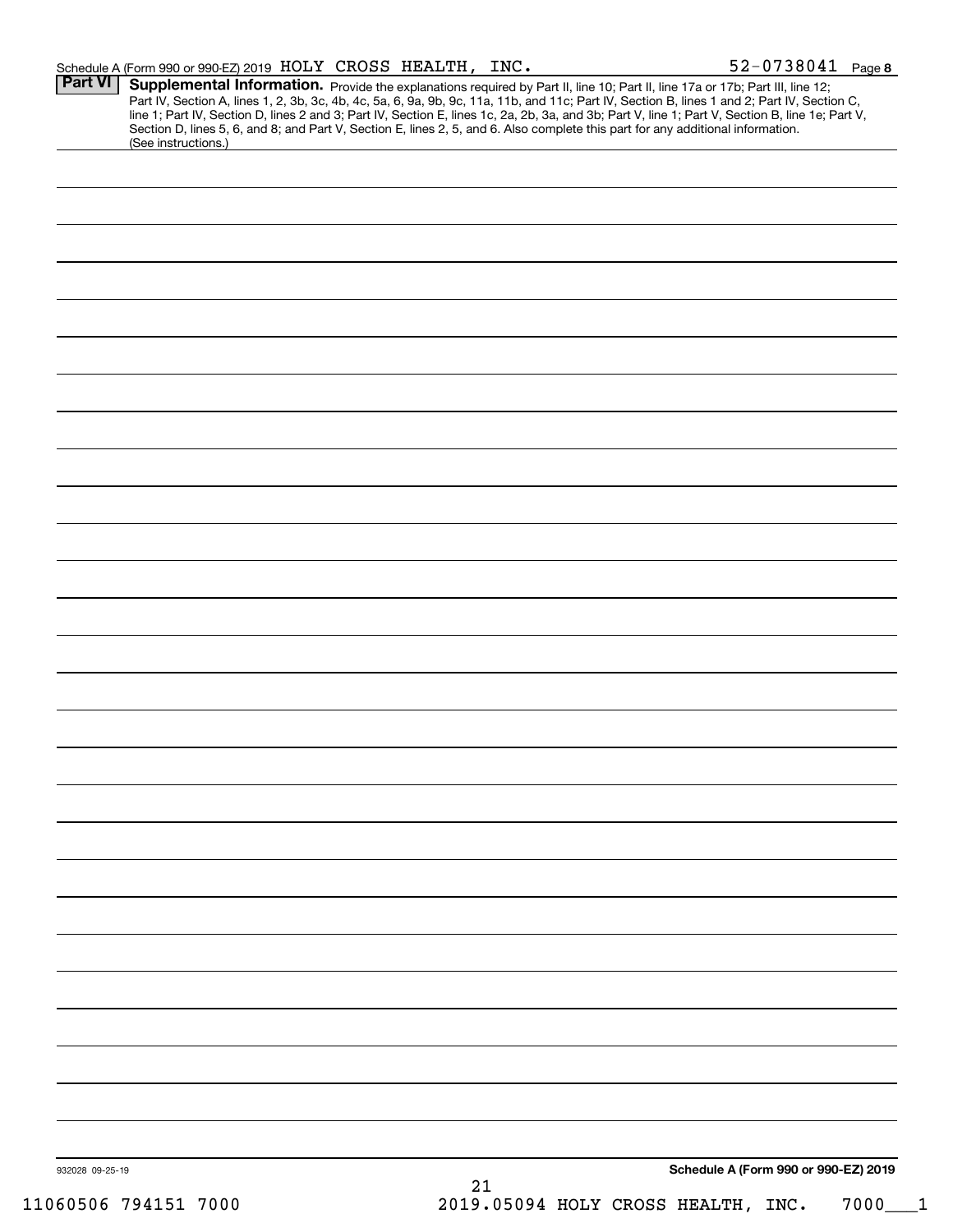Department of the Treasury Internal Revenue Service **(Form 990, 990-EZ, or 990-PF)**

# **Schedule B Schedule of Contributors**

**| Attach to Form 990, Form 990-EZ, or Form 990-PF. | Go to www.irs.gov/Form990 for the latest information.** OMB No. 1545-0047

# **2019**

**Employer identification number**

| 2-0738041 |
|-----------|
|-----------|

| Department of the Treasury |
|----------------------------|
| Internal Revenue Service   |
| Name of the organization   |

**Organization type** (check one):

### HOLY CROSS HEALTH, INC.  $\vert$  5

| Filers of:         | Section:                                                                           |
|--------------------|------------------------------------------------------------------------------------|
| Form 990 or 990-EZ | $\lfloor x \rfloor$ 501(c)( 3) (enter number) organization                         |
|                    | $4947(a)(1)$ nonexempt charitable trust <b>not</b> treated as a private foundation |
|                    | 527 political organization                                                         |
| Form 990-PF        | 501(c)(3) exempt private foundation                                                |
|                    | 4947(a)(1) nonexempt charitable trust treated as a private foundation              |
|                    | 501(c)(3) taxable private foundation                                               |

Check if your organization is covered by the **General Rule** or a **Special Rule. Note:**  Only a section 501(c)(7), (8), or (10) organization can check boxes for both the General Rule and a Special Rule. See instructions.

#### **General Rule**

 $\boxed{\textbf{X}}$  For an organization filing Form 990, 990-EZ, or 990-PF that received, during the year, contributions totaling \$5,000 or more (in money or property) from any one contributor. Complete Parts I and II. See instructions for determining a contributor's total contributions.

#### **Special Rules**

any one contributor, during the year, total contributions of the greater of  $\,$  (1) \$5,000; or **(2)** 2% of the amount on (i) Form 990, Part VIII, line 1h; For an organization described in section 501(c)(3) filing Form 990 or 990-EZ that met the 33 1/3% support test of the regulations under sections 509(a)(1) and 170(b)(1)(A)(vi), that checked Schedule A (Form 990 or 990-EZ), Part II, line 13, 16a, or 16b, and that received from or (ii) Form 990-EZ, line 1. Complete Parts I and II.  $\mathcal{L}^{\text{max}}$ 

year, total contributions of more than \$1,000 *exclusively* for religious, charitable, scientific, literary, or educational purposes, or for the For an organization described in section 501(c)(7), (8), or (10) filing Form 990 or 990-EZ that received from any one contributor, during the prevention of cruelty to children or animals. Complete Parts I, II, and III.  $\mathcal{L}^{\text{max}}$ 

purpose. Don't complete any of the parts unless the **General Rule** applies to this organization because it received *nonexclusively* year, contributions <sub>exclusively</sub> for religious, charitable, etc., purposes, but no such contributions totaled more than \$1,000. If this box is checked, enter here the total contributions that were received during the year for an  $\;$ exclusively religious, charitable, etc., For an organization described in section 501(c)(7), (8), or (10) filing Form 990 or 990-EZ that received from any one contributor, during the religious, charitable, etc., contributions totaling \$5,000 or more during the year  $\Box$ — $\Box$  =  $\Box$  $\mathcal{L}^{\text{max}}$ 

**Caution:**  An organization that isn't covered by the General Rule and/or the Special Rules doesn't file Schedule B (Form 990, 990-EZ, or 990-PF),  **must** but it answer "No" on Part IV, line 2, of its Form 990; or check the box on line H of its Form 990-EZ or on its Form 990-PF, Part I, line 2, to certify that it doesn't meet the filing requirements of Schedule B (Form 990, 990-EZ, or 990-PF).

**For Paperwork Reduction Act Notice, see the instructions for Form 990, 990-EZ, or 990-PF. Schedule B (Form 990, 990-EZ, or 990-PF) (2019)** LHA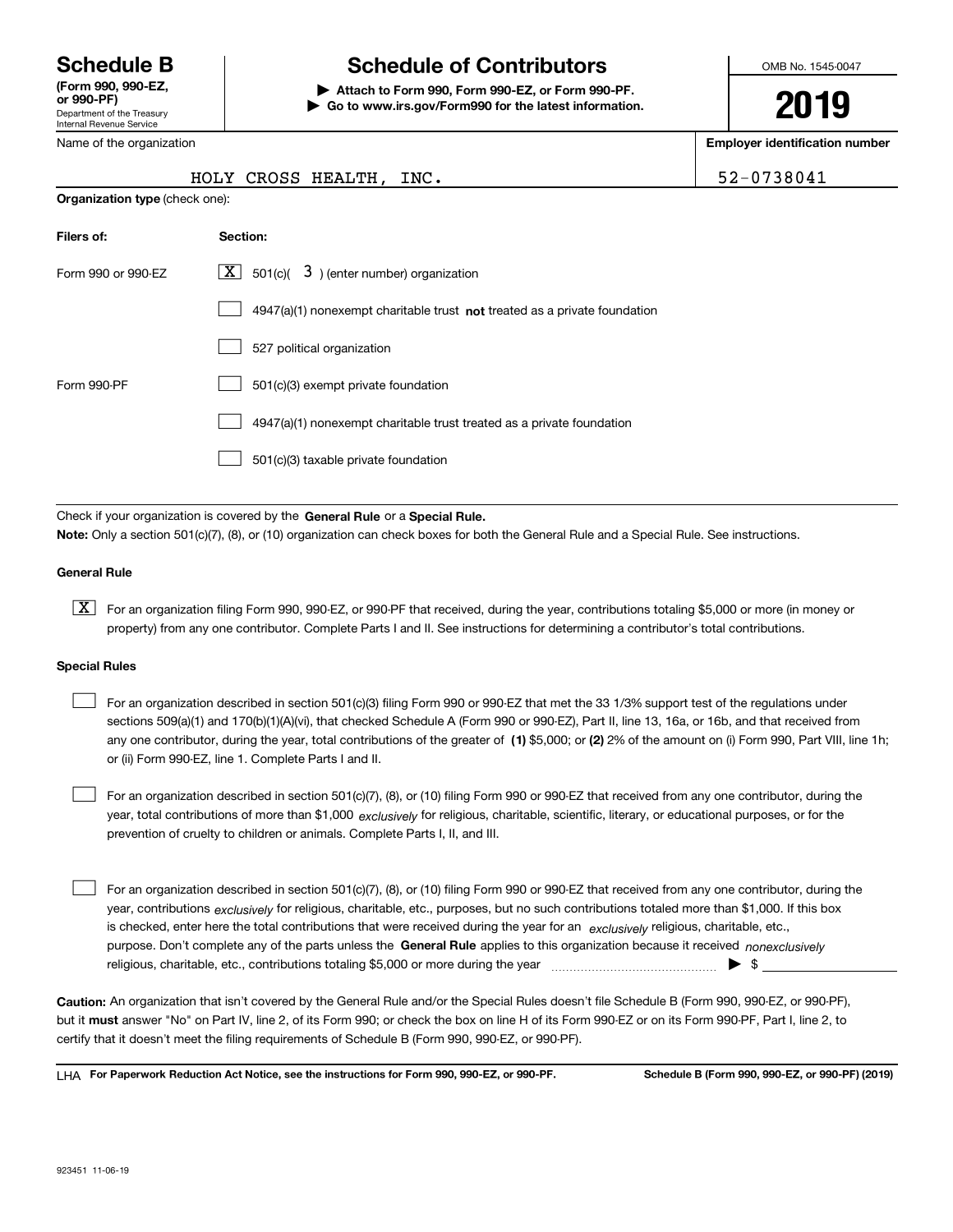#### Schedule B (Form 990, 990-EZ, or 990-PF) (2019)  $P_0 = 2$

Name of organization

**Employer identification number**

#### HOLY CROSS HEALTH, INC.  $\vert$  52-0738041

923452 11-06-19 **Schedule B (Form 990, 990-EZ, or 990-PF) (2019) (a)No.(b) Name, address, and ZIP + 4 (c)Total contributions (d)Type of contribution PersonPayrollNoncash (a)No.(b)Name, address, and ZIP + 4 (c)Total contributions (d)Type of contribution PersonPayrollNoncash (a)No.(b)Name, address, and ZIP + 4 (c)Total contributions (d)Type of contribution PersonPayrollNoncash (a)No.(b)Name, address, and ZIP + 4 (c) Total contributions (d)Type of contribution PersonPayrollNoncash (a) No.(b)Name, address, and ZIP + 4 (c)Total contributions (d)Type of contribution PersonPayrollNoncash (a)No.(b)Name, address, and ZIP + 4 (c)Total contributions (d)Type of contribution PersonPayrollNoncash Contributors** (see instructions). Use duplicate copies of Part I if additional space is needed. \$(Complete Part II for noncash contributions.) \$(Complete Part II for noncash contributions.) \$(Complete Part II for noncash contributions.) \$(Complete Part II for noncash contributions.) \$(Complete Part II for noncash contributions.) \$(Complete Part II for noncash contributions.) Employer identification Page 2<br>
Iame of organization<br> **2Part I 2Part I Contributors** (see instructions). Use duplicate copies of Part I if additional space is needed.  $\lceil \text{X} \rceil$  $\mathcal{L}^{\text{max}}$  $\mathcal{L}^{\text{max}}$  $\boxed{\text{X}}$  $\mathcal{L}^{\text{max}}$  $\mathcal{L}^{\text{max}}$  $|X|$  $\mathcal{L}^{\text{max}}$  $\mathcal{L}^{\text{max}}$  $|X|$  $\mathcal{L}^{\text{max}}$  $\mathcal{L}^{\text{max}}$  $|X|$  $\mathcal{L}^{\text{max}}$  $\mathcal{L}^{\text{max}}$  $\boxed{\text{X}}$  $\mathcal{L}^{\text{max}}$  $\mathcal{L}^{\text{max}}$ 1 X TRINITY HEALTH 649,025. 20555 VICTOR PARKWAY LIVONIA, MI 48152 2 HOLY CROSS HEALTH FOUNDATION, INC. The state of the series of the series of the series of the series of the series of the series of the series of the series of the series of the series of the series of the series of the 873,996. 1500 FOREST GLEN ROAD SILVER SPRING, MD 20910-1484 3 X MONTGOMERY COLLEGE 126,720. 900 HUNGERFORD DRIVE ROCKVILLE, MD 20850 4 CENTER RESERVED AND RESERVED FOR A SERVED ON A SERVED ON A SERVED ON A SERVED ON A SERVED ON A SERVED ON A S 50,000. CENTER MEDSTAR MONTGOMERY GENERAL MEDICAL 18101 PRINCE PHILLIP DRIVE OLNEY, MD 20832 5 X UNIVERSITY OF MARYLAND 10,000. 220 ARCH STREET BALTIMORE, MD 21201 6 X MONTGOMERY 20,550. THE PRIMARY CARE COALITION OF 8757 GEORGIA AVE SILVER SPRING, MD 20910

23

11060506 794151 7000 2019.05094 HOLY CROSS HEALTH, INC. 7000\_\_\_1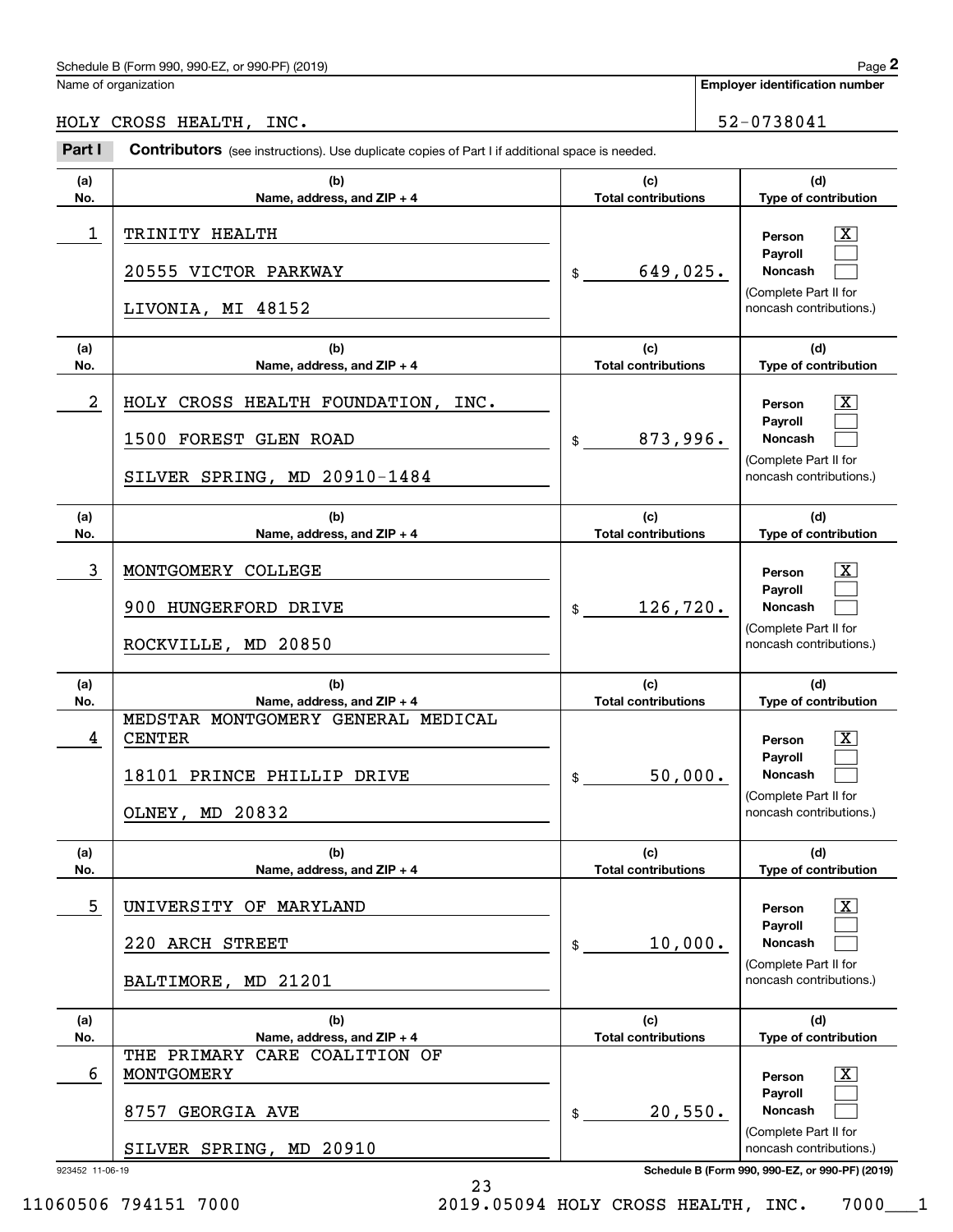**Employer identification number**

HOLY CROSS HEALTH, INC. 52-0738041

Employer identification Page 3<br>
Iame of organization<br> **3Part II** CROSS HEALTH, INC.<br> **Part II Noncash Property** (see instructions). Use duplicate copies of Part II if additional space is needed.

| (a)<br>No.<br>from<br>Part I | (b)<br>Description of noncash property given | (c)<br>FMV (or estimate)<br>(See instructions.) | (d)<br>Date received |
|------------------------------|----------------------------------------------|-------------------------------------------------|----------------------|
|                              |                                              | $\frac{1}{2}$                                   |                      |
| (a)<br>No.<br>from<br>Part I | (b)<br>Description of noncash property given | (c)<br>FMV (or estimate)<br>(See instructions.) | (d)<br>Date received |
|                              |                                              | $\frac{1}{2}$                                   |                      |
| (a)<br>No.<br>from<br>Part I | (b)<br>Description of noncash property given | (c)<br>FMV (or estimate)<br>(See instructions.) | (d)<br>Date received |
|                              |                                              | $\frac{1}{2}$                                   |                      |
| (a)<br>No.<br>from<br>Part I | (b)<br>Description of noncash property given | (c)<br>FMV (or estimate)<br>(See instructions.) | (d)<br>Date received |
|                              |                                              | $\mathsf{\$}$                                   |                      |
| (a)<br>No.<br>from<br>Part I | (b)<br>Description of noncash property given | (c)<br>FMV (or estimate)<br>(See instructions.) | (d)<br>Date received |
|                              |                                              | \$                                              |                      |
| (a)<br>No.<br>from<br>Part I | (b)<br>Description of noncash property given | (c)<br>FMV (or estimate)<br>(See instructions.) | (d)<br>Date received |
|                              |                                              | \$                                              |                      |

24

## 11060506 794151 7000 2019.05094 HOLY CROSS HEALTH, INC. 7000\_\_\_1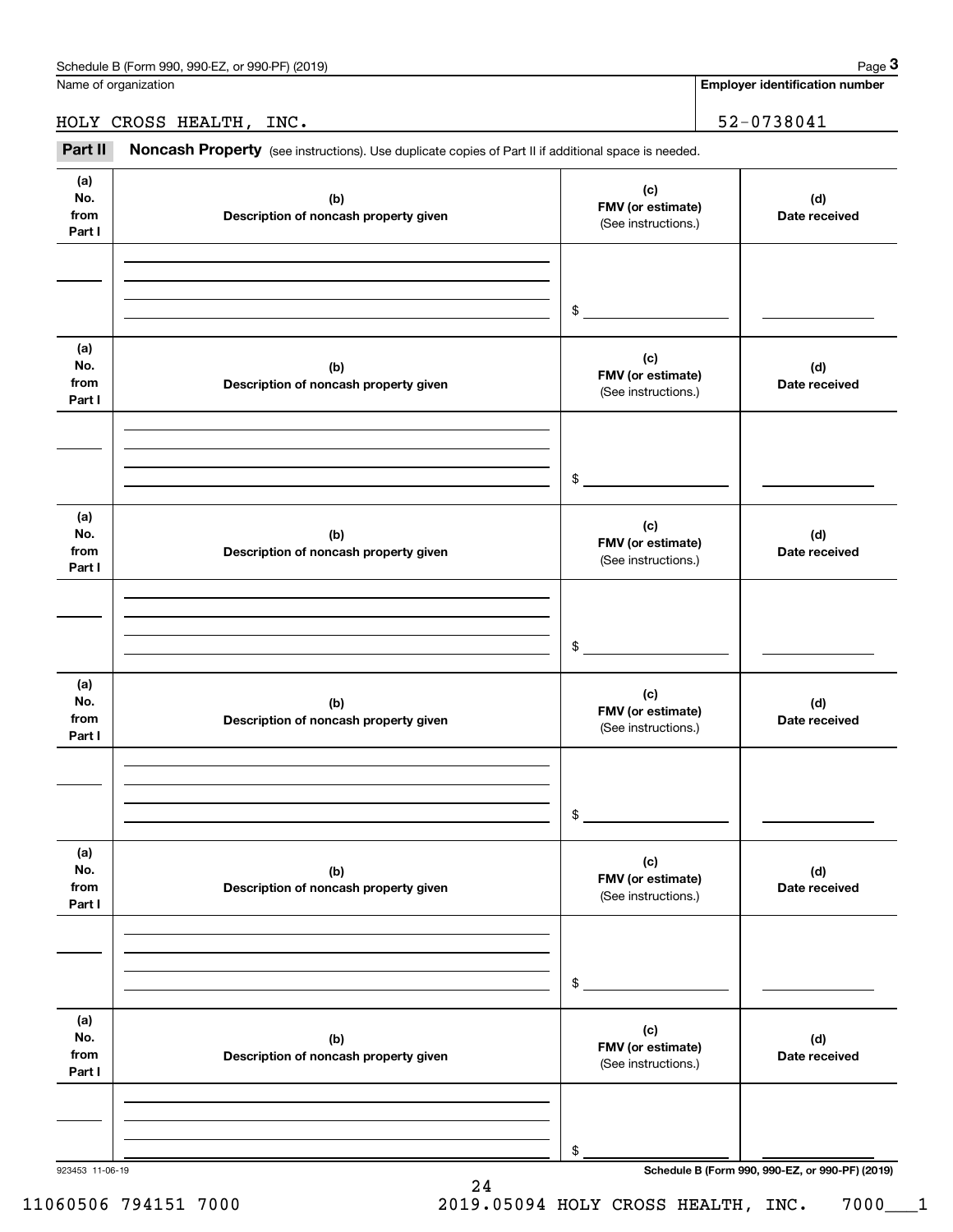|                           | Schedule B (Form 990, 990-EZ, or 990-PF) (2019)                                                                                                                                                                                                                              |                      |                                          | Page 4                                          |  |  |  |  |
|---------------------------|------------------------------------------------------------------------------------------------------------------------------------------------------------------------------------------------------------------------------------------------------------------------------|----------------------|------------------------------------------|-------------------------------------------------|--|--|--|--|
|                           | Name of organization                                                                                                                                                                                                                                                         |                      |                                          | Employer identification number                  |  |  |  |  |
|                           | HOLY CROSS HEALTH, INC.                                                                                                                                                                                                                                                      |                      |                                          | 52-0738041                                      |  |  |  |  |
| Part III                  | Exclusively religious, charitable, etc., contributions to organizations described in section 501(c)(7), (8), or (10) that total more than \$1,000 for the year<br>from any one contributor. Complete columns (a) through (e) and the following line entry. For organizations |                      |                                          |                                                 |  |  |  |  |
|                           | completing Part III, enter the total of exclusively religious, charitable, etc., contributions of \$1,000 or less for the year. (Enter this info. once.) \\$<br>Use duplicate copies of Part III if additional space is needed.                                              |                      |                                          |                                                 |  |  |  |  |
| (a) No.                   |                                                                                                                                                                                                                                                                              |                      |                                          |                                                 |  |  |  |  |
| from<br>Part I            | (b) Purpose of gift                                                                                                                                                                                                                                                          | (c) Use of gift      | (d) Description of how gift is held      |                                                 |  |  |  |  |
|                           |                                                                                                                                                                                                                                                                              |                      |                                          |                                                 |  |  |  |  |
|                           |                                                                                                                                                                                                                                                                              |                      |                                          |                                                 |  |  |  |  |
|                           |                                                                                                                                                                                                                                                                              |                      |                                          |                                                 |  |  |  |  |
|                           | (e) Transfer of gift                                                                                                                                                                                                                                                         |                      |                                          |                                                 |  |  |  |  |
|                           | Transferee's name, address, and ZIP + 4                                                                                                                                                                                                                                      |                      |                                          | Relationship of transferor to transferee        |  |  |  |  |
|                           |                                                                                                                                                                                                                                                                              |                      |                                          |                                                 |  |  |  |  |
|                           |                                                                                                                                                                                                                                                                              |                      |                                          |                                                 |  |  |  |  |
|                           |                                                                                                                                                                                                                                                                              |                      |                                          |                                                 |  |  |  |  |
| (a) No.<br>from<br>Part I | (b) Purpose of gift                                                                                                                                                                                                                                                          | (c) Use of gift      |                                          | (d) Description of how gift is held             |  |  |  |  |
|                           |                                                                                                                                                                                                                                                                              |                      |                                          |                                                 |  |  |  |  |
|                           |                                                                                                                                                                                                                                                                              |                      |                                          |                                                 |  |  |  |  |
|                           |                                                                                                                                                                                                                                                                              |                      |                                          |                                                 |  |  |  |  |
|                           | (e) Transfer of gift                                                                                                                                                                                                                                                         |                      |                                          |                                                 |  |  |  |  |
|                           | Transferee's name, address, and ZIP + 4<br>Relationship of transferor to transferee                                                                                                                                                                                          |                      |                                          |                                                 |  |  |  |  |
|                           |                                                                                                                                                                                                                                                                              |                      |                                          |                                                 |  |  |  |  |
|                           |                                                                                                                                                                                                                                                                              |                      |                                          |                                                 |  |  |  |  |
|                           |                                                                                                                                                                                                                                                                              |                      |                                          |                                                 |  |  |  |  |
| (a) No.<br>from           | (b) Purpose of gift                                                                                                                                                                                                                                                          | (c) Use of gift      |                                          | (d) Description of how gift is held             |  |  |  |  |
| Part I                    |                                                                                                                                                                                                                                                                              |                      |                                          |                                                 |  |  |  |  |
|                           |                                                                                                                                                                                                                                                                              |                      |                                          |                                                 |  |  |  |  |
|                           |                                                                                                                                                                                                                                                                              |                      |                                          |                                                 |  |  |  |  |
|                           | (e) Transfer of gift                                                                                                                                                                                                                                                         |                      |                                          |                                                 |  |  |  |  |
|                           |                                                                                                                                                                                                                                                                              |                      |                                          |                                                 |  |  |  |  |
|                           | Transferee's name, address, and ZIP + 4                                                                                                                                                                                                                                      |                      | Relationship of transferor to transferee |                                                 |  |  |  |  |
|                           |                                                                                                                                                                                                                                                                              |                      |                                          |                                                 |  |  |  |  |
|                           |                                                                                                                                                                                                                                                                              |                      |                                          |                                                 |  |  |  |  |
| (a) No.<br>from           |                                                                                                                                                                                                                                                                              |                      |                                          |                                                 |  |  |  |  |
| Part I                    | (b) Purpose of gift                                                                                                                                                                                                                                                          | (c) Use of gift      |                                          | (d) Description of how gift is held             |  |  |  |  |
|                           |                                                                                                                                                                                                                                                                              |                      |                                          |                                                 |  |  |  |  |
|                           |                                                                                                                                                                                                                                                                              |                      |                                          |                                                 |  |  |  |  |
|                           |                                                                                                                                                                                                                                                                              |                      |                                          |                                                 |  |  |  |  |
|                           |                                                                                                                                                                                                                                                                              | (e) Transfer of gift |                                          |                                                 |  |  |  |  |
|                           | Transferee's name, address, and $ZIP + 4$                                                                                                                                                                                                                                    |                      |                                          | Relationship of transferor to transferee        |  |  |  |  |
|                           |                                                                                                                                                                                                                                                                              |                      |                                          |                                                 |  |  |  |  |
|                           |                                                                                                                                                                                                                                                                              |                      |                                          |                                                 |  |  |  |  |
|                           |                                                                                                                                                                                                                                                                              |                      |                                          |                                                 |  |  |  |  |
| 923454 11-06-19           |                                                                                                                                                                                                                                                                              |                      |                                          | Schedule B (Form 990, 990-EZ, or 990-PF) (2019) |  |  |  |  |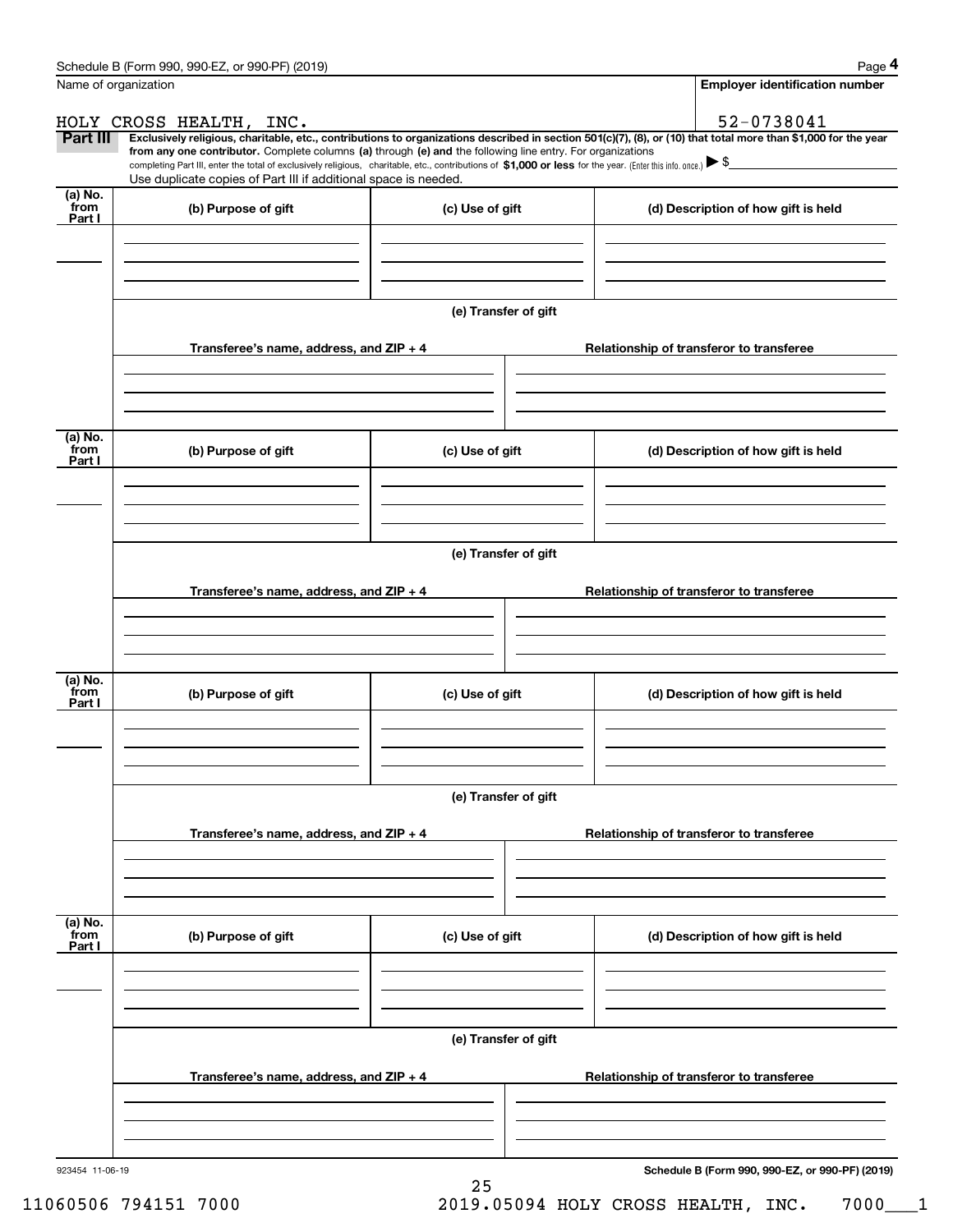| <b>SCHEDULE C</b>                                                                                 | <b>Political Campaign and Lobbying Activities</b>                                                                                                                                                                                                                                              |                                                                                                                                                  |         |                                                     |                                                       |  |  |  |  |  |
|---------------------------------------------------------------------------------------------------|------------------------------------------------------------------------------------------------------------------------------------------------------------------------------------------------------------------------------------------------------------------------------------------------|--------------------------------------------------------------------------------------------------------------------------------------------------|---------|-----------------------------------------------------|-------------------------------------------------------|--|--|--|--|--|
| (Form 990 or 990-EZ)                                                                              | For Organizations Exempt From Income Tax Under section 501(c) and section 527                                                                                                                                                                                                                  |                                                                                                                                                  |         |                                                     |                                                       |  |  |  |  |  |
|                                                                                                   |                                                                                                                                                                                                                                                                                                | ► Complete if the organization is described below. ► Attach to Form 990 or Form 990-EZ.                                                          |         |                                                     | <b>Open to Public</b>                                 |  |  |  |  |  |
| Department of the Treasury<br>Internal Revenue Service                                            |                                                                                                                                                                                                                                                                                                | Go to www.irs.gov/Form990 for instructions and the latest information.                                                                           |         |                                                     | Inspection                                            |  |  |  |  |  |
|                                                                                                   |                                                                                                                                                                                                                                                                                                | If the organization answered "Yes," on Form 990, Part IV, line 3, or Form 990-EZ, Part V, line 46 (Political Campaign Activities), then          |         |                                                     |                                                       |  |  |  |  |  |
|                                                                                                   |                                                                                                                                                                                                                                                                                                | • Section 501(c)(3) organizations: Complete Parts I-A and B. Do not complete Part I-C.                                                           |         |                                                     |                                                       |  |  |  |  |  |
|                                                                                                   |                                                                                                                                                                                                                                                                                                | • Section 501(c) (other than section 501(c)(3)) organizations: Complete Parts I-A and C below. Do not complete Part I-B.                         |         |                                                     |                                                       |  |  |  |  |  |
| • Section 527 organizations: Complete Part I-A only.                                              |                                                                                                                                                                                                                                                                                                |                                                                                                                                                  |         |                                                     |                                                       |  |  |  |  |  |
|                                                                                                   |                                                                                                                                                                                                                                                                                                | If the organization answered "Yes," on Form 990, Part IV, line 4, or Form 990-EZ, Part VI, line 47 (Lobbying Activities), then                   |         |                                                     |                                                       |  |  |  |  |  |
|                                                                                                   | • Section 501(c)(3) organizations that have filed Form 5768 (election under section 501(h)): Complete Part II-A. Do not complete Part II-B.<br>• Section 501(c)(3) organizations that have NOT filed Form 5768 (election under section 501(h)): Complete Part II-B. Do not complete Part II-A. |                                                                                                                                                  |         |                                                     |                                                       |  |  |  |  |  |
|                                                                                                   |                                                                                                                                                                                                                                                                                                | If the organization answered "Yes," on Form 990, Part IV, line 5 (Proxy Tax) (see separate instructions) or Form 990-EZ, Part V, line 35c (Proxy |         |                                                     |                                                       |  |  |  |  |  |
| Tax) (see separate instructions), then                                                            |                                                                                                                                                                                                                                                                                                |                                                                                                                                                  |         |                                                     |                                                       |  |  |  |  |  |
|                                                                                                   |                                                                                                                                                                                                                                                                                                | • Section 501(c)(4), (5), or (6) organizations: Complete Part III.                                                                               |         |                                                     |                                                       |  |  |  |  |  |
| Name of organization                                                                              |                                                                                                                                                                                                                                                                                                |                                                                                                                                                  |         |                                                     | <b>Employer identification number</b>                 |  |  |  |  |  |
| Part I-A                                                                                          |                                                                                                                                                                                                                                                                                                | HOLY CROSS HEALTH, INC.<br>Complete if the organization is exempt under section 501(c) or is a section 527 organization.                         |         |                                                     | 52-0738041                                            |  |  |  |  |  |
|                                                                                                   |                                                                                                                                                                                                                                                                                                |                                                                                                                                                  |         |                                                     |                                                       |  |  |  |  |  |
| 1.                                                                                                |                                                                                                                                                                                                                                                                                                | Provide a description of the organization's direct and indirect political campaign activities in Part IV.                                        |         |                                                     |                                                       |  |  |  |  |  |
| Political campaign activity expenditures<br>2                                                     |                                                                                                                                                                                                                                                                                                |                                                                                                                                                  |         | $\blacktriangleright$ \$                            |                                                       |  |  |  |  |  |
| Volunteer hours for political campaign activities                                                 |                                                                                                                                                                                                                                                                                                |                                                                                                                                                  |         |                                                     |                                                       |  |  |  |  |  |
|                                                                                                   |                                                                                                                                                                                                                                                                                                |                                                                                                                                                  |         |                                                     |                                                       |  |  |  |  |  |
| Part $I-B$                                                                                        |                                                                                                                                                                                                                                                                                                | Complete if the organization is exempt under section 501(c)(3).                                                                                  |         |                                                     |                                                       |  |  |  |  |  |
|                                                                                                   |                                                                                                                                                                                                                                                                                                | 1 Enter the amount of any excise tax incurred by the organization under section 4955                                                             |         |                                                     | $\blacktriangleright$ \$                              |  |  |  |  |  |
| 2                                                                                                 |                                                                                                                                                                                                                                                                                                |                                                                                                                                                  |         |                                                     |                                                       |  |  |  |  |  |
|                                                                                                   | <b>Yes</b><br>No<br>4a Was a correction made?<br>Yes<br>No                                                                                                                                                                                                                                     |                                                                                                                                                  |         |                                                     |                                                       |  |  |  |  |  |
| <b>b</b> If "Yes," describe in Part IV.                                                           |                                                                                                                                                                                                                                                                                                |                                                                                                                                                  |         |                                                     |                                                       |  |  |  |  |  |
| Part I-C   Complete if the organization is exempt under section 501(c), except section 501(c)(3). |                                                                                                                                                                                                                                                                                                |                                                                                                                                                  |         |                                                     |                                                       |  |  |  |  |  |
|                                                                                                   | $\blacktriangleright$ \$<br>1 Enter the amount directly expended by the filing organization for section 527 exempt function activities                                                                                                                                                         |                                                                                                                                                  |         |                                                     |                                                       |  |  |  |  |  |
|                                                                                                   |                                                                                                                                                                                                                                                                                                | 2 Enter the amount of the filing organization's funds contributed to other organizations for section 527                                         |         |                                                     |                                                       |  |  |  |  |  |
| exempt function activities                                                                        |                                                                                                                                                                                                                                                                                                |                                                                                                                                                  |         | ▶ \$                                                |                                                       |  |  |  |  |  |
|                                                                                                   |                                                                                                                                                                                                                                                                                                | 3 Total exempt function expenditures. Add lines 1 and 2. Enter here and on Form 1120-POL,                                                        |         | $\blacktriangleright$ \$                            |                                                       |  |  |  |  |  |
|                                                                                                   |                                                                                                                                                                                                                                                                                                | Did the filing organization file Form 1120-POL for this year?                                                                                    |         |                                                     | Yes<br><b>No</b>                                      |  |  |  |  |  |
| 5                                                                                                 |                                                                                                                                                                                                                                                                                                | Enter the names, addresses and employer identification number (EIN) of all section 527 political organizations to which the filing organization  |         |                                                     |                                                       |  |  |  |  |  |
|                                                                                                   |                                                                                                                                                                                                                                                                                                | made payments. For each organization listed, enter the amount paid from the filing organization's funds. Also enter the amount of political      |         |                                                     |                                                       |  |  |  |  |  |
|                                                                                                   |                                                                                                                                                                                                                                                                                                | contributions received that were promptly and directly delivered to a separate political organization, such as a separate segregated fund or a   |         |                                                     |                                                       |  |  |  |  |  |
|                                                                                                   |                                                                                                                                                                                                                                                                                                | political action committee (PAC). If additional space is needed, provide information in Part IV.                                                 |         |                                                     |                                                       |  |  |  |  |  |
| (a) Name                                                                                          |                                                                                                                                                                                                                                                                                                | (b) Address                                                                                                                                      | (c) EIN | (d) Amount paid from                                | (e) Amount of political<br>contributions received and |  |  |  |  |  |
|                                                                                                   |                                                                                                                                                                                                                                                                                                |                                                                                                                                                  |         | filing organization's<br>funds. If none, enter -0-. | promptly and directly                                 |  |  |  |  |  |
|                                                                                                   |                                                                                                                                                                                                                                                                                                |                                                                                                                                                  |         |                                                     | delivered to a separate<br>political organization.    |  |  |  |  |  |
|                                                                                                   |                                                                                                                                                                                                                                                                                                |                                                                                                                                                  |         |                                                     | If none, enter -0-.                                   |  |  |  |  |  |
|                                                                                                   |                                                                                                                                                                                                                                                                                                |                                                                                                                                                  |         |                                                     |                                                       |  |  |  |  |  |
|                                                                                                   |                                                                                                                                                                                                                                                                                                |                                                                                                                                                  |         |                                                     |                                                       |  |  |  |  |  |
|                                                                                                   |                                                                                                                                                                                                                                                                                                |                                                                                                                                                  |         |                                                     |                                                       |  |  |  |  |  |
|                                                                                                   |                                                                                                                                                                                                                                                                                                |                                                                                                                                                  |         |                                                     |                                                       |  |  |  |  |  |
|                                                                                                   |                                                                                                                                                                                                                                                                                                |                                                                                                                                                  |         |                                                     |                                                       |  |  |  |  |  |
|                                                                                                   |                                                                                                                                                                                                                                                                                                |                                                                                                                                                  |         |                                                     |                                                       |  |  |  |  |  |
|                                                                                                   |                                                                                                                                                                                                                                                                                                |                                                                                                                                                  |         |                                                     |                                                       |  |  |  |  |  |
|                                                                                                   |                                                                                                                                                                                                                                                                                                |                                                                                                                                                  |         |                                                     |                                                       |  |  |  |  |  |
|                                                                                                   |                                                                                                                                                                                                                                                                                                |                                                                                                                                                  |         |                                                     |                                                       |  |  |  |  |  |
|                                                                                                   |                                                                                                                                                                                                                                                                                                |                                                                                                                                                  |         |                                                     |                                                       |  |  |  |  |  |
|                                                                                                   |                                                                                                                                                                                                                                                                                                |                                                                                                                                                  |         |                                                     |                                                       |  |  |  |  |  |
|                                                                                                   |                                                                                                                                                                                                                                                                                                | For Paperwork Reduction Act Notice, see the Instructions for Form 990 or 990-EZ.                                                                 |         |                                                     | Schedule C (Form 990 or 990-EZ) 2019                  |  |  |  |  |  |

LHA

932041 11-26-19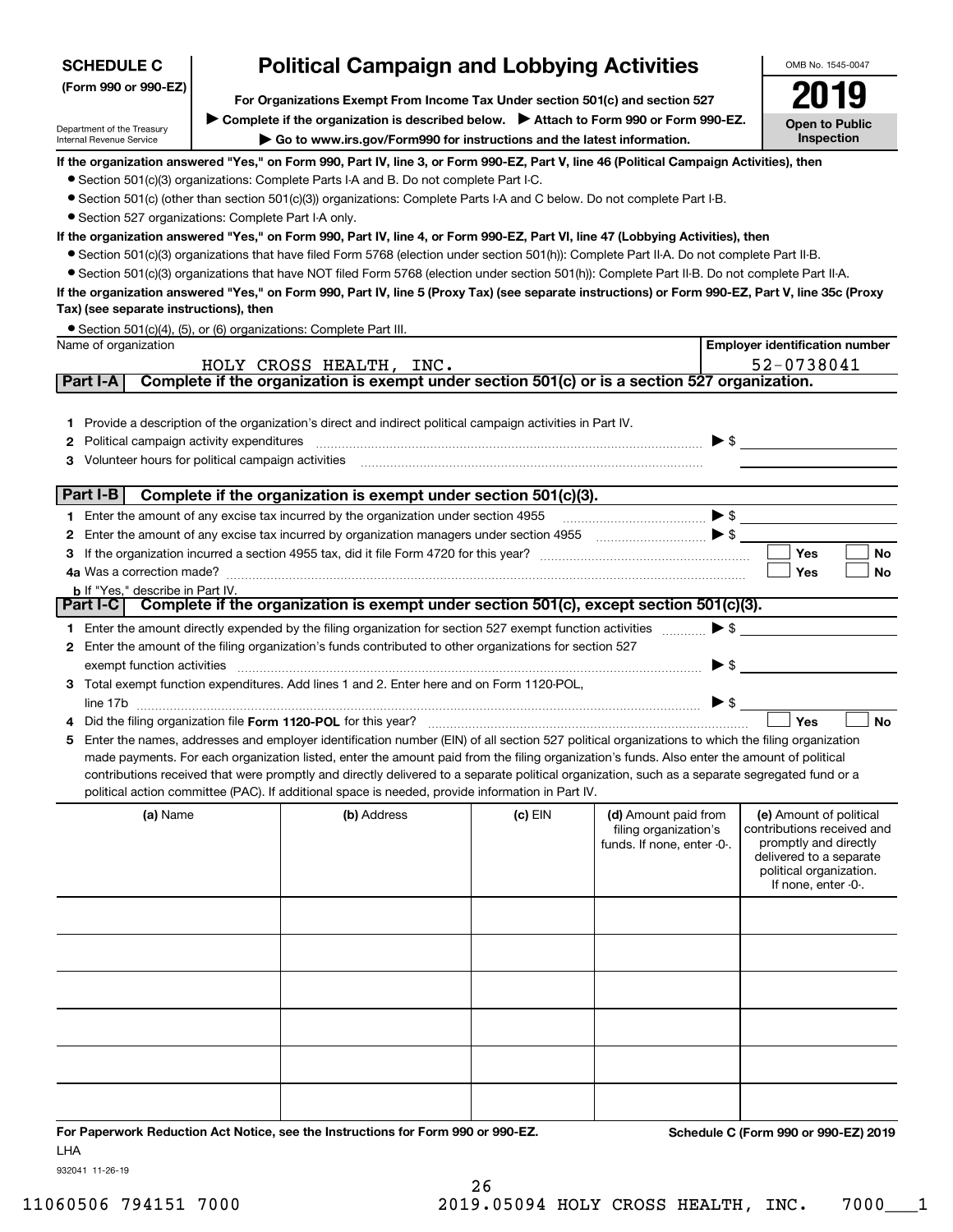| Schedule C (Form 990 or 990-EZ) 2019 HOLY CROSS HEALTH, INC.                                                                                                       |                                                                                                    |                                                         |            |                                        | 52-0738041 Page 2              |  |  |  |
|--------------------------------------------------------------------------------------------------------------------------------------------------------------------|----------------------------------------------------------------------------------------------------|---------------------------------------------------------|------------|----------------------------------------|--------------------------------|--|--|--|
| Part II-A                                                                                                                                                          | Complete if the organization is exempt under section 501(c)(3) and filed Form 5768 (election under |                                                         |            |                                        |                                |  |  |  |
| section 501(h)).                                                                                                                                                   |                                                                                                    |                                                         |            |                                        |                                |  |  |  |
| A Check $\blacktriangleright$<br>if the filing organization belongs to an affiliated group (and list in Part IV each affiliated group member's name, address, EIN, |                                                                                                    |                                                         |            |                                        |                                |  |  |  |
| expenses, and share of excess lobbying expenditures).                                                                                                              |                                                                                                    |                                                         |            |                                        |                                |  |  |  |
| if the filing organization checked box A and "limited control" provisions apply.<br><b>B</b> Check $\blacktriangleright$                                           |                                                                                                    |                                                         |            |                                        |                                |  |  |  |
| (The term "expenditures" means amounts paid or incurred.)                                                                                                          | <b>Limits on Lobbying Expenditures</b>                                                             |                                                         |            | (a) Filing<br>organization's<br>totals | (b) Affiliated group<br>totals |  |  |  |
| <b>1a</b> Total lobbying expenditures to influence public opinion (grassroots lobbying)                                                                            |                                                                                                    |                                                         |            |                                        |                                |  |  |  |
| <b>b</b> Total lobbying expenditures to influence a legislative body (direct lobbying)                                                                             |                                                                                                    |                                                         |            |                                        |                                |  |  |  |
| с                                                                                                                                                                  |                                                                                                    |                                                         |            |                                        |                                |  |  |  |
| Other exempt purpose expenditures<br>d                                                                                                                             |                                                                                                    |                                                         |            |                                        |                                |  |  |  |
| Total exempt purpose expenditures (add lines 1c and 1d)<br>е                                                                                                       |                                                                                                    |                                                         |            |                                        |                                |  |  |  |
| f Lobbying nontaxable amount. Enter the amount from the following table in both columns.                                                                           |                                                                                                    |                                                         |            |                                        |                                |  |  |  |
| If the amount on line 1e, column $(a)$ or $(b)$ is:                                                                                                                |                                                                                                    | The lobbying nontaxable amount is:                      |            |                                        |                                |  |  |  |
| Not over \$500,000                                                                                                                                                 |                                                                                                    | 20% of the amount on line 1e.                           |            |                                        |                                |  |  |  |
| Over \$500,000 but not over \$1,000,000                                                                                                                            |                                                                                                    | \$100,000 plus 15% of the excess over \$500,000.        |            |                                        |                                |  |  |  |
|                                                                                                                                                                    | Over \$1,000,000 but not over \$1,500,000<br>\$175,000 plus 10% of the excess over \$1,000,000.    |                                                         |            |                                        |                                |  |  |  |
| Over \$1,500,000 but not over \$17,000,000                                                                                                                         |                                                                                                    | \$225,000 plus 5% of the excess over \$1,500,000.       |            |                                        |                                |  |  |  |
| Over \$17,000,000<br>\$1,000,000.                                                                                                                                  |                                                                                                    |                                                         |            |                                        |                                |  |  |  |
|                                                                                                                                                                    |                                                                                                    |                                                         |            |                                        |                                |  |  |  |
| g Grassroots nontaxable amount (enter 25% of line 1f)                                                                                                              |                                                                                                    |                                                         |            |                                        |                                |  |  |  |
| h Subtract line 1q from line 1a. If zero or less, enter -0-                                                                                                        |                                                                                                    |                                                         |            |                                        |                                |  |  |  |
| i Subtract line 1f from line 1c. If zero or less, enter -0-                                                                                                        |                                                                                                    |                                                         |            |                                        |                                |  |  |  |
| If there is an amount other than zero on either line 1h or line 1i, did the organization file Form 4720                                                            |                                                                                                    |                                                         |            |                                        |                                |  |  |  |
| reporting section 4911 tax for this year?                                                                                                                          |                                                                                                    |                                                         |            |                                        | Yes<br>No                      |  |  |  |
|                                                                                                                                                                    |                                                                                                    | 4-Year Averaging Period Under Section 501(h)            |            |                                        |                                |  |  |  |
| (Some organizations that made a section 501(h) election do not have to complete all of the five columns below.                                                     |                                                                                                    |                                                         |            |                                        |                                |  |  |  |
|                                                                                                                                                                    |                                                                                                    | See the separate instructions for lines 2a through 2f.) |            |                                        |                                |  |  |  |
|                                                                                                                                                                    |                                                                                                    | Lobbying Expenditures During 4-Year Averaging Period    |            |                                        |                                |  |  |  |
| Calendar year<br>(or fiscal year beginning in)                                                                                                                     | (a) 2016                                                                                           | (b) 2017                                                | $(c)$ 2018 | $(d)$ 2019                             | (e) Total                      |  |  |  |
| 2a Lobbying nontaxable amount                                                                                                                                      |                                                                                                    |                                                         |            |                                        |                                |  |  |  |
| <b>b</b> Lobbying ceiling amount                                                                                                                                   |                                                                                                    |                                                         |            |                                        |                                |  |  |  |
| (150% of line 2a, column(e))                                                                                                                                       |                                                                                                    |                                                         |            |                                        |                                |  |  |  |
|                                                                                                                                                                    |                                                                                                    |                                                         |            |                                        |                                |  |  |  |
| c Total lobbying expenditures                                                                                                                                      |                                                                                                    |                                                         |            |                                        |                                |  |  |  |
|                                                                                                                                                                    |                                                                                                    |                                                         |            |                                        |                                |  |  |  |
| d Grassroots nontaxable amount                                                                                                                                     |                                                                                                    |                                                         |            |                                        |                                |  |  |  |
| e Grassroots ceiling amount                                                                                                                                        |                                                                                                    |                                                         |            |                                        |                                |  |  |  |
| (150% of line 2d, column (e))                                                                                                                                      |                                                                                                    |                                                         |            |                                        |                                |  |  |  |
|                                                                                                                                                                    |                                                                                                    |                                                         |            |                                        |                                |  |  |  |
| f Grassroots lobbying expenditures                                                                                                                                 |                                                                                                    |                                                         |            |                                        |                                |  |  |  |

**Schedule C (Form 990 or 990-EZ) 2019**

932042 11-26-19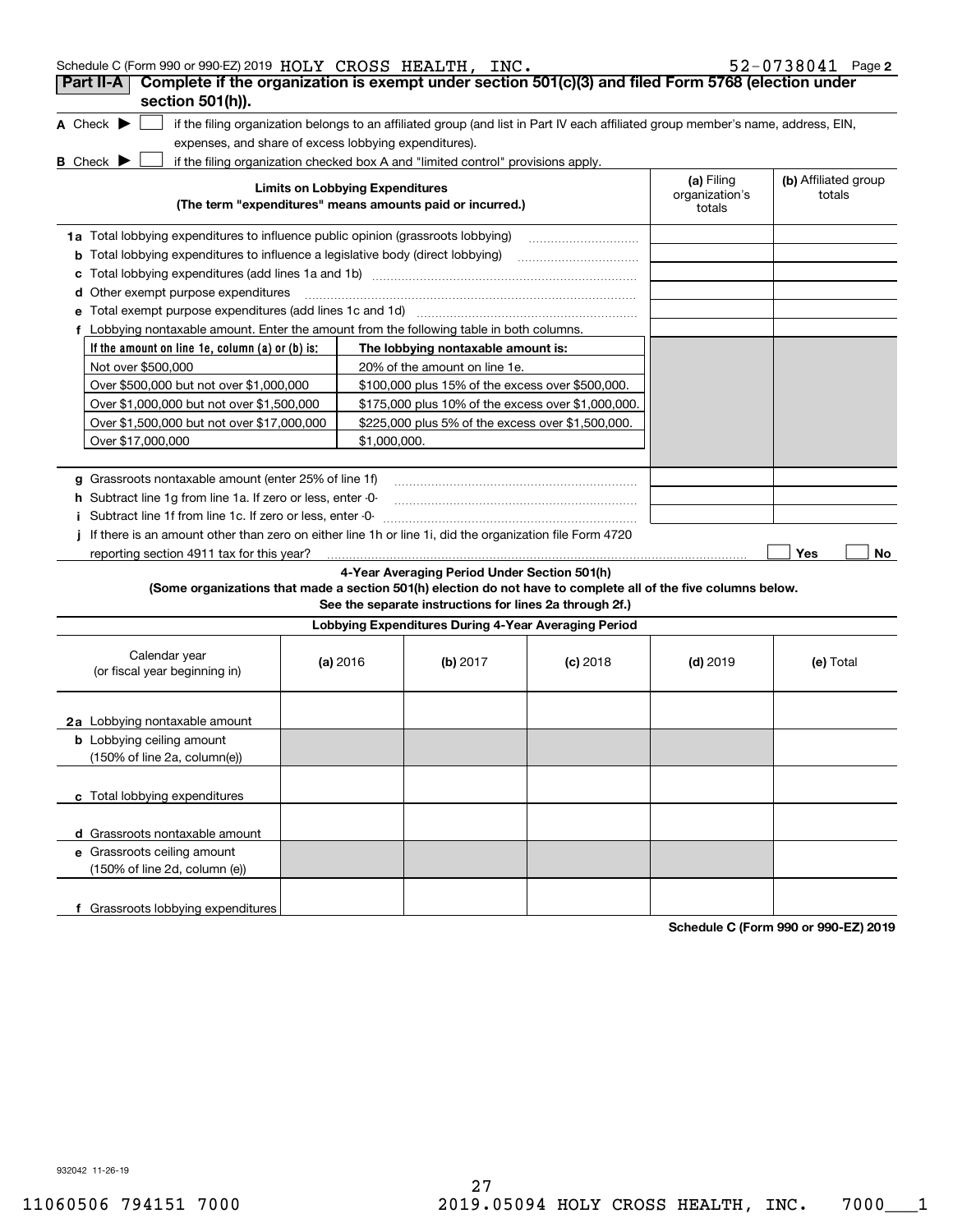#### Schedule C (Form 990 or 990-EZ) 2019 Page HOLY CROSS HEALTH, INC. 52-0738041

### **3**

### **Part II-B Complete if the organization is exempt under section 501(c)(3) and has NOT filed Form 5768 (election under section 501(h)).**

|   | For each "Yes" response on lines 1a through 1i below, provide in Part IV a detailed description                                                                                                                                      | (a)                     |                         | (b)                                  |          |
|---|--------------------------------------------------------------------------------------------------------------------------------------------------------------------------------------------------------------------------------------|-------------------------|-------------------------|--------------------------------------|----------|
|   | of the lobbying activity.                                                                                                                                                                                                            | Yes                     | No                      | Amount                               |          |
| 1 | During the year, did the filing organization attempt to influence foreign, national, state, or<br>local legislation, including any attempt to influence public opinion on a legislative matter<br>or referendum, through the use of: |                         | х                       |                                      |          |
|   | <b>b</b> Paid staff or management (include compensation in expenses reported on lines 1c through 1i)?                                                                                                                                | x                       |                         |                                      |          |
|   |                                                                                                                                                                                                                                      |                         | Χ                       |                                      |          |
|   |                                                                                                                                                                                                                                      |                         | X                       |                                      |          |
|   | e Publications, or published or broadcast statements?                                                                                                                                                                                |                         | X                       |                                      |          |
|   | f Grants to other organizations for lobbying purposes?                                                                                                                                                                               | х                       |                         |                                      | 41,941.  |
|   | g Direct contact with legislators, their staffs, government officials, or a legislative body?                                                                                                                                        | $\overline{\textbf{x}}$ |                         |                                      | 75,000.  |
|   | h Rallies, demonstrations, seminars, conventions, speeches, lectures, or any similar means?                                                                                                                                          |                         | X                       |                                      |          |
|   | <i>i</i> Other activities?                                                                                                                                                                                                           |                         | $\overline{\mathbf{X}}$ |                                      |          |
|   |                                                                                                                                                                                                                                      |                         |                         |                                      | 116,941. |
|   | 2a Did the activities in line 1 cause the organization to be not described in section 501(c)(3)?                                                                                                                                     |                         | X                       |                                      |          |
|   |                                                                                                                                                                                                                                      |                         |                         |                                      |          |
|   | c If "Yes," enter the amount of any tax incurred by organization managers under section 4912                                                                                                                                         |                         |                         |                                      |          |
|   | d If the filing organization incurred a section 4912 tax, did it file Form 4720 for this year?                                                                                                                                       |                         |                         |                                      |          |
|   | Complete if the organization is exempt under section 501(c)(4), section 501(c)(5), or section<br><b>Part III-A</b>                                                                                                                   |                         |                         |                                      |          |
|   | $501(c)(6)$ .                                                                                                                                                                                                                        |                         |                         |                                      |          |
|   |                                                                                                                                                                                                                                      |                         |                         | Yes                                  | No       |
| 1 |                                                                                                                                                                                                                                      |                         | 1                       |                                      |          |
| 2 |                                                                                                                                                                                                                                      |                         | $\overline{2}$          |                                      |          |
| 3 | Did the organization agree to carry over lobbying and political campaign activity expenditures from the prior year?                                                                                                                  | 3                       |                         |                                      |          |
|   | Complete if the organization is exempt under section 501(c)(4), section 501(c)(5), or section<br> Part III-B                                                                                                                         |                         |                         |                                      |          |
|   | 501(c)(6) and if either (a) BOTH Part III-A, lines 1 and 2, are answered "No" OR (b) Part III-A, line 3, is                                                                                                                          |                         |                         |                                      |          |
|   | answered "Yes."                                                                                                                                                                                                                      |                         |                         |                                      |          |
| 1 |                                                                                                                                                                                                                                      |                         | 1.                      |                                      |          |
| 2 | Section 162(e) nondeductible lobbying and political expenditures (do not include amounts of political                                                                                                                                |                         |                         |                                      |          |
|   | expenses for which the section 527(f) tax was paid).                                                                                                                                                                                 |                         |                         |                                      |          |
|   |                                                                                                                                                                                                                                      |                         | 2a                      |                                      |          |
|   | b Carryover from last year manufactured and contain a series of the contract of the contract of the contract of the contract of the contract of the contract of the contract of the contract of the contract of the contract o       |                         | 2b                      |                                      |          |
|   |                                                                                                                                                                                                                                      |                         | 2c                      |                                      |          |
|   | Aggregate amount reported in section 6033(e)(1)(A) notices of nondeductible section 162(e) dues                                                                                                                                      |                         | 3                       |                                      |          |
| 4 | If notices were sent and the amount on line 2c exceeds the amount on line 3, what portion of the excess                                                                                                                              |                         |                         |                                      |          |
|   | does the organization agree to carryover to the reasonable estimate of nondeductible lobbying and political                                                                                                                          |                         |                         |                                      |          |
|   | expenditure next year?                                                                                                                                                                                                               |                         | 4                       |                                      |          |
|   | 5 Taxable amount of lobbying and political expenditures (see instructions)                                                                                                                                                           |                         | 5                       |                                      |          |
|   | Part IV<br><b>Supplemental Information</b>                                                                                                                                                                                           |                         |                         |                                      |          |
|   | Provide the descriptions required for Part I-A, line 1; Part I-B, line 4; Part I-C, line 5; Part II-A (affiliated group list); Part II-A, lines 1 and 2 (see                                                                         |                         |                         |                                      |          |
|   | instructions); and Part II-B, line 1. Also, complete this part for any additional information.                                                                                                                                       |                         |                         |                                      |          |
|   | PART II-B, LINE 1, LOBBYING ACTIVITIES:                                                                                                                                                                                              |                         |                         |                                      |          |
|   |                                                                                                                                                                                                                                      |                         |                         |                                      |          |
|   | HOLY CROSS HEALTH (HCH) HAS MADE GRANTS TO OTHER ORGANIZATIONS FOR                                                                                                                                                                   |                         |                         |                                      |          |
|   | LOBBYING PURPOSES. THESE GRANTS HAVE BEEN IN THE FORM OF MEMBERSHIP                                                                                                                                                                  |                         |                         |                                      |          |
|   |                                                                                                                                                                                                                                      |                         |                         |                                      |          |
|   | DUES PAID TO REGIONAL AND NATIONAL HEALTH CARE ORGANIZATIONS, WHERE THE                                                                                                                                                              |                         |                         |                                      |          |
|   | ORGANIZATIONS HAVE PROVIDED HCH WITH AN ESTIMATED PERCENTAGE OF DUES                                                                                                                                                                 |                         |                         |                                      |          |
|   | PAYMENTS WHICH ARE USED FOR LOBBYING ACTIVITIES.                                                                                                                                                                                     |                         |                         | Schodule C (Form 000 or 000 F7) 2010 |          |

**Schedule C (Form 990 or 990-EZ) 2019**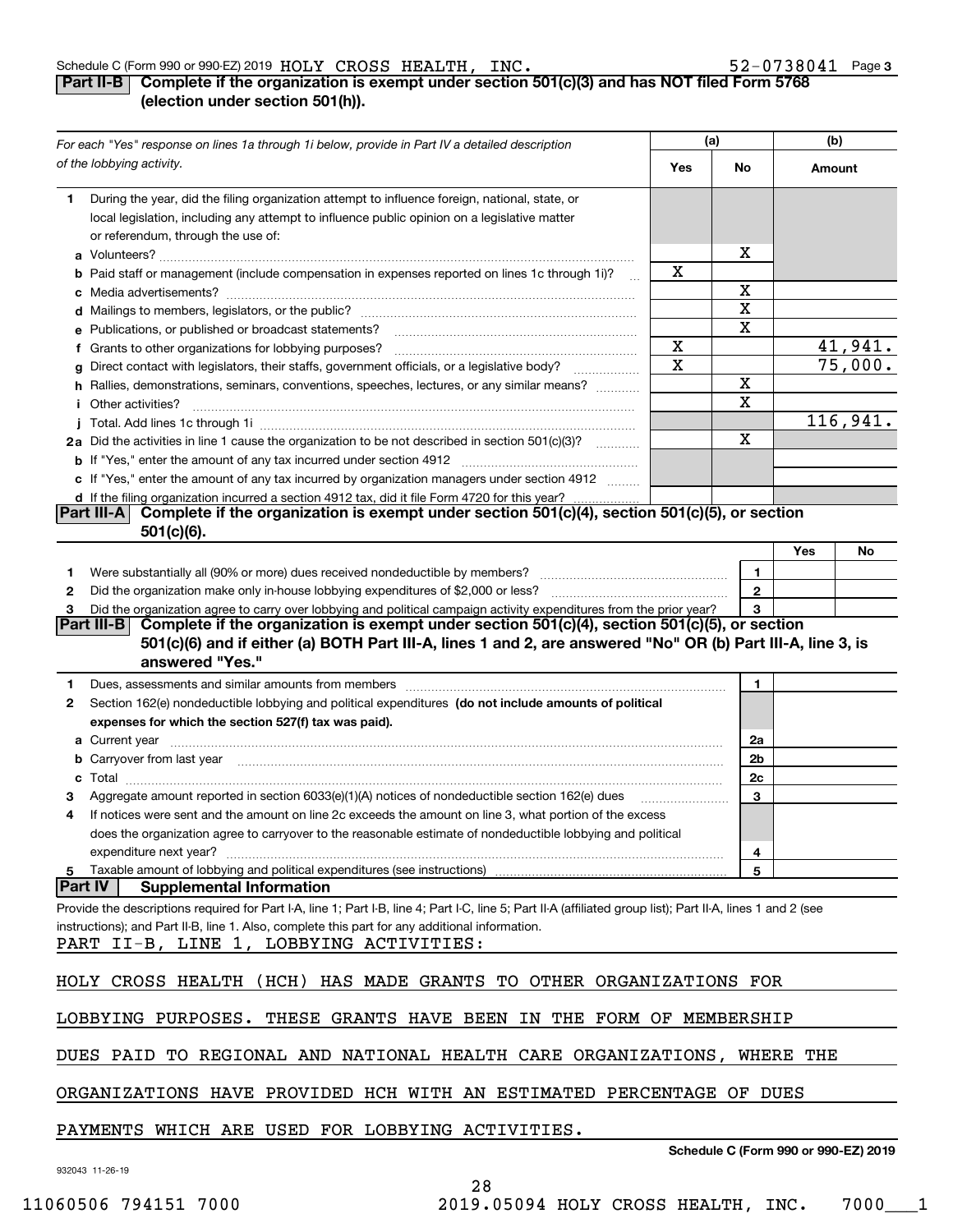*(continued)* **Part IV Supplemental Information**  Schedule C (Form 990 or 990-EZ) 2019 Page HOLY CROSS HEALTH, INC. 52-0738041

MARYLAND HOSPITAL ASSOCIATION - \$16,302

CATHOLIC HOSPITAL ASSOCIATION - \$3,163

AMERICAN HOSPITAL ASSOCIATION - \$4,936

PROFESSIONAL ORGANIZATIONS - 17,540

TOTAL - \$41,941

ORGANIZATION EMPLOYEES ALSO ENGAGE IN ADVOCACY ON ISSUES RELATED TO

HEALTH CARE AND HEALTH CARE PROVIDERS. SUCH ACTIVITIES CONSIST OF

WRITTEN AND VERBAL COMMUNICATIONS WITH FEDERAL, STATE AND LOCAL ELECTED

OFFICIALS AND GOVERNMENT AGENCIES.

HCH ALSO PAID A THIRD PARTY LOBBYING FIRM DURING THE YEAR TO LOBBY FOR

OR AGAINST LEGISLATION DETERMINED TO BE OF INTEREST TO HCH.

**Schedule C (Form 990 or 990-EZ) 2019**

932044 11-26-19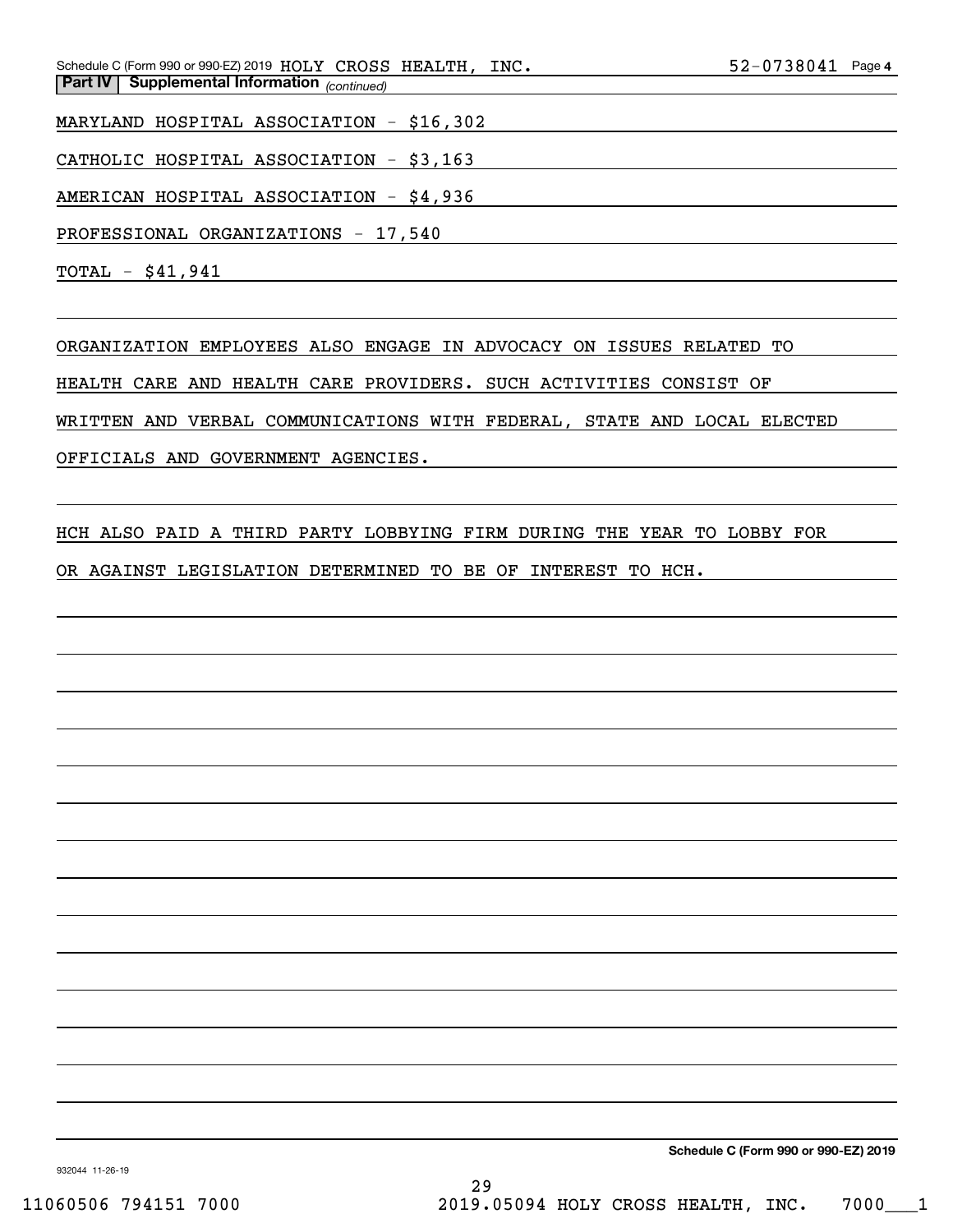|         | <b>SCHEDULE D</b>                                      |                                                                                                        | <b>Supplemental Financial Statements</b>                                                                                                                                                                                      |                         | OMB No. 1545-0047                                  |
|---------|--------------------------------------------------------|--------------------------------------------------------------------------------------------------------|-------------------------------------------------------------------------------------------------------------------------------------------------------------------------------------------------------------------------------|-------------------------|----------------------------------------------------|
|         | (Form 990)                                             |                                                                                                        | Complete if the organization answered "Yes" on Form 990,                                                                                                                                                                      |                         |                                                    |
|         |                                                        |                                                                                                        | Part IV, line 6, 7, 8, 9, 10, 11a, 11b, 11c, 11d, 11e, 11f, 12a, or 12b.<br>Attach to Form 990.                                                                                                                               |                         | <b>Open to Public</b>                              |
|         | Department of the Treasury<br>Internal Revenue Service |                                                                                                        | Go to www.irs.gov/Form990 for instructions and the latest information.                                                                                                                                                        |                         | <b>Inspection</b>                                  |
|         | Name of the organization                               |                                                                                                        |                                                                                                                                                                                                                               |                         | <b>Employer identification number</b>              |
|         |                                                        | HOLY CROSS HEALTH, INC.                                                                                |                                                                                                                                                                                                                               |                         | 52-0738041                                         |
| Part I  |                                                        |                                                                                                        | Organizations Maintaining Donor Advised Funds or Other Similar Funds or Accounts. Complete if the                                                                                                                             |                         |                                                    |
|         |                                                        | organization answered "Yes" on Form 990, Part IV, line 6.                                              |                                                                                                                                                                                                                               |                         |                                                    |
|         |                                                        |                                                                                                        | (a) Donor advised funds                                                                                                                                                                                                       |                         | (b) Funds and other accounts                       |
| 1       |                                                        |                                                                                                        |                                                                                                                                                                                                                               |                         |                                                    |
| 2       |                                                        | Aggregate value of contributions to (during year)                                                      |                                                                                                                                                                                                                               |                         |                                                    |
| з<br>4  |                                                        |                                                                                                        |                                                                                                                                                                                                                               |                         |                                                    |
| 5       |                                                        |                                                                                                        | Did the organization inform all donors and donor advisors in writing that the assets held in donor advised funds                                                                                                              |                         |                                                    |
|         |                                                        |                                                                                                        |                                                                                                                                                                                                                               |                         | Yes<br>No                                          |
| 6       |                                                        |                                                                                                        | Did the organization inform all grantees, donors, and donor advisors in writing that grant funds can be used only                                                                                                             |                         |                                                    |
|         |                                                        |                                                                                                        | for charitable purposes and not for the benefit of the donor or donor advisor, or for any other purpose conferring                                                                                                            |                         |                                                    |
|         | impermissible private benefit?                         |                                                                                                        |                                                                                                                                                                                                                               |                         | Yes<br>No                                          |
| Part II |                                                        |                                                                                                        | Conservation Easements. Complete if the organization answered "Yes" on Form 990, Part IV, line 7.                                                                                                                             |                         |                                                    |
| 1       |                                                        | Purpose(s) of conservation easements held by the organization (check all that apply).                  |                                                                                                                                                                                                                               |                         |                                                    |
|         |                                                        | Preservation of land for public use (for example, recreation or education)                             |                                                                                                                                                                                                                               |                         | Preservation of a historically important land area |
|         |                                                        | Protection of natural habitat                                                                          | Preservation of a certified historic structure                                                                                                                                                                                |                         |                                                    |
|         |                                                        | Preservation of open space                                                                             |                                                                                                                                                                                                                               |                         |                                                    |
| 2       |                                                        |                                                                                                        | Complete lines 2a through 2d if the organization held a qualified conservation contribution in the form of a conservation easement on the last                                                                                |                         |                                                    |
|         | day of the tax year.                                   |                                                                                                        |                                                                                                                                                                                                                               |                         | Held at the End of the Tax Year                    |
| а       |                                                        |                                                                                                        |                                                                                                                                                                                                                               | 2a                      |                                                    |
|         |                                                        | Total acreage restricted by conservation easements                                                     |                                                                                                                                                                                                                               | 2b                      |                                                    |
|         |                                                        |                                                                                                        | Number of conservation easements on a certified historic structure included in (a) manufacture included in (a)                                                                                                                | 2c                      |                                                    |
| d       |                                                        |                                                                                                        | Number of conservation easements included in (c) acquired after 7/25/06, and not on a historic structure                                                                                                                      |                         |                                                    |
|         |                                                        |                                                                                                        | listed in the National Register [111] Marshall Register [11] Marshall Register [11] Marshall Register [11] Marshall Register [11] Marshall Register [11] Marshall Register [11] Marshall Register [11] Marshall Register [11] | 2d                      |                                                    |
| 3       |                                                        |                                                                                                        | Number of conservation easements modified, transferred, released, extinguished, or terminated by the organization during the tax                                                                                              |                         |                                                    |
|         | $\vee$ ear                                             |                                                                                                        |                                                                                                                                                                                                                               |                         |                                                    |
| 4       |                                                        | Number of states where property subject to conservation easement is located >                          |                                                                                                                                                                                                                               |                         |                                                    |
| 5       |                                                        | Does the organization have a written policy regarding the periodic monitoring, inspection, handling of |                                                                                                                                                                                                                               |                         |                                                    |
|         |                                                        | violations, and enforcement of the conservation easements it holds?                                    |                                                                                                                                                                                                                               |                         | Yes<br>No                                          |
| 6       |                                                        |                                                                                                        | Staff and volunteer hours devoted to monitoring, inspecting, handling of violations, and enforcing conservation easements during the year                                                                                     |                         |                                                    |
|         |                                                        |                                                                                                        |                                                                                                                                                                                                                               |                         |                                                    |
| 7       |                                                        |                                                                                                        | Amount of expenses incurred in monitoring, inspecting, handling of violations, and enforcing conservation easements during the year                                                                                           |                         |                                                    |
|         | ▶ \$                                                   |                                                                                                        |                                                                                                                                                                                                                               |                         |                                                    |
| 8       |                                                        |                                                                                                        | Does each conservation easement reported on line 2(d) above satisfy the requirements of section 170(h)(4)(B)(i)                                                                                                               |                         | Yes<br><b>No</b>                                   |
| 9       |                                                        |                                                                                                        | In Part XIII, describe how the organization reports conservation easements in its revenue and expense statement and                                                                                                           |                         |                                                    |
|         |                                                        |                                                                                                        | balance sheet, and include, if applicable, the text of the footnote to the organization's financial statements that describes the                                                                                             |                         |                                                    |
|         |                                                        | organization's accounting for conservation easements.                                                  |                                                                                                                                                                                                                               |                         |                                                    |
|         | Part III                                               |                                                                                                        | Organizations Maintaining Collections of Art, Historical Treasures, or Other Similar Assets.                                                                                                                                  |                         |                                                    |
|         |                                                        | Complete if the organization answered "Yes" on Form 990, Part IV, line 8.                              |                                                                                                                                                                                                                               |                         |                                                    |
|         |                                                        |                                                                                                        | 1a If the organization elected, as permitted under FASB ASC 958, not to report in its revenue statement and balance sheet works                                                                                               |                         |                                                    |
|         |                                                        |                                                                                                        | of art, historical treasures, or other similar assets held for public exhibition, education, or research in furtherance of public                                                                                             |                         |                                                    |
|         |                                                        |                                                                                                        | service, provide in Part XIII the text of the footnote to its financial statements that describes these items.                                                                                                                |                         |                                                    |
|         |                                                        |                                                                                                        | <b>b</b> If the organization elected, as permitted under FASB ASC 958, to report in its revenue statement and balance sheet works of                                                                                          |                         |                                                    |
|         |                                                        |                                                                                                        | art, historical treasures, or other similar assets held for public exhibition, education, or research in furtherance of public service,                                                                                       |                         |                                                    |
|         |                                                        | provide the following amounts relating to these items:                                                 |                                                                                                                                                                                                                               |                         |                                                    |
|         |                                                        |                                                                                                        |                                                                                                                                                                                                                               |                         |                                                    |
|         |                                                        | (ii) Assets included in Form 990, Part X                                                               |                                                                                                                                                                                                                               |                         | $\triangleright$ \$                                |
| 2       |                                                        |                                                                                                        | If the organization received or held works of art, historical treasures, or other similar assets for financial gain, provide                                                                                                  |                         |                                                    |
|         |                                                        | the following amounts required to be reported under FASB ASC 958 relating to these items:              |                                                                                                                                                                                                                               |                         |                                                    |
| а       |                                                        |                                                                                                        | Revenue included on Form 990, Part VIII, line 1 [2000] [2000] [2000] [2000] [3000] [3000] [3000] [3000] [3000                                                                                                                 |                         | <u> 1999 - Johann Barbara, martin a</u>            |
|         |                                                        |                                                                                                        |                                                                                                                                                                                                                               | $\blacktriangleright$ s |                                                    |
|         |                                                        | LHA For Paperwork Reduction Act Notice, see the Instructions for Form 990.                             |                                                                                                                                                                                                                               |                         | Schedule D (Form 990) 2019                         |
|         | 932051 10-02-19                                        |                                                                                                        |                                                                                                                                                                                                                               |                         |                                                    |

30

11060506 794151 7000 2019.05094 HOLY CROSS HEALTH, INC. 7000\_\_\_1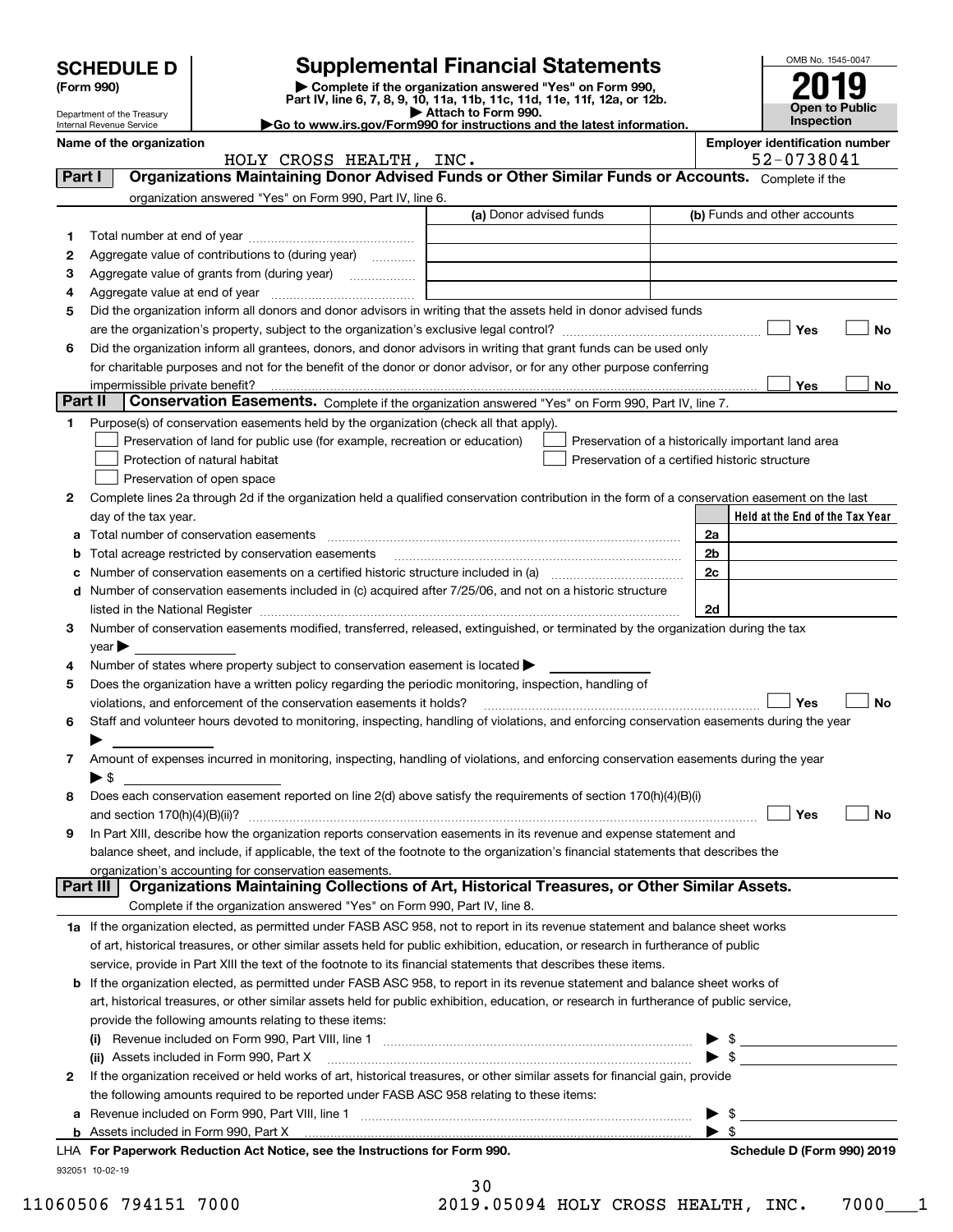|        | Schedule D (Form 990) 2019                                                                                                                                                                                                     | HOLY CROSS HEALTH, INC.                 |                           |                                                                                                                                                                                                                               |                                 |                      | 52-0738041               |          | Page 2    |
|--------|--------------------------------------------------------------------------------------------------------------------------------------------------------------------------------------------------------------------------------|-----------------------------------------|---------------------------|-------------------------------------------------------------------------------------------------------------------------------------------------------------------------------------------------------------------------------|---------------------------------|----------------------|--------------------------|----------|-----------|
|        | Part III<br>Organizations Maintaining Collections of Art, Historical Treasures, or Other Similar Assets (continued)                                                                                                            |                                         |                           |                                                                                                                                                                                                                               |                                 |                      |                          |          |           |
| з      | Using the organization's acquisition, accession, and other records, check any of the following that make significant use of its                                                                                                |                                         |                           |                                                                                                                                                                                                                               |                                 |                      |                          |          |           |
|        | collection items (check all that apply):                                                                                                                                                                                       |                                         |                           |                                                                                                                                                                                                                               |                                 |                      |                          |          |           |
| a      | Public exhibition                                                                                                                                                                                                              |                                         |                           | Loan or exchange program                                                                                                                                                                                                      |                                 |                      |                          |          |           |
| b      | Scholarly research                                                                                                                                                                                                             |                                         |                           | Other and the contract of the contract of the contract of the contract of the contract of the contract of the contract of the contract of the contract of the contract of the contract of the contract of the contract of the |                                 |                      |                          |          |           |
| c      | Preservation for future generations                                                                                                                                                                                            |                                         |                           |                                                                                                                                                                                                                               |                                 |                      |                          |          |           |
| 4      | Provide a description of the organization's collections and explain how they further the organization's exempt purpose in Part XIII.                                                                                           |                                         |                           |                                                                                                                                                                                                                               |                                 |                      |                          |          |           |
| 5      | During the year, did the organization solicit or receive donations of art, historical treasures, or other similar assets                                                                                                       |                                         |                           |                                                                                                                                                                                                                               |                                 |                      |                          |          |           |
|        | to be sold to raise funds rather than to be maintained as part of the organization's collection?                                                                                                                               |                                         |                           |                                                                                                                                                                                                                               |                                 |                      | Yes                      |          | No        |
|        | <b>Part IV</b><br>Escrow and Custodial Arrangements. Complete if the organization answered "Yes" on Form 990, Part IV, line 9, or                                                                                              |                                         |                           |                                                                                                                                                                                                                               |                                 |                      |                          |          |           |
|        | reported an amount on Form 990, Part X, line 21.                                                                                                                                                                               |                                         |                           |                                                                                                                                                                                                                               |                                 |                      |                          |          |           |
|        | 1a Is the organization an agent, trustee, custodian or other intermediary for contributions or other assets not included                                                                                                       |                                         |                           |                                                                                                                                                                                                                               |                                 |                      |                          |          |           |
|        |                                                                                                                                                                                                                                |                                         |                           |                                                                                                                                                                                                                               |                                 |                      | Yes                      |          | No        |
|        | b If "Yes," explain the arrangement in Part XIII and complete the following table:                                                                                                                                             |                                         |                           |                                                                                                                                                                                                                               |                                 |                      |                          |          |           |
|        |                                                                                                                                                                                                                                |                                         |                           |                                                                                                                                                                                                                               |                                 |                      | Amount                   |          |           |
| c      | Beginning balance material content contracts and content and content and content and content and content and content and content and content and content and content and content and content and content and content and conte |                                         |                           |                                                                                                                                                                                                                               | 1c                              |                      |                          |          |           |
|        |                                                                                                                                                                                                                                |                                         |                           |                                                                                                                                                                                                                               | 1d                              |                      |                          |          |           |
| е      | Distributions during the year manufactured and an account of the state of the state of the state of the state o                                                                                                                |                                         |                           |                                                                                                                                                                                                                               | 1e                              |                      |                          |          |           |
| Ť.     | Ending balance manufactured and contact the contract of the contract of the contract of the contract of the contract of the contract of the contract of the contract of the contract of the contract of the contract of the co |                                         |                           |                                                                                                                                                                                                                               | 1f                              |                      |                          |          |           |
|        | 2a Did the organization include an amount on Form 990, Part X, line 21, for escrow or custodial account liability?                                                                                                             |                                         |                           |                                                                                                                                                                                                                               |                                 |                      | Yes                      |          | No        |
| Part V | <b>b</b> If "Yes," explain the arrangement in Part XIII. Check here if the explanation has been provided on Part XIII<br>Endowment Funds. Complete if the organization answered "Yes" on Form 990, Part IV, line 10.           |                                         |                           |                                                                                                                                                                                                                               |                                 |                      |                          |          |           |
|        |                                                                                                                                                                                                                                | (a) Current year                        |                           |                                                                                                                                                                                                                               |                                 | (d) Three years back |                          |          |           |
|        |                                                                                                                                                                                                                                | 59,668.                                 | (b) Prior year<br>58,397. | (c) Two years back<br>50,357.                                                                                                                                                                                                 |                                 | 42,885.              | (e) Four years back      |          | 45,057.   |
| 1a     | Beginning of year balance                                                                                                                                                                                                      |                                         |                           |                                                                                                                                                                                                                               |                                 |                      |                          |          |           |
|        | Net investment earnings, gains, and losses                                                                                                                                                                                     | $-5,484.$                               | 1,271.                    | 8,040.                                                                                                                                                                                                                        |                                 | 7,472.               |                          |          | $-2,172.$ |
| d      |                                                                                                                                                                                                                                |                                         |                           |                                                                                                                                                                                                                               |                                 |                      |                          |          |           |
|        | e Other expenditures for facilities                                                                                                                                                                                            |                                         |                           |                                                                                                                                                                                                                               |                                 |                      |                          |          |           |
|        | and programs                                                                                                                                                                                                                   |                                         |                           |                                                                                                                                                                                                                               |                                 |                      |                          |          |           |
|        | f Administrative expenses                                                                                                                                                                                                      |                                         |                           |                                                                                                                                                                                                                               |                                 |                      |                          |          |           |
| g      | End of year balance                                                                                                                                                                                                            | 54.184.                                 | 59,668.                   | 58,397.                                                                                                                                                                                                                       |                                 | 50, 357.             |                          |          | 42,885.   |
| 2      | Provide the estimated percentage of the current year end balance (line 1g, column (a)) held as:                                                                                                                                |                                         |                           |                                                                                                                                                                                                                               |                                 |                      |                          |          |           |
| а      | Board designated or quasi-endowment                                                                                                                                                                                            |                                         | %                         |                                                                                                                                                                                                                               |                                 |                      |                          |          |           |
|        | Permanent endowment > 100.00                                                                                                                                                                                                   | %                                       |                           |                                                                                                                                                                                                                               |                                 |                      |                          |          |           |
|        | Term endowment $\blacktriangleright$                                                                                                                                                                                           | %                                       |                           |                                                                                                                                                                                                                               |                                 |                      |                          |          |           |
|        | The percentages on lines 2a, 2b, and 2c should equal 100%.                                                                                                                                                                     |                                         |                           |                                                                                                                                                                                                                               |                                 |                      |                          |          |           |
|        | 3a Are there endowment funds not in the possession of the organization that are held and administered for the organization                                                                                                     |                                         |                           |                                                                                                                                                                                                                               |                                 |                      |                          |          |           |
|        | by:                                                                                                                                                                                                                            |                                         |                           |                                                                                                                                                                                                                               |                                 |                      |                          | Yes      | No        |
|        | (i)                                                                                                                                                                                                                            |                                         |                           |                                                                                                                                                                                                                               |                                 |                      | 3a(i)                    |          | X         |
|        |                                                                                                                                                                                                                                |                                         |                           |                                                                                                                                                                                                                               |                                 |                      | 3a(ii)                   |          | X         |
|        |                                                                                                                                                                                                                                |                                         |                           |                                                                                                                                                                                                                               |                                 |                      | 3b                       |          |           |
|        | Describe in Part XIII the intended uses of the organization's endowment funds.                                                                                                                                                 |                                         |                           |                                                                                                                                                                                                                               |                                 |                      |                          |          |           |
|        | Land, Buildings, and Equipment.<br>Part VI                                                                                                                                                                                     |                                         |                           |                                                                                                                                                                                                                               |                                 |                      |                          |          |           |
|        | Complete if the organization answered "Yes" on Form 990, Part IV, line 11a. See Form 990, Part X, line 10.                                                                                                                     |                                         |                           |                                                                                                                                                                                                                               |                                 |                      |                          |          |           |
|        | Description of property                                                                                                                                                                                                        | (a) Cost or other<br>basis (investment) |                           | (b) Cost or other<br>basis (other)                                                                                                                                                                                            | (c) Accumulated<br>depreciation |                      | (d) Book value           |          |           |
|        |                                                                                                                                                                                                                                |                                         |                           | 493,418.                                                                                                                                                                                                                      |                                 |                      |                          | 493,418. |           |
| b      |                                                                                                                                                                                                                                |                                         |                           | 607, 995, 646. 234, 255, 994. 373, 739, 652.                                                                                                                                                                                  |                                 |                      |                          |          |           |
|        | Leasehold improvements                                                                                                                                                                                                         |                                         |                           |                                                                                                                                                                                                                               |                                 |                      |                          |          |           |
|        |                                                                                                                                                                                                                                |                                         |                           | 184,728,603.141,369,357.                                                                                                                                                                                                      |                                 |                      | 43, 359, 246.            |          |           |
|        |                                                                                                                                                                                                                                | 77,060.                                 |                           | 2,531,427.                                                                                                                                                                                                                    |                                 |                      | $\overline{2,608,487}$ . |          |           |
|        |                                                                                                                                                                                                                                |                                         |                           |                                                                                                                                                                                                                               |                                 |                      | 420, 200, 803.           |          |           |
|        |                                                                                                                                                                                                                                |                                         |                           |                                                                                                                                                                                                                               |                                 |                      |                          |          |           |

**Schedule D (Form 990) 2019**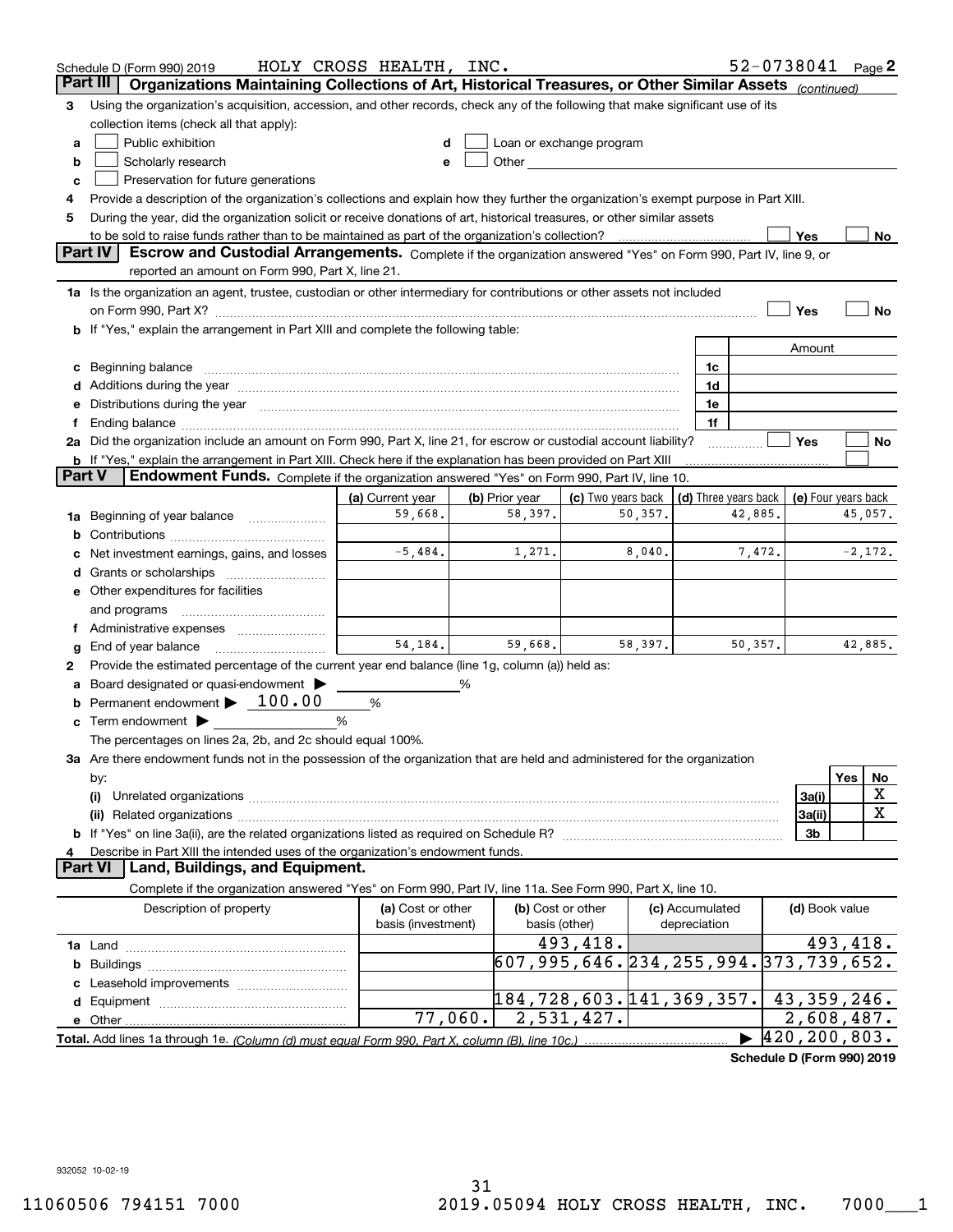| CROSS HEALTH,<br>INC.<br>HOLY<br>Schedule D (Form 990) 2019 | 52-0738041<br>Page |
|-------------------------------------------------------------|--------------------|
|-------------------------------------------------------------|--------------------|

#### **Part VII Investments - Other Securities.**

Complete if the organization answered "Yes" on Form 990, Part IV, line 11b. See Form 990, Part X, line 12.

| (a) Description of security or category (including name of security)                                       | (b) Book value | (c) Method of valuation: Cost or end-of-year market value |  |  |  |
|------------------------------------------------------------------------------------------------------------|----------------|-----------------------------------------------------------|--|--|--|
| (1) Financial derivatives                                                                                  |                |                                                           |  |  |  |
| (2) Closely held equity interests                                                                          |                |                                                           |  |  |  |
| $(3)$ Other                                                                                                |                |                                                           |  |  |  |
| FUNDS DIRECTLY<br>COMMINGLED<br>(A)                                                                        |                |                                                           |  |  |  |
| SECURITIES<br>HOLDING<br>(B)                                                                               | 34,479,283.    | END-OF-YEAR MARKET<br>VALUE                               |  |  |  |
| INVESTMENTS<br>EQUITY METHOD<br>(C)                                                                        | 64,648,655.    | <b>COST</b>                                               |  |  |  |
| HEDGE FUNDS<br>(D)                                                                                         | 21,549,552.    | END-OF-YEAR MARKET<br>VALUE                               |  |  |  |
| (E)                                                                                                        |                |                                                           |  |  |  |
| (F)                                                                                                        |                |                                                           |  |  |  |
| (G)                                                                                                        |                |                                                           |  |  |  |
| (H)                                                                                                        |                |                                                           |  |  |  |
| <b>Total.</b> (Col. (b) must equal Form 990, Part X, col. (B) line $12$ .)                                 | 120,677,490.   |                                                           |  |  |  |
| <b>Part VIII Investments - Program Related.</b>                                                            |                |                                                           |  |  |  |
| Complete if the organization answered "Yes" on Form 990, Part IV, line 11c. See Form 990, Part X, line 13. |                |                                                           |  |  |  |
| (a) Description of investment                                                                              | (b) Book value | (c) Method of valuation: Cost or end-of-year market value |  |  |  |

|                                                                                         | $\frac{1}{2}$ = $\frac{1}{2}$ = $\frac{1}{2}$ = $\frac{1}{2}$ = $\frac{1}{2}$ = $\frac{1}{2}$ = $\frac{1}{2}$ = $\frac{1}{2}$ = $\frac{1}{2}$ = $\frac{1}{2}$ = $\frac{1}{2}$ = $\frac{1}{2}$ = $\frac{1}{2}$ = $\frac{1}{2}$ = $\frac{1}{2}$ = $\frac{1}{2}$ = $\frac{1}{2}$ = $\frac{1}{2}$ = $\frac{1$ |  |
|-----------------------------------------------------------------------------------------|-----------------------------------------------------------------------------------------------------------------------------------------------------------------------------------------------------------------------------------------------------------------------------------------------------------|--|
| (1)                                                                                     |                                                                                                                                                                                                                                                                                                           |  |
| (2)                                                                                     |                                                                                                                                                                                                                                                                                                           |  |
| (3)                                                                                     |                                                                                                                                                                                                                                                                                                           |  |
| (4)                                                                                     |                                                                                                                                                                                                                                                                                                           |  |
| $\left(5\right)$                                                                        |                                                                                                                                                                                                                                                                                                           |  |
| $\frac{6}{6}$                                                                           |                                                                                                                                                                                                                                                                                                           |  |
| (7)                                                                                     |                                                                                                                                                                                                                                                                                                           |  |
| (8)                                                                                     |                                                                                                                                                                                                                                                                                                           |  |
| (9)                                                                                     |                                                                                                                                                                                                                                                                                                           |  |
| Total. (Col. (b) must equal Form 990, Part X, col. (B) line $13.$ $\blacktriangleright$ |                                                                                                                                                                                                                                                                                                           |  |

#### **Part IX Other Assets.**

Complete if the organization answered "Yes" on Form 990, Part IV, line 11d. See Form 990, Part X, line 15.

| (a) Description                                                    | (b) Book value |
|--------------------------------------------------------------------|----------------|
| MISCELLANEOUS RECEIVABLES<br>(1)                                   | 1,035,668.     |
| INTERCOMPANY ACCOUNTS RECEIVABLE<br>(2)                            | 6,621,068.     |
| INVESTMENT<br>UNCONSOL.<br>AFFILIATES<br>IN<br>(3)                 | 36,923,024.    |
| INTERCOMPANY OTHER LT ASSETS<br>(4)                                | 32, 164, 317.  |
| OPERATING LEASE RIGHT-OF-USE ASSETS<br>(5)                         | 7,939,923.     |
| OTHER LONG TERM ASSETS<br>(6)                                      | 7,177,939.     |
| (7)                                                                |                |
| (8)                                                                |                |
| (9)                                                                |                |
| Total. (Column (b) must equal Form 990, Part X, col. (B) line 15.) | 91,861,939.    |
| <b>Other Liabilities.</b><br>Part X                                |                |

Complete if the organization answered "Yes" on Form 990, Part IV, line 11e or 11f. See Form 990, Part X, line 25.

| 1.  | (a) Description of liability     | (b) Book value |
|-----|----------------------------------|----------------|
|     | Federal income taxes             |                |
| (2) | INTERCOMPANY ACCOUNTS PAYABLE    | 15,902,051.    |
| (3) | DEFERRED COMPENSATION LIABILITY  | 921,064.       |
| (4) | ASSET RETIREMENT OBLIGATION (ASC |                |
| (5) | 410)                             | 412,886.       |
| (6) | OTHER LIABILITIES                | 10,044,987.    |
| (7) | INTERCOMPANY NOTES PAYABLE       | 386,676,770.   |
| (8) | <b>GUARANTEES</b>                | 2,754,886.     |
| (9) | LEASE LIABILITIES                | 12,883,925.    |
|     |                                  | 429,596,569.   |

**2.** Liability for uncertain tax positions. In Part XIII, provide the text of the footnote to the organization's financial statements that reports the

organization's liability for uncertain tax positions under FASB ASC 740. Check here if the text of the footnote has been provided in Part XIII

**Schedule D (Form 990) 2019**

 $\mathcal{L}^{\text{max}}$ 

932053 10-02-19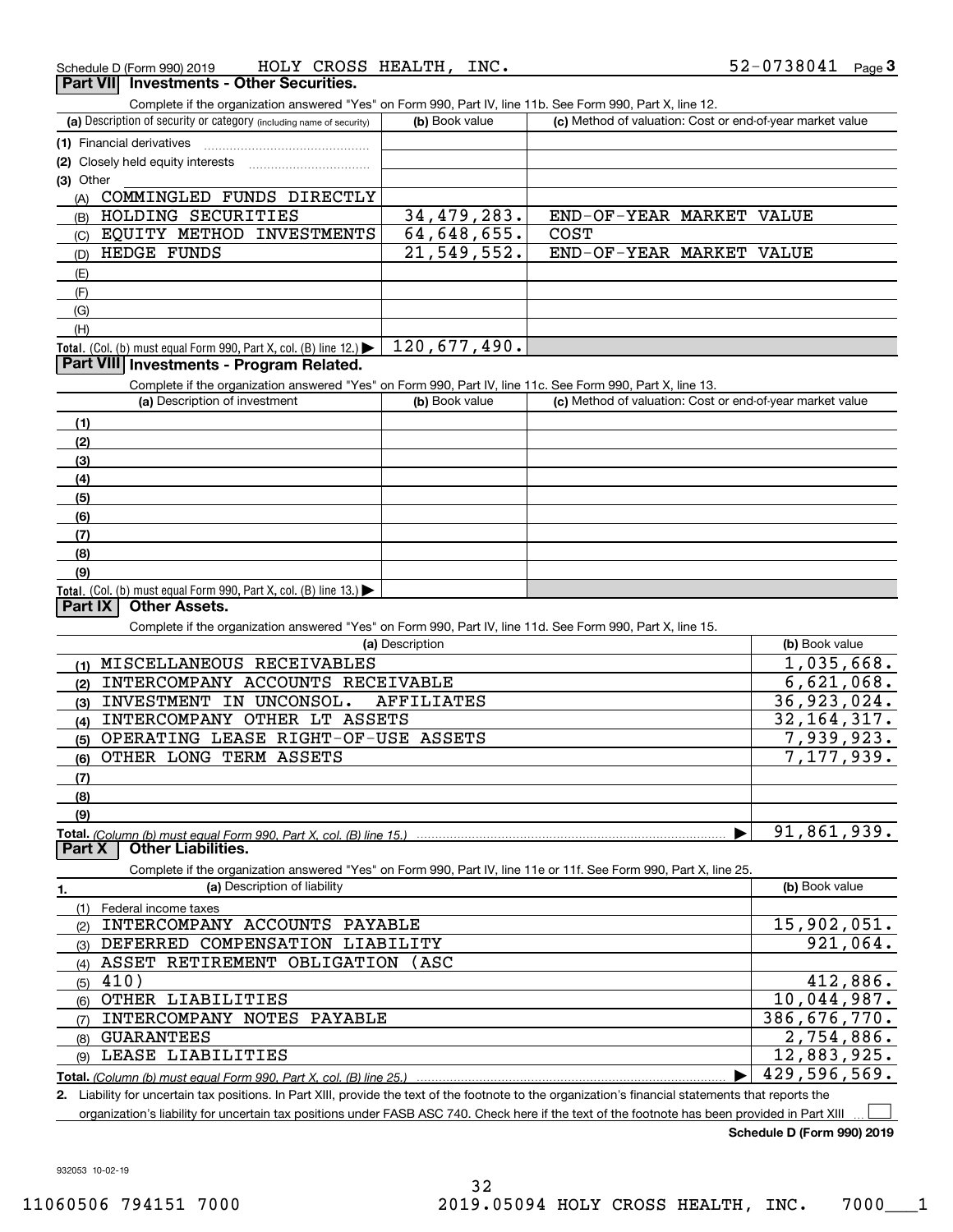|    | HOLY CROSS HEALTH, INC.<br>Schedule D (Form 990) 2019                                                                                                                                                                                                                                    |                | 52-0738041 Page 4 |
|----|------------------------------------------------------------------------------------------------------------------------------------------------------------------------------------------------------------------------------------------------------------------------------------------|----------------|-------------------|
|    | Reconciliation of Revenue per Audited Financial Statements With Revenue per Return.<br>Part XI                                                                                                                                                                                           |                |                   |
|    | Complete if the organization answered "Yes" on Form 990, Part IV, line 12a.                                                                                                                                                                                                              |                |                   |
| 1  | Total revenue, gains, and other support per audited financial statements                                                                                                                                                                                                                 |                | $\mathbf{1}$      |
| 2  | Amounts included on line 1 but not on Form 990, Part VIII, line 12:                                                                                                                                                                                                                      |                |                   |
|    | Net unrealized gains (losses) on investments [111] [12] matter successive and all the unrealized gains (losses) on investments                                                                                                                                                           | 2a             |                   |
| b  |                                                                                                                                                                                                                                                                                          | 2 <sub>b</sub> |                   |
| c  | Recoveries of prior year grants [11] matter contracts and prior year grants [11] matter contracts and all the contracts and all the contracts and all the contracts and all the contracts and all the contracts and all the co                                                           | 2c             |                   |
| d  | Other (Describe in Part XIII.)                                                                                                                                                                                                                                                           | 2d             |                   |
| е  | Add lines 2a through 2d <b>[10]</b> [20] <b>All (20)</b> [20] [20] <b>All (20)</b> [30] <b>All (20)</b> [30] <b>All (20)</b> [30] <b>All (20)</b> [30] <b>All (20)</b> [30] <b>All (20)</b> [30] <b>All (20)</b> [30] <b>All (20)</b> [30] <b>All (20)</b> [30] <b>All (20) All (20)</b> |                | 2e                |
| З  |                                                                                                                                                                                                                                                                                          |                | 3                 |
|    | Amounts included on Form 990, Part VIII, line 12, but not on line 1:                                                                                                                                                                                                                     |                |                   |
| a  | Investment expenses not included on Form 990, Part VIII, line 7b                                                                                                                                                                                                                         | 4a             |                   |
| b  | Other (Describe in Part XIII.) <b>COLOGIST:</b> (2010)                                                                                                                                                                                                                                   | 4 <sub>b</sub> |                   |
|    | Add lines 4a and 4b                                                                                                                                                                                                                                                                      |                | 4c                |
| 5  |                                                                                                                                                                                                                                                                                          |                | 5                 |
|    | Part XII   Reconciliation of Expenses per Audited Financial Statements With Expenses per Return.                                                                                                                                                                                         |                |                   |
|    | Complete if the organization answered "Yes" on Form 990, Part IV, line 12a.                                                                                                                                                                                                              |                |                   |
| 1. | Total expenses and losses per audited financial statements [11] [12] manuscription control expenses and losses per audited financial statements [12] [12] manuscription of the statements [12] manuscription of the statements                                                           |                | $\mathbf{1}$      |
| 2  | Amounts included on line 1 but not on Form 990, Part IX, line 25:                                                                                                                                                                                                                        |                |                   |
| a  |                                                                                                                                                                                                                                                                                          | 2a             |                   |
| b  |                                                                                                                                                                                                                                                                                          | 2 <sub>b</sub> |                   |
| c  | Other losses <b>with a contract the contract of the contract of the contract of the contract of the contract of the contract of the contract of the contract of the contract of the contract of the contract of the contract of </b>                                                     | 2 <sub>c</sub> |                   |
|    |                                                                                                                                                                                                                                                                                          | 2d             |                   |
| е  | Add lines 2a through 2d <b>contained a contained a contained a contained a</b> contained a contained a contained a contained a contained a contained a contained a contained a contained a contained a contained a contained a cont                                                      |                | <b>2e</b>         |
| 3  |                                                                                                                                                                                                                                                                                          |                | 3                 |
| 4  | Amounts included on Form 990, Part IX, line 25, but not on line 1:                                                                                                                                                                                                                       |                |                   |
| а  | Investment expenses not included on Form 990, Part VIII, line 7b                                                                                                                                                                                                                         | 4a             |                   |
| b  |                                                                                                                                                                                                                                                                                          | 4b.            |                   |
|    | Add lines 4a and 4b                                                                                                                                                                                                                                                                      |                | 4с                |
|    |                                                                                                                                                                                                                                                                                          |                | 5                 |
|    | Part XIII Supplemental Information.                                                                                                                                                                                                                                                      |                |                   |

Provide the descriptions required for Part II, lines 3, 5, and 9; Part III, lines 1a and 4; Part IV, lines 1b and 2b; Part V, line 4; Part X, line 2; Part XI, lines 2d and 4b; and Part XII, lines 2d and 4b. Also complete this part to provide any additional information.

PART V, LINE 4:

|  |  |  |  | THE PURPOSE OF THE LOUIS GALDIERI, M.D. MEMORIAL FUND ENDOWMENT IS TO |  |
|--|--|--|--|-----------------------------------------------------------------------|--|
|  |  |  |  |                                                                       |  |

PROVIDE AN AWARD TO A STUDENT(S) OF THE HOLY CROSS HOSPITAL SCHOOL OF

RADIOLOGIC TECHNOLOGY WHO EXEMPLIFIES THE VALUES OF THE SCHOOL THROUGH

TEAMWORK, INITIATIVE, CONCERN FOR OTHERS AND SCIENTIFIC CURIOSITY.

932054 10-02-19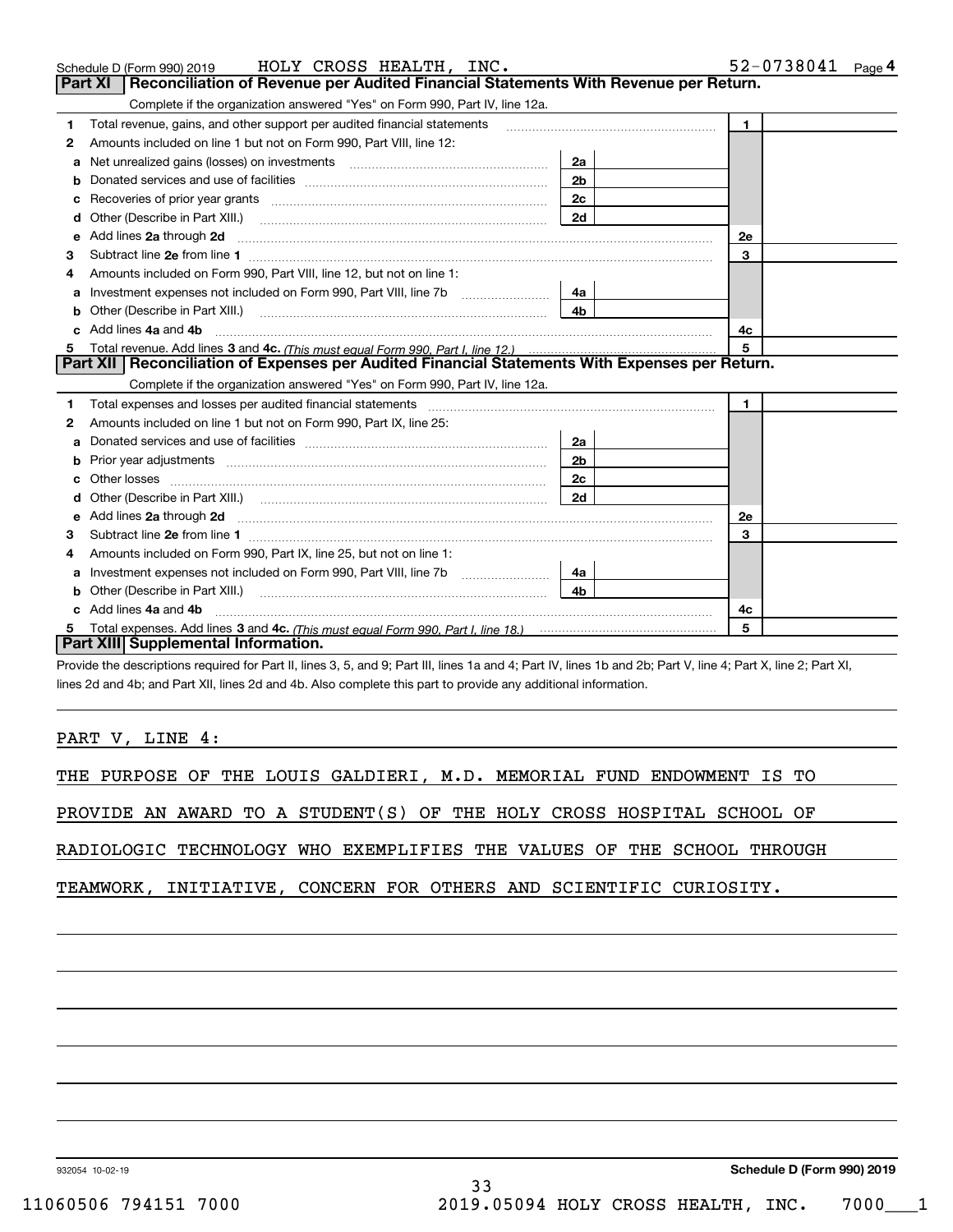| <b>Hospitals</b><br>(Form 990)<br>▶ Complete if the organization answered "Yes" on Form 990, Part IV, question 20.<br>Attach to Form 990.<br><b>Open to Public</b><br>Department of the Treasury<br>Go to www.irs.gov/Form990 for instructions and the latest information.<br>Internal Revenue Service<br>Inspection<br><b>Employer identification number</b><br>Name of the organization<br>52-0738041<br>HOLY CROSS HEALTH, INC.<br>Financial Assistance and Certain Other Community Benefits at Cost<br>Part I<br>Yes<br>No<br>X<br>1a<br>х<br>1 <sub>b</sub><br>2<br>facilities during the tax year.<br>$X$ Applied uniformly to all hospital facilities<br>Applied uniformly to most hospital facilities<br>Generally tailored to individual hospital facilities<br>з<br>Answer the following based on the financial assistance eligibility criteria that applied to the largest number of the organization's patients during the tax year.<br>a Did the organization use Federal Poverty Guidelines (FPG) as a factor in determining eligibility for providing free care?<br>x<br>За<br>$X \mid 200\%$<br>Other %<br>100%<br>  150%<br>b Did the organization use FPG as a factor in determining eligibility for providing discounted care? If "Yes," indicate which<br>x<br>3b<br>350%<br>$\overline{\mathbf{X}}$   400%<br>300%<br>200%<br>250%<br>c If the organization used factors other than FPG in determining eligibility, describe in Part VI the criteria used for determining<br>eligibility for free or discounted care. Include in the description whether the organization used an asset test or other<br>threshold, regardless of income, as a factor in determining eligibility for free or discounted care.<br>Did the organization's financial assistance policy that applied to the largest number of its patients during the tax year provide for free or discounted care to the<br>4<br>х<br>4<br>"medically indigent"?<br>X<br>5a Did the organization budget amounts for free or discounted care provided under its financial assistance policy during the tax year?<br>5a<br>1.1.1.1.1.1.1.1.1.1<br>х<br>5b<br>c If "Yes" to line 5b, as a result of budget considerations, was the organization unable to provide free or discounted<br>5с<br>х<br>6a<br>X<br>6b<br>Complete the following table using the worksheets provided in the Schedule H instructions. Do not submit these worksheets with the Schedule H.<br>Financial Assistance and Certain Other Community Benefits at Cost<br>7<br>(a) Number of<br>(b) Persons<br>(c) Total community<br>(d) Direct offsetting<br>(e) Net community<br>(f) Percent<br><b>Financial Assistance and</b><br>benefit expense<br>activities or<br>benefit expense<br>served<br>revenue<br>of total<br>programs (optional)<br>(optional)<br>expense<br><b>Means-Tested Government Programs</b><br>a Financial Assistance at cost (from<br>38469706.20623684.17846022.<br>3.21%<br><b>b</b> Medicaid (from Worksheet 3,<br>123947695134414422<br>$\mathbf 0$ .<br>.00%<br>column a)<br>c Costs of other means-tested<br>government programs (from<br>Worksheet 3, column b)<br><b>d</b> Total. Financial Assistance and<br>16241740115503810617846022.<br>3.21%<br>Means-Tested Government Programs<br><b>Other Benefits</b><br>e Community health<br>improvement services and<br>community benefit operations<br>63<br>4605862.<br>198, 213.<br>4407649.<br>184,836<br>.79%<br>(from Worksheet 4)<br>f Health professions education<br>4<br>3271863.<br>3271863.<br>.59%<br>213<br>$0$ .<br>g Subsidized health services<br>14<br>109,22311351888.<br>1679154.<br>9672734.<br>1.74%<br>(from Worksheet 6)<br>$\overline{2}$<br>$1,326$ $249,596$ .<br>27,875.<br>221,721.<br>.04%<br>h Research (from Worksheet 7)<br>i Cash and in-kind contributions<br>for community benefit (from<br>1<br>$0.$   176,996.<br>.03%<br>176,996.<br>Worksheet 8)<br>295,59819656205. 1905242. 17750963.<br>84<br>3.19%<br>j Total. Other Benefits<br>84<br>295,59818207360615694334835596985.<br>6.40%<br><b>k</b> Total. Add lines 7d and $7j$<br>932091 11-19-19 LHA For Paperwork Reduction Act Notice, see the Instructions for Form 990.<br>Schedule H (Form 990) 2019 | <b>SCHEDULE H</b> |  |  |  | OMB No. 1545-0047 |  |
|-------------------------------------------------------------------------------------------------------------------------------------------------------------------------------------------------------------------------------------------------------------------------------------------------------------------------------------------------------------------------------------------------------------------------------------------------------------------------------------------------------------------------------------------------------------------------------------------------------------------------------------------------------------------------------------------------------------------------------------------------------------------------------------------------------------------------------------------------------------------------------------------------------------------------------------------------------------------------------------------------------------------------------------------------------------------------------------------------------------------------------------------------------------------------------------------------------------------------------------------------------------------------------------------------------------------------------------------------------------------------------------------------------------------------------------------------------------------------------------------------------------------------------------------------------------------------------------------------------------------------------------------------------------------------------------------------------------------------------------------------------------------------------------------------------------------------------------------------------------------------------------------------------------------------------------------------------------------------------------------------------------------------------------------------------------------------------------------------------------------------------------------------------------------------------------------------------------------------------------------------------------------------------------------------------------------------------------------------------------------------------------------------------------------------------------------------------------------------------------------------------------------------------------------------------------------------------------------------------------------------------------------------------------------------------------------------------------------------------------------------------------------------------------------------------------------------------------------------------------------------------------------------------------------------------------------------------------------------------------------------------------------------------------------------------------------------------------------------------------------------------------------------------------------------------------------------------------------------------------------------------------------------------------------------------------------------------------------------------------------------------------------------------------------------------------------------------------------------------------------------------------------------------------------------------------------------------------------------------------------------------------------------------------------------------------------------------------------------------------------------------------------------------------------------------------------------------------------------------------------------------------------------------------------------------------------------------------------------------------------------------------------------------------------------------------------------------------------------------------------------------------------------------------------------------------------------------------------------------------|-------------------|--|--|--|-------------------|--|
|                                                                                                                                                                                                                                                                                                                                                                                                                                                                                                                                                                                                                                                                                                                                                                                                                                                                                                                                                                                                                                                                                                                                                                                                                                                                                                                                                                                                                                                                                                                                                                                                                                                                                                                                                                                                                                                                                                                                                                                                                                                                                                                                                                                                                                                                                                                                                                                                                                                                                                                                                                                                                                                                                                                                                                                                                                                                                                                                                                                                                                                                                                                                                                                                                                                                                                                                                                                                                                                                                                                                                                                                                                                                                                                                                                                                                                                                                                                                                                                                                                                                                                                                                                                                                                     |                   |  |  |  |                   |  |
|                                                                                                                                                                                                                                                                                                                                                                                                                                                                                                                                                                                                                                                                                                                                                                                                                                                                                                                                                                                                                                                                                                                                                                                                                                                                                                                                                                                                                                                                                                                                                                                                                                                                                                                                                                                                                                                                                                                                                                                                                                                                                                                                                                                                                                                                                                                                                                                                                                                                                                                                                                                                                                                                                                                                                                                                                                                                                                                                                                                                                                                                                                                                                                                                                                                                                                                                                                                                                                                                                                                                                                                                                                                                                                                                                                                                                                                                                                                                                                                                                                                                                                                                                                                                                                     |                   |  |  |  |                   |  |
|                                                                                                                                                                                                                                                                                                                                                                                                                                                                                                                                                                                                                                                                                                                                                                                                                                                                                                                                                                                                                                                                                                                                                                                                                                                                                                                                                                                                                                                                                                                                                                                                                                                                                                                                                                                                                                                                                                                                                                                                                                                                                                                                                                                                                                                                                                                                                                                                                                                                                                                                                                                                                                                                                                                                                                                                                                                                                                                                                                                                                                                                                                                                                                                                                                                                                                                                                                                                                                                                                                                                                                                                                                                                                                                                                                                                                                                                                                                                                                                                                                                                                                                                                                                                                                     |                   |  |  |  |                   |  |
|                                                                                                                                                                                                                                                                                                                                                                                                                                                                                                                                                                                                                                                                                                                                                                                                                                                                                                                                                                                                                                                                                                                                                                                                                                                                                                                                                                                                                                                                                                                                                                                                                                                                                                                                                                                                                                                                                                                                                                                                                                                                                                                                                                                                                                                                                                                                                                                                                                                                                                                                                                                                                                                                                                                                                                                                                                                                                                                                                                                                                                                                                                                                                                                                                                                                                                                                                                                                                                                                                                                                                                                                                                                                                                                                                                                                                                                                                                                                                                                                                                                                                                                                                                                                                                     |                   |  |  |  |                   |  |
|                                                                                                                                                                                                                                                                                                                                                                                                                                                                                                                                                                                                                                                                                                                                                                                                                                                                                                                                                                                                                                                                                                                                                                                                                                                                                                                                                                                                                                                                                                                                                                                                                                                                                                                                                                                                                                                                                                                                                                                                                                                                                                                                                                                                                                                                                                                                                                                                                                                                                                                                                                                                                                                                                                                                                                                                                                                                                                                                                                                                                                                                                                                                                                                                                                                                                                                                                                                                                                                                                                                                                                                                                                                                                                                                                                                                                                                                                                                                                                                                                                                                                                                                                                                                                                     |                   |  |  |  |                   |  |
|                                                                                                                                                                                                                                                                                                                                                                                                                                                                                                                                                                                                                                                                                                                                                                                                                                                                                                                                                                                                                                                                                                                                                                                                                                                                                                                                                                                                                                                                                                                                                                                                                                                                                                                                                                                                                                                                                                                                                                                                                                                                                                                                                                                                                                                                                                                                                                                                                                                                                                                                                                                                                                                                                                                                                                                                                                                                                                                                                                                                                                                                                                                                                                                                                                                                                                                                                                                                                                                                                                                                                                                                                                                                                                                                                                                                                                                                                                                                                                                                                                                                                                                                                                                                                                     |                   |  |  |  |                   |  |
|                                                                                                                                                                                                                                                                                                                                                                                                                                                                                                                                                                                                                                                                                                                                                                                                                                                                                                                                                                                                                                                                                                                                                                                                                                                                                                                                                                                                                                                                                                                                                                                                                                                                                                                                                                                                                                                                                                                                                                                                                                                                                                                                                                                                                                                                                                                                                                                                                                                                                                                                                                                                                                                                                                                                                                                                                                                                                                                                                                                                                                                                                                                                                                                                                                                                                                                                                                                                                                                                                                                                                                                                                                                                                                                                                                                                                                                                                                                                                                                                                                                                                                                                                                                                                                     |                   |  |  |  |                   |  |
|                                                                                                                                                                                                                                                                                                                                                                                                                                                                                                                                                                                                                                                                                                                                                                                                                                                                                                                                                                                                                                                                                                                                                                                                                                                                                                                                                                                                                                                                                                                                                                                                                                                                                                                                                                                                                                                                                                                                                                                                                                                                                                                                                                                                                                                                                                                                                                                                                                                                                                                                                                                                                                                                                                                                                                                                                                                                                                                                                                                                                                                                                                                                                                                                                                                                                                                                                                                                                                                                                                                                                                                                                                                                                                                                                                                                                                                                                                                                                                                                                                                                                                                                                                                                                                     |                   |  |  |  |                   |  |
|                                                                                                                                                                                                                                                                                                                                                                                                                                                                                                                                                                                                                                                                                                                                                                                                                                                                                                                                                                                                                                                                                                                                                                                                                                                                                                                                                                                                                                                                                                                                                                                                                                                                                                                                                                                                                                                                                                                                                                                                                                                                                                                                                                                                                                                                                                                                                                                                                                                                                                                                                                                                                                                                                                                                                                                                                                                                                                                                                                                                                                                                                                                                                                                                                                                                                                                                                                                                                                                                                                                                                                                                                                                                                                                                                                                                                                                                                                                                                                                                                                                                                                                                                                                                                                     |                   |  |  |  |                   |  |
|                                                                                                                                                                                                                                                                                                                                                                                                                                                                                                                                                                                                                                                                                                                                                                                                                                                                                                                                                                                                                                                                                                                                                                                                                                                                                                                                                                                                                                                                                                                                                                                                                                                                                                                                                                                                                                                                                                                                                                                                                                                                                                                                                                                                                                                                                                                                                                                                                                                                                                                                                                                                                                                                                                                                                                                                                                                                                                                                                                                                                                                                                                                                                                                                                                                                                                                                                                                                                                                                                                                                                                                                                                                                                                                                                                                                                                                                                                                                                                                                                                                                                                                                                                                                                                     |                   |  |  |  |                   |  |
|                                                                                                                                                                                                                                                                                                                                                                                                                                                                                                                                                                                                                                                                                                                                                                                                                                                                                                                                                                                                                                                                                                                                                                                                                                                                                                                                                                                                                                                                                                                                                                                                                                                                                                                                                                                                                                                                                                                                                                                                                                                                                                                                                                                                                                                                                                                                                                                                                                                                                                                                                                                                                                                                                                                                                                                                                                                                                                                                                                                                                                                                                                                                                                                                                                                                                                                                                                                                                                                                                                                                                                                                                                                                                                                                                                                                                                                                                                                                                                                                                                                                                                                                                                                                                                     |                   |  |  |  |                   |  |
|                                                                                                                                                                                                                                                                                                                                                                                                                                                                                                                                                                                                                                                                                                                                                                                                                                                                                                                                                                                                                                                                                                                                                                                                                                                                                                                                                                                                                                                                                                                                                                                                                                                                                                                                                                                                                                                                                                                                                                                                                                                                                                                                                                                                                                                                                                                                                                                                                                                                                                                                                                                                                                                                                                                                                                                                                                                                                                                                                                                                                                                                                                                                                                                                                                                                                                                                                                                                                                                                                                                                                                                                                                                                                                                                                                                                                                                                                                                                                                                                                                                                                                                                                                                                                                     |                   |  |  |  |                   |  |
|                                                                                                                                                                                                                                                                                                                                                                                                                                                                                                                                                                                                                                                                                                                                                                                                                                                                                                                                                                                                                                                                                                                                                                                                                                                                                                                                                                                                                                                                                                                                                                                                                                                                                                                                                                                                                                                                                                                                                                                                                                                                                                                                                                                                                                                                                                                                                                                                                                                                                                                                                                                                                                                                                                                                                                                                                                                                                                                                                                                                                                                                                                                                                                                                                                                                                                                                                                                                                                                                                                                                                                                                                                                                                                                                                                                                                                                                                                                                                                                                                                                                                                                                                                                                                                     |                   |  |  |  |                   |  |
|                                                                                                                                                                                                                                                                                                                                                                                                                                                                                                                                                                                                                                                                                                                                                                                                                                                                                                                                                                                                                                                                                                                                                                                                                                                                                                                                                                                                                                                                                                                                                                                                                                                                                                                                                                                                                                                                                                                                                                                                                                                                                                                                                                                                                                                                                                                                                                                                                                                                                                                                                                                                                                                                                                                                                                                                                                                                                                                                                                                                                                                                                                                                                                                                                                                                                                                                                                                                                                                                                                                                                                                                                                                                                                                                                                                                                                                                                                                                                                                                                                                                                                                                                                                                                                     |                   |  |  |  |                   |  |
|                                                                                                                                                                                                                                                                                                                                                                                                                                                                                                                                                                                                                                                                                                                                                                                                                                                                                                                                                                                                                                                                                                                                                                                                                                                                                                                                                                                                                                                                                                                                                                                                                                                                                                                                                                                                                                                                                                                                                                                                                                                                                                                                                                                                                                                                                                                                                                                                                                                                                                                                                                                                                                                                                                                                                                                                                                                                                                                                                                                                                                                                                                                                                                                                                                                                                                                                                                                                                                                                                                                                                                                                                                                                                                                                                                                                                                                                                                                                                                                                                                                                                                                                                                                                                                     |                   |  |  |  |                   |  |
|                                                                                                                                                                                                                                                                                                                                                                                                                                                                                                                                                                                                                                                                                                                                                                                                                                                                                                                                                                                                                                                                                                                                                                                                                                                                                                                                                                                                                                                                                                                                                                                                                                                                                                                                                                                                                                                                                                                                                                                                                                                                                                                                                                                                                                                                                                                                                                                                                                                                                                                                                                                                                                                                                                                                                                                                                                                                                                                                                                                                                                                                                                                                                                                                                                                                                                                                                                                                                                                                                                                                                                                                                                                                                                                                                                                                                                                                                                                                                                                                                                                                                                                                                                                                                                     |                   |  |  |  |                   |  |
|                                                                                                                                                                                                                                                                                                                                                                                                                                                                                                                                                                                                                                                                                                                                                                                                                                                                                                                                                                                                                                                                                                                                                                                                                                                                                                                                                                                                                                                                                                                                                                                                                                                                                                                                                                                                                                                                                                                                                                                                                                                                                                                                                                                                                                                                                                                                                                                                                                                                                                                                                                                                                                                                                                                                                                                                                                                                                                                                                                                                                                                                                                                                                                                                                                                                                                                                                                                                                                                                                                                                                                                                                                                                                                                                                                                                                                                                                                                                                                                                                                                                                                                                                                                                                                     |                   |  |  |  |                   |  |
|                                                                                                                                                                                                                                                                                                                                                                                                                                                                                                                                                                                                                                                                                                                                                                                                                                                                                                                                                                                                                                                                                                                                                                                                                                                                                                                                                                                                                                                                                                                                                                                                                                                                                                                                                                                                                                                                                                                                                                                                                                                                                                                                                                                                                                                                                                                                                                                                                                                                                                                                                                                                                                                                                                                                                                                                                                                                                                                                                                                                                                                                                                                                                                                                                                                                                                                                                                                                                                                                                                                                                                                                                                                                                                                                                                                                                                                                                                                                                                                                                                                                                                                                                                                                                                     |                   |  |  |  |                   |  |
|                                                                                                                                                                                                                                                                                                                                                                                                                                                                                                                                                                                                                                                                                                                                                                                                                                                                                                                                                                                                                                                                                                                                                                                                                                                                                                                                                                                                                                                                                                                                                                                                                                                                                                                                                                                                                                                                                                                                                                                                                                                                                                                                                                                                                                                                                                                                                                                                                                                                                                                                                                                                                                                                                                                                                                                                                                                                                                                                                                                                                                                                                                                                                                                                                                                                                                                                                                                                                                                                                                                                                                                                                                                                                                                                                                                                                                                                                                                                                                                                                                                                                                                                                                                                                                     |                   |  |  |  |                   |  |
|                                                                                                                                                                                                                                                                                                                                                                                                                                                                                                                                                                                                                                                                                                                                                                                                                                                                                                                                                                                                                                                                                                                                                                                                                                                                                                                                                                                                                                                                                                                                                                                                                                                                                                                                                                                                                                                                                                                                                                                                                                                                                                                                                                                                                                                                                                                                                                                                                                                                                                                                                                                                                                                                                                                                                                                                                                                                                                                                                                                                                                                                                                                                                                                                                                                                                                                                                                                                                                                                                                                                                                                                                                                                                                                                                                                                                                                                                                                                                                                                                                                                                                                                                                                                                                     |                   |  |  |  |                   |  |
|                                                                                                                                                                                                                                                                                                                                                                                                                                                                                                                                                                                                                                                                                                                                                                                                                                                                                                                                                                                                                                                                                                                                                                                                                                                                                                                                                                                                                                                                                                                                                                                                                                                                                                                                                                                                                                                                                                                                                                                                                                                                                                                                                                                                                                                                                                                                                                                                                                                                                                                                                                                                                                                                                                                                                                                                                                                                                                                                                                                                                                                                                                                                                                                                                                                                                                                                                                                                                                                                                                                                                                                                                                                                                                                                                                                                                                                                                                                                                                                                                                                                                                                                                                                                                                     |                   |  |  |  |                   |  |
|                                                                                                                                                                                                                                                                                                                                                                                                                                                                                                                                                                                                                                                                                                                                                                                                                                                                                                                                                                                                                                                                                                                                                                                                                                                                                                                                                                                                                                                                                                                                                                                                                                                                                                                                                                                                                                                                                                                                                                                                                                                                                                                                                                                                                                                                                                                                                                                                                                                                                                                                                                                                                                                                                                                                                                                                                                                                                                                                                                                                                                                                                                                                                                                                                                                                                                                                                                                                                                                                                                                                                                                                                                                                                                                                                                                                                                                                                                                                                                                                                                                                                                                                                                                                                                     |                   |  |  |  |                   |  |
|                                                                                                                                                                                                                                                                                                                                                                                                                                                                                                                                                                                                                                                                                                                                                                                                                                                                                                                                                                                                                                                                                                                                                                                                                                                                                                                                                                                                                                                                                                                                                                                                                                                                                                                                                                                                                                                                                                                                                                                                                                                                                                                                                                                                                                                                                                                                                                                                                                                                                                                                                                                                                                                                                                                                                                                                                                                                                                                                                                                                                                                                                                                                                                                                                                                                                                                                                                                                                                                                                                                                                                                                                                                                                                                                                                                                                                                                                                                                                                                                                                                                                                                                                                                                                                     |                   |  |  |  |                   |  |
|                                                                                                                                                                                                                                                                                                                                                                                                                                                                                                                                                                                                                                                                                                                                                                                                                                                                                                                                                                                                                                                                                                                                                                                                                                                                                                                                                                                                                                                                                                                                                                                                                                                                                                                                                                                                                                                                                                                                                                                                                                                                                                                                                                                                                                                                                                                                                                                                                                                                                                                                                                                                                                                                                                                                                                                                                                                                                                                                                                                                                                                                                                                                                                                                                                                                                                                                                                                                                                                                                                                                                                                                                                                                                                                                                                                                                                                                                                                                                                                                                                                                                                                                                                                                                                     |                   |  |  |  |                   |  |
|                                                                                                                                                                                                                                                                                                                                                                                                                                                                                                                                                                                                                                                                                                                                                                                                                                                                                                                                                                                                                                                                                                                                                                                                                                                                                                                                                                                                                                                                                                                                                                                                                                                                                                                                                                                                                                                                                                                                                                                                                                                                                                                                                                                                                                                                                                                                                                                                                                                                                                                                                                                                                                                                                                                                                                                                                                                                                                                                                                                                                                                                                                                                                                                                                                                                                                                                                                                                                                                                                                                                                                                                                                                                                                                                                                                                                                                                                                                                                                                                                                                                                                                                                                                                                                     |                   |  |  |  |                   |  |
|                                                                                                                                                                                                                                                                                                                                                                                                                                                                                                                                                                                                                                                                                                                                                                                                                                                                                                                                                                                                                                                                                                                                                                                                                                                                                                                                                                                                                                                                                                                                                                                                                                                                                                                                                                                                                                                                                                                                                                                                                                                                                                                                                                                                                                                                                                                                                                                                                                                                                                                                                                                                                                                                                                                                                                                                                                                                                                                                                                                                                                                                                                                                                                                                                                                                                                                                                                                                                                                                                                                                                                                                                                                                                                                                                                                                                                                                                                                                                                                                                                                                                                                                                                                                                                     |                   |  |  |  |                   |  |
|                                                                                                                                                                                                                                                                                                                                                                                                                                                                                                                                                                                                                                                                                                                                                                                                                                                                                                                                                                                                                                                                                                                                                                                                                                                                                                                                                                                                                                                                                                                                                                                                                                                                                                                                                                                                                                                                                                                                                                                                                                                                                                                                                                                                                                                                                                                                                                                                                                                                                                                                                                                                                                                                                                                                                                                                                                                                                                                                                                                                                                                                                                                                                                                                                                                                                                                                                                                                                                                                                                                                                                                                                                                                                                                                                                                                                                                                                                                                                                                                                                                                                                                                                                                                                                     |                   |  |  |  |                   |  |
|                                                                                                                                                                                                                                                                                                                                                                                                                                                                                                                                                                                                                                                                                                                                                                                                                                                                                                                                                                                                                                                                                                                                                                                                                                                                                                                                                                                                                                                                                                                                                                                                                                                                                                                                                                                                                                                                                                                                                                                                                                                                                                                                                                                                                                                                                                                                                                                                                                                                                                                                                                                                                                                                                                                                                                                                                                                                                                                                                                                                                                                                                                                                                                                                                                                                                                                                                                                                                                                                                                                                                                                                                                                                                                                                                                                                                                                                                                                                                                                                                                                                                                                                                                                                                                     |                   |  |  |  |                   |  |
|                                                                                                                                                                                                                                                                                                                                                                                                                                                                                                                                                                                                                                                                                                                                                                                                                                                                                                                                                                                                                                                                                                                                                                                                                                                                                                                                                                                                                                                                                                                                                                                                                                                                                                                                                                                                                                                                                                                                                                                                                                                                                                                                                                                                                                                                                                                                                                                                                                                                                                                                                                                                                                                                                                                                                                                                                                                                                                                                                                                                                                                                                                                                                                                                                                                                                                                                                                                                                                                                                                                                                                                                                                                                                                                                                                                                                                                                                                                                                                                                                                                                                                                                                                                                                                     |                   |  |  |  |                   |  |
|                                                                                                                                                                                                                                                                                                                                                                                                                                                                                                                                                                                                                                                                                                                                                                                                                                                                                                                                                                                                                                                                                                                                                                                                                                                                                                                                                                                                                                                                                                                                                                                                                                                                                                                                                                                                                                                                                                                                                                                                                                                                                                                                                                                                                                                                                                                                                                                                                                                                                                                                                                                                                                                                                                                                                                                                                                                                                                                                                                                                                                                                                                                                                                                                                                                                                                                                                                                                                                                                                                                                                                                                                                                                                                                                                                                                                                                                                                                                                                                                                                                                                                                                                                                                                                     |                   |  |  |  |                   |  |
|                                                                                                                                                                                                                                                                                                                                                                                                                                                                                                                                                                                                                                                                                                                                                                                                                                                                                                                                                                                                                                                                                                                                                                                                                                                                                                                                                                                                                                                                                                                                                                                                                                                                                                                                                                                                                                                                                                                                                                                                                                                                                                                                                                                                                                                                                                                                                                                                                                                                                                                                                                                                                                                                                                                                                                                                                                                                                                                                                                                                                                                                                                                                                                                                                                                                                                                                                                                                                                                                                                                                                                                                                                                                                                                                                                                                                                                                                                                                                                                                                                                                                                                                                                                                                                     |                   |  |  |  |                   |  |
|                                                                                                                                                                                                                                                                                                                                                                                                                                                                                                                                                                                                                                                                                                                                                                                                                                                                                                                                                                                                                                                                                                                                                                                                                                                                                                                                                                                                                                                                                                                                                                                                                                                                                                                                                                                                                                                                                                                                                                                                                                                                                                                                                                                                                                                                                                                                                                                                                                                                                                                                                                                                                                                                                                                                                                                                                                                                                                                                                                                                                                                                                                                                                                                                                                                                                                                                                                                                                                                                                                                                                                                                                                                                                                                                                                                                                                                                                                                                                                                                                                                                                                                                                                                                                                     |                   |  |  |  |                   |  |
|                                                                                                                                                                                                                                                                                                                                                                                                                                                                                                                                                                                                                                                                                                                                                                                                                                                                                                                                                                                                                                                                                                                                                                                                                                                                                                                                                                                                                                                                                                                                                                                                                                                                                                                                                                                                                                                                                                                                                                                                                                                                                                                                                                                                                                                                                                                                                                                                                                                                                                                                                                                                                                                                                                                                                                                                                                                                                                                                                                                                                                                                                                                                                                                                                                                                                                                                                                                                                                                                                                                                                                                                                                                                                                                                                                                                                                                                                                                                                                                                                                                                                                                                                                                                                                     |                   |  |  |  |                   |  |
|                                                                                                                                                                                                                                                                                                                                                                                                                                                                                                                                                                                                                                                                                                                                                                                                                                                                                                                                                                                                                                                                                                                                                                                                                                                                                                                                                                                                                                                                                                                                                                                                                                                                                                                                                                                                                                                                                                                                                                                                                                                                                                                                                                                                                                                                                                                                                                                                                                                                                                                                                                                                                                                                                                                                                                                                                                                                                                                                                                                                                                                                                                                                                                                                                                                                                                                                                                                                                                                                                                                                                                                                                                                                                                                                                                                                                                                                                                                                                                                                                                                                                                                                                                                                                                     |                   |  |  |  |                   |  |
|                                                                                                                                                                                                                                                                                                                                                                                                                                                                                                                                                                                                                                                                                                                                                                                                                                                                                                                                                                                                                                                                                                                                                                                                                                                                                                                                                                                                                                                                                                                                                                                                                                                                                                                                                                                                                                                                                                                                                                                                                                                                                                                                                                                                                                                                                                                                                                                                                                                                                                                                                                                                                                                                                                                                                                                                                                                                                                                                                                                                                                                                                                                                                                                                                                                                                                                                                                                                                                                                                                                                                                                                                                                                                                                                                                                                                                                                                                                                                                                                                                                                                                                                                                                                                                     |                   |  |  |  |                   |  |
|                                                                                                                                                                                                                                                                                                                                                                                                                                                                                                                                                                                                                                                                                                                                                                                                                                                                                                                                                                                                                                                                                                                                                                                                                                                                                                                                                                                                                                                                                                                                                                                                                                                                                                                                                                                                                                                                                                                                                                                                                                                                                                                                                                                                                                                                                                                                                                                                                                                                                                                                                                                                                                                                                                                                                                                                                                                                                                                                                                                                                                                                                                                                                                                                                                                                                                                                                                                                                                                                                                                                                                                                                                                                                                                                                                                                                                                                                                                                                                                                                                                                                                                                                                                                                                     |                   |  |  |  |                   |  |
|                                                                                                                                                                                                                                                                                                                                                                                                                                                                                                                                                                                                                                                                                                                                                                                                                                                                                                                                                                                                                                                                                                                                                                                                                                                                                                                                                                                                                                                                                                                                                                                                                                                                                                                                                                                                                                                                                                                                                                                                                                                                                                                                                                                                                                                                                                                                                                                                                                                                                                                                                                                                                                                                                                                                                                                                                                                                                                                                                                                                                                                                                                                                                                                                                                                                                                                                                                                                                                                                                                                                                                                                                                                                                                                                                                                                                                                                                                                                                                                                                                                                                                                                                                                                                                     |                   |  |  |  |                   |  |
|                                                                                                                                                                                                                                                                                                                                                                                                                                                                                                                                                                                                                                                                                                                                                                                                                                                                                                                                                                                                                                                                                                                                                                                                                                                                                                                                                                                                                                                                                                                                                                                                                                                                                                                                                                                                                                                                                                                                                                                                                                                                                                                                                                                                                                                                                                                                                                                                                                                                                                                                                                                                                                                                                                                                                                                                                                                                                                                                                                                                                                                                                                                                                                                                                                                                                                                                                                                                                                                                                                                                                                                                                                                                                                                                                                                                                                                                                                                                                                                                                                                                                                                                                                                                                                     |                   |  |  |  |                   |  |
|                                                                                                                                                                                                                                                                                                                                                                                                                                                                                                                                                                                                                                                                                                                                                                                                                                                                                                                                                                                                                                                                                                                                                                                                                                                                                                                                                                                                                                                                                                                                                                                                                                                                                                                                                                                                                                                                                                                                                                                                                                                                                                                                                                                                                                                                                                                                                                                                                                                                                                                                                                                                                                                                                                                                                                                                                                                                                                                                                                                                                                                                                                                                                                                                                                                                                                                                                                                                                                                                                                                                                                                                                                                                                                                                                                                                                                                                                                                                                                                                                                                                                                                                                                                                                                     |                   |  |  |  |                   |  |
|                                                                                                                                                                                                                                                                                                                                                                                                                                                                                                                                                                                                                                                                                                                                                                                                                                                                                                                                                                                                                                                                                                                                                                                                                                                                                                                                                                                                                                                                                                                                                                                                                                                                                                                                                                                                                                                                                                                                                                                                                                                                                                                                                                                                                                                                                                                                                                                                                                                                                                                                                                                                                                                                                                                                                                                                                                                                                                                                                                                                                                                                                                                                                                                                                                                                                                                                                                                                                                                                                                                                                                                                                                                                                                                                                                                                                                                                                                                                                                                                                                                                                                                                                                                                                                     |                   |  |  |  |                   |  |
|                                                                                                                                                                                                                                                                                                                                                                                                                                                                                                                                                                                                                                                                                                                                                                                                                                                                                                                                                                                                                                                                                                                                                                                                                                                                                                                                                                                                                                                                                                                                                                                                                                                                                                                                                                                                                                                                                                                                                                                                                                                                                                                                                                                                                                                                                                                                                                                                                                                                                                                                                                                                                                                                                                                                                                                                                                                                                                                                                                                                                                                                                                                                                                                                                                                                                                                                                                                                                                                                                                                                                                                                                                                                                                                                                                                                                                                                                                                                                                                                                                                                                                                                                                                                                                     |                   |  |  |  |                   |  |
|                                                                                                                                                                                                                                                                                                                                                                                                                                                                                                                                                                                                                                                                                                                                                                                                                                                                                                                                                                                                                                                                                                                                                                                                                                                                                                                                                                                                                                                                                                                                                                                                                                                                                                                                                                                                                                                                                                                                                                                                                                                                                                                                                                                                                                                                                                                                                                                                                                                                                                                                                                                                                                                                                                                                                                                                                                                                                                                                                                                                                                                                                                                                                                                                                                                                                                                                                                                                                                                                                                                                                                                                                                                                                                                                                                                                                                                                                                                                                                                                                                                                                                                                                                                                                                     |                   |  |  |  |                   |  |
|                                                                                                                                                                                                                                                                                                                                                                                                                                                                                                                                                                                                                                                                                                                                                                                                                                                                                                                                                                                                                                                                                                                                                                                                                                                                                                                                                                                                                                                                                                                                                                                                                                                                                                                                                                                                                                                                                                                                                                                                                                                                                                                                                                                                                                                                                                                                                                                                                                                                                                                                                                                                                                                                                                                                                                                                                                                                                                                                                                                                                                                                                                                                                                                                                                                                                                                                                                                                                                                                                                                                                                                                                                                                                                                                                                                                                                                                                                                                                                                                                                                                                                                                                                                                                                     |                   |  |  |  |                   |  |
|                                                                                                                                                                                                                                                                                                                                                                                                                                                                                                                                                                                                                                                                                                                                                                                                                                                                                                                                                                                                                                                                                                                                                                                                                                                                                                                                                                                                                                                                                                                                                                                                                                                                                                                                                                                                                                                                                                                                                                                                                                                                                                                                                                                                                                                                                                                                                                                                                                                                                                                                                                                                                                                                                                                                                                                                                                                                                                                                                                                                                                                                                                                                                                                                                                                                                                                                                                                                                                                                                                                                                                                                                                                                                                                                                                                                                                                                                                                                                                                                                                                                                                                                                                                                                                     |                   |  |  |  |                   |  |
|                                                                                                                                                                                                                                                                                                                                                                                                                                                                                                                                                                                                                                                                                                                                                                                                                                                                                                                                                                                                                                                                                                                                                                                                                                                                                                                                                                                                                                                                                                                                                                                                                                                                                                                                                                                                                                                                                                                                                                                                                                                                                                                                                                                                                                                                                                                                                                                                                                                                                                                                                                                                                                                                                                                                                                                                                                                                                                                                                                                                                                                                                                                                                                                                                                                                                                                                                                                                                                                                                                                                                                                                                                                                                                                                                                                                                                                                                                                                                                                                                                                                                                                                                                                                                                     |                   |  |  |  |                   |  |
|                                                                                                                                                                                                                                                                                                                                                                                                                                                                                                                                                                                                                                                                                                                                                                                                                                                                                                                                                                                                                                                                                                                                                                                                                                                                                                                                                                                                                                                                                                                                                                                                                                                                                                                                                                                                                                                                                                                                                                                                                                                                                                                                                                                                                                                                                                                                                                                                                                                                                                                                                                                                                                                                                                                                                                                                                                                                                                                                                                                                                                                                                                                                                                                                                                                                                                                                                                                                                                                                                                                                                                                                                                                                                                                                                                                                                                                                                                                                                                                                                                                                                                                                                                                                                                     |                   |  |  |  |                   |  |
|                                                                                                                                                                                                                                                                                                                                                                                                                                                                                                                                                                                                                                                                                                                                                                                                                                                                                                                                                                                                                                                                                                                                                                                                                                                                                                                                                                                                                                                                                                                                                                                                                                                                                                                                                                                                                                                                                                                                                                                                                                                                                                                                                                                                                                                                                                                                                                                                                                                                                                                                                                                                                                                                                                                                                                                                                                                                                                                                                                                                                                                                                                                                                                                                                                                                                                                                                                                                                                                                                                                                                                                                                                                                                                                                                                                                                                                                                                                                                                                                                                                                                                                                                                                                                                     |                   |  |  |  |                   |  |
|                                                                                                                                                                                                                                                                                                                                                                                                                                                                                                                                                                                                                                                                                                                                                                                                                                                                                                                                                                                                                                                                                                                                                                                                                                                                                                                                                                                                                                                                                                                                                                                                                                                                                                                                                                                                                                                                                                                                                                                                                                                                                                                                                                                                                                                                                                                                                                                                                                                                                                                                                                                                                                                                                                                                                                                                                                                                                                                                                                                                                                                                                                                                                                                                                                                                                                                                                                                                                                                                                                                                                                                                                                                                                                                                                                                                                                                                                                                                                                                                                                                                                                                                                                                                                                     |                   |  |  |  |                   |  |
|                                                                                                                                                                                                                                                                                                                                                                                                                                                                                                                                                                                                                                                                                                                                                                                                                                                                                                                                                                                                                                                                                                                                                                                                                                                                                                                                                                                                                                                                                                                                                                                                                                                                                                                                                                                                                                                                                                                                                                                                                                                                                                                                                                                                                                                                                                                                                                                                                                                                                                                                                                                                                                                                                                                                                                                                                                                                                                                                                                                                                                                                                                                                                                                                                                                                                                                                                                                                                                                                                                                                                                                                                                                                                                                                                                                                                                                                                                                                                                                                                                                                                                                                                                                                                                     |                   |  |  |  |                   |  |
|                                                                                                                                                                                                                                                                                                                                                                                                                                                                                                                                                                                                                                                                                                                                                                                                                                                                                                                                                                                                                                                                                                                                                                                                                                                                                                                                                                                                                                                                                                                                                                                                                                                                                                                                                                                                                                                                                                                                                                                                                                                                                                                                                                                                                                                                                                                                                                                                                                                                                                                                                                                                                                                                                                                                                                                                                                                                                                                                                                                                                                                                                                                                                                                                                                                                                                                                                                                                                                                                                                                                                                                                                                                                                                                                                                                                                                                                                                                                                                                                                                                                                                                                                                                                                                     |                   |  |  |  |                   |  |
|                                                                                                                                                                                                                                                                                                                                                                                                                                                                                                                                                                                                                                                                                                                                                                                                                                                                                                                                                                                                                                                                                                                                                                                                                                                                                                                                                                                                                                                                                                                                                                                                                                                                                                                                                                                                                                                                                                                                                                                                                                                                                                                                                                                                                                                                                                                                                                                                                                                                                                                                                                                                                                                                                                                                                                                                                                                                                                                                                                                                                                                                                                                                                                                                                                                                                                                                                                                                                                                                                                                                                                                                                                                                                                                                                                                                                                                                                                                                                                                                                                                                                                                                                                                                                                     |                   |  |  |  |                   |  |
|                                                                                                                                                                                                                                                                                                                                                                                                                                                                                                                                                                                                                                                                                                                                                                                                                                                                                                                                                                                                                                                                                                                                                                                                                                                                                                                                                                                                                                                                                                                                                                                                                                                                                                                                                                                                                                                                                                                                                                                                                                                                                                                                                                                                                                                                                                                                                                                                                                                                                                                                                                                                                                                                                                                                                                                                                                                                                                                                                                                                                                                                                                                                                                                                                                                                                                                                                                                                                                                                                                                                                                                                                                                                                                                                                                                                                                                                                                                                                                                                                                                                                                                                                                                                                                     |                   |  |  |  |                   |  |
|                                                                                                                                                                                                                                                                                                                                                                                                                                                                                                                                                                                                                                                                                                                                                                                                                                                                                                                                                                                                                                                                                                                                                                                                                                                                                                                                                                                                                                                                                                                                                                                                                                                                                                                                                                                                                                                                                                                                                                                                                                                                                                                                                                                                                                                                                                                                                                                                                                                                                                                                                                                                                                                                                                                                                                                                                                                                                                                                                                                                                                                                                                                                                                                                                                                                                                                                                                                                                                                                                                                                                                                                                                                                                                                                                                                                                                                                                                                                                                                                                                                                                                                                                                                                                                     |                   |  |  |  |                   |  |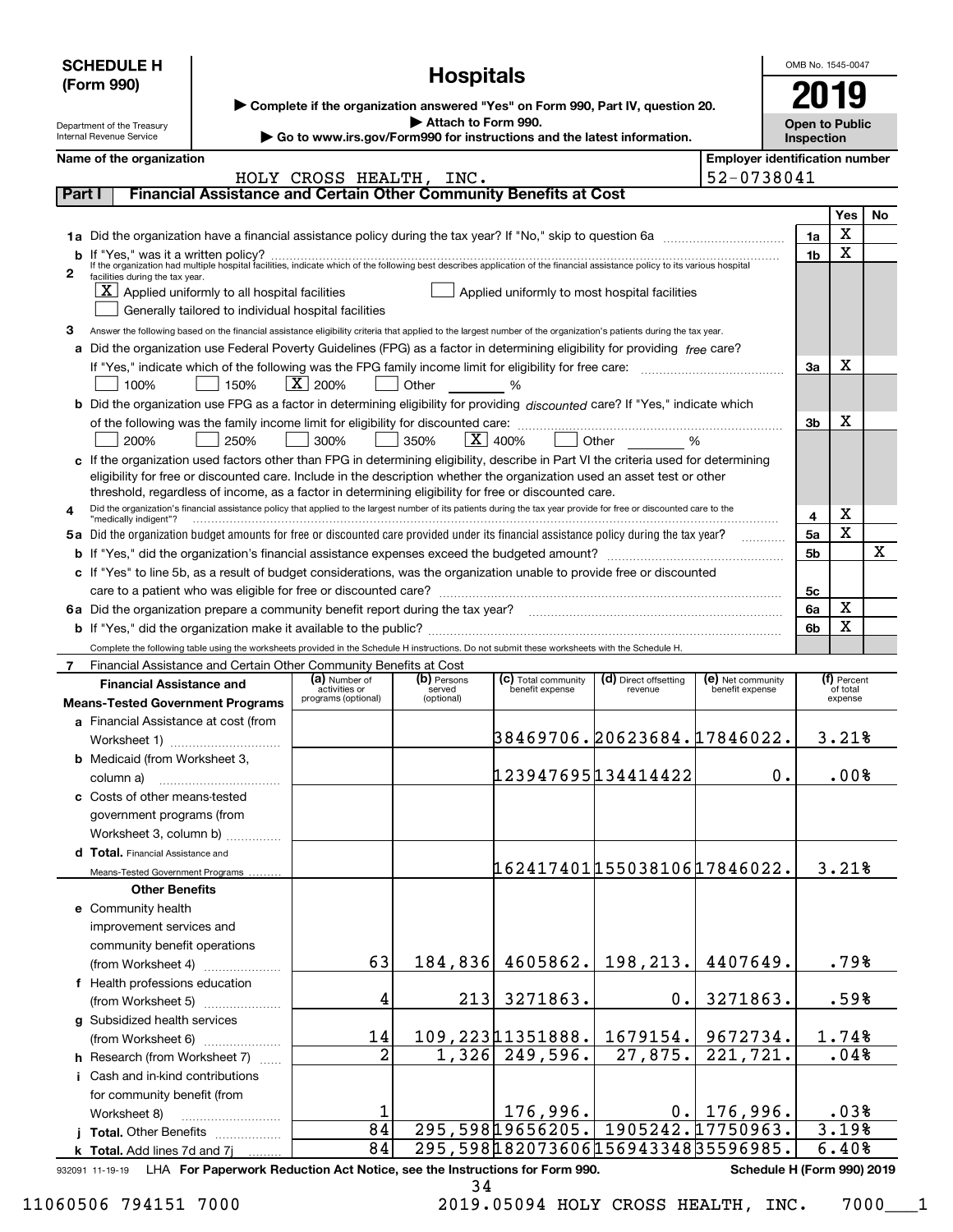| Schedule H (Form 990) 2019 |  |  | HOLY CROSS HEALTH, | INC. | 2-0738041- 2د | Page 2 |
|----------------------------|--|--|--------------------|------|---------------|--------|
|----------------------------|--|--|--------------------|------|---------------|--------|

**Part II** | Community Building Activities Complete this table if the organization conducted any community building activities during the

|                | tax year, and describe in Part VI how its community building activities promoted the health of the communities it serves.                                        |                                                                             |                            |                          |                                  |  |                                     |             |                                 |    |
|----------------|------------------------------------------------------------------------------------------------------------------------------------------------------------------|-----------------------------------------------------------------------------|----------------------------|--------------------------|----------------------------------|--|-------------------------------------|-------------|---------------------------------|----|
|                |                                                                                                                                                                  | (b) Persons<br>(a) Number of<br>served (optional)<br>activities or programs |                            | $(c)$ Total<br>community | (d) Direct<br>offsetting revenue |  | $(e)$ Net<br>community              |             | (f) Percent of<br>total expense |    |
|                |                                                                                                                                                                  | (optional)                                                                  |                            | building expense         |                                  |  | building expense                    |             |                                 |    |
| 1              | Physical improvements and housing                                                                                                                                |                                                                             |                            |                          |                                  |  |                                     |             |                                 |    |
| $\mathbf{2}$   | Economic development                                                                                                                                             | 1                                                                           | 18                         | 24,434.                  |                                  |  | 24,434.                             | .00%        |                                 |    |
| 3              | Community support                                                                                                                                                |                                                                             |                            |                          |                                  |  |                                     |             |                                 |    |
| 4              | Environmental improvements                                                                                                                                       |                                                                             |                            |                          |                                  |  |                                     |             |                                 |    |
| 5              | Leadership development and                                                                                                                                       |                                                                             |                            |                          |                                  |  |                                     |             |                                 |    |
|                | training for community members                                                                                                                                   |                                                                             |                            |                          |                                  |  |                                     |             |                                 |    |
| 6              | Coalition building                                                                                                                                               |                                                                             |                            |                          |                                  |  |                                     |             |                                 |    |
| $\overline{7}$ | Community health improvement                                                                                                                                     |                                                                             |                            |                          |                                  |  |                                     |             |                                 |    |
|                | advocacy                                                                                                                                                         |                                                                             |                            |                          |                                  |  |                                     |             |                                 |    |
| 8              | Workforce development                                                                                                                                            | 1                                                                           | 2                          | 4,848.                   |                                  |  | 4,848.                              | .00%        |                                 |    |
| 9              | Other                                                                                                                                                            |                                                                             |                            |                          |                                  |  |                                     |             |                                 |    |
| 10             | Total<br><b>Bad Debt, Medicare, &amp; Collection Practices</b><br>Part III                                                                                       | 2                                                                           | $\overline{20}$            | 29,282.                  |                                  |  | 29,282.                             |             | .00%                            |    |
|                |                                                                                                                                                                  |                                                                             |                            |                          |                                  |  |                                     |             | Yes                             |    |
|                | <b>Section A. Bad Debt Expense</b>                                                                                                                               |                                                                             |                            |                          |                                  |  |                                     |             |                                 | No |
| 1.             | Did the organization report bad debt expense in accordance with Healthcare Financial Management Association                                                      |                                                                             |                            |                          |                                  |  |                                     |             |                                 |    |
|                |                                                                                                                                                                  |                                                                             |                            |                          |                                  |  |                                     | 1.          | х                               |    |
| 2              | Enter the amount of the organization's bad debt expense. Explain in Part VI the                                                                                  |                                                                             |                            |                          |                                  |  |                                     |             |                                 |    |
|                | methodology used by the organization to estimate this amount                                                                                                     |                                                                             |                            |                          | $2^{\circ}$                      |  | 24,410,918.                         |             |                                 |    |
| 3              | Enter the estimated amount of the organization's bad debt expense attributable to                                                                                |                                                                             |                            |                          |                                  |  |                                     |             |                                 |    |
|                | patients eligible under the organization's financial assistance policy. Explain in Part VI the                                                                   |                                                                             |                            |                          |                                  |  |                                     |             |                                 |    |
|                | methodology used by the organization to estimate this amount and the rationale, if any,                                                                          |                                                                             |                            |                          |                                  |  |                                     |             |                                 |    |
|                | for including this portion of bad debt as community benefit                                                                                                      |                                                                             |                            |                          | 3                                |  | 0.                                  |             |                                 |    |
| 4              | Provide in Part VI the text of the footnote to the organization's financial statements that describes bad debt                                                   |                                                                             |                            |                          |                                  |  |                                     |             |                                 |    |
|                | expense or the page number on which this footnote is contained in the attached financial statements.                                                             |                                                                             |                            |                          |                                  |  |                                     |             |                                 |    |
|                | <b>Section B. Medicare</b>                                                                                                                                       |                                                                             |                            |                          |                                  |  |                                     |             |                                 |    |
| 5              | Enter total revenue received from Medicare (including DSH and IME)                                                                                               |                                                                             |                            |                          |                                  |  | <u>5</u> 116,323,309.               |             |                                 |    |
| 6              |                                                                                                                                                                  | $6\overline{104,778,352.}$                                                  |                            |                          |                                  |  |                                     |             |                                 |    |
| 7              |                                                                                                                                                                  | $\overline{11}$ , 544, 957.<br>7 <sup>7</sup>                               |                            |                          |                                  |  |                                     |             |                                 |    |
| 8              | Describe in Part VI the extent to which any shortfall reported on line 7 should be treated as community benefit.                                                 |                                                                             |                            |                          |                                  |  |                                     |             |                                 |    |
|                | Also describe in Part VI the costing methodology or source used to determine the amount reported on line 6.                                                      |                                                                             |                            |                          |                                  |  |                                     |             |                                 |    |
|                | Check the box that describes the method used:                                                                                                                    |                                                                             |                            |                          |                                  |  |                                     |             |                                 |    |
|                | Cost accounting system                                                                                                                                           | $X$ Cost to charge ratio                                                    |                            | Other                    |                                  |  |                                     |             |                                 |    |
|                | <b>Section C. Collection Practices</b>                                                                                                                           |                                                                             |                            |                          |                                  |  |                                     |             |                                 |    |
|                | 9a Did the organization have a written debt collection policy during the tax year?                                                                               |                                                                             |                            |                          |                                  |  |                                     | <b>9a</b>   | х                               |    |
|                | <b>b</b> If "Yes," did the organization's collection policy that applied to the largest number of its patients during the tax year contain provisions on the     |                                                                             |                            |                          |                                  |  |                                     |             |                                 |    |
|                |                                                                                                                                                                  |                                                                             |                            |                          |                                  |  |                                     | 9b          | х                               |    |
|                | Management Companies and Joint Ventures (owned 10% or more by officers, directors, trustees, key employees, and physicians - see instructions)<br><b>Part IV</b> |                                                                             |                            |                          |                                  |  |                                     |             |                                 |    |
|                | (a) Name of entity                                                                                                                                               |                                                                             | (b) Description of primary |                          | (c) Organization's               |  | (d) Officers, direct-               |             | (e) Physicians'                 |    |
|                |                                                                                                                                                                  |                                                                             | activity of entity         |                          | profit % or stock                |  | ors, trustees, or<br>key employees' | profit % or |                                 |    |
|                |                                                                                                                                                                  |                                                                             |                            |                          | ownership %                      |  | profit % or stock                   |             | stock                           |    |
|                |                                                                                                                                                                  |                                                                             |                            |                          |                                  |  | ownership %                         |             | ownership %                     |    |
|                |                                                                                                                                                                  |                                                                             |                            |                          |                                  |  |                                     |             |                                 |    |
|                |                                                                                                                                                                  |                                                                             |                            |                          |                                  |  |                                     |             |                                 |    |
|                |                                                                                                                                                                  |                                                                             |                            |                          |                                  |  |                                     |             |                                 |    |
|                |                                                                                                                                                                  |                                                                             |                            |                          |                                  |  |                                     |             |                                 |    |
|                |                                                                                                                                                                  |                                                                             |                            |                          |                                  |  |                                     |             |                                 |    |
|                |                                                                                                                                                                  |                                                                             |                            |                          |                                  |  |                                     |             |                                 |    |
|                |                                                                                                                                                                  |                                                                             |                            |                          |                                  |  |                                     |             |                                 |    |
|                |                                                                                                                                                                  |                                                                             |                            |                          |                                  |  |                                     |             |                                 |    |
|                |                                                                                                                                                                  |                                                                             |                            |                          |                                  |  |                                     |             |                                 |    |
|                |                                                                                                                                                                  |                                                                             |                            |                          |                                  |  |                                     |             |                                 |    |
|                |                                                                                                                                                                  |                                                                             |                            |                          |                                  |  |                                     |             |                                 |    |
|                |                                                                                                                                                                  |                                                                             |                            |                          |                                  |  |                                     |             |                                 |    |
|                |                                                                                                                                                                  |                                                                             |                            |                          |                                  |  |                                     |             |                                 |    |

35

932092 11-19-19

**Schedule H (Form 990) 2019**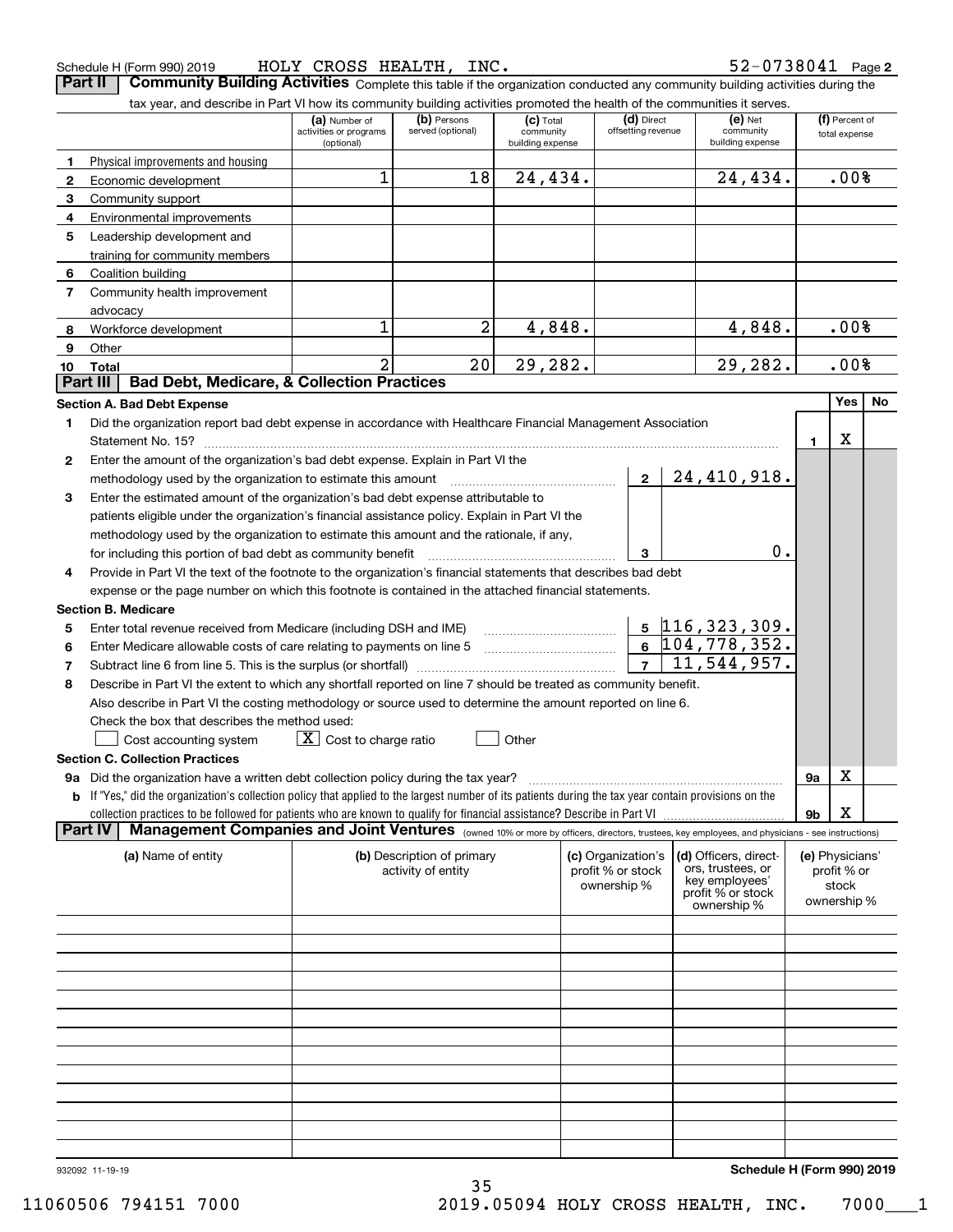| Part V                                                               | <b>Facility Information</b>                                      |                  |                         |                     |                          |                          |                   |             |          |                            |           |
|----------------------------------------------------------------------|------------------------------------------------------------------|------------------|-------------------------|---------------------|--------------------------|--------------------------|-------------------|-------------|----------|----------------------------|-----------|
|                                                                      | <b>Section A. Hospital Facilities</b>                            |                  |                         |                     |                          |                          |                   |             |          |                            |           |
|                                                                      | (list in order of size, from largest to smallest)                |                  |                         |                     |                          |                          |                   |             |          |                            |           |
| How many hospital facilities did the organization operate            |                                                                  |                  |                         |                     |                          |                          |                   |             |          |                            |           |
| during the tax year?                                                 | $\overline{a}$                                                   |                  |                         |                     |                          |                          |                   |             |          |                            |           |
|                                                                      | Name, address, primary website address, and state license number | icensed hospital | Gen. medical & surgical | Children's hospital | <b>Feaching hospital</b> | Critical access hospital | Research facility | ER-24 hours |          |                            | Facility  |
| (and if a group return, the name and EIN of the subordinate hospital |                                                                  |                  |                         |                     |                          |                          |                   |             |          |                            | reporting |
|                                                                      | organization that operates the hospital facility)                |                  |                         |                     |                          |                          |                   |             | ER-other | Other (describe)           | group     |
|                                                                      | 1 HOLY CROSS HOSPITAL                                            |                  |                         |                     |                          |                          |                   |             |          |                            |           |
|                                                                      | 1500 FOREST GLEN ROAD                                            |                  |                         |                     |                          |                          |                   |             |          |                            |           |
|                                                                      | SILVER SPRING, MD 20910                                          |                  |                         |                     |                          |                          |                   |             |          |                            |           |
|                                                                      | WWW.HOLYCROSSHEALTH.ORG                                          |                  |                         |                     |                          |                          |                   |             |          |                            |           |
|                                                                      | MARYLAND LICENSE # 15-016                                        |                  | X X                     |                     | $\mathbf X$              |                          |                   | X           |          |                            |           |
|                                                                      | 2 HOLY CROSS GERMANTOWN HOSPITAL                                 |                  |                         |                     |                          |                          |                   |             |          |                            |           |
|                                                                      | 19801 OBSERVATION DRIVE                                          |                  |                         |                     |                          |                          |                   |             |          |                            |           |
|                                                                      | GERMANTOWN, MD 20876                                             |                  |                         |                     |                          |                          |                   |             |          |                            |           |
|                                                                      | WWW.HOLYCROSSHEALTH.ORG                                          |                  |                         |                     |                          |                          |                   |             |          |                            |           |
|                                                                      | MARYLAND LICENSE #015-080                                        |                  | X X                     |                     | $\mathbf X$              |                          |                   | X           |          |                            |           |
|                                                                      |                                                                  |                  |                         |                     |                          |                          |                   |             |          |                            |           |
|                                                                      |                                                                  |                  |                         |                     |                          |                          |                   |             |          |                            |           |
|                                                                      |                                                                  |                  |                         |                     |                          |                          |                   |             |          |                            |           |
|                                                                      |                                                                  |                  |                         |                     |                          |                          |                   |             |          |                            |           |
|                                                                      |                                                                  |                  |                         |                     |                          |                          |                   |             |          |                            |           |
|                                                                      |                                                                  |                  |                         |                     |                          |                          |                   |             |          |                            |           |
|                                                                      |                                                                  |                  |                         |                     |                          |                          |                   |             |          |                            |           |
|                                                                      |                                                                  |                  |                         |                     |                          |                          |                   |             |          |                            |           |
|                                                                      |                                                                  |                  |                         |                     |                          |                          |                   |             |          |                            |           |
|                                                                      |                                                                  |                  |                         |                     |                          |                          |                   |             |          |                            |           |
|                                                                      |                                                                  |                  |                         |                     |                          |                          |                   |             |          |                            |           |
|                                                                      |                                                                  |                  |                         |                     |                          |                          |                   |             |          |                            |           |
|                                                                      |                                                                  |                  |                         |                     |                          |                          |                   |             |          |                            |           |
|                                                                      |                                                                  |                  |                         |                     |                          |                          |                   |             |          |                            |           |
|                                                                      |                                                                  |                  |                         |                     |                          |                          |                   |             |          |                            |           |
|                                                                      |                                                                  |                  |                         |                     |                          |                          |                   |             |          |                            |           |
|                                                                      |                                                                  |                  |                         |                     |                          |                          |                   |             |          |                            |           |
|                                                                      |                                                                  |                  |                         |                     |                          |                          |                   |             |          |                            |           |
|                                                                      |                                                                  |                  |                         |                     |                          |                          |                   |             |          |                            |           |
|                                                                      |                                                                  |                  |                         |                     |                          |                          |                   |             |          |                            |           |
|                                                                      |                                                                  |                  |                         |                     |                          |                          |                   |             |          |                            |           |
|                                                                      |                                                                  |                  |                         |                     |                          |                          |                   |             |          |                            |           |
|                                                                      |                                                                  |                  |                         |                     |                          |                          |                   |             |          |                            |           |
|                                                                      |                                                                  |                  |                         |                     |                          |                          |                   |             |          |                            |           |
|                                                                      |                                                                  |                  |                         |                     |                          |                          |                   |             |          |                            |           |
|                                                                      |                                                                  |                  |                         |                     |                          |                          |                   |             |          |                            |           |
|                                                                      |                                                                  |                  |                         |                     |                          |                          |                   |             |          |                            |           |
|                                                                      |                                                                  |                  |                         |                     |                          |                          |                   |             |          |                            |           |
|                                                                      |                                                                  |                  |                         |                     |                          |                          |                   |             |          |                            |           |
|                                                                      |                                                                  |                  |                         |                     |                          |                          |                   |             |          |                            |           |
|                                                                      |                                                                  |                  |                         |                     |                          |                          |                   |             |          |                            |           |
|                                                                      |                                                                  |                  |                         |                     |                          |                          |                   |             |          |                            |           |
|                                                                      |                                                                  |                  |                         |                     |                          |                          |                   |             |          |                            |           |
|                                                                      |                                                                  |                  |                         |                     |                          |                          |                   |             |          |                            |           |
|                                                                      |                                                                  |                  |                         |                     |                          |                          |                   |             |          |                            |           |
|                                                                      |                                                                  |                  |                         |                     |                          |                          |                   |             |          |                            |           |
|                                                                      |                                                                  |                  |                         |                     |                          |                          |                   |             |          |                            |           |
|                                                                      |                                                                  |                  |                         |                     |                          |                          |                   |             |          |                            |           |
|                                                                      |                                                                  |                  |                         |                     |                          |                          |                   |             |          |                            |           |
|                                                                      |                                                                  |                  |                         |                     |                          |                          |                   |             |          |                            |           |
| 932093 11-19-19                                                      |                                                                  |                  |                         |                     |                          |                          |                   |             |          | Schedule H (Form 990) 2019 |           |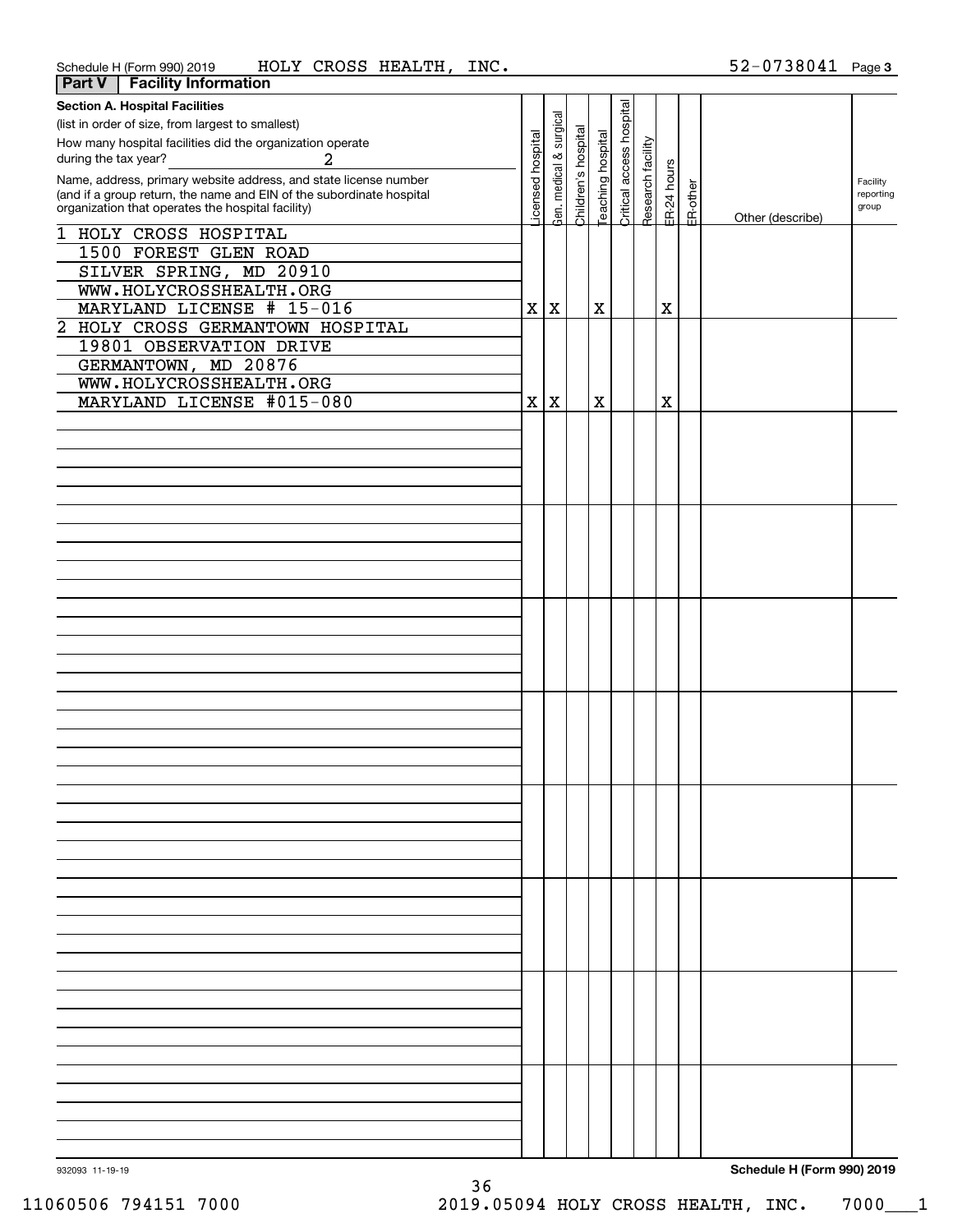| Line number of hospital facility, or line numbers of hospital<br>1<br>facilities in a facility reporting group (from Part V, Section A):<br>Yes<br><b>Community Health Needs Assessment</b><br>1 Was the hospital facility first licensed, registered, or similarly recognized by a state as a hospital facility in the<br>current tax year or the immediately preceding tax year?<br>1.<br>2 Was the hospital facility acquired or placed into service as a tax-exempt hospital in the current tax year or<br>$\mathbf{2}$<br>During the tax year or either of the two immediately preceding tax years, did the hospital facility conduct a<br>3<br>х<br>3<br>If "Yes," indicate what the CHNA report describes (check all that apply):<br>$\boxed{\textbf{X}}$ A definition of the community served by the hospital facility<br>a<br>$\boxed{\textbf{X}}$ Demographics of the community<br>b<br>$\boxed{\text{X}}$<br>Existing health care facilities and resources within the community that are available to respond to the health needs<br>с<br>of the community<br>$\boxed{\mathbf{X}}$ How data was obtained<br>d<br>$X$ The significant health needs of the community<br>е<br>$\lfloor x \rfloor$<br>f<br>Primary and chronic disease needs and other health issues of uninsured persons, low-income persons, and minority<br>groups<br>$\boxed{\text{X}}$ The process for identifying and prioritizing community health needs and services to meet the community health needs<br>g<br>$\lfloor \underline{X} \rfloor$ The process for consulting with persons representing the community's interests<br>h<br>$\mathbf{X}$<br>The impact of any actions taken to address the significant health needs identified in the hospital facility's prior CHNA(s)<br>Other (describe in Section C)<br>20 19<br>Indicate the tax year the hospital facility last conducted a CHNA:<br>4<br>In conducting its most recent CHNA, did the hospital facility take into account input from persons who represent the broad<br>5<br>interests of the community served by the hospital facility, including those with special knowledge of or expertise in public<br>health? If "Yes," describe in Section C how the hospital facility took into account input from persons who represent the<br>х<br>community, and identify the persons the hospital facility consulted [11] consultion material community, and identify the persons the hospital facility consulted [11] material materials and the state of the state of the sta<br>5<br>6a Was the hospital facility's CHNA conducted with one or more other hospital facilities? If "Yes," list the other<br>х<br>hospital facilities in Section C<br>6a<br>b Was the hospital facility's CHNA conducted with one or more organizations other than hospital facilities? If "Yes,"<br>Χ<br>6b<br>x<br>7 Did the hospital facility make its CHNA report widely available to the public?<br>7<br>If "Yes," indicate how the CHNA report was made widely available (check all that apply):<br>Hospital facility's website (list url): SEE SCHEDULE H, PART V, SECTION C<br>ΧI<br>a<br>Other website (list url):<br>b<br>X l<br>Made a paper copy available for public inspection without charge at the hospital facility<br>c<br>Other (describe in Section C)<br>d<br>Did the hospital facility adopt an implementation strategy to meet the significant community health needs<br>8<br>х<br>identified through its most recently conducted CHNA? If "No," skip to line 11<br>8<br>Indicate the tax year the hospital facility last adopted an implementation strategy: $20\quad 19$<br>9<br>х<br>10<br>10<br>a If "Yes," (list url): SEE SCHEDULE H, PART V, SECTION C<br><b>b</b> If "No," is the hospital facility's most recently adopted implementation strategy attached to this return?<br>10b<br>11 Describe in Section C how the hospital facility is addressing the significant needs identified in its most<br>recently conducted CHNA and any such needs that are not being addressed together with the reasons why<br>such needs are not being addressed.<br>12a Did the organization incur an excise tax under section 4959 for the hospital facility's failure to conduct a<br>CHNA as required by section 501(r)(3)?<br>12a<br>12b | Name of hospital facility or letter of facility reporting group HOLY CROSS HOSPITAL |  |    |
|-----------------------------------------------------------------------------------------------------------------------------------------------------------------------------------------------------------------------------------------------------------------------------------------------------------------------------------------------------------------------------------------------------------------------------------------------------------------------------------------------------------------------------------------------------------------------------------------------------------------------------------------------------------------------------------------------------------------------------------------------------------------------------------------------------------------------------------------------------------------------------------------------------------------------------------------------------------------------------------------------------------------------------------------------------------------------------------------------------------------------------------------------------------------------------------------------------------------------------------------------------------------------------------------------------------------------------------------------------------------------------------------------------------------------------------------------------------------------------------------------------------------------------------------------------------------------------------------------------------------------------------------------------------------------------------------------------------------------------------------------------------------------------------------------------------------------------------------------------------------------------------------------------------------------------------------------------------------------------------------------------------------------------------------------------------------------------------------------------------------------------------------------------------------------------------------------------------------------------------------------------------------------------------------------------------------------------------------------------------------------------------------------------------------------------------------------------------------------------------------------------------------------------------------------------------------------------------------------------------------------------------------------------------------------------------------------------------------------------------------------------------------------------------------------------------------------------------------------------------------------------------------------------------------------------------------------------------------------------------------------------------------------------------------------------------------------------------------------------------------------------------------------------------------------------------------------------------------------------------------------------------------------------------------------------------------------------------------------------------------------------------------------------------------------------------------------------------------------------------------------------------------------------------------------------------------------------------------------------------------------------------------------------------------------------------------------------------------------------------------------------------------------------------------------------------------------------------------------------------------------------------------------------------------------------------------------------------------------------------------------------------------------------------------------------------------------------------------------------------------------------------------------------------------------------------------------------------------------------------------------------------------------------------------------|-------------------------------------------------------------------------------------|--|----|
|                                                                                                                                                                                                                                                                                                                                                                                                                                                                                                                                                                                                                                                                                                                                                                                                                                                                                                                                                                                                                                                                                                                                                                                                                                                                                                                                                                                                                                                                                                                                                                                                                                                                                                                                                                                                                                                                                                                                                                                                                                                                                                                                                                                                                                                                                                                                                                                                                                                                                                                                                                                                                                                                                                                                                                                                                                                                                                                                                                                                                                                                                                                                                                                                                                                                                                                                                                                                                                                                                                                                                                                                                                                                                                                                                                                                                                                                                                                                                                                                                                                                                                                                                                                                                                                                                               |                                                                                     |  |    |
|                                                                                                                                                                                                                                                                                                                                                                                                                                                                                                                                                                                                                                                                                                                                                                                                                                                                                                                                                                                                                                                                                                                                                                                                                                                                                                                                                                                                                                                                                                                                                                                                                                                                                                                                                                                                                                                                                                                                                                                                                                                                                                                                                                                                                                                                                                                                                                                                                                                                                                                                                                                                                                                                                                                                                                                                                                                                                                                                                                                                                                                                                                                                                                                                                                                                                                                                                                                                                                                                                                                                                                                                                                                                                                                                                                                                                                                                                                                                                                                                                                                                                                                                                                                                                                                                                               |                                                                                     |  |    |
|                                                                                                                                                                                                                                                                                                                                                                                                                                                                                                                                                                                                                                                                                                                                                                                                                                                                                                                                                                                                                                                                                                                                                                                                                                                                                                                                                                                                                                                                                                                                                                                                                                                                                                                                                                                                                                                                                                                                                                                                                                                                                                                                                                                                                                                                                                                                                                                                                                                                                                                                                                                                                                                                                                                                                                                                                                                                                                                                                                                                                                                                                                                                                                                                                                                                                                                                                                                                                                                                                                                                                                                                                                                                                                                                                                                                                                                                                                                                                                                                                                                                                                                                                                                                                                                                                               |                                                                                     |  | No |
|                                                                                                                                                                                                                                                                                                                                                                                                                                                                                                                                                                                                                                                                                                                                                                                                                                                                                                                                                                                                                                                                                                                                                                                                                                                                                                                                                                                                                                                                                                                                                                                                                                                                                                                                                                                                                                                                                                                                                                                                                                                                                                                                                                                                                                                                                                                                                                                                                                                                                                                                                                                                                                                                                                                                                                                                                                                                                                                                                                                                                                                                                                                                                                                                                                                                                                                                                                                                                                                                                                                                                                                                                                                                                                                                                                                                                                                                                                                                                                                                                                                                                                                                                                                                                                                                                               |                                                                                     |  |    |
|                                                                                                                                                                                                                                                                                                                                                                                                                                                                                                                                                                                                                                                                                                                                                                                                                                                                                                                                                                                                                                                                                                                                                                                                                                                                                                                                                                                                                                                                                                                                                                                                                                                                                                                                                                                                                                                                                                                                                                                                                                                                                                                                                                                                                                                                                                                                                                                                                                                                                                                                                                                                                                                                                                                                                                                                                                                                                                                                                                                                                                                                                                                                                                                                                                                                                                                                                                                                                                                                                                                                                                                                                                                                                                                                                                                                                                                                                                                                                                                                                                                                                                                                                                                                                                                                                               |                                                                                     |  |    |
|                                                                                                                                                                                                                                                                                                                                                                                                                                                                                                                                                                                                                                                                                                                                                                                                                                                                                                                                                                                                                                                                                                                                                                                                                                                                                                                                                                                                                                                                                                                                                                                                                                                                                                                                                                                                                                                                                                                                                                                                                                                                                                                                                                                                                                                                                                                                                                                                                                                                                                                                                                                                                                                                                                                                                                                                                                                                                                                                                                                                                                                                                                                                                                                                                                                                                                                                                                                                                                                                                                                                                                                                                                                                                                                                                                                                                                                                                                                                                                                                                                                                                                                                                                                                                                                                                               |                                                                                     |  | x  |
|                                                                                                                                                                                                                                                                                                                                                                                                                                                                                                                                                                                                                                                                                                                                                                                                                                                                                                                                                                                                                                                                                                                                                                                                                                                                                                                                                                                                                                                                                                                                                                                                                                                                                                                                                                                                                                                                                                                                                                                                                                                                                                                                                                                                                                                                                                                                                                                                                                                                                                                                                                                                                                                                                                                                                                                                                                                                                                                                                                                                                                                                                                                                                                                                                                                                                                                                                                                                                                                                                                                                                                                                                                                                                                                                                                                                                                                                                                                                                                                                                                                                                                                                                                                                                                                                                               |                                                                                     |  |    |
|                                                                                                                                                                                                                                                                                                                                                                                                                                                                                                                                                                                                                                                                                                                                                                                                                                                                                                                                                                                                                                                                                                                                                                                                                                                                                                                                                                                                                                                                                                                                                                                                                                                                                                                                                                                                                                                                                                                                                                                                                                                                                                                                                                                                                                                                                                                                                                                                                                                                                                                                                                                                                                                                                                                                                                                                                                                                                                                                                                                                                                                                                                                                                                                                                                                                                                                                                                                                                                                                                                                                                                                                                                                                                                                                                                                                                                                                                                                                                                                                                                                                                                                                                                                                                                                                                               |                                                                                     |  | x  |
|                                                                                                                                                                                                                                                                                                                                                                                                                                                                                                                                                                                                                                                                                                                                                                                                                                                                                                                                                                                                                                                                                                                                                                                                                                                                                                                                                                                                                                                                                                                                                                                                                                                                                                                                                                                                                                                                                                                                                                                                                                                                                                                                                                                                                                                                                                                                                                                                                                                                                                                                                                                                                                                                                                                                                                                                                                                                                                                                                                                                                                                                                                                                                                                                                                                                                                                                                                                                                                                                                                                                                                                                                                                                                                                                                                                                                                                                                                                                                                                                                                                                                                                                                                                                                                                                                               |                                                                                     |  |    |
|                                                                                                                                                                                                                                                                                                                                                                                                                                                                                                                                                                                                                                                                                                                                                                                                                                                                                                                                                                                                                                                                                                                                                                                                                                                                                                                                                                                                                                                                                                                                                                                                                                                                                                                                                                                                                                                                                                                                                                                                                                                                                                                                                                                                                                                                                                                                                                                                                                                                                                                                                                                                                                                                                                                                                                                                                                                                                                                                                                                                                                                                                                                                                                                                                                                                                                                                                                                                                                                                                                                                                                                                                                                                                                                                                                                                                                                                                                                                                                                                                                                                                                                                                                                                                                                                                               |                                                                                     |  |    |
|                                                                                                                                                                                                                                                                                                                                                                                                                                                                                                                                                                                                                                                                                                                                                                                                                                                                                                                                                                                                                                                                                                                                                                                                                                                                                                                                                                                                                                                                                                                                                                                                                                                                                                                                                                                                                                                                                                                                                                                                                                                                                                                                                                                                                                                                                                                                                                                                                                                                                                                                                                                                                                                                                                                                                                                                                                                                                                                                                                                                                                                                                                                                                                                                                                                                                                                                                                                                                                                                                                                                                                                                                                                                                                                                                                                                                                                                                                                                                                                                                                                                                                                                                                                                                                                                                               |                                                                                     |  |    |
|                                                                                                                                                                                                                                                                                                                                                                                                                                                                                                                                                                                                                                                                                                                                                                                                                                                                                                                                                                                                                                                                                                                                                                                                                                                                                                                                                                                                                                                                                                                                                                                                                                                                                                                                                                                                                                                                                                                                                                                                                                                                                                                                                                                                                                                                                                                                                                                                                                                                                                                                                                                                                                                                                                                                                                                                                                                                                                                                                                                                                                                                                                                                                                                                                                                                                                                                                                                                                                                                                                                                                                                                                                                                                                                                                                                                                                                                                                                                                                                                                                                                                                                                                                                                                                                                                               |                                                                                     |  |    |
|                                                                                                                                                                                                                                                                                                                                                                                                                                                                                                                                                                                                                                                                                                                                                                                                                                                                                                                                                                                                                                                                                                                                                                                                                                                                                                                                                                                                                                                                                                                                                                                                                                                                                                                                                                                                                                                                                                                                                                                                                                                                                                                                                                                                                                                                                                                                                                                                                                                                                                                                                                                                                                                                                                                                                                                                                                                                                                                                                                                                                                                                                                                                                                                                                                                                                                                                                                                                                                                                                                                                                                                                                                                                                                                                                                                                                                                                                                                                                                                                                                                                                                                                                                                                                                                                                               |                                                                                     |  |    |
|                                                                                                                                                                                                                                                                                                                                                                                                                                                                                                                                                                                                                                                                                                                                                                                                                                                                                                                                                                                                                                                                                                                                                                                                                                                                                                                                                                                                                                                                                                                                                                                                                                                                                                                                                                                                                                                                                                                                                                                                                                                                                                                                                                                                                                                                                                                                                                                                                                                                                                                                                                                                                                                                                                                                                                                                                                                                                                                                                                                                                                                                                                                                                                                                                                                                                                                                                                                                                                                                                                                                                                                                                                                                                                                                                                                                                                                                                                                                                                                                                                                                                                                                                                                                                                                                                               |                                                                                     |  |    |
|                                                                                                                                                                                                                                                                                                                                                                                                                                                                                                                                                                                                                                                                                                                                                                                                                                                                                                                                                                                                                                                                                                                                                                                                                                                                                                                                                                                                                                                                                                                                                                                                                                                                                                                                                                                                                                                                                                                                                                                                                                                                                                                                                                                                                                                                                                                                                                                                                                                                                                                                                                                                                                                                                                                                                                                                                                                                                                                                                                                                                                                                                                                                                                                                                                                                                                                                                                                                                                                                                                                                                                                                                                                                                                                                                                                                                                                                                                                                                                                                                                                                                                                                                                                                                                                                                               |                                                                                     |  |    |
|                                                                                                                                                                                                                                                                                                                                                                                                                                                                                                                                                                                                                                                                                                                                                                                                                                                                                                                                                                                                                                                                                                                                                                                                                                                                                                                                                                                                                                                                                                                                                                                                                                                                                                                                                                                                                                                                                                                                                                                                                                                                                                                                                                                                                                                                                                                                                                                                                                                                                                                                                                                                                                                                                                                                                                                                                                                                                                                                                                                                                                                                                                                                                                                                                                                                                                                                                                                                                                                                                                                                                                                                                                                                                                                                                                                                                                                                                                                                                                                                                                                                                                                                                                                                                                                                                               |                                                                                     |  |    |
|                                                                                                                                                                                                                                                                                                                                                                                                                                                                                                                                                                                                                                                                                                                                                                                                                                                                                                                                                                                                                                                                                                                                                                                                                                                                                                                                                                                                                                                                                                                                                                                                                                                                                                                                                                                                                                                                                                                                                                                                                                                                                                                                                                                                                                                                                                                                                                                                                                                                                                                                                                                                                                                                                                                                                                                                                                                                                                                                                                                                                                                                                                                                                                                                                                                                                                                                                                                                                                                                                                                                                                                                                                                                                                                                                                                                                                                                                                                                                                                                                                                                                                                                                                                                                                                                                               |                                                                                     |  |    |
|                                                                                                                                                                                                                                                                                                                                                                                                                                                                                                                                                                                                                                                                                                                                                                                                                                                                                                                                                                                                                                                                                                                                                                                                                                                                                                                                                                                                                                                                                                                                                                                                                                                                                                                                                                                                                                                                                                                                                                                                                                                                                                                                                                                                                                                                                                                                                                                                                                                                                                                                                                                                                                                                                                                                                                                                                                                                                                                                                                                                                                                                                                                                                                                                                                                                                                                                                                                                                                                                                                                                                                                                                                                                                                                                                                                                                                                                                                                                                                                                                                                                                                                                                                                                                                                                                               |                                                                                     |  |    |
|                                                                                                                                                                                                                                                                                                                                                                                                                                                                                                                                                                                                                                                                                                                                                                                                                                                                                                                                                                                                                                                                                                                                                                                                                                                                                                                                                                                                                                                                                                                                                                                                                                                                                                                                                                                                                                                                                                                                                                                                                                                                                                                                                                                                                                                                                                                                                                                                                                                                                                                                                                                                                                                                                                                                                                                                                                                                                                                                                                                                                                                                                                                                                                                                                                                                                                                                                                                                                                                                                                                                                                                                                                                                                                                                                                                                                                                                                                                                                                                                                                                                                                                                                                                                                                                                                               |                                                                                     |  |    |
|                                                                                                                                                                                                                                                                                                                                                                                                                                                                                                                                                                                                                                                                                                                                                                                                                                                                                                                                                                                                                                                                                                                                                                                                                                                                                                                                                                                                                                                                                                                                                                                                                                                                                                                                                                                                                                                                                                                                                                                                                                                                                                                                                                                                                                                                                                                                                                                                                                                                                                                                                                                                                                                                                                                                                                                                                                                                                                                                                                                                                                                                                                                                                                                                                                                                                                                                                                                                                                                                                                                                                                                                                                                                                                                                                                                                                                                                                                                                                                                                                                                                                                                                                                                                                                                                                               |                                                                                     |  |    |
|                                                                                                                                                                                                                                                                                                                                                                                                                                                                                                                                                                                                                                                                                                                                                                                                                                                                                                                                                                                                                                                                                                                                                                                                                                                                                                                                                                                                                                                                                                                                                                                                                                                                                                                                                                                                                                                                                                                                                                                                                                                                                                                                                                                                                                                                                                                                                                                                                                                                                                                                                                                                                                                                                                                                                                                                                                                                                                                                                                                                                                                                                                                                                                                                                                                                                                                                                                                                                                                                                                                                                                                                                                                                                                                                                                                                                                                                                                                                                                                                                                                                                                                                                                                                                                                                                               |                                                                                     |  |    |
|                                                                                                                                                                                                                                                                                                                                                                                                                                                                                                                                                                                                                                                                                                                                                                                                                                                                                                                                                                                                                                                                                                                                                                                                                                                                                                                                                                                                                                                                                                                                                                                                                                                                                                                                                                                                                                                                                                                                                                                                                                                                                                                                                                                                                                                                                                                                                                                                                                                                                                                                                                                                                                                                                                                                                                                                                                                                                                                                                                                                                                                                                                                                                                                                                                                                                                                                                                                                                                                                                                                                                                                                                                                                                                                                                                                                                                                                                                                                                                                                                                                                                                                                                                                                                                                                                               |                                                                                     |  |    |
|                                                                                                                                                                                                                                                                                                                                                                                                                                                                                                                                                                                                                                                                                                                                                                                                                                                                                                                                                                                                                                                                                                                                                                                                                                                                                                                                                                                                                                                                                                                                                                                                                                                                                                                                                                                                                                                                                                                                                                                                                                                                                                                                                                                                                                                                                                                                                                                                                                                                                                                                                                                                                                                                                                                                                                                                                                                                                                                                                                                                                                                                                                                                                                                                                                                                                                                                                                                                                                                                                                                                                                                                                                                                                                                                                                                                                                                                                                                                                                                                                                                                                                                                                                                                                                                                                               |                                                                                     |  |    |
|                                                                                                                                                                                                                                                                                                                                                                                                                                                                                                                                                                                                                                                                                                                                                                                                                                                                                                                                                                                                                                                                                                                                                                                                                                                                                                                                                                                                                                                                                                                                                                                                                                                                                                                                                                                                                                                                                                                                                                                                                                                                                                                                                                                                                                                                                                                                                                                                                                                                                                                                                                                                                                                                                                                                                                                                                                                                                                                                                                                                                                                                                                                                                                                                                                                                                                                                                                                                                                                                                                                                                                                                                                                                                                                                                                                                                                                                                                                                                                                                                                                                                                                                                                                                                                                                                               |                                                                                     |  |    |
|                                                                                                                                                                                                                                                                                                                                                                                                                                                                                                                                                                                                                                                                                                                                                                                                                                                                                                                                                                                                                                                                                                                                                                                                                                                                                                                                                                                                                                                                                                                                                                                                                                                                                                                                                                                                                                                                                                                                                                                                                                                                                                                                                                                                                                                                                                                                                                                                                                                                                                                                                                                                                                                                                                                                                                                                                                                                                                                                                                                                                                                                                                                                                                                                                                                                                                                                                                                                                                                                                                                                                                                                                                                                                                                                                                                                                                                                                                                                                                                                                                                                                                                                                                                                                                                                                               |                                                                                     |  |    |
|                                                                                                                                                                                                                                                                                                                                                                                                                                                                                                                                                                                                                                                                                                                                                                                                                                                                                                                                                                                                                                                                                                                                                                                                                                                                                                                                                                                                                                                                                                                                                                                                                                                                                                                                                                                                                                                                                                                                                                                                                                                                                                                                                                                                                                                                                                                                                                                                                                                                                                                                                                                                                                                                                                                                                                                                                                                                                                                                                                                                                                                                                                                                                                                                                                                                                                                                                                                                                                                                                                                                                                                                                                                                                                                                                                                                                                                                                                                                                                                                                                                                                                                                                                                                                                                                                               |                                                                                     |  |    |
|                                                                                                                                                                                                                                                                                                                                                                                                                                                                                                                                                                                                                                                                                                                                                                                                                                                                                                                                                                                                                                                                                                                                                                                                                                                                                                                                                                                                                                                                                                                                                                                                                                                                                                                                                                                                                                                                                                                                                                                                                                                                                                                                                                                                                                                                                                                                                                                                                                                                                                                                                                                                                                                                                                                                                                                                                                                                                                                                                                                                                                                                                                                                                                                                                                                                                                                                                                                                                                                                                                                                                                                                                                                                                                                                                                                                                                                                                                                                                                                                                                                                                                                                                                                                                                                                                               |                                                                                     |  |    |
|                                                                                                                                                                                                                                                                                                                                                                                                                                                                                                                                                                                                                                                                                                                                                                                                                                                                                                                                                                                                                                                                                                                                                                                                                                                                                                                                                                                                                                                                                                                                                                                                                                                                                                                                                                                                                                                                                                                                                                                                                                                                                                                                                                                                                                                                                                                                                                                                                                                                                                                                                                                                                                                                                                                                                                                                                                                                                                                                                                                                                                                                                                                                                                                                                                                                                                                                                                                                                                                                                                                                                                                                                                                                                                                                                                                                                                                                                                                                                                                                                                                                                                                                                                                                                                                                                               |                                                                                     |  |    |
|                                                                                                                                                                                                                                                                                                                                                                                                                                                                                                                                                                                                                                                                                                                                                                                                                                                                                                                                                                                                                                                                                                                                                                                                                                                                                                                                                                                                                                                                                                                                                                                                                                                                                                                                                                                                                                                                                                                                                                                                                                                                                                                                                                                                                                                                                                                                                                                                                                                                                                                                                                                                                                                                                                                                                                                                                                                                                                                                                                                                                                                                                                                                                                                                                                                                                                                                                                                                                                                                                                                                                                                                                                                                                                                                                                                                                                                                                                                                                                                                                                                                                                                                                                                                                                                                                               |                                                                                     |  |    |
|                                                                                                                                                                                                                                                                                                                                                                                                                                                                                                                                                                                                                                                                                                                                                                                                                                                                                                                                                                                                                                                                                                                                                                                                                                                                                                                                                                                                                                                                                                                                                                                                                                                                                                                                                                                                                                                                                                                                                                                                                                                                                                                                                                                                                                                                                                                                                                                                                                                                                                                                                                                                                                                                                                                                                                                                                                                                                                                                                                                                                                                                                                                                                                                                                                                                                                                                                                                                                                                                                                                                                                                                                                                                                                                                                                                                                                                                                                                                                                                                                                                                                                                                                                                                                                                                                               |                                                                                     |  |    |
|                                                                                                                                                                                                                                                                                                                                                                                                                                                                                                                                                                                                                                                                                                                                                                                                                                                                                                                                                                                                                                                                                                                                                                                                                                                                                                                                                                                                                                                                                                                                                                                                                                                                                                                                                                                                                                                                                                                                                                                                                                                                                                                                                                                                                                                                                                                                                                                                                                                                                                                                                                                                                                                                                                                                                                                                                                                                                                                                                                                                                                                                                                                                                                                                                                                                                                                                                                                                                                                                                                                                                                                                                                                                                                                                                                                                                                                                                                                                                                                                                                                                                                                                                                                                                                                                                               |                                                                                     |  |    |
|                                                                                                                                                                                                                                                                                                                                                                                                                                                                                                                                                                                                                                                                                                                                                                                                                                                                                                                                                                                                                                                                                                                                                                                                                                                                                                                                                                                                                                                                                                                                                                                                                                                                                                                                                                                                                                                                                                                                                                                                                                                                                                                                                                                                                                                                                                                                                                                                                                                                                                                                                                                                                                                                                                                                                                                                                                                                                                                                                                                                                                                                                                                                                                                                                                                                                                                                                                                                                                                                                                                                                                                                                                                                                                                                                                                                                                                                                                                                                                                                                                                                                                                                                                                                                                                                                               |                                                                                     |  |    |
|                                                                                                                                                                                                                                                                                                                                                                                                                                                                                                                                                                                                                                                                                                                                                                                                                                                                                                                                                                                                                                                                                                                                                                                                                                                                                                                                                                                                                                                                                                                                                                                                                                                                                                                                                                                                                                                                                                                                                                                                                                                                                                                                                                                                                                                                                                                                                                                                                                                                                                                                                                                                                                                                                                                                                                                                                                                                                                                                                                                                                                                                                                                                                                                                                                                                                                                                                                                                                                                                                                                                                                                                                                                                                                                                                                                                                                                                                                                                                                                                                                                                                                                                                                                                                                                                                               |                                                                                     |  |    |
|                                                                                                                                                                                                                                                                                                                                                                                                                                                                                                                                                                                                                                                                                                                                                                                                                                                                                                                                                                                                                                                                                                                                                                                                                                                                                                                                                                                                                                                                                                                                                                                                                                                                                                                                                                                                                                                                                                                                                                                                                                                                                                                                                                                                                                                                                                                                                                                                                                                                                                                                                                                                                                                                                                                                                                                                                                                                                                                                                                                                                                                                                                                                                                                                                                                                                                                                                                                                                                                                                                                                                                                                                                                                                                                                                                                                                                                                                                                                                                                                                                                                                                                                                                                                                                                                                               |                                                                                     |  |    |
|                                                                                                                                                                                                                                                                                                                                                                                                                                                                                                                                                                                                                                                                                                                                                                                                                                                                                                                                                                                                                                                                                                                                                                                                                                                                                                                                                                                                                                                                                                                                                                                                                                                                                                                                                                                                                                                                                                                                                                                                                                                                                                                                                                                                                                                                                                                                                                                                                                                                                                                                                                                                                                                                                                                                                                                                                                                                                                                                                                                                                                                                                                                                                                                                                                                                                                                                                                                                                                                                                                                                                                                                                                                                                                                                                                                                                                                                                                                                                                                                                                                                                                                                                                                                                                                                                               |                                                                                     |  |    |
|                                                                                                                                                                                                                                                                                                                                                                                                                                                                                                                                                                                                                                                                                                                                                                                                                                                                                                                                                                                                                                                                                                                                                                                                                                                                                                                                                                                                                                                                                                                                                                                                                                                                                                                                                                                                                                                                                                                                                                                                                                                                                                                                                                                                                                                                                                                                                                                                                                                                                                                                                                                                                                                                                                                                                                                                                                                                                                                                                                                                                                                                                                                                                                                                                                                                                                                                                                                                                                                                                                                                                                                                                                                                                                                                                                                                                                                                                                                                                                                                                                                                                                                                                                                                                                                                                               |                                                                                     |  |    |
|                                                                                                                                                                                                                                                                                                                                                                                                                                                                                                                                                                                                                                                                                                                                                                                                                                                                                                                                                                                                                                                                                                                                                                                                                                                                                                                                                                                                                                                                                                                                                                                                                                                                                                                                                                                                                                                                                                                                                                                                                                                                                                                                                                                                                                                                                                                                                                                                                                                                                                                                                                                                                                                                                                                                                                                                                                                                                                                                                                                                                                                                                                                                                                                                                                                                                                                                                                                                                                                                                                                                                                                                                                                                                                                                                                                                                                                                                                                                                                                                                                                                                                                                                                                                                                                                                               |                                                                                     |  |    |
|                                                                                                                                                                                                                                                                                                                                                                                                                                                                                                                                                                                                                                                                                                                                                                                                                                                                                                                                                                                                                                                                                                                                                                                                                                                                                                                                                                                                                                                                                                                                                                                                                                                                                                                                                                                                                                                                                                                                                                                                                                                                                                                                                                                                                                                                                                                                                                                                                                                                                                                                                                                                                                                                                                                                                                                                                                                                                                                                                                                                                                                                                                                                                                                                                                                                                                                                                                                                                                                                                                                                                                                                                                                                                                                                                                                                                                                                                                                                                                                                                                                                                                                                                                                                                                                                                               |                                                                                     |  |    |
|                                                                                                                                                                                                                                                                                                                                                                                                                                                                                                                                                                                                                                                                                                                                                                                                                                                                                                                                                                                                                                                                                                                                                                                                                                                                                                                                                                                                                                                                                                                                                                                                                                                                                                                                                                                                                                                                                                                                                                                                                                                                                                                                                                                                                                                                                                                                                                                                                                                                                                                                                                                                                                                                                                                                                                                                                                                                                                                                                                                                                                                                                                                                                                                                                                                                                                                                                                                                                                                                                                                                                                                                                                                                                                                                                                                                                                                                                                                                                                                                                                                                                                                                                                                                                                                                                               |                                                                                     |  |    |
|                                                                                                                                                                                                                                                                                                                                                                                                                                                                                                                                                                                                                                                                                                                                                                                                                                                                                                                                                                                                                                                                                                                                                                                                                                                                                                                                                                                                                                                                                                                                                                                                                                                                                                                                                                                                                                                                                                                                                                                                                                                                                                                                                                                                                                                                                                                                                                                                                                                                                                                                                                                                                                                                                                                                                                                                                                                                                                                                                                                                                                                                                                                                                                                                                                                                                                                                                                                                                                                                                                                                                                                                                                                                                                                                                                                                                                                                                                                                                                                                                                                                                                                                                                                                                                                                                               |                                                                                     |  |    |
|                                                                                                                                                                                                                                                                                                                                                                                                                                                                                                                                                                                                                                                                                                                                                                                                                                                                                                                                                                                                                                                                                                                                                                                                                                                                                                                                                                                                                                                                                                                                                                                                                                                                                                                                                                                                                                                                                                                                                                                                                                                                                                                                                                                                                                                                                                                                                                                                                                                                                                                                                                                                                                                                                                                                                                                                                                                                                                                                                                                                                                                                                                                                                                                                                                                                                                                                                                                                                                                                                                                                                                                                                                                                                                                                                                                                                                                                                                                                                                                                                                                                                                                                                                                                                                                                                               |                                                                                     |  |    |
|                                                                                                                                                                                                                                                                                                                                                                                                                                                                                                                                                                                                                                                                                                                                                                                                                                                                                                                                                                                                                                                                                                                                                                                                                                                                                                                                                                                                                                                                                                                                                                                                                                                                                                                                                                                                                                                                                                                                                                                                                                                                                                                                                                                                                                                                                                                                                                                                                                                                                                                                                                                                                                                                                                                                                                                                                                                                                                                                                                                                                                                                                                                                                                                                                                                                                                                                                                                                                                                                                                                                                                                                                                                                                                                                                                                                                                                                                                                                                                                                                                                                                                                                                                                                                                                                                               |                                                                                     |  |    |
|                                                                                                                                                                                                                                                                                                                                                                                                                                                                                                                                                                                                                                                                                                                                                                                                                                                                                                                                                                                                                                                                                                                                                                                                                                                                                                                                                                                                                                                                                                                                                                                                                                                                                                                                                                                                                                                                                                                                                                                                                                                                                                                                                                                                                                                                                                                                                                                                                                                                                                                                                                                                                                                                                                                                                                                                                                                                                                                                                                                                                                                                                                                                                                                                                                                                                                                                                                                                                                                                                                                                                                                                                                                                                                                                                                                                                                                                                                                                                                                                                                                                                                                                                                                                                                                                                               |                                                                                     |  |    |
|                                                                                                                                                                                                                                                                                                                                                                                                                                                                                                                                                                                                                                                                                                                                                                                                                                                                                                                                                                                                                                                                                                                                                                                                                                                                                                                                                                                                                                                                                                                                                                                                                                                                                                                                                                                                                                                                                                                                                                                                                                                                                                                                                                                                                                                                                                                                                                                                                                                                                                                                                                                                                                                                                                                                                                                                                                                                                                                                                                                                                                                                                                                                                                                                                                                                                                                                                                                                                                                                                                                                                                                                                                                                                                                                                                                                                                                                                                                                                                                                                                                                                                                                                                                                                                                                                               |                                                                                     |  |    |
|                                                                                                                                                                                                                                                                                                                                                                                                                                                                                                                                                                                                                                                                                                                                                                                                                                                                                                                                                                                                                                                                                                                                                                                                                                                                                                                                                                                                                                                                                                                                                                                                                                                                                                                                                                                                                                                                                                                                                                                                                                                                                                                                                                                                                                                                                                                                                                                                                                                                                                                                                                                                                                                                                                                                                                                                                                                                                                                                                                                                                                                                                                                                                                                                                                                                                                                                                                                                                                                                                                                                                                                                                                                                                                                                                                                                                                                                                                                                                                                                                                                                                                                                                                                                                                                                                               |                                                                                     |  |    |
|                                                                                                                                                                                                                                                                                                                                                                                                                                                                                                                                                                                                                                                                                                                                                                                                                                                                                                                                                                                                                                                                                                                                                                                                                                                                                                                                                                                                                                                                                                                                                                                                                                                                                                                                                                                                                                                                                                                                                                                                                                                                                                                                                                                                                                                                                                                                                                                                                                                                                                                                                                                                                                                                                                                                                                                                                                                                                                                                                                                                                                                                                                                                                                                                                                                                                                                                                                                                                                                                                                                                                                                                                                                                                                                                                                                                                                                                                                                                                                                                                                                                                                                                                                                                                                                                                               |                                                                                     |  |    |
|                                                                                                                                                                                                                                                                                                                                                                                                                                                                                                                                                                                                                                                                                                                                                                                                                                                                                                                                                                                                                                                                                                                                                                                                                                                                                                                                                                                                                                                                                                                                                                                                                                                                                                                                                                                                                                                                                                                                                                                                                                                                                                                                                                                                                                                                                                                                                                                                                                                                                                                                                                                                                                                                                                                                                                                                                                                                                                                                                                                                                                                                                                                                                                                                                                                                                                                                                                                                                                                                                                                                                                                                                                                                                                                                                                                                                                                                                                                                                                                                                                                                                                                                                                                                                                                                                               |                                                                                     |  |    |
|                                                                                                                                                                                                                                                                                                                                                                                                                                                                                                                                                                                                                                                                                                                                                                                                                                                                                                                                                                                                                                                                                                                                                                                                                                                                                                                                                                                                                                                                                                                                                                                                                                                                                                                                                                                                                                                                                                                                                                                                                                                                                                                                                                                                                                                                                                                                                                                                                                                                                                                                                                                                                                                                                                                                                                                                                                                                                                                                                                                                                                                                                                                                                                                                                                                                                                                                                                                                                                                                                                                                                                                                                                                                                                                                                                                                                                                                                                                                                                                                                                                                                                                                                                                                                                                                                               |                                                                                     |  |    |
| c If "Yes" to line 12b, what is the total amount of section 4959 excise tax the organization reported on Form 4720                                                                                                                                                                                                                                                                                                                                                                                                                                                                                                                                                                                                                                                                                                                                                                                                                                                                                                                                                                                                                                                                                                                                                                                                                                                                                                                                                                                                                                                                                                                                                                                                                                                                                                                                                                                                                                                                                                                                                                                                                                                                                                                                                                                                                                                                                                                                                                                                                                                                                                                                                                                                                                                                                                                                                                                                                                                                                                                                                                                                                                                                                                                                                                                                                                                                                                                                                                                                                                                                                                                                                                                                                                                                                                                                                                                                                                                                                                                                                                                                                                                                                                                                                                            |                                                                                     |  | x  |

37

Schedule H (Form 990) 2019  $\hfill\blacksquare$   $\text{HOLY}$   $\hfill \text{CROSS}$   $\hfill \text{HEALTH}$  ,  $\hfill \text{INC}$  ,  $\hfill \text{NCC}$  ,  $\hfill \text{S2-0738041}$   $\hfill \text{Page}$ 

HOLY CROSS HEALTH, INC. 52-0738041

# 932094 11-19-19

**4**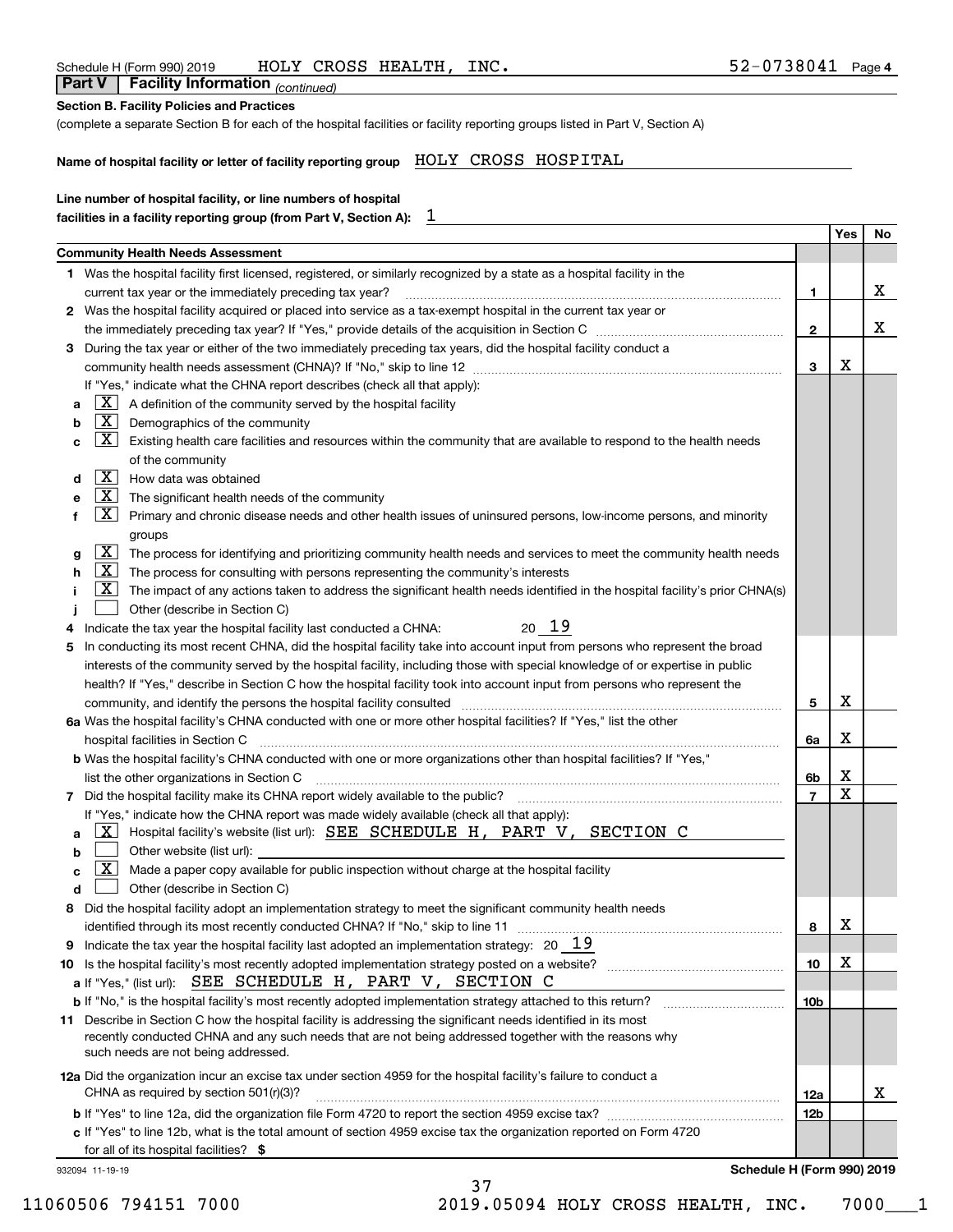| Schedule H (Form 990) 2019                  | <b>ROSS</b><br>HOLY<br>XZ.    | INC.<br><b>HEALTH</b> | 8041 | Page 5 |
|---------------------------------------------|-------------------------------|-----------------------|------|--------|
| <br><b>Part V</b><br><sup>⊏</sup> acılıtv ∶ | v Information:<br>(continued) |                       |      |        |

| <b>Financial Assistance Policy (FAP)</b> |  |
|------------------------------------------|--|
|                                          |  |

## **Name of hospital facility or letter of facility reporting group** HOLY CROSS HOSPITAL

|    |                     |                                                                                                                                               |    | Yes | No |
|----|---------------------|-----------------------------------------------------------------------------------------------------------------------------------------------|----|-----|----|
|    |                     | Did the hospital facility have in place during the tax year a written financial assistance policy that:                                       |    |     |    |
|    |                     | 13 Explained eligibility criteria for financial assistance, and whether such assistance included free or discounted care?                     | 13 | Χ   |    |
|    |                     | If "Yes," indicate the eligibility criteria explained in the FAP:                                                                             |    |     |    |
| a  |                     | 200<br>$\Delta$ Federal poverty guidelines (FPG), with FPG family income limit for eligibility for free care of $\overline{\phantom{a}}$<br>% |    |     |    |
|    |                     | and FPG family income limit for eligibility for discounted care of $\_\_$ 400<br>%                                                            |    |     |    |
| b  |                     | Income level other than FPG (describe in Section C)                                                                                           |    |     |    |
| c  | $\boxed{\text{X}}$  | Asset level                                                                                                                                   |    |     |    |
| d  |                     | <b>X</b> Medical indigency                                                                                                                    |    |     |    |
| е  | X                   | Insurance status                                                                                                                              |    |     |    |
| f  | $\mathbf{X}$        | Underinsurance status                                                                                                                         |    |     |    |
| g  | $\boxed{\text{X}}$  | Residency                                                                                                                                     |    |     |    |
| h  |                     | $\boxed{\mathbf{X}}$ Other (describe in Section C)                                                                                            |    |     |    |
| 14 |                     |                                                                                                                                               | 14 | Χ   |    |
|    |                     |                                                                                                                                               | 15 | X   |    |
|    |                     | If "Yes," indicate how the hospital facility's FAP or FAP application form (including accompanying instructions)                              |    |     |    |
|    |                     | explained the method for applying for financial assistance (check all that apply):                                                            |    |     |    |
| а  | X                   | Described the information the hospital facility may require an individual to provide as part of his or her application                        |    |     |    |
| b  | X                   | Described the supporting documentation the hospital facility may require an individual to submit as part of his                               |    |     |    |
|    |                     | or her application                                                                                                                            |    |     |    |
| с  | X                   | Provided the contact information of hospital facility staff who can provide an individual with information                                    |    |     |    |
|    |                     | about the FAP and FAP application process                                                                                                     |    |     |    |
| d  |                     | Provided the contact information of nonprofit organizations or government agencies that may be sources                                        |    |     |    |
|    |                     | of assistance with FAP applications                                                                                                           |    |     |    |
| е  |                     | Other (describe in Section C)                                                                                                                 |    |     |    |
|    |                     | 16 Was widely publicized within the community served by the hospital facility?                                                                | 16 | X   |    |
|    |                     | If "Yes," indicate how the hospital facility publicized the policy (check all that apply):                                                    |    |     |    |
| a  | $\lfloor x \rfloor$ | The FAP was widely available on a website (list url): SEE SCHEDULE H, PART V, SECTION C                                                       |    |     |    |
| b  | $\lfloor x \rfloor$ | The FAP application form was widely available on a website (list url): SEE SCHEDULE H, PART V, SECTION C                                      |    |     |    |
| c  | X                   | A plain language summary of the FAP was widely available on a website (list url): SEE PART V, PAGE 8                                          |    |     |    |
| d  | X                   | The FAP was available upon request and without charge (in public locations in the hospital facility and by mail)                              |    |     |    |
| е  |                     | $\boxed{\text{X}}$ The FAP application form was available upon request and without charge (in public locations in the hospital                |    |     |    |
|    |                     | facility and by mail)                                                                                                                         |    |     |    |
| f  |                     | $\boxed{\text{X}}$ A plain language summary of the FAP was available upon request and without charge (in public locations in                  |    |     |    |
|    |                     | the hospital facility and by mail)                                                                                                            |    |     |    |
| g  | X                   | Individuals were notified about the FAP by being offered a paper copy of the plain language summary of the FAP,                               |    |     |    |
|    |                     | by receiving a conspicuous written notice about the FAP on their billing statements, and via conspicuous public                               |    |     |    |
|    |                     | displays or other measures reasonably calculated to attract patients' attention                                                               |    |     |    |
|    |                     |                                                                                                                                               |    |     |    |
|    | ΧI                  | Notified members of the community who are most likely to require financial assistance about availability of the FAP                           |    |     |    |
|    | X                   | The FAP, FAP application form, and plain language summary of the FAP were translated into the primary language(s)                             |    |     |    |
|    |                     | spoken by Limited English Proficiency (LEP) populations                                                                                       |    |     |    |
|    |                     | Other (describe in Section C)                                                                                                                 |    |     |    |

**Schedule H (Form 990) 2019**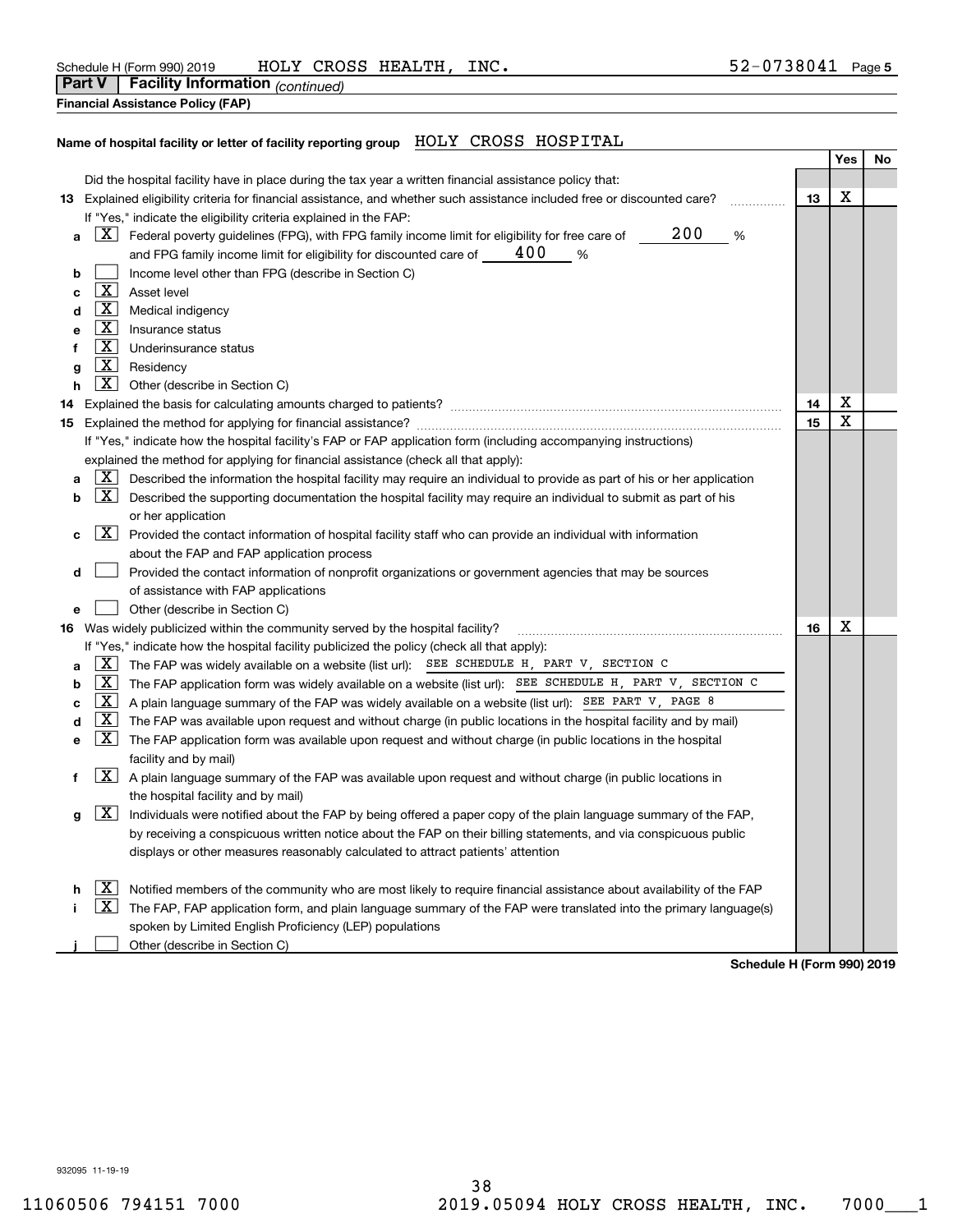| Schedule H (Form 990) 2019 |  |  | HOLY CROSS HEALTH, | INC. | 52-0738041 | Page 6 |
|----------------------------|--|--|--------------------|------|------------|--------|
|----------------------------|--|--|--------------------|------|------------|--------|

|    | Part V              | Facility Information (continued)                                                                                                    |    |     |    |
|----|---------------------|-------------------------------------------------------------------------------------------------------------------------------------|----|-----|----|
|    |                     | <b>Billing and Collections</b>                                                                                                      |    |     |    |
|    |                     | HOLY CROSS HOSPITAL<br>Name of hospital facility or letter of facility reporting group                                              |    |     |    |
|    |                     |                                                                                                                                     |    | Yes | No |
|    |                     | 17 Did the hospital facility have in place during the tax year a separate billing and collections policy, or a written financial    |    |     |    |
|    |                     | assistance policy (FAP) that explained all of the actions the hospital facility or other authorized party may take upon             |    |     |    |
|    |                     | nonpayment?                                                                                                                         | 17 | X   |    |
|    |                     | 18 Check all of the following actions against an individual that were permitted under the hospital facility's policies during the   |    |     |    |
|    |                     | tax year before making reasonable efforts to determine the individual's eligibility under the facility's FAP:                       |    |     |    |
| а  |                     | Reporting to credit agency(ies)                                                                                                     |    |     |    |
| b  |                     | Selling an individual's debt to another party                                                                                       |    |     |    |
| с  |                     | Deferring, denying, or requiring a payment before providing medically necessary care due to nonpayment of a                         |    |     |    |
|    |                     | previous bill for care covered under the hospital facility's FAP                                                                    |    |     |    |
| d  |                     | Actions that require a legal or judicial process                                                                                    |    |     |    |
| e  |                     | Other similar actions (describe in Section C)                                                                                       |    |     |    |
| f  | X                   | None of these actions or other similar actions were permitted                                                                       |    |     |    |
| 19 |                     | Did the hospital facility or other authorized party perform any of the following actions during the tax year before making          |    |     |    |
|    |                     |                                                                                                                                     | 19 |     | x  |
|    |                     | If "Yes," check all actions in which the hospital facility or a third party engaged:                                                |    |     |    |
| a  |                     | Reporting to credit agency(ies)                                                                                                     |    |     |    |
| b  |                     | Selling an individual's debt to another party                                                                                       |    |     |    |
| с  |                     | Deferring, denying, or requiring a payment before providing medically necessary care due to nonpayment of a                         |    |     |    |
|    |                     | previous bill for care covered under the hospital facility's FAP                                                                    |    |     |    |
| d  |                     | Actions that require a legal or judicial process                                                                                    |    |     |    |
| е  |                     | Other similar actions (describe in Section C)                                                                                       |    |     |    |
| 20 |                     | Indicate which efforts the hospital facility or other authorized party made before initiating any of the actions listed (whether or |    |     |    |
|    |                     | not checked) in line 19 (check all that apply):                                                                                     |    |     |    |
| a  |                     | $X$ Provided a written notice about upcoming ECAs (Extraordinary Collection Action) and a plain language summary of the             |    |     |    |
|    |                     | FAP at least 30 days before initiating those ECAs (if not, describe in Section C)                                                   |    |     |    |
| b  | X                   | Made a reasonable effort to orally notify individuals about the FAP and FAP application process (if not, describe in Section C)     |    |     |    |
| C  | $\lfloor x \rfloor$ | Processed incomplete and complete FAP applications (if not, describe in Section C)                                                  |    |     |    |
| d  | X                   | Made presumptive eligibility determinations (if not, describe in Section C)                                                         |    |     |    |
| е  |                     | Other (describe in Section C)                                                                                                       |    |     |    |
|    |                     | None of these efforts were made                                                                                                     |    |     |    |
|    |                     | Policy Relating to Emergency Medical Care                                                                                           |    |     |    |
|    |                     | 21 Did the hospital facility have in place during the tax year a written policy relating to emergency medical care                  |    |     |    |
|    |                     | that required the hospital facility to provide, without discrimination, care for emergency medical conditions to                    |    |     |    |
|    |                     | individuals regardless of their eligibility under the hospital facility's financial assistance policy?                              | 21 | X   |    |
|    |                     | If "No," indicate why:                                                                                                              |    |     |    |
| а  |                     | The hospital facility did not provide care for any emergency medical conditions                                                     |    |     |    |
| b  |                     | The hospital facility's policy was not in writing                                                                                   |    |     |    |
| C  |                     | The hospital facility limited who was eligible to receive care for emergency medical conditions (describe in Section C)             |    |     |    |

**d** Other (describe in Section C)

**Schedule H (Form 990) 2019**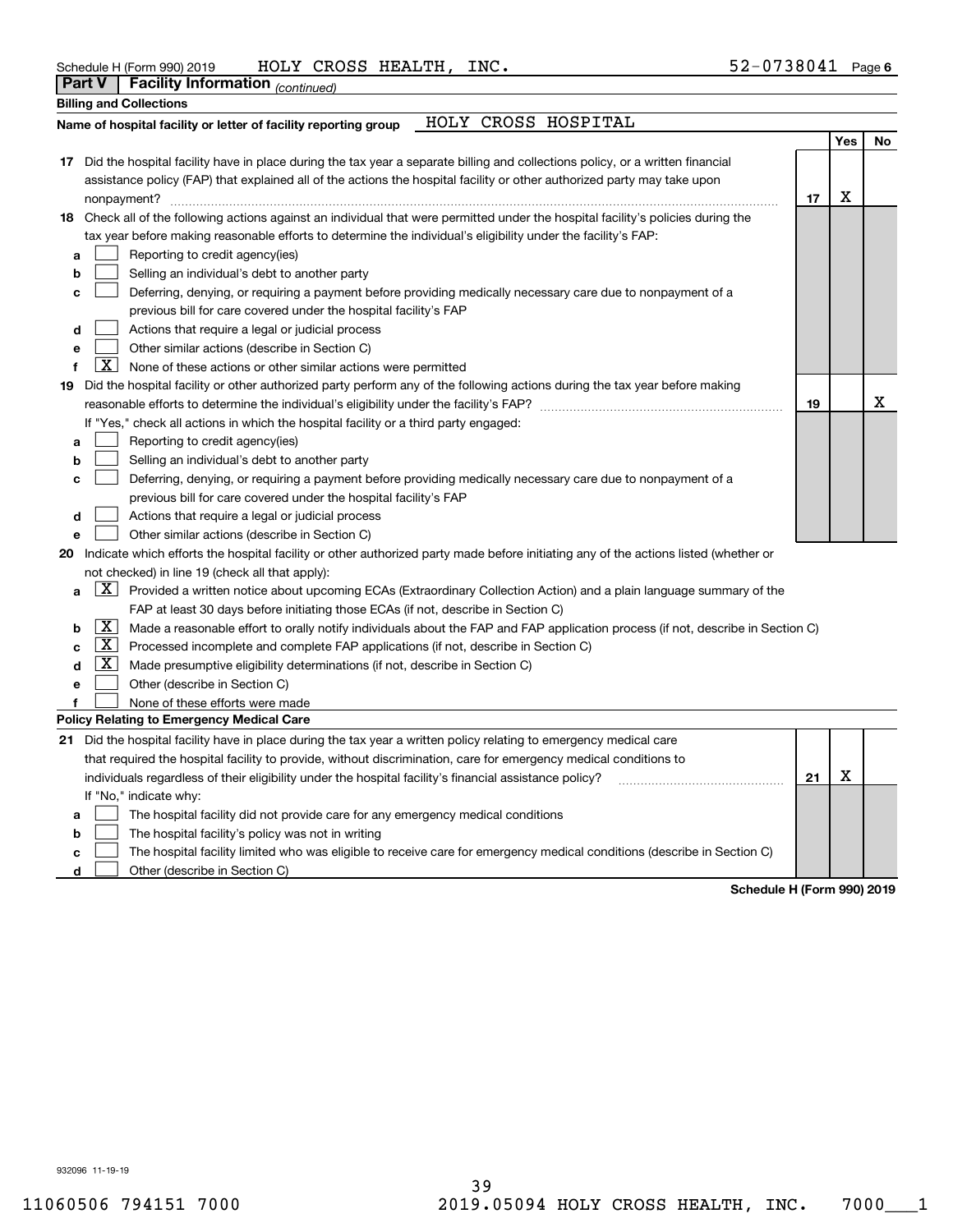| Schedule H (Form 990) 2019 |  | HOLY CROSS HEALTH, | INC. | 52-0738041 | Page 7 |
|----------------------------|--|--------------------|------|------------|--------|
|----------------------------|--|--------------------|------|------------|--------|

|    | Part V   Facility Information $_{(continued)}$                                                                                                                                              |                     |  |  |  |    |            |           |
|----|---------------------------------------------------------------------------------------------------------------------------------------------------------------------------------------------|---------------------|--|--|--|----|------------|-----------|
|    | Charges to Individuals Eligible for Assistance Under the FAP (FAP-Eligible Individuals)                                                                                                     |                     |  |  |  |    |            |           |
|    | Name of hospital facility or letter of facility reporting group                                                                                                                             | HOLY CROSS HOSPITAL |  |  |  |    |            |           |
|    |                                                                                                                                                                                             |                     |  |  |  |    | <b>Yes</b> | <b>No</b> |
| 22 | Indicate how the hospital facility determined, during the tax year, the maximum amounts that can be charged to FAP-eligible<br>individuals for emergency or other medically necessary care. |                     |  |  |  |    |            |           |
|    | The hospital facility used a look-back method based on claims allowed by Medicare fee-for-service during a prior<br>a                                                                       |                     |  |  |  |    |            |           |
|    | 12-month period                                                                                                                                                                             |                     |  |  |  |    |            |           |
|    | The hospital facility used a look-back method based on claims allowed by Medicare fee-for-service and all private<br>b                                                                      |                     |  |  |  |    |            |           |
|    | health insurers that pay claims to the hospital facility during a prior 12-month period                                                                                                     |                     |  |  |  |    |            |           |
|    | The hospital facility used a look-back method based on claims allowed by Medicaid, either alone or in combination<br>c                                                                      |                     |  |  |  |    |            |           |
|    | with Medicare fee-for-service and all private health insurers that pay claims to the hospital facility during a prior                                                                       |                     |  |  |  |    |            |           |
|    | 12-month period                                                                                                                                                                             |                     |  |  |  |    |            |           |
|    | X <br>The hospital facility used a prospective Medicare or Medicaid method<br>d                                                                                                             |                     |  |  |  |    |            |           |
| 23 | During the tax year, did the hospital facility charge any FAP-eligible individual to whom the hospital facility provided                                                                    |                     |  |  |  |    |            |           |
|    | emergency or other medically necessary services more than the amounts generally billed to individuals who had                                                                               |                     |  |  |  |    |            |           |
|    | insurance covering such care?                                                                                                                                                               |                     |  |  |  | 23 |            | x         |
|    | If "Yes," explain in Section C.                                                                                                                                                             |                     |  |  |  |    |            |           |
| 24 | During the tax year, did the hospital facility charge any FAP-eligible individual an amount equal to the gross charge for any                                                               |                     |  |  |  |    |            |           |
|    | service provided to that individual?                                                                                                                                                        |                     |  |  |  | 24 |            | х         |
|    | If "Yes," explain in Section C.                                                                                                                                                             |                     |  |  |  |    |            |           |

**Schedule H (Form 990) 2019**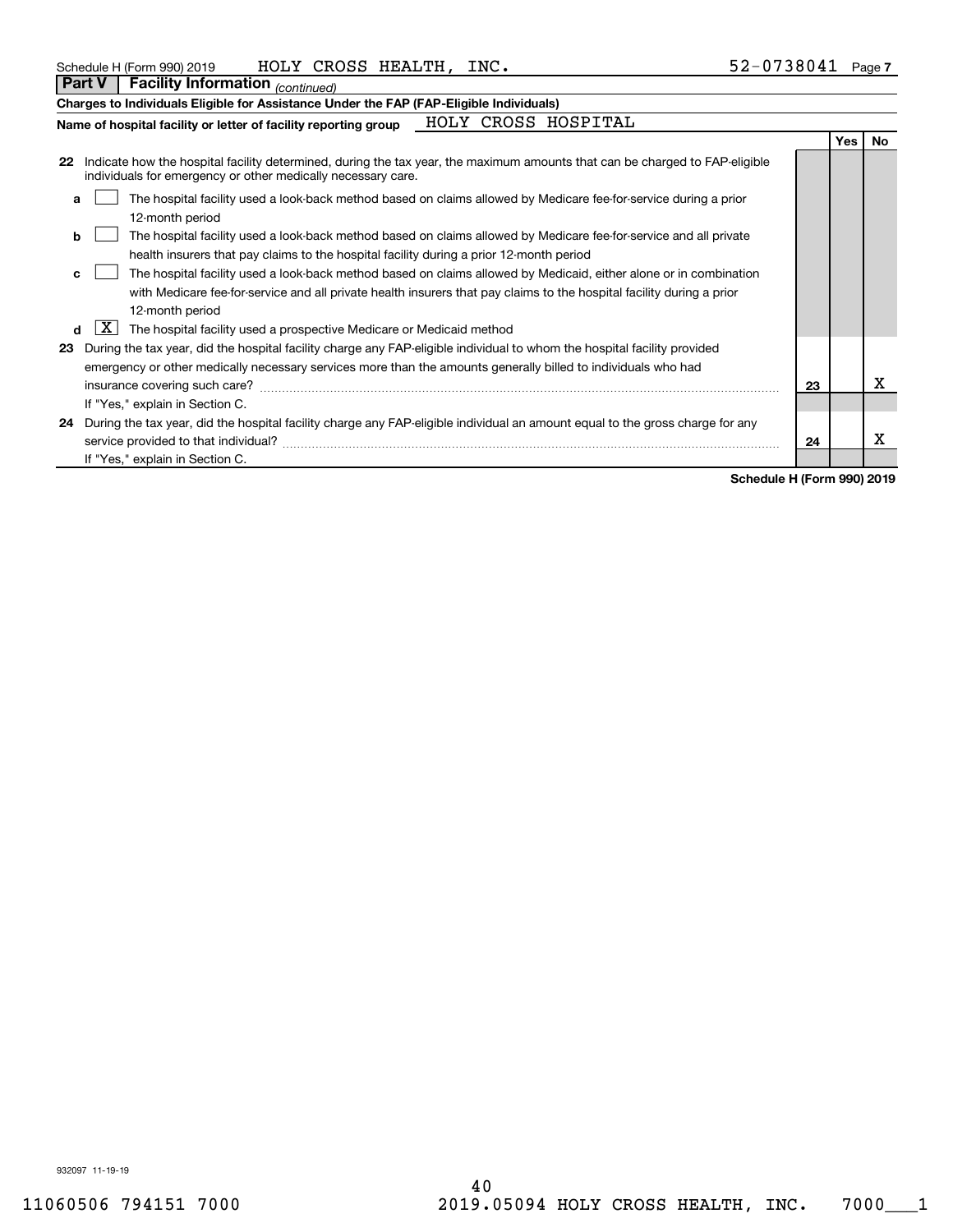| (complete a separate Section B for each of the hospital facilities or facility reporting groups listed in Part V, Section A)                                                                                                                    |             |    |
|-------------------------------------------------------------------------------------------------------------------------------------------------------------------------------------------------------------------------------------------------|-------------|----|
| Name of hospital facility or letter of facility reporting group HOLY CROSS GERMANTOWN HOSPITAL                                                                                                                                                  |             |    |
| Line number of hospital facility, or line numbers of hospital                                                                                                                                                                                   |             |    |
| $\mathbf{2}$<br>facilities in a facility reporting group (from Part V, Section A):                                                                                                                                                              |             |    |
|                                                                                                                                                                                                                                                 | Yes         | No |
| <b>Community Health Needs Assessment</b>                                                                                                                                                                                                        |             |    |
| 1 Was the hospital facility first licensed, registered, or similarly recognized by a state as a hospital facility in the                                                                                                                        |             | x  |
| 1<br>current tax year or the immediately preceding tax year?<br>2 Was the hospital facility acquired or placed into service as a tax-exempt hospital in the current tax year or                                                                 |             |    |
| $\overline{2}$                                                                                                                                                                                                                                  |             | х  |
| During the tax year or either of the two immediately preceding tax years, did the hospital facility conduct a<br>3                                                                                                                              |             |    |
| 3                                                                                                                                                                                                                                               | Х           |    |
| If "Yes," indicate what the CHNA report describes (check all that apply):                                                                                                                                                                       |             |    |
| $\lfloor x \rfloor$ A definition of the community served by the hospital facility<br>a                                                                                                                                                          |             |    |
| $\overline{\mathbf{X}}$ Demographics of the community                                                                                                                                                                                           |             |    |
| $\mathbf{X}$<br>Existing health care facilities and resources within the community that are available to respond to the health needs<br>с                                                                                                       |             |    |
| of the community                                                                                                                                                                                                                                |             |    |
| X  <br>How data was obtained<br>d                                                                                                                                                                                                               |             |    |
| $\mathbf{X}$<br>The significant health needs of the community                                                                                                                                                                                   |             |    |
| $\mathbf{X}$<br>Primary and chronic disease needs and other health issues of uninsured persons, low-income persons, and minority                                                                                                                |             |    |
| groups                                                                                                                                                                                                                                          |             |    |
| $X$ The process for identifying and prioritizing community health needs and services to meet the community health needs<br>g                                                                                                                    |             |    |
| $X$ The process for consulting with persons representing the community's interests<br><u>x  </u><br>The impact of any actions taken to address the significant health needs identified in the hospital facility's prior CHNA(s)                 |             |    |
| Other (describe in Section C)                                                                                                                                                                                                                   |             |    |
| 20 19<br>Indicate the tax year the hospital facility last conducted a CHNA:                                                                                                                                                                     |             |    |
| In conducting its most recent CHNA, did the hospital facility take into account input from persons who represent the broad<br>5                                                                                                                 |             |    |
| interests of the community served by the hospital facility, including those with special knowledge of or expertise in public                                                                                                                    |             |    |
| health? If "Yes," describe in Section C how the hospital facility took into account input from persons who represent the                                                                                                                        |             |    |
| 5<br>community, and identify the persons the hospital facility consulted [11] community and identify the persons the hospital facility consulted [11] community and identify the persons the hospital facility consulted [11] commu             | x           |    |
| 6a Was the hospital facility's CHNA conducted with one or more other hospital facilities? If "Yes," list the other                                                                                                                              |             |    |
| hospital facilities in Section C<br>6a                                                                                                                                                                                                          | х           |    |
| b Was the hospital facility's CHNA conducted with one or more organizations other than hospital facilities? If "Yes,"                                                                                                                           |             |    |
| list the other organizations in Section C<br>6b                                                                                                                                                                                                 | X           |    |
| $\overline{7}$<br>7 Did the hospital facility make its CHNA report widely available to the public? [11] manus and the hospital facility make its CHNA report widely available to the public? [11] manus and the hospital facility make its CHNA | $\mathbf X$ |    |
| If "Yes," indicate how the CHNA report was made widely available (check all that apply):                                                                                                                                                        |             |    |
| Hospital facility's website (list url): SEE SCHEDULE H, PART V, SECTION C<br>ΧI<br>a                                                                                                                                                            |             |    |
| Other website (list url):<br>b<br>Made a paper copy available for public inspection without charge at the hospital facility<br>$\mathbf{X}$                                                                                                     |             |    |
| c<br>Other (describe in Section C)<br>d                                                                                                                                                                                                         |             |    |
| Did the hospital facility adopt an implementation strategy to meet the significant community health needs<br>8                                                                                                                                  |             |    |
| identified through its most recently conducted CHNA? If "No," skip to line 11<br>8                                                                                                                                                              | х           |    |
| Indicate the tax year the hospital facility last adopted an implementation strategy: $20\quad 19$<br>9                                                                                                                                          |             |    |
| 10                                                                                                                                                                                                                                              | х           |    |
| a If "Yes," (list url): SEE SCHEDULE H, PART V, SECTION C                                                                                                                                                                                       |             |    |
| 10 <sub>b</sub><br><b>b</b> If "No," is the hospital facility's most recently adopted implementation strategy attached to this return?                                                                                                          |             |    |
| 11 Describe in Section C how the hospital facility is addressing the significant needs identified in its most                                                                                                                                   |             |    |
| recently conducted CHNA and any such needs that are not being addressed together with the reasons why                                                                                                                                           |             |    |
| such needs are not being addressed.                                                                                                                                                                                                             |             |    |
| 12a Did the organization incur an excise tax under section 4959 for the hospital facility's failure to conduct a<br>CHNA as required by section 501(r)(3)?<br>12a                                                                               |             | x. |
| 12b                                                                                                                                                                                                                                             |             |    |
| c If "Yes" to line 12b, what is the total amount of section 4959 excise tax the organization reported on Form 4720                                                                                                                              |             |    |
| for all of its hospital facilities? \$                                                                                                                                                                                                          |             |    |
|                                                                                                                                                                                                                                                 |             |    |

41

| Schedule H (Form 990) 2019 |  |  | HOLY CROSS HEALTH, | INC. | 2-0738041-2د | Page 4 |
|----------------------------|--|--|--------------------|------|--------------|--------|
|----------------------------|--|--|--------------------|------|--------------|--------|

**Section B. Facility Policies and Practices**

 *(continued)* **Part V Facility Information**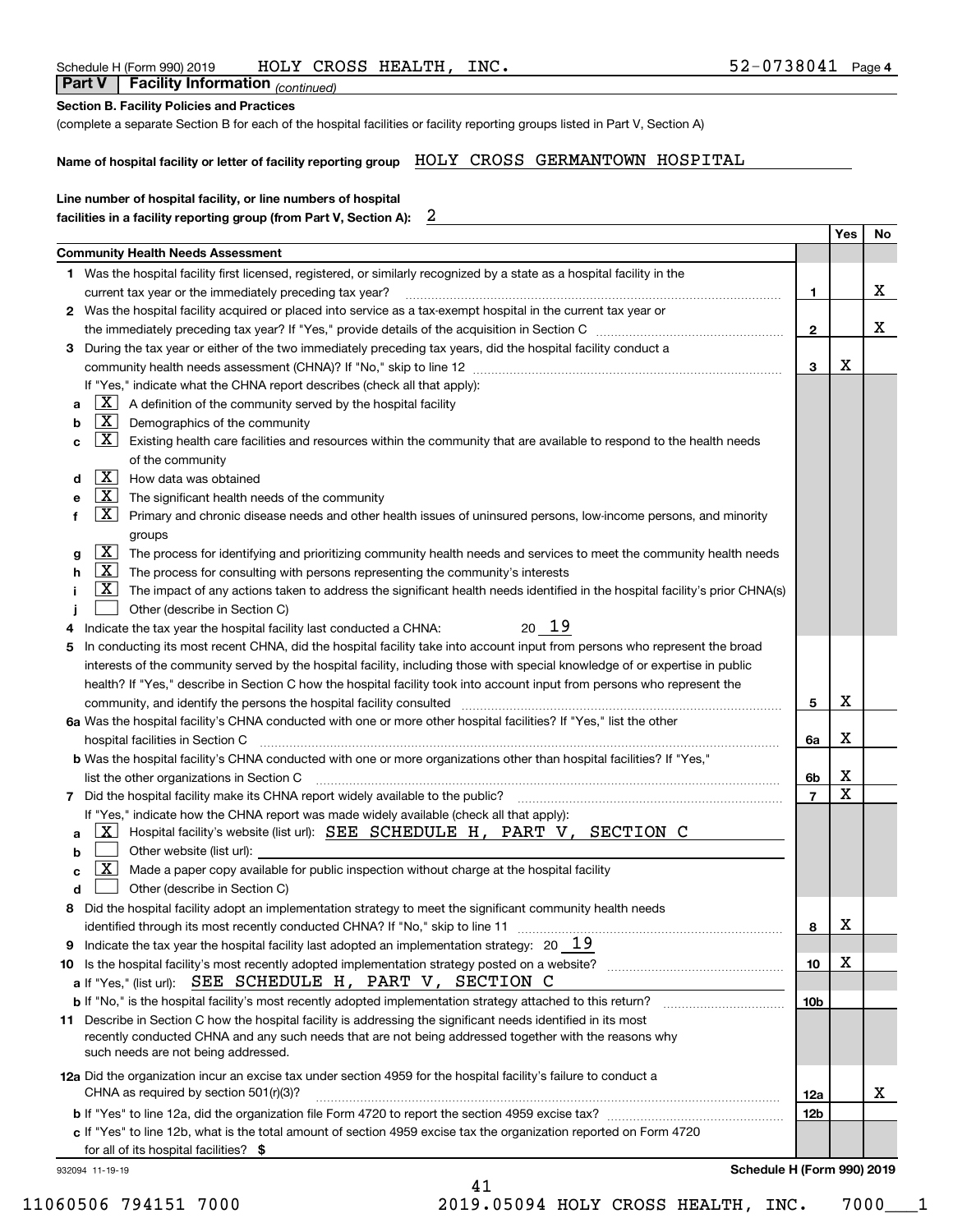|               | Schedule H (Form 990) 2019       | HOLY | CROSS | HEALTH | INC. | 0738041 | Page 5 |
|---------------|----------------------------------|------|-------|--------|------|---------|--------|
| <b>Part V</b> | Facility Information (continued) |      |       |        |      |         |        |

| Financial Acciotonse Delieu (EAD) |
|-----------------------------------|

## **Financial Assistance Policy (FAP)**

# **Name of hospital facility or letter of facility reporting group** HOLY CROSS GERMANTOWN HOSPITAL

|    |                                                                                                                           |                                                                                                                        |    | Yes         | No |  |  |  |  |  |  |
|----|---------------------------------------------------------------------------------------------------------------------------|------------------------------------------------------------------------------------------------------------------------|----|-------------|----|--|--|--|--|--|--|
|    |                                                                                                                           | Did the hospital facility have in place during the tax year a written financial assistance policy that:                |    |             |    |  |  |  |  |  |  |
|    | 13 Explained eligibility criteria for financial assistance, and whether such assistance included free or discounted care? |                                                                                                                        |    |             |    |  |  |  |  |  |  |
|    |                                                                                                                           | If "Yes," indicate the eligibility criteria explained in the FAP:                                                      |    |             |    |  |  |  |  |  |  |
| a  |                                                                                                                           | 200<br>$X$ Federal poverty guidelines (FPG), with FPG family income limit for eligibility for free care of<br>%        |    |             |    |  |  |  |  |  |  |
|    |                                                                                                                           | 400<br>and FPG family income limit for eligibility for discounted care of ____<br>%                                    |    |             |    |  |  |  |  |  |  |
| b  |                                                                                                                           | Income level other than FPG (describe in Section C)                                                                    |    |             |    |  |  |  |  |  |  |
| с  | $\mathbf{X}$                                                                                                              | Asset level                                                                                                            |    |             |    |  |  |  |  |  |  |
| d  | $\lfloor x \rfloor$                                                                                                       | Medical indigency                                                                                                      |    |             |    |  |  |  |  |  |  |
| е  | $\boxed{\text{X}}$                                                                                                        | Insurance status                                                                                                       |    |             |    |  |  |  |  |  |  |
| f  | $\mathbf{X}$                                                                                                              | Underinsurance status                                                                                                  |    |             |    |  |  |  |  |  |  |
| g  | X                                                                                                                         | Residency                                                                                                              |    |             |    |  |  |  |  |  |  |
| h  | X                                                                                                                         | Other (describe in Section C)                                                                                          |    |             |    |  |  |  |  |  |  |
| 14 |                                                                                                                           |                                                                                                                        | 14 | х           |    |  |  |  |  |  |  |
|    |                                                                                                                           |                                                                                                                        | 15 | $\mathbf X$ |    |  |  |  |  |  |  |
|    |                                                                                                                           | If "Yes," indicate how the hospital facility's FAP or FAP application form (including accompanying instructions)       |    |             |    |  |  |  |  |  |  |
|    |                                                                                                                           | explained the method for applying for financial assistance (check all that apply):                                     |    |             |    |  |  |  |  |  |  |
| а  | X                                                                                                                         | Described the information the hospital facility may require an individual to provide as part of his or her application |    |             |    |  |  |  |  |  |  |
| b  | $\mathbf{X}$                                                                                                              | Described the supporting documentation the hospital facility may require an individual to submit as part of his        |    |             |    |  |  |  |  |  |  |
|    |                                                                                                                           | or her application                                                                                                     |    |             |    |  |  |  |  |  |  |
| с  | X                                                                                                                         | Provided the contact information of hospital facility staff who can provide an individual with information             |    |             |    |  |  |  |  |  |  |
|    |                                                                                                                           | about the FAP and FAP application process                                                                              |    |             |    |  |  |  |  |  |  |
| d  |                                                                                                                           | Provided the contact information of nonprofit organizations or government agencies that may be sources                 |    |             |    |  |  |  |  |  |  |
|    |                                                                                                                           | of assistance with FAP applications                                                                                    |    |             |    |  |  |  |  |  |  |
| е  |                                                                                                                           | Other (describe in Section C)                                                                                          |    |             |    |  |  |  |  |  |  |
|    |                                                                                                                           | 16 Was widely publicized within the community served by the hospital facility?                                         | 16 | х           |    |  |  |  |  |  |  |
|    |                                                                                                                           | If "Yes," indicate how the hospital facility publicized the policy (check all that apply):                             |    |             |    |  |  |  |  |  |  |
| а  | $\mathbf{X}$                                                                                                              | The FAP was widely available on a website (list url): SEE SCHEDULE H, PART V, SECTION C                                |    |             |    |  |  |  |  |  |  |
| b  | X                                                                                                                         | The FAP application form was widely available on a website (list url): SEE SCHEDULE H, PART V, SECTION C               |    |             |    |  |  |  |  |  |  |
| c  | X                                                                                                                         | A plain language summary of the FAP was widely available on a website (list url): SEE PART V, PAGE 8                   |    |             |    |  |  |  |  |  |  |
| d  | X                                                                                                                         | The FAP was available upon request and without charge (in public locations in the hospital facility and by mail)       |    |             |    |  |  |  |  |  |  |
| е  | X                                                                                                                         | The FAP application form was available upon request and without charge (in public locations in the hospital            |    |             |    |  |  |  |  |  |  |
|    |                                                                                                                           | facility and by mail)                                                                                                  |    |             |    |  |  |  |  |  |  |
| f  |                                                                                                                           | $X$ A plain language summary of the FAP was available upon request and without charge (in public locations in          |    |             |    |  |  |  |  |  |  |
|    |                                                                                                                           | the hospital facility and by mail)                                                                                     |    |             |    |  |  |  |  |  |  |
| g  | X                                                                                                                         | Individuals were notified about the FAP by being offered a paper copy of the plain language summary of the FAP,        |    |             |    |  |  |  |  |  |  |
|    |                                                                                                                           | by receiving a conspicuous written notice about the FAP on their billing statements, and via conspicuous public        |    |             |    |  |  |  |  |  |  |
|    |                                                                                                                           | displays or other measures reasonably calculated to attract patients' attention                                        |    |             |    |  |  |  |  |  |  |
|    |                                                                                                                           |                                                                                                                        |    |             |    |  |  |  |  |  |  |
|    | X                                                                                                                         | Notified members of the community who are most likely to require financial assistance about availability of the FAP    |    |             |    |  |  |  |  |  |  |
|    | X                                                                                                                         | The FAP, FAP application form, and plain language summary of the FAP were translated into the primary language(s)      |    |             |    |  |  |  |  |  |  |
|    |                                                                                                                           | spoken by Limited English Proficiency (LEP) populations                                                                |    |             |    |  |  |  |  |  |  |
|    |                                                                                                                           | Other (describe in Section C)                                                                                          |    |             |    |  |  |  |  |  |  |

**Schedule H (Form 990) 2019**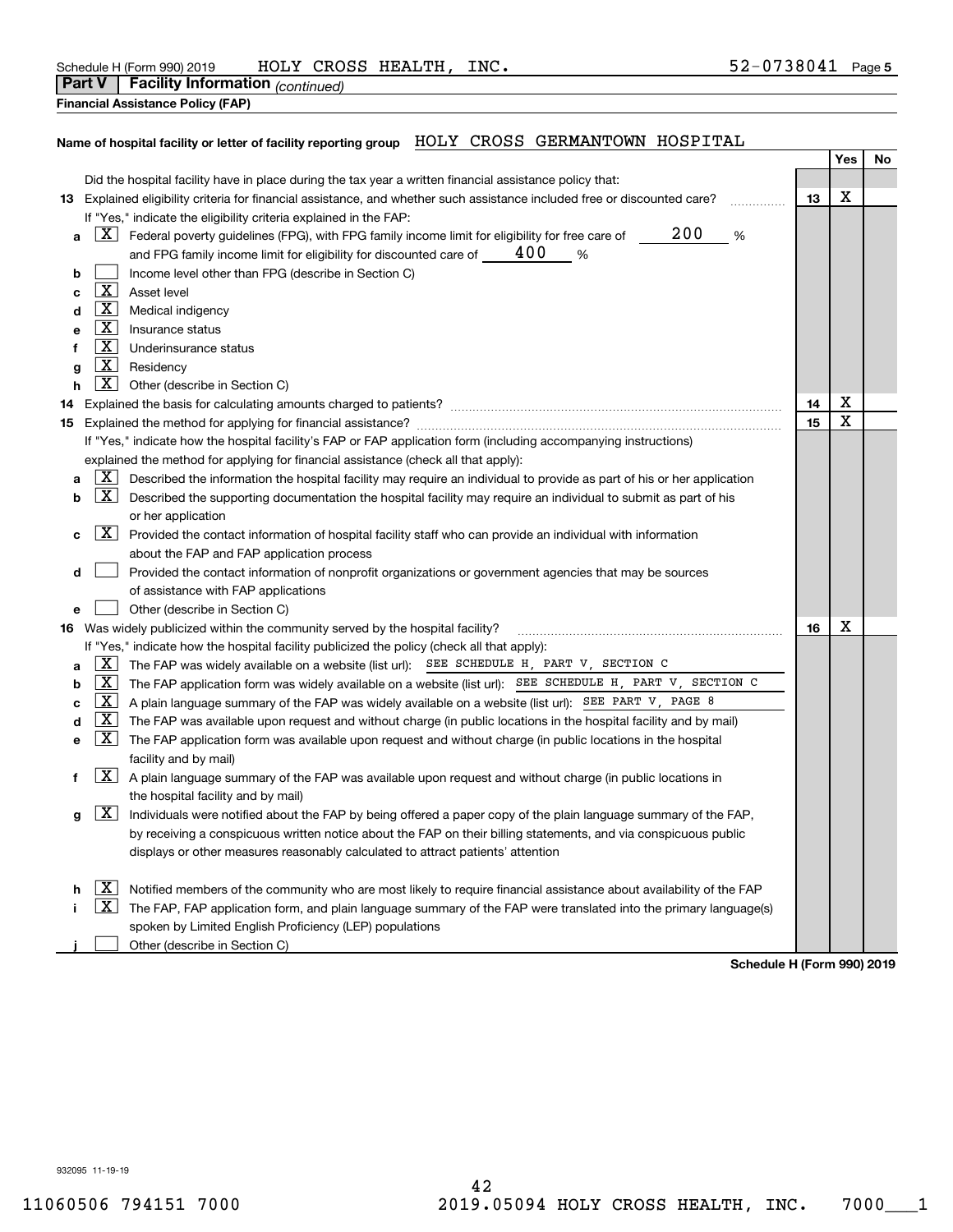| Schedule H (Form 990) 2019 | HOLY CROSS HEALTH, INC. |  |  | $52 - 0738041$ Page |
|----------------------------|-------------------------|--|--|---------------------|
|----------------------------|-------------------------|--|--|---------------------|

**Part V Facility Information**

|    | Parl V                                                                                                                  | racinty information (continued)                                                                                                     |    |     |    |  |  |  |  |  |
|----|-------------------------------------------------------------------------------------------------------------------------|-------------------------------------------------------------------------------------------------------------------------------------|----|-----|----|--|--|--|--|--|
|    |                                                                                                                         | <b>Billing and Collections</b>                                                                                                      |    |     |    |  |  |  |  |  |
|    | HOLY CROSS GERMANTOWN HOSPITAL<br>Name of hospital facility or letter of facility reporting group                       |                                                                                                                                     |    |     |    |  |  |  |  |  |
|    |                                                                                                                         |                                                                                                                                     |    | Yes | No |  |  |  |  |  |
|    |                                                                                                                         | 17 Did the hospital facility have in place during the tax year a separate billing and collections policy, or a written financial    |    |     |    |  |  |  |  |  |
|    | assistance policy (FAP) that explained all of the actions the hospital facility or other authorized party may take upon |                                                                                                                                     |    |     |    |  |  |  |  |  |
|    |                                                                                                                         |                                                                                                                                     | 17 | х   |    |  |  |  |  |  |
|    |                                                                                                                         | 18 Check all of the following actions against an individual that were permitted under the hospital facility's policies during the   |    |     |    |  |  |  |  |  |
|    |                                                                                                                         | tax year before making reasonable efforts to determine the individual's eligibility under the facility's FAP:                       |    |     |    |  |  |  |  |  |
| а  |                                                                                                                         | Reporting to credit agency(ies)                                                                                                     |    |     |    |  |  |  |  |  |
| b  |                                                                                                                         | Selling an individual's debt to another party                                                                                       |    |     |    |  |  |  |  |  |
| c  |                                                                                                                         | Deferring, denying, or requiring a payment before providing medically necessary care due to nonpayment of a                         |    |     |    |  |  |  |  |  |
|    |                                                                                                                         | previous bill for care covered under the hospital facility's FAP                                                                    |    |     |    |  |  |  |  |  |
| d  |                                                                                                                         | Actions that require a legal or judicial process                                                                                    |    |     |    |  |  |  |  |  |
| e  |                                                                                                                         | Other similar actions (describe in Section C)                                                                                       |    |     |    |  |  |  |  |  |
|    | X                                                                                                                       | None of these actions or other similar actions were permitted                                                                       |    |     |    |  |  |  |  |  |
| 19 |                                                                                                                         | Did the hospital facility or other authorized party perform any of the following actions during the tax year before making          |    |     |    |  |  |  |  |  |
|    |                                                                                                                         | reasonable efforts to determine the individual's eligibility under the facility's FAP? [[[[[[[[[[[[[[[[[[[[[[                       | 19 |     | X  |  |  |  |  |  |
|    |                                                                                                                         | If "Yes," check all actions in which the hospital facility or a third party engaged:                                                |    |     |    |  |  |  |  |  |
| а  |                                                                                                                         | Reporting to credit agency(ies)                                                                                                     |    |     |    |  |  |  |  |  |
|    |                                                                                                                         | Selling an individual's debt to another party                                                                                       |    |     |    |  |  |  |  |  |
| c  |                                                                                                                         | Deferring, denying, or requiring a payment before providing medically necessary care due to nonpayment of a                         |    |     |    |  |  |  |  |  |
|    |                                                                                                                         | previous bill for care covered under the hospital facility's FAP                                                                    |    |     |    |  |  |  |  |  |
| d  |                                                                                                                         | Actions that require a legal or judicial process                                                                                    |    |     |    |  |  |  |  |  |
| е  |                                                                                                                         | Other similar actions (describe in Section C)                                                                                       |    |     |    |  |  |  |  |  |
| 20 |                                                                                                                         | Indicate which efforts the hospital facility or other authorized party made before initiating any of the actions listed (whether or |    |     |    |  |  |  |  |  |
|    |                                                                                                                         | not checked) in line 19 (check all that apply):                                                                                     |    |     |    |  |  |  |  |  |
| a  |                                                                                                                         | $\boxed{X}$ Provided a written notice about upcoming ECAs (Extraordinary Collection Action) and a plain language summary of the     |    |     |    |  |  |  |  |  |
|    |                                                                                                                         | FAP at least 30 days before initiating those ECAs (if not, describe in Section C)                                                   |    |     |    |  |  |  |  |  |
| b  | $\boxed{\text{X}}$                                                                                                      | Made a reasonable effort to orally notify individuals about the FAP and FAP application process (if not, describe in Section C)     |    |     |    |  |  |  |  |  |
| c  | $\lfloor x \rfloor$                                                                                                     | Processed incomplete and complete FAP applications (if not, describe in Section C)                                                  |    |     |    |  |  |  |  |  |
| d  | $\vert X \vert$                                                                                                         | Made presumptive eligibility determinations (if not, describe in Section C)                                                         |    |     |    |  |  |  |  |  |
| е  |                                                                                                                         | Other (describe in Section C)                                                                                                       |    |     |    |  |  |  |  |  |
|    |                                                                                                                         | None of these efforts were made                                                                                                     |    |     |    |  |  |  |  |  |
|    |                                                                                                                         | Policy Relating to Emergency Medical Care                                                                                           |    |     |    |  |  |  |  |  |
|    |                                                                                                                         | 21 Did the hospital facility have in place during the tax year a written policy relating to emergency medical care                  |    |     |    |  |  |  |  |  |
|    |                                                                                                                         | that required the hospital facility to provide, without discrimination, care for emergency medical conditions to                    |    |     |    |  |  |  |  |  |
|    |                                                                                                                         | individuals regardless of their eligibility under the hospital facility's financial assistance policy?                              | 21 | X   |    |  |  |  |  |  |
|    |                                                                                                                         | If "No," indicate why:                                                                                                              |    |     |    |  |  |  |  |  |
| а  |                                                                                                                         | The hospital facility did not provide care for any emergency medical conditions                                                     |    |     |    |  |  |  |  |  |
| b  |                                                                                                                         | The hospital facility's policy was not in writing                                                                                   |    |     |    |  |  |  |  |  |
| c  |                                                                                                                         | The hospital facility limited who was eligible to receive care for emergency medical conditions (describe in Section C)             |    |     |    |  |  |  |  |  |

**d**Other (describe in Section C)  $\mathcal{L}^{\text{max}}$ 

**Schedule H (Form 990) 2019**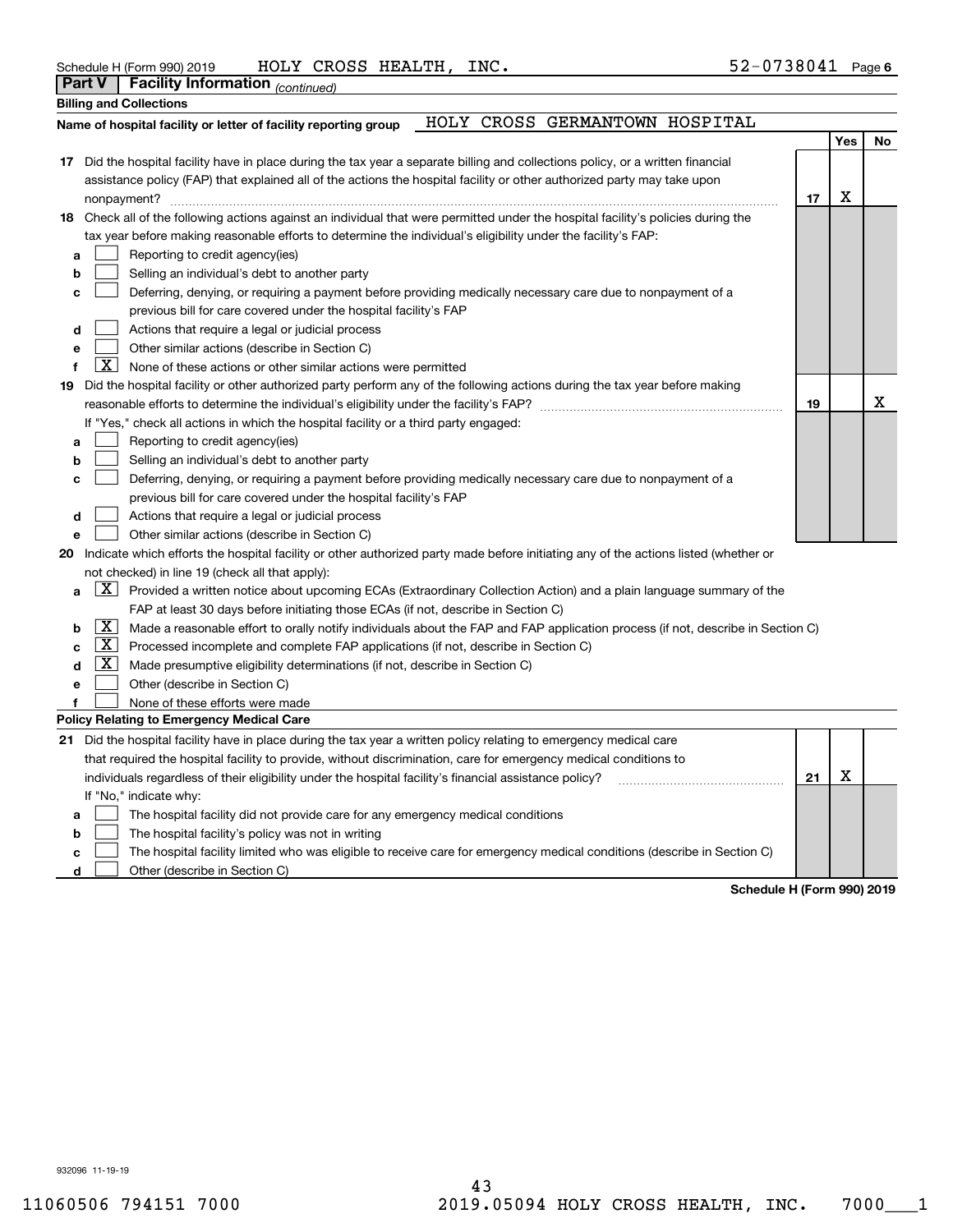|    | <b>Part V</b>                                                                                                                                                                                                     | <b>Facility Information</b> (continued)                                                                                                                                                     |  |  |  |  |  |  |     |     |
|----|-------------------------------------------------------------------------------------------------------------------------------------------------------------------------------------------------------------------|---------------------------------------------------------------------------------------------------------------------------------------------------------------------------------------------|--|--|--|--|--|--|-----|-----|
|    |                                                                                                                                                                                                                   | Charges to Individuals Eligible for Assistance Under the FAP (FAP-Eligible Individuals)                                                                                                     |  |  |  |  |  |  |     |     |
|    | HOLY CROSS GERMANTOWN HOSPITAL<br>Name of hospital facility or letter of facility reporting group                                                                                                                 |                                                                                                                                                                                             |  |  |  |  |  |  |     |     |
|    |                                                                                                                                                                                                                   |                                                                                                                                                                                             |  |  |  |  |  |  | Yes | No. |
| 22 |                                                                                                                                                                                                                   | Indicate how the hospital facility determined, during the tax year, the maximum amounts that can be charged to FAP-eligible<br>individuals for emergency or other medically necessary care. |  |  |  |  |  |  |     |     |
| a  | The hospital facility used a look-back method based on claims allowed by Medicare fee-for-service during a prior<br>12-month period                                                                               |                                                                                                                                                                                             |  |  |  |  |  |  |     |     |
|    | The hospital facility used a look-back method based on claims allowed by Medicare fee-for-service and all private<br>b<br>health insurers that pay claims to the hospital facility during a prior 12-month period |                                                                                                                                                                                             |  |  |  |  |  |  |     |     |
| c  |                                                                                                                                                                                                                   | The hospital facility used a look-back method based on claims allowed by Medicaid, either alone or in combination                                                                           |  |  |  |  |  |  |     |     |
|    |                                                                                                                                                                                                                   | with Medicare fee-for-service and all private health insurers that pay claims to the hospital facility during a prior<br>12-month period                                                    |  |  |  |  |  |  |     |     |
| d  | X                                                                                                                                                                                                                 | The hospital facility used a prospective Medicare or Medicaid method                                                                                                                        |  |  |  |  |  |  |     |     |
| 23 |                                                                                                                                                                                                                   | During the tax year, did the hospital facility charge any FAP-eligible individual to whom the hospital facility provided                                                                    |  |  |  |  |  |  |     |     |
|    |                                                                                                                                                                                                                   | emergency or other medically necessary services more than the amounts generally billed to individuals who had                                                                               |  |  |  |  |  |  |     |     |
|    | х<br>insurance covering such care?<br>23                                                                                                                                                                          |                                                                                                                                                                                             |  |  |  |  |  |  |     |     |
|    |                                                                                                                                                                                                                   | If "Yes," explain in Section C.                                                                                                                                                             |  |  |  |  |  |  |     |     |
|    | 24 During the tax year, did the hospital facility charge any FAP-eligible individual an amount equal to the gross charge for any<br>x<br>service provided to that individual?<br>24                               |                                                                                                                                                                                             |  |  |  |  |  |  |     |     |
|    |                                                                                                                                                                                                                   | If "Yes," explain in Section C.                                                                                                                                                             |  |  |  |  |  |  |     |     |

**Schedule H (Form 990) 2019**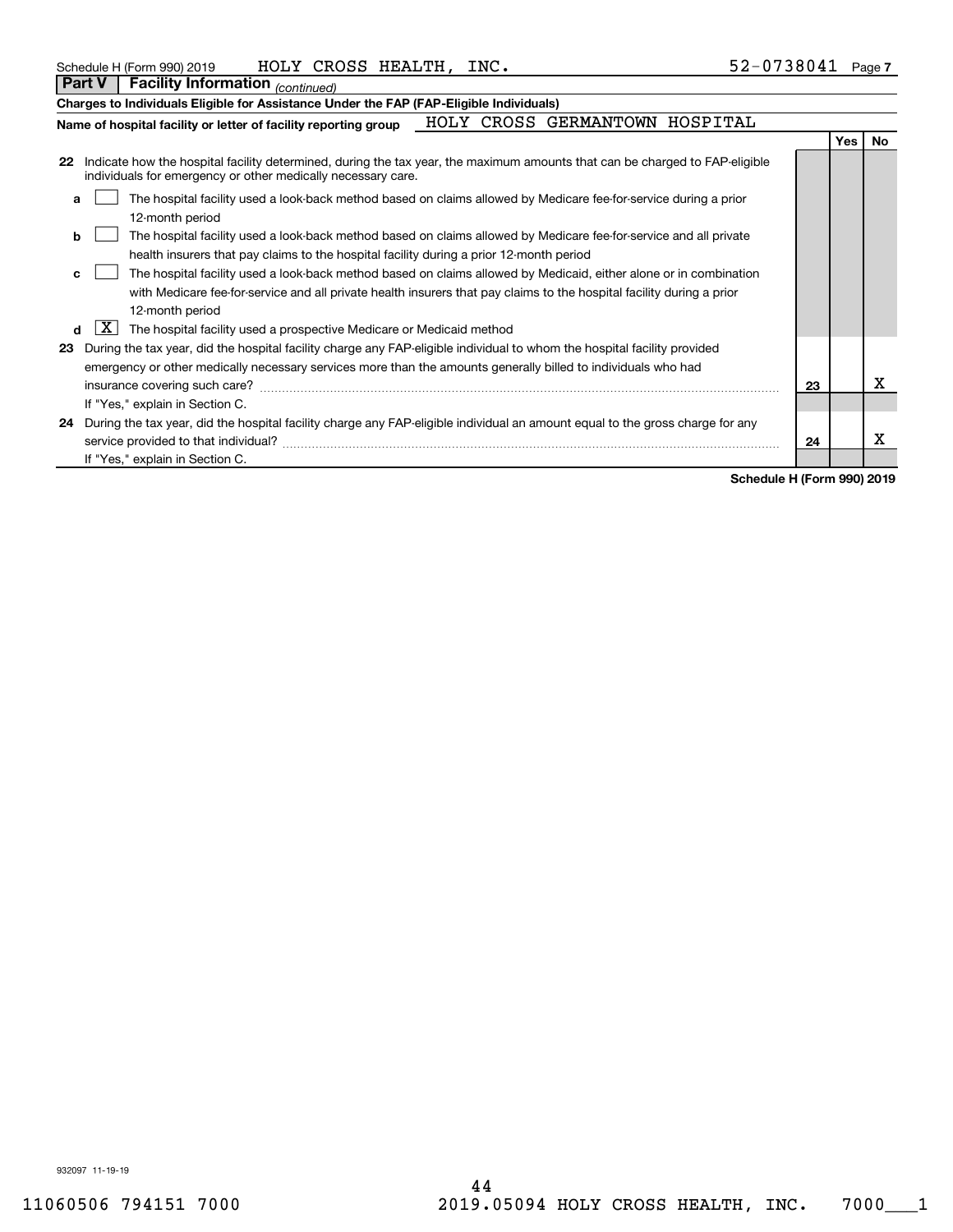**Section C. Supplemental Information for Part V, Section B.** Provide descriptions required for Part V, Section B, lines<br>2, 3j, 5, 6a, 6b, 7d, 11, 13b, 13h, 15e, 16j, 18e, 19e, 20a, 20b, 20c, 20d, 20e, 21c, 21d, 23, and 24. separate descriptions for each hospital facility in a facility reporting group, designated by facility reporting group letter<br>and hospital facility line number from Part V, Section A ("A, 1," "A, 4," "B, 2," "B, 3," etc.)

### HOLY CROSS HOSPITAL:

 *(continued)* **Part V Facility Information**

PART V, SECTION B, LINE 3J: N/A

PART V, SECTION B, LINE 3E: HOLY CROSS HOSPITAL (HCH) INCLUDED IN ITS

COMMUNITY HEALTH NEEDS ASSESSMENT (CHNA) WRITTEN REPORT A PRIORITIZED LIST

AND DESCRIPTION OF THE COMMUNITY'S SIGNIFICANT HEALTH NEEDS, WHICH WERE

IDENTIFIED THROUGH THE MOST RECENTLY CONDUCTED CHNA. THE FOLLOWING

COMMUNITY HEALTH NEEDS WERE DEEMED SIGNIFICANT AND WERE PRIORITIZED

THROUGH A COMMUNITY-INVOLVED SELECTION PROCESS:

1. SOCIAL DETERMINANTS/INFLUENCERS OF HEALTH

- A. ACCESS TO CARE
- B. FOOD INSECURITY

C. HOUSING

2. VULNERABLE POPULATIONS

A. SENIOR POPULATION

B. MATERNAL/INFANT POPULATION

3. CHRONIC DISEASES

A. DIABETES

B. CANCERS

C. CARDIOVASCULAR HEALTH

D. OBESITY

E. BEHAVIORAL HEALTH

# HOLY CROSS GERMANTOWN HOSPITAL:

# PART V, SECTION B, LINE 3J: N/A

932098 11-19-19

**Schedule H (Form 990) 2019**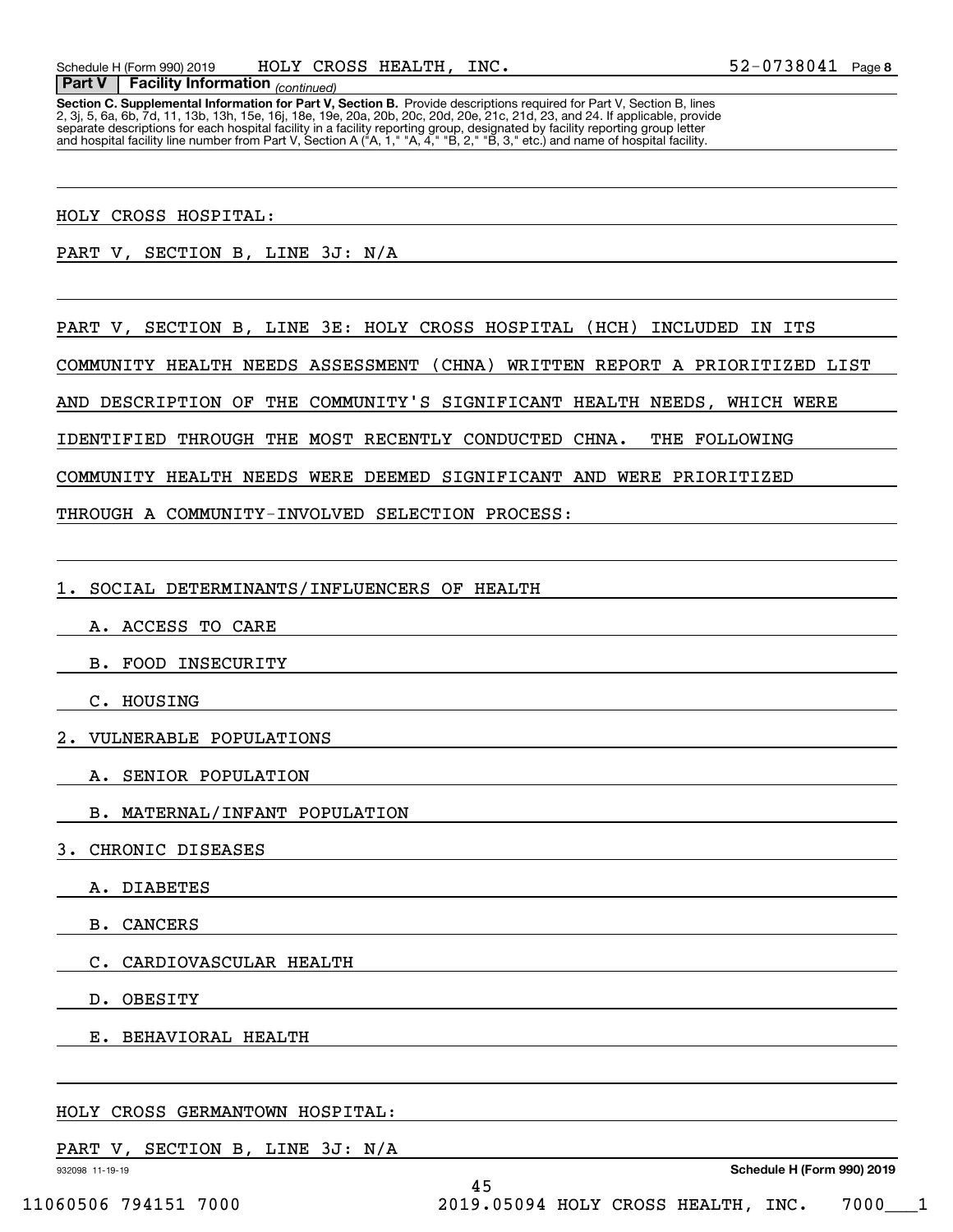**Section C. Supplemental Information for Part V, Section B.** Provide descriptions required for Part V, Section B, lines<br>2, 3j, 5, 6a, 6b, 7d, 11, 13b, 13h, 15e, 16j, 18e, 19e, 20a, 20b, 20c, 20d, 20e, 21c, 21d, 23, and 24. separate descriptions for each hospital facility in a facility reporting group, designated by facility reporting group letter<br>and hospital facility line number from Part V, Section A ("A, 1," "A, 4," "B, 2," "B, 3," etc.)

PART V, SECTION B, LINE 3E: HOLY CROSS GERMANTOWN HOSPITAL (HCGH) INCLUDED

IN ITS COMMUNITY HEALTH NEEDS ASSESSMENT (CHNA) WRITTEN REPORT A

PRIORITIZED LIST AND DESCRIPTION OF THE COMMUNITY'S SIGNIFICANT HEALTH

NEEDS, WHICH WERE IDENTIFIED THROUGH THE MOST RECENTLY CONDUCTED CHNA.

THE FOLLOWING COMMUNITY HEALTH NEEDS WERE DEEMED SIGNIFICANT AND WERE

PRIORITIZED THROUGH A COMMUNITY-INVOLVED SELECTION PROCESS:

1. SOCIAL DETERMINANTS/INFLUENCERS OF HEALTH

A. ACCESS TO CARE

B. FOOD INSECURITY

C. HOUSING

2. VULNERABLE POPULATIONS

A. SENIOR POPULATION

B. MATERNAL/INFANT POPULATION

3. CHRONIC DISEASES

A. DIABETES

B. CANCERS

C. CARDIOVASCULAR HEALTH

D. OBESITY

E. BEHAVIORAL HEALTH

HOLY CROSS HOSPITAL:

PART V, SECTION B, LINE 5: HOLY CROSS HOSPITAL HAS CONDUCTED NEEDS

ASSESSMENTS FOR ALMOST 20 YEARS AND HOLY CROSS GERMANTOWN HOSPITAL HAS

CONDUCTED NEEDS ASSESSMENTS SINCE IT OPENED IN 2014. BOTH COLLABORATIVELY

**Schedule H (Form 990) 2019**

932098 11-19-19

46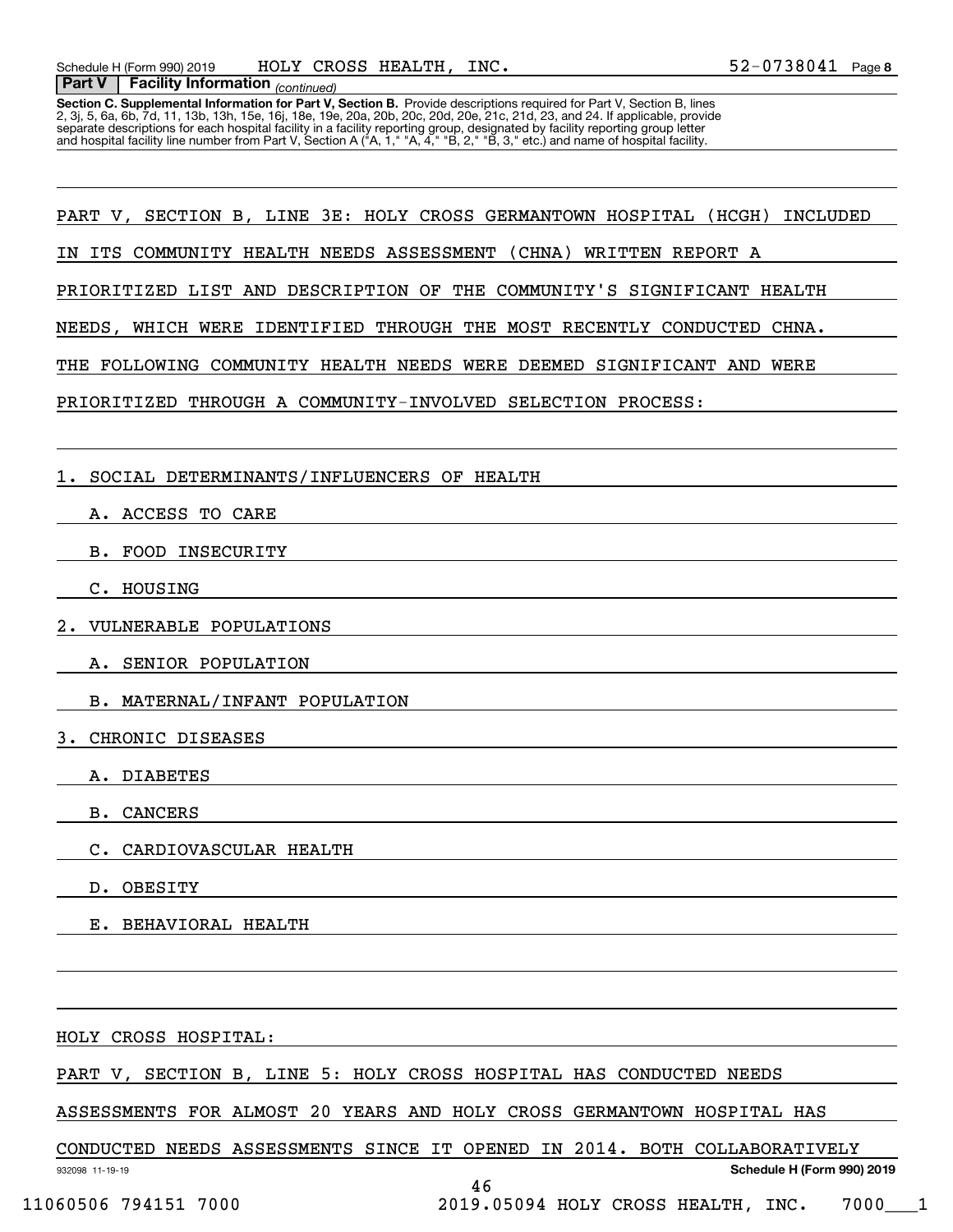**Section C. Supplemental Information for Part V, Section B.** Provide descriptions required for Part V, Section B, lines<br>2, 3j, 5, 6a, 6b, 7d, 11, 13b, 13h, 15e, 16j, 18e, 19e, 20a, 20b, 20c, 20d, 20e, 21c, 21d, 23, and 24. separate descriptions for each hospital facility in a facility reporting group, designated by facility reporting group letter<br>and hospital facility line number from Part V, Section A ("A, 1," "A, 4," "B, 2," "B, 3," etc.)

IDENTIFY UNMET COMMUNITY HEALTH CARE NEEDS IN A VARIETY OF WAYS. FOR THIS CHNA CYCLE, HCH AND HCGH AGAIN COLLABORATED WITH OTHER HEALTH CARE PROVIDERS TO SUPPORT HEALTHY MONTGOMERY, MONTGOMERY COUNTY'S COMMUNITY HEALTH IMPROVEMENT PROCESS. EXPERT GUIDANCE WAS PROVIDED FROM A PANEL OF EXTERNAL PARTICIPANTS WITH EXPERTISE IN PUBLIC HEALTH AND INSIGHT INTO THE NEEDS OF OUR COMMUNITY. FIRST-HAND INFORMATION WAS GATHERED FROM COMMUNITY MEMBERS THROUGH COMMUNITY CONVERSATIONS, WHICH WERE CONDUCTED IN THE SPRING OF 2019 BY HOLY CROSS HEALTH (COMPRISED OF HCH AND HCGH), HEALTHY MONTGOMERY, AND THE MONTGOMERY COUNTY DEPARTMENT OF HEALTH AND HUMAN SERVICES. THE COMMUNITY NEED INDEX AND OTHER PUBLICLY AVAILABLE REPORTS AND NEEDS ASSESSMENTS WERE REVIEWED TO HELP IDENTIFY THE UNMET NEEDS IN COMMUNITIES THAT WOULD BENEFIT FROM OUR PROGRAMS AND SERVICES. INTERNAL DATA WAS USED TO CONDUCT AN EXTENSIVE ANALYSIS OF DEMOGRAPHICS, HEALTH INDICATORS AND OTHER DETERMINANTS OF HEALTH FOR THOSE SERVED BY HCH AND HCGH.

932098 11-19-19 **Schedule H (Form 990) 2019** ANNUALLY, HCH AND HCGH INVITE INPUT AND OBTAIN ADVICE FROM A GROUP OF EXTERNAL PARTICIPANTS THAT REPRESENT THE INTERESTS OF THE COMMUNITIES WE SERVE. THIS EXTERNAL REVIEW COMMITTEE REVIEWS OUR COMMUNITY BENEFIT PLAN, ANNUAL WORK PLAN, FOUNDATION/KEY BACKGROUND MATERIAL, AND DATA SUPPLEMENTS TO ADVISE US ON PRIORITY COMMUNITY NEEDS AND THE DIRECTION TO TAKE FOR THE NEXT YEAR. EXTERNAL GROUP PARTICIPANTS INCLUDE THE PUBLIC HEALTH OFFICER AND THE DIRECTOR OF THE MONTGOMERY COUNTY DEPARTMENT OF HEALTH AND HUMAN SERVICES; A VARIETY OF INDIVIDUALS FROM LOCAL AND STATE GOVERNMENTAL AGENCIES; AND LEADERS FROM COMMUNITY-BASED ORGANIZATIONS, FOUNDATIONS, CHURCHES, COLLEGES, COALITIONS, AND ASSOCIATIONS. THESE PARTICIPANTS ARE EXPERTS IN A RANGE OF AREAS, INCLUDING PUBLIC HEALTH, MINORITY POPULATIONS 47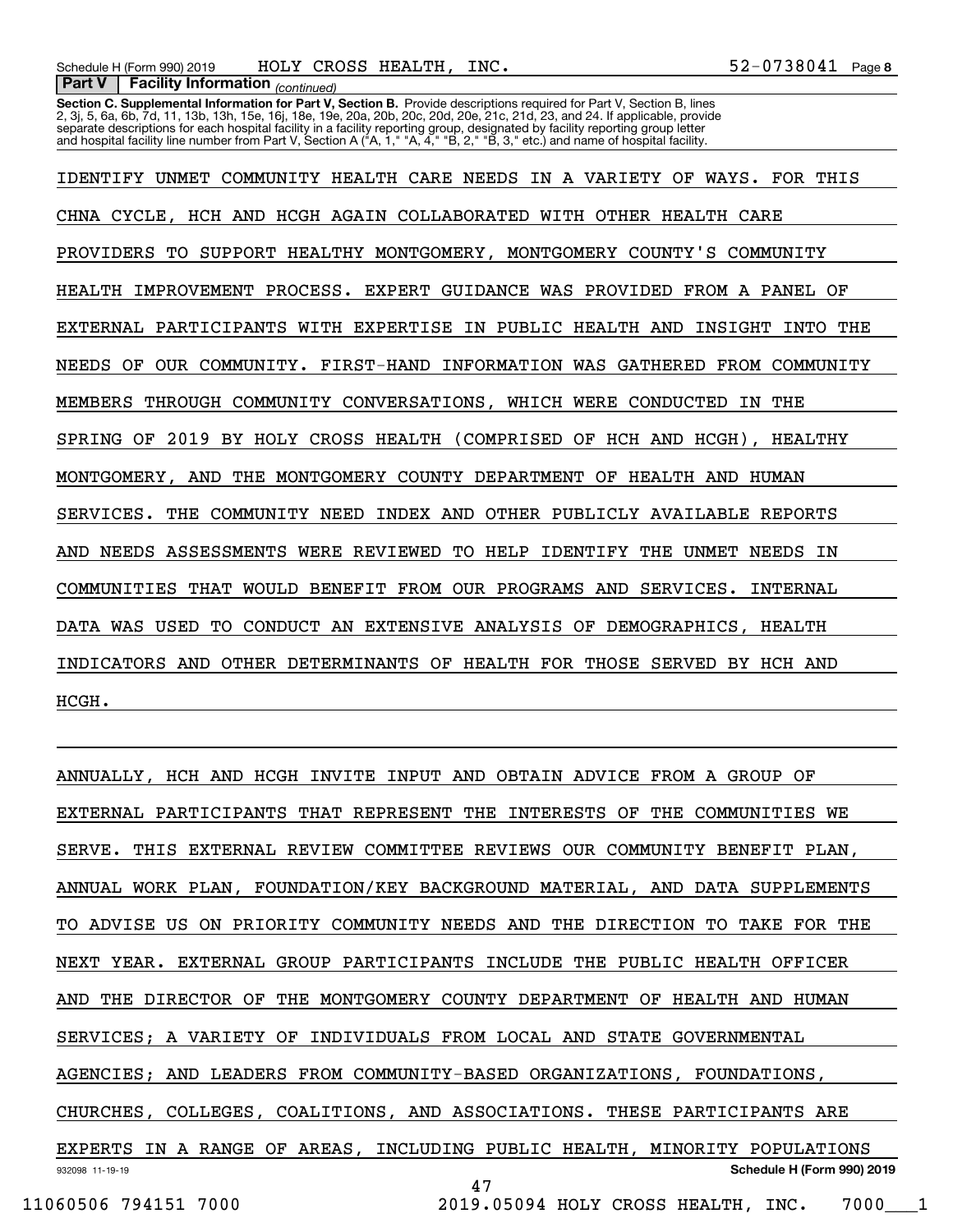**Section C. Supplemental Information for Part V, Section B.** Provide descriptions required for Part V, Section B, lines<br>2, 3j, 5, 6a, 6b, 7d, 11, 13b, 13h, 15e, 16j, 18e, 19e, 20a, 20b, 20c, 20d, 20e, 21c, 21d, 23, and 24. separate descriptions for each hospital facility in a facility reporting group, designated by facility reporting group letter<br>and hospital facility line number from Part V, Section A ("A, 1," "A, 4," "B, 2," "B, 3," etc.)

AND HEALTH DISPARITIES, SOCIAL DETERMINANTS OF HEALTH, HEALTH CARE, AND SOCIAL SERVICES. THROUGH GROUP DISCUSSION, THEY PROVIDE INPUT THAT HELPS TO ENSURE THAT WE HAVE IDENTIFIED AND RESPONDED TO THE MOST PRESSING COMMUNITY HEALTH CARE NEEDS.

ON JUNE 5, 2019, THE EXTERNAL REVIEW COMMITTEE MET TO PROVIDE INPUT ON EXISTING AND EMERGING COMMUNITY NEEDS FOR THE FISCAL YEAR 2020 CHNA. A WIDE VARIETY OF ORGANIZATIONS, REPRESENTING MULTIPLE COMMUNITIES WITHIN OUR COMMUNITY BENEFIT SERVICE AREA, WERE SOLICITED FOR INPUT. INPUT ON THE NEEDS OF LOW-INCOME, MINORITY, AND SENIOR POPULATIONS WERE PROVIDED BY THE HEALTH OFFICER AND DIRECTOR OF THE MONTGOMERY COUNTY DEPARTMENT OF HEALTH AND HUMAN SERVICES, A REPRESENTATIVE FROM THE MONTGOMERY COUNTY HOUSING PARTNERSHIP, AND A REPRESENTATIVE FROM THE MONTGOMERY COUNTY COLLABORATION COUNCIL FOR CHILDREN, YOUTH, AND FAMILIES. EXISTING AND EMERGING NEEDS OF THE MEDICALLY UNDERSERVED AND UNINSURED POPULATIONS WERE PROVIDED BY THE DIRECTOR OF THE MONTGOMERY COUNTY DEPARTMENT OF HEALTH AND HUMAN SERVICES, A REPRESENTATIVE FROM THE HOLY CROSS HEALTH CENTER - ASPEN HILL, AND BY A REPRESENTATIVE FROM THE MENTAL HEALTH ASSOCIATION OF MONTGOMERY COUNTY. INFORMATION ON THE BROADER NEEDS OF THE COMMUNITY WE SERVE WAS PROVIDED BY REPRESENTATIVES FROM THE MONTGOMERY COUNTY FOOD COUNCIL, THE NEXUS MONTGOMERY REGIONAL PARTNERSHIP, THE HEALTH CARE INITIATIVE FOUNDATION, THE MONTGOMERY COUNTY COUNCIL, AND THE SILVER SPRING VILLAGE.

932098 11-19-19 **Schedule H (Form 990) 2019** HOLY CROSS GERMANTOWN HOSPITAL: PART V, SECTION B, LINE 5: HOLY CROSS HOSPITAL HAS CONDUCTED NEEDS ASSESSMENTS FOR ALMOST 20 YEARS AND HOLY CROSS GERMANTOWN HOSPITAL HAS CONDUCTED NEEDS ASSESSMENTS SINCE IT OPENED IN 2014. BOTH COLLABORATIVELY

48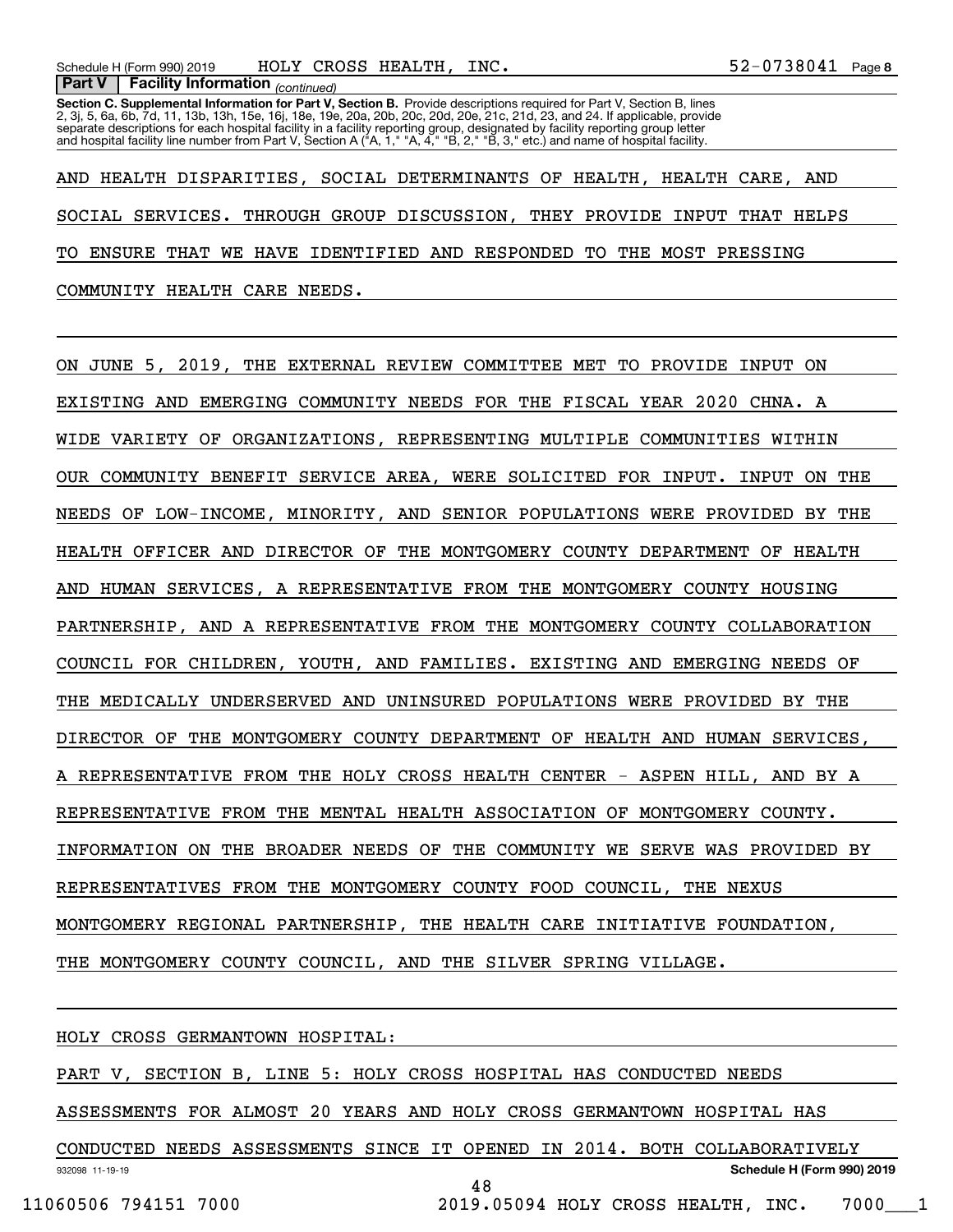**Section C. Supplemental Information for Part V, Section B.** Provide descriptions required for Part V, Section B, lines<br>2, 3j, 5, 6a, 6b, 7d, 11, 13b, 13h, 15e, 16j, 18e, 19e, 20a, 20b, 20c, 20d, 20e, 21c, 21d, 23, and 24. separate descriptions for each hospital facility in a facility reporting group, designated by facility reporting group letter<br>and hospital facility line number from Part V, Section A ("A, 1," "A, 4," "B, 2," "B, 3," etc.)

IDENTIFY UNMET COMMUNITY HEALTH CARE NEEDS IN A VARIETY OF WAYS. FOR THIS CHNA CYCLE, HCH AND HCGH AGAIN COLLABORATED WITH OTHER HEALTH CARE PROVIDERS TO SUPPORT HEALTHY MONTGOMERY, MONTGOMERY COUNTY'S COMMUNITY HEALTH IMPROVEMENT PROCESS. EXPERT GUIDANCE WAS PROVIDED FROM A PANEL OF EXTERNAL PARTICIPANTS WITH EXPERTISE IN PUBLIC HEALTH AND INSIGHT INTO THE NEEDS OF OUR COMMUNITY. FIRST-HAND INFORMATION WAS GATHERED FROM COMMUNITY MEMBERS THROUGH COMMUNITY CONVERSATIONS, WHICH WERE CONDUCTED IN THE SPRING OF 2019 BY HOLY CROSS HEALTH (COMPRISED OF HCH AND HCGH), HEALTHY MONTGOMERY, AND THE MONTGOMERY COUNTY DEPARTMENT OF HEALTH AND HUMAN SERVICES. THE COMMUNITY NEED INDEX AND OTHER PUBLICLY AVAILABLE REPORTS AND NEEDS ASSESSMENTS WERE REVIEWED TO HELP IDENTIFY THE UNMET NEEDS IN COMMUNITIES THAT WOULD BENEFIT FROM OUR PROGRAMS AND SERVICES. INTERNAL DATA WAS USED TO CONDUCT AN EXTENSIVE ANALYSIS OF DEMOGRAPHICS, HEALTH INDICATORS AND OTHER DETERMINANTS OF HEALTH FOR THOSE SERVED BY HCH AND HCGH.

932098 11-19-19 **Schedule H (Form 990) 2019** ANNUALLY, HCH AND HCGH INVITE INPUT AND OBTAIN ADVICE FROM A GROUP OF EXTERNAL PARTICIPANTS THAT REPRESENT THE INTERESTS OF THE COMMUNITIES WE SERVE. THIS EXTERNAL REVIEW COMMITTEE REVIEWS OUR COMMUNITY BENEFIT PLAN, ANNUAL WORK PLAN, FOUNDATION/KEY BACKGROUND MATERIAL, AND DATA SUPPLEMENTS TO ADVISE US ON PRIORITY COMMUNITY NEEDS AND THE DIRECTION TO TAKE FOR THE NEXT YEAR. EXTERNAL GROUP PARTICIPANTS INCLUDE THE PUBLIC HEALTH OFFICER AND THE DIRECTOR OF THE MONTGOMERY COUNTY DEPARTMENT OF HEALTH AND HUMAN SERVICES; A VARIETY OF INDIVIDUALS FROM LOCAL AND STATE GOVERNMENTAL AGENCIES; AND LEADERS FROM COMMUNITY-BASED ORGANIZATIONS, FOUNDATIONS, CHURCHES, COLLEGES, COALITIONS, AND ASSOCIATIONS. THESE PARTICIPANTS ARE EXPERTS IN A RANGE OF AREAS, INCLUDING PUBLIC HEALTH, MINORITY POPULATIONS 49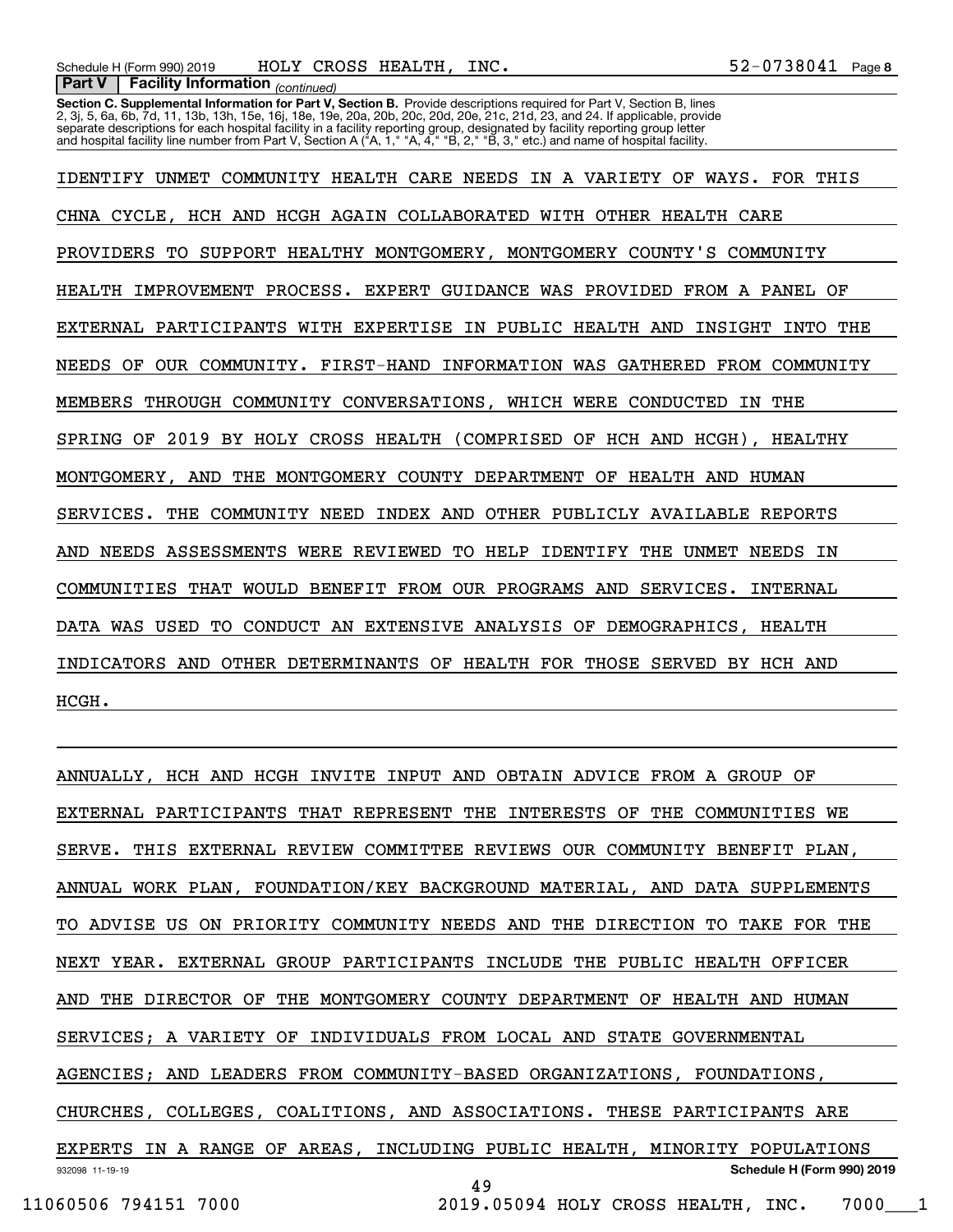**Section C. Supplemental Information for Part V, Section B.** Provide descriptions required for Part V, Section B, lines<br>2, 3j, 5, 6a, 6b, 7d, 11, 13b, 13h, 15e, 16j, 18e, 19e, 20a, 20b, 20c, 20d, 20e, 21c, 21d, 23, and 24. separate descriptions for each hospital facility in a facility reporting group, designated by facility reporting group letter<br>and hospital facility line number from Part V, Section A ("A, 1," "A, 4," "B, 2," "B, 3," etc.)

AND HEALTH DISPARITIES, SOCIAL DETERMINANTS OF HEALTH, HEALTH CARE, AND SOCIAL SERVICES. THROUGH GROUP DISCUSSION, THEY PROVIDE INPUT THAT HELPS TO ENSURE THAT WE HAVE IDENTIFIED AND RESPONDED TO THE MOST PRESSING COMMUNITY HEALTH CARE NEEDS.

ON JUNE 5, 2019, THE EXTERNAL REVIEW COMMITTEE MET TO PROVIDE INPUT ON EXISTING AND EMERGING COMMUNITY NEEDS FOR THE FISCAL YEAR 2020 CHNA. A WIDE VARIETY OF ORGANIZATIONS, REPRESENTING MULTIPLE COMMUNITIES WITHIN OUR COMMUNITY BENEFIT SERVICE AREA, WERE SOLICITED FOR INPUT. INPUT ON THE NEEDS OF LOW-INCOME, MINORITY, AND SENIOR POPULATIONS WERE PROVIDED BY THE HEALTH OFFICER AND DIRECTOR OF THE MONTGOMERY COUNTY DEPARTMENT OF HEALTH AND HUMAN SERVICES, A REPRESENTATIVE FROM THE MONTGOMERY COUNTY HOUSING PARTNERSHIP, AND A REPRESENTATIVE FROM THE MONTGOMERY COUNTY COLLABORATION COUNCIL FOR CHILDREN, YOUTH, AND FAMILIES. EXISTING AND EMERGING NEEDS OF THE MEDICALLY UNDERSERVED AND UNINSURED POPULATIONS WERE PROVIDED BY THE DIRECTOR OF THE MONTGOMERY COUNTY DEPARTMENT OF HEALTH AND HUMAN SERVICES, A REPRESENTATIVE FROM THE HOLY CROSS HEALTH CENTER - ASPEN HILL, AND BY A REPRESENTATIVE FROM THE MENTAL HEALTH ASSOCIATION OF MONTGOMERY COUNTY. INFORMATION ON THE BROADER NEEDS OF THE COMMUNITY WE SERVE WAS PROVIDED BY REPRESENTATIVES FROM THE MONTGOMERY COUNTY FOOD COUNCIL, THE NEXUS MONTGOMERY REGIONAL PARTNERSHIP, THE HEALTH CARE INITIATIVE FOUNDATION, THE MONTGOMERY COUNTY COUNCIL, AND THE SILVER SPRING VILLAGE.

HOLY CROSS HOSPITAL:

PART V, SECTION B, LINE 6A: AS A MEMBER OF HEALTHY MONTGOMERY, MONTGOMERY

932098 11-19-19 **Schedule H (Form 990) 2019** COUNTY'S COMMUNITY HEALTH IMPROVEMENT PROCESS, HOLY CROSS HOSPITAL 50 11060506 794151 7000 2019.05094 HOLY CROSS HEALTH, INC. 7000\_\_\_1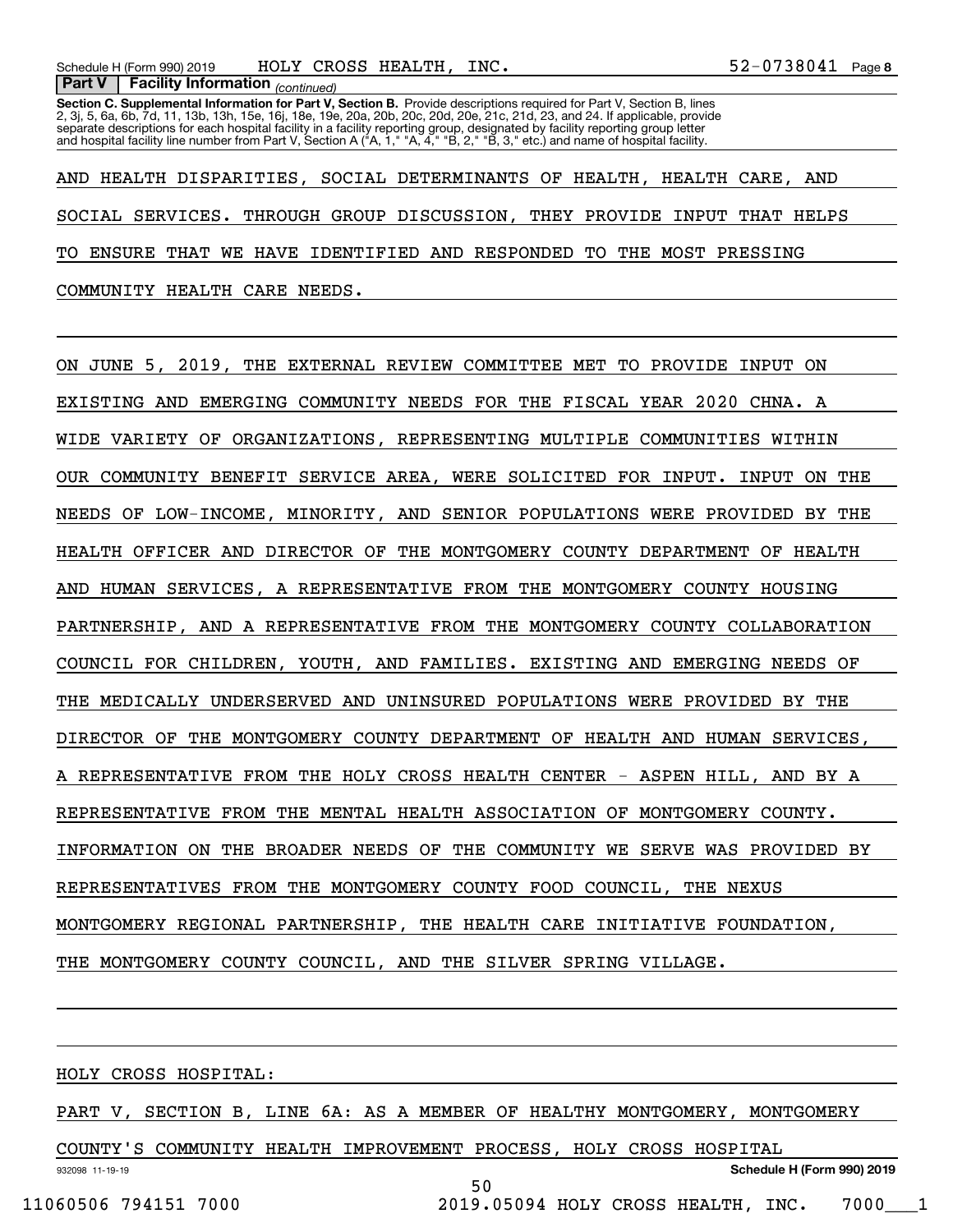**Section C. Supplemental Information for Part V, Section B.** Provide descriptions required for Part V, Section B, lines<br>2, 3j, 5, 6a, 6b, 7d, 11, 13b, 13h, 15e, 16j, 18e, 19e, 20a, 20b, 20c, 20d, 20e, 21c, 21d, 23, and 24. separate descriptions for each hospital facility in a facility reporting group, designated by facility reporting group letter<br>and hospital facility line number from Part V, Section A ("A, 1," "A, 4," "B, 2," "B, 3," etc.)

CONDUCTED ITS CHNA WITH THE FOLLOWING HOSPITAL FACILITIES: HOLY CROSS GERMANTOWN HOSPITAL, SUBURBAN HOSPITAL, MEDSTAR MONTGOMERY MEDICAL CENTER, ADVENTIST HEALTHCARE WHITE OAK MEDICAL CENTER (FORMERLY WASHINGTON ADVENTIST HOSPITAL), AND SHADY GROVE ADVENTIST HOSPITAL.

HOLY CROSS GERMANTOWN HOSPITAL:

 *(continued)* **Part V Facility Information**

PART V, SECTION B, LINE 6A: AS A MEMBER OF HEALTHY MONTGOMERY, MONTGOMERY

COUNTY'S COMMUNITY HEALTH IMPROVEMENT PROCESS, HOLY CROSS GERMANTOWN

HOSPITAL CONDUCTED ITS CHNA WITH THE FOLLOWING HOSPITAL FACILITIES: HOLY

CROSS HOSPITAL, SUBURBAN HOSPITAL, MEDSTAR MONTGOMERY MEDICAL CENTER,

ADVENTIST HEALTHCARE WHITE OAK MEDICAL CENTER (FORMERLY WASHINGTON

ADVENTIST HOSPITAL), AND SHADY GROVE ADVENTIST HOSPITAL.

HOLY CROSS HOSPITAL:

932098 11-19-19 **Schedule H (Form 990) 2019** PART V, SECTION B, LINE 6B: AS MEMBERS OF HEALTHY MONTGOMERY, MONTGOMERY COUNTY'S COMMUNITY HEALTH IMPROVEMENT PROCESS, HOLY CROSS HOSPITAL AND HOLY CROSS GERMANTOWN HOSPITAL CONDUCTED THEIR CHNAS WITH THE FOLLOWING ORGANIZATIONS: MANNA FOOD SERVICES, MONTGOMERY COUNTY DEPARTMENT OF HEALTH AND HUMAN SERVICES, HOUSE OF DELEGATES, MARYLAND GENERAL ASSEMBLY, KAISER PERMANENTE, PRIMARY CARE COALITION OF MONTGOMERY COUNTY, MONTGOMERY COUNTY DEPARTMENT OF PLANNING, CAREFIRST BLUE CROSS BLUE SHIELD, AFRICAN AMERICAN HEALTH PROGRAM, ASIAN AMERICAN HEALTH INITIATIVE, PROYECTO SALUD HEALTH CENTER, LATINO HEALTH INITIATIVE, MONTGOMERY COUNTY PUBLIC SCHOOLS, MONTGOMERY COUNTY RECREATION DEPARTMENT, GEORGETOWN UNIVERSITY SCHOOL OF NURSING AND HEALTH STUDIES, MONTGOMERY COUNTY DEPARTMENT OF TRANSPORTATION, RONALD D PAUL COMPANIES, MONTGOMERY PARKS, MONTGOMERY 51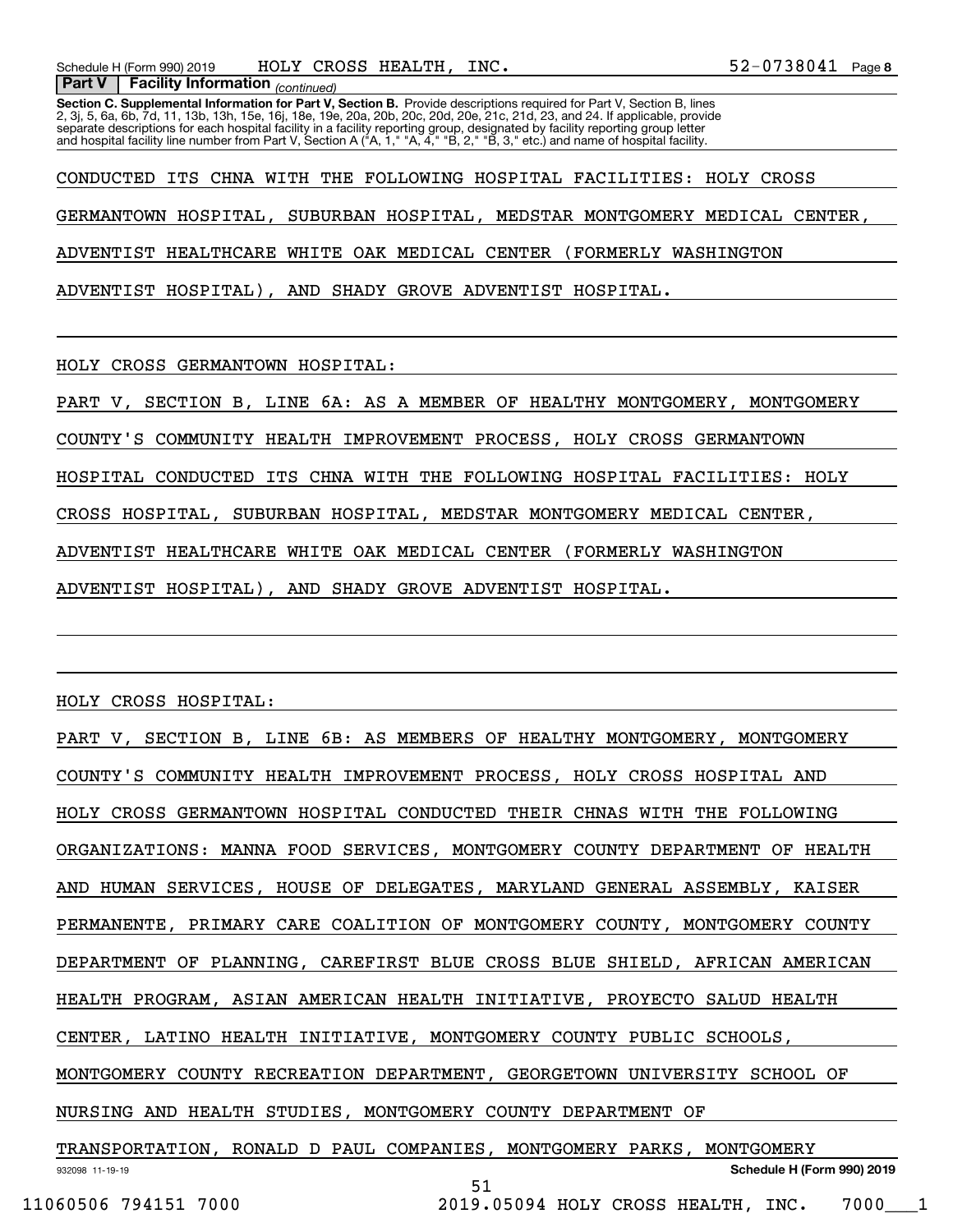**Section C. Supplemental Information for Part V, Section B.** Provide descriptions required for Part V, Section B, lines<br>2, 3j, 5, 6a, 6b, 7d, 11, 13b, 13h, 15e, 16j, 18e, 19e, 20a, 20b, 20c, 20d, 20e, 21c, 21d, 23, and 24. separate descriptions for each hospital facility in a facility reporting group, designated by facility reporting group letter<br>and hospital facility line number from Part V, Section A ("A, 1," "A, 4," "B, 2," "B, 3," etc.)

COUNTY COLLABORATION, AND DEPARTMENT OF HOUSING AND COMMUNITY AFFAIRS.

HOLY CROSS GERMANTOWN HOSPITAL: PART V, SECTION B, LINE 6B: AS MEMBERS OF HEALTHY MONTGOMERY, MONTGOMERY COUNTY'S COMMUNITY HEALTH IMPROVEMENT PROCESS, HOLY CROSS HOSPITAL AND HOLY CROSS GERMANTOWN HOSPITAL CONDUCTED THEIR CHNAS WITH THE FOLLOWING ORGANIZATIONS: MANNA FOOD SERVICES, MONTGOMERY COUNTY DEPARTMENT OF HEALTH AND HUMAN SERVICES, HOUSE OF DELEGATES, MARYLAND GENERAL ASSEMBLY, KAISER PERMANENTE, PRIMARY CARE COALITION OF MONTGOMERY COUNTY, MONTGOMERY COUNTY DEPARTMENT OF PLANNING, CAREFIRST BLUE CROSS BLUE SHIELD, AFRICAN AMERICAN HEALTH PROGRAM, ASIAN AMERICAN HEALTH INITIATIVE, PROYECTO SALUD HEALTH CENTER, LATINO HEALTH INITIATIVE, MONTGOMERY COUNTY PUBLIC SCHOOLS, MONTGOMERY COUNTY RECREATION DEPARTMENT, GEORGETOWN UNIVERSITY SCHOOL OF NURSING AND HEALTH STUDIES, MONTGOMERY COUNTY DEPARTMENT OF TRANSPORTATION, RONALD D PAUL COMPANIES, MONTGOMERY PARKS, MONTGOMERY COUNTY COLLABORATION, AND DEPARTMENT OF HOUSING AND COMMUNITY AFFAIRS.

HOLY CROSS HOSPITAL:

PART V, SECTION B, LINE 11: HOLY CROSS HOSPITAL ADDRESSES THE UNMET NEEDS OF OUR COMMUNITY, IN ACCORDANCE WITH OUR MISSION AND IN ALIGNMENT WITH THE GOALS OF HEALTHY MONTGOMERY, OUR EXTERNAL REVIEW GROUP.

932098 11-19-19 **Schedule H (Form 990) 2019** KEY FINDINGS FROM ALL DATA SOURCES WERE REVIEWED, AND THE MOST PRESSING NEEDS WERE INCORPORATED INTO AN IMPLEMENTATION STRATEGY. THIS MULTI-YEAR IMPLEMENTATION STRATEGY ADDRESSES THE MOST VULNERABLE AND UNDERSERVED INDIVIDUALS AND FAMILIES, INCLUDING WOMEN AND CHILDREN, SENIORS, AND 52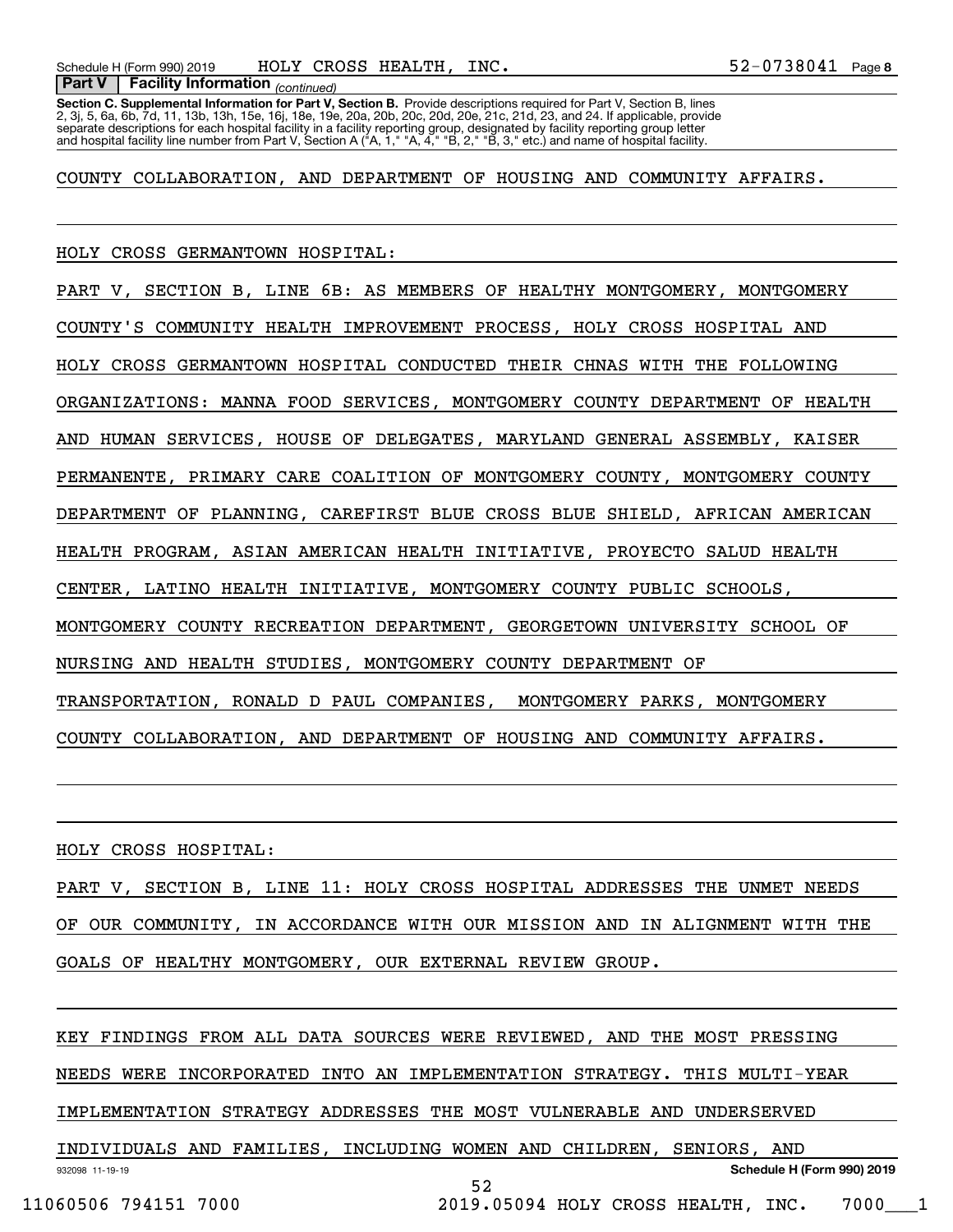**Section C. Supplemental Information for Part V, Section B.** Provide descriptions required for Part V, Section B, lines<br>2, 3j, 5, 6a, 6b, 7d, 11, 13b, 13h, 15e, 16j, 18e, 19e, 20a, 20b, 20c, 20d, 20e, 21c, 21d, 23, and 24. separate descriptions for each hospital facility in a facility reporting group, designated by facility reporting group letter<br>and hospital facility line number from Part V, Section A ("A, 1," "A, 4," "B, 2," "B, 3," etc.)

RACIAL, ETHNIC AND LINGUISTIC MINORITIES. THE FOLLOWING LIST OF PROGRAMS DESCRIBES HOW HCH IS ADDRESSING EACH NEED:

ACCESS TO HEALTH CARE: SINCE OPENING IN FISCAL YEAR 2004, THE HOLY CROSS HEALTH CENTERS, LOCATED IN ASPEN HILL, GAITHERSBURG, GERMANTOWN, AND SILVER SPRING, HAVE PROVIDED MORE THAN 200,000 PATIENT VISITS. THESE CENTERS ARE THE LINCHPIN IN OUR COMMUNITY BENEFIT PROGRAM, HELPING TO CREATE A CONTINUUM OF CARE FOR AREA RESIDENTS IN GREATEST NEED. THESE PRIMARY CARE SITES SERVE LOW-INCOME PATIENTS WHO ARE UNINSURED OR ARE ENROLLED IN MARYLAND PHYSICIANS CARE, A MARYLAND MEDICAID MANAGED CARE ORGANIZATION. IN FISCAL YEAR 2020 (FY20), THERE WERE 43,913 PATIENT VISITS AT THE FOUR HEALTH CENTERS AND 518 NEW OB/GYN ADMISSIONS.

THESE HEALTH CENTERS PROVIDE A WIDE RANGE OF SERVICES TO LOW-INCOME AND UNINSURED INDIVIDUALS AND FAMILIES TO HELP MAINTAIN THEIR OPTIMAL HEALTH AND WELL-BEING: PRIMARY CARE, PREVENTIVE CARE (INCLUDING HEALTH SCREENINGS), CHRONIC DISEASE MANAGEMENT, BEHAVIORAL HEALTH, HEALTH EDUCATION, FOLLOW-UP CARE FOR EMERGENCY ROOM AND HOSPITAL VISITS, AND REFERRALS TO SPECIALTY CARE WHEN NEEDED. THROUGH THESE PATIENT-CENTERED MEDICAL HOMES, NURSE CARE MANAGERS WORK WITH PATIENTS ONE-ON-ONE TO DEVELOP CARE PLANS AND CREATE PRACTICAL STRATEGIES TO HELP THEM COPE WITH CHRONIC ILLNESSES AND PREVENT NEW HEALTH PROBLEMS.

932098 11-19-19 **Schedule H (Form 990) 2019** HOUSING: IN FY20, HOLY CROSS HEALTH PROVIDED FUNDS TO SUPPORT HUMAN RESOURCE'S PATHWAYS TO INDEPENDENT EMPLOYMENT PROGRAM. THE PROGRAM WORKS WITH COMMUNITY AND GOVERNMENTAL ORGANIZATIONS TO HIRE INDIVIDUALS WHO ARE TRYING TO BREAK FROM THE CYCLE OF POVERTY CAUSED BY LACK OF ECONOMIC 53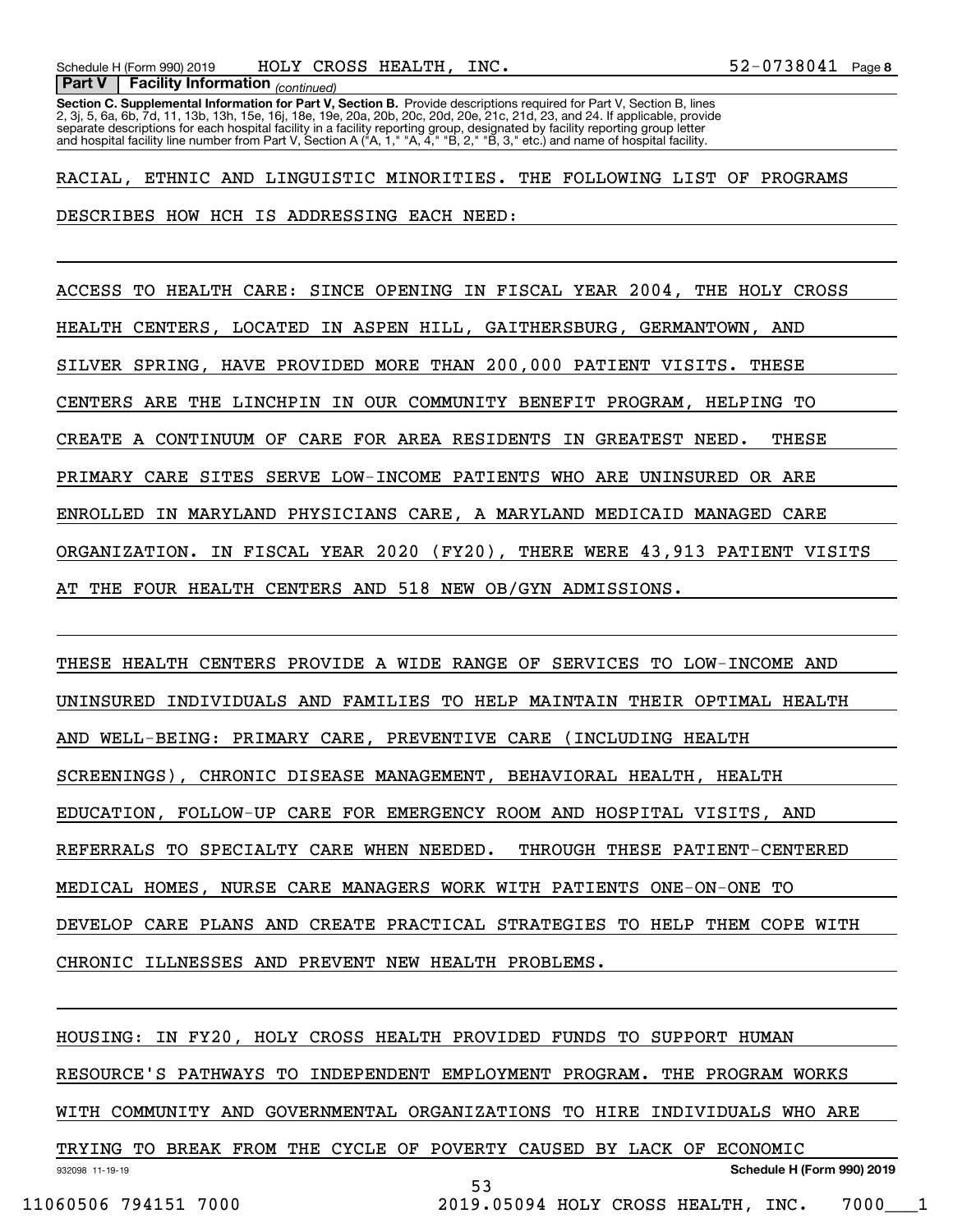**Section C. Supplemental Information for Part V, Section B.** Provide descriptions required for Part V, Section B, lines<br>2, 3j, 5, 6a, 6b, 7d, 11, 13b, 13h, 15e, 16j, 18e, 19e, 20a, 20b, 20c, 20d, 20e, 21c, 21d, 23, and 24. separate descriptions for each hospital facility in a facility reporting group, designated by facility reporting group letter<br>and hospital facility line number from Part V, Section A ("A, 1," "A, 4," "B, 2," "B, 3," etc.)

OPPORTUNITY, LACK OF EDUCATION/SKILLS, AND/OR PRIOR LEGAL OFFENSES. ADDITIONALLY, HCH ADVOCATED FOR AFFORDABLE HOUSING ON A COUNTY AND STATE LEVEL.

MATERNAL AND INFANT HEALTH: SINCE 1999, THOUSANDS OF PATIENTS HAVE BEEN ENTRUSTED TO OUR CARE THROUGH THE MATERNITY PARTNERSHIP PROGRAM, A COLLABORATIVE AGREEMENT BETWEEN HCH AND THE MONTGOMERY COUNTY DEPARTMENT OF HEALTH AND HUMAN SERVICES (MCDHHS), TO PROVIDE MATERNITY SERVICES TO PATIENTS IN NEED, REGARDLESS OF THEIR ABILITY TO PAY. IN FY20, THROUGH THIS PARTNERSHIP, HCH OFFERED PRENATAL SERVICES TO 518 LOW-INCOME, PREGNANT WOMEN WHO LACKED HEALTH INSURANCE. PRENATAL SERVICES INCLUDE PRENATAL CARE, ROUTINE LABORATORY TESTS, PRENATAL CLASSES, AND A DENTAL SCREENING BY A DENTAL HYGIENIST.

SENIORS: HOLY CROSS HAS A ROBUST COMMUNITY PROGRAM FOR SENIORS CALLED THE SENIOR SOURCE, AN AWARD-WINNING PROGRAM DEVELOPED IN PARTNERSHIP WITH MULTIPLE COMMUNITY PARTNERS SUCH AS THE HOUSING OPPORTUNITIES COMMISSION OF MONTGOMERY COUNTY, THE MARYLAND DEPARTMENT OF AGING, AND THE MCDHHS. THE SENIOR SOURCE IS A FREE-STANDING HEALTH AND WELLNESS CENTER FOR ACTIVE ADULTS AGE 55 AND OLDER LOCATED IN DOWNTOWN SILVER SPRING. OUR SENIOR PROGRAMS OFFER AN ARRAY OF OPTIONS TO HELP OLDER ADULTS MAINTAIN INDEPENDENCE, DECREASE ISOLATION, AND ENHANCE QUALITY OF LIFE. OUR CLASSES, RANGING FROM ART APPRECIATION TO ZUMBA, HAD 12,188 ENCOUNTERS IN FY20.

932098 11-19-19 **Schedule H (Form 990) 2019** CARDIOVASCULAR HEALTH: SENIOR FIT, A FREE 45-MINUTE EXERCISE PROGRAM FOR SENIORS AGED 55 AND OVER, PROVIDES AGE-APPROPRIATE EXERCISE CLASSES TO 54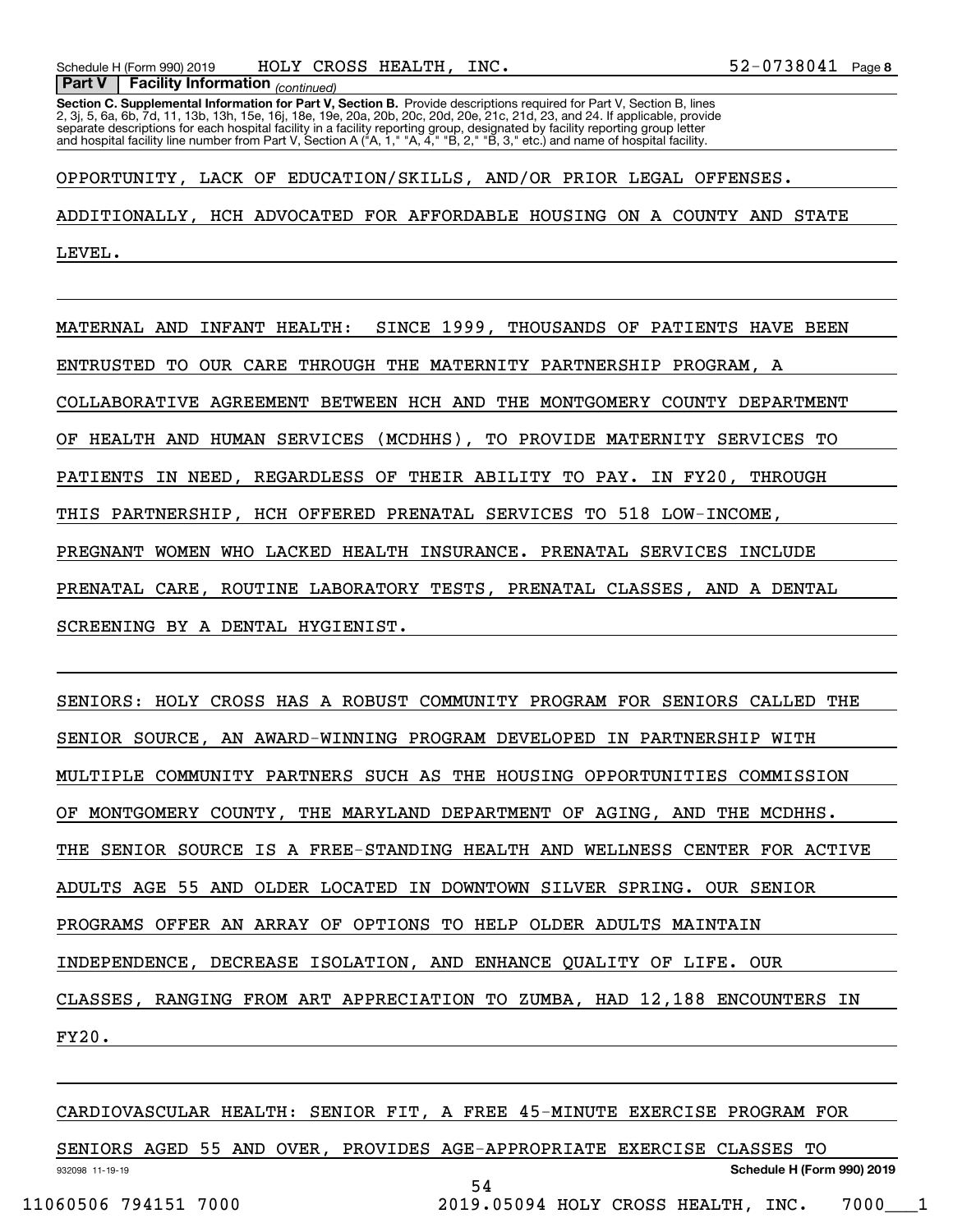**Section C. Supplemental Information for Part V, Section B.** Provide descriptions required for Part V, Section B, lines<br>2, 3j, 5, 6a, 6b, 7d, 11, 13b, 13h, 15e, 16j, 18e, 19e, 20a, 20b, 20c, 20d, 20e, 21c, 21d, 23, and 24.  *(continued)* **Part V Facility Information** separate descriptions for each hospital facility in a facility reporting group, designated by facility reporting group letter<br>and hospital facility line number from Part V, Section A ("A, 1," "A, 4," "B, 2," "B, 3," etc.)

MINIMIZE SYMPTOMS OF CHRONIC DISEASE, IMPROVE STRENGTH, FLEXIBILITY AND CARDIOVASCULAR ENDURANCE, AND ENCOURAGE SELF-MANAGEMENT. IN FY20, 72 SENIOR FIT CLASSES WERE OFFERED EACH WEEK AT 23 GEOGRAPHICALLY ACCESSIBLE LOCATIONS IN MONTGOMERY AND PRINCE GEORGE'S COUNTIES. THE AVERAGE WEEKLY ATTENDANCE WAS 1,991 PARTICIPANTS, AND TOTAL ENCOUNTERS FOR THE YEAR WERE 77,217. IN MARCH OF 2020, IN RESPONSE TO THE COVID-19 PANDEMIC, ALL CLASSES WERE CONVERTED FROM IN-PERSON TO VIRTUAL, WITH MORE THAN 4,000 ENCOUNTERS EACH MONTH.

OBESITY: KIDS FIT, A ONE-HOUR INTERACTIVE EXERCISE AND NUTRITION PROGRAM, TARGETS AT-RISK YOUTH TO IMPROVE FITNESS, TEAMWORK, AND KNOWLEDGE OF HEALTHY LIFESTYLE CHOICES AMONG CHILDREN AGES 6 TO 12 RESIDING IN LOW-INCOME HOUSING PROPERTIES. IN FY20, A TOTAL OF 26 KIDS FIT CLASSES WERE HELD AT FOUR HOUSING OPPORTUNITIES SITES IN MONTGOMERY COUNTY, WITH AN AVERAGE CLASS ATTENDANCE OF 14 AND TOTAL ENCOUNTERS OF 338.

DIABETES: THE DIABETES PREVENTION PROGRAM IS A 12-MONTH LIFESTYLE MODIFICATION PROGRAM THAT OFFERS NUTRITIONAL GUIDANCE, EXERCISE SESSIONS, AND SUPPORT TO HELP PREVENT OR DELAY THE ONSET OF DIABETES. PARTICIPANTS RECEIVE TOOLS TO HELP THEM MONITOR ACTIVITY PATTERNS, EATING HABITS, AND PHYSICAL ACTIVITY TO ASSIST THEM IN ACHIEVING SUCCESS. IN FY20, THE DIABETES PREVENTION PROGRAM ENROLLED 90 COMMUNITY MEMBERS, WITH AN AVERAGE WEIGHT LOSS OF 9.7% AT 12 MONTHS.

932098 11-19-19 **Schedule H (Form 990) 2019** BEHAVIORAL HEALTH: IN MONTGOMERY AND PRINCE GEORGE'S COUNTIES, 9.3% AND 9.7% OF THE POPULATION, RESPECTIVELY, SAID THAT THEY EXPERIENCED EIGHT OR MORE DAYS OF POOR MENTAL HEALTH IN THE PAST MONTH. THE LOW-INCOME, 55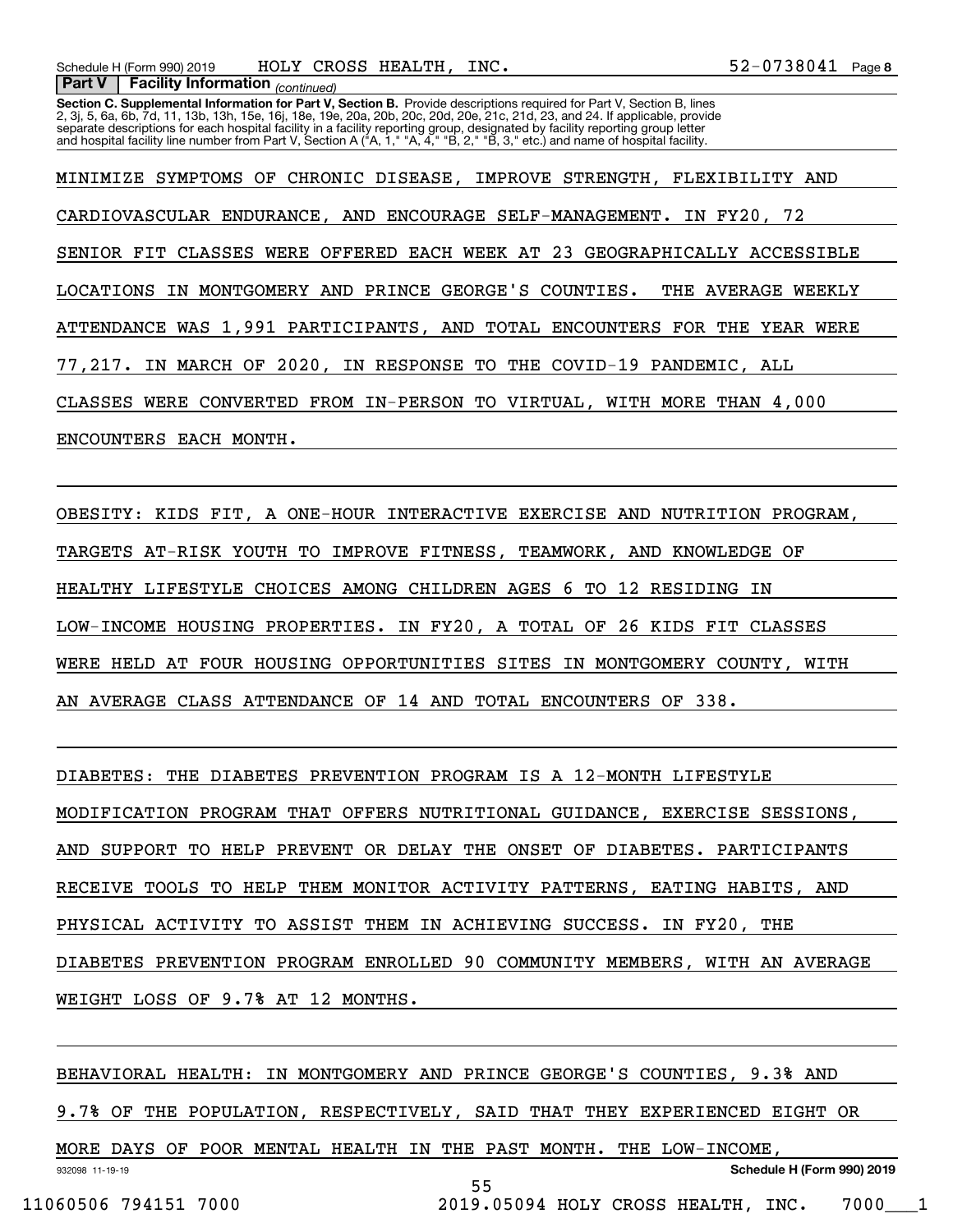**Section C. Supplemental Information for Part V, Section B.** Provide descriptions required for Part V, Section B, lines<br>2, 3j, 5, 6a, 6b, 7d, 11, 13b, 13h, 15e, 16j, 18e, 19e, 20a, 20b, 20c, 20d, 20e, 21c, 21d, 23, and 24. separate descriptions for each hospital facility in a facility reporting group, designated by facility reporting group letter<br>and hospital facility line number from Part V, Section A ("A, 1," "A, 4," "B, 2," "B, 3," etc.)

UNINSURED OR UNDERINSURED POPULATIONS HAVE LIMITED SERVICES AVAILABLE TO THEM TO ASSIST IN COPING WITH BEHAVIORAL HEALTH ISSUES. THERE ARE APPROXIMATELY 228,000 MEDICAID RECIPIENTS IN MONTGOMERY COUNTY, AND IT IS ESTIMATED THAT MORE THAN 102,000 COUNTY RESIDENTS ARE UNINSURED, 60,000 OF WHOM ARE MEDICAID INELIGIBLE DUE TO IMMIGRATION STATUS, ACCORDING TO THE MIGRATION POLICY INSTITUTE (PRIMARY CARE COALITION, 2019). TO MEET THIS GROWING NEED, BEHAVIORAL HEALTH SERVICES HAVE BEEN INCORPORATED INTO ALL FOUR OF OUR HOLY CROSS HEALTH CENTERS. PATIENTS USE BEHAVIORAL HEALTH SERVICES FOR COUNSELING, MEDICATION MANAGEMENT FOR MILD DEPRESSION, ANXIETY, COPING AND PANIC DISORDERS, AND FOR CASE MANAGEMENT TO ADDRESS AN IDENTIFIED SOCIAL DETERMINANT OF HEALTH NEED. IN FY20, THE HOLY CROSS HEALTH CENTERS HAD 786 BEHAVIORAL HEALTH VISITS AND 413 SOCIAL WORK VISITS. DEPRESSION SCREENINGS WERE PERFORMED AT 88.9% OF THE PRIMARY CARE VISITS TO THE HEALTH CENTERS.

CANCERS: MAMMOGRAM ASSISTANCE PROGRAM SERVICES (MAPS) PROVIDES BREAST CANCER EDUCATION, INFORMATION ON BREAST SELF-EXAMS, AND LINKS TO MAMMOGRAM SERVICES FOR UNINSURED/UNDERINSURED WOMEN IN MONTGOMERY AND PRINCE GEORGE'S COUNTIES. IN FY20, 577 COMMUNITY MEMBERS RECEIVED FREE MAMMOGRAMS.

FOOD INSECURITY: IN 2019, HCH EMBARKED ON A THREE-YEAR INITIATIVE TO ADDRESS FOOD INSECURITY IN MONTGOMERY COUNTY. THE GOAL OF THE INITIATIVE IS TO REDUCE THE OVERALL FOOD INSECURITY RATE OF THE COUNTY FROM 7% TO 5.5% BY YEAR THREE OF THE PROJECT. THE INITIATIVE BUILDS PARTNERSHIPS IN THE COMMUNITY TO ADDRESS THE FOLLOWING FOUR PILLARS OF FOOD INSECURITY:

56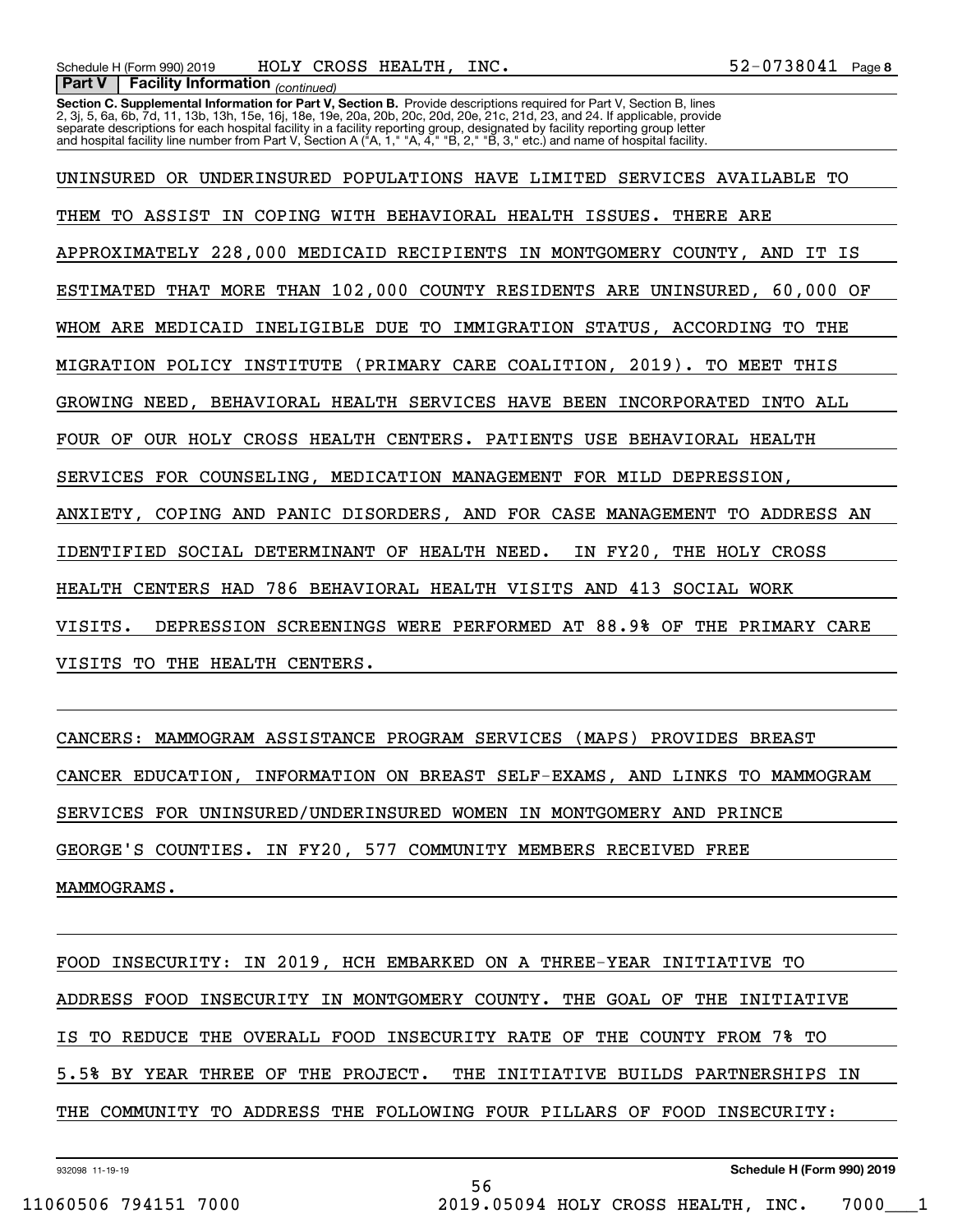**Section C. Supplemental Information for Part V, Section B.** Provide descriptions required for Part V, Section B, lines<br>2, 3j, 5, 6a, 6b, 7d, 11, 13b, 13h, 15e, 16j, 18e, 19e, 20a, 20b, 20c, 20d, 20e, 21c, 21d, 23, and 24. separate descriptions for each hospital facility in a facility reporting group, designated by facility reporting group letter<br>and hospital facility line number from Part V, Section A ("A, 1," "A, 4," "B, 2," "B, 3," etc.)

PILLAR #1: USE AND UTILIZATION - CHOOSE, PREPARE AND STORE FOOD. HOLY CROSS'S "MOBILE KITCHEN" UNIT PROVIDES PROGRAMMING IN OUR COMMUNITY THAT FOCUSES ON FOOD LITERACY, PRACTICAL COOKING SKILLS, AND MEAL PLANNING. IN FY20, THE MOBILE KITCHEN PROVIDED EDUCATION TO 11 COMMUNITY MEMBERS AND SHARED VIDEO VIGNETTES ON HOW TO PREPARE SIMPLE, NUTRITIOUS MEALS FOR COMMUNITY MEMBERS.

PILLAR #2: ACCESSIBILITY - SUFFICIENT RESOURCES TO PRODUCE AND/OR PURCHASE FOOD. A COLLEAGUE NEEDS ASSESSMENT AND REFERRAL PROGRAM WAS ESTABLISHED TO ADDRESS ACCESS TO CARE, FOOD INSECURITY AND HOUSING ISSUES OF HCH COLLEAGUES. APPROXIMATELY 414 COLLEAGUES WITH IDENTIFIED NEEDS WERE CONNECTED TO A COMMUNITY HEALTH WORKER, WITH 139 OF THOSE RECEIVING ASSISTANCE IN NAVIGATING COMMUNITY RESOURCES TO ADDRESS THEIR NEEDS.

PILLAR #3: AVAILABILITY - CONSISTENT SOURCE OF QUALITY FOOD. DURING FY20, WE CONDUCTED THREE COMMUNITY/COLLEAGUE FOOD DISTRIBUTIONS AND PROVIDED 425 MEALS TO FOOD INSECURE COMMUNITY MEMBERS AND COLLEAGUES. WE ALSO PARTNERED WITH FAITH-BASED ORGANIZATIONS TO PROVIDE FACE MASKS, COVID-19 EDUCATION, AND NUTRITION EDUCATION AT 15 COMMUNITY FOOD DISTRIBUTION EVENTS SERVING MORE THAN 5,000 COMMUNITY MEMBERS IN AREAS HARDEST HIT BY COVID-19.

932098 11-19-19 **Schedule H (Form 990) 2019** PILLAR #4: STABILITY - POLICIES, WEATHER CONDITIONS, EMPLOYMENT AND ECONOMIC FACTORS IMPACTING FOOD STABILITY. FIVE MEMBERS OF THE HOLY CROSS COMMUNITY HEALTH DEPARTMENT ARE ACTIVE ON THE MONTGOMERY COUNTY FOOD COUNCIL, WITH ONE MEMBER SITTING ON THE FOOD COUNCIL'S BOARD OF DIRECTORS, TO SUPPORT THE WORK OF THE FOOD COUNCIL IN OFFERING RECOMMENDATIONS AND GUIDING FUTURE RESEARCH, ANALYSIS, AND POLICY ACTIONS THAT WORK TOWARD 57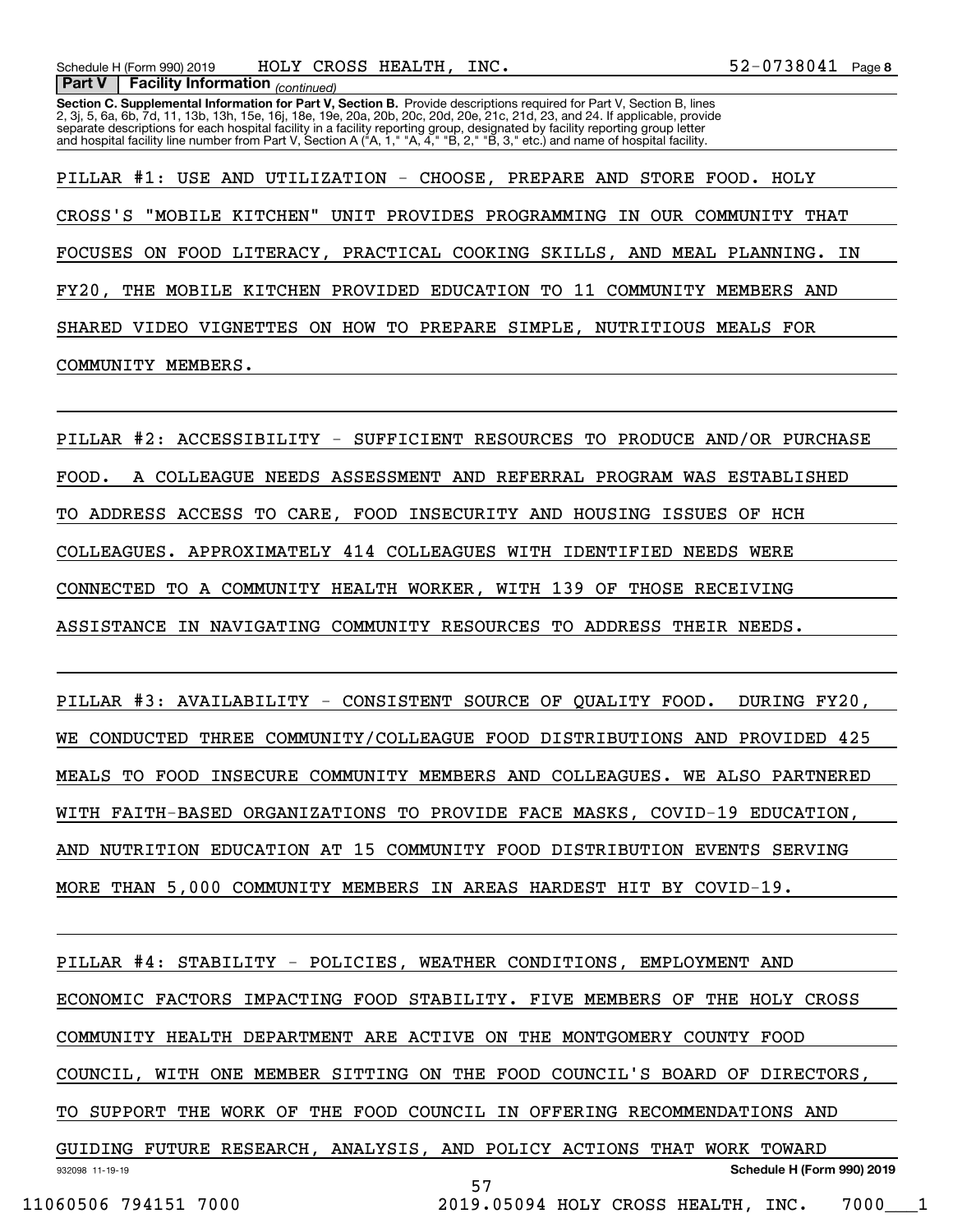**Section C. Supplemental Information for Part V, Section B.** Provide descriptions required for Part V, Section B, lines<br>2, 3j, 5, 6a, 6b, 7d, 11, 13b, 13h, 15e, 16j, 18e, 19e, 20a, 20b, 20c, 20d, 20e, 21c, 21d, 23, and 24.  *(continued)* **Part V Facility Information** separate descriptions for each hospital facility in a facility reporting group, designated by facility reporting group letter<br>and hospital facility line number from Part V, Section A ("A, 1," "A, 4," "B, 2," "B, 3," etc.)

ENHANCING FOOD SECURITY IN MONTGOMERY COUNTY.

HOLY CROSS GERMANTOWN HOSPITAL:

PART V, SECTION B, LINE 11: HOLY CROSS GERMANTOWN HOSPITAL ADDRESSES THE

UNMET NEEDS OF OUR COMMUNITY, IN ACCORDANCE WITH OUR MISSION AND IN

ALIGNMENT WITH THE GOALS OF HEALTHY MONTGOMERY, OUR EXTERNAL REVIEW GROUP.

KEY FINDINGS FROM ALL DATA SOURCES WERE REVIEWED, AND THE MOST PRESSING NEEDS WERE INCORPORATED INTO AN IMPLEMENTATION STRATEGY. THIS MULTI-YEAR IMPLEMENTATION STRATEGY ADDRESSES THE MOST VULNERABLE AND UNDERSERVED INDIVIDUALS AND FAMILIES, INCLUDING WOMEN AND CHILDREN, SENIORS, AND RACIAL, ETHNIC AND LINGUISTIC MINORITIES. THE FOLLOWING LIST OF PROGRAMS DESCRIBES HOW HCGH IS ADDRESSING EACH NEED:

ACCESS TO HEALTH CARE: SINCE OPENING IN FISCAL YEAR 2004, THE HOLY CROSS HEALTH CENTERS, LOCATED IN ASPEN HILL, GAITHERSBURG, GERMANTOWN, AND SILVER SPRING, HAVE PROVIDED MORE THAN 200,000 PATIENT VISITS. THESE CENTERS ARE THE LINCHPIN IN OUR COMMUNITY BENEFIT PROGRAM, HELPING TO CREATE A CONTINUUM OF CARE FOR AREA RESIDENTS IN GREATEST NEED. THESE PRIMARY CARE SITES SERVE LOW-INCOME PATIENTS WHO ARE UNINSURED OR ARE ENROLLED IN MARYLAND PHYSICIANS CARE, A MARYLAND MEDICAID MANAGED CARE ORGANIZATION. IN FY20, THERE WERE 43,913 PATIENT VISITS AT THE FOUR HEALTH CENTERS AND 518 NEW OB/GYN ADMISSIONS.

932098 11-19-19 THESE HEALTH CENTERS PROVIDE A WIDE RANGE OF SERVICES TO LOW-INCOME AND UNINSURED INDIVIDUALS AND FAMILIES TO HELP MAINTAIN THEIR OPTIMAL HEALTH AND WELL-BEING: PRIMARY CARE, PREVENTIVE CARE (INCLUDING HEALTH

58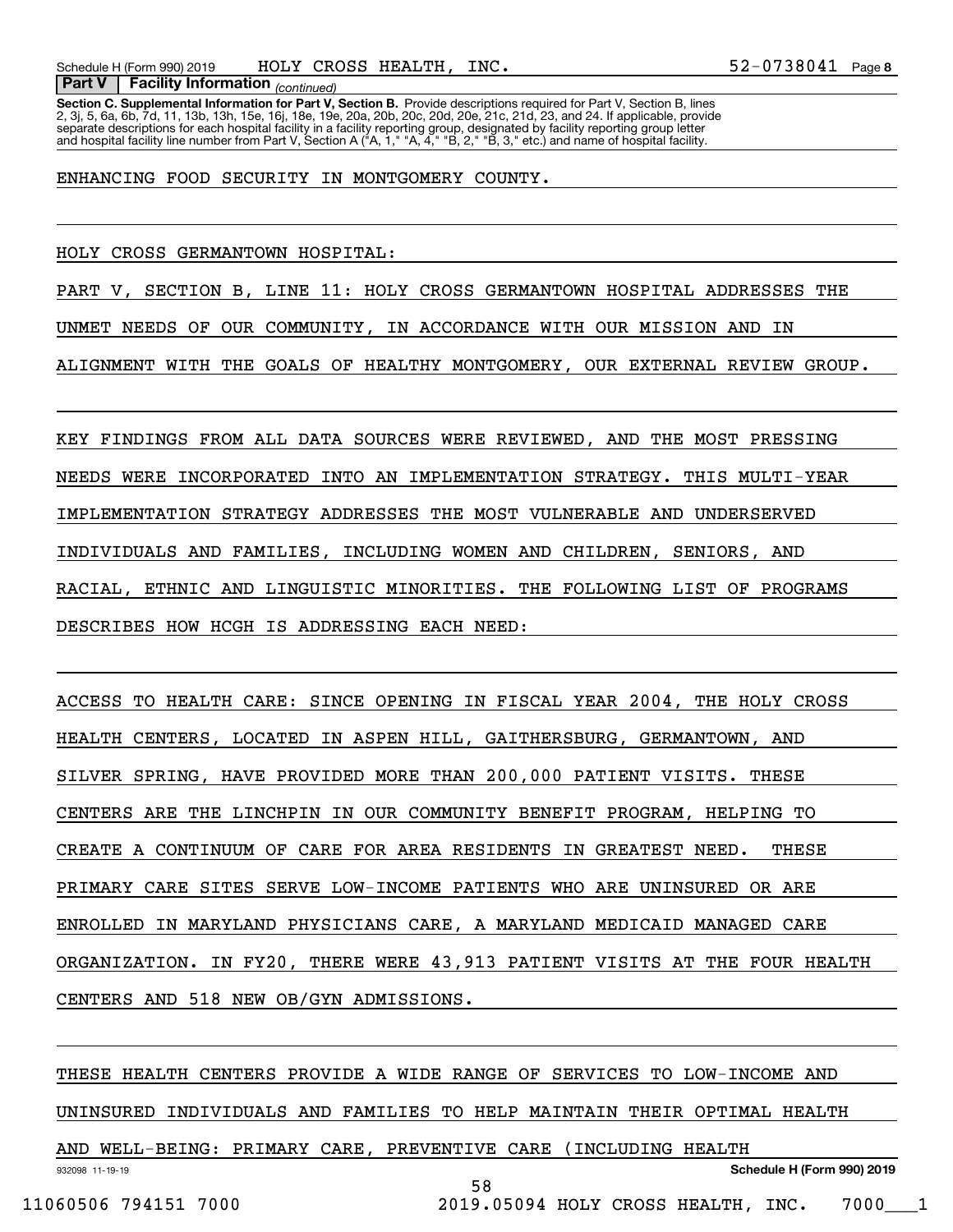**Section C. Supplemental Information for Part V, Section B.** Provide descriptions required for Part V, Section B, lines<br>2, 3j, 5, 6a, 6b, 7d, 11, 13b, 13h, 15e, 16j, 18e, 19e, 20a, 20b, 20c, 20d, 20e, 21c, 21d, 23, and 24. separate descriptions for each hospital facility in a facility reporting group, designated by facility reporting group letter<br>and hospital facility line number from Part V, Section A ("A, 1," "A, 4," "B, 2," "B, 3," etc.)

SCREENINGS), CHRONIC DISEASE MANAGEMENT, BEHAVIORAL HEALTH, HEALTH EDUCATION, FOLLOW-UP CARE FOR EMERGENCY ROOM AND HOSPITAL VISITS, PEDIATRIC HEALTH CARE, AND REFERRALS TO SPECIALTY CARE WHEN NEEDED. THROUGH THESE PATIENT-CENTERED MEDICAL HOMES, NURSE CARE MANAGERS WORK WITH PATIENTS ONE-ON-ONE TO DEVELOP CARE PLANS AND CREATE PRACTICAL STRATEGIES TO HELP THEM COPE WITH CHRONIC ILLNESSES AND PREVENT NEW HEALTH PROBLEMS.

HOUSING: IN FY20, HOLY CROSS HEALTH PROVIDED FUNDS TO SUPPORT HUMAN RESOURCE'S PATHWAYS TO INDEPENDENT EMPLOYMENT PROGRAM. THE PROGRAM WORKS WITH COMMUNITY AND GOVERNMENTAL ORGANIZATIONS TO HIRE INDIVIDUALS WHO ARE TRYING TO BREAK FROM THE CYCLE OF POVERTY CAUSED BY LACK OF ECONOMIC OPPORTUNITY, LACK OF EDUCATION/SKILLS, AND/OR PRIOR LEGAL OFFENSES. ADDITIONALLY, HCH ADVOCATED FOR AFFORDABLE HOUSING ON A COUNTY AND STATE LEVEL.

MATERNAL AND INFANT HEALTH: SINCE 1999, THOUSANDS OF PATIENTS HAVE BEEN ENTRUSTED TO OUR CARE THROUGH THE MATERNITY PARTNERSHIP PROGRAM, A COLLABORATIVE AGREEMENT BETWEEN HCH AND THE MONTGOMERY COUNTY DEPARTMENT OF HEALTH AND HUMAN SERVICES (MCDHHS), TO PROVIDE MATERNITY SERVICES TO PATIENTS IN NEED, REGARDLESS OF THEIR ABILITY TO PAY. IN FY20, THROUGH THIS PARTNERSHIP, HCGH OFFERED PRENATAL SERVICES TO 361 LOW-INCOME, PREGNANT WOMEN WHO LACKED HEALTH INSURANCE. PRENATAL SERVICES INCLUDE PRENATAL CARE, ROUTINE LABORATORY TESTS, PRENATAL CLASSES, AND A DENTAL SCREENING BY A DENTAL HYGIENIST.

| SENIORS:             |  |  |  | HOLY CROSS HAS A ROBUST COMMUNITY PROGRAM FOR SENIORS CALLED THE |  |  |                            |  |
|----------------------|--|--|--|------------------------------------------------------------------|--|--|----------------------------|--|
| 932098 11-19-19      |  |  |  |                                                                  |  |  | Schedule H (Form 990) 2019 |  |
|                      |  |  |  | 59                                                               |  |  |                            |  |
| 11060506 794151 7000 |  |  |  | 2019.05094 HOLY CROSS HEALTH, INC.                               |  |  | 7000                       |  |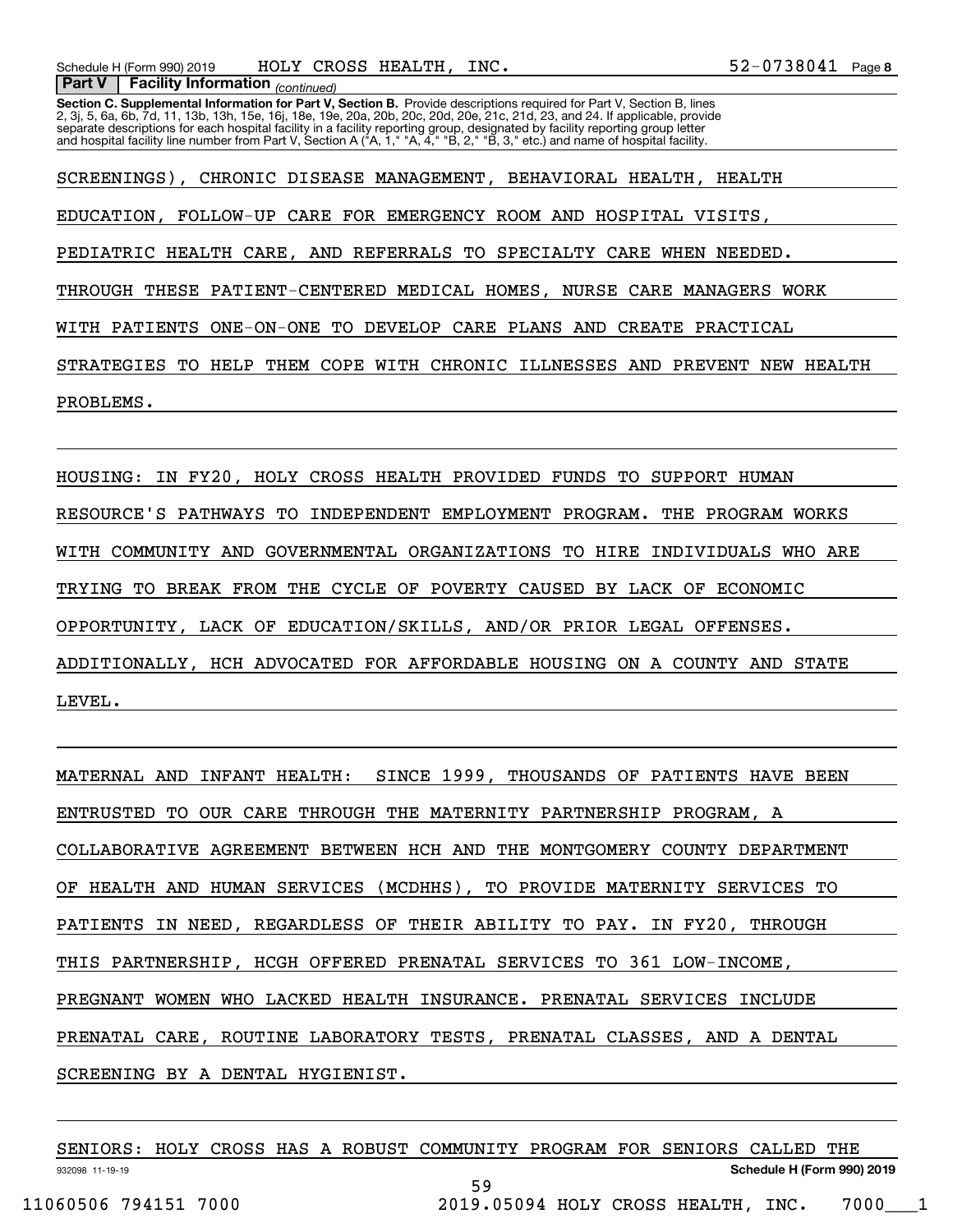**Section C. Supplemental Information for Part V, Section B.** Provide descriptions required for Part V, Section B, lines<br>2, 3j, 5, 6a, 6b, 7d, 11, 13b, 13h, 15e, 16j, 18e, 19e, 20a, 20b, 20c, 20d, 20e, 21c, 21d, 23, and 24. separate descriptions for each hospital facility in a facility reporting group, designated by facility reporting group letter<br>and hospital facility line number from Part V, Section A ("A, 1," "A, 4," "B, 2," "B, 3," etc.)

SENIOR SOURCE, AN AWARD-WINNING PROGRAM DEVELOPED IN PARTNERSHIP WITH MULTIPLE COMMUNITY PARTNERS SUCH AS THE HOUSING OPPORTUNITIES COMMISSION OF MONTGOMERY COUNTY, THE MARYLAND DEPARTMENT OF AGING, AND THE MCDHHS. THE SENIOR SOURCE IS A FREE-STANDING HEALTH AND WELLNESS CENTER FOR ACTIVE ADULTS AGE 55 AND OLDER LOCATED IN DOWNTOWN SILVER SPRING. OUR SENIOR PROGRAMS OFFER AN ARRAY OF OPTIONS TO HELP OLDER ADULTS MAINTAIN INDEPENDENCE, DECREASE ISOLATION, AND ENHANCE QUALITY OF LIFE. OUR CLASSES, RANGING FROM ART APPRECIATION TO ZUMBA, HAD 12,188 ENCOUNTERS IN FY20.

CARDIOVASCULAR HEALTH: SENIOR FIT, A FREE 45-MINUTE EXERCISE PROGRAM FOR SENIORS AGED 55 AND OVER, PROVIDES AGE-APPROPRIATE EXERCISE CLASSES TO MINIMIZE SYMPTOMS OF CHRONIC DISEASE, IMPROVE STRENGTH, FLEXIBILITY AND CARDIOVASCULAR ENDURANCE, AND ENCOURAGE SELF-MANAGEMENT. IN FY20, 72 SENIOR FIT CLASSES WERE OFFERED EACH WEEK AT 23 GEOGRAPHICALLY ACCESSIBLE LOCATIONS IN MONTGOMERY AND PRINCE GEORGE'S COUNTIES. THE AVERAGE WEEKLY ATTENDANCE WAS 1,991 PARTICIPANTS, AND TOTAL ENCOUNTERS FOR THE YEAR WERE 23,390. IN MARCH OF 2020, IN RESPONSE TO THE COVID-19 PANDEMIC, ALL CLASSES WERE CONVERTED FROM IN-PERSON TO VIRTUAL, WITH MORE THAN 4,000 ENCOUNTERS EACH MONTH.

932098 11-19-19 **Schedule H (Form 990) 2019** OBESITY: KIDS FIT, A ONE-HOUR INTERACTIVE EXERCISE AND NUTRITION PROGRAM, TARGETS AT-RISK YOUTH TO IMPROVE FITNESS, TEAMWORK, AND KNOWLEDGE OF HEALTHY LIFESTYLE CHOICES AMONG CHILDREN AGES 6 TO 12 RESIDING IN LOW-INCOME HOUSING PROPERTIES. IN FY20, A TOTAL OF 26 KIDS FIT CLASSES WERE HELD AT FOUR HOUSING OPPORTUNITIES SITES IN MONTGOMERY COUNTY, WITH AN AVERAGE CLASS ATTENDANCE OF 14 AND TOTAL ENCOUNTERS OF 338. 60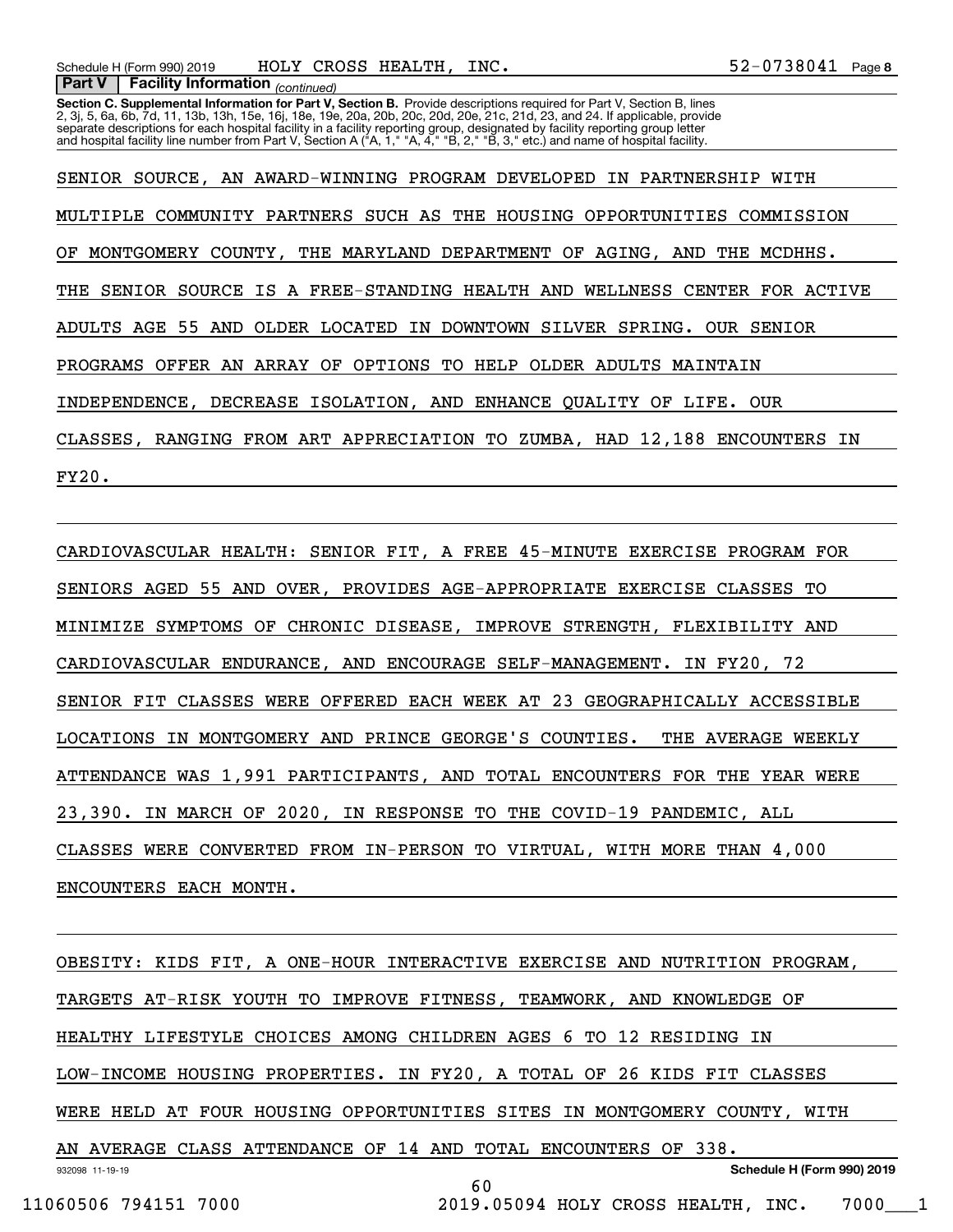**Section C. Supplemental Information for Part V, Section B.** Provide descriptions required for Part V, Section B, lines<br>2, 3j, 5, 6a, 6b, 7d, 11, 13b, 13h, 15e, 16j, 18e, 19e, 20a, 20b, 20c, 20d, 20e, 21c, 21d, 23, and 24. separate descriptions for each hospital facility in a facility reporting group, designated by facility reporting group letter<br>and hospital facility line number from Part V, Section A ("A, 1," "A, 4," "B, 2," "B, 3," etc.)

DIABETES: THE DIABETES PREVENTION PROGRAM IS A 12-MONTH LIFESTYLE MODIFICATION PROGRAM THAT OFFERS NUTRITIONAL GUIDANCE, EXERCISE SESSIONS, AND SUPPORT TO HELP PREVENT OR DELAY THE ONSET OF DIABETES. PARTICIPANTS RECEIVE TOOLS TO HELP THEM MONITOR ACTIVITY PATTERNS, EATING HABITS, AND PHYSICAL ACTIVITY TO ASSIST THEM IN ACHIEVING SUCCESS. IN FY20, THE DIABETES PREVENTION PROGRAM ENROLLED 90 COMMUNITY MEMBERS, WITH AN AVERAGE WEIGHT LOSS OF 9.7% AT 12 MONTHS.

BEHAVIORAL HEALTH: IN MONTGOMERY AND PRINCE GEORGE'S COUNTIES, 9.3% AND 9.7% OF THE POPULATION, RESPECTIVELY, SAID THAT THEY EXPERIENCED EIGHT OR MORE DAYS OF POOR MENTAL HEALTH IN THE PAST MONTH. THE LOW-INCOME, UNINSURED OR UNDERINSURED POPULATIONS HAVE LIMITED SERVICES AVAILABLE TO THEM TO ASSIST IN COPING WITH BEHAVIORAL HEALTH ISSUES. THERE ARE APPROXIMATELY 228,000 MEDICAID RECIPIENTS IN MONTGOMERY COUNTY, AND IT IS ESTIMATED THAT MORE THAN 102,000 COUNTY RESIDENTS ARE UNINSURED, 60,000 OF WHOM ARE MEDICAID INELIGIBLE DUE TO IMMIGRATION STATUS, ACCORDING TO THE MIGRATION POLICY INSTITUTE (PRIMARY CARE COALITION, 2019). TO MEET THIS GROWING NEED, BEHAVIORAL HEALTH SERVICES HAVE BEEN INCORPORATED INTO ALL FOUR OF OUR HOLY CROSS HEALTH CENTERS. PATIENTS USE BEHAVIORAL HEALTH SERVICES FOR COUNSELING, MEDICATION MANAGEMENT FOR MILD DEPRESSION, ANXIETY, COPING AND PANIC DISORDERS, AND FOR CASE MANAGEMENT TO ADDRESS AN IDENTIFIED SOCIAL DETERMINANT OF HEALTH NEED. IN FY20, THE HOLY CROSS HEALTH CENTERS HAD 786 BEHAVIORAL HEALTH VISITS AND 413 SOCIAL WORK VISITS. DEPRESSION SCREENINGS WERE PERFORMED AT 88.9% OF THE PRIMARY CARE VISITS TO THE HEALTH CENTERS.

61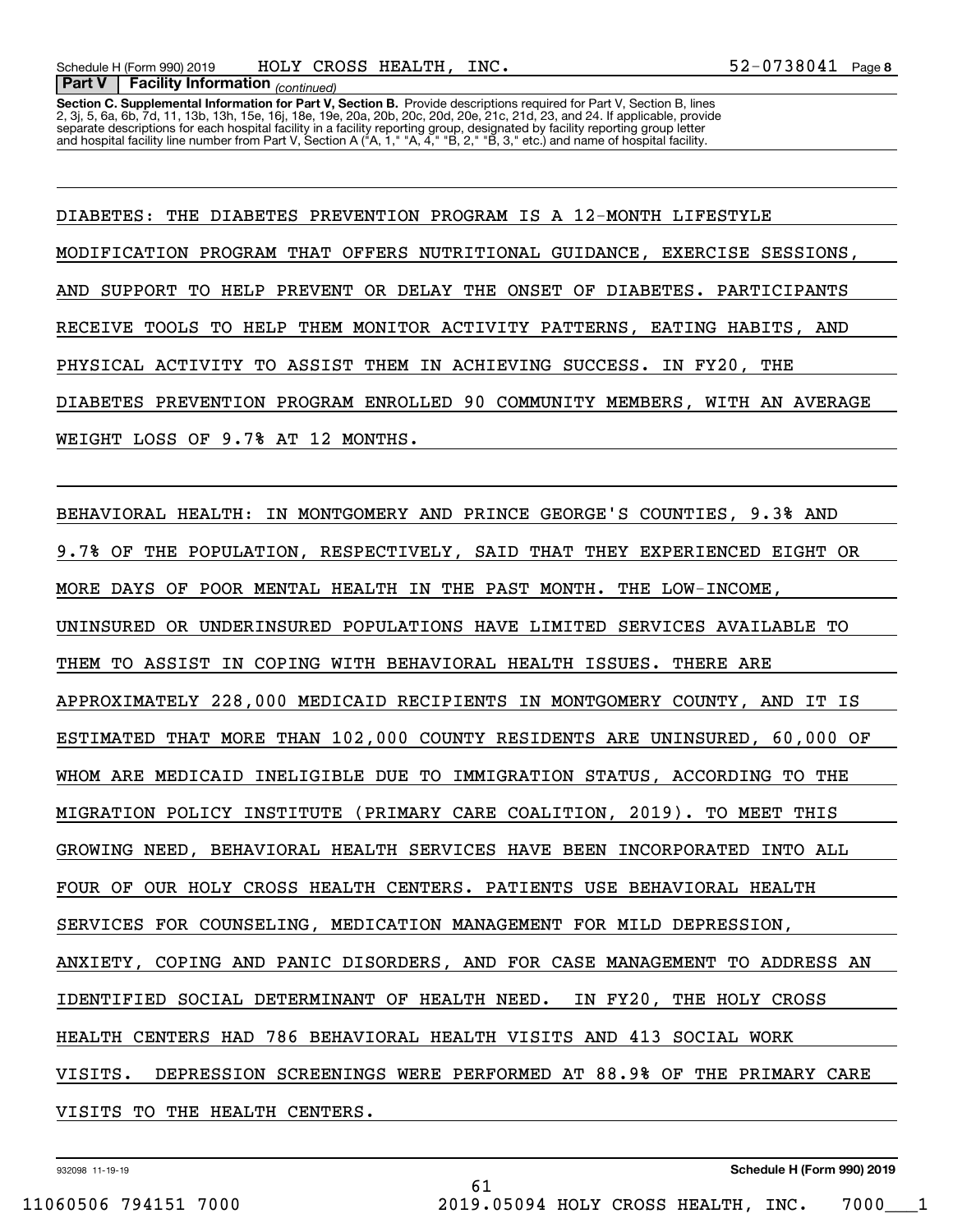**Section C. Supplemental Information for Part V, Section B.** Provide descriptions required for Part V, Section B, lines<br>2, 3j, 5, 6a, 6b, 7d, 11, 13b, 13h, 15e, 16j, 18e, 19e, 20a, 20b, 20c, 20d, 20e, 21c, 21d, 23, and 24. separate descriptions for each hospital facility in a facility reporting group, designated by facility reporting group letter<br>and hospital facility line number from Part V, Section A ("A, 1," "A, 4," "B, 2," "B, 3," etc.)

CANCERS: MAMMOGRAM ASSISTANCE PROGRAM SERVICES (MAPS) PROVIDES BREAST CANCER EDUCATION, INFORMATION ON BREAST SELF-EXAMS, AND LINKS TO MAMMOGRAM SERVICES FOR UNINSURED/UNDERINSURED WOMEN IN MONTGOMERY AND PRINCE GEORGE'S COUNTIES. IN FY20, 577 COMMUNITY MEMBERS RECEIVED FREE MAMMOGRAMS.

FOOD INSECURITY: IN 2019, HCH EMBARKED ON A THREE-YEAR INITIATIVE TO ADDRESS FOOD INSECURITY IN MONTGOMERY COUNTY. THE GOAL OF THE INITIATIVE IS TO REDUCE THE OVERALL FOOD INSECURITY RATE OF THE COUNTY FROM 7% TO 5.5% BY YEAR THREE OF THE PROJECT. THE INITIATIVE BUILDS PARTNERSHIPS IN THE COMMUNITY TO ADDRESS THE FOLLOWING FOUR PILLARS OF FOOD INSECURITY:

PILLAR #1: USE AND UTILIZATION - CHOOSE, PREPARE AND STORE FOOD. HOLY CROSS'S "MOBILE KITCHEN" UNIT PROVIDES PROGRAMMING IN OUR COMMUNITY THAT FOCUSES ON FOOD LITERACY, PRACTICAL COOKING SKILLS, AND MEAL PLANNING. IN FY20, THE MOBILE KITCHEN PROVIDED EDUCATION TO 11 COMMUNITY MEMBERS AND SHARED VIDEO VIGNETTES ON HOW TO PREPARE SIMPLE, NUTRITIOUS MEALS FOR COMMUNITY MEMBERS.

932098 11-19-19 **Schedule H (Form 990) 2019** PILLAR #2: ACCESSIBILITY - SUFFICIENT RESOURCES TO PRODUCE AND/OR PURCHASE FOOD. A COLLEAGUE NEEDS ASSESSMENT AND REFERRAL PROGRAM WAS ESTABLISHED TO ADDRESS ACCESS TO CARE, FOOD INSECURITY AND HOUSING ISSUES OF HOLY CROSS COLLEAGUES. APPROXIMATELY 414 COLLEAGUES WITH IDENTIFIED NEEDS WERE CONNECTED TO A COMMUNITY HEALTH WORKER, WITH 139 OF THOSE RECEIVING ASSISTANCE IN NAVIGATING COMMUNITY RESOURCES TO ADDRESS THEIR NEEDS. IN FY20, HCGH RECEIVED FUNDING TO IMPLEMENT A COMMUNITY GREENHOUSE ON ITS CAMPUS AND BEGAN PARTNERING WITH MONTGOMERY COLLEGE TO START A FARMERS 62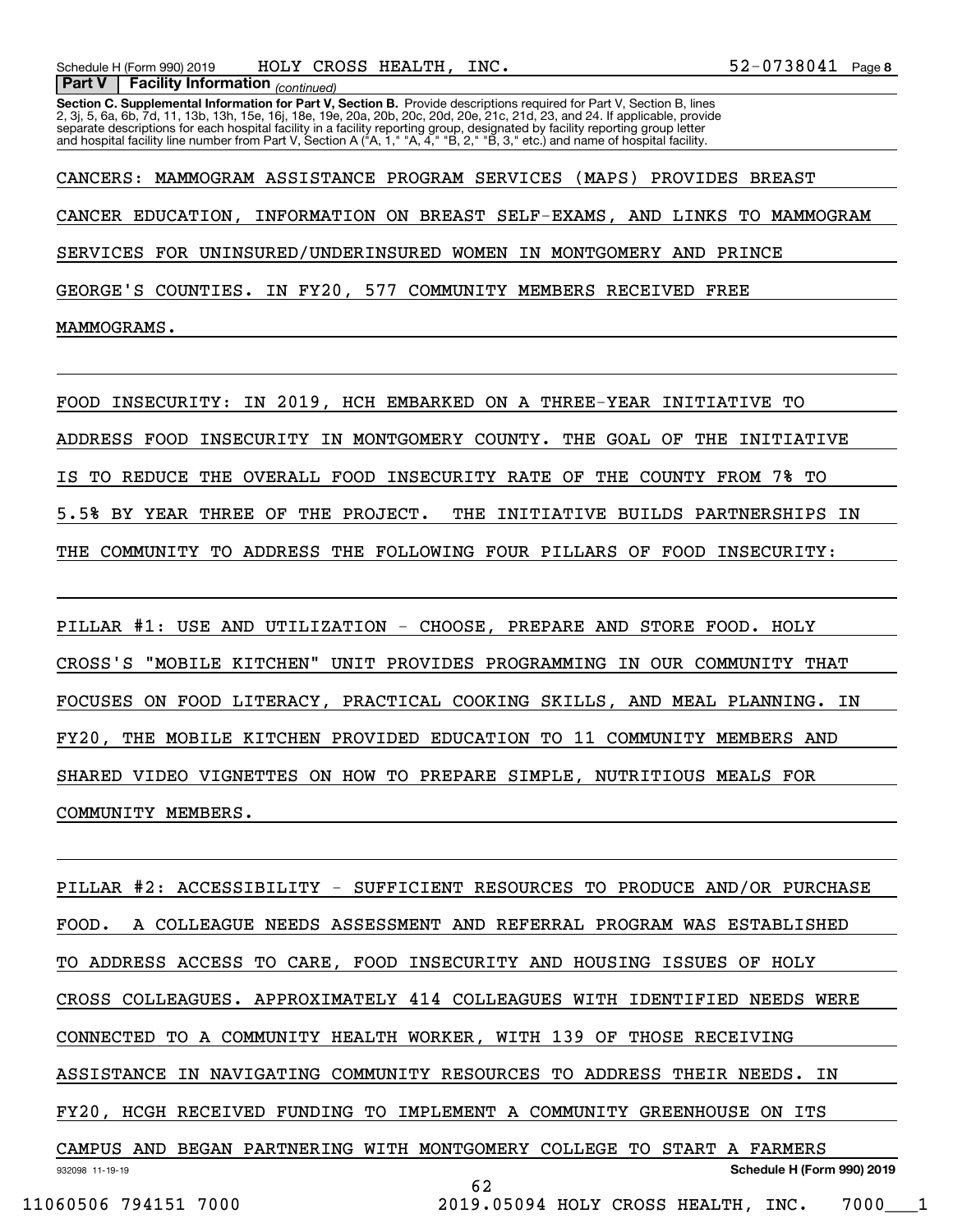**Section C. Supplemental Information for Part V, Section B.** Provide descriptions required for Part V, Section B, lines<br>2, 3j, 5, 6a, 6b, 7d, 11, 13b, 13h, 15e, 16j, 18e, 19e, 20a, 20b, 20c, 20d, 20e, 21c, 21d, 23, and 24.  *(continued)* **Part V Facility Information** separate descriptions for each hospital facility in a facility reporting group, designated by facility reporting group letter<br>and hospital facility line number from Part V, Section A ("A, 1," "A, 4," "B, 2," "B, 3," etc.)

MARKET ON THE JOINT CAMPUS OF HCGH AND MONTGOMERY COLLEGE; HOWEVER, THIS WAS PUT ON HOLD DURING THE PANDEMIC.

PILLAR #3: AVAILABILITY - CONSISTENT SOURCE OF QUALITY FOOD. DURING FY20, WE CONDUCTED THREE COMMUNITY/COLLEAGUE FOOD DISTRIBUTIONS AND PROVIDED 425 MEALS TO FOOD INSECURE COMMUNITY MEMBERS AND COLLEAGUES. WE ALSO PARTNERED WITH FAITH-BASED ORGANIZATIONS TO PROVIDE FACE MASKS, COVID-19 EDUCATION, AND NUTRITION EDUCATION AT 15 COMMUNITY FOOD DISTRIBUTION EVENTS SERVING MORE THAN 5,000 COMMUNITY MEMBERS IN AREAS HARDEST HIT BY COVID-19.

PILLAR #4: STABILITY - POLICIES, WEATHER CONDITIONS, EMPLOYMENT AND ECONOMIC FACTORS IMPACTING FOOD STABILITY. FIVE MEMBERS OF THE HOLY CROSS COMMUNITY HEALTH DEPARTMENT ARE ACTIVE ON THE MONTGOMERY COUNTY FOOD COUNCIL, WITH ONE MEMBER SITTING ON THE FOOD COUNCIL'S BOARD OF DIRECTORS, TO SUPPORT THE WORK OF THE FOOD COUNCIL IN OFFERING RECOMMENDATIONS AND GUIDING FUTURE RESEARCH, ANALYSIS, AND POLICY ACTIONS THAT WORK TOWARD ENHANCING FOOD SECURITY IN MONTGOMERY COUNTY.

HOLY CROSS HOSPITAL:

932098 11-19-19 **Schedule H (Form 990) 2019** PART V, SECTION B, LINE 13H: THE HOSPITAL RECOGNIZES THAT NOT ALL PATIENTS ARE ABLE TO PROVIDE COMPLETE FINANCIAL AND/OR SOCIAL INFORMATION. THEREFORE, APPROVAL FOR FINANCIAL SUPPORT MAY BE DETERMINED BASED ON AVAILABLE INFORMATION. EXAMPLES OF PRESUMPTIVE CASES INCLUDE: DECEASED PATIENTS WITH NO KNOWN ESTATE, THE HOMELESS, UNEMPLOYED PATIENTS, NON-COVERED MEDICALLY NECESSARY SERVICES PROVIDED TO PATIENTS QUALIFYING FOR PUBLIC ASSISTANCE PROGRAMS, PATIENT BANKRUPTCIES, AND MEMBERS OF 63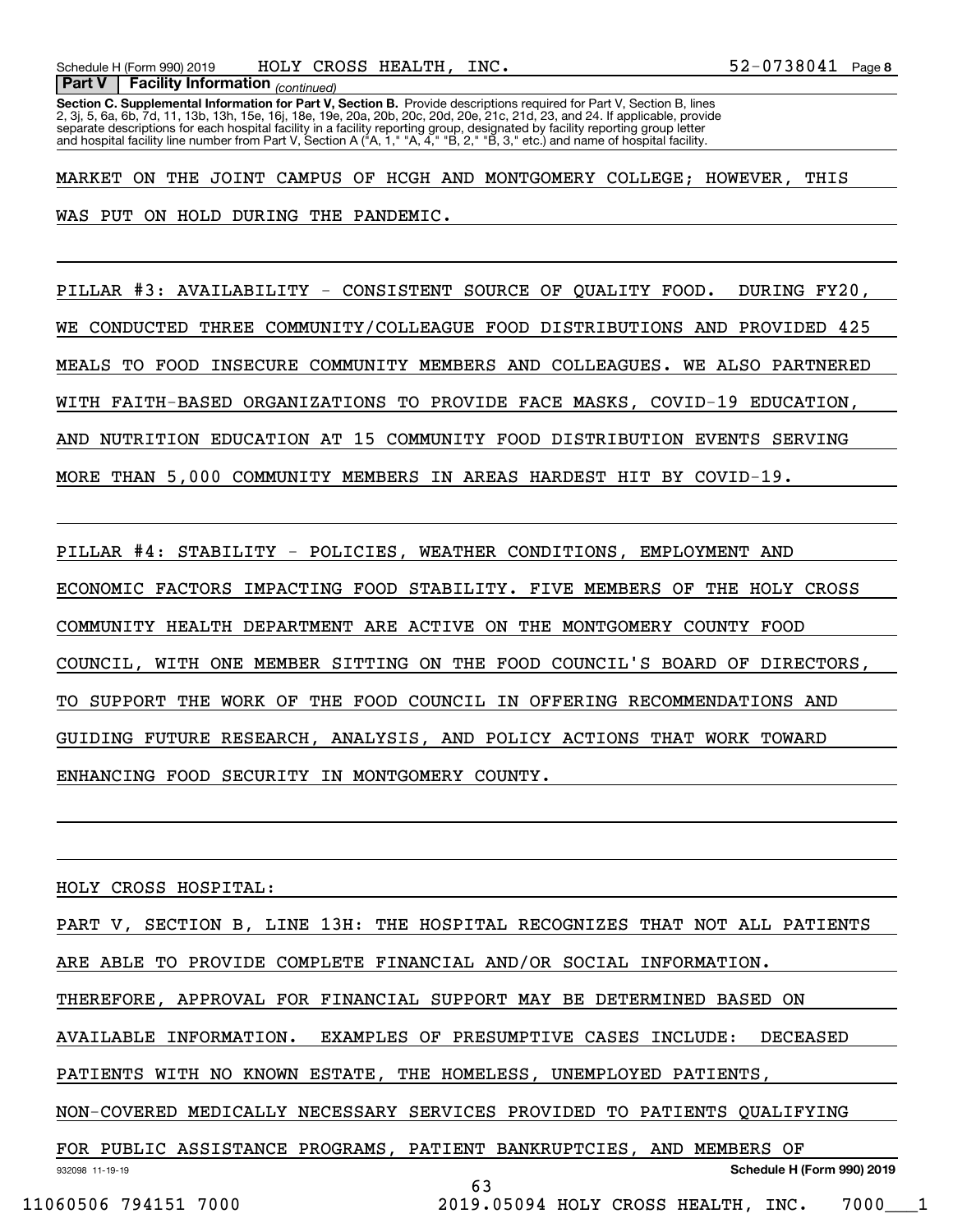**Section C. Supplemental Information for Part V, Section B.** Provide descriptions required for Part V, Section B, lines<br>2, 3j, 5, 6a, 6b, 7d, 11, 13b, 13h, 15e, 16j, 18e, 19e, 20a, 20b, 20c, 20d, 20e, 21c, 21d, 23, and 24. separate descriptions for each hospital facility in a facility reporting group, designated by facility reporting group letter<br>and hospital facility line number from Part V, Section A ("A, 1," "A, 4," "B, 2," "B, 3," etc.)

RELIGIOUS ORGANIZATIONS WHO HAVE TAKEN A VOW OF POVERTY AND HAVE NO

RESOURCES INDIVIDUALLY OR THROUGH THE RELIGIOUS ORDER.

FOR THE PURPOSE OF HELPING FINANCIALLY NEEDY PATIENTS, A THIRD PARTY IS UTILIZED TO CONDUCT A REVIEW OF PATIENT INFORMATION TO ASSESS FINANCIAL NEED. THIS REVIEW UTILIZES A HEALTH CARE INDUSTRY-RECOGNIZED, PREDICTIVE MODEL THAT IS BASED ON PUBLIC RECORD DATABASES. THESE PUBLIC RECORDS ENABLE THE HOSPITAL TO ASSESS WHETHER THE PATIENT IS CHARACTERISTIC OF OTHER PATIENTS WHO HAVE HISTORICALLY QUALIFIED FOR FINANCIAL ASSISTANCE UNDER THE TRADITIONAL APPLICATION PROCESS. IN CASES WHERE THERE IS AN ABSENCE OF INFORMATION PROVIDED DIRECTLY BY THE PATIENT, AND AFTER EFFORTS TO CONFIRM COVERAGE AVAILABILITY, THE PREDICTIVE MODEL PROVIDES A SYSTEMATIC METHOD TO GRANT PRESUMPTIVE ELIGIBILITY TO FINANCIALLY NEEDY PATIENTS.

HOLY CROSS GERMANTOWN HOSPITAL:

PART V, SECTION B, LINE 13H: THE HOSPITAL RECOGNIZES THAT NOT ALL PATIENTS ARE ABLE TO PROVIDE COMPLETE FINANCIAL AND/OR SOCIAL INFORMATION. THEREFORE, APPROVAL FOR FINANCIAL SUPPORT MAY BE DETERMINED BASED ON AVAILABLE INFORMATION. EXAMPLES OF PRESUMPTIVE CASES INCLUDE: DECEASED PATIENTS WITH NO KNOWN ESTATE, THE HOMELESS, UNEMPLOYED PATIENTS, NON-COVERED MEDICALLY NECESSARY SERVICES PROVIDED TO PATIENTS QUALIFYING FOR PUBLIC ASSISTANCE PROGRAMS, PATIENT BANKRUPTCIES, AND MEMBERS OF RELIGIOUS ORGANIZATIONS WHO HAVE TAKEN A VOW OF POVERTY AND HAVE NO RESOURCES INDIVIDUALLY OR THROUGH THE RELIGIOUS ORDER.

932098 11-19-19 **Schedule H (Form 990) 2019** FOR THE PURPOSE OF HELPING FINANCIALLY NEEDY PATIENTS, A THIRD PARTY IS 64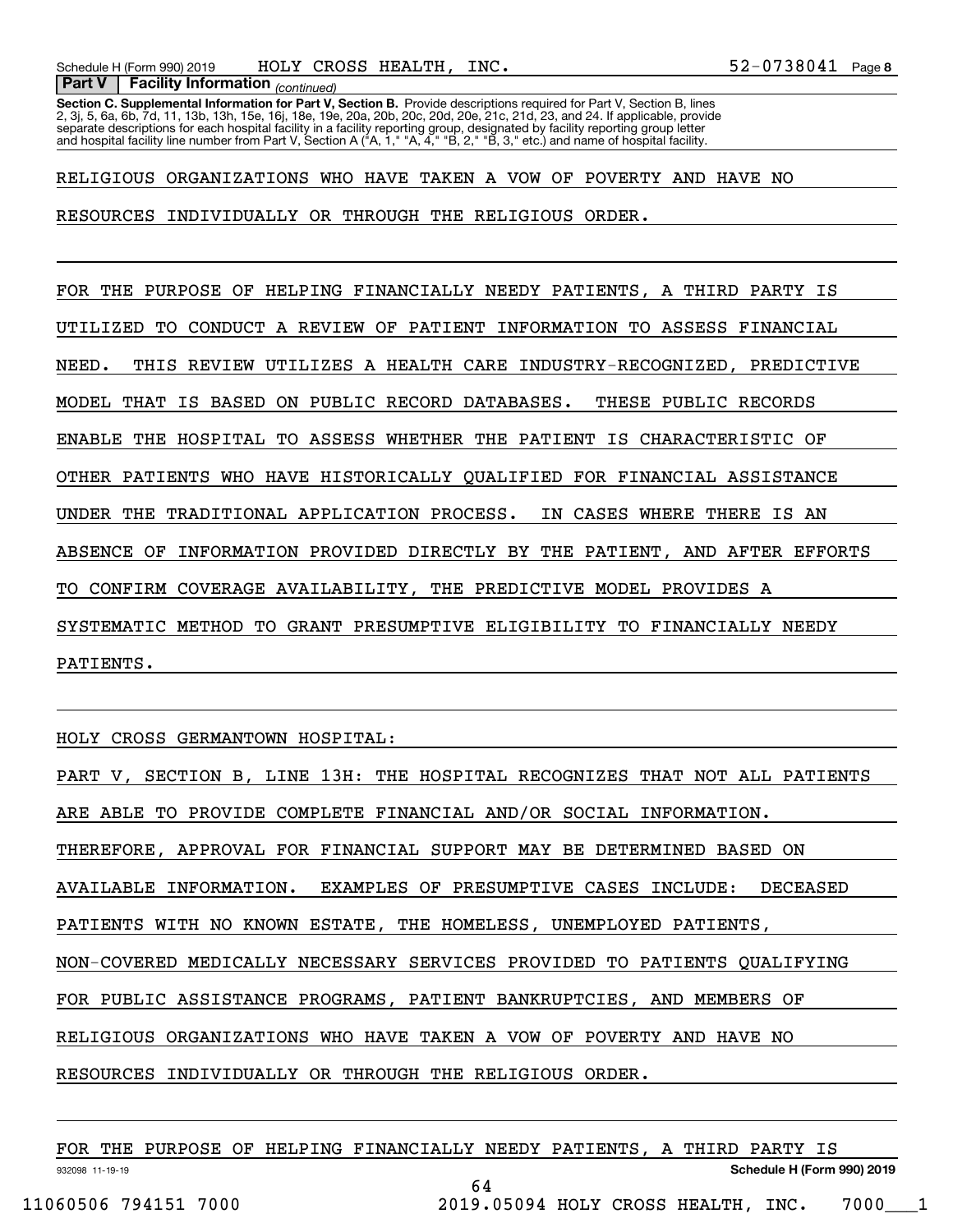**Section C. Supplemental Information for Part V, Section B.** Provide descriptions required for Part V, Section B, lines<br>2, 3j, 5, 6a, 6b, 7d, 11, 13b, 13h, 15e, 16j, 18e, 19e, 20a, 20b, 20c, 20d, 20e, 21c, 21d, 23, and 24.  *(continued)* **Part V Facility Information** separate descriptions for each hospital facility in a facility reporting group, designated by facility reporting group letter<br>and hospital facility line number from Part V, Section A ("A, 1," "A, 4," "B, 2," "B, 3," etc.)

UTILIZED TO CONDUCT A REVIEW OF PATIENT INFORMATION TO ASSESS FINANCIAL NEED. THIS REVIEW UTILIZES A HEALTH CARE INDUSTRY-RECOGNIZED, PREDICTIVE MODEL THAT IS BASED ON PUBLIC RECORD DATABASES. THESE PUBLIC RECORDS ENABLE THE HOSPITAL TO ASSESS WHETHER THE PATIENT IS CHARACTERISTIC OF OTHER PATIENTS WHO HAVE HISTORICALLY QUALIFIED FOR FINANCIAL ASSISTANCE UNDER THE TRADITIONAL APPLICATION PROCESS. IN CASES WHERE THERE IS AN ABSENCE OF INFORMATION PROVIDED DIRECTLY BY THE PATIENT, AND AFTER EFFORTS TO CONFIRM COVERAGE AVAILABILITY, THE PREDICTIVE MODEL PROVIDES A SYSTEMATIC METHOD TO GRANT PRESUMPTIVE ELIGIBILITY TO FINANCIALLY NEEDY PATIENTS.

HOLY CROSS HOSPITAL - PART V, SECTION B, LINE 7A:

WWW.HOLYCROSSHEALTH.ORG/ABOUT-US/COMMUNITY-INVOLVEMENT/COMMUNITY-BENEFIT

-PLANNING/COMMUNITY-HEALTH-NEEDS-ASSESSMENT

HOLY CROSS GERMANTOWN HOSPITAL - PART V, SECTION B, LINE 7A:

WWW.HOLYCROSSHEALTH.ORG/ABOUT-US/COMMUNITY-INVOLVEMENT/COMMUNITY-BENEFIT

-PLANNING/COMMUNITY-HEALTH-NEEDS-ASSESSMENT

HOLY CROSS HOSPITAL - PART V, SECTION B, LINE 10A:

WWW.HOLYCROSSHEALTH.ORG/ABOUT-US/COMMUNITY-INVOLVEMENT/COMMUNITY-BENEFIT

-PLANNING/IMPLEMENTATION-PLAN

HOLY CROSS GERMANTOWN HOSPITAL- PART V, SECTION B, LINE 10A:

WWW.HOLYCROSSHEALTH.ORG/ABOUT-US/COMMUNITY-INVOLVEMENT/COMMUNITY-BENEFIT

-PLANNING/IMPLEMENTATION-PLAN

932098 11-19-19

**Schedule H (Form 990) 2019**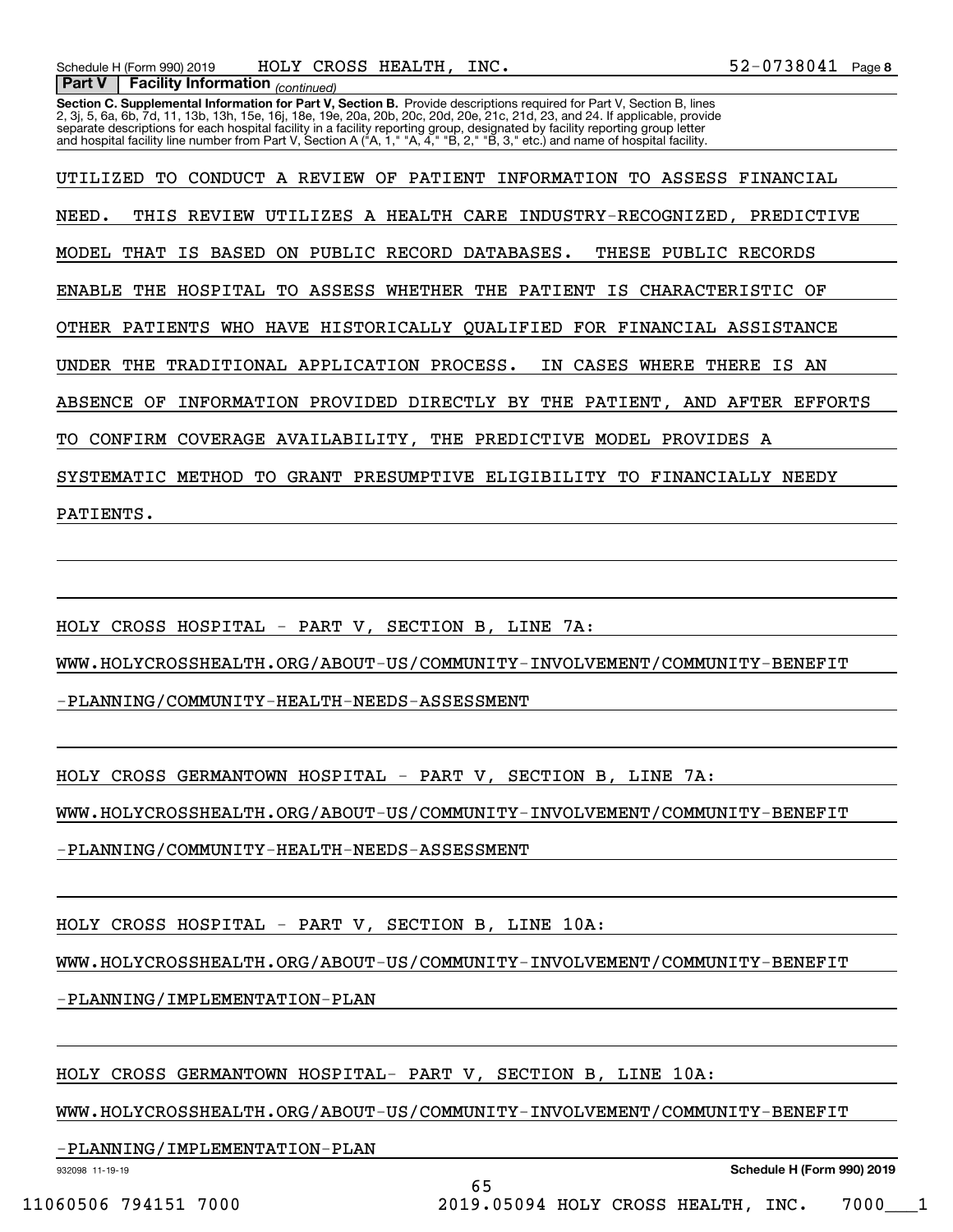**Section C. Supplemental Information for Part V, Section B.** Provide descriptions required for Part V, Section B, lines<br>2, 3j, 5, 6a, 6b, 7d, 11, 13b, 13h, 15e, 16j, 18e, 19e, 20a, 20b, 20c, 20d, 20e, 21c, 21d, 23, and 24. separate descriptions for each hospital facility in a facility reporting group, designated by facility reporting group letter<br>and hospital facility line number from Part V, Section A ("A, 1," "A, 4," "B, 2," "B, 3," etc.)

HOLY CROSS HOSPITAL - PART V, SECTION B, LINE 16A:

WWW.HOLYCROSSHEALTH.ORG/FOR-PATIENTS/BILLING-FINANCIAL-ASSISTANCE-AND-IN

SURANCE/FINANCIAL-ASSISTANCE-PROGRAM

HOLY CROSS GERMANTOWN HOSPITAL- PART V, SECTION B, LINE 16A:

WWW.HOLYCROSSHEALTH.ORG/FOR-PATIENTS/BILLING-FINANCIAL-ASSISTANCE-AND-IN

SURANCE/FINANCIAL-ASSISTANCE-PROGRAM

HOLY CROSS HOSPITAL - PART V, SECTION B, LINE 16B:

WWW.HOLYCROSSHEALTH.ORG/FOR-PATIENTS/BILLING-FINANCIAL-ASSISTANCE-AND-IN

SURANCE/FINANCIAL-ASSISTANCE-PROGRAM

HOLY CROSS GERMANTOWN HOSPITAL- PART V, SECTION B, LINE 16B:

WWW.HOLYCROSSHEALTH.ORG/FOR-PATIENTS/BILLING-FINANCIAL-ASSISTANCE-AND-IN

SURANCE/FINANCIAL-ASSISTANCE-PROGRAM

HOLY CROSS HOSPITAL - PART V, SECTION B, LINE 16C:

WWW.HOLYCROSSHEALTH.ORG/FOR-PATIENTS/BILLING-FINANCIAL-ASSISTANCE-AND-IN

SURANCE/FINANCIAL-ASSISTANCE-PROGRAM

HOLY CROSS GERMANTOWN HOSPITAL- PART V, SECTION B, LINE 16C:

WWW.HOLYCROSSHEALTH.ORG/FOR-PATIENTS/BILLING-FINANCIAL-ASSISTANCE-AND-IN

SURANCE/FINANCIAL-ASSISTANCE-PROGRAM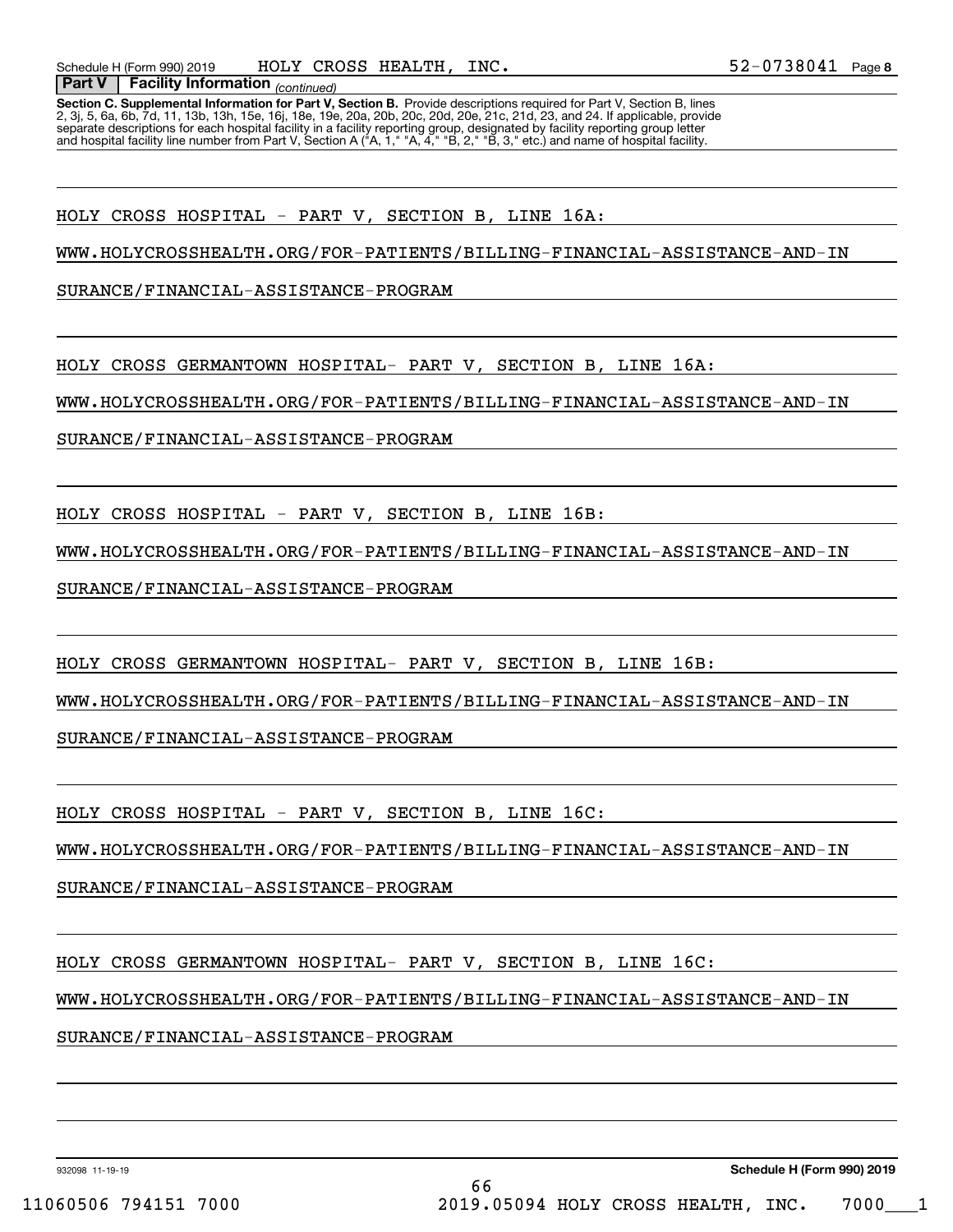# **Section D. Other Health Care Facilities That Are Not Licensed, Registered, or Similarly Recognized as a Hospital Facility**

(list in order of size, from largest to smallest)

How many non-hospital health care facilities did the organization operate during the tax year?

|                | Name and address                        | Type of Facility (describe) |
|----------------|-----------------------------------------|-----------------------------|
|                | 1 DOCTORS REGIONAL CANCER CENTER        |                             |
|                | 8116 GOOD LUCK RD., SUITE 005           |                             |
|                | LANHAM, MD 20706                        | CANCER TREATMENT            |
|                | 2 DOCTORS REGIONAL CANCER CENTER        |                             |
|                | 4901 TELSA DR., SUITE A                 |                             |
|                | BOWIE, MD 20715                         | CANCER TREATMENT            |
|                | 3 CHESAPEAKE POTOMAC REGIONAL CANCER CT |                             |
|                | 11340 PEMBROOKE SQ., SUITE 201          |                             |
|                | WALDORF, MD 20603                       | CANCER TREATMENT            |
|                | 4 CHESAPEAKE POTOMAC REGIONAL CANCER CT |                             |
|                | 30077 BUSINESS CENTER DR.               |                             |
|                | CHARLOTTE HALL, MD 20622                | CANCER TREATMENT            |
|                | 5 HOLY CROSS RADIATION TREATMENT CENTER |                             |
|                | 2121 MEDICAL PARK DR., SUITE 4          |                             |
|                | SILVER SPRING, MD 20902                 | CANCER TREATMENT            |
|                | 6 HOLY CROSS DIALYSIS CTR AT WOODMORE   |                             |
|                | 11721 WOODMORE RD., SUITE 190           |                             |
|                | MITCHELLVILLE, MD 20721                 | DIALYSIS TREATMENT          |
|                | 7 HOLY CROSS HEALTH CENTER - ASPEN HILL |                             |
|                | 13975 CONNECTICUT AVE., SUITE 250       |                             |
|                | ASPEN HILL, MD 20906                    | HEALTH CLINIC               |
| $\overline{8}$ | HOLY CROSS HEALTH CTR - GAITHERSBURG    |                             |
|                | 220 PERRY PARKWAY, UNIT 5               |                             |
|                | GAITHERSBURG, MD 20877                  | HEALTH CLINIC               |
|                | 9 HC HEALTH PARTNERS IN KENSINGTON      |                             |
|                | 3720 FARRAGUT AVE., 2ND FLOOR           |                             |
|                | KENSINGTON, MD 20895                    | PRIMARY CARE                |
|                | 10 HOLY CROSS RESOURCE CENTER           |                             |
|                | 9805 DAMERON DR.                        |                             |
|                | SILVER SPRING, MD 20902                 | ADULT DAY CARE              |

**Schedule H (Form 990) 2019**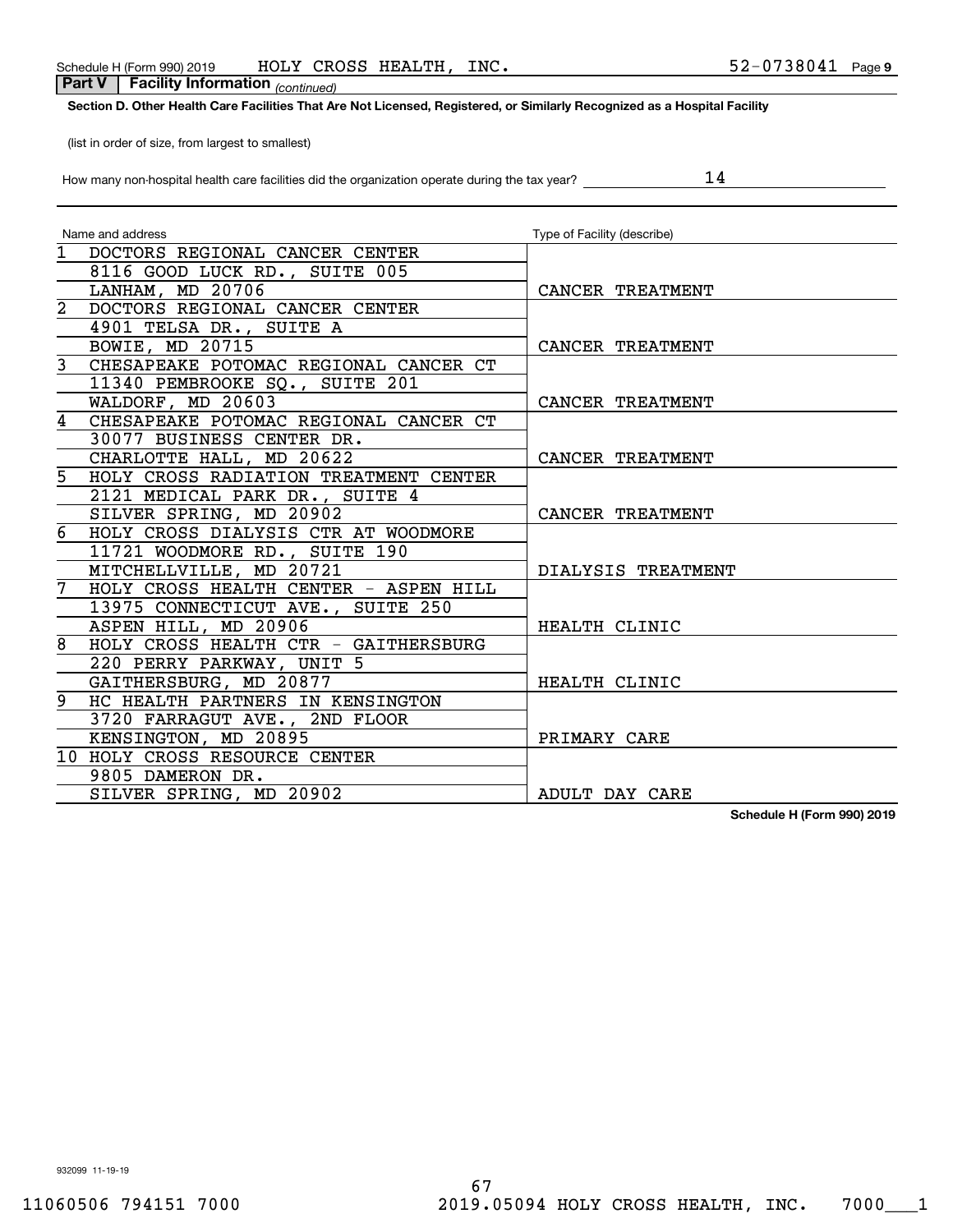## **Section D. Other Health Care Facilities That Are Not Licensed, Registered, or Similarly Recognized as a Hospital Facility**

(list in order of size, from largest to smallest)

|  |  |  | How many non-hospital health care facilities did the organization operate during the tax year? |  |
|--|--|--|------------------------------------------------------------------------------------------------|--|
|  |  |  |                                                                                                |  |

14

| Name and address                         | Type of Facility (describe) |
|------------------------------------------|-----------------------------|
| 11 HOLY CROSS HEALTH CENTER - GERMANTOWN |                             |
| 12800 MIDDLEBROOK RD., SUITE 206         |                             |
| GERMANTOWN, MD 20874                     | HEALTH CLINIC               |
| 12 HOLY CROSS HEALTH CTR - SILVER SPRING |                             |
| 7987 GEORGIA AVE.                        |                             |
| SILVER SPRING, MD 20910                  | HEALTH CLINIC               |
| 13 HOLY CROSS HEALTH PARTNERS AT ASBURY  |                             |
| 201 RUSSELL AVE.                         |                             |
| GAITHERSBURG, MD 20877                   | PRIMARY CARE                |
| 14 HOLY CROSS SENIOR SOURCE              |                             |
| 8580 2ND AVE.                            |                             |
| SILVER SPRING, MD 20910                  | HEALTH SCREENING            |
|                                          |                             |
|                                          |                             |
|                                          |                             |
|                                          |                             |
|                                          |                             |
|                                          |                             |
|                                          |                             |
|                                          |                             |
|                                          |                             |
|                                          |                             |
|                                          |                             |
|                                          |                             |
|                                          |                             |
|                                          |                             |
|                                          |                             |
|                                          |                             |
|                                          |                             |
|                                          |                             |

**Schedule H (Form 990) 2019**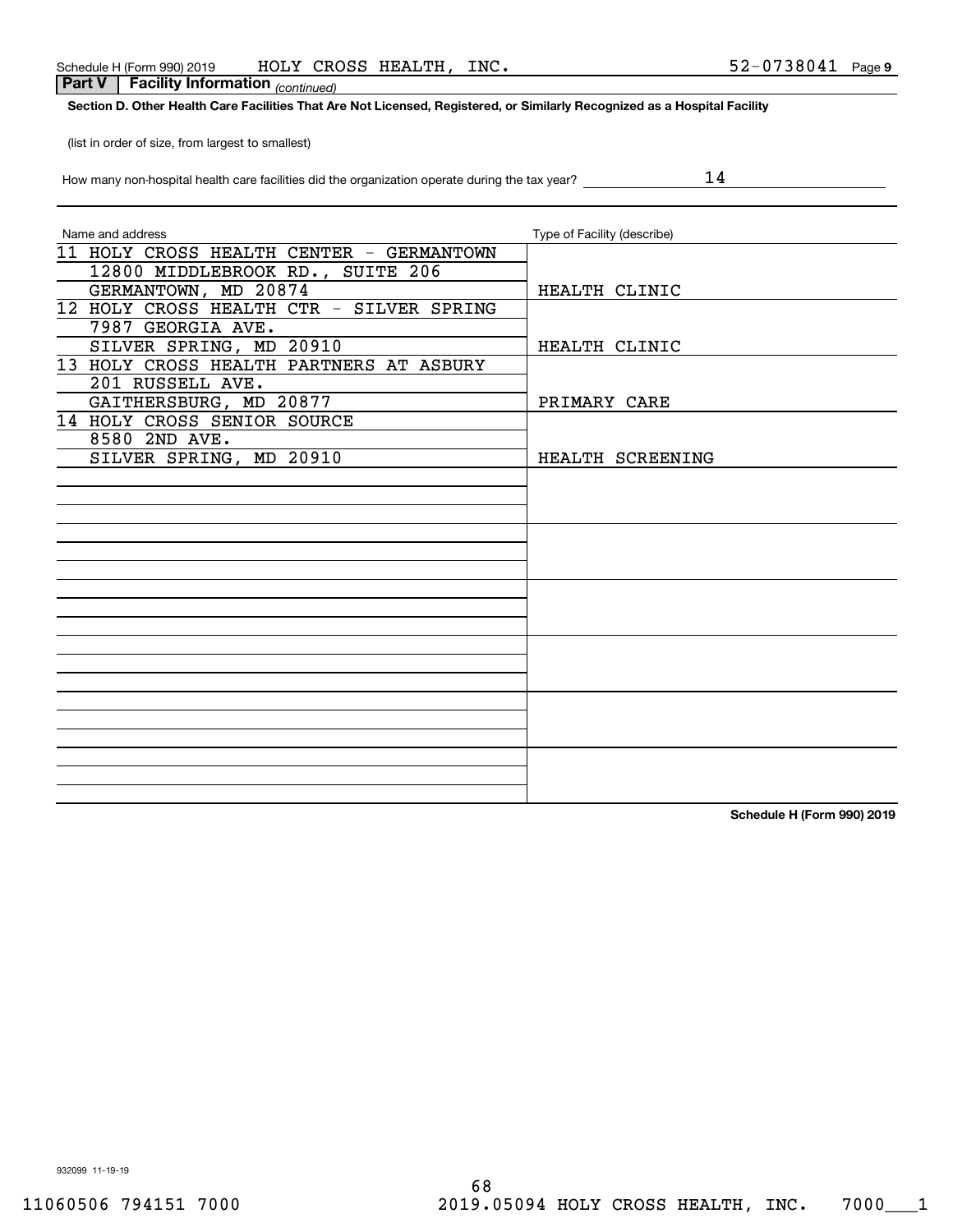Provide the following information.

- **1 Required descriptions.** Provide the descriptions required for Part I, lines 3c, 6a, and 7; Part II and Part III, lines 2, 3, 4, 8 and **Qh**
- **2Needs assessment.** Describe how the organization assesses the health care needs of the communities it serves, in addition to any CHNAs reported in Part V, Section B.
- **3** Patient education of eligibility for assistance. Describe how the organization informs and educates patients and persons who may be billed for patient care about their eligibility for assistance under federal, state, or local government programs or under the organization's financial assistance policy.
- **4 Community information.** Describe the community the organization serves, taking into account the geographic area and demographic constituents it serves.
- 5 Promotion of community health. Provide any other information important to describing how the organization's hospital facilities or other health care facilities further its exempt purpose by promoting the health of the community (e.g., open medical staff, community board, use of surplus funds, etc.).
- **6Affiliated health care system.** If the organization is part of an affiliated health care system, describe the respective roles of the organization and its affiliates in promoting the health of the communities served.
- **7** State filing of community benefit report. If applicable, identify all states with which the organization, or a related organization, files a community benefit report.

PART I, LINE 3C:

IN ADDITION TO LOOKING AT A MULTIPLE OF THE FEDERAL POVERTY GUIDELINES,

OTHER FACTORS ARE CONSIDERED SUCH AS THE PATIENT'S FINANCIAL STATUS AND/OR

ABILITY TO PAY AS DETERMINED THROUGH THE ASSESSMENT PROCESS.

PART I, LINE 6A:

HOLY CROSS HEALTH (HCH) PREPARES AN ANNUAL COMMUNITY BENEFIT REPORT FOR HOLY CROSS HOSPITAL AND HOLY CROSS GERMANTOWN HOSPITAL, WHICH IT SUBMITS TO THE STATE OF MARYLAND. DUE TO MARYLAND'S UNIQUE ALL PAYER SYSTEM, THE VALUES REPORTED ON PART I, LINE 7B ARE DIFFERENT FROM THOSE REPORTED TO THE STATE OF MARYLAND. SEE PART I, LINE 7B BELOW. IN ADDITION, HCH REPORTS ITS COMMUNITY BENEFIT INFORMATION AS PART OF THE CONSOLIDATED COMMUNITY BENEFIT INFORMATION REPORTED BY TRINITY HEALTH (EIN 35-1443425) IN ITS AUDITED FINANCIAL STATEMENTS, AVAILABLE AT WWW.TRINITY-HEALTH.ORG.

HCH INCLUDES A COPY OF ITS MOST RECENTLY FILED SCHEDULE H ON BOTH ITS OWN WEBSITE AND TRINITY HEALTH'S WEBSITE.

69

932100 11-19-19

**Schedule H (Form 990) 2019**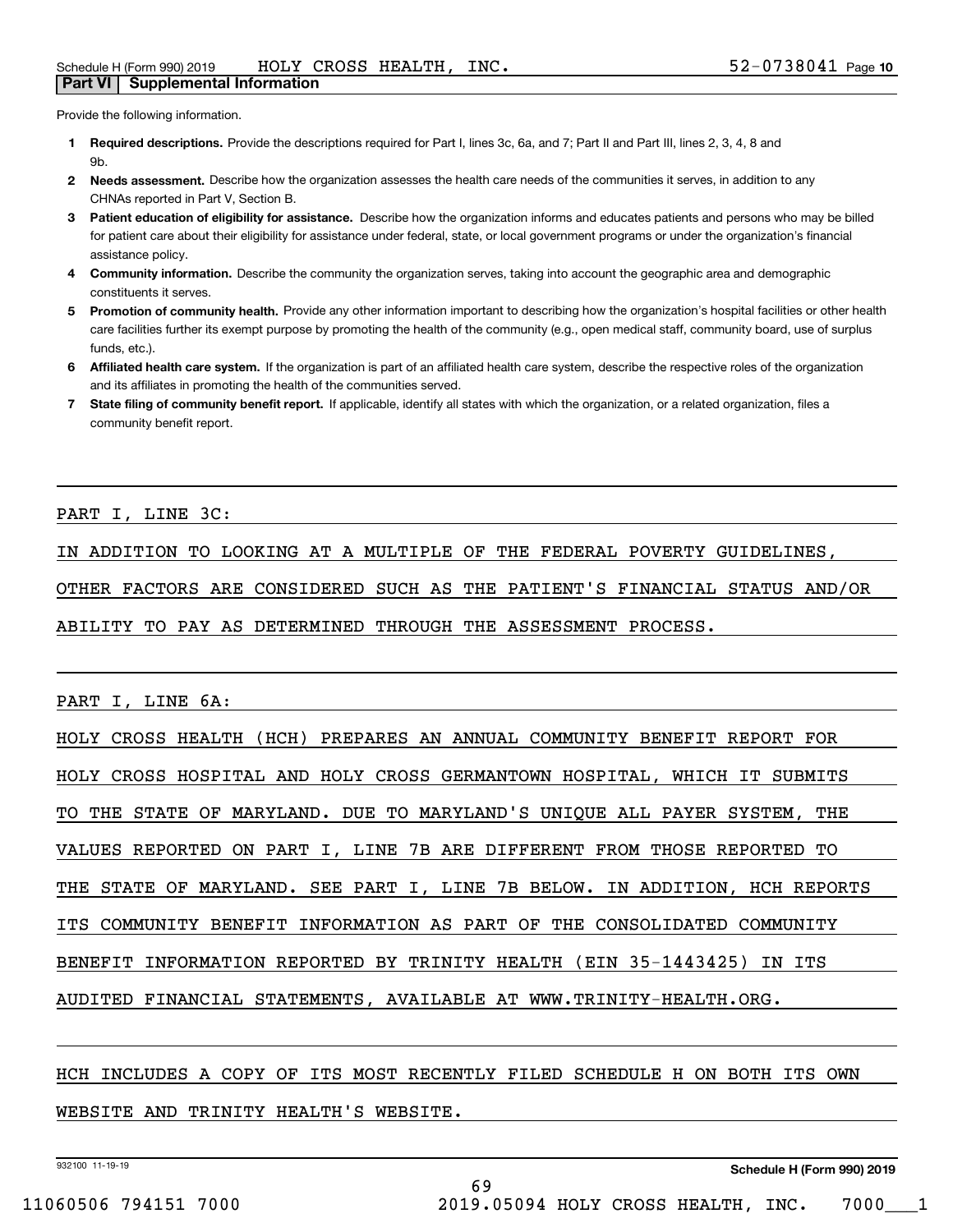PART I, LINE 7:

THE BEST AVAILABLE DATA WAS USED TO CALCULATE THE COST AMOUNTS REPORTED IN ITEM 7. FOR CERTAIN CATEGORIES, PRIMARILY TOTAL CHARITY CARE AND MEANS-TESTED GOVERNMENT PROGRAMS, SPECIFIC COST-TO-CHARGE RATIOS WERE CALCULATED AND APPLIED TO THOSE CATEGORIES. THE COST-TO-CHARGE RATIO WAS DERIVED FROM WORKSHEET 2, RATIO OF PATIENT CARE COST-TO-CHARGES. IN OTHER CATEGORIES, THE BEST AVAILABLE DATA WAS DERIVED FROM THE HOSPITAL'S COST ACCOUNTING SYSTEM.

PART I, LINE 7A: MARYLAND'S REGULATORY SYSTEM CREATES A UNIQUE PROCESS FOR HOSPITAL PAYMENT THAT DIFFERS FROM THE REST OF THE NATION. THE HEALTH SERVICES COST REVIEW COMMISSION (HSCRC) DETERMINES PAYMENT THROUGH A RATE SETTING PROCESS AND ALL PAYERS, INCLUDING GOVERNMENTAL PAYERS, PAY THE SAME AMOUNT FOR THE SAME SERVICES DELIVERED AT THE SAME HOSPITAL. MARYLAND'S UNIQUE ALL PAYER SYSTEM INCLUDES A METHOD FOR REFERENCING UNCOMPENSATED CARE IN EACH PAYERS' RATES, WHICH DOES NOT ENABLE MARYLAND HOSPITALS TO BREAK OUT ANY OFFSETTING REVENUE RELATED TO UNCOMPENSATED CARE.

932271 04-01-19 **Schedule H (Form 990)** PART I, LINE 7B: THE VALUES REPORTED ARE DIFFERENT FROM THOSE REPORTED TO THE STATE OF MARYLAND. MARYLAND'S REGULATORY SYSTEM CREATES A UNIQUE PROCESS FOR HOSPITAL PAYMENT THAT DIFFERS FROM THE REST OF THE NATION. THE HEALTH SERVICES COST REVIEW COMMISSION (HSCRC) DETERMINES PAYMENT THROUGH A RATE SETTING PROCESS AND ALL PAYERS, INCLUDING GOVERNMENTAL PAYERS, PAY THE SAME AMOUNT FOR THE SAME SERVICES DELIVERED AT THE SAME HOSPITAL. COMMUNITY BENEFIT EXPENSES ARE EQUAL TO MEDICAID REVENUES IN MARYLAND, AS SUCH, THE NET EFFECT IS ZERO. THE EXCEPTION TO THIS IS THE IMPACT ON THE HOSPITAL OF ITS SHARE OF THE MEDICAID ASSESSMENT. IN RECENT

70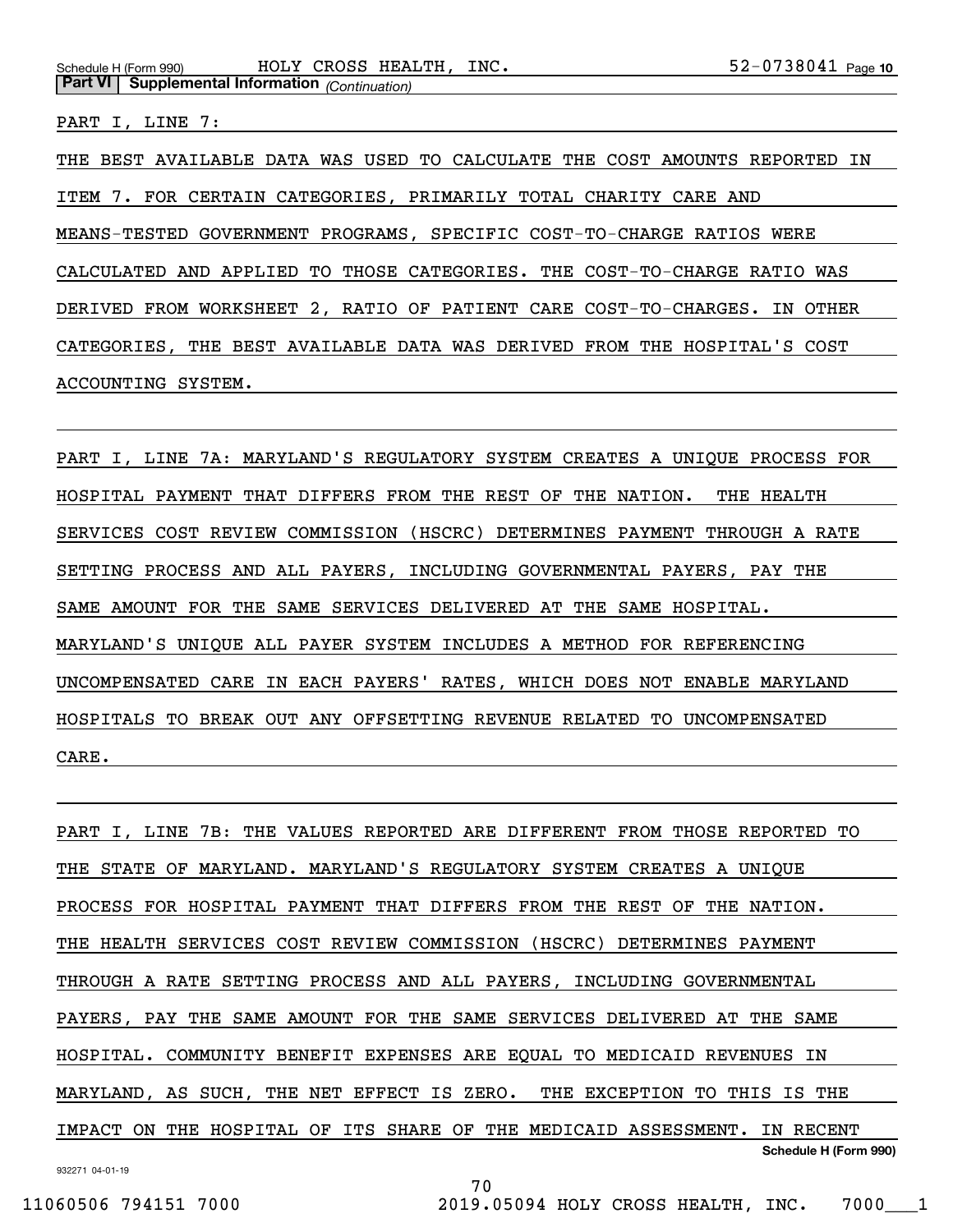Schedule H (Form 990) HOLY CROSS HEALTH, INC 5 2-0 7 3 8 0  $41 Page$ **Part VI Supplemental Information** *(Continuation)*

YEARS, THE STATE OF MARYLAND HAS CLOSED FISCAL GAPS IN THE STATE MEDICAID

BUDGET BY ASSESSING HOSPITALS THROUGH THE RATE SETTING SYSTEM.

PART I, LN  $7$  COL $(F):$ 

THE FOLLOWING NUMBER, \$24,410,918, REPRESENTS THE AMOUNT OF BAD DEBT

EXPENSE INCLUDED IN TOTAL FUNCTIONAL EXPENSES IN FORM 990, PART IX, LINE

25. PER IRS INSTRUCTIONS, THIS AMOUNT WAS EXCLUDED FROM THE DENOMINATOR

WHEN CALCULATING THE PERCENT OF TOTAL EXPENSE FOR SCHEDULE H, PART I, LINE 7, COLUMN (F).

PART II, COMMUNITY BUILDING ACTIVITIES:

AS COMMUNITIES THROUGHOUT MONTGOMERY COUNTY GROW MORE DIVERSE, CERTAIN POPULATIONS CONTINUE TO EXPERIENCE POORER HEALTH AND DISPROPORTIONATE RATES OF ILLNESS AND DEATH. HCH HAS PIONEERED INNOVATIVE EFFORTS TO BETTER MEET THE NEEDS OF VULNERABLE AND UNDERSERVED POPULATIONS, INCLUDING RACIAL, ETHNIC AND LINGUISTIC MINORITIES, THAT GO BEYOND CLINICAL CARE TO ADDRESS SOCIAL DETERMINANTS OF HEALTH ISSUES THAT HAVE AN INDIRECT IMPACT ON HEALTH STATUS.

IN FISCAL YEAR 2020 (FY20), HCH PROVIDED \$24,424 IN ECONOMIC DEVELOPMENT THROUGH ITS PARTNERSHIP WITH THE DON BOSCO CRISTO REY HIGH SCHOOL. THE DON BOSCO CRISTO REY WORK STUDY PROGRAM, A YOUTH ASSET DEVELOPMENT PROGRAM, PROVIDES LOW-INCOME STUDENTS AN OPPORTUNITY TO EARN 63 PERCENT OF THE COST OF THEIR COLLEGE PREP EDUCATION WHILE GAINING VALUABLE JOB EXPERIENCE.

**Schedule H (Form 990)** IN FY20, HCH ALSO PROVIDED FUNDS IN WORKFORCE DEVELOPMENT TO SUPPORT HUMAN RESOURCE'S PATHWAYS TO INDEPENDENT EMPLOYMENT PROGRAM. THE PROGRAM WORKS

71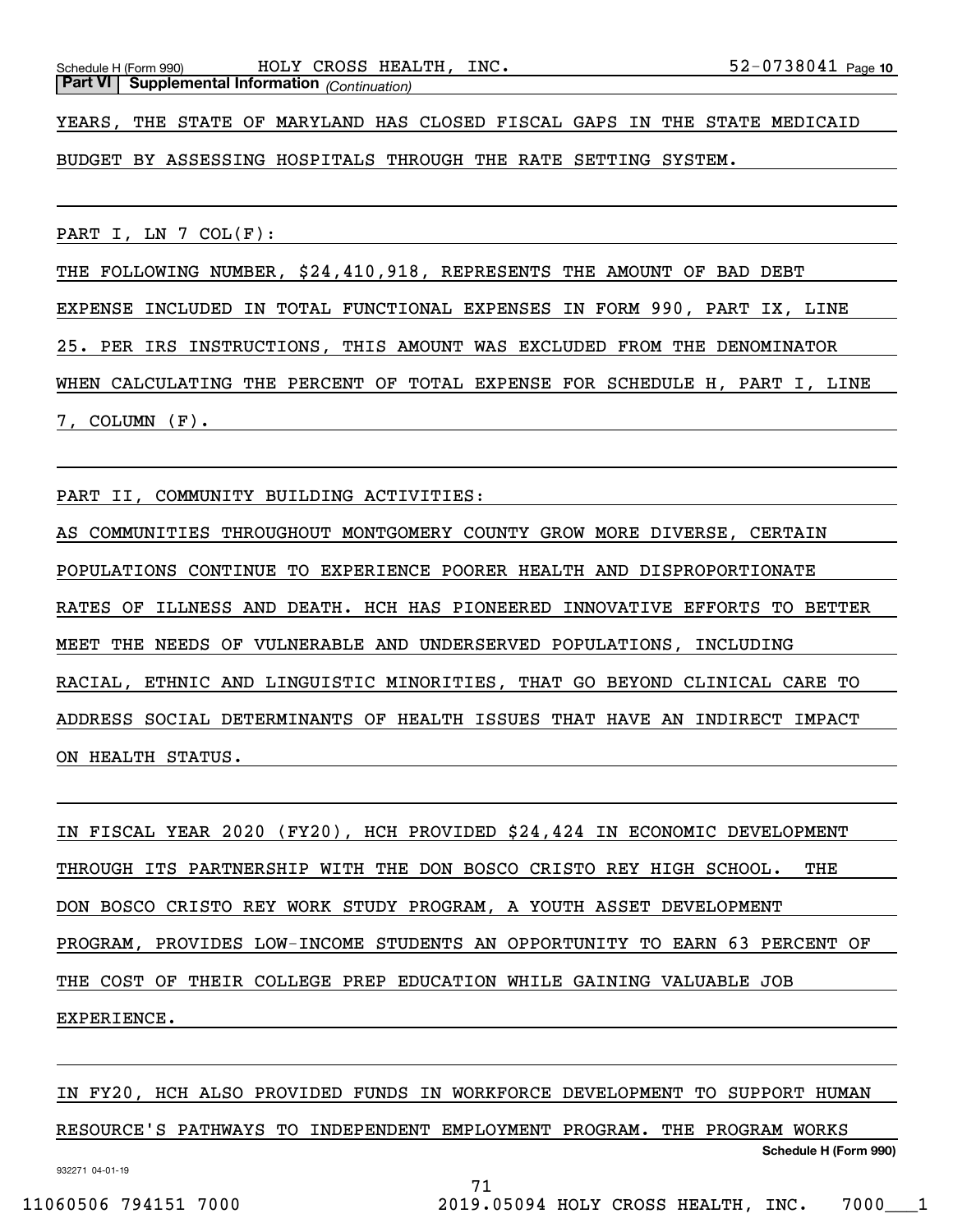WITH COMMUNITY AND GOVERNMENTAL ORGANIZATIONS TO HIRE INDIVIDUALS WHO ARE TRYING TO BREAK FROM THE CYCLE OF POVERTY CAUSED BY LACK OF ECONOMIC OPPORTUNITY, LACK OF EDUCATION/SKILLS, AND/OR PRIOR LEGAL OFFENSES. THESE HARD-TO-HIRE INDIVIDUALS INCLUDE WOUNDED WARRIORS AND VETERANS RETURNING TO OUR COMMUNITY, HOMELESS INDIVIDUALS, SENIORS, AND AT-RISK YOUTH.

PART III, LINE 2:

METHODOLOGY USED FOR LINE 2 - ANY DISCOUNTS PROVIDED OR PAYMENTS MADE TO A PARTICULAR PATIENT ACCOUNT ARE APPLIED TO THAT PATIENT ACCOUNT PRIOR TO ANY BAD DEBT WRITE-OFF AND ARE THUS NOT INCLUDED IN BAD DEBT EXPENSE. AS A RESULT OF THE PAYMENT AND ADJUSTMENT ACTIVITY BEING POSTED TO BAD DEBT ACCOUNTS, WE ARE ABLE TO REPORT BAD DEBT EXPENSE NET OF THESE TRANSACTIONS.

PART III, LINE 3:

HCH USES A PREDICTIVE MODEL THAT INCORPORATES THREE DISTINCT VARIABLES IN COMBINATION TO PREDICT WHETHER A PATIENT QUALIFIES FOR FINANCIAL ASSISTANCE: (1) SOCIO-ECONOMIC SCORE, (2) ESTIMATED FEDERAL POVERTY LEVEL (FPL), AND (3) HOMEOWNERSHIP. BASED ON THE MODEL, CHARITY CARE CAN STILL BE EXTENDED TO PATIENTS EVEN IF THEY HAVE NOT RESPONDED TO FINANCIAL COUNSELING EFFORTS AND ALL OTHER FUNDING SOURCES HAVE BEEN EXHAUSTED. FOR FINANCIAL STATEMENT PURPOSES, HCH IS RECORDING AMOUNTS AS CHARITY CARE (INSTEAD OF BAD DEBT EXPENSE) BASED ON THE RESULTS OF THE PREDICTIVE MODEL. THEREFORE, HCH IS REPORTING ZERO ON LINE 3, SINCE THEORETICALLY ANY POTENTIAL CHARITY CARE SHOULD HAVE BEEN IDENTIFIED THROUGH THE PREDICTIVE MODEL.

72

PART III, LINE 4:

**Schedule H (Form 990)**

932271 04-01-19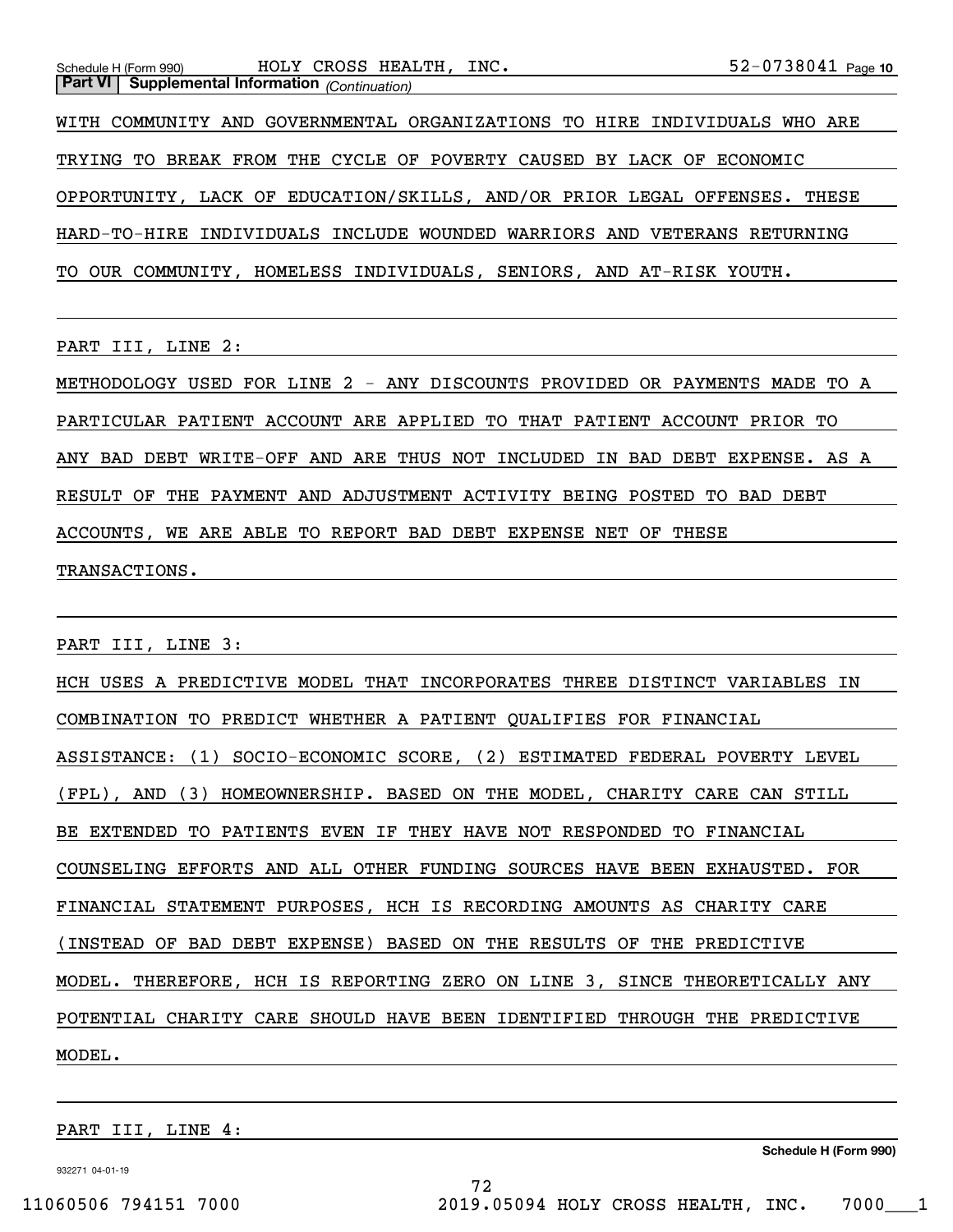Schedule H (Form 990) HOLY CROSS HEALTH, INC 5 2-0 7 3 8 0  $41 Page$ **Part VI Supplemental Information** *(Continuation)*

HCH IS INCLUDED IN THE CONSOLIDATED FINANCIAL STATEMENTS OF TRINITY HEALTH. THE FOLLOWING IS THE TEXT OF THE PATIENT ACCOUNTS RECEIVABLE, ESTIMATED RECEIVABLES FROM AND PAYABLES TO THIRD-PARTY PAYERS FOOTNOTE FROM PAGE 13 OF THOSE STATEMENTS: "AN UNCONDITIONAL RIGHT TO PAYMENT, SUBJECT ONLY TO THE PASSAGE OF TIME IS TREATED AS A RECEIVABLE. PATIENT ACCOUNTS RECEIVABLE, INCLUDING BILLED ACCOUNTS AND UNBILLED ACCOUNTS FOR WHICH THERE IS AN UNCONDITIONAL RIGHT TO PAYMENT, AND ESTIMATED AMOUNTS DUE FROM THIRD-PARTY PAYERS FOR RETROACTIVE ADJUSTMENTS, ARE RECEIVABLES IF THE RIGHT TO CONSIDERATION IS UNCONDITIONAL AND ONLY THE PASSAGE OF TIME IS REQUIRED BEFORE PAYMENT OF THAT CONSIDERATION IS DUE. FOR PATIENT ACCOUNTS RECEIVABLE, THE ESTIMATED UNCOLLECTABLE AMOUNTS ARE GENERALLY CONSIDERED IMPLICIT PRICE CONCESSIONS THAT ARE A DIRECT REDUCTION TO PATIENT SERVICE REVENUE AND ACCOUNTS RECEIVABLE.

THE CORPORATION HAS AGREEMENTS WITH THIRD-PARTY PAYERS THAT PROVIDE FOR PAYMENTS TO THE CORPORATION'S HEALTH MINISTRIES AT AMOUNTS DIFFERENT FROM ESTABLISHED RATES. ESTIMATED RETROACTIVE ADJUSTMENTS UNDER REIMBURSEMENT AGREEMENTS WITH THIRD-PARTY PAYERS AND OTHER CHANGES IN ESTIMATES ARE INCLUDED IN NET PATIENT SERVICE REVENUE AND ESTIMATED RECEIVABLES FROM AND PAYABLES TO THIRD-PARTY PAYERS. RETROACTIVE ADJUSTMENTS ARE ACCRUED ON AN ESTIMATED BASIS IN THE PERIOD THE RELATED SERVICES ARE RENDERED AND ADJUSTED IN FUTURE PERIODS, AS FINAL SETTLEMENTS ARE DETERMINED."

PART III, LINE 8:

HCH DOES NOT BELIEVE ANY MEDICARE SHORTFALL SHOULD BE TREATED AS COMMUNITY BENEFIT. THIS IS SIMILAR TO CATHOLIC HEALTH ASSOCIATION RECOMMENDATIONS, WHICH STATE THAT SERVING MEDICARE PATIENTS IS NOT A DIFFERENTIATING FEATURE OF TAX-EXEMPT HEALTH CARE ORGANIZATIONS AND THAT THE EXISTING

73

**Schedule H (Form 990)**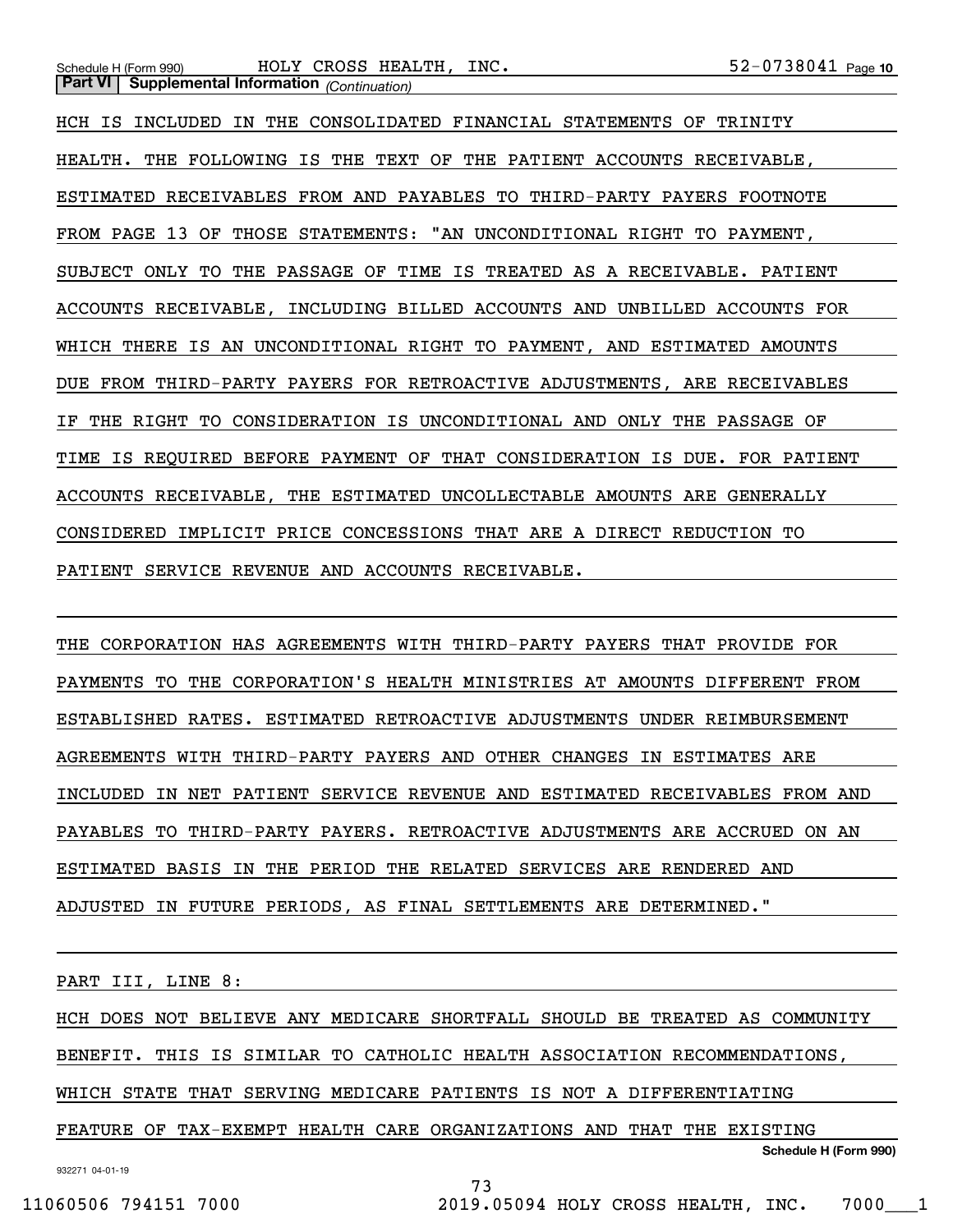COMMUNITY BENEFIT FRAMEWORK ALLOWS COMMUNITY BENEFIT PROGRAMS THAT SERVE THE MEDICARE POPULATION TO BE COUNTED IN OTHER COMMUNITY BENEFIT CATEGORIES.

PART III, LINE 8: COSTING METHODOLOGY FOR LINE 6 - MEDICARE COSTS WERE OBTAINED FROM THE FILED MEDICARE COST REPORT. THE COSTS ARE BASED ON MEDICARE ALLOWABLE COSTS AS REPORTED ON WORKSHEET B, COLUMN 27, WHICH EXCLUDE DIRECT MEDICAL EDUCATION COSTS. INPATIENT MEDICARE COSTS ARE CALCULATED BASED ON A COMBINATION OF ALLOWABLE COST PER DAY TIMES MEDICARE DAYS FOR ROUTINE SERVICES AND COST TO CHARGE RATIO TIMES MEDICARE CHARGES FOR ANCILLARY SERVICES. OUTPATIENT MEDICARE COSTS ARE CALCULATED BASED ON COST TO CHARGE RATIO TIMES MEDICARE CHARGES BY ANCILLARY DEPARTMENT.

PART III, LINE 9B:

THE HOSPITAL'S COLLECTION POLICY CONTAINS PROVISIONS ON THE COLLECTION PRACTICES TO BE FOLLOWED FOR PATIENTS WHO ARE KNOWN TO QUALIFY FOR FINANCIAL ASSISTANCE. CHARITY DISCOUNTS ARE APPLIED TO THE AMOUNTS THAT QUALIFY FOR FINANCIAL ASSISTANCE. COLLECTION PRACTICES FOR THE REMAINING BALANCES ARE CLEARLY OUTLINED IN THE ORGANIZATION'S COLLECTION POLICY. THE HOSPITAL HAS IMPLEMENTED BILLING AND COLLECTION PRACTICES FOR PATIENT PAYMENT OBLIGATIONS THAT ARE FAIR, CONSISTENT AND COMPLIANT WITH STATE AND FEDERAL REGULATIONS.

PART VI, LINE 2:

**Schedule H (Form 990)** NEEDS ASSESSMENT - HEALTHY MONTGOMERY, MONTGOMERY COUNTY'S COMMUNITY HEALTH IMPROVEMENT PROCESS, IS SUPPORTED FINANCIALLY BY ALL SIX HOSPITALS IN MONTGOMERY COUNTY AND SERVES AS THE BASE FOR HOLY CROSS HOSPITAL'S AND HOLY CROSS GERMANTOWN HOSPITAL'S JOINT NEEDS ASSESSMENT. THE HEALTHY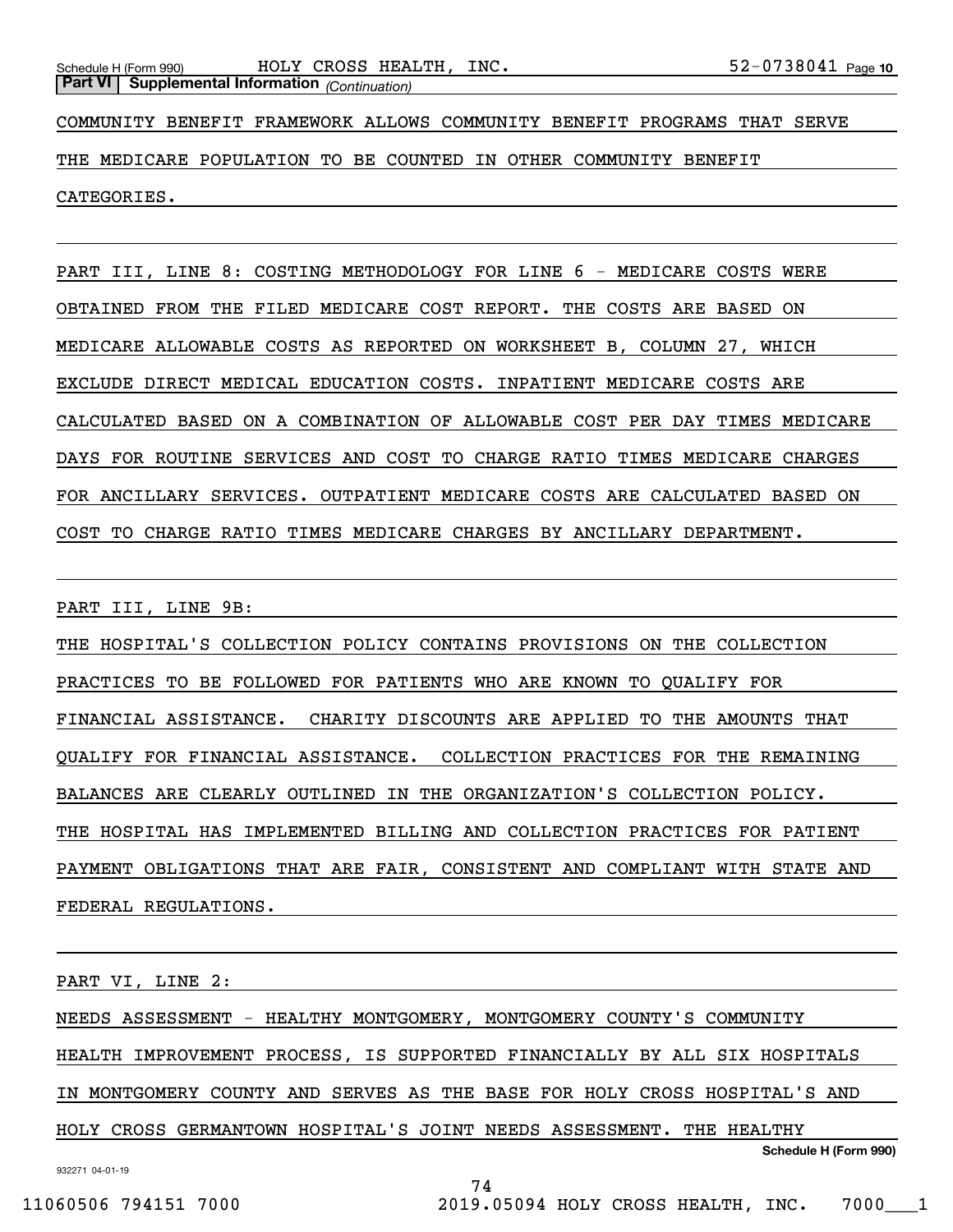## Schedule H (Form 990) HOLY CROSS HEALTH, INC 5 2-0 7 3 8 0  $41 Page$ **Part VI Supplemental Information** *(Continuation)*

MONTGOMERY STEERING COMMITTEE IS COMPRISED OF GOVERNMENT AGENCIES, HOSPITAL SYSTEMS, MINORITY HEALTH PROGRAMS/INITIATIVES, ADVOCACY GROUPS, ACADEMIC INSTITUTIONS, COMMUNITY-BASED SERVICE PROVIDERS, AND OTHER STAKEHOLDERS. IT IS AN ONGOING, FORMAL COUNTY-WIDE PROCESS THAT USES PRIMARY AND SECONDARY DATA TO IDENTIFY AND ADDRESS KEY PRIORITY AREAS TO ACHIEVE OPTIMAL HEALTH AND WELL-BEING FOR ALL MONTGOMERY COUNTY RESIDENTS.

IN ADDITION TO HEALTHY MONTGOMERY, WE USE A RANGE OF OTHER SPECIFIC NEEDS

ASSESSMENTS AND REPORTS TO IDENTIFY UNMET NEEDS, ESPECIALLY FOR

UNDERSERVED MINORITIES, SENIORS, AND WOMEN AND CHILDREN. OUR WORK IS BUILT

ON PAST AVAILABLE NEEDS ASSESSMENTS, AND WE USE THESE DOCUMENTS AS

REFERENCE TOOLS, INCLUDING THE FOLLOWING KEY RESOURCES:

- AFRICAN AMERICAN HEALTH PROGRAM STRATEGIC PLAN TOWARD HEALTH EQUITY, 2009-2014

- ASIAN AMERICAN HEALTH PRIORITIES, A STUDY OF MONTGOMERY COUNTY,

MARYLAND, STRENGTHS, NEEDS, AND OPPORTUNITIES FOR ACTION, 2008

- BLUEPRINT FOR LATINO HEALTH IN MONTGOMERY COUNTY, MARYLAND, 2017-2026

- MONTGOMERY COUNTY FOOD COUNCIL'S COMMUNITY FOOD ACCESS ASSESSMENT;

MONTGOMERY COUNTY MARYLAND, 2013-2015

- HOMELESSNESS IN METROPOLITAN WASHINGTON: RESULTS AND ANALYSIS FROM THE

ANNUAL POINT-IN-TIME (PIT) COUNT OF PERSONS EXPERIENCING HOMELESSNESS, MAY

2019

- MARYLAND STATE HEALTH IMPROVEMENT PROCESS

- MONTGOMERY COUNTY INTERAGENCY COMMISSION ON HOMELESSNESS ANNUAL REPORT,

2017

- MONTGOMERY MOVING FORWARD'S CALL TO ACTION: EARLY CARE AND EDUCATION,

75

2018

PRINCE GEORGE'S COUNTY HEALTH DEPARTMENT: HEALTH REPORT 2017

**Schedule H (Form 990)**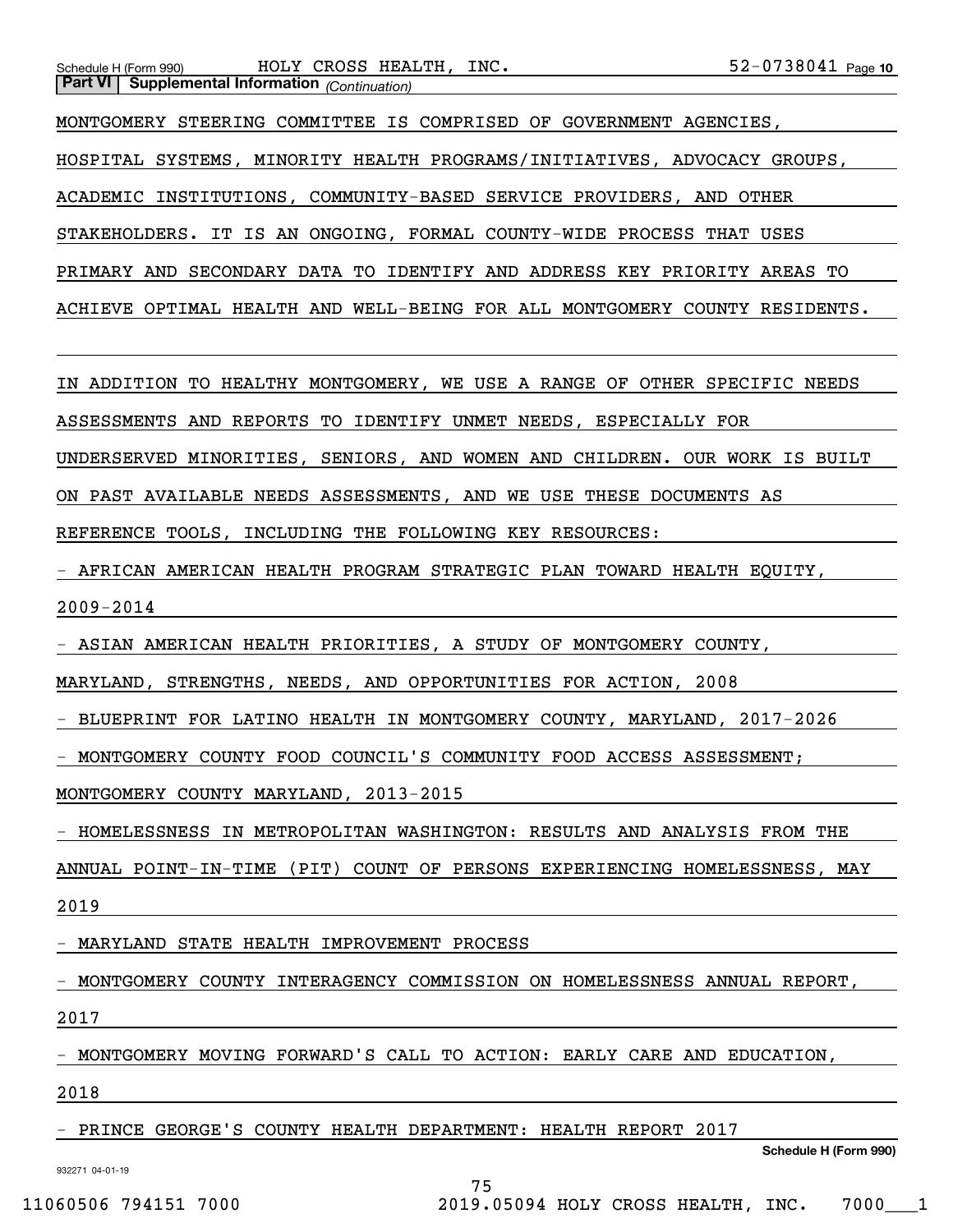- PRINCE GEORGE'S COUNTY HEALTH DEPARTMENT 2017-2021 STRATEGIC PLAN

- CONVENING PARTNERS TO BUILD BRIGHTER FUTURES IN MONTGOMERY COUNTY

(MONTGOMERY COUNTY COLLABORATION COUNCIL'S 2018 ANNUAL REPORT)

- UNIVERSITY OF WISCONSIN POPULATION HEALTH INSTITUTE'S COUNTY HEALTH

RANKINGS DATA

- MATERNAL AND INFANT HEALTH REPORT FOR MONTGOMERY COUNTY, 2008-2017

- HEALTH IN MONTGOMERY COUNTY REPORT, 2008-2016

TRANSFORMATIVE CHANGE: OUR ROLE IN ACHIEVING HEALTH EQUITY FOR PRINCE

GEORGE'S COUNTY, 2018

HOLY CROSS HEALTH REGULARLY PARTICIPATES IN A VARIETY OF COALITIONS, COMMISSIONS, COMMITTEES, PARTNERSHIPS AND PANELS, AND OUR COMMUNITY HEALTH WORKERS SPEND TIME IN THE COMMUNITY AS COMMUNITY PARTICIPANTS AND BRING BACK FIRST-HAND KNOWLEDGE OF COMMUNITY NEEDS.

COMMUNITY NEED INDEX (CNI) IS ALSO USED TO IDENTIFY THE SEVERITY OF HEALTH DISPARITIES FOR EVERY ZIP CODE IN THE UNITED STATES AND DEMONSTRATES THE LINK BETWEEN COMMUNITY NEED, ACCESS TO CARE, AND PREVENTABLE HOSPITALIZATIONS (DIGNITY HEALTH, 2011). FOR EACH ZIP CODE IN THE UNITED STATES, THE CNI AGGREGATES FIVE SOCIOECONOMIC INDICATORS/BARRIERS TO HEALTH CARE ACCESS THAT ARE KNOWN TO CONTRIBUTE TO HEALTH DISPARITIES RELATED TO INCOME, EDUCATION, CULTURE/LANGUAGE, INSURANCE, AND HOUSING. CNI DATA IS USED TO IDENTIFY COMMUNITIES OF HIGH NEED AND DIRECT A RANGE OF COMMUNITY HEALTH AND FAITH-BASED COMMUNITY OUTREACH EFFORTS TO THESE AREAS.

THE UNIVERSITY OF WISCONSIN POPULATION HEALTH INSTITUTE'S COUNTY HEALTH

76

## RANKINGS DATA, AND HOLY CROSS HOSPITAL'S EMERGENCY DEPARTMENT AND

**Schedule H (Form 990)**

11060506 794151 7000 2019.05094 HOLY CROSS HEALTH, INC. 7000\_\_\_1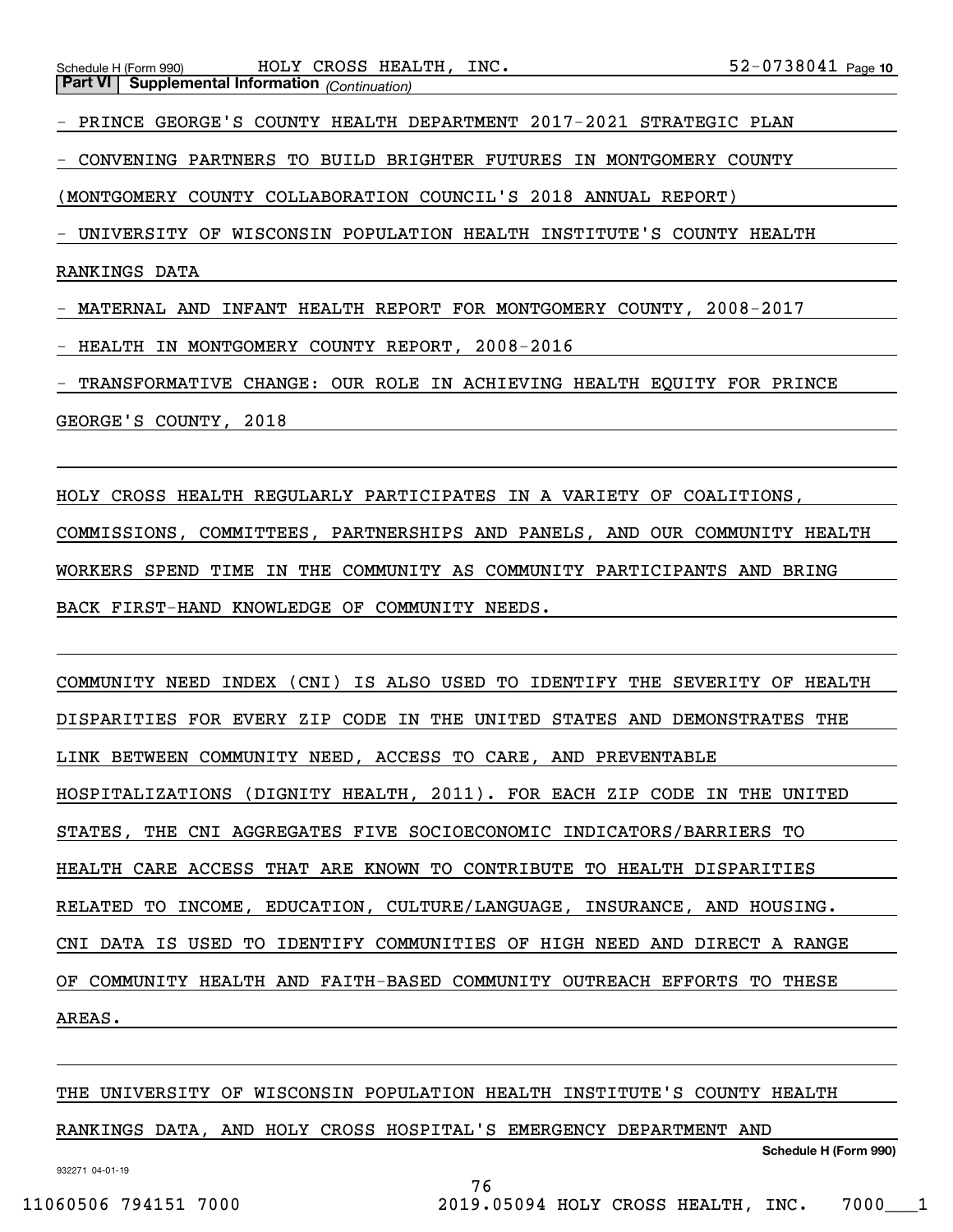DISCHARGE READMISSIONS DATA, WERE ALSO ANALYZED TO DETERMINE UNMET NEEDS OF THE POPULATION WE SERVE RESIDING IN MONTGOMERY AND PRINCE GEORGE'S COUNTIES. READMISSION DATA IS USED TO TRACK THE NUMBER OF PATIENTS WHO ARE READMITTED TO THE HOSPITAL WITHIN 30 DAYS OF DISCHARGE. AN ANALYSIS OF HOSPITAL READMISSIONS AND PREVENTION QUALITY INDICATORS ALLOW US TO IDENTIFY SELECT INDICATORS RELATED TO COMMUNITY HEALTH NEEDS AND DEVELOP METHODOLOGIES AND PROGRAMS THAT WILL IMPROVE HEALTH OUTCOMES.

PART VI, LINE 3:

PATIENT EDUCATION OF ELIGIBILITY FOR ASSISTANCE -

HCH COMMUNICATES EFFECTIVELY WITH PATIENTS REGARDING PATIENT PAYMENT OBLIGATIONS. FINANCIAL COUNSELING IS PROVIDED TO PATIENTS ABOUT THEIR PAYMENT OBLIGATIONS AND HOSPITAL BILLS. INFORMATION ON HOSPITAL-BASED FINANCIAL SUPPORT POLICIES, FEDERAL, STATE, AND LOCAL GOVERNMENT PROGRAMS, AND OTHER COMMUNITY-BASED CHARITABLE PROGRAMS THAT PROVIDE COVERAGE FOR SERVICES ARE MADE AVAILABLE TO PATIENTS DURING THE PRE-REGISTRATION AND REGISTRATION PROCESSES AND/OR THROUGH COMMUNICATIONS WITH PATIENTS SEEKING FINANCIAL ASSISTANCE.

FINANCIAL COUNSELORS MAKE AFFIRMATIVE EFFORTS TO HELP PATIENTS APPLY FOR PUBLIC AND PRIVATE PROGRAMS FOR WHICH THEY MAY QUALIFY AND THAT MAY ASSIST THEM IN OBTAINING AND PAYING FOR HEALTH CARE SERVICES. EVERY EFFORT IS MADE TO DETERMINE A PATIENT'S ELIGIBILITY PRIOR TO OR AT THE TIME OF ADMISSION OR SERVICE.

HCH OFFERS FINANCIAL SUPPORT TO PATIENTS WITH LIMITED MEANS. THIS SUPPORT IS AVAILABLE TO UNINSURED AND UNDERINSURED PATIENTS WHO DO NOT QUALIFY FOR PUBLIC PROGRAMS OR OTHER ASSISTANCE. NOTIFICATION ABOUT FINANCIAL

77

932271 04-01-19

**Schedule H (Form 990)**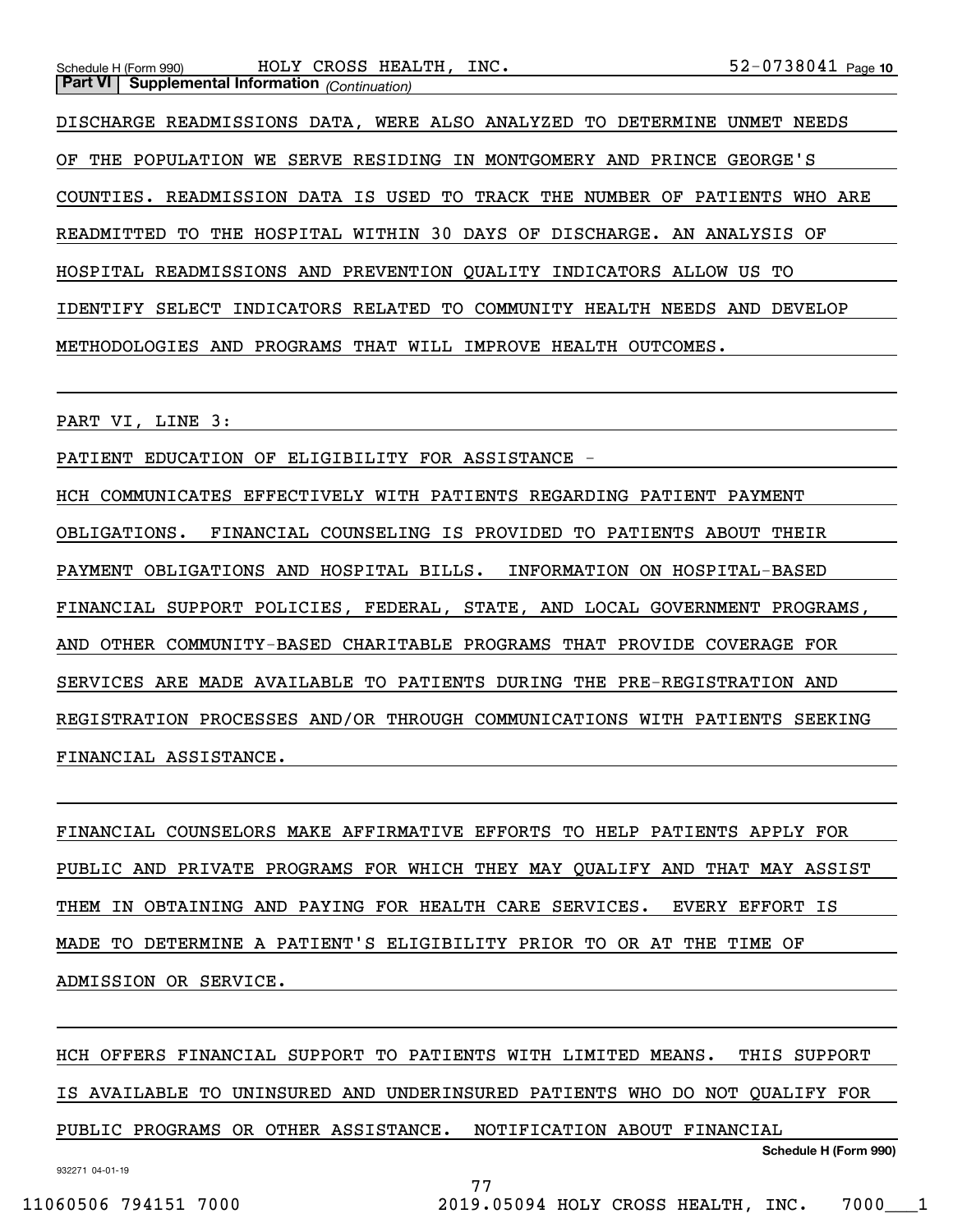**Part VI Supplemental Information** *(Continuation)* ASSISTANCE, INCLUDING CONTACT INFORMATION, IS AVAILABLE THROUGH PATIENT BROCHURES, MESSAGES ON PATIENT BILLS, POSTED NOTICES IN PUBLIC REGISTRATION AREAS INCLUDING EMERGENCY ROOMS, ADMITTING AND REGISTRATION DEPARTMENTS, AND OTHER PATIENT FINANCIAL SERVICES OFFICES. SUMMARIES OF HOSPITAL PROGRAMS ARE MADE AVAILABLE TO APPROPRIATE COMMUNITY HEALTH AND HUMAN SERVICES AGENCIES AND OTHER ORGANIZATIONS THAT ASSIST PEOPLE IN NEED. INFORMATION REGARDING FINANCIAL ASSISTANCE PROGRAMS IS ALSO AVAILABLE ON HOSPITAL WEBSITES. IN ADDITION TO ENGLISH, THIS INFORMATION IS ALSO AVAILABLE IN OTHER LANGUAGES AS REQUIRED BY INTERNAL REVENUE CODE SECTION 501(R), REFLECTING OTHER PRIMARY LANGUAGES SPOKEN BY THE POPULATION SERVICED BY OUR HOSPITALS.

HCH HAS ESTABLISHED A WRITTEN POLICY FOR THE BILLING, COLLECTION AND SUPPORT FOR PATIENTS WITH PAYMENT OBLIGATIONS. HCH MAKES EVERY EFFORT TO ADHERE TO THE POLICY AND IS COMMITTED TO IMPLEMENTING AND APPLYING THE POLICY FOR ASSISTING PATIENTS WITH LIMITED MEANS IN A PROFESSIONAL, CONSISTENT MANNER.

PART VI, LINE 4:

COMMUNITY INFORMATION -

HOLY CROSS HOSPITAL SERVES A LARGE PORTION OF MONTGOMERY AND PRINCE GEORGE'S COUNTIES' RESIDENTS. OUR 19 ZIP CODE PRIMARY SERVICE AREA INCLUDES ALMOST 700,000 PEOPLE, OF WHOM ABOUT 69% ARE MINORITIES. AN ESTIMATED 1.8 MILLION PEOPLE IN 65 ZIP CODES MAKE UP OUR TOTAL SERVICE AREA, OF WHOM 71% ARE MINORITIES. OUR PRIMARY SERVICE AREA IS DERIVED FROM THE MARYLAND ZIP CODE AREAS FROM WHICH THE TOP 60% OF OUR FY13 DISCHARGES ORIGINATED. THE NEXT 15% CONTRIBUTE TO OUR SECONDARY SERVICE AREA.

78

932271 04-01-19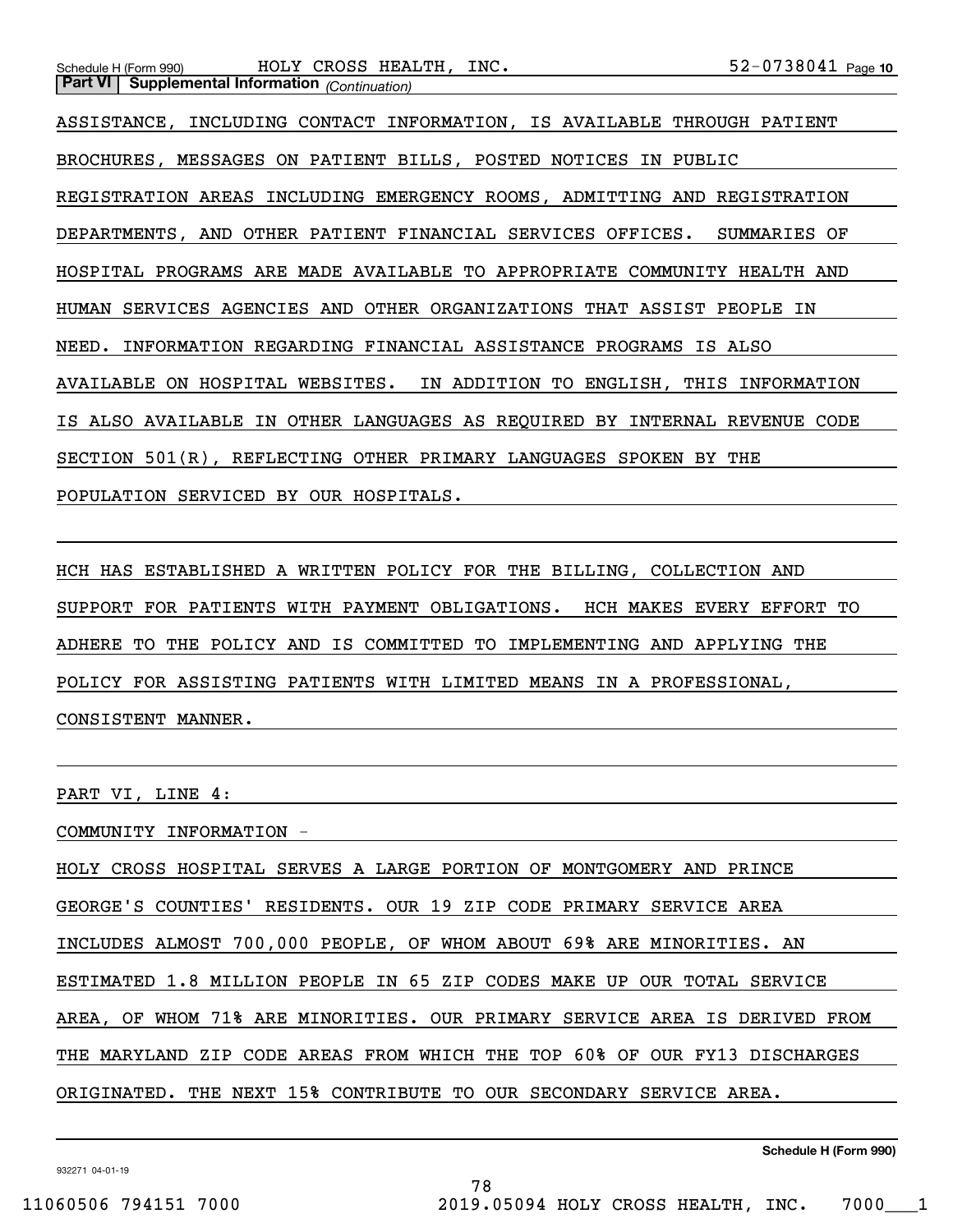HOLY CROSS GERMANTOWN HOSPITAL OPENED ITS DOORS IN OCTOBER 2014 AND BEGAN SERVING RESIDENTS IN NORTHERN MONTGOMERY COUNTY. AN ESTIMATED 455,000 PEOPLE LIVE IN THE 17 ZIP CODES THAT MAKE UP OUR TOTAL SERVICE AREA, OF WHOM 62.5% ARE MINORITIES. OUR SIX ZIP CODE PRIMARY SERVICE AREA INCLUDES ABOUT 270,000 PEOPLE, OF WHOM 66% ARE MINORITIES.

IN THE EARLY 1990'S, PRINCE GEORGE'S COUNTY BECAME A MAJORITY-MINORITY COUNTY, WHERE THE MINORITY POPULATION SURPASSES THE WHITE NON-HISPANIC POPULATION (FOX, 1996). DURING THE LAST CENSUS, MONTGOMERY COUNTY JOINED PRINCE GEORGE'S COUNTY AS ONE OF ONLY 336 "MAJORITY-MINORITY" COUNTIES IN THE COUNTRY (MONTGOMERY COUNTY PLANNING DEPARTMENT, 2011). THE FOREIGN-BORN POPULATION OF BOTH COUNTIES IS ALSO HIGHER THAN THE NATIONAL AVERAGE. THE LATEST FIGURES FROM THE U.S. CENSUS BUREAU SHOW THAT 32.4% OF THE POPULATION IN MONTGOMERY COUNTY AND 20.7% OF THE POPULATION IN PRINCE GEORGE'S COUNTY ARE OF FOREIGN BIRTH, SIGNIFICANTLY GREATER THAN THE STATE AND NATIONAL RATE OF 14.2% AND 13.0%, RESPECTIVELY (COMMUNITY COMMONS, 2016).

932271 04-01-19 **Schedule H (Form 990)** THE COMMUNITY WE SERVE HAS THE HIGHEST PERCENTAGE OF FOREIGN-BORN RESIDENTS (29.3%) IN THE STATE OF MARYLAND, AND THE MAJORITY OF THE TOTAL FOREIGN-BORN POPULATION IN MARYLAND RESIDE WITHIN MONTGOMERY COUNTY. IN MONTGOMERY COUNTY, 32.6% OF RESIDENTS ARE FOREIGN-BORN, 40% OF FOREIGN-BORN RESIDENTS SPEAK ENGLISH LESS THAN "VERY WELL", AND 7.0% AGED FIVE AND OVER ARE LINGUISTICALLY ISOLATED. IN PRINCE GEORGE'S COUNTY, MORE THAN 21% OF RESIDENTS ARE FOREIGN-BORN, OF WHICH 39% SPEAK ENGLISH LESS THAN "VERY WELL" AND 4.9% OF THE POPULATION AGED FIVE AND OVER ARE LINGUISTICALLY ISOLATED, WITH THE MOST LINGUISTIC ISOLATION OCCURRING IN NORTHERN PRINCE GEORGE'S COUNTY. THE HIGHEST RATES OF LINGUISTIC ISOLATION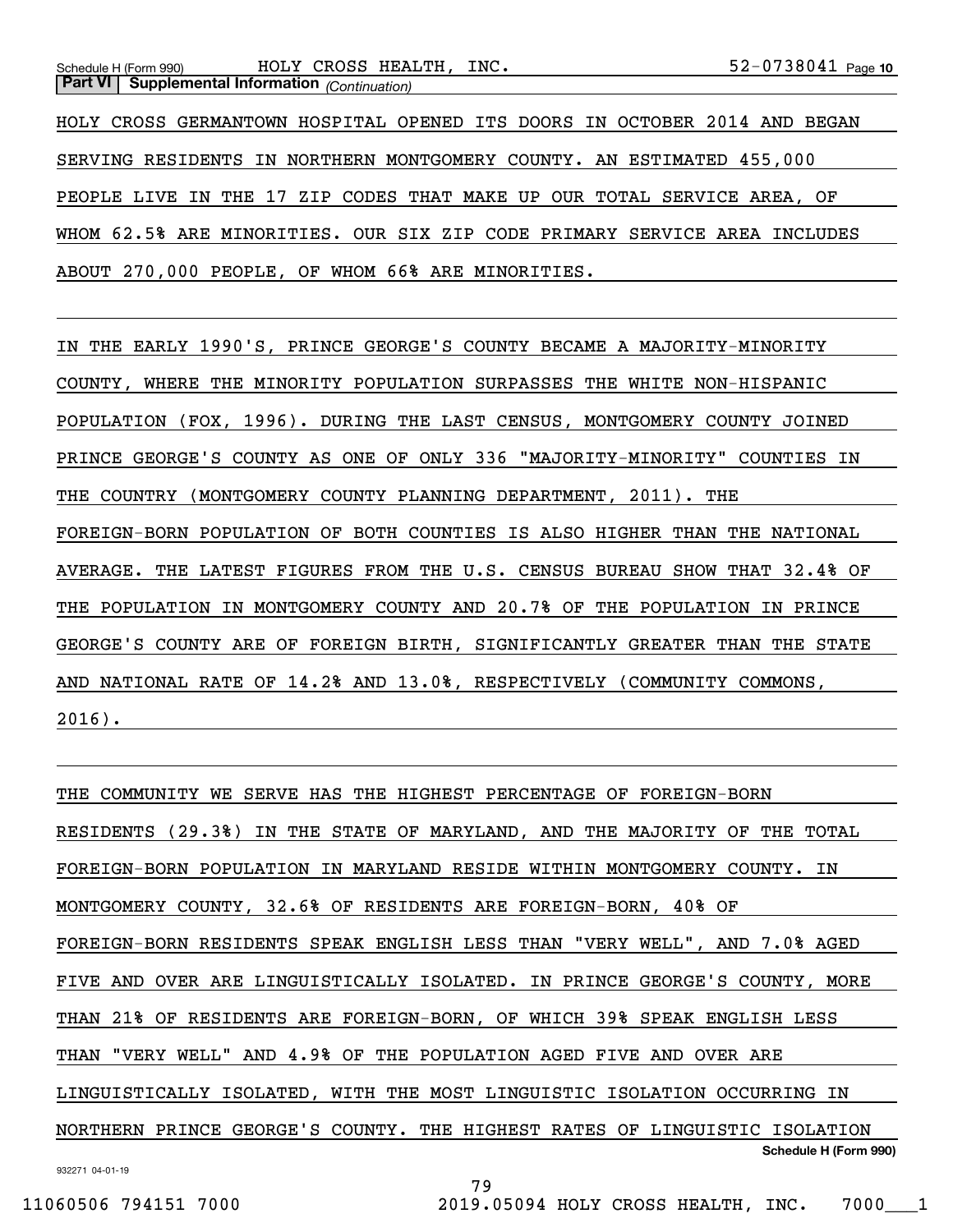FOR BOTH MONTGOMERY AND PRINCE GEORGE'S COUNTIES ARE AMONG LATINO

AMERICANS AND ASIAN AMERICANS.

PART VI, LINE 5:

OTHER INFORMATION -

HOLY CROSS HEALTH, COMPRISED OF HOLY CROSS HOSPITAL AND HOLY CROSS GERMANTOWN HOSPITAL, HAS A 15-MEMBER COMMUNITY BOARD COMPRISED OF A MAJORITY OF COMMUNITY MEMBERS THAT PROVIDE GOVERNANCE FOR BOTH HOSPITALS, AS WELL AS HOLY CROSS HEALTH NETWORK. TWO OF THE 15 BOARD MEMBERS ARE EMPLOYED BY TRINITY HEALTH, HOLY CROSS HEALTH'S PARENT CORPORATION. TWO BOARD MEMBERS LIVE OUTSIDE HOLY CROSS HEALTH'S LOCAL AREA, AND TWO SISTERS OF THE HOLY CROSS ARE BOARD MEMBERS.

HOLY CROSS HEALTH HAS A VERY LARGE, DIVERSE MEDICAL AND DENTAL STAFF OF 1,927 MEMBERS. THE MEDICAL STAFFS OF HOLY CROSS HEALTH ARE ORGANIZED IN THE PUBLIC INTEREST, AND MEDICAL STAFF PRIVILEGES AT THE TWO HOSPITALS ARE OPEN AND AVAILABLE TO ALL QUALIFIED PHYSICIANS AND PROVIDERS.

HCH IS THE LARGEST HOSPITAL EMERGENCY SERVICES PROVIDER IN MONTGOMERY AND PRINCE GEORGE'S COUNTIES. OVER 105,000 ACUTELY ILL PATIENTS ARE TREATED ANNUALLY, AND THE CENTER PROVIDES A WIDE RANGE OF EMERGENCY SERVICES 24/7/365, INCLUDING SEVERAL HIGHLY REGARDED SPECIALIZED EMERGENCY SERVICES THAT HAVE EARNED THE HOSPITAL A REPUTATION AS A PIONEER IN EMERGENCY CARE: - EXPRESS CARE FOR PATIENTS WITH LESS SERIOUS MEDICAL ILLNESSES AND INJURIES TO REDUCE WAIT TIME AND SPEED TREATMENT - AN OBSERVATION ROOM FOR PATIENTS WHO REQUIRE MONITORING OVER TIME

80

- THE NATION'S FIRST AND THE REGION'S ONLY SENIORS EMERGENCY CENTER

PEDIATRIC EMERGENCY CARE

**Schedule H (Form 990)**

932271 04-01-19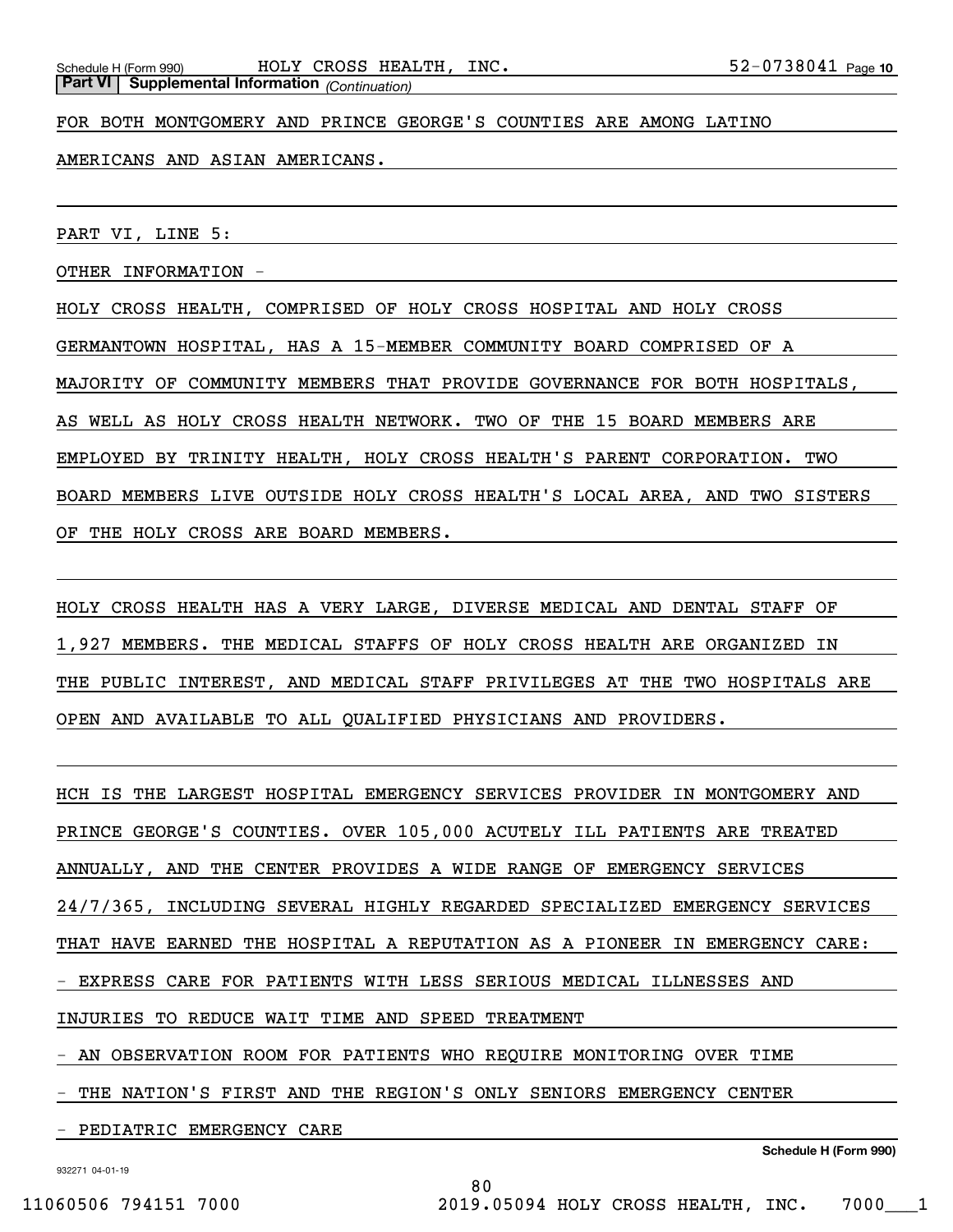- PRIMARY STROKE CENTER DESIGNATION BY THE JOINT COMMISSION AND THE

MARYLAND INSTITUTE FOR EMERGENCY MEDICAL SERVICES SYSTEMS (MIEMSS)

- CARDIAC INTERVENTIONAL CENTER DESIGNATION BY THE MIEMSS

THE HCGH EMERGENCY ROOM IS THE ONLY FULL-SERVICE EMERGENCY ROOM IN

GERMANTOWN, MD. THE HOSPITAL'S EMERGENCY ROOM IS STAFFED BY A TEAM OF

BOARD-CERTIFIED EMERGENCY MEDICINE PHYSICIANS, PHYSICIAN ASSISTANTS, NURSE

PRACTITIONERS, REGISTERED NURSES, AND PATIENT CARE TECHNICIANS. IT

FEATURES AN ARRAY OF ACUTE EMERGENCY SERVICES, AS WELL AS SPECIALIZED

EMERGENCY SERVICES INCLUDING:

- DIAGNOSIS AND TREATMENT OF PATIENTS WITH LESS SERIOUS MEDICAL ISSUES

- RAPID STABILIZATION AND EVALUATION OF PATIENTS IN CRITICAL CONDITION

- CARE FOR PATIENTS WHO REQUIRE EXTENDED MONITORING, BUT NOT INPATIENT

HOSPITALIZATION

- EMERGENCY PSYCHIATRIC SERVICES AND DIRECT ACCESS TO THE HOSPITAL'S

INPATIENT ADULT BEHAVIORAL HEALTH UNIT

NO PART OF THE INCOME OF HOLY CROSS HEALTH INURES BENEFITS TO ANY PRIVATE INDIVIDUAL NOR IS ANY PRIVATE INTEREST BEING SERVED. ALL SURPLUS FUNDS ARE REINVESTED INTO THE FACILITY, EQUIPMENT, OR PROGRAMS OF THE HOSPITAL TO IMPROVE THE HEALTH OF THE COMMUNITY, IMPROVE THE QUALITY OF PATIENT CARE, EXPAND OUR FACILITIES, AND ADVANCE OUR MEDICAL TRAINING, EDUCATION AND RESEARCH PROGRAMS.

932271 04-01-19 **Schedule H (Form 990)** HOLY CROSS HEALTH'S OVERALL RESPONSIVENESS TO THE NEEDS OF OUR COMMUNITY IS EVIDENCED BY OUR WILLINGNESS TO PARTICIPATE IN A RANGE OF COMMITTEES, COALITIONS, PANELS, ADVISORY GROUPS, COMMISSIONS, AND BOARDS. HOLY CROSS HEALTH HAS PARTNERED WITH THE FOUR OTHER HOSPITALS IN MONTGOMERY COUNTY

81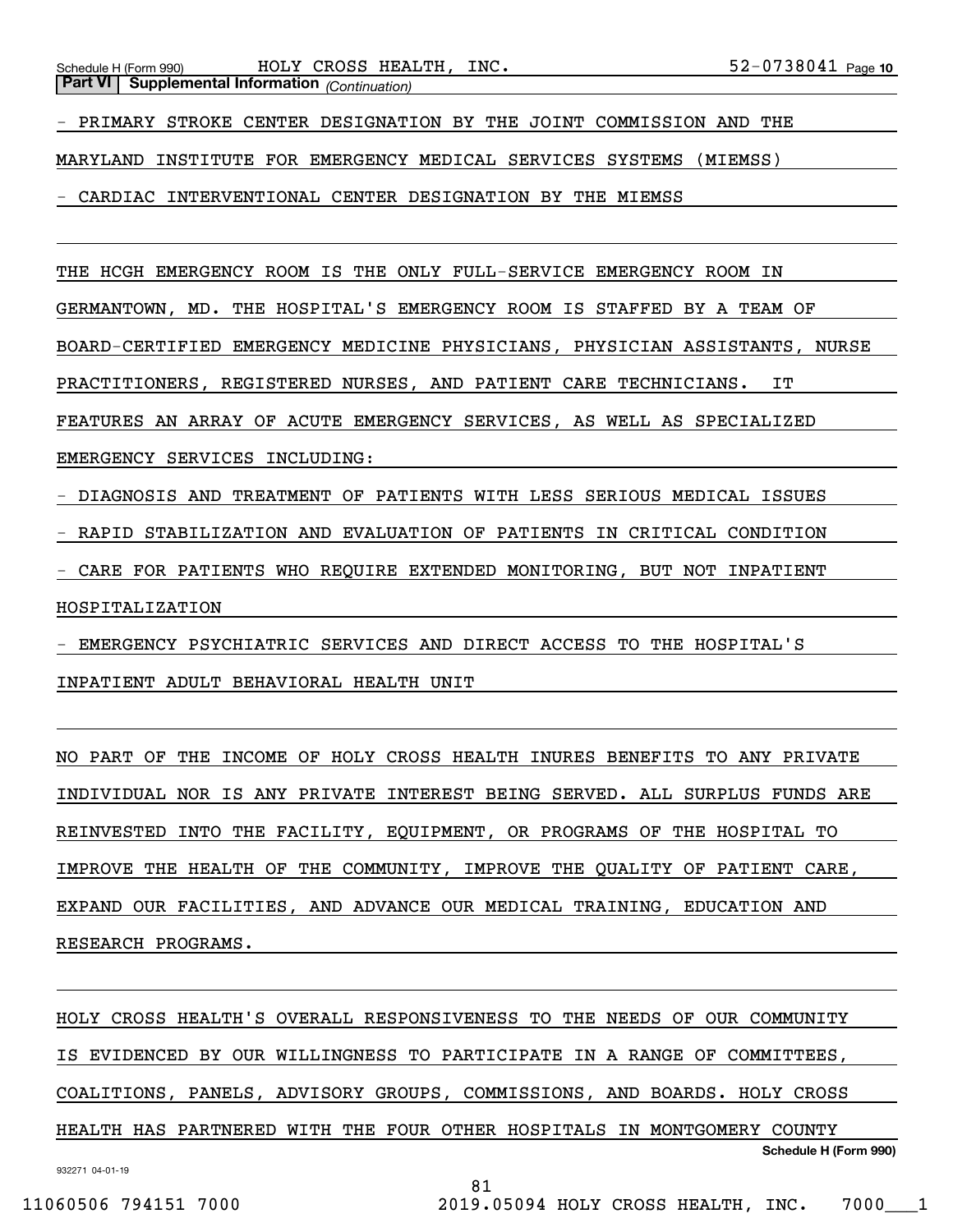AND A NETWORK OF COMMUNITY-BASED ORGANIZATIONS TO IMPLEMENT NEXUS MONTGOMERY, A POPULATION HEALTH IMPROVEMENT PLAN DESIGNED TO IMPROVE THE HEALTH STATUS OF THOSE MOST AT RISK OF AVOIDABLE HOSPITAL USE.

IN FY16, TRINITY HEALTH'S TRANSFORMING COMMUNITIES INITIATIVE (TCI) AWARDED \$500,000 TO A COMMUNITY COLLABORATIVE THAT INCLUDES HCH, THE INSTITUTE FOR PUBLIC HEALTH INNOVATION, AND HEALTHY MONTGOMERY, MONTGOMERY COUNTY'S LOCAL HEALTH IMPROVEMENT COALITION, TO FUND A MULTI-YEAR EFFORT TO IMPROVE THE HEALTH OF THE COMMUNITY. IN FY20, TCI FOCUSED ON COMMUNITY ENGAGEMENT AND ADOPTION OF INITIATIVES DESIGNED TO REDUCE OBESITY, PROMOTE TOBACCO-FREE LIVING, AND ADDRESS SOCIAL DETERMINANTS THAT IMPACT HEALTH OUTCOMES. SOME FY20 ACCOMPLISHMENTS INCLUDE:

1. HOLY CROSS HEALTH ASSISTED IN THE FORMATION OF LOCAL SCHOOL WELLNESS COUNCILS (LSWCS) IN MONTGOMERY COUNTY PUBLIC SCHOOLS (MCPS). THE COUNCILS SUPPORT STUDENT ACCESS TO HEALTHY FOODS, NUTRITION EDUCATION, INCREASE PHYSICAL ACTIVITY, DEVELOP SCHOOL GARDENS, AND ENHANCE INITIATIVES TO SUPPORT MENTAL HEALTH.

TOTAL STUDENT POPULATION REACHED BY THE STRATEGY OVER THE COURSE OF THE TCI: 81,016 STUDENTS IN 102 SCHOOLS. PERCENTAGE OF MCPS SCHOOLS WITH LSWCS IN 2020: 49% (N=207) - PERCENTAGE OF HIGH SCHOOL STUDENTS WHO HAD OBESITY IN MONTGOMERY COUNTY, ACCORDING TO THE 2018 YOUTH RISK BEHAVIOR SURVEY: 8.6%

2. HOLY CROSS HEALTH PARTNERED WITH THE DEPARTMENT OF TRANSPORTATION TO EXPAND SAFE ROUTES TO SCHOOLS (SRTS). ONE OF THE MAIN ACCOMPLISHMENTS IN FY20 FOR THE SRTS STRATEGY WAS THE COMPLETION OF THE SRTS STORY MAP AND

932271 04-01-19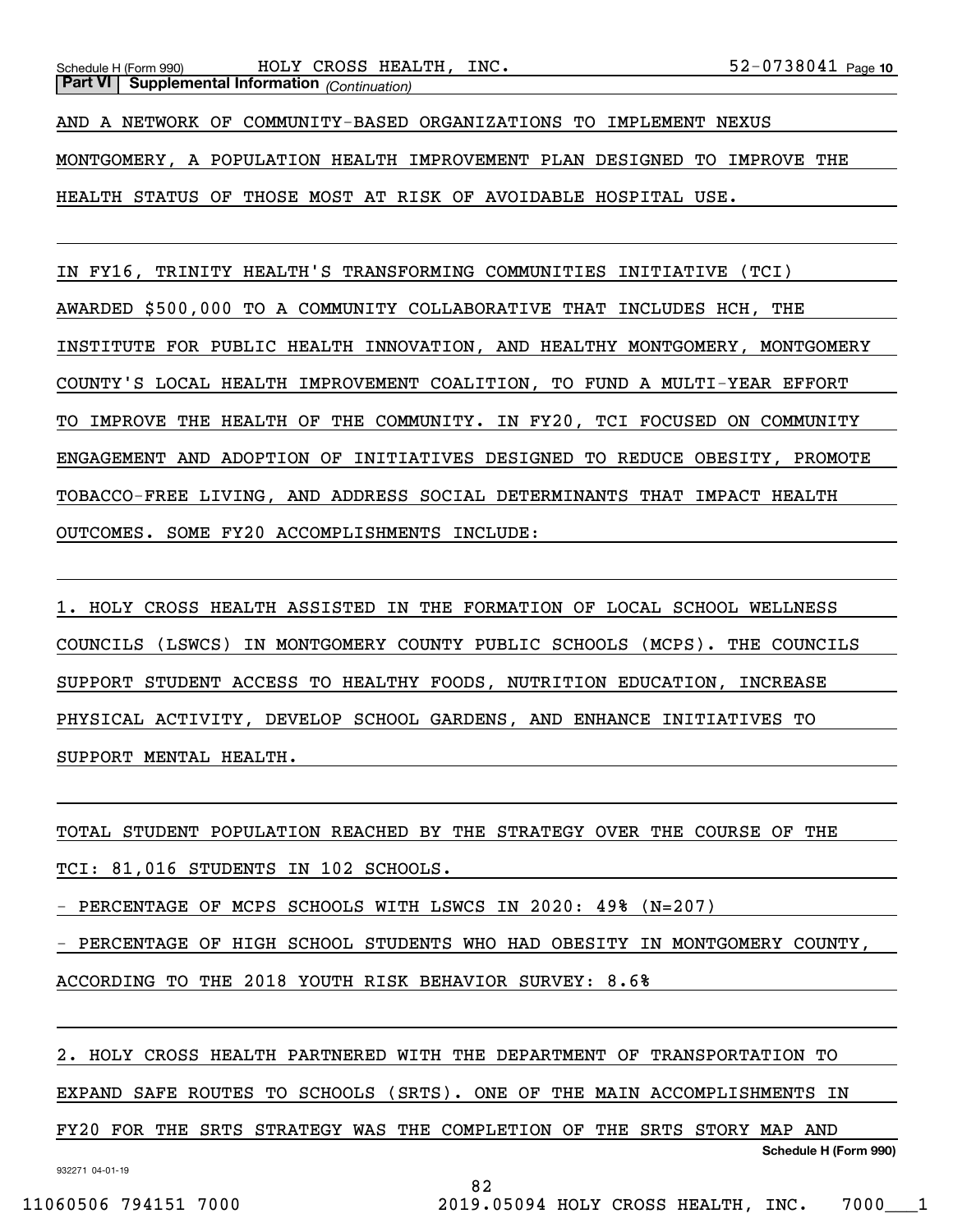ASSESSMENTS, WHICH IS NOW AVAILABLE ONLINE IN AN ACCESSIBLE AND

INTERACTIVE FORMAT.

TOTAL STUDENT POPULATION REACHED BY THE STRATEGY DURING THE REPORTING

YEAR: 7,013 STUDENTS IN EIGHT SCHOOLS.

- PERCENTAGE OF MCPS SCHOOLS PARTICIPATING IN SRTS STRATEGY IN 2020: 4% (N=207)

DATA COLLECTED THROUGH SRTS STUDENT TALLIES AT SALLY K. RIDE ELEMENTARY SCHOOL SHOW AN INCREASE IN THE PERCENTAGE OF STUDENTS WALKING AND BIKING TO SCHOOL, FROM 7.8% IN 2018 TO 10.7% IN 2019.

3. HOLY CROSS HEALTH SUPPORTED FOOD AS MEDICINE IN ALL SAFETY NET CLINICS. ONE OF THE MAIN ACCOMPLISHMENTS OF THE FOOD AS MEDICINE STRATEGY WAS STABILIZING EXISTING FOOD SECURITY SCREENING SYSTEMS AND EXPANDING THE STRATEGY THROUGH NEW PARTNERSHIPS. DURING FY20, PRIMARY CARE COALITION WORKED TO STABILIZE THE EXISTING FOOD SECURITY SCREENING AND REFERRAL SYSTEM AS WELL AS TO EXPAND THE REACH OF THE PROGRAM. THIS WORK INCLUDED SECURING COMMITMENTS FROM CLINICS TO ROUTINELY IMPLEMENT THE SCREENING TOOL, BUILDING A REFERRAL PROCESS WITH THE MONTGOMERY COUNTY FOOD COUNCIL, AND ESTABLISHING NEW PARTNERSHIPS WITH SCHOOL-BASED HEALTH CENTERS.

83

TOTAL PATIENTS SCREENED FOR FOOD INSECURITY: 1,853.

- NUMBER OF REFERRALS: 1,853

- NUMBER CONNECTED WITH INTENSIVE SERVICES: 214

- PERCENT CONNECTED WITH FOOD ASSISTANCE: 71%

- IMPROVED BMI (OR ALREADY IN HEALTHY RANGE): 63%

- IMPROVED A1C (OR MAINTAINED CONTROL): 55%

932271 04-01-19

**Schedule H (Form 990)**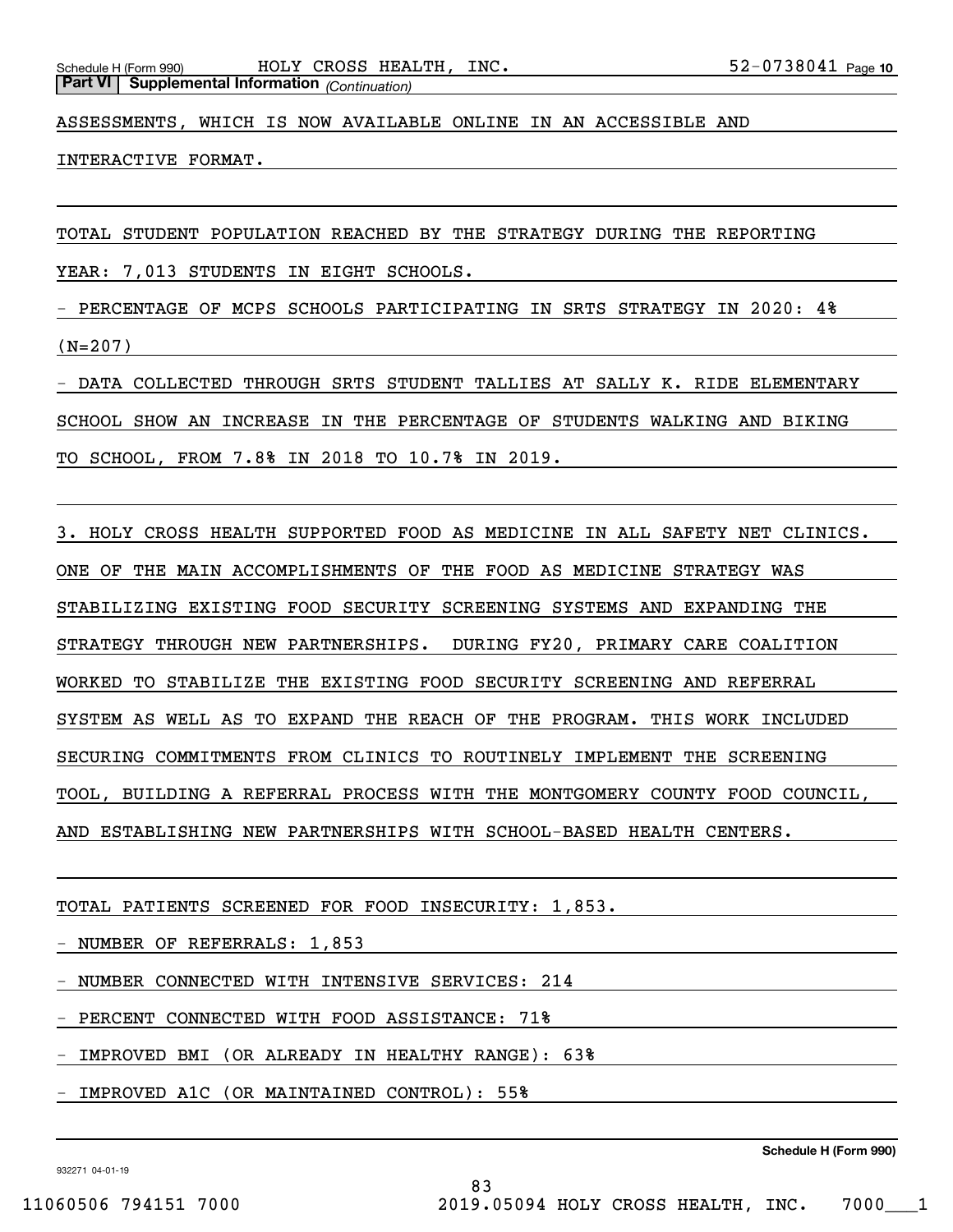4. HOLY CROSS HEALTH SUPPORTED THE MONTGOMERY COUNTY FOOD COUNCIL. ONE OF THE COUNCIL'S MAIN ACHIEVEMENTS THIS YEAR WAS CONDUCTING OUTREACH VIA SPANISH LANGUAGE MEDIA. THE COMMUNICATION ACTIVITIES HAVE ALLOWED THEM TO DISSEMINATE INFORMATION ABOUT FOOD SECURITY TO NON-ENGLISH SPEAKING POPULATIONS. ADDRESSING FOOD INSECURITY AS A ROOT CAUSE OF NEGATIVE HEALTH OUTCOMES IS IMPERATIVE. POPULATIONS DISPARATELY AFFECTED BY FOOD INSECURITY ARE LIKELY TO ALSO HAVE LIMITED ACCESS TO HEALTH CARE, HOUSING, AND EDUCATIONAL OPPORTUNITIES.

- BASED ON THE MOST RECENT FEEDING AMERICA REPORT FROM 2018, THE FOOD INSECURITY RATE IN MONTGOMERY COUNTY RATE DROPPED FROM 7% (77,000 RESIDENTS) IN 2016 TO 6.1% IN 2017 (63,380 RESIDENTS), AND THEN ROSE TO 8.0% IN 2018 (83,700).

5. FOLLOWING ARE ADDITIONAL WAYS IN WHICH WE SERVE OUR COMMUNITIES: THE KEVIN J. SEXTON FUND TO INCREASE ACCESS AND IMPROVE COMMUNITY HEALTH PROVIDES DIRECT FINANCIAL SUPPORT TO ADDRESS THE SOCIAL DETERMINANTS OF HEALTH NEEDS OF PATIENTS AT THE HOLY CROSS HEALTH CENTERS. EXAMPLES OF SUPPORT INCLUDE TRANSPORTATION ASSISTANCE; SPECIALTY CARE REFERRALS; FUNDS TO PAY FOR ITEMS SUCH AS DURABLE MEDICAL EQUIPMENT, GROCERIES, OR RENT; AND SUPPORT FOR COMMUNITY GROUPS AND ORGANIZATIONS ADDRESSING SOCIAL DETERMINANTS OF HEALTH ISSUES IN NEIGHBORHOODS SURROUNDING OUR HEALTH CENTERS.

THE HOLY CROSS HEALTH CENTERS IMPLEMENTED A SCREEN AND INTERVENE PROGRAM TO ADDRESS FOOD INSECURITY OF DIABETIC PATIENTS IN OUR DIABETES CARE TEAM. PATIENTS IN NEED WERE PROVIDED A SIX-MONTH FOOD SUBSCRIPTION BOX SERVICE AND WERE LINKED TO ADDITIONAL RESOURCES.

84

932271 04-01-19

**Schedule H (Form 990)**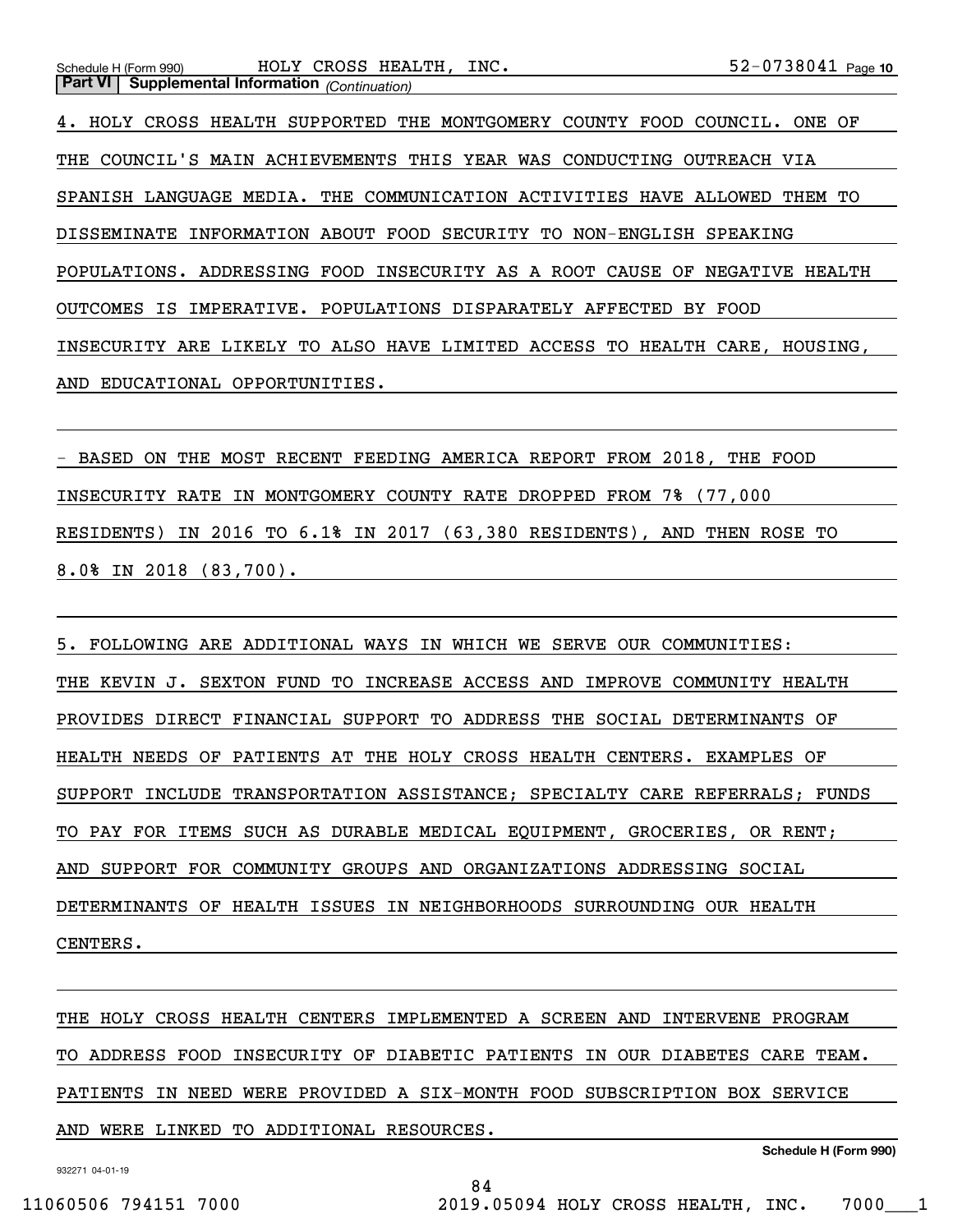COVID-19: HOLY CROSS HEALTH BEGAN INITIAL DISCUSSIONS OF THE DISEASE ON FEBRUARY 24, 2020 AND INITIATED AN INCIDENT MANAGEMENT CENTER (IMC) ON FEBRUARY 28, 2020. THE FIRST SUSPECTED CASE WAS SEEN AT HCH IN EARLY MARCH. THE IMC, WHICH CONTINUES TO MEET REGULARLY, CONSISTS OF THE FOLLOWING SECTIONS: IMC LEADER, PLANS, LOGISTICS, FINANCE, MEDICAL OPERATIONS, NURSING OPERATIONS, INFECTION CONTROL, AND COMMUNICATIONS. EACH SECTION INCLUDES SUB-SECTIONS BASED ON THE NATIONAL INCIDENT MANAGEMENT SYSTEM (NIMS) MODEL. TREATMENT DECISIONS ARE BASED ON GUIDANCE FROM THE CDC, WORLD HEALTH ORGANIZATION, AND LOCAL, STATE AND FEDERAL PARTNERS. IN ADDITION, HOLY CROSS HEALTH ADDED 214 BEDS OF CAPACITY BETWEEN ITS TWO HOSPITALS. HCH IN SILVER SPRING IS ONE OF SIX MEDICAL CENTERS IN MONTGOMERY COUNTY WHERE TENTS WERE USED FOR TRIAGE AND FOR THE TREATMENT OF PEOPLE WITH SYMPTOMS OF COVID-19. HOLY CROSS HEALTH CENTER PROVIDERS PERFORMED 6,040 TELEHEALTH VISITS FROM MARCH THROUGH JUNE. ALSO IN MARCH 2020, HCH DEVELOPED A SOCIAL CARE HUB TO ADDRESS THE GROWING SOCIAL NEEDS OF BOTH PATIENTS UNDER INVESTIGATION (PUI) AND OUR PATIENTS DIAGNOSED WITH COVID-19. COMMUNITY HEALTH WORKERS CONNECTED WITH EACH PUI/COVID-19 PATIENT; PROVIDED COVID-19 EDUCATION; SCREENED FOR HOUSING, FOOD, AND ACCESS TO CARE; AND CONNECTED EACH PATIENT TO AVAILABLE SOCIAL SERVICES.

PART VI, LINE 6:

HCH IS A MEMBER OF TRINITY HEALTH, ONE OF THE LARGEST CATHOLIC HEALTH CARE DELIVERY SYSTEMS IN THE COUNTRY. TRINITY HEALTH ANNUALLY REQUIRES THAT ALL MEMBER HOSPITALS DEFINE - AND ACHIEVE - SPECIFIC COMMUNITY HEALTH AND WELL-BEING GOALS. IN FISCAL YEAR 2020, EVERY TRINITY HEALTH ENTITY FOCUSED

85

ON: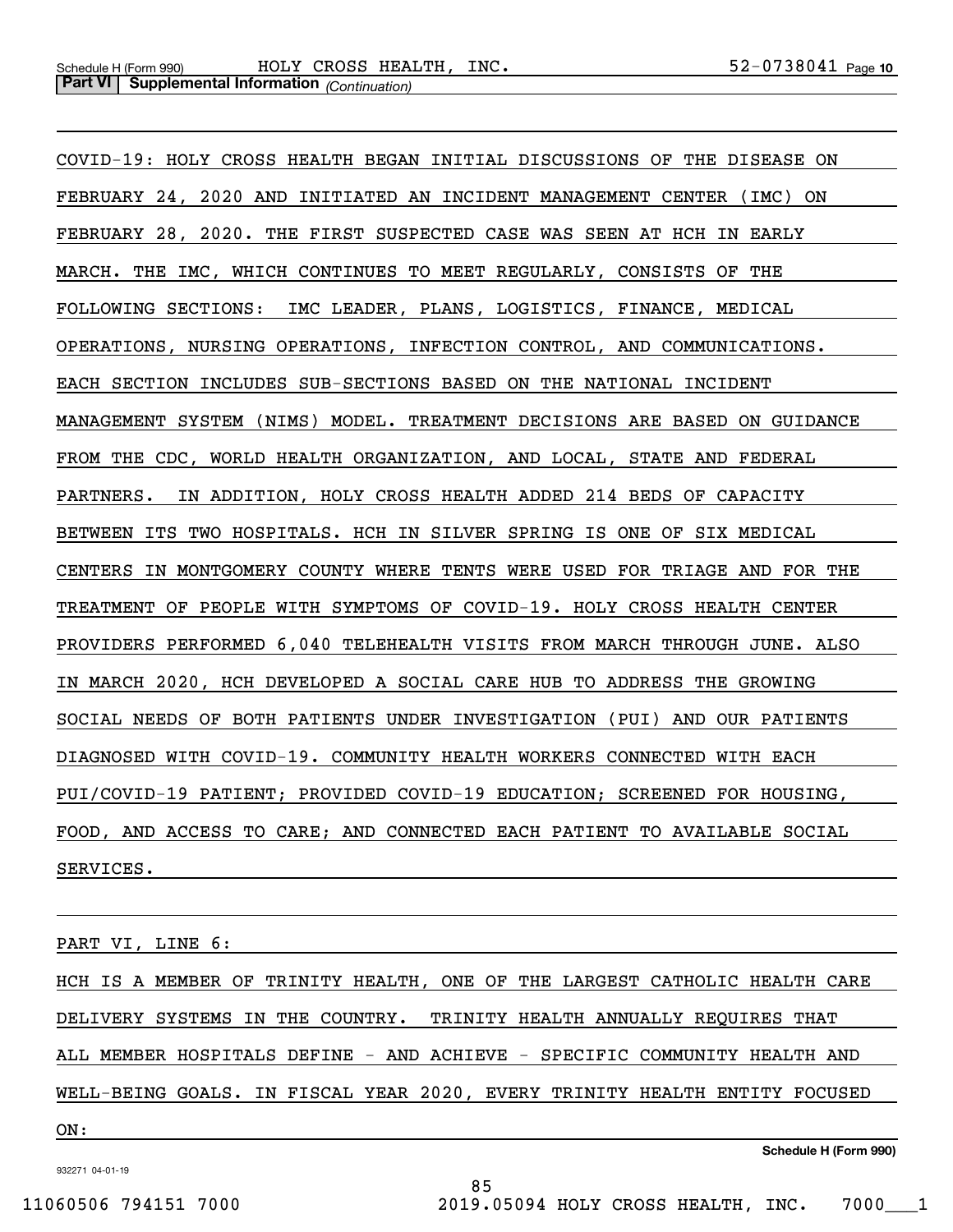1. REDUCING TOBACCO USE

2. REDUCING OBESITY PREVALENCE

3. ADDRESSING AT LEAST ONE SOCIAL INFLUENCER OF HEALTH

4. ADDRESSING AT LEAST ONE SIGNIFICANT HEALTH NEED IDENTIFIED BY THEIR

HOSPITAL'S COMMUNITY HEALTH NEEDS ASSESSMENT

ADDITIONALLY, IN RESPONSE TO COVID-19, TRINITY HEALTH MEMBER HOSPITALS MOBILIZED NATIONAL INFRASTRUCTURE TO ASSESS THE MOST URGENT NEEDS IN THEIR COMMUNITIES. TRINITY HEALTH MEMBER HOSPITALS STRENGTHENED PARTNERSHIPS WITH COMMUNITY-BASED ORGANIZATIONS AND COLLABORATED WITH MEDICAL GROUPS AND CLINICALLY INTEGRATED NETWORKS PROVIDING DIRECT PATIENT CARE TO ENSURE THAT PATIENT SOCIAL NEEDS WERE MET IN THE COMMUNITY. LIKEWISE, MEMBER HOSPITALS ACCELERATED THEIR SOCIAL SERVICES RESPONSE BY ESTABLISHING SOCIAL CARE PROGRAMS TO CONNECT PATIENTS, COLLEAGUES AND COMMUNITY MEMBERS TO LOCAL SOCIAL SERVICES SUCH AS: FOOD, HOUSING, FINANCIAL ASSISTANCE AND ACCESS TO HEALTH CARE. FROM MARCH THROUGH JUNE, SOCIAL CARE MADE OVER 103,000 CONNECTIONS, AND TRINITY HEALTH PROVIDED OVER 44,000 MEDICAL SERVICES TO THOSE WHO ARE HOMELESS AND THROUGH COMMUNITY TESTING EVENTS.

932271 04-01-19 **Schedule H (Form 990)** SOCIAL INFLUENCERS OF HEALTH - SUCH AS ADEQUATE HOUSING, PERSONAL SAFETY AND ACCESS TO FOOD, EDUCATION, INCOME, AND HEALTH COVERAGE - HAVE A SIGNIFICANT IMPACT ON THE HEALTH OF COMMUNITIES. IN AN EFFORT TO ADDRESS SOME OF THESE INFLUENCERS, TRINITY HEALTH INVESTED \$3.7 MILLION IN THE TRANSFORMING COMMUNITIES INITIATIVE (TCI), WHICH INITIALLY LAUNCHED IN FISCAL YEAR 2016. TCI IS A SHARED FUNDING MODEL AND TECHNICAL-ASSISTANCE INITIATIVE SUPPORTING EIGHT TRINITY HEALTH HOSPITALS, AND THEIR COMMUNITY PARTNERS, TO IMPLEMENT POLICY, SYSTEM, AND ENVIRONMENTAL CHANGE STRATEGIES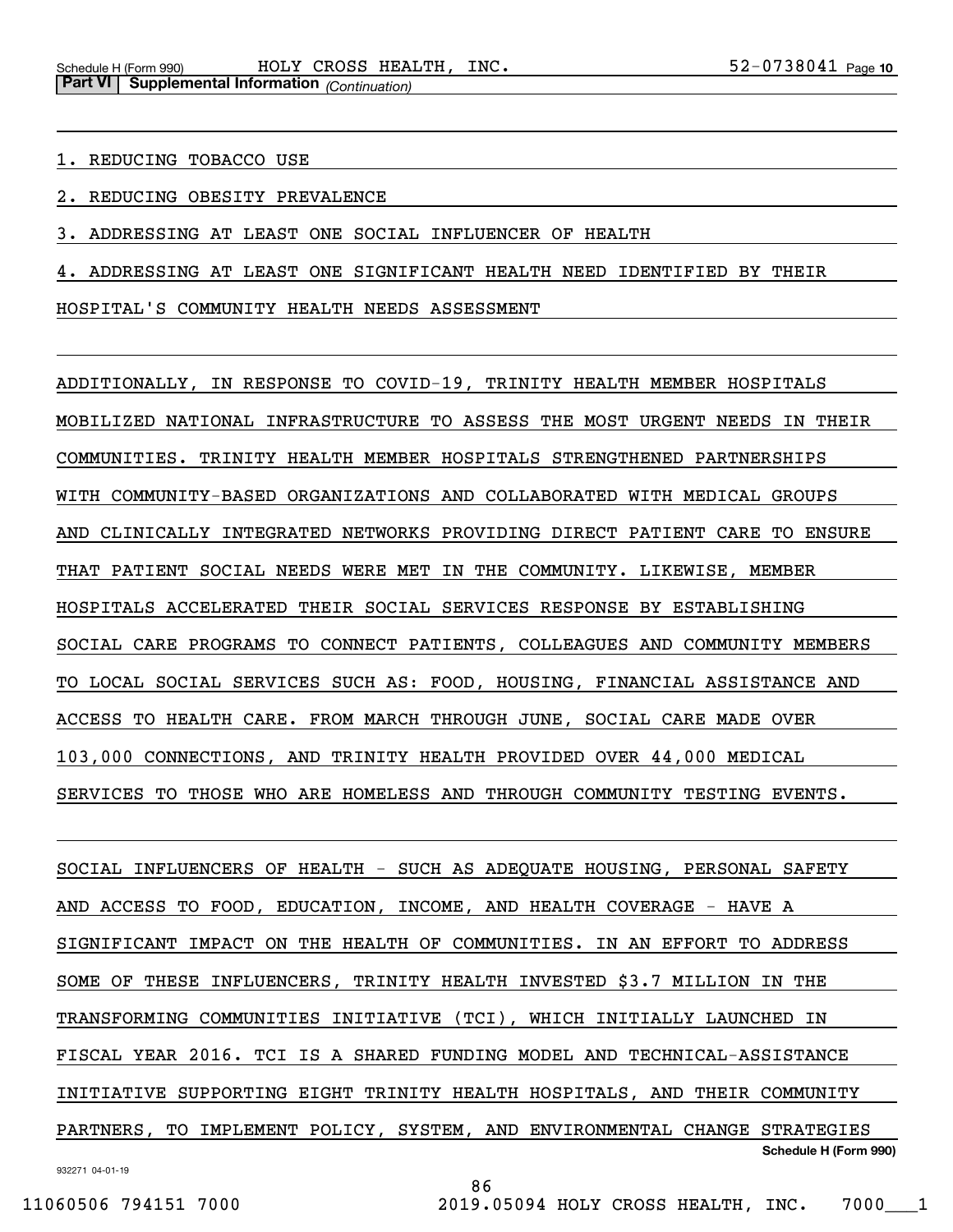TO PREVENT TOBACCO USE AND CHILDHOOD OBESITY, AND TO AFFECT CHANGE RELATED TO THE SOCIAL INFLUENCERS OF HEALTH. IN ADDITION TO TRINITY HEALTH'S INVESTMENT, TCI HAS LEVERAGED OVER \$12.4 MILLION IN COMMUNITY MATCH FUNDING TO DATE. IN FISCAL YEAR 2020, IN RESPONSE TO COVID-19, TCI SWIFTLY SHIFTED THEIR FOCUS IN MARCH TO ADDRESSING FOOD INSECURITY, HEALTH CARE WORKER PROTECTIVE EQUIPMENT, SUPPORTING CLOSED SCHOOLS TO EFFECTIVELY REACH CHILDREN, MENTAL HEALTH INTERVENTIONS, AND EMERGENCY AID/FINANCIAL ASSISTANCE DIRECTLY TO INDIVIDUALS IN NEED. OVERALL, TCI COMMUNITIES REDIRECTED NEARLY \$520,000 TO SUPPORT COVID-19 RELATED NEEDS.

TRINITY HEALTH CONTINUES TO EXPAND THE NATIONAL DIABETES PREVENTION PROGRAM (NDPP) THROUGH THE SUPPORT OF THE CENTERS FOR DISEASE CONTROL AND PREVENTION AND HELPED 2,374 PARTICIPANTS COLLECTIVELY LOSE 15,382 POUNDS FROM JANUARY 2018 THROUGH SEPTEMBER 2020. IN MARCH 2020, WITH THE SURGE OF COVID-19 SPREADING ACROSS THE COUNTRY, TRINITY HEALTH MEMBER HOSPITALS TRANSITIONED NEARLY 90% OF ALL IN-PERSON NDPP COHORTS TO AN ONLINE VERSION OF THE LIFESTYLE CHANGE PROGRAM.

**Schedule H (Form 990)** TRINITY HEALTH DEPLOYED \$5.1 MILLION IN NEW AND RENEWED LOANS FOR PLACE-BASED INVESTING TO IMPROVE ACCESS TO AFFORDABLE HOUSING, HEALTHY FOODS, EDUCATIONAL SCHOLARSHIPS, AND ECONOMIC DEVELOPMENT. ADDITIONALLY, TRINITY HEALTH WORKED WITH ALL OF ITS BORROWERS THAT HAD LOANS COMING DUE IN THE MIDST OF THE SPRING COVID-19 SURGE TO EXTEND THEIR LOANS FOR SIX MONTHS. THIS ACTION ALLOWED MORE THAN \$2.9 MILLION IN INVESTMENTS TO REMAIN IN THE FIELD AND PROVIDED BREATHING ROOM TO OUR COMMUNITY DEVELOPMENT FINANCIAL INSTITUTION PARTNERS THAT WERE SERVING OUR COMMUNITIES DURING THE CRISIS. THE COMMUNITY-INVESTING PROGRAM ALSO HAS OUTSTANDING LOAN COMMITMENTS OF \$9.6 MILLION TO COMMUNITY INFRASTRUCTURE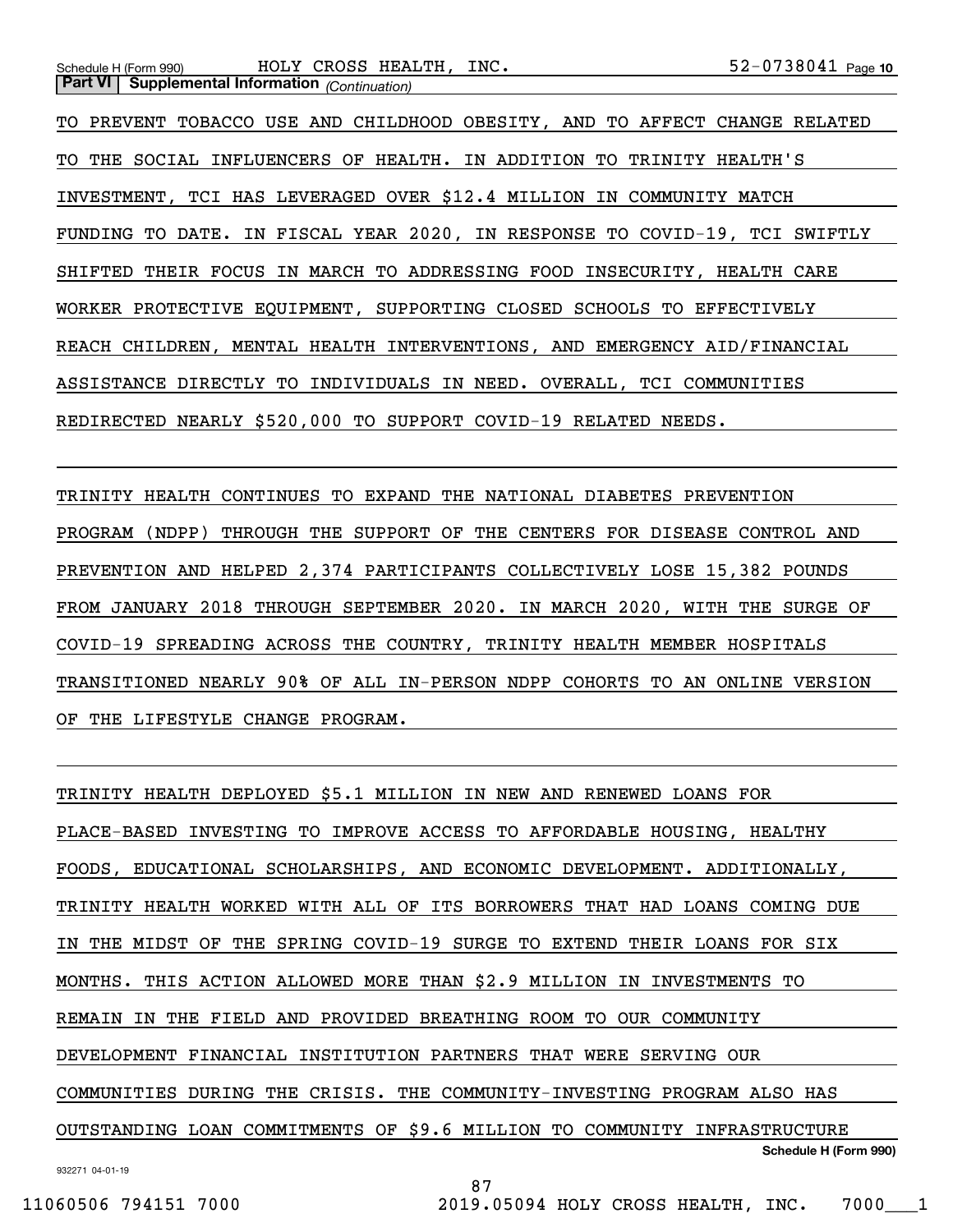PROJECTS, WHICH WILL BE DEPLOYED IN FUTURE YEARS.

TRINITY HEALTH AND ITS MEMBER HOSPITALS ARE COMMITTED TO THE DELIVERY OF PEOPLE-CENTERED CARE AND SERVING AS A COMPASSIONATE AND TRANSFORMING HEALING PRESENCE WITHIN THE COMMUNITIES THEY SERVE. AS A NOT-FOR-PROFIT HEALTH SYSTEM, TRINITY HEALTH REINVESTS ITS PROFITS BACK INTO THE COMMUNITIES AND IS COMMITTED TO ADDRESSING THE UNIQUE NEEDS OF EACH COMMUNITY. IN FISCAL YEAR 2020, TRINITY HEALTH INVESTED OVER \$1.3 BILLION IN COMMUNITY BENEFIT, SUCH AS INITIATIVES SUPPORTING THOSE WHO ARE POOR AND VULNERABLE, HELPING TO MANAGE CHRONIC CONDITIONS LIKE DIABETES, PROVIDING HEALTH EDUCATION, AND MOVING FORWARD POLICY, SYSTEM, AND ENVIRONMENTAL CHANGE. COVID-19 ACCOUNTED FOR NEARLY \$4.9 MILLION IN PROGRAMMATIC COMMUNITY BENEFIT EXPENSES AND ACTIVITIES, INCLUDING COMMUNITY TESTING AND EDUCATION, INCIDENT COMMAND CENTERS, SUPPORT FOR LOCAL ORGANIZATIONS (PROVIDING PPE, OTHER SUPPLIES, STAFF TIME), SOCIAL SUPPORTS (FOOD, HOUSING, MENTAL HEALTH, CHILDCARE), AND OTHER COMMUNITY DISASTER PREPAREDNESS EFFORTS.

FOR MORE INFORMATION ABOUT TRINITY HEALTH, VISIT WWW.TRINITY-HEALTH.ORG.

PART VI, LINE 7, LIST OF STATES RECEIVING COMMUNITY BENEFIT REPORT:

MD

**Schedule H (Form 990)**

932271 04-01-19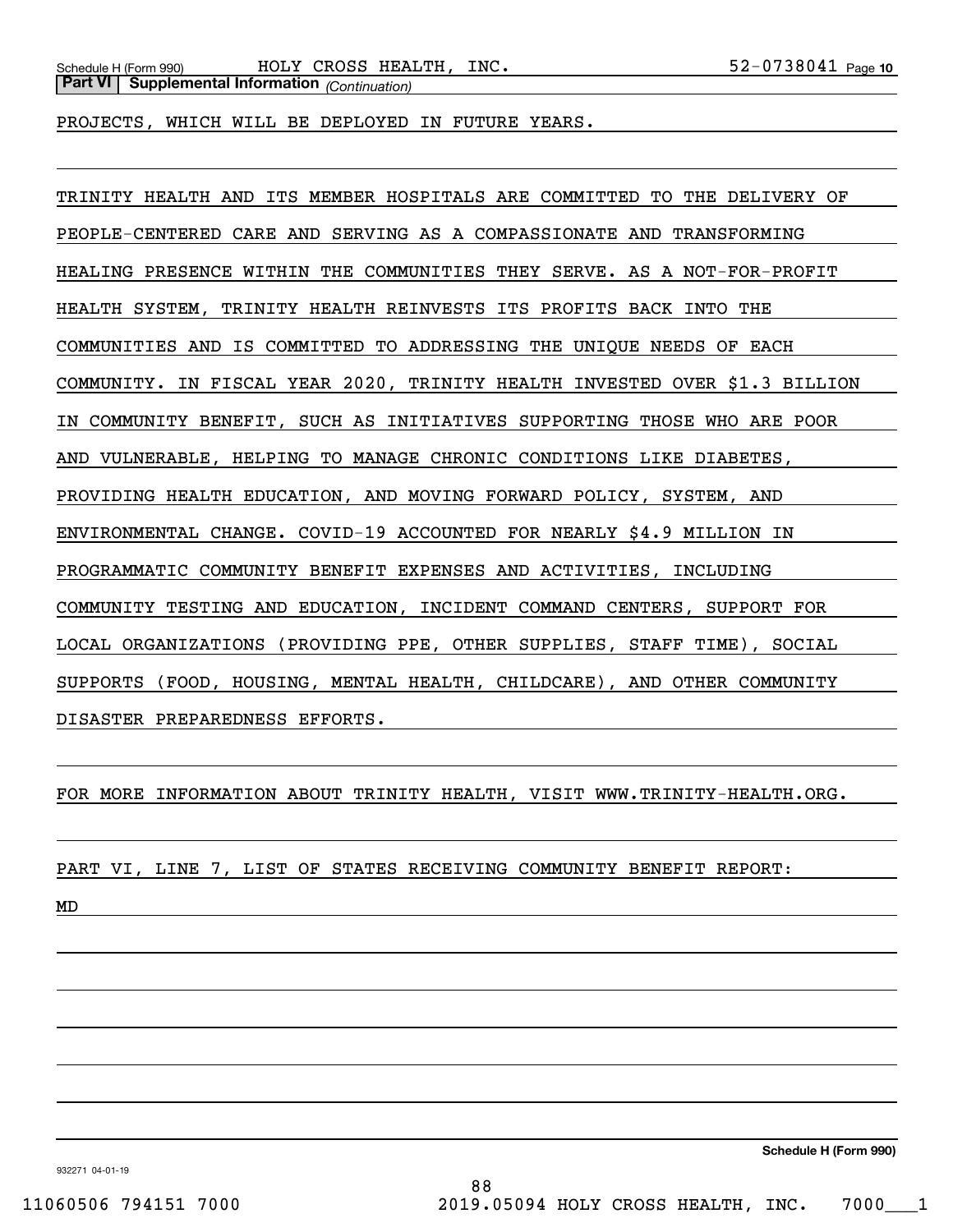| <b>SCHEDULE I</b><br>(Form 990)                                                                                                                                                                                                                                                                                          | <b>Grants and Other Assistance to Organizations,</b><br>Governments, and Individuals in the United States<br>Complete if the organization answered "Yes" on Form 990, Part IV, line 21 or 22. |                                    |                                                                              |                                         |                                                                |                                          |                                                                                               |  |
|--------------------------------------------------------------------------------------------------------------------------------------------------------------------------------------------------------------------------------------------------------------------------------------------------------------------------|-----------------------------------------------------------------------------------------------------------------------------------------------------------------------------------------------|------------------------------------|------------------------------------------------------------------------------|-----------------------------------------|----------------------------------------------------------------|------------------------------------------|-----------------------------------------------------------------------------------------------|--|
| Department of the Treasury<br>Internal Revenue Service                                                                                                                                                                                                                                                                   |                                                                                                                                                                                               |                                    | Attach to Form 990.<br>Go to www.irs.gov/Form990 for the latest information. |                                         |                                                                |                                          | <b>Open to Public</b><br>Inspection                                                           |  |
| Name of the organization                                                                                                                                                                                                                                                                                                 | HOLY CROSS HEALTH, INC.                                                                                                                                                                       |                                    |                                                                              |                                         |                                                                |                                          | <b>Employer identification number</b><br>52-0738041                                           |  |
| Part I<br><b>General Information on Grants and Assistance</b>                                                                                                                                                                                                                                                            |                                                                                                                                                                                               |                                    |                                                                              |                                         |                                                                |                                          |                                                                                               |  |
| Does the organization maintain records to substantiate the amount of the grants or assistance, the grantees' eligibility for the grants or assistance, and the selection<br>$\mathbf 1$<br>Describe in Part IV the organization's procedures for monitoring the use of grant funds in the United States.<br>$\mathbf{2}$ |                                                                                                                                                                                               |                                    |                                                                              |                                         |                                                                |                                          | $\boxed{\text{X}}$ Yes<br>  No                                                                |  |
| Part II<br>Grants and Other Assistance to Domestic Organizations and Domestic Governments. Complete if the organization answered "Yes" on Form 990, Part IV, line 21, for any                                                                                                                                            |                                                                                                                                                                                               |                                    |                                                                              |                                         |                                                                |                                          |                                                                                               |  |
| recipient that received more than \$5,000. Part II can be duplicated if additional space is needed.<br>1 (a) Name and address of organization<br>or government                                                                                                                                                           | $(b)$ EIN                                                                                                                                                                                     | (c) IRC section<br>(if applicable) | (d) Amount of<br>cash grant                                                  | (e) Amount of<br>non-cash<br>assistance | (f) Method of<br>valuation (book,<br>FMV, appraisal,<br>other) | (g) Description of<br>noncash assistance | (h) Purpose of grant<br>or assistance                                                         |  |
| INSTITUTE FOR PUBLIC HEALTH<br>INNOVATION - 1301 CONNECTICUT AVE.<br>NW STE 200 - WASHINGTON, DC 20036                                                                                                                                                                                                                   | $46-3039129$ $501(C)(3)$                                                                                                                                                                      |                                    | 400,000                                                                      | 0                                       |                                                                |                                          | SUPPORT THE CONTINUED<br>ENGAGEMENT OF THE<br>INSTITUTE FOR PUBLIC<br>HEALTH INOVATION, WHICH |  |
| SISTERS OF THE HOLY CROSS<br>FINANCIAL SERVICES, ST. MARY'S<br>LOURDES HALL - NOTRE DAME, IN<br>46556-5014                                                                                                                                                                                                               | $35-0868159$ $501(C)(3)$                                                                                                                                                                      |                                    | 160,000                                                                      | $\mathbf{0}$                            |                                                                |                                          | SUPPORT FOR THE FORMAL<br>MINISTRIES OF THE SISTERS<br>OF THE HOLY CROSS                      |  |
| MONTGOMERY COLLEGE FOUNDATION<br>9221 CORPORATE BLVD.<br>ROCKVILLE, MD 20850                                                                                                                                                                                                                                             | $52 - 1267008$ $501(C)(3)$                                                                                                                                                                    |                                    | 46.154                                                                       | 0                                       |                                                                |                                          | SUPPORT MONTGOMERY<br>COLLEGE TO ACHIEVE<br>EDUCATIONAL GOALS                                 |  |
| NATIONAL INSTITUTES OF HEALTH<br>9000 ROCKVILLE PIKE<br>BETHESDA, MD 20892                                                                                                                                                                                                                                               | $52-0858115$ $501(C)(3)$                                                                                                                                                                      |                                    | 47,500.                                                                      | $\mathbf{0}$                            |                                                                |                                          | SUPPORT PALLIATIVE CARE<br>FELLOWS EMPLOYED BY<br>NATIONAL INSTITUTE OF<br>HEALTH (NIH) AND   |  |
|                                                                                                                                                                                                                                                                                                                          |                                                                                                                                                                                               |                                    |                                                                              |                                         |                                                                |                                          |                                                                                               |  |
|                                                                                                                                                                                                                                                                                                                          |                                                                                                                                                                                               |                                    |                                                                              |                                         |                                                                |                                          |                                                                                               |  |
| Enter total number of section $501(c)(3)$ and government organizations listed in the line 1 table<br>2                                                                                                                                                                                                                   |                                                                                                                                                                                               |                                    |                                                                              |                                         |                                                                |                                          | 4.                                                                                            |  |
| Enter total number of other organizations listed in the line 1 table<br>3<br>For Paperwork Reduction Act Notice, see the Instructions for Form 990.<br>LHA                                                                                                                                                               |                                                                                                                                                                                               |                                    |                                                                              |                                         |                                                                |                                          | 0.<br>Schedule I (Form 990) (2019)                                                            |  |

SEE PART IV FOR COLUMN (H) DESCRIPTIONS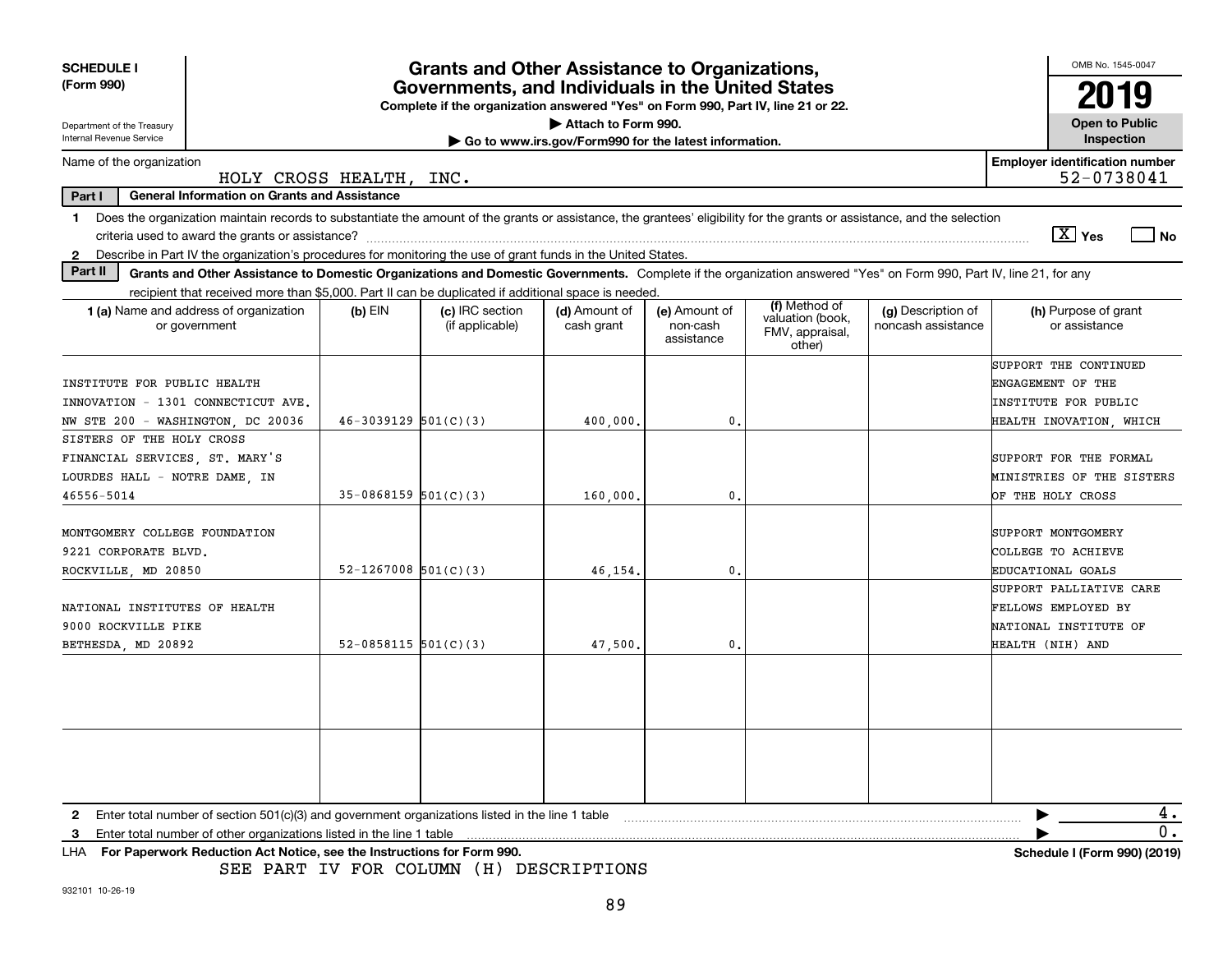**2**

**Part III | Grants and Other Assistance to Domestic Individuals. Complete if the organization answered "Yes" on Form 990, Part IV, line 22.** Part III can be duplicated if additional space is needed.

| (a) Type of grant or assistance                                                                                                                      | (b) Number of<br>recipients | (c) Amount of<br>cash grant | (d) Amount of non-<br>cash assistance | (e) Method of valuation<br>(book, FMV, appraisal, other) | (f) Description of noncash assistance |
|------------------------------------------------------------------------------------------------------------------------------------------------------|-----------------------------|-----------------------------|---------------------------------------|----------------------------------------------------------|---------------------------------------|
|                                                                                                                                                      |                             |                             |                                       |                                                          |                                       |
| RENT PAYMENTS ON BEHALF OF PATIENTS                                                                                                                  | 27                          | 34,952.                     | $\mathbf{0}$ .                        |                                                          |                                       |
|                                                                                                                                                      |                             |                             |                                       |                                                          |                                       |
| TRANSPORTATION FOR PATIENTS                                                                                                                          | 33                          | 874.                        | $\mathbf{0}$ .                        |                                                          |                                       |
|                                                                                                                                                      |                             |                             |                                       |                                                          |                                       |
| MEDICATION PURCHASED FOR PATIENTS                                                                                                                    | 17                          | 1,125.                      | $\mathbf{0}$ .                        |                                                          |                                       |
|                                                                                                                                                      |                             |                             |                                       |                                                          |                                       |
| SPECIALTY CARE FOR PATIENTS SUCH AS SONOGRAMS ETC.                                                                                                   | 144                         | 23,534.                     | 0.                                    |                                                          |                                       |
|                                                                                                                                                      |                             |                             |                                       |                                                          |                                       |
| FOOD PROGRAMS                                                                                                                                        | 344                         | 24, 218.                    | 0                                     |                                                          |                                       |
| Supplemental Information. Provide the information required in Part I, line 2; Part III, column (b); and any other additional information.<br>Part IV |                             |                             |                                       |                                                          |                                       |
| PART I, LINE 2:                                                                                                                                      |                             |                             |                                       |                                                          |                                       |
| DONATIONS MADE BY HOLY CROSS HEALTH TO CHARITABLE ORGANIZATIONS ARE MADE IN                                                                          |                             |                             |                                       |                                                          |                                       |
| FURTHERANCE OF THE RECIPIENT ORGANIZATION'S EXEMPT PURPOSE.                                                                                          |                             |                             |                                       | DONATIONS ARE                                            |                                       |
| INCLUDED IN COMMUNITY BENEFITS IN SCHEDULE H IF THE CONTRIBUTION HAS BEEN                                                                            |                             |                             |                                       |                                                          |                                       |
| FORMALLY RESTRICTED TO A COMMUNITY BENEFIT ACTIVITY THAT MEETS THE CRITERIA                                                                          |                             |                             |                                       |                                                          |                                       |
| TO BE REPORTED ON SCHEDULE H.                                                                                                                        |                             |                             |                                       |                                                          |                                       |
|                                                                                                                                                      |                             |                             |                                       |                                                          |                                       |
| $\mathbf{r}$                                                                                                                                         |                             |                             |                                       |                                                          |                                       |

PART II, LINE 1, COLUMN (H):

# NAME OF ORGANIZATION OR GOVERNMENT: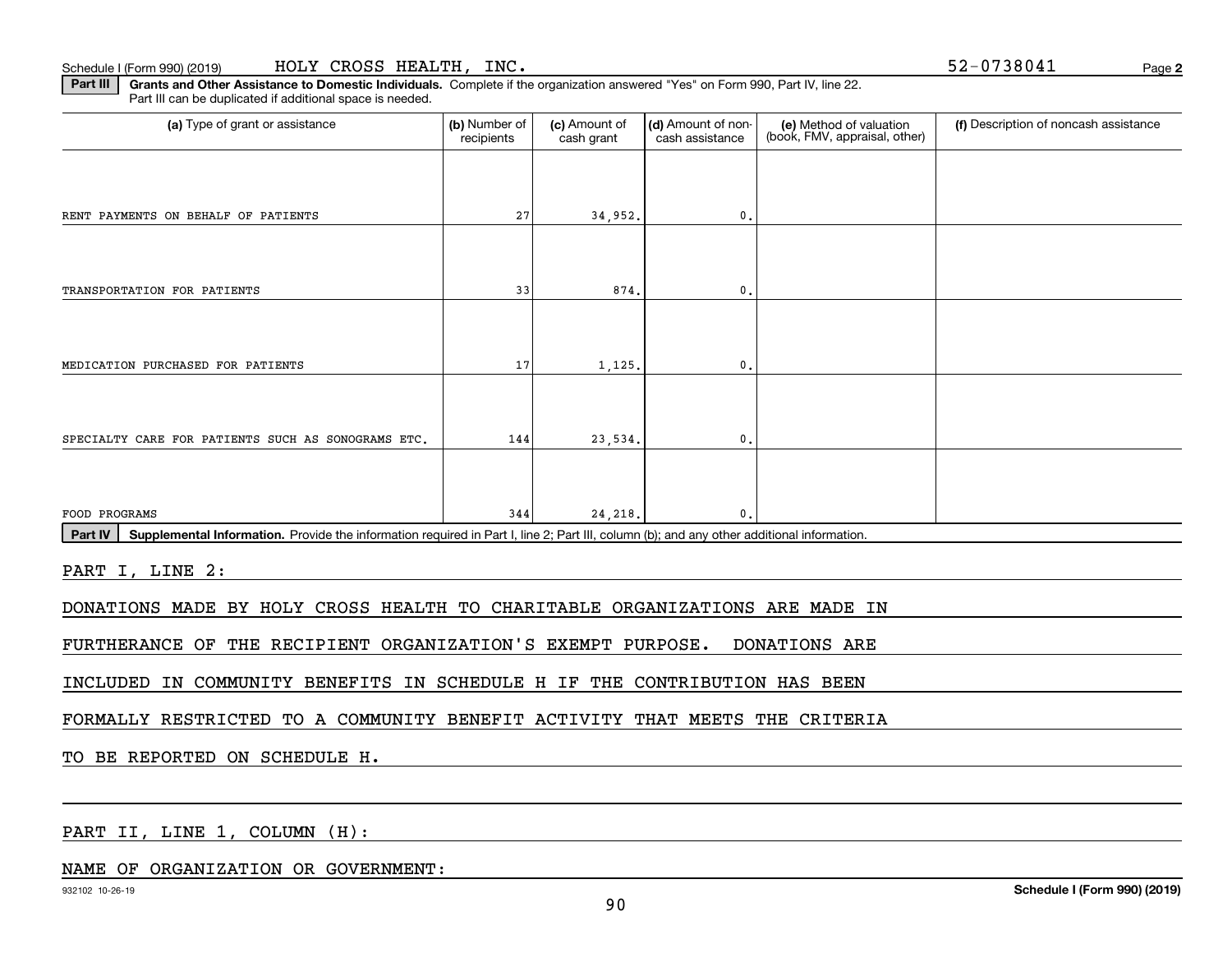| HOLY CROSS HEALTH, INC.<br>Schedule I (Form 990)                                                                            | 52-0738041<br>Page 2        |                             |                                       |                                                             |                                        |  |
|-----------------------------------------------------------------------------------------------------------------------------|-----------------------------|-----------------------------|---------------------------------------|-------------------------------------------------------------|----------------------------------------|--|
| Part III Continuation of Grants and Other Assistance to Individuals in the United States (Schedule I (Form 990), Part III.) |                             |                             |                                       |                                                             |                                        |  |
| (a) Type of grant or assistance                                                                                             | (b) Number of<br>recipients | (c) Amount of<br>cash grant | (d) Amount of non-<br>cash assistance | (e) Method of<br>valuation (book, FMV,<br>appraisal, other) | (f) Description of non-cash assistance |  |
| LEGAL ASSISTANCE                                                                                                            | $\mathbf{1}$ .              | 2,150.                      | $\mathfrak o$ .                       |                                                             |                                        |  |
|                                                                                                                             |                             |                             |                                       |                                                             |                                        |  |
| PATIENT PERSONAL NEEDS                                                                                                      | 4.                          | 449.                        | $\mathfrak o$ .                       |                                                             |                                        |  |
|                                                                                                                             |                             |                             |                                       |                                                             |                                        |  |
|                                                                                                                             |                             |                             |                                       |                                                             |                                        |  |
|                                                                                                                             |                             |                             |                                       |                                                             |                                        |  |
|                                                                                                                             |                             |                             |                                       |                                                             |                                        |  |
|                                                                                                                             |                             |                             |                                       |                                                             |                                        |  |
|                                                                                                                             |                             |                             |                                       |                                                             |                                        |  |
|                                                                                                                             |                             |                             |                                       |                                                             |                                        |  |
|                                                                                                                             |                             |                             |                                       |                                                             |                                        |  |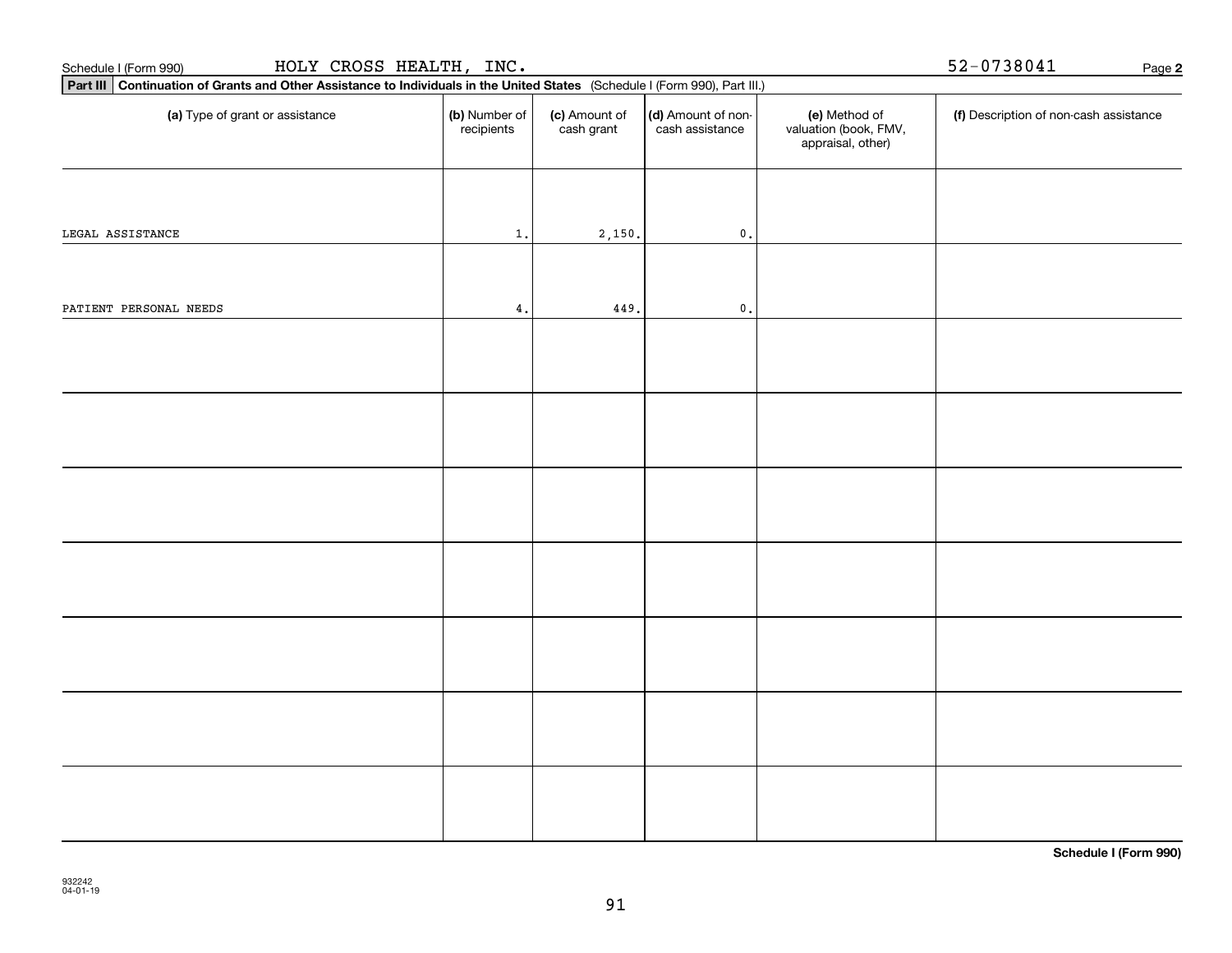INSTITUTE FOR PUBLIC HEALTH INNOVATION

(H) PURPOSE OF GRANT OR ASSISTANCE: SUPPORT THE CONTINUED ENGAGEMENT OF THE INSTITUTE FOR PUBLIC HEALTH INOVATION, WHICH WILL WORK IN PARTNERSHIP WITH THE MONTGOMERY COUNTY DEPRTMENT OF HEALTH & HUMAN SERVICES TO

PROVIDE TECHNICAL ASSISTANCE & PROGRAM MANAGEMENT SUPPORT TO THE HEALTHY

MONTGOMERY ACTION PLANNING, IMPLEMENTATION & EVALUATION PROCESSES

NAME OF ORGANIZATION OR GOVERNMENT: NATIONAL INSTITUTES OF HEALTH

(H) PURPOSE OF GRANT OR ASSISTANCE: SUPPORT PALLIATIVE CARE FELLOWS

EMPLOYED BY NATIONAL INSTITUTE OF HEALTH (NIH) AND PRACTICING AT HOLY

CROSS PURSUANT TO THE INTERINSTITUTIONAL TRAINING AGREEMENT BETWEEN HOLY

CROSS AND THE NIH

**Schedule I (Form 990)**

932291 04-01-19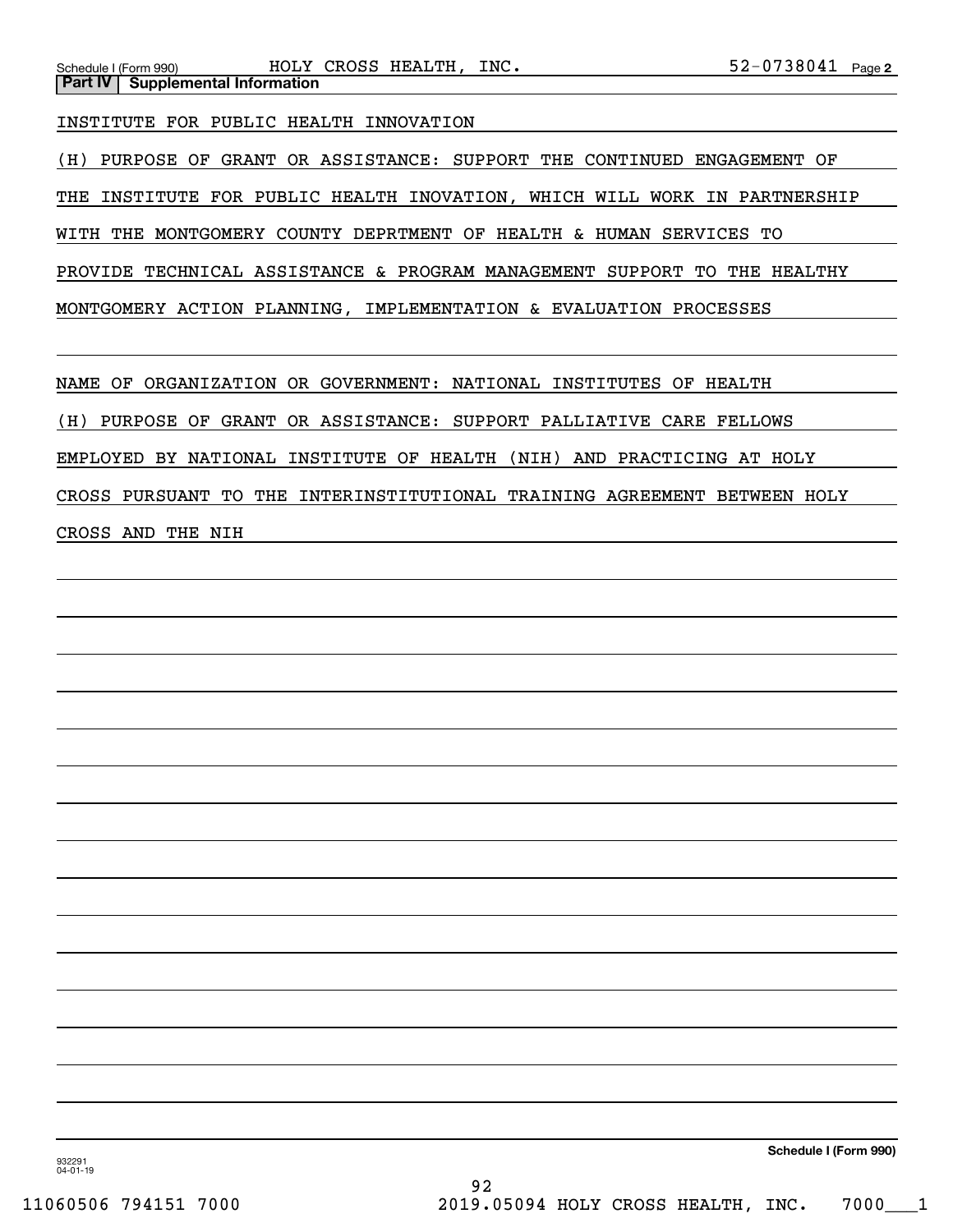|    | <b>SCHEDULE J</b>                                     | <b>Compensation Information</b>                                                                                        |                                       | OMB No. 1545-0047          |                       |             |  |
|----|-------------------------------------------------------|------------------------------------------------------------------------------------------------------------------------|---------------------------------------|----------------------------|-----------------------|-------------|--|
|    | (Form 990)                                            | For certain Officers, Directors, Trustees, Key Employees, and Highest                                                  |                                       | 2019                       |                       |             |  |
|    |                                                       | <b>Compensated Employees</b><br>Complete if the organization answered "Yes" on Form 990, Part IV, line 23.             |                                       |                            |                       |             |  |
|    | Department of the Treasury                            | Attach to Form 990.                                                                                                    |                                       |                            | <b>Open to Public</b> |             |  |
|    | Internal Revenue Service                              | $\blacktriangleright$ Go to www.irs.gov/Form990 for instructions and the latest information.                           |                                       | Inspection                 |                       |             |  |
|    | Name of the organization                              |                                                                                                                        | <b>Employer identification number</b> |                            |                       |             |  |
|    |                                                       | HOLY CROSS HEALTH, INC.                                                                                                |                                       | 52-0738041                 |                       |             |  |
|    | Part I                                                | <b>Questions Regarding Compensation</b>                                                                                |                                       |                            |                       |             |  |
|    |                                                       |                                                                                                                        |                                       |                            | Yes                   | No          |  |
|    |                                                       | Check the appropriate box(es) if the organization provided any of the following to or for a person listed on Form 990, |                                       |                            |                       |             |  |
|    |                                                       | Part VII, Section A, line 1a. Complete Part III to provide any relevant information regarding these items.             |                                       |                            |                       |             |  |
|    | First-class or charter travel                         | Housing allowance or residence for personal use                                                                        |                                       |                            |                       |             |  |
|    | Travel for companions                                 | Payments for business use of personal residence                                                                        |                                       |                            |                       |             |  |
|    |                                                       | Health or social club dues or initiation fees<br>Tax indemnification and gross-up payments                             |                                       |                            |                       |             |  |
|    |                                                       | Discretionary spending account<br>Personal services (such as maid, chauffeur, chef)                                    |                                       |                            |                       |             |  |
|    |                                                       |                                                                                                                        |                                       |                            |                       |             |  |
|    |                                                       | <b>b</b> If any of the boxes on line 1a are checked, did the organization follow a written policy regarding payment or |                                       |                            |                       |             |  |
|    |                                                       | reimbursement or provision of all of the expenses described above? If "No," complete Part III to explain               |                                       | 1b                         |                       |             |  |
| 2  |                                                       | Did the organization require substantiation prior to reimbursing or allowing expenses incurred by all directors,       |                                       |                            |                       |             |  |
|    |                                                       |                                                                                                                        |                                       | $\mathbf{2}$               |                       |             |  |
|    |                                                       |                                                                                                                        |                                       |                            |                       |             |  |
| з  |                                                       | Indicate which, if any, of the following the organization used to establish the compensation of the organization's     |                                       |                            |                       |             |  |
|    |                                                       | CEO/Executive Director. Check all that apply. Do not check any boxes for methods used by a related organization to     |                                       |                            |                       |             |  |
|    |                                                       | establish compensation of the CEO/Executive Director, but explain in Part III.                                         |                                       |                            |                       |             |  |
|    | Compensation committee<br>Written employment contract |                                                                                                                        |                                       |                            |                       |             |  |
|    |                                                       | Compensation survey or study<br>Independent compensation consultant                                                    |                                       |                            |                       |             |  |
|    |                                                       | Form 990 of other organizations<br>Approval by the board or compensation committee                                     |                                       |                            |                       |             |  |
|    |                                                       |                                                                                                                        |                                       |                            |                       |             |  |
| 4  |                                                       | During the year, did any person listed on Form 990, Part VII, Section A, line 1a, with respect to the filing           |                                       |                            |                       |             |  |
|    | organization or a related organization:               |                                                                                                                        |                                       |                            |                       | х           |  |
| а  |                                                       | Receive a severance payment or change-of-control payment?                                                              |                                       | 4a<br>4b                   | X                     |             |  |
| b  |                                                       |                                                                                                                        |                                       | 4c                         |                       | X           |  |
| с  |                                                       | If "Yes" to any of lines 4a-c, list the persons and provide the applicable amounts for each item in Part III.          |                                       |                            |                       |             |  |
|    |                                                       |                                                                                                                        |                                       |                            |                       |             |  |
|    |                                                       | Only section 501(c)(3), 501(c)(4), and 501(c)(29) organizations must complete lines 5-9.                               |                                       |                            |                       |             |  |
| 5  |                                                       | For persons listed on Form 990, Part VII, Section A, line 1a, did the organization pay or accrue any compensation      |                                       |                            |                       |             |  |
|    | contingent on the revenues of:                        |                                                                                                                        |                                       |                            |                       |             |  |
| a  |                                                       |                                                                                                                        |                                       | 5a                         |                       | x           |  |
|    |                                                       |                                                                                                                        |                                       | 5b                         |                       | $\mathbf X$ |  |
|    |                                                       | If "Yes" on line 5a or 5b, describe in Part III.                                                                       |                                       |                            |                       |             |  |
| 6. |                                                       | For persons listed on Form 990, Part VII, Section A, line 1a, did the organization pay or accrue any compensation      |                                       |                            |                       |             |  |
|    | contingent on the net earnings of:                    |                                                                                                                        |                                       |                            |                       |             |  |
| a  |                                                       |                                                                                                                        |                                       | 6a                         |                       | х           |  |
|    |                                                       |                                                                                                                        |                                       | 6b                         |                       | $\mathbf X$ |  |
|    |                                                       | If "Yes" on line 6a or 6b, describe in Part III.                                                                       |                                       |                            |                       |             |  |
|    |                                                       | 7 For persons listed on Form 990, Part VII, Section A, line 1a, did the organization provide any nonfixed payments     |                                       |                            |                       |             |  |
|    |                                                       |                                                                                                                        |                                       | $\overline{7}$             |                       | х           |  |
| 8  |                                                       | Were any amounts reported on Form 990, Part VII, paid or accrued pursuant to a contract that was subject to the        |                                       |                            |                       |             |  |
|    |                                                       | initial contract exception described in Regulations section 53.4958-4(a)(3)? If "Yes," describe in Part III            |                                       | 8                          |                       | х           |  |
| 9  |                                                       | If "Yes" on line 8, did the organization also follow the rebuttable presumption procedure described in                 |                                       |                            |                       |             |  |
|    |                                                       |                                                                                                                        |                                       | 9                          |                       |             |  |
|    |                                                       | LHA For Paperwork Reduction Act Notice, see the Instructions for Form 990.                                             |                                       | Schedule J (Form 990) 2019 |                       |             |  |

932111 10-21-19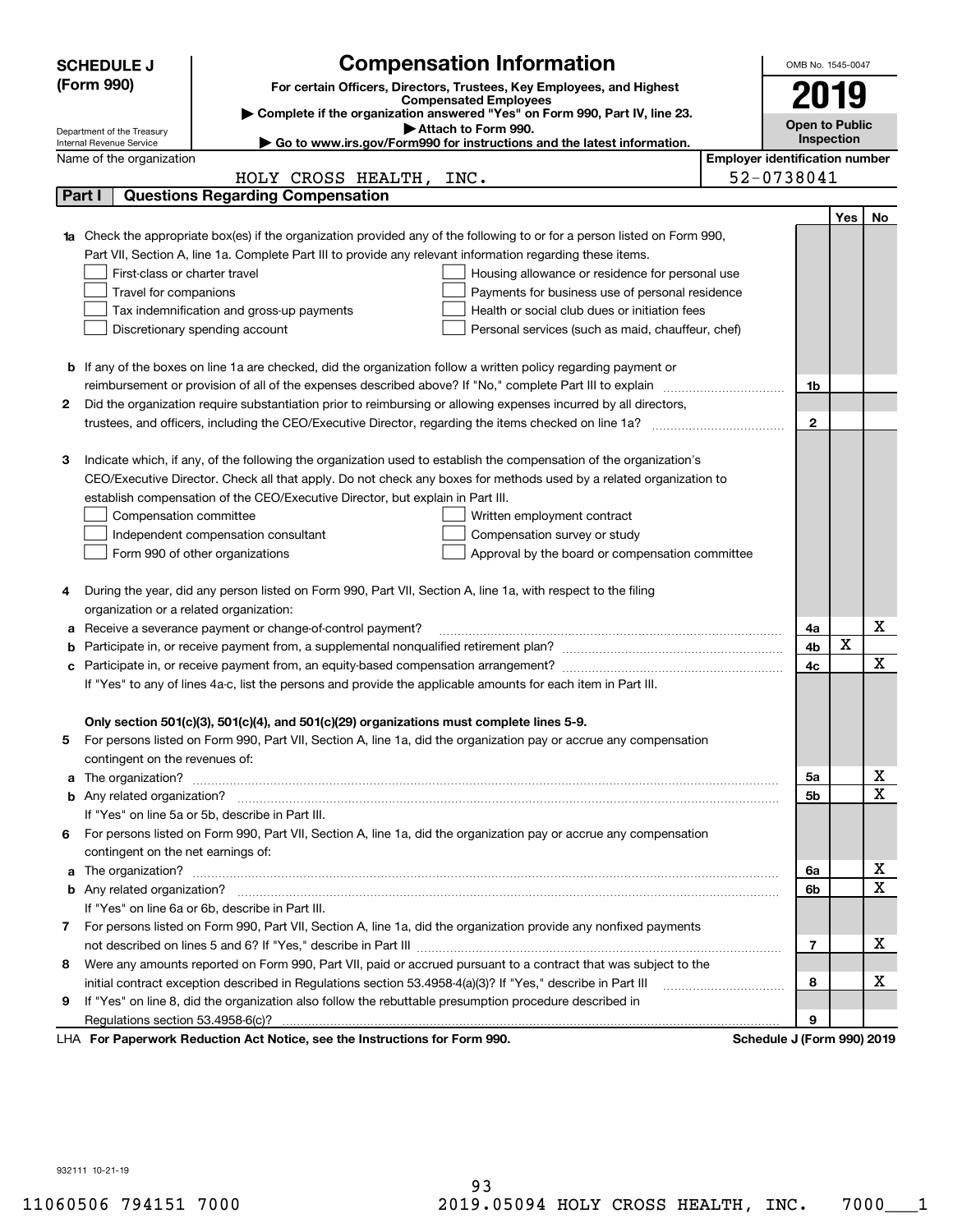52-0738041

# **Part II Officers, Directors, Trustees, Key Employees, and Highest Compensated Employees.**  Schedule J (Form 990) 2019 Page Use duplicate copies if additional space is needed.

For each individual whose compensation must be reported on Schedule J, report compensation from the organization on row (i) and from related organizations, described in the instructions, on row (ii). Do not list any individuals that aren't listed on Form 990, Part VII.

**Note:**  The sum of columns (B)(i)-(iii) for each listed individual must equal the total amount of Form 990, Part VII, Section A, line 1a, applicable column (D) and (E) amounts for that individual.

|                                      |      | (B) Breakdown of W-2 and/or 1099-MISC compensation |                                           | (C) Retirement and                        | (D) Nontaxable                 | (E) Total of columns | (F) Compensation |                                                            |
|--------------------------------------|------|----------------------------------------------------|-------------------------------------------|-------------------------------------------|--------------------------------|----------------------|------------------|------------------------------------------------------------|
| (A) Name and Title                   |      | (i) Base<br>compensation                           | (ii) Bonus &<br>incentive<br>compensation | (iii) Other<br>reportable<br>compensation | other deferred<br>compensation | benefits             | $(B)(i)-(D)$     | in column (B)<br>reported as deferred<br>on prior Form 990 |
| MARCUS SHIPLEY<br>(1)                | (i)  | 0.                                                 | ο.                                        | 0.                                        | 0.                             | 0.                   | 0.               | 0.                                                         |
| DIRECTOR THR 12/19; TRINITY HLTH SVP | (ii) | 794,620.                                           | 271,756.                                  | 204, 635.                                 | 12,600.                        | 31,228.              | 1,314,839        | 0.                                                         |
| NORVELL COOTS, M.D.<br>(2)           | (i)  | $\mathbf{0}$ .                                     | 0.                                        | $0$ .                                     | $\mathbf 0$ .                  | 0.                   | 0.               | 0.                                                         |
| DIRECTOR; PRESIDENT & CEO HCH        | (ii) | 498,182.                                           | 155,721.                                  | 21,960.                                   | 12,600.                        | 21,872.              | 710, 335.        | $\overline{0}$ .                                           |
| LOUIS DAMIANO, M.D.<br>(3)           | (i)  | $\mathbf 0$ .                                      | 0.                                        | 0.                                        | $\mathbf 0$ .                  | 0.                   | 0.               | $\overline{0}$ .                                           |
| PRESIDENT HOLY CROSS HOSPITAL        | (ii) | 382,470.                                           | 86,819.                                   | 67,795.                                   | 12,600.                        | 33,196.              | 582,880          | $\overline{0}$ .                                           |
| DOUG RYDER<br>(4)                    | (i)  | 0.                                                 | 0.                                        | 0.                                        | $\mathbf 0$ .                  | 0.                   | 0.               | $\overline{0}$ .                                           |
| PRESIDENT HC GERMANTOWN HOSPITAL     | (ii) | 280,078.                                           | 88,036.                                   | 79,623.                                   | 12,600.                        | 14,491.              | 474,828          | 0.                                                         |
| BLAIR EIG, M.D.<br>(5)               | (i)  | 0.                                                 | 0.                                        | 0.                                        | 0.                             | 0.                   | О.               | 0.                                                         |
| CHIEF MEDICAL OFFICER THROUGH 12/19  | (ii) | 337,095.                                           | 61,391.                                   | 11,439.                                   | 16,800.                        | 32, 515.             | 459,240          | 0.                                                         |
| YANCY PHILLIPS, M.D.<br>(6)          | (i)  | $\mathbf{0}$ .                                     | 0.                                        | 0.                                        | $\mathbf{0}$ .                 | Ω.                   | 0.               | $\overline{0}$ .                                           |
| CHIEF CLINICAL OFFICER AS OF 1/20    | (ii) | 329,545.                                           | 59,379.                                   | 22,116.                                   | 12,600.                        | 28,399.              | 452,039          | 0.                                                         |
| GREG JOLISSAINT<br>(7)               | (i)  | 0.                                                 | 0.                                        | 0.                                        | 0.                             | 0.                   | О.               | 0.                                                         |
| VP MILITARY AND VETERANS HEALTH      | (ii) | 330, 373.                                          | 64,599.                                   | 8,070.                                    | 16,069.                        | 15,922.              | 435,033          | 0.                                                         |
| ANNICE CODY<br>(8)                   | (i)  | 0.                                                 | 0.                                        | 0.                                        | 0.                             | О.                   | О.               | 0.                                                         |
| PRESIDENT HCH NETWORK                | (ii) | 321,935.                                           | 58,791.                                   | 5,791.                                    | 16,800.                        | 27,316.              | 430,633.         | 0.                                                         |
| ANN BURKE<br>(9)                     | (i)  | 328,181.                                           | 33,259.                                   | 2, 256.                                   | 16,800.                        | 22,383.              | 402,879.         | 0.                                                         |
| VP MEDICAL AFFAIRS                   | (i)  | 0.                                                 | О.                                        | 0.                                        | $\mathbf 0$ .                  | 0.                   | 0.               | 0.                                                         |
| ANNE GILLIS<br>(10)                  | (i)  | 0.                                                 | 0.                                        | $\overline{0}$ .                          | $\mathbf{0}$ .                 | Ω.                   | 0.               | 0.                                                         |
| CFO & ASSISTANT TREASURER            | (i)  | 287,477.                                           | 53,735.                                   | 7,691.                                    | 21,000.                        | 32,693.              | 402,596.         | 0.                                                         |
| (11) KRISTIN FELICIANO               | (i)  | $\mathfrak{o}$ .                                   | 0.                                        | 0.                                        | 0.                             | 0.                   | О.               | 0.                                                         |
| VP CHIEF STRATEGY OFFICER            | (i)  | 291,168.                                           | 53, 156.                                  | 3,926.                                    | 12,600.                        | 24,991.              | 385,841          | 0.                                                         |
| (12) ELIZABETH SIMPSON               | (i)  | 0.                                                 | 0.                                        | 0.                                        | 0.                             | 0.                   | 0.               | 0.                                                         |
| GENERAL COUNSEL & ASST SECRETARY     | (ii) | $\overline{280,661}$ .                             | $\overline{55,813}$ .                     | 8,453.                                    | 12,600.                        | 25,500.              | 383,027.         | 0.                                                         |
| (13) RHONIOUE SHIELDS                | (i)  | 286,975.                                           | 28,893.                                   | 434.                                      | 12,600.                        | 13,630.              | 342,532.         | $\mathbf 0$ .                                              |
| VP MEDICAL AFFAIRS                   | (i)  | 0.                                                 | 0.                                        | $\mathbf{0}$ .                            | 0.                             | 0.                   | О.               | 0.                                                         |
| (14) ERIC CAWTHON                    | (i)  | 303, 125.                                          | 0.                                        | 1,447.                                    | 8,400.                         | 24,316.              | 337,288          | 0.                                                         |
| PHYSICIAN ASSISTANT II               | (ii) | 0.                                                 | $\mathbf 0$ .                             | 0.                                        | $\mathbf 0$ .                  | 0.                   | 0.               | 0.                                                         |
| (15) TINA GRANT                      | (i)  | 0.                                                 | 0.                                        | $\overline{0}$ .                          | 0.                             | 0.                   | О.               | 0.                                                         |
| DIR AT 1/20; TH VP PUBL POLICY & ADV | (ii) | $\overline{246, 426}$ .                            | 48,069.                                   | 1,977.                                    | 16,800.                        | 5,456.               | 318,728.         | 0.                                                         |
|                                      | (i)  |                                                    |                                           |                                           |                                |                      |                  |                                                            |
|                                      | (ii) |                                                    |                                           |                                           |                                |                      |                  |                                                            |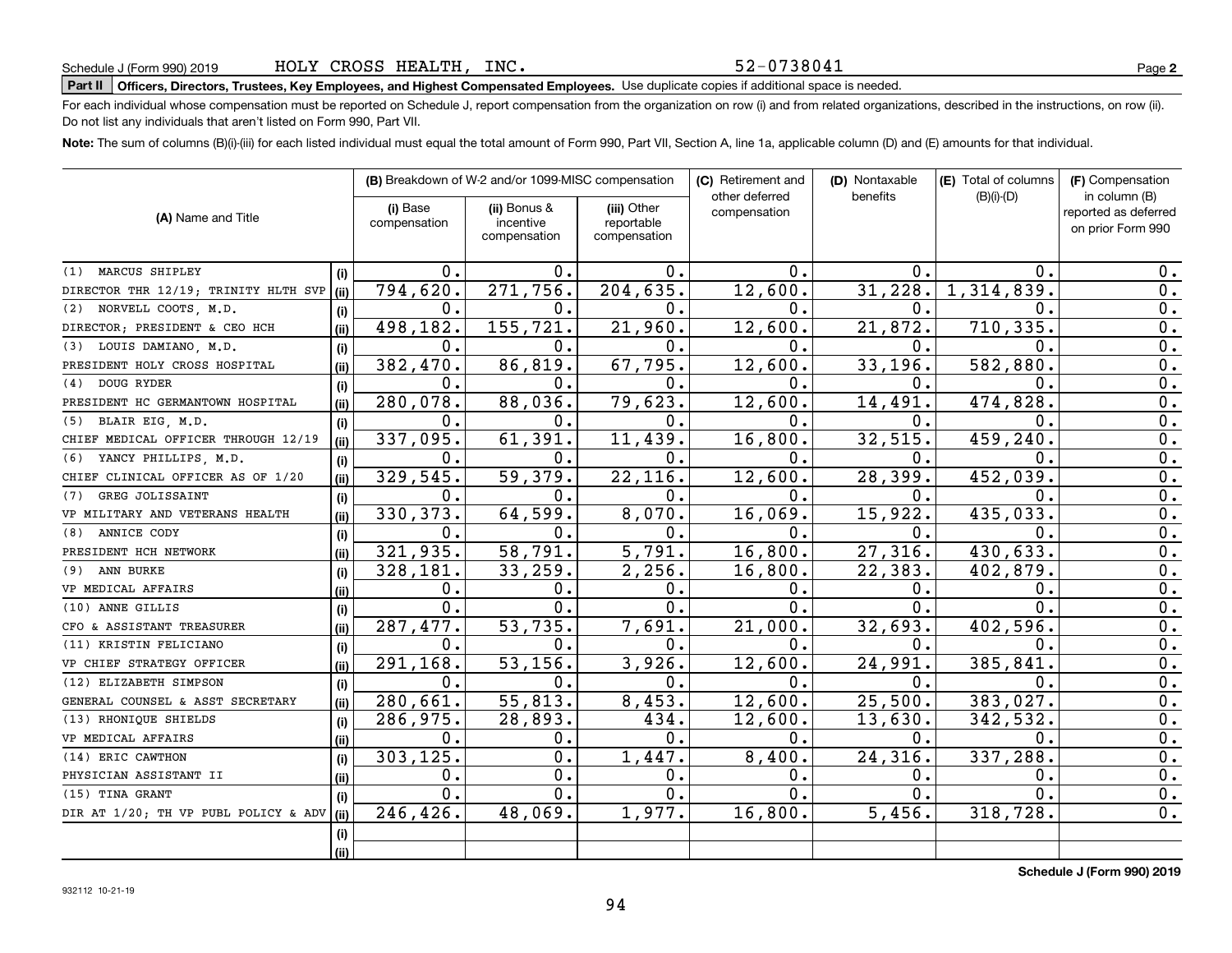#### **Part III Supplemental Information**

Schedule J (Form 990) 2019 HOLY CROSS HEALTH, INC.<br>Part III Supplemental Information<br>Provide the information, explanation, or descriptions required for Part I, lines 1a, 1b, 3, 4a, 4b, 4c, 5a, 5b, 6a, 6b, 7, and 8, and for

PART I, LINE 3:

HOLY CROSS HEALTH (HCH) IS A SUBSIDIARY IN THE TRINITY HEALTH SYSTEM. HCH'S

CEO IS PAID DIRECTLY BY THE SYSTEM'S PARENT ENTITY, TRINITY HEALTH

CORPORATION. TRINITY HEALTH CORPORATION USED THE FOLLOWING METHODS TO

ESTABLISH THE COMPENSATION OF HCH'S CEO:

- COMPENSATION COMMITTEE

- INDEPENDENT COMPENSATION CONSULTANT

- FORM 990 OF OTHER ORGANIZATIONS

WRITTEN EMPLOYMENT CONTRACT

- COMPENSATION SURVEY OR STUDY, AND

- APPROVAL BY THE BOARD OR COMPENSATION COMMITTEE

PART I, LINE 4B:

THE FOLLOWING ARE PARTICIPANTS IN A TRINITY HEALTH SUPPLEMENTAL EXECUTIVE

RETIREMENT PLAN (SERP) IN 2019. THE PLAN PROVIDES RETIREMENT BENEFITS TO

CERTAIN TRINITY HEALTH EXECUTIVES SUBJECT TO MEETING SPECIFIED VESTING AND

EMPLOYMENT DATE REQUIREMENTS. BENEFITS FOR PARTICIPANTS VESTED IN A PLAN

WERE PAID OUT IN 2019, AND BENEFITS FOR PARTICIPANTS NOT YET VESTED IN A

**Schedule J (Form 990) 2019**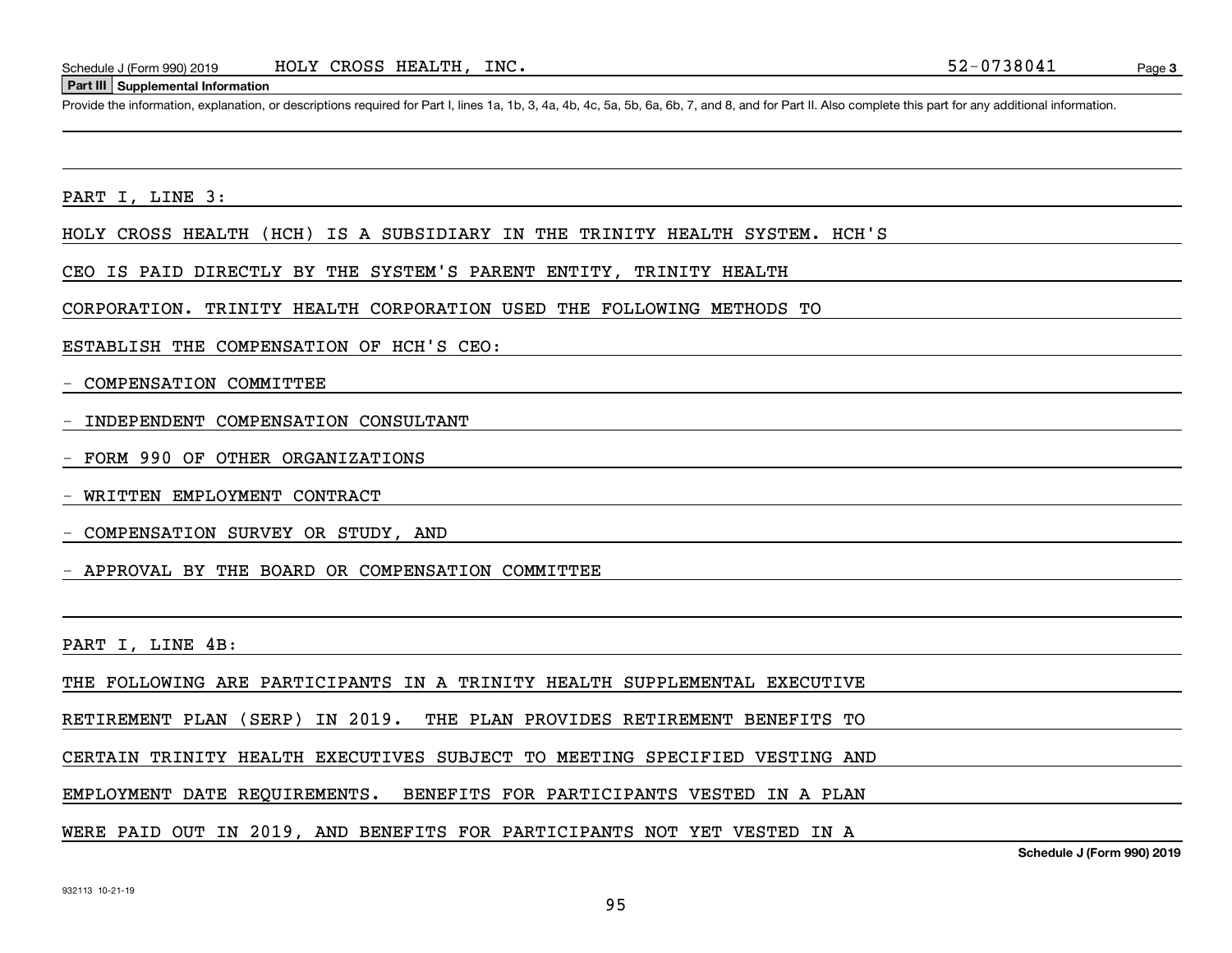#### **Part III Supplemental Information**

Schedule J (Form 990) 2019 HOLY CROSS HEALTH, INC.<br>Part III Supplemental Information<br>Provide the information, explanation, or descriptions required for Part I, lines 1a, 1b, 3, 4a, 4b, 4c, 5a, 5b, 6a, 6b, 7, and 8, and for

PLAN WERE ACCRUED IN 2019.

## THE FOLLOWING PAYOUTS FOR 2019 FOR THE PLAN ARE INCLUDED IN COLUMN B(III)

OF SCHEDULE J, PART II:

NORVELL COOTS - \$0

LOUIS DAMIANO - \$54,493

DOUG RYDER - \$64,077

MARCUS SHIPLEY - \$188,561

THE FOLLOWING ARE PARTICIPANTS IN A TRINITY HEALTH RESTORATION PLAN. THE

RESTORATION PLAN PROVIDES RETIREMENT BENEFITS FOR CERTAIN TRINITY HEALTH

SYSTEM OFFICE EXECUTIVES WITH EARNINGS ABOVE THE IRS PAY CAP FOR QUALIFIED

PLANS (\$280,000 FOR 2019). THE FOLLOWING PAYOUTS FOR 2019 FOR THIS PLAN

ARE INCLUDED IN COLUMN B(III) OF SCHEDULE J, PART II:

ANNICE CODY - \$3,068

BLAIR EIG - \$3,569

KRISTIN FELICIANO - \$1,983

ANNE GILLIS - \$2,135

TINA GRANT - \$657

**Schedule J (Form 990) 2019**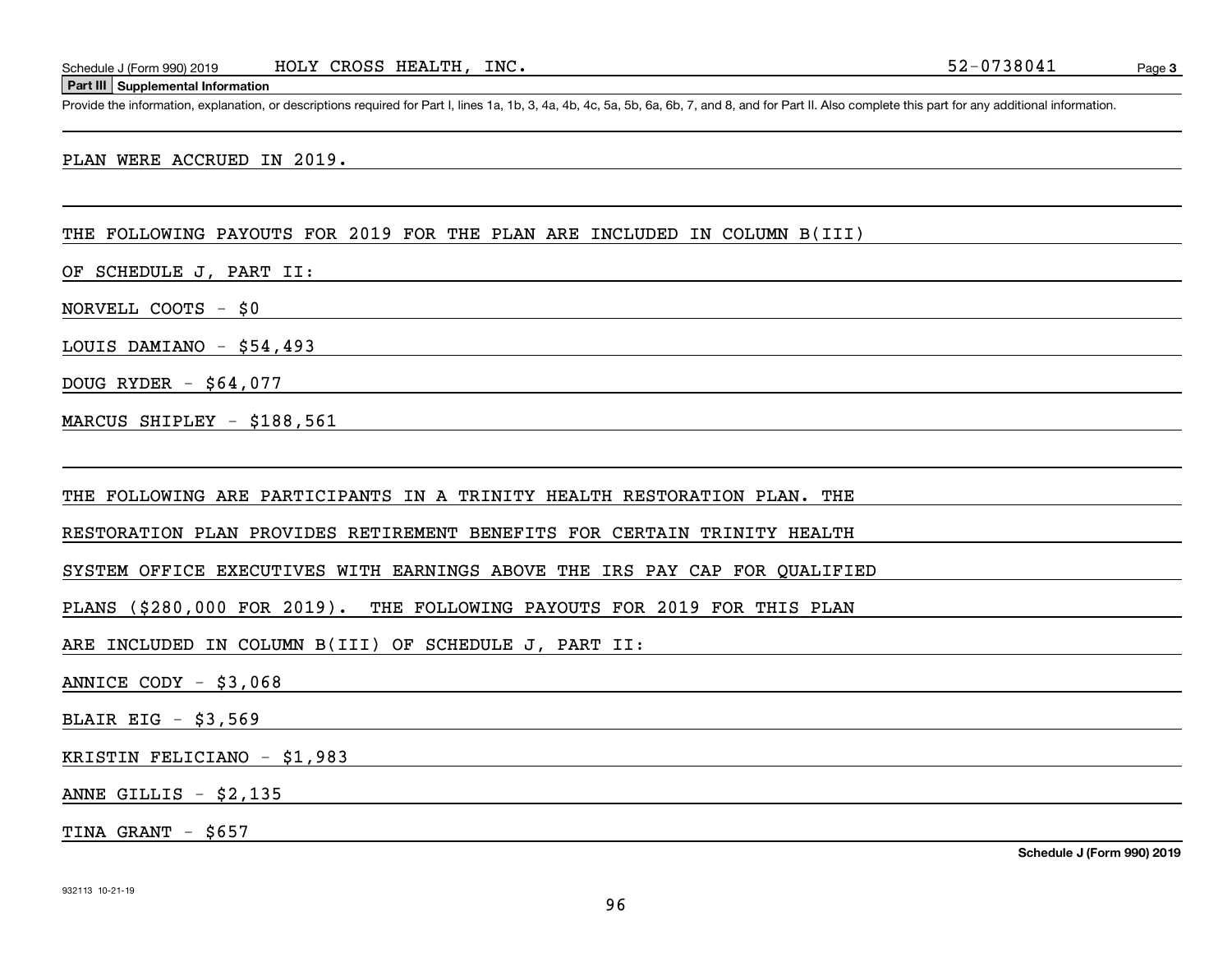# **Part III Supplemental Information**

Schedule J (Form 990) 2019 HOLY CROSS HEALTH, INC.<br>Part III Supplemental Information<br>Provide the information, explanation, or descriptions required for Part I, lines 1a, 1b, 3, 4a, 4b, 4c, 5a, 5b, 6a, 6b, 7, and 8, and for

GREG JOLISSAINT - \$0

YANCY PHILLIPS - \$2,878

ELIZABETH SIMPSON - \$2,412

**Schedule J (Form 990) 2019**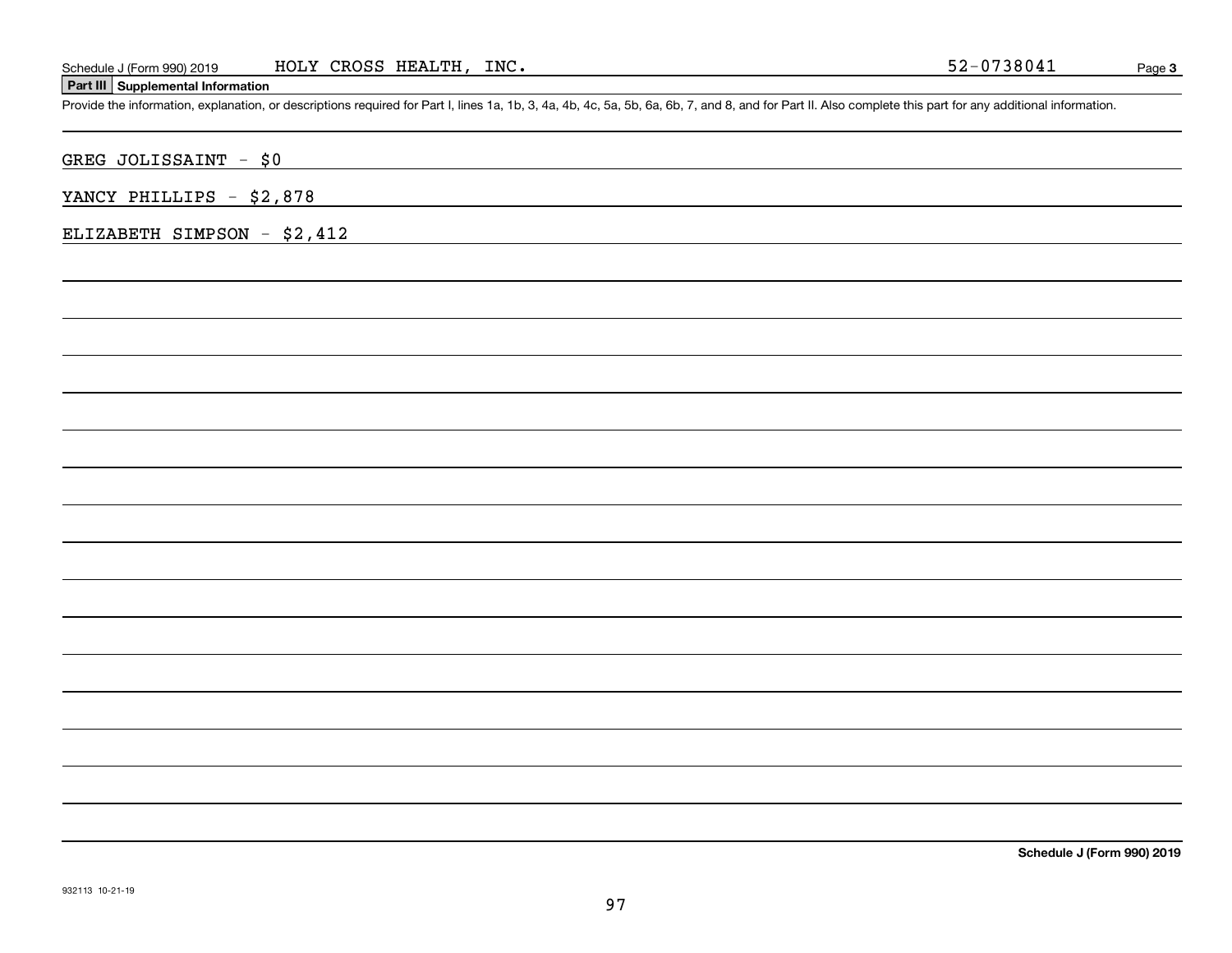**(Form 990 or 990-EZ)**

Department of the Treasury Internal Revenue Service Name of the organization

OMB No. 1545-0047 **Complete to provide information for responses to specific questions on Form 990 or 990-EZ or to provide any additional information. | Attach to Form 990 or 990-EZ. | Go to www.irs.gov/Form990 for the latest information. SCHEDULE O Supplemental Information to Form 990 or 990-EZ**

**Open to Public InspectionEmployer identification number 2019**

HOLY CROSS HEALTH, INC.  $\vert$  52-0738041

FORM 990, PART III, LINE 1, DESCRIPTION OF ORGANIZATION MISSION:

SERVICES.

FORM 990, PART III, LINE 4A, PROGRAM SERVICE ACCOMPLISHMENTS:

FOR MORE INFORMATION SEE SCHEDULE H AND THE HOSPITAL WEBSITE:

WWW.HOLYCROSSHEALTH.ORG.

FORM 990, PART VI, SECTION A, LINE 6:

THE SOLE MEMBER OF HOLY CROSS HEALTH (HCH) IS TRINITY HEALTH CORPORATION.

SEE LINE 7 FOR ADDITIONAL INFORMATION.

FORM 990, PART VI, SECTION A, LINE 7A:

TRINITY HEALTH CORPORATION IS THE SOLE MEMBER OF HCH. TRINITY HEALTH

CORPORATION HAS THE RIGHT TO APPOINT ALL PERSONS TO THE BOARD OF DIRECTORS OF HCH.

FORM 990, PART VI, SECTION A, LINE 7B:

AS SOLE MEMBER, TRINITY HEALTH CORPORATION MUST APPROVE CERTAIN DECISIONS OF THE GOVERNING BODY, INCLUDING THE STRATEGIC PLAN, ANNUAL CAPITAL PLAN, AND ANNUAL OPERATING BUDGET. TRINITY HEALTH CORPORATION MUST ALSO APPROVE SIGNIFICANT CHANGES SUCH AS A MERGER, DISSOLUTION, SALE OF ASSETS IN EXCESS OF CERTAIN LIMITS AND MODIFICATIONS TO GOVERNING DOCUMENTS.

FORM 990, PART VI, SECTION B, LINE 11B:

932211 09-06-19 LHA For Paperwork Reduction Act Notice, see the Instructions for Form 990 or 990-EZ. Schedule O (Form 990 or 990-EZ) (2019) PRIOR TO FILING, THE FORM 990 FOR HCH IS REVIEWED BY SENIOR MANAGEMENT. IN

98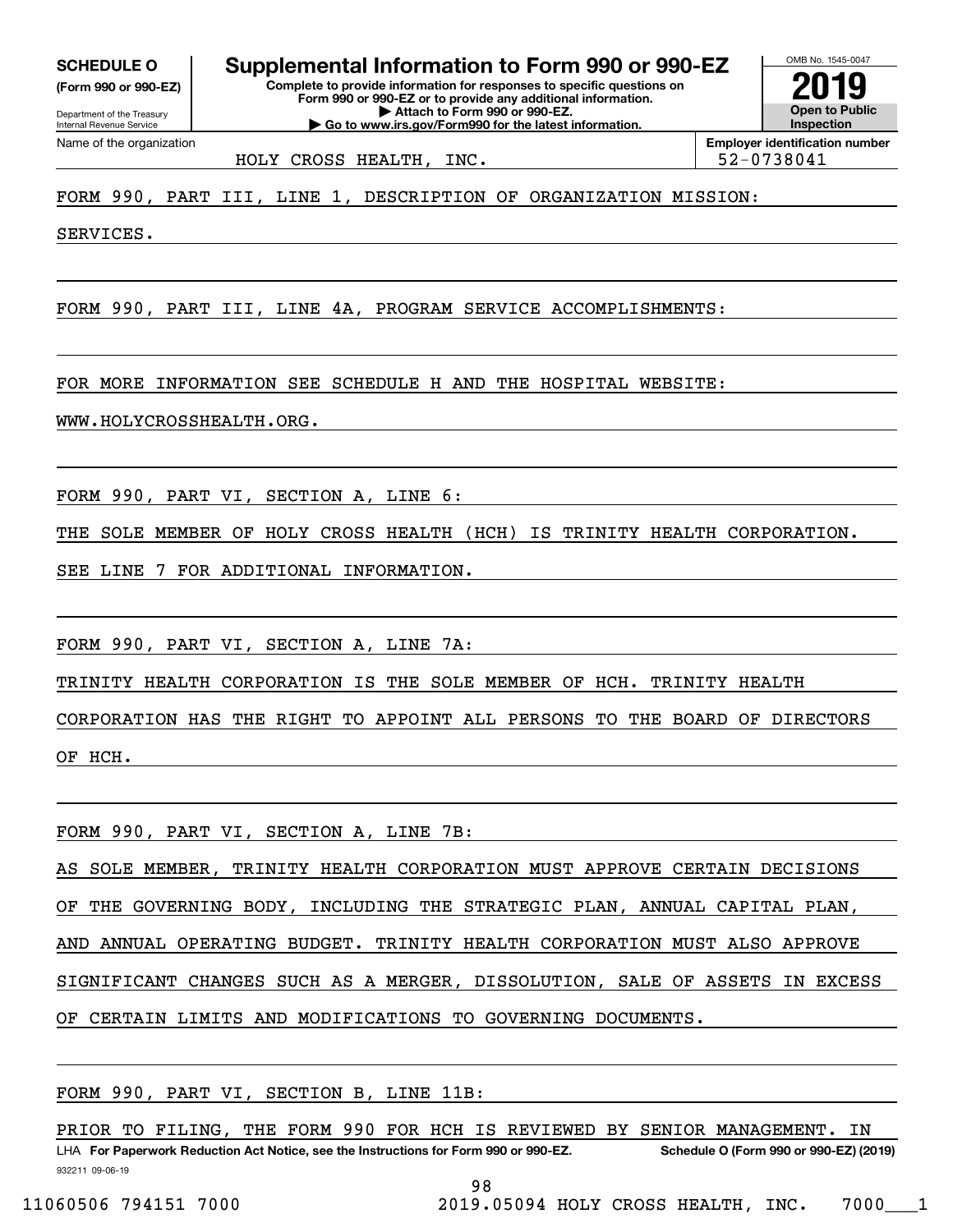| Schedule O (Form 990 or 990-EZ) (2019)                                      | Page 2                                              |
|-----------------------------------------------------------------------------|-----------------------------------------------------|
| Name of the organization<br>HOLY CROSS HEALTH, INC.                         | <b>Employer identification number</b><br>52-0738041 |
| ADDITION, CERTAIN KEY SECTIONS OF THE FORM ARE REVIEWED BY THE FINANCE      |                                                     |
| COMMITTEE AS WELL AS THE BOARD OF DIRECTORS. EACH MEMBER                    | THE<br>OF<br>BOARD                                  |
| RECEIVES A COPY OF THE RETURN IN ITS FINAL FORM BEFORE IT IS FILED WITH THE |                                                     |
| REVENUE<br>INTERNAL<br>SERVICE.                                             |                                                     |

FORM 990, PART VI, SECTION B, LINE 12C:

HCH HAS ADOPTED TRINITY HEALTH'S GOVERNANCE POLICY NO. 1, WHICH SETS FORTH THE ORGANIZATION'S CONFLICT OF INTEREST POLICY AND PROCESSES. IT APPLIES TO ALL "INTERESTED PERSONS" OF HCH, WHICH INCLUDES DIRECTORS, PRINCIPAL OFFICERS, KEY EMPLOYEES, AND MEMBERS OF COMMITTEES WITH BOARD-DELEGATED POWERS. INTERESTED PERSONS ARE EXPECTED TO DISCHARGE THEIR DUTIES IN A MANNER THE PERSON REASONABLY BELIEVES TO BE IN THE BEST INTERESTS OF HCH AND TO AVOID SITUATIONS INVOLVING A CONFLICT OF INTEREST.

ON AN ANNUAL BASIS, INTERESTED PERSONS ARE REQUIRED TO COMPLETE A CONFLICT OF INTEREST DISCLOSURE STATEMENT AND TO AFFIRM THEIR RECEIPT OF THE CONFLICT OF INTEREST POLICY, COMPLIANCE WITH ITS REQUIREMENTS, AND AGREE TO NOTIFY THE ORGANIZATION OF CHANGES IMPACTING THEIR ANNUAL DISCLOSURE IN ACCORDANCE WITH THE POLICY. THE ANNUAL DISCLOSURES ARE PROVIDED TO INTERNAL LEGAL COUNSEL AND THE INTEGRITY AND COMPLIANCE OFFICER, FROM WHICH LEGAL COUNSEL PREPARES A REPORT FOR THE BOARD CHAIR AND CEO. A SUMMARY OF POTENTIAL CONFLICTS IS REVIEWED WITH THE BOARD OF DIRECTORS OF HCH (OR A DELEGATED COMMITTEE OF THE BOARD) ON A YEARLY BASIS.

932212 09-06-19 **Schedule O (Form 990 or 990-EZ) (2019)** INTERESTED PERSONS ARE REQUIRED TO MAKE FULL DISCLOSURE TO HCH OF ANY FINANCIAL OR BUSINESS INTERESTS THAT MIGHT RESULT IN OR HAVE THE APPEARANCE OF A CONFLICT OF INTEREST. THE BOARD OF DIRECTORS OF HCH (OR A DELEGATED COMMITTEE OF THE BOARD) IS RESPONSIBLE FOR THE REVIEW OF TRANSACTIONS TO 99

11060506 794151 7000 2019.05094 HOLY CROSS HEALTH, INC. 7000\_\_\_1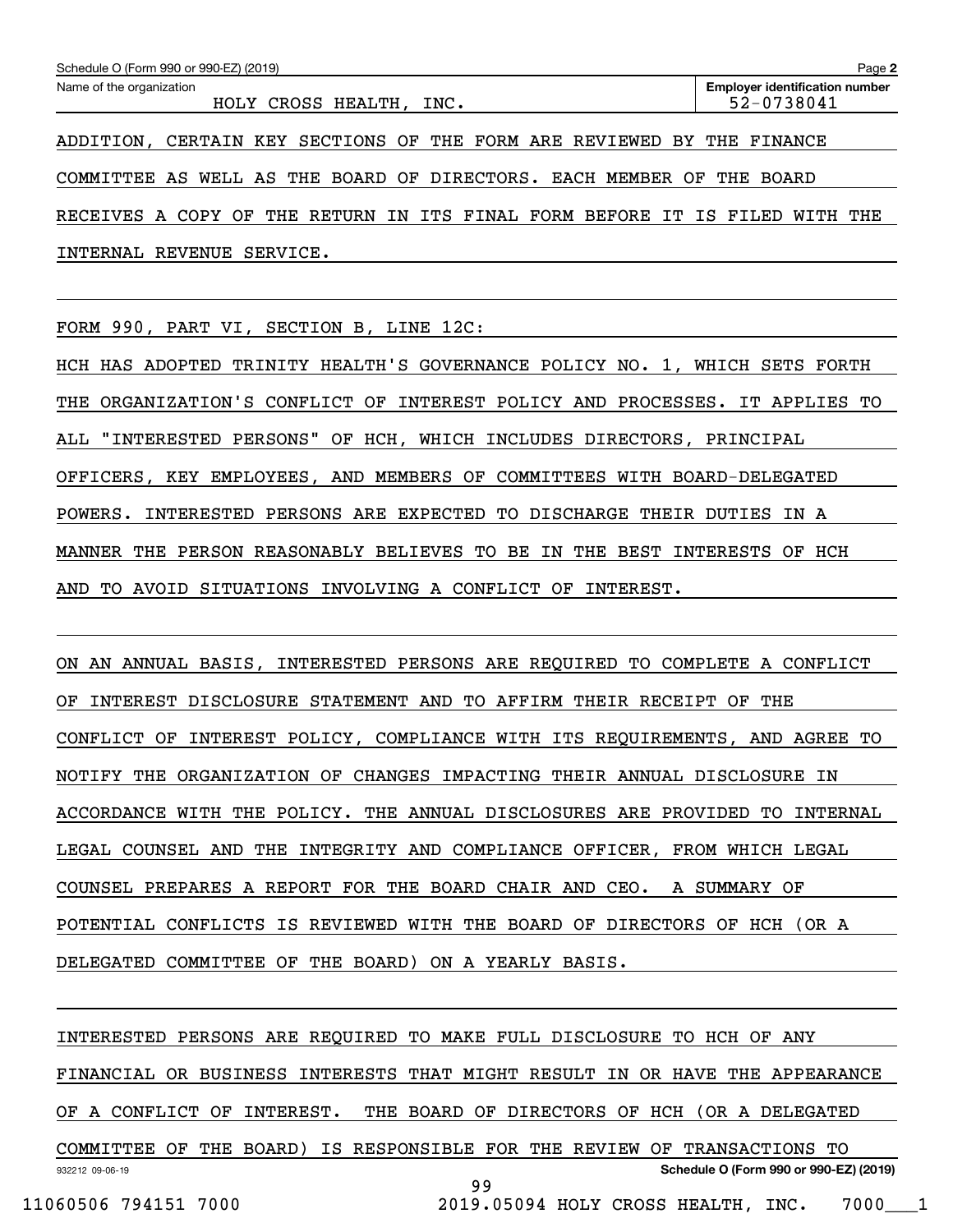| Schedule O (Form 990 or 990-EZ) (2019)                                                                | Page 2                                              |
|-------------------------------------------------------------------------------------------------------|-----------------------------------------------------|
| Name of the organization<br>HOLY CROSS HEALTH.<br>INC.                                                | <b>Employer identification number</b><br>52-0738041 |
| ACTUAL<br>CONFLICT<br>DETERMINE<br>WHETHER<br>AN<br>ΟF<br>INTEREST<br>EXISTS.                         | THE<br><b>EVENT</b><br>ОF<br>ΙN                     |
| BOARD<br>(OR A DELEGATED<br>COMMITTEE<br>ACTUAL<br>CONFLICT,<br>THE<br>ΟF<br>AN                       | THE<br>BOARD)<br>WILL                               |
| CONFLICT<br>OR APPROPRIATELY<br>SCRUTINIZE<br>EITHER<br>AVOID<br>THE<br>THE                           | <b>TRANSACTION</b><br>TО                            |
| HCH.<br>THE<br><b>BEST</b><br><b>INTERESTS</b><br>INTERESTED<br><b>ENSURE</b><br>IТ<br>ΙS<br>ΟF<br>ΙN | PERSONS ARE REQUIRED                                |
| FROM DISCUSSION AND<br>VOTING<br>MATTERS<br>RECUSE<br>THEMSELVES<br>ON<br>TO.                         | INVOLVING A                                         |
| POLICY<br>FURTHER<br>ADDRESSES<br>CONFLICT<br>ΟF<br>INTEREST.<br>THE<br>THE                           | PROPER                                              |
| THE<br>PROCEEDINGS<br>AND<br>POTENTIAL<br>DISCIPLINARY<br><b>DOCUMENTATION</b><br>OF                  | <b>CORRECTIVE</b><br>AND                            |
| <b>VIOLATIONS</b><br>THE<br>POLICY.<br>THE<br>POLICY<br>ΙS<br>AVAILABLE<br><b>ACTION</b><br>FOR<br>ОF | PUBLIC<br>TО<br>THE                                 |
| REQUEST.<br>UPON                                                                                      |                                                     |

FORM 990, PART VI, SECTION B, LINE 15:

QUESTIONS 15A AND 15B ARE ANSWERED "NO" BECAUSE THE COMPENSATION FOR HCH'S CEO, OFFICERS AND KEY MANAGEMENT OFFICIALS IS ESTABLISHED AND PAID BY TRINITY HEALTH, A RELATED ORGANIZATION. IN ESTABLISHING CEO, HOSPITAL PRESIDENTS AND CFO COMPENSATION, TRINITY HEALTH FOLLOWS A PROCESS AND POLICY THAT IS INTENDED TO MIRROR THE IRC SECTION 4958 GUIDELINES FOR OBTAINING A "REBUTTABLE PRESUMPTION OF REASONABLENESS" WITH REGARD TO COMPENSATION AND BENEFITS. AS PART OF THAT PROCESS, THE COMPENSATION AND BENEFITS OF THE CEO, HOSPITAL PRESIDENTS AND CFO OF HCH ARE REVIEWED AT LEAST ANNUALLY BY THE TRINITY HEALTH BOARD OR THE TRINITY HEALTH HUMAN RESOURCES AND COMPENSATION COMMITTEE (HRCC) OF THE BOARD, AUTHORIZED TO ACT ON BEHALF OF THE BOARD WITH RESPECT TO CERTAIN COMPENSATION MATTERS.

AS PART OF ITS REVIEW PROCESS, THE HRCC RETAINS AN INDEPENDENT FIRM EXPERIENCED IN COMPENSATION AND BENEFIT MATTERS FOR NOT-FOR-PROFIT HEALTH CARE ORGANIZATIONS TO ADVISE IT IN THE DETERMINATIONS IT MAKES ON THE REASONABLENESS OF PROPOSED COMPENSATION AND BENEFITS ARRANGEMENTS.

100

932212 09-06-19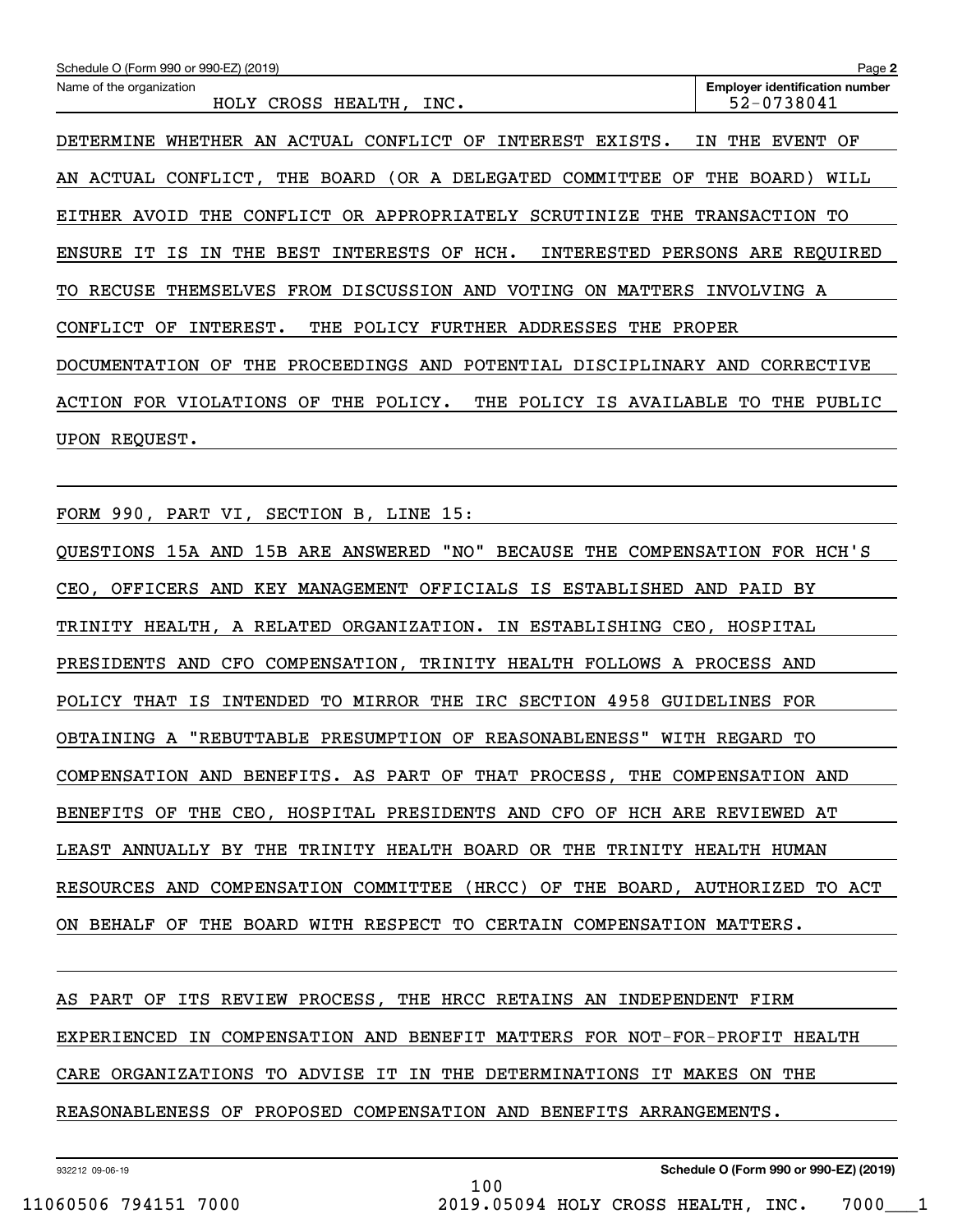| Schedule O (Form 990 or 990-EZ) (2019)                              | Page 2                                              |
|---------------------------------------------------------------------|-----------------------------------------------------|
| Name of the organization<br>HOLY CROSS HEALTH, INC.                 | <b>Employer identification number</b><br>52-0738041 |
| FOR OTHER EXECUTIVES WHO ARE NOT PART OF THE REBUTTABLE PRESUMPTION |                                                     |
| PROCESS, TRINITY HEALTH USES A MARKET ANALYSIS TO DETERMINE THE     |                                                     |
| APPROPRIATENESS OF THE EXECUTIVE'S COMPENSATION.                    |                                                     |
|                                                                     |                                                     |
| FORM 990, PART VI, SECTION C, LINE 19:                              |                                                     |

HCH IS A SUBSIDIARY ORGANIZATION IN THE TRINITY HEALTH SYSTEM. TRINITY

HEALTH MAKES CERTAIN OF ITS KEY DOCUMENTS AVAILABLE TO THE PUBLIC ON ITS

WEBSITE, WWW.TRINITY-HEALTH.ORG, IN THE "ABOUT US" SECTION. IN THIS

SECTION, THE CONSOLIDATED AUDITED FINANCIAL STATEMENTS ARE PUBLICLY

AVAILABLE. IN ADDITION, HCH INCLUDES A COPY OF ITS MOST RECENTLY FILED

SCHEDULE H ON BOTH ITS OWN WEBSITE AND TRINITY HEALTH'S WEBSITE.

HCH'S GOVERNING DOCUMENTS AND CONFLICT OF INTEREST POLICY ARE AVAILABLE UPON REQUEST.

| FORM 990, PART XI, LINE 9, CHANGES IN NET ASSETS:       |                   |
|---------------------------------------------------------|-------------------|
| EQUITY TRANSFERS TO AFFILIATES                          | $-14,388,352.$    |
| EQUITY GAIN IN UNCONSOL. AFFILIATES                     | 2,883,226.        |
| NET CUMULATIVE EFFECT OF CHANGE IN ACCOUNTING PRINCIPLE | 1,132,157.        |
| ASSET IMPAIRMENT                                        | $-2,836,498.$     |
| TOTAL TO FORM 990, PART XI, LINE 9                      | $-13, 209, 467$ . |

101

FORM 990, PART XII, LINE 2:

HCH'S FINANCIAL STATEMENTS WERE INCLUDED IN THE FY20 CONSOLIDATED

FINANCIAL STATEMENTS OF TRINITY HEALTH, WHICH WERE AUDITED BY AN

INDEPENDENT PUBLIC ACCOUNTING FIRM.

932212 09-06-19

**Schedule O (Form 990 or 990-EZ) (2019)**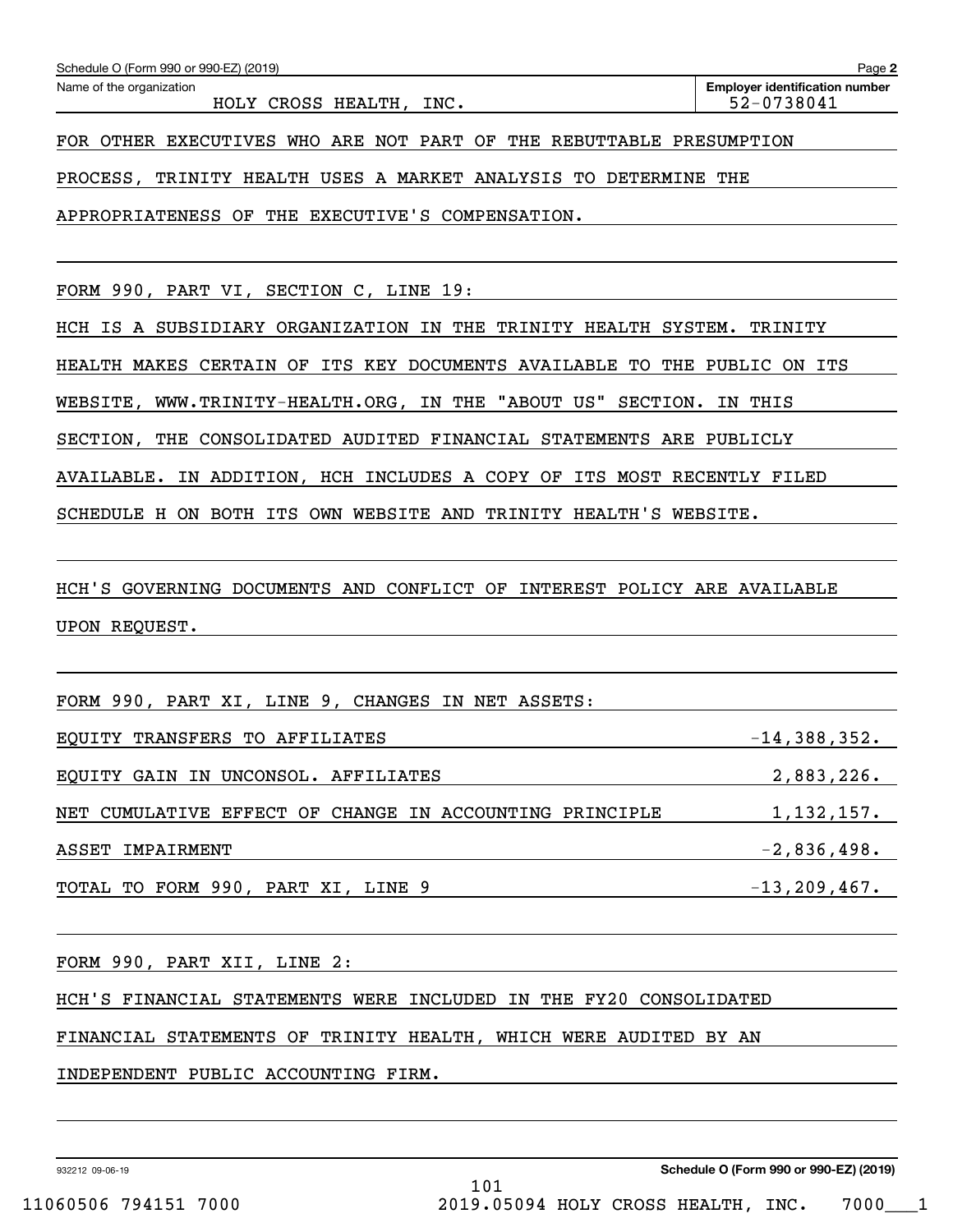| Schedule O (Form 990 or 990-EZ) (2019)<br>Name of the organization | Page 2<br><b>Employer identification number</b> |
|--------------------------------------------------------------------|-------------------------------------------------|
| HOLY CROSS HEALTH, INC.                                            | 52-0738041                                      |
| FORM 990, PAGE 1, PART C, DOING BUSINESS AS NAMES:                 |                                                 |
| HOLY CROSS HOSPITAL                                                |                                                 |
| HOLY CROSS GERMANTOWN HOSPITAL                                     |                                                 |
| HOLY CROSS HEALTH NETWORK                                          |                                                 |
| HOLY CROSS DIALYSIS CENTER AT WOODMORE                             |                                                 |
| HOLY CROSS HEALTH CENTER                                           |                                                 |
| HOLY CROSS HOSPITAL DIALYSIS                                       |                                                 |
|                                                                    |                                                 |
| HOLY CROSS HEALTH PARTNERS                                         |                                                 |
| PROFESSIONAL SERVICES OF HOLY CROSS                                |                                                 |
| SENIOR FIT                                                         |                                                 |
|                                                                    |                                                 |
|                                                                    |                                                 |
|                                                                    |                                                 |
|                                                                    |                                                 |
|                                                                    |                                                 |
|                                                                    |                                                 |
|                                                                    |                                                 |
|                                                                    |                                                 |
|                                                                    |                                                 |
|                                                                    |                                                 |
|                                                                    |                                                 |
|                                                                    |                                                 |
|                                                                    |                                                 |
|                                                                    |                                                 |
|                                                                    |                                                 |
|                                                                    |                                                 |
|                                                                    |                                                 |
|                                                                    |                                                 |
|                                                                    |                                                 |
|                                                                    |                                                 |
| 932212 09-06-19<br>102                                             | Schedule O (Form 990 or 990-EZ) (2019)          |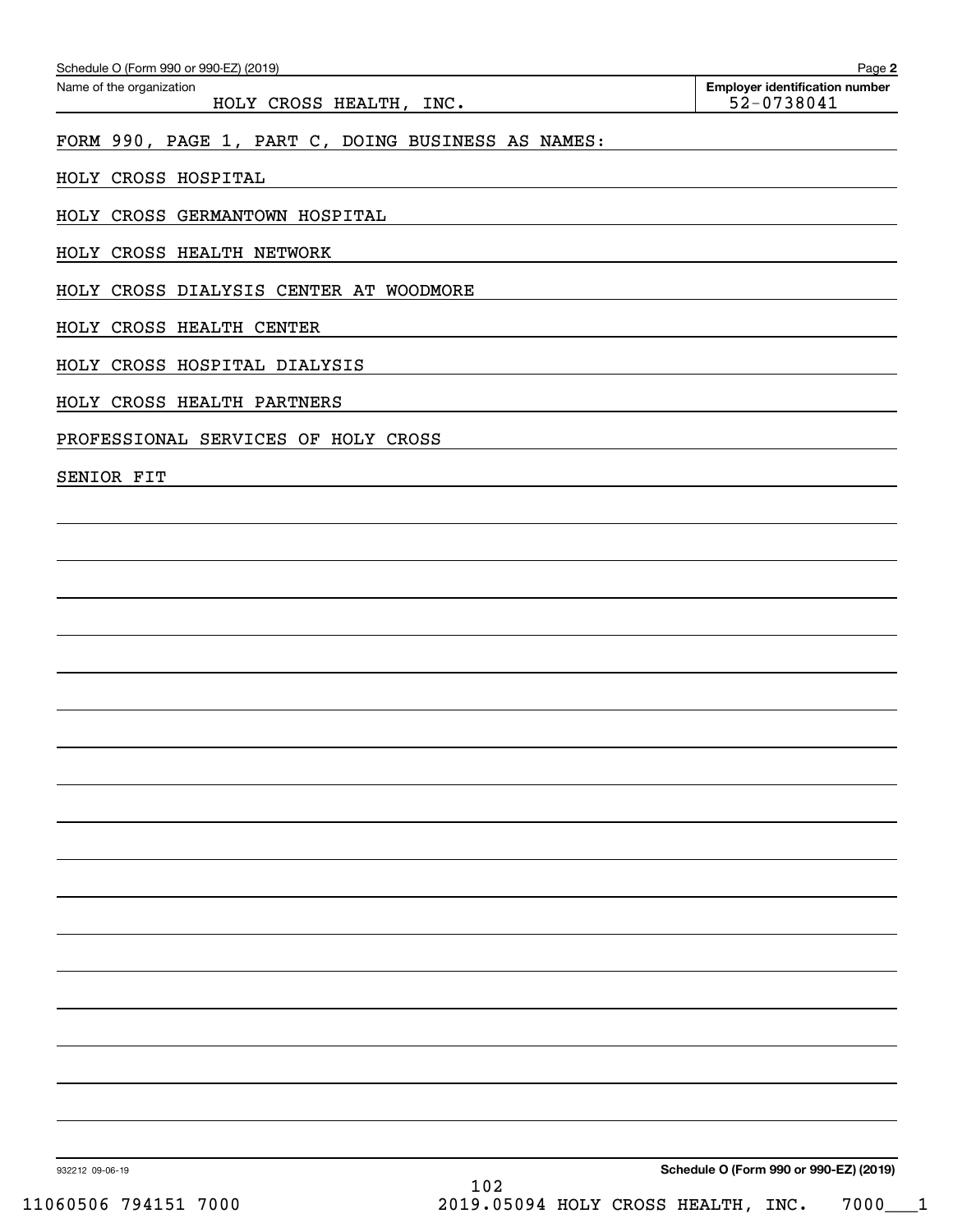|  | <b>Related C</b> |  |
|--|------------------|--|
|  |                  |  |

**Organizations and Unrelated Partnerships** 

**Complete if the organization answered "Yes" on Form 990, Part IV, line 33, 34, 35b, 36, or 37.** |

**Attach to Form 990.**  |

**Open to Public | Go to www.irs.gov/Form990 for instructions and the latest information. Inspection 2019**

**Employer identification number**

52-0738041

Department of the Treasury Internal Revenue Service Name of the organization

**SCHEDULE R (Form 990)**

HOLY CROSS HEALTH, INC.

**Part I Identification of Disregarded Entities.**  Complete if the organization answered "Yes" on Form 990, Part IV, line 33.

| (a)<br>Name, address, and EIN (if applicable)<br>of disregarded entity | (b)<br>Primary activity | (c)<br>Legal domicile (state or<br>foreign country) | (d)<br>Total income | (e)<br>End-of-year assets | (f)<br>Direct controlling<br>entity |
|------------------------------------------------------------------------|-------------------------|-----------------------------------------------------|---------------------|---------------------------|-------------------------------------|
| HOLY CROSS HEALTH CENTERS, LLC - 82-2340203                            |                         |                                                     |                     |                           |                                     |
| 1500 FOREST GLEN ROAD                                                  |                         |                                                     |                     |                           |                                     |
| SILVER SPRING, MD 20910                                                | PHYSICIAN NETWORK       | MARYLAND                                            | $\mathbf{0}$ .      |                           | 2,075,002. HOLY CROSS HEALTH, INC.  |
| HOLY CROSS HEALTH PARTNERS, LLC - 82-2391212                           |                         |                                                     |                     |                           |                                     |
| 1500 FOREST GLEN ROAD                                                  |                         |                                                     |                     |                           |                                     |
| SILVER SPRING, MD 20910                                                | PHYSICIAN NETWORK       | MARYLAND                                            | 270,737.            |                           | 62,068. HOLY CROSS HEALTH, INC.     |
|                                                                        |                         |                                                     |                     |                           |                                     |
|                                                                        |                         |                                                     |                     |                           |                                     |

**Identification of Related Tax-Exempt Organizations.** Complete if the organization answered "Yes" on Form 990, Part IV, line 34, because it had one or more related tax-exempt **Part II** organizations during the tax year.

| (a)<br>Name, address, and EIN<br>of related organization | (b)<br>Primary activity  | (c)<br>Legal domicile (state or<br>foreign country) | (d)<br>Exempt Code<br>section | (e)<br>Public charity<br>status (if section | (f)<br>Direct controlling<br>entity | $(g)$<br>Section 512(b)(13)<br>controlled<br>entity? |    |
|----------------------------------------------------------|--------------------------|-----------------------------------------------------|-------------------------------|---------------------------------------------|-------------------------------------|------------------------------------------------------|----|
|                                                          |                          |                                                     |                               | 501(c)(3)                                   |                                     | Yes                                                  | No |
| ADVANTAGE HEALTH/SAINT MARY'S MEDICAL GROUP              |                          |                                                     |                               |                                             |                                     |                                                      |    |
| - 27-2491974, 245 STATE ST. SE, GRAND                    |                          |                                                     |                               |                                             | TRINITY                             |                                                      |    |
| RAPIDS, MI 49503                                         | HEALTH CARE SERVICES     | MICHIGAN                                            | 501(C)(3)                     | LINE 10                                     | HEALTH-MICHIGAN                     | X                                                    |    |
| ALLEGANY FRANCISCAN MINISTRIES, INC. -                   |                          |                                                     |                               |                                             |                                     |                                                      |    |
| 58-1492325, 33920 U.S. HIGHWAY 19 NORTH                  |                          |                                                     |                               |                                             | TRINITY HEALTH                      |                                                      |    |
| SUITE 269, PALM HARBOR, FL 34684                         | GRANT MAKING             | FLORIDA                                             | 501(C)(3)                     | LINE 12A. I                                 | CORPORATION                         | X                                                    |    |
| ASYLUM HILL FAMILY MEDICINE CENTER, INC. -               |                          |                                                     |                               |                                             | TRINITY HEALTH OF                   |                                                      |    |
| 06-1450170 114 WOODLAND STREET HARTFORD                  |                          |                                                     |                               |                                             | NEW ENGLAND CORP.                   |                                                      |    |
| CT 06105                                                 | HEALTH CARE SERVICES     | CONNECTICUT                                         | 501(C)(3)                     | LINE 3                                      | INC.                                | x                                                    |    |
| BAUM HARMON MERCY HOSPITAL - 42-1500277                  |                          |                                                     |                               |                                             | MERCY HEALTH                        |                                                      |    |
| 255 NORTH WELCH AVENUE                                   | HEALTH CARE AND HOSPITAL |                                                     |                               |                                             | SERVICES-IOWA                       |                                                      |    |
| PRIMGHAR, IA 51245                                       | <b>SERVICES</b>          | <b>IOWA</b>                                         | 501(C)(3)                     | LINE 3                                      | CORP.                               | x                                                    |    |

**For Paperwork Reduction Act Notice, see the Instructions for Form 990. Schedule R (Form 990) 2019**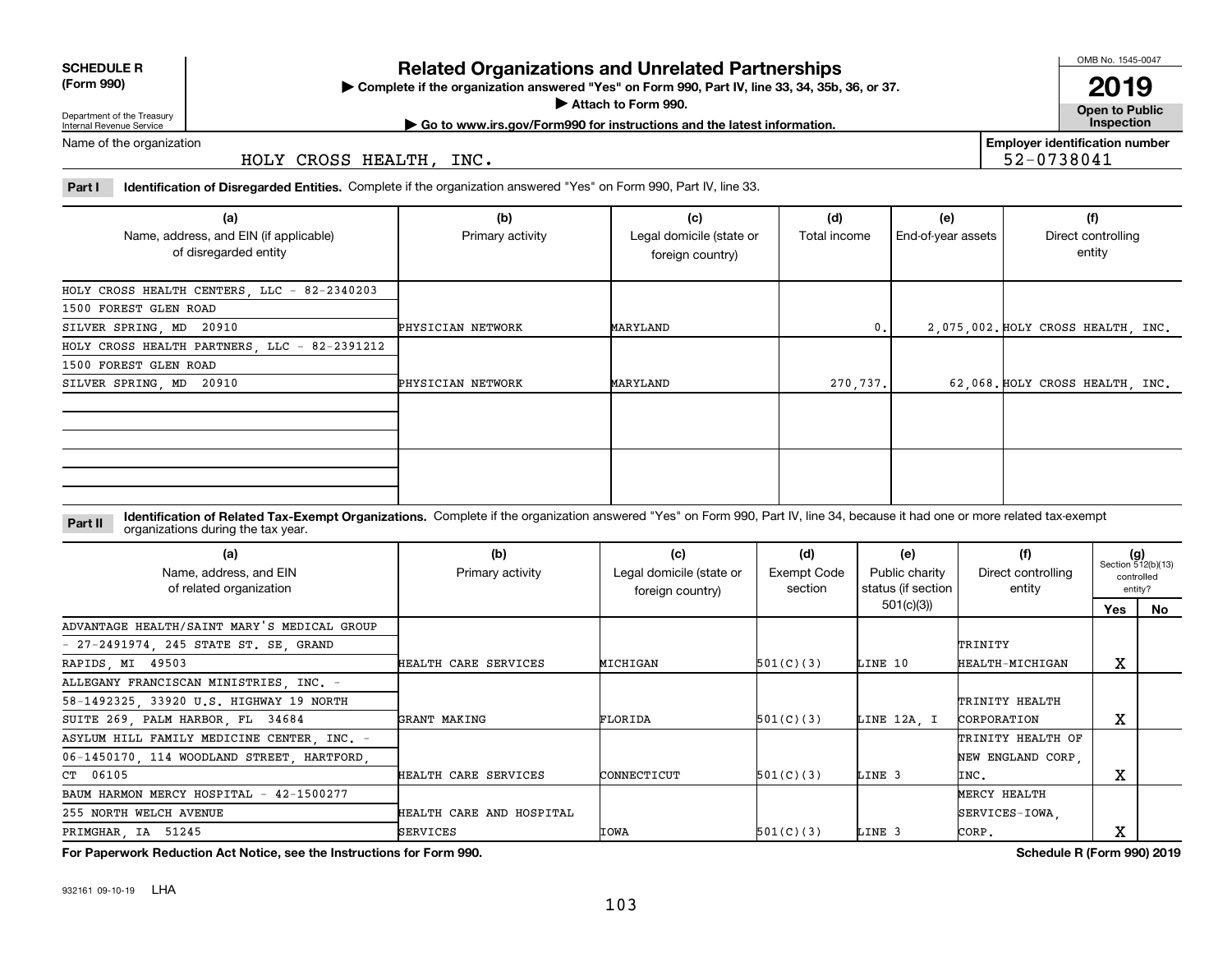| (a)                                          | (b)                       | (c)                      | (d)                | (e)                | (f)                | $(g)$<br>Section 512(b)(13) |    |
|----------------------------------------------|---------------------------|--------------------------|--------------------|--------------------|--------------------|-----------------------------|----|
| Name, address, and EIN                       | Primary activity          | Legal domicile (state or | <b>Exempt Code</b> | Public charity     | Direct controlling | controlled                  |    |
| of related organization                      |                           | foreign country)         | section            | status (if section | entity             | organization?               |    |
|                                              |                           |                          |                    | 501(c)(3)          |                    | Yes                         | No |
| BAUM HARMON MERCY HOSPITAL AND CLINICS       |                           |                          |                    |                    |                    |                             |    |
| FOUNDATION - 26-2973307, 255 NORTH WELCH     |                           |                          |                    |                    | BAUM HARMON MERCY  |                             |    |
| AVENUE, PRIMGHAR, IA 51245                   | <b>FOUNDATION</b>         | IOWA                     | 501(C)(3)          | LINE 12A, I        | HOSPITAL           | x                           |    |
| BEECHWOOD, INC. - 14-1651563                 |                           |                          |                    |                    |                    |                             |    |
| 2212 BURDETT AVE.                            |                           |                          |                    |                    |                    |                             |    |
| TROY, NY 12180                               | TITLE HOLDING COMPANY     | NEW YORK                 | 501(C)(2)          | N/A                | LTC (EDDY), INC.   | x                           |    |
| BETHLEHEM HAVEN OF PITTSBURGH - 25-1436685   |                           |                          |                    |                    | PITTSBURGH MERCY   |                             |    |
| 905 WATSON STREET                            |                           |                          |                    |                    | HEALTH SYSTEM,     |                             |    |
| PITTSBURGH, PA 15219                         | HOMELESS SHELTER          | PENNSYLVANIA             | 501(C)(3)          | LINE 7             | INC.               | х                           |    |
| BEVERWYCK, INC. - 14-1717028                 |                           |                          |                    |                    |                    |                             |    |
| 40 AUTUMN DRIVE                              |                           |                          |                    |                    |                    |                             |    |
| SLINGERLANDS NY 12159                        | SENIOR LIVING COMMUNITY   | NEW YORK                 | 501(C)(3)          | LINE 10            | LTC (EDDY), INC.   | x                           |    |
| BRIGHTSIDE, INC. - 04-2182395                |                           |                          |                    |                    |                    |                             |    |
| 114 WOODLAND STREET                          |                           |                          |                    |                    | THE MERCY          |                             |    |
| HARTFORD, CT 06105                           | HEALTH CARE SERVICES      | MASSACHUSETTS            | 501(C)(3)          | LINE 10            | HOSPITAL, INC.     | X                           |    |
| CAPITAL REGION GERIATRIC CENTER, INC. -      |                           |                          |                    |                    |                    |                             |    |
| 14-1701597, 421 WEST COLUMBIA STREET         |                           |                          |                    |                    |                    |                             |    |
| COHOES, NY 12047                             | LONG TERM CARE            | NEW YORK                 | 501(C)(3)          | LINE 10            | LTC (EDDY), INC.   | X                           |    |
| CATHERINE MCAULEY HEALTH SERVICES CORP. -    |                           |                          |                    |                    |                    |                             |    |
| 38-2507173, 5315 ELLIOTT DR #102, YPSILANTI  |                           |                          |                    |                    | TRINITY            |                             |    |
| MI 48197                                     | HEALTH CARE SERVICES      | MICHIGAN                 | 501(C)(3)          | LINE 3             | HEALTH-MICHIGAN    | X                           |    |
| CATHOLIC HEALTH MINISTRIES                   |                           |                          |                    |                    |                    |                             |    |
| 20555 VICTOR PARKWAY                         | GOVERNANCE AND MANAGEMENT |                          |                    |                    |                    |                             |    |
| LIVONIA, MI 48152                            | OF TRINITY HEALTH SYSTEM  | OTHER COUNTRY            | 501(C)(3)          | LINE 1             | N/A                |                             | X  |
| DILEY RIDGE MEDICAL CENTER - 34-2032340      |                           |                          |                    |                    |                    |                             |    |
| 6150 EAST BROAD STREET                       | HEALTH CARE AND HOSPITAL  |                          |                    |                    | MOUNT CARMEL       |                             |    |
| COLUMBUS, OH 43213                           | SERVICES                  | OHIO                     | 501(C)(3)          | LINE 3             | HEALTH SYSTEM      | х                           |    |
| DUBUOUE MERCY HEALTH FOUNDATION - 26-2227941 |                           |                          |                    |                    | MERCY HEALTH       |                             |    |
| 250 MERCY DRIVE                              |                           |                          |                    |                    | SERVICES-IOWA.     |                             |    |
| DUBUQUE, IA 52001                            | FOUNDATION                | <b>IOWA</b>              | 501(C)(3)          | LINE 12A, I        | CORP.              | х                           |    |
| DYERSVILLE HEALTH FOUNDATION, INC. -         |                           |                          |                    |                    | MERCY HEALTH       |                             |    |
| 20-5383271, 1111 3RD STREET SW, DYERSVILLE,  |                           |                          |                    |                    | SERVICES-IOWA,     |                             |    |
| IA 52040                                     | FOUNDATION                | <b>IOWA</b>              | 501(C)(3)          | LINE 12A, I        | CORP.              | x                           |    |
| EAST NORRITON PHYSICIANS SERVICES, INC. -    |                           |                          |                    |                    |                    |                             |    |
| 23-2515999, ONE WEST ELM STREET, SUITE 100,  |                           |                          |                    |                    | MERCY PHYSICIAN    |                             |    |
| CONSHOHOCKEN, PA 19428                       | HEALTH CARE SERVICES      | PENNSYLVANIA             | 501(C)(3)          | LINE 3             | <b>NETWORK</b>     | X                           |    |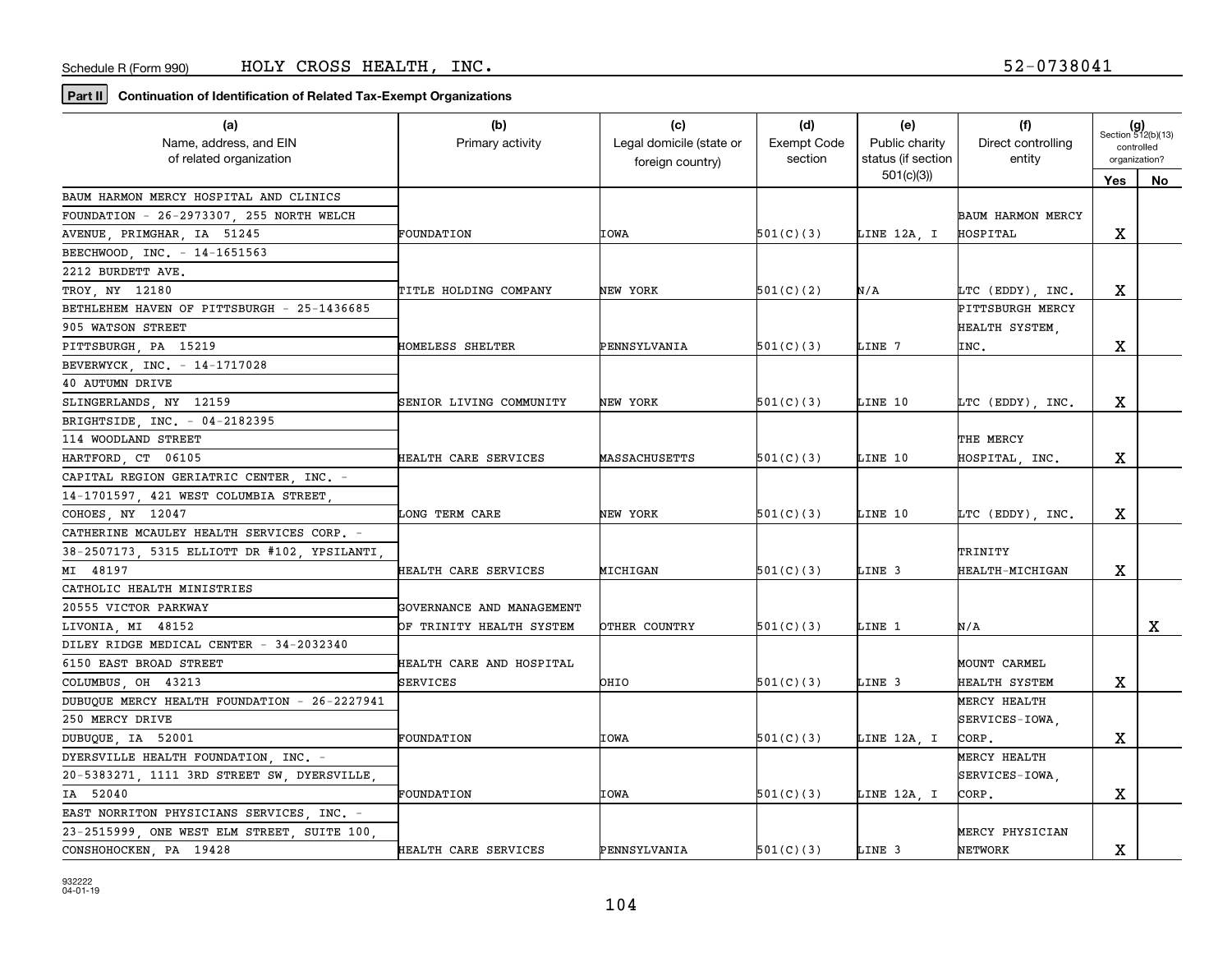| (a)                                         | (b)                       | (c)                      | (d)                | (e)                       | (f)                | $(g)$<br>Section 512(b)(13) |    |
|---------------------------------------------|---------------------------|--------------------------|--------------------|---------------------------|--------------------|-----------------------------|----|
| Name, address, and EIN                      | Primary activity          | Legal domicile (state or | <b>Exempt Code</b> | Public charity            | Direct controlling | controlled                  |    |
| of related organization                     |                           | foreign country)         | section            | status (if section        | entity             | organization?               |    |
|                                             |                           |                          |                    | 501(c)(3)                 |                    | Yes                         | No |
| EDDY LICENSED HOME CARE AGENCY - 14-1818568 |                           |                          |                    |                           |                    |                             |    |
| 433 RIVER ST SUITE 3000                     |                           |                          |                    |                           |                    |                             |    |
| TROY, NY 12180                              | HOME HEALTH SERVICES      | NEW YORK                 | 501(C)(3)          | LINE 3                    | LTC (EDDY), INC.   | х                           |    |
| EMBRACING AGE, INC. - 46-1051881            |                           |                          |                    |                           |                    |                             |    |
| 333 BUTTERNUT DRIVE                         |                           |                          |                    |                           | ST. JOSEPH'S       |                             |    |
| DEWITT, NY 13214                            | PACE PROGRAM              | NEW YORK                 | 501(C)(3)          | LINE 12B, II HEALTH, INC. |                    | х                           |    |
| EMPIRE HOME INFUSION SERVICE, INC. -        |                           |                          |                    |                           | HOME AIDE SERVICE  |                             |    |
| 14-1795732, 10 BLACKSMITH DRIVE, MALTA, NY  |                           |                          |                    |                           | OF EASTERN NEW     |                             |    |
| 12020                                       | HOME HEALTH SERVICES      | NEW YORK                 | 501(C)(3)          | LINE 10                   | YORK, INC.         | х                           |    |
| FARREN CARE CENTER, INC. - 04-2501711       |                           |                          |                    |                           |                    |                             |    |
| 114 WOODLAND STREET                         |                           |                          |                    |                           | THE MERCY          |                             |    |
| HARTFORD CT 06105                           | LONG TERM CARE            | <b>MASSACHUSETTS</b>     | 501(C)(3)          | LINE 3                    | HOSPITAL, INC.     | x                           |    |
| FRANCISCAN ELDERCARE CORPORATION -          |                           |                          |                    |                           |                    |                             |    |
| 22-3008680, P.O. BOX 2500, WILMINGTON, DE   |                           |                          |                    |                           | ST. FRANCIS        |                             |    |
| 19805                                       | LONG TERM CARE (INACTIVE) | DELAWARE                 | 501(C)(3)          | LINE 10                   | HOSPITAL, INC.     | x                           |    |
| GLACIER HILLS FOUNDATION - 20-8072723       |                           |                          |                    |                           |                    |                             |    |
| 1200 EARHART RD                             |                           |                          |                    |                           | GLACIER HILLS,     |                             |    |
| ANN ARBOR, MI 48105                         | <b>FOUNDATION</b>         | MICHIGAN                 | 501(C)(3)          | LINE 12A, I               | INC.               | X                           |    |
| GLACIER HILLS, INC - 38-1891500             |                           |                          |                    |                           | TRINITY            |                             |    |
| 1200 EARHART RD                             |                           |                          |                    |                           | CONTINUING CARE    |                             |    |
| ANN ARBOR, MI 48105                         | SENIOR LIVING COMMUNITY   | MICHIGAN                 | 501(C)(3)          | LINE 10                   | <b>SERVICES</b>    | х                           |    |
| GLEN EDDY, INC. - 14-1794150                |                           |                          |                    |                           |                    |                             |    |
| 1 GLEN EDDY DRIVE                           |                           |                          |                    |                           |                    |                             |    |
| NISKAYUNA, NY 12309                         | SENIOR LIVING COMMUNITY   | NEW YORK                 | 501(C)(3)          | LINE 10                   | LTC (EDDY), INC.   | х                           |    |
| GLOBAL HEALTH MINISTRY - 42-1253527         |                           |                          |                    |                           |                    |                             |    |
| 20555 VICTOR PARKWAY                        |                           |                          |                    |                           | TRINITY HEALTH     |                             |    |
| LIVONIA, MI 48152                           | HEALTH CARE SERVICES      | <b>MICHIGAN</b>          | 501(C)(3)          | LINE 12A, I               | CORPORATION        | x                           |    |
| GOOD SAMARITAN HOSPITAL, INC. - 26-1720984  |                           |                          |                    |                           |                    |                             |    |
| 5401 LAKE OCONEE PARKWAY                    | HEALTH CARE AND HOSPITAL  |                          |                    |                           | ST. MARY'S HEALTH  |                             |    |
| GREENSBORO, GA 30642                        | <b>SERVICES</b>           | GEORGIA                  | 501(C)(3)          | LINE 3                    | CARE SYSTEM, INC.  | х                           |    |
| GOTTLIEB COMMUNITY HEALTH SERVICES          |                           |                          |                    |                           |                    |                             |    |
| CORPORATION - 36-3332852, 701 W. NORTH AVE. | HEALTH CARE AND HOSPITAL  |                          |                    |                           | LOYOLA UNIVERSITY  |                             |    |
| MELROSE PARK, IL 60160                      | SERVICES                  | ILLINOIS                 | 501(C)(3)          | LINE 3                    | HEALTH SYSTEM      | X                           |    |
| GOTTLIEB MEMORIAL FOUNDATION - 74-3260011   |                           |                          |                    |                           |                    |                             |    |
| 701 WEST NORTH AVENUE                       |                           |                          |                    | LINE 12C,                 |                    |                             |    |
| MELROSE PARK, IL 60160                      | FOUNDATION                | ILLINOIS                 | 501(C)(3)          | III-FI                    | N/A                |                             | X  |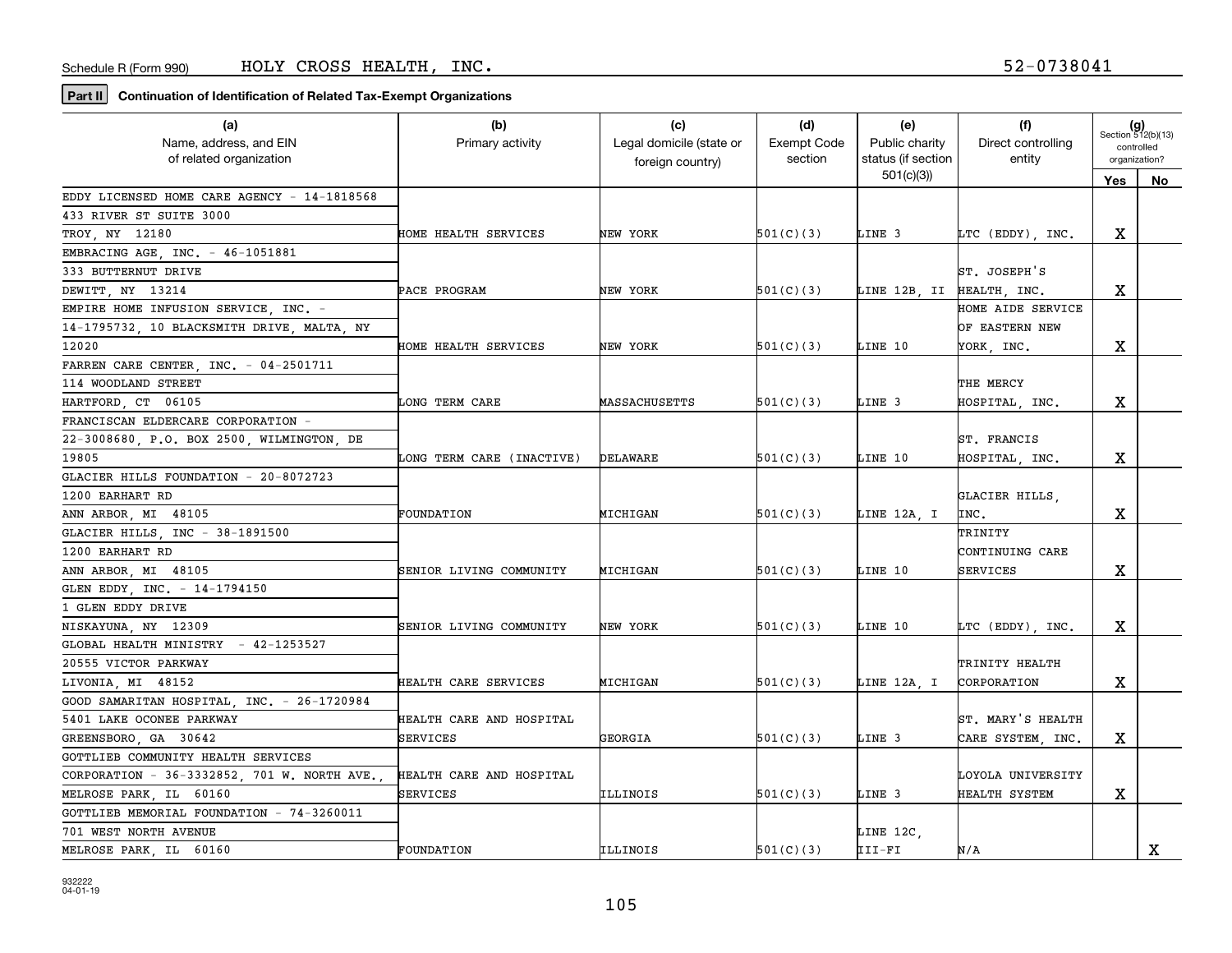| (a)<br>Name, address, and EIN               | (b)<br>Primary activity  | (c)<br>Legal domicile (state or | (d)<br><b>Exempt Code</b> | (e)<br>Public charity           | (f)<br>Direct controlling | $(g)$<br>Section 512(b)(13)<br>controlled |    |
|---------------------------------------------|--------------------------|---------------------------------|---------------------------|---------------------------------|---------------------------|-------------------------------------------|----|
| of related organization                     |                          | foreign country)                | section                   | status (if section<br>501(c)(3) | entity                    | organization?                             |    |
| GOTTLIEB MEMORIAL HOSPITAL - 36-2379649     |                          |                                 |                           |                                 |                           | Yes                                       | No |
| 701 W. NORTH AVE.                           | HEALTH CARE AND HOSPITAL |                                 |                           |                                 | LOYOLA UNIVERSITY         |                                           |    |
| MELROSE PARK, IL 60160                      | SERVICES                 | ILLINOIS                        | 501(C)(3)                 | LINE 3                          | HEALTH SYSTEM             | х                                         |    |
| HAWTHORNE RIDGE, INC. - 80-0102840          |                          |                                 |                           |                                 |                           |                                           |    |
| 30 COMMUNITY WAY                            |                          |                                 |                           |                                 |                           |                                           |    |
| EAST GREENBUSH, NY 12061                    | SENIOR LIVING COMMUNITY  | NEW YORK                        | 501(C)(3)                 | LINE 10                         | LTC (EDDY), INC.          | x                                         |    |
| HEART CENTER OF GREATER WATERBURY, INC. -   |                          |                                 |                           |                                 |                           |                                           |    |
| 83-0416893, 114 WOODLAND STREET, HARTFORD   |                          |                                 |                           |                                 |                           |                                           |    |
| CT 06105                                    | MANAGEMENT               | CONNECTICUT                     | 501(C)(3)                 | LINE 12A, I                     | N/A                       |                                           | X  |
| HERITAGE HOUSE NURSING CENTER, INC. -       |                          |                                 |                           |                                 |                           |                                           |    |
| 14-1725101, 2920 TIBBITS AVE, TROY, NY      |                          |                                 |                           |                                 |                           |                                           |    |
| 12180                                       | LONG TERM CARE           | NEW YORK                        | 501(C)(3)                 | LINE 10                         | LTC (EDDY), INC.          | x                                         |    |
| HOLY CROSS CARENET, INC. - 52-1945054       |                          |                                 |                           |                                 | TRINITY                   |                                           |    |
| PO BOX 9184                                 |                          |                                 |                           |                                 | CONTINUING CARE           |                                           |    |
| FARMINGTON HILLS, MI 48152                  | LONG TERM CARE           | MARYLAND                        | 501(C)(3)                 | LINE 10                         | <b>SERVICES</b>           | х                                         |    |
| HOLY CROSS HEALTH FOUNDATION, INC. -        |                          |                                 |                           |                                 |                           |                                           |    |
| 20-8428450, 1500 FOREST GLEN ROAD, SILVER   |                          |                                 |                           |                                 | HOLY CROSS                |                                           |    |
| SPRING, MD 20910                            | FOUNDATION               | MARYLAND                        | 501(C)(3)                 | LINE 7                          | HEALTH, INC.              | х                                         |    |
| HOLY CROSS HEALTH, INC. - 52-0738041        |                          |                                 |                           |                                 |                           |                                           |    |
| 1500 FOREST GLEN ROAD                       | HEALTH CARE AND HOSPITAL |                                 |                           |                                 | TRINITY HEALTH            |                                           |    |
| SILVER SPRING, MD 20910                     | SERVICES                 | MARYLAND                        | 501(C)(3)                 | LINE 3                          | CORPORATION               |                                           | X  |
| HOLY CROSS HOSPITAL, INC. - 59-0791028      |                          |                                 |                           |                                 |                           |                                           |    |
| 4725 NORTH FEDERAL HIGHWAY                  | HEALTH CARE AND HOSPITAL |                                 |                           |                                 | TRINITY HEALTH            |                                           |    |
| FT. LAUDERDALE, FL 33308                    | SERVICES                 | FLORIDA                         | 501(C)(3)                 | LINE 3                          | CORPORATION               | х                                         |    |
| HOLY CROSS OUTPATIENT SERVICES, INC. -      |                          |                                 |                           |                                 |                           |                                           |    |
| 46-5421068, 4725 NORTH FEDERAL HIGHWAY, FT. |                          |                                 |                           |                                 | HOLY CROSS                |                                           |    |
| LAUDERDALE, FL 33308                        | HEALTH CARE SERVICES     | FLORIDA                         | 501(C)(3)                 | LINE 10                         | HOSPITAL, INC.            | x                                         |    |
| HOLY CROSS PRIMARY CARE, INC. - 81-2531495  |                          |                                 |                           |                                 |                           |                                           |    |
| 4725 NORTH FEDERAL HIGHWAY                  |                          |                                 |                           |                                 | HOLY CROSS                |                                           |    |
| FT. LAUDERDALE, FL 33308                    | HEALTH CARE SERVICES     | FLORIDA                         | 501(C)(3)                 | LINE 10                         | HOSPITAL, INC.            | х                                         |    |
| HOLY CROSS SENIOR SERVICES INC. -           |                          |                                 |                           |                                 |                           |                                           |    |
| 83-2256461 4725 NORTH FEDERAL HIGHWAY FT.   |                          |                                 |                           |                                 | HOLY CROSS                |                                           |    |
| LAUDERDALE, FL 33308                        | HEALTH CARE SERVICES     | FLORIDA                         | 501(C)(3)                 | LINE 10                         | HOSPITAL, INC.            | X                                         |    |
| HOME & COMMUNITY HEALTH SERVICES, INC. -    |                          |                                 |                           |                                 | TRINITY HEALTH OF         |                                           |    |
| 81-0723591, 114 WOODLAND STREET, HARTFORD,  |                          |                                 |                           |                                 | NEW ENGLAND CORP.         |                                           |    |
| CT 06105                                    | HOME HEALTH SERVICES     | CONNECTICUT                     | 501(C)(3)                 | LINE 10                         | INC.                      | х                                         |    |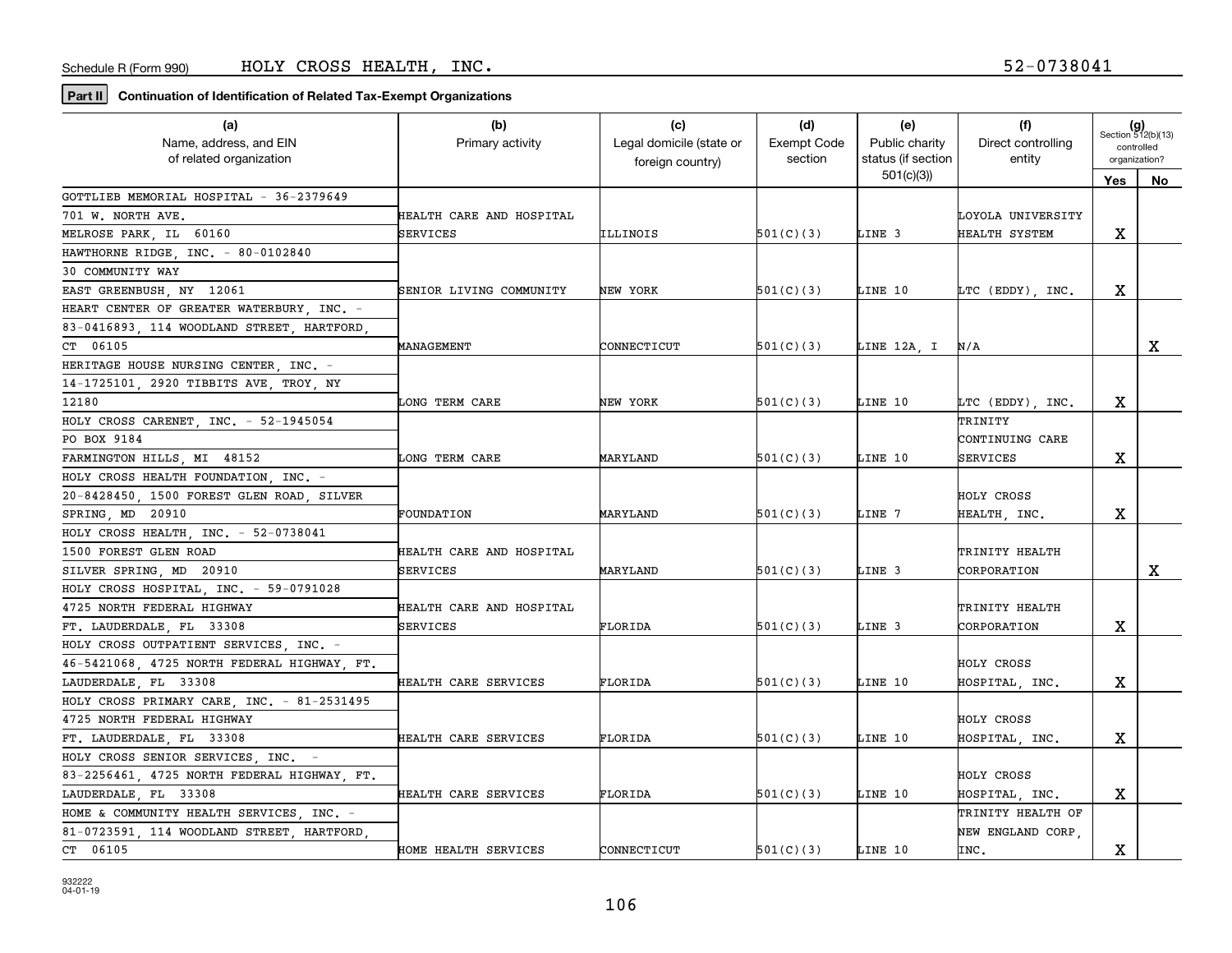| (a)                                          | (b)                      | (c)                      | (d)                | (e)                | (f)                |                             |    |
|----------------------------------------------|--------------------------|--------------------------|--------------------|--------------------|--------------------|-----------------------------|----|
| Name, address, and EIN                       | Primary activity         | Legal domicile (state or | <b>Exempt Code</b> | Public charity     | Direct controlling | $(g)$<br>Section 512(b)(13) |    |
| of related organization                      |                          | foreign country)         | section            | status (if section | entity             | controlled<br>organization? |    |
|                                              |                          |                          |                    | 501(c)(3)          |                    | <b>Yes</b>                  | No |
| HOME AIDE SERVICE OF EASTERN NEW YORK, INC.  |                          |                          |                    |                    |                    |                             |    |
| - 14-1514867, 433 RIVER ST SUITE 3000, TROY, |                          |                          |                    |                    |                    |                             |    |
| NY 12180                                     | HOME HEALTH SERVICES     | NEW YORK                 | 501(C)(3)          | LINE 10            | LTC (EDDY), INC.   | X                           |    |
| HOSPICE OF NORTH IOWA - 42-1173708           |                          |                          |                    |                    | MERCY HEALTH       |                             |    |
| 232 SECOND STREET SE                         |                          |                          |                    |                    | SERVICES-IOWA,     |                             |    |
| MASON CITY, IA 50401                         | HOSPICE SERVICES         | IOWA                     | 501(C)(3)          | LINE 10            | CORP.              | х                           |    |
| HOSPICE OF SIOUXLAND - 38-3320710            |                          |                          |                    |                    |                    |                             |    |
| 4300 HAMILTON BLVD.                          |                          |                          |                    |                    |                    |                             |    |
| SIOUX CITY IA 51104                          | HOSPICE SERVICES         | IOWA                     | 501(C)(3)          | LINE 12A, I        | N/A                |                             | x  |
| IHA HEALTH SERVICES CORPORATION - 38-3316559 |                          |                          |                    |                    |                    |                             |    |
| 24 FRANK LLOYD WRIGHT DR., LOBBY J           |                          |                          |                    |                    | TRINITY            |                             |    |
| ANN ARBOR, MI 48106                          | HEALTH CARE SERVICES     | MICHIGAN                 | 501(C)(3)          | LINE 10            | HEALTH-MICHIGAN    | x                           |    |
| JOHNSON MEMORIAL HOSPITAL, INC. - 47-5676956 |                          |                          |                    |                    | TRINITY HEALTH OF  |                             |    |
| 114 WOODLAND STREET                          | HEALTH CARE AND HOSPITAL |                          |                    |                    | NEW ENGLAND CORP.  |                             |    |
| HARTFORD, CT 06105                           | <b>SERVICES</b>          | CONNECTICUT              | 501(C)(3)          | LINE 3             | INC.               | x                           |    |
| LANGHORNE MRI, INC. - 23-2519529             |                          |                          |                    |                    |                    |                             |    |
| 1201 LANGHORNE-NEWTOWN ROAD                  | HEALTH CARE SERVICES     |                          |                    |                    | ST. MARY MEDICAL   |                             |    |
| LANGHORNE, PA 19047                          | (INACTIVE)               | PENNSYLVANIA             | 501(C)(3)          | LINE 10            | CENTER             | х                           |    |
| LANGHORNE PHYSICIAN SERVICES, INC. -         |                          |                          |                    |                    |                    |                             |    |
| 23-2571699, 1201 LANGHORNE-NEWTOWN ROAD,     |                          |                          |                    |                    | ST. MARY MEDICAL   |                             |    |
| LANGHORNE, PA 19047                          | HEALTH CARE SERVICES     | PENNSYLVANIA             | 501(C)(3)          | LINE 10            | <b>CENTER</b>      | x                           |    |
| LIFE AT LOURDES, INC. - 26-1854750           |                          |                          |                    |                    |                    |                             |    |
| 2475 MCCLELLAN AVENUE                        |                          |                          |                    |                    | TRINITY HEALTH     |                             |    |
| PENNSAUKEN, NJ 08109                         | PACE PROGRAM             | NEW JERSEY               | 501(C)(3)          | LINE 3             | PACE               | х                           |    |
| LIFE AT ST. FRANCIS HEALTHCARE, INC. -       |                          |                          |                    |                    |                    |                             |    |
| 45-2569214, 7TH AND CLAYTON STREETS,         |                          |                          |                    |                    | ST. FRANCIS        |                             |    |
| WILMINGTON, DE 19805                         | PACE PROGRAM             | DELAWARE                 | 501(C)(3)          | LINE 10            | HOSPITAL, INC.     | x                           |    |
| LIFE ST. FRANCIS CORPORATION - 22-2797282    |                          |                          |                    |                    | ST. FRANCIS        |                             |    |
| 7500 K. JOHNSON BOULEVARD                    |                          |                          |                    |                    | MEDICAL CENTER     |                             |    |
| BORDENTOWN, NJ 08505                         | PACE PROGRAM             | NEW JERSEY               | 501(C)(3)          | LINE 10            | TRENTON NJ         | х                           |    |
| LIFE ST. JOSEPH OF THE PINES, INC. -         |                          |                          |                    |                    |                    |                             |    |
| 27-2159847, 4900 RAEFORD ROAD, FAYETTEVILLE  |                          |                          |                    |                    | TRINITY HEALTH     |                             |    |
| NC 28304                                     | PACE PROGRAM             | NORTH CAROLINA           | 501(C)(3)          | LINE 3             | PACE               | х                           |    |
| LIFE ST. MARY - 26-2976184                   |                          |                          |                    |                    |                    |                             |    |
| 1201 LANGHORNE-NEWTOWN ROAD                  |                          |                          |                    |                    | ST. MARY MEDICAL   |                             |    |
| LANGHORNE, PA 19047                          | PACE PROGRAM             | PENNSYLVANIA             | 501(C)(3)          | LINE 10            | <b>CENTER</b>      | х                           |    |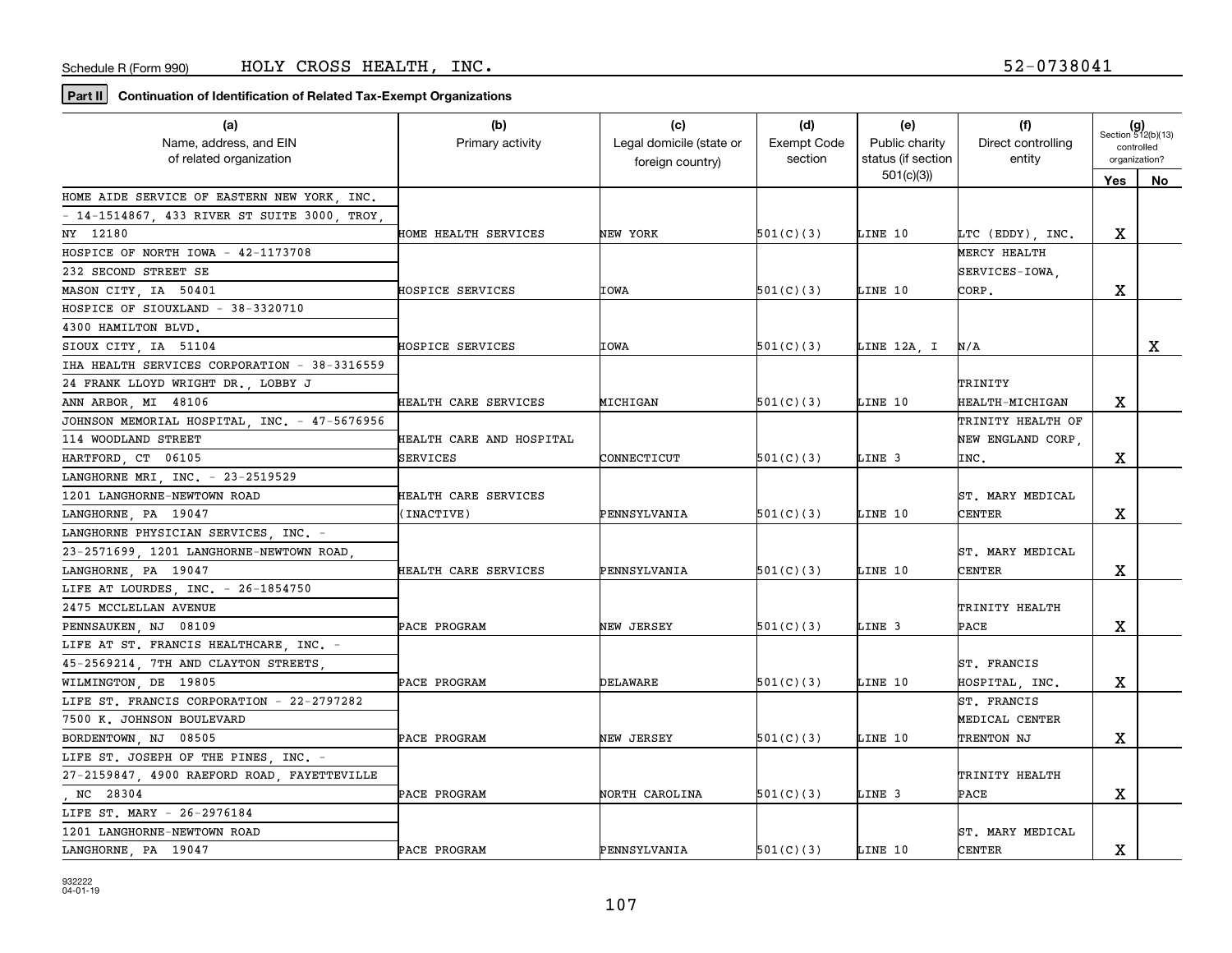| (a)                                          | (b)                      | (c)                      | (d)                | (e)                      | (f)                            | $(g)$<br>Section 512(b)(13) |               |  |
|----------------------------------------------|--------------------------|--------------------------|--------------------|--------------------------|--------------------------------|-----------------------------|---------------|--|
| Name, address, and EIN                       | Primary activity         | Legal domicile (state or | <b>Exempt Code</b> | Public charity           | Direct controlling             | controlled                  |               |  |
| of related organization                      |                          | foreign country)         | section            | status (if section       | entity                         |                             | organization? |  |
|                                              |                          |                          |                    | 501(c)(3)                |                                | Yes                         | No            |  |
| LOYOLA MEDICINE TRANSPORT LLC - 47-4147171   |                          |                          |                    |                          |                                |                             |               |  |
| 905 W. NORTH AVE.                            |                          |                          |                    |                          | LOYOLA UNIVERSITY              |                             |               |  |
| MELROSE PARK, IL 60160                       | TRANSPORTATION SERVICES  | ILLINOIS                 | 501(C)(3)          | LINE 10                  | MEDICAL CENTER                 | х                           |               |  |
| LOYOLA UNIVERSITY HEALTH SYSTEM - 36-3342448 |                          |                          |                    |                          |                                |                             |               |  |
| 2160 SOUTH FIRST AVENUE                      | HEALTH CARE SYSTEM       |                          |                    |                          | TRINITY HEALTH                 |                             |               |  |
| MAYWOOD, IL 60153                            | MANAGEMENT AND SUPPORT   | ILLINOIS                 | 501(C)(3)          | LINE 12B, II CORPORATION |                                | х                           |               |  |
| LOYOLA UNIVERSITY MEDICAL CENTER -           |                          |                          |                    |                          |                                |                             |               |  |
| 36-4015560, 2160 SOUTH FIRST AVENUE          | HEALTH CARE AND HOSPITAL |                          |                    |                          | LOYOLA UNIVERSITY              |                             |               |  |
| MAYWOOD, IL 60153                            | SERVICES                 | ILLINOIS                 | 501(C)(3)          | LINE 3                   | HEALTH SYSTEM                  | X                           |               |  |
| LTC (EDDY), INC. - 22-2564710                |                          |                          |                    |                          |                                |                             |               |  |
| 2212 BURDETT AVE.                            | MANAGEMENT SERVICES FOR  |                          |                    |                          | ST. PETER'S                    |                             |               |  |
| TROY, NY 12180                               | <b>LONG TERM CARE</b>    | NEW YORK                 | 501(C)(3)          |                          | LINE 12B, II   HEALTH PARTNERS | x                           |               |  |
| MARIAN HOME HEALTHCARE - 38-3320705          |                          |                          |                    |                          | MERCY HEALTH                   |                             |               |  |
| 801 5TH STREET                               | HOME HEALTH SERVICES     |                          |                    |                          | SERVICES-IOWA.                 |                             |               |  |
| SIOUX CITY IA 51101                          | (INACTIVE)               | IOWA                     | 501(C)(3)          | LINE 12A, I              | CORP.                          | х                           |               |  |
| MAXIS HEALTH SYSTEM - 91-1940902             |                          |                          |                    |                          |                                |                             |               |  |
| 20555 VICTOR PARKWAY                         | HEALTH CARE SYSTEM       |                          |                    |                          | TRINITY HEALTH                 |                             |               |  |
| LIVONIA, MI 48152                            | MANAGEMENT AND SUPPORT   | PENNSYLVANIA             | 501(C)(3)          | LINE 12A, I              | CORPORATION                    | X                           |               |  |
| MCAULEY CENTER, INC. - 06-1058086            |                          |                          |                    |                          |                                |                             |               |  |
| 275 STEELE ROAD                              |                          |                          |                    |                          | MERCY COMMUNITY                |                             |               |  |
| WEST HARTFORD, CT 06117                      | SENIOR LIVING COMMUNITY  | CONNECTICUT              | 501(C)(3)          | LINE 10                  | HEALTH, INC.                   | х                           |               |  |
| MCAULEY MINISTRIES - 94-3436142              |                          |                          |                    |                          | PITTSBURGH MERCY               |                             |               |  |
| 3333 FIFTH AVENUE                            |                          |                          |                    |                          | HEALTH SYSTEM,                 |                             |               |  |
| PITTSBURGH PA 15213                          | GRANT MAKING             | PENNSYLVANIA             | 501(C)(3)          | LINE 12B. II  INC.       |                                | х                           |               |  |
| MEMORIAL HOSPITAL, ALBANY, N.Y. - 14-1338457 |                          |                          |                    |                          |                                |                             |               |  |
| 600 NORTHERN BLVD.                           | HEALTH CARE AND HOSPITAL |                          |                    |                          | ST. PETER'S                    |                             |               |  |
| ALBANY, NY 12204                             | SERVICES                 | NEW YORK                 | 501(C)(3)          | LINE 3                   | HEALTH PARTNERS                | x                           |               |  |
| MERCY CARE FOUNDATION, INC. - 58-1448522     |                          |                          |                    |                          | SAINT JOSEPH'S                 |                             |               |  |
| 424 DECATUR STREET                           |                          |                          |                    |                          | HEALTH SYSTEM,                 |                             |               |  |
| ATLANTA, GA 30312                            | FOUNDATION               | GEORGIA                  | 501(C)(3)          | LINE 7                   | INC.                           | х                           |               |  |
| MERCY CATHOLIC MEDICAL CENTER OF             |                          |                          |                    |                          | TRINITY HEALTH OF              |                             |               |  |
| SOUTHEASTERN PENNSYLVANIA - 23-1352191, ONE  | HEALTH CARE AND HOSPITAL |                          |                    |                          | THE MID-ATLANTIC               |                             |               |  |
| WEST ELM STREET, SUITE 100, CONSHOHOCKEN, PA | <b>SERVICES</b>          | PENNSYLVANIA             | 501(C)(3)          | LINE 3                   | <b>REGION</b>                  | Χ                           |               |  |
| MERCY COMMUNITY HEALTH, INC. - 06-1492707    |                          |                          |                    |                          | TRINITY                        |                             |               |  |
| 2021 ALBANY AVENUE                           | HEALTH CARE SYSTEM       |                          |                    |                          | CONTINUING CARE                |                             |               |  |
| WEST HARTFORD, CT 06117                      | MANAGEMENT AND SUPPORT   | CONNECTICUT              | 501(C)(3)          | LINE 12B, II SERVICES    |                                | X                           |               |  |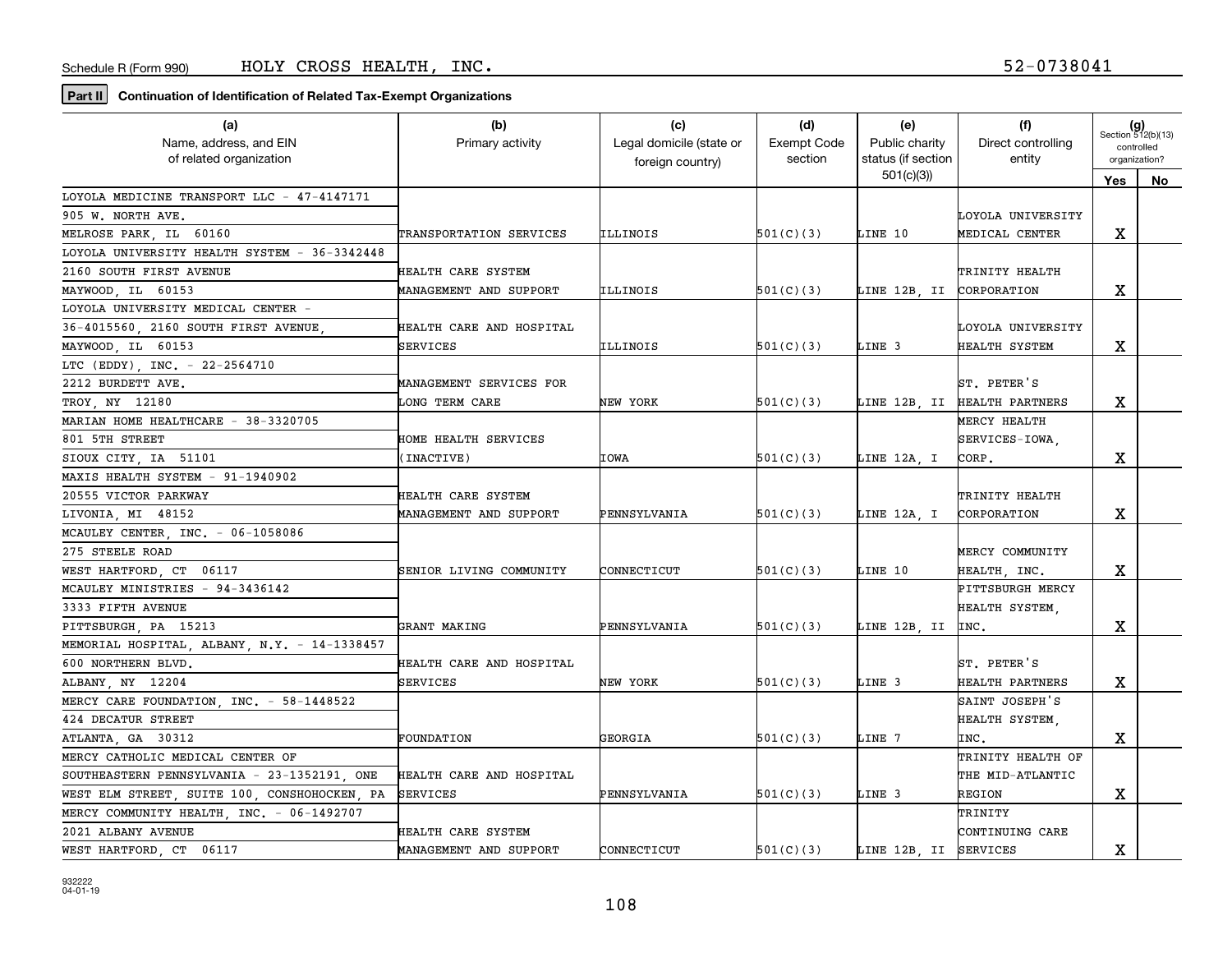| $(g)$<br>Section 512(b)(13)<br>Name, address, and EIN<br>Legal domicile (state or<br><b>Exempt Code</b><br>Public charity<br>Direct controlling<br>Primary activity<br>controlled<br>status (if section<br>entity<br>of related organization<br>section<br>organization?<br>foreign country)<br>501(c)(3)<br>Yes<br>No<br>MERCY FAMILY SUPPORT - 23-2325059<br>1001 BALTIMORE PIKE, SUITE 310<br>MERCY HOME HEALTH<br>х<br>SPRINGFIELD, PA 19064<br>501(C)(3)<br>LINE 10<br><b>SERVICES</b><br>HOME HEALTH SERVICES<br>PENNSYLVANIA<br>MERCY FOUNDATION, INC. - 36-3227350<br>2525 SOUTH MICHIGAN AVENUE<br>MERCY HEALTH<br>х<br>CHICAGO, IL 60616<br>ILLINOIS<br>501(C)(3)<br>LINE 7<br>SYSTEM OF CHICAGO<br>FOUNDATION |
|--------------------------------------------------------------------------------------------------------------------------------------------------------------------------------------------------------------------------------------------------------------------------------------------------------------------------------------------------------------------------------------------------------------------------------------------------------------------------------------------------------------------------------------------------------------------------------------------------------------------------------------------------------------------------------------------------------------------------|
|                                                                                                                                                                                                                                                                                                                                                                                                                                                                                                                                                                                                                                                                                                                          |
|                                                                                                                                                                                                                                                                                                                                                                                                                                                                                                                                                                                                                                                                                                                          |
|                                                                                                                                                                                                                                                                                                                                                                                                                                                                                                                                                                                                                                                                                                                          |
|                                                                                                                                                                                                                                                                                                                                                                                                                                                                                                                                                                                                                                                                                                                          |
|                                                                                                                                                                                                                                                                                                                                                                                                                                                                                                                                                                                                                                                                                                                          |
|                                                                                                                                                                                                                                                                                                                                                                                                                                                                                                                                                                                                                                                                                                                          |
|                                                                                                                                                                                                                                                                                                                                                                                                                                                                                                                                                                                                                                                                                                                          |
|                                                                                                                                                                                                                                                                                                                                                                                                                                                                                                                                                                                                                                                                                                                          |
|                                                                                                                                                                                                                                                                                                                                                                                                                                                                                                                                                                                                                                                                                                                          |
| MERCY GENERAL HEALTH PARTNERS, AMICARE                                                                                                                                                                                                                                                                                                                                                                                                                                                                                                                                                                                                                                                                                   |
| HOMECARE - 38-3321856, 888 TERRACE STREET<br>TRINITY HOME                                                                                                                                                                                                                                                                                                                                                                                                                                                                                                                                                                                                                                                                |
| х<br>501(C)(3)<br>LINE 10<br>MUSKEGON, MI 49440<br>HOME HEALTH SERVICES<br>MICHIGAN<br>HEALTH SERVICES                                                                                                                                                                                                                                                                                                                                                                                                                                                                                                                                                                                                                   |
| MERCY HEALTH FOUNDATION OF SOUTHEASTERN<br>TRINITY HEALTH OF                                                                                                                                                                                                                                                                                                                                                                                                                                                                                                                                                                                                                                                             |
| PENNSYLVANIA - 23-2829864 ONE WEST ELM<br>THE MID-ATLANTIC                                                                                                                                                                                                                                                                                                                                                                                                                                                                                                                                                                                                                                                               |
| х<br>STREET, SUITE 100, CONSHOHOCKEN, PA 19428<br>LINE 12B, II REGION<br>FOUNDATION<br>PENNSYLVANIA<br>501(C)(3)                                                                                                                                                                                                                                                                                                                                                                                                                                                                                                                                                                                                         |
| MERCY HEALTH NETWORK, INC. - 42-1478417                                                                                                                                                                                                                                                                                                                                                                                                                                                                                                                                                                                                                                                                                  |
| 1449 NW 128TH ST, BLDG 5<br>LINE 12C,<br>HEALTH CARE SYSTEM                                                                                                                                                                                                                                                                                                                                                                                                                                                                                                                                                                                                                                                              |
| DELAWARE<br>III-FI<br>x<br>CLIVE, IA 50325<br>MANAGEMENT AND SUPPORT<br>501(C)(3)<br>N/A                                                                                                                                                                                                                                                                                                                                                                                                                                                                                                                                                                                                                                 |
| MERCY HEALTH PARTNERS - 38-2589966                                                                                                                                                                                                                                                                                                                                                                                                                                                                                                                                                                                                                                                                                       |
| 1500 E. SHERMAN BLVD.<br>HEALTH CARE AND HOSPITAL<br>TRINITY                                                                                                                                                                                                                                                                                                                                                                                                                                                                                                                                                                                                                                                             |
| х<br>LINE 3<br>MUSKEGON, MI 49444<br>SERVICES<br>MICHIGAN<br>501(C)(3)<br><b>HEALTH-MICHIGAN</b>                                                                                                                                                                                                                                                                                                                                                                                                                                                                                                                                                                                                                         |
| MERCY HEALTH PLAN - 22-2483605<br>TRINITY HEALTH OF                                                                                                                                                                                                                                                                                                                                                                                                                                                                                                                                                                                                                                                                      |
| ONE WEST ELM STREET, SUITE 100<br>THE MID-ATLANTIC                                                                                                                                                                                                                                                                                                                                                                                                                                                                                                                                                                                                                                                                       |
| X<br>CONSHOHOCKEN, PA 19428<br>MEDICAID MANAGED CARE PLAN PENNSYLVANIA<br>501(C)(3)<br>LINE 12B, II REGION                                                                                                                                                                                                                                                                                                                                                                                                                                                                                                                                                                                                               |
| MERCY HEALTH SERVICES - IOWA, CORP. -                                                                                                                                                                                                                                                                                                                                                                                                                                                                                                                                                                                                                                                                                    |
| 31-1373080, 1000 4TH STREET SW, MASON CITY,<br>HEALTH CARE AND HOSPITAL<br>TRINITY HEALTH                                                                                                                                                                                                                                                                                                                                                                                                                                                                                                                                                                                                                                |
| х<br>501(C)(3)<br>LINE 3<br>IA 50401<br>SERVICES<br>DELAWARE<br>CORPORATION                                                                                                                                                                                                                                                                                                                                                                                                                                                                                                                                                                                                                                              |
| MERCY HEALTH SYSTEM OF CHICAGO - 36-3163327                                                                                                                                                                                                                                                                                                                                                                                                                                                                                                                                                                                                                                                                              |
| 2525 SOUTH MICHIGAN AVENUE<br>HEALTH CARE SYSTEM<br>TRINITY HEALTH                                                                                                                                                                                                                                                                                                                                                                                                                                                                                                                                                                                                                                                       |
| х<br>CHICAGO IL 60616<br>ILLINOIS<br>LINE 12B, II CORPORATION<br>MANAGEMENT AND SUPPORT<br>501(C)(3)                                                                                                                                                                                                                                                                                                                                                                                                                                                                                                                                                                                                                     |
| MERCY HEALTHCARE FOUNDATION - CLINTON -<br>MERCY MEDICAL                                                                                                                                                                                                                                                                                                                                                                                                                                                                                                                                                                                                                                                                 |
| 42-1316126, 1410 N. 4TH ST., CLINTON, IA<br>CENTER - CLINTON,                                                                                                                                                                                                                                                                                                                                                                                                                                                                                                                                                                                                                                                            |
| 52732<br>IOWA<br>501(C)(3)<br>LINE 7<br>х<br>FOUNDATION<br>INC.                                                                                                                                                                                                                                                                                                                                                                                                                                                                                                                                                                                                                                                          |
| MERCY HOME HEALTH - 23-1352099                                                                                                                                                                                                                                                                                                                                                                                                                                                                                                                                                                                                                                                                                           |
| 1001 BALTIMORE PIKE, SUITE 310<br>MERCY HOME HEALTH                                                                                                                                                                                                                                                                                                                                                                                                                                                                                                                                                                                                                                                                      |
| х<br>LINE 10<br>SPRINGFIELD, PA 19064<br>PENNSYLVANIA<br>501(C)(3)<br><b>SERVICES</b><br>HOME HEALTH SERVICES                                                                                                                                                                                                                                                                                                                                                                                                                                                                                                                                                                                                            |
| MERCY HOME HEALTH SERVICES - 23-2325058<br>TRINITY HEALTH OF                                                                                                                                                                                                                                                                                                                                                                                                                                                                                                                                                                                                                                                             |
| THE MID-ATLANTIC<br>1001 BALTIMORE PIKE, SUITE 310<br>MANAGEMENT SERVICES FOR                                                                                                                                                                                                                                                                                                                                                                                                                                                                                                                                                                                                                                            |
| X<br>SPRINGFIELD, PA 19064<br>HOME HEALTH<br>PENNSYLVANIA<br>501(C)(3)<br>LINE 12B, II REGION                                                                                                                                                                                                                                                                                                                                                                                                                                                                                                                                                                                                                            |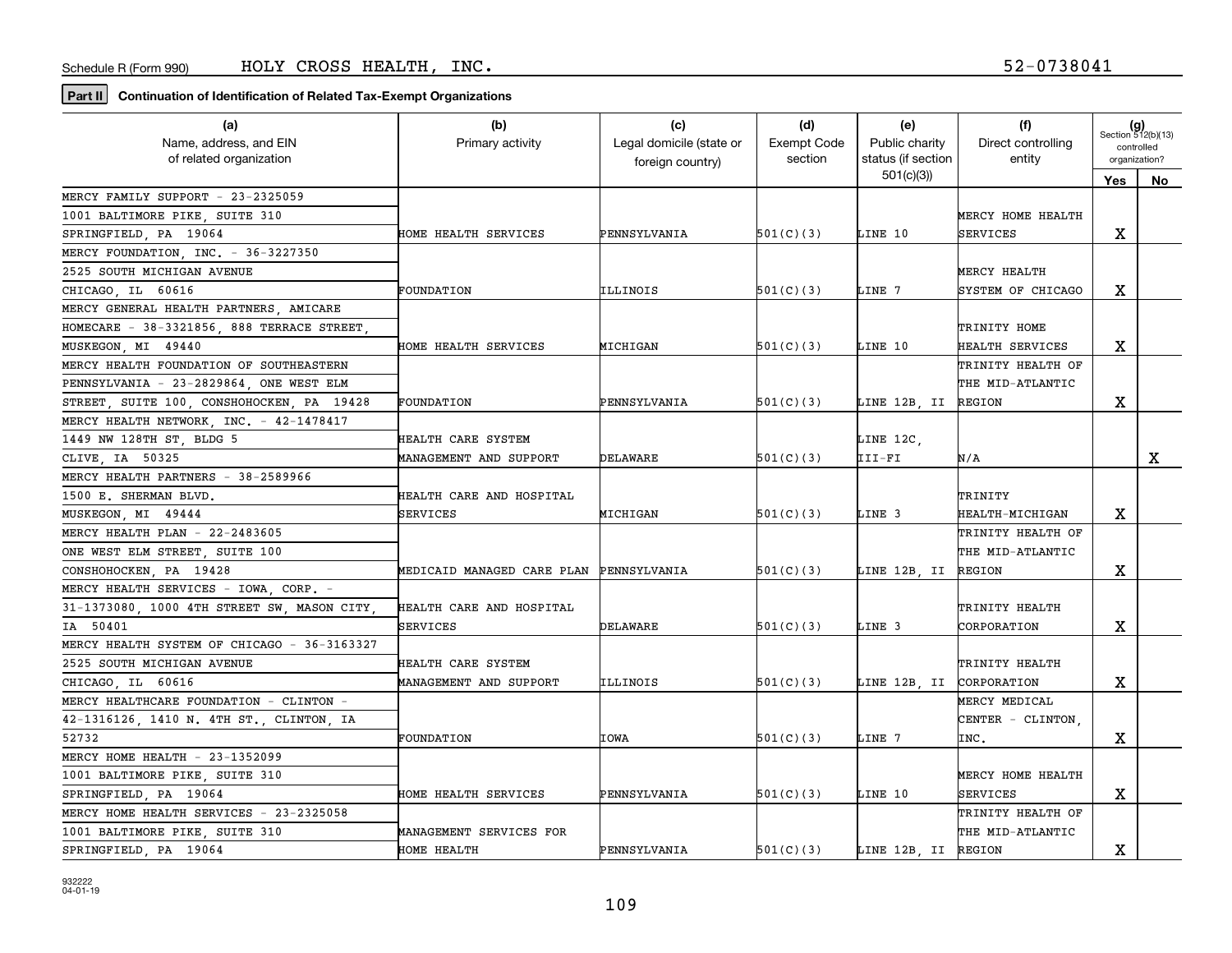| $(g)$<br>Section 512(b)(13)<br>Legal domicile (state or<br><b>Exempt Code</b><br>Public charity<br>Direct controlling<br>Name, address, and EIN<br>Primary activity<br>controlled<br>status (if section<br>of related organization<br>section<br>entity<br>organization?<br>foreign country)<br>501(c)(3)<br>Yes<br>No<br>MERCY HOSPITAL AND MEDICAL CENTER -<br>36-2170152, 2525 SOUTH MICHIGAN AVENUE<br>MERCY HEALTH<br>HEALTH CARE AND HOSPITAL<br>х<br>501(C)(3)<br>LINE 3<br>SYSTEM OF CHICAGO<br>CHICAGO, IL 60616<br>SERVICES<br>ILLINOIS<br>MERCY HOSPITAL CADILLAC FOUNDATION -<br>20-3357131, 318 RIVER RIDGE DR. NW SUITE<br>TRINITY<br>х<br>100, WALKER, MI 49544<br>MICHIGAN<br>501(C)(3)<br>LINE 12A, I<br>HEALTH-MICHIGAN<br>FOUNDATION<br>MERCY LIFE CENTER CORPORATION - 25-1604115<br>PITTSBURGH MERCY<br>1200 REEDSDALE STREET<br>HEALTH SYSTEM.<br>х<br>PITTSBURGH, PA 15233<br>COMMUNITY OUTREACH<br>PENNSYLVANIA<br>501(C)(3)<br>LINE 10<br>INC.<br>MERCY LIFE OF ALABAMA - 27-3163002<br>P.O. BOX 7957<br>TRINITY HEALTH<br>MOBILE, AL 36670<br>ALABAMA<br>501(C)(3)<br>LINE 3<br>х<br>PACE PROGRAM<br><b>PACE</b> |
|--------------------------------------------------------------------------------------------------------------------------------------------------------------------------------------------------------------------------------------------------------------------------------------------------------------------------------------------------------------------------------------------------------------------------------------------------------------------------------------------------------------------------------------------------------------------------------------------------------------------------------------------------------------------------------------------------------------------------------------------------------------------------------------------------------------------------------------------------------------------------------------------------------------------------------------------------------------------------------------------------------------------------------------------------------------------------------------------------------------------------------------------|
|                                                                                                                                                                                                                                                                                                                                                                                                                                                                                                                                                                                                                                                                                                                                                                                                                                                                                                                                                                                                                                                                                                                                            |
|                                                                                                                                                                                                                                                                                                                                                                                                                                                                                                                                                                                                                                                                                                                                                                                                                                                                                                                                                                                                                                                                                                                                            |
|                                                                                                                                                                                                                                                                                                                                                                                                                                                                                                                                                                                                                                                                                                                                                                                                                                                                                                                                                                                                                                                                                                                                            |
|                                                                                                                                                                                                                                                                                                                                                                                                                                                                                                                                                                                                                                                                                                                                                                                                                                                                                                                                                                                                                                                                                                                                            |
|                                                                                                                                                                                                                                                                                                                                                                                                                                                                                                                                                                                                                                                                                                                                                                                                                                                                                                                                                                                                                                                                                                                                            |
|                                                                                                                                                                                                                                                                                                                                                                                                                                                                                                                                                                                                                                                                                                                                                                                                                                                                                                                                                                                                                                                                                                                                            |
|                                                                                                                                                                                                                                                                                                                                                                                                                                                                                                                                                                                                                                                                                                                                                                                                                                                                                                                                                                                                                                                                                                                                            |
|                                                                                                                                                                                                                                                                                                                                                                                                                                                                                                                                                                                                                                                                                                                                                                                                                                                                                                                                                                                                                                                                                                                                            |
|                                                                                                                                                                                                                                                                                                                                                                                                                                                                                                                                                                                                                                                                                                                                                                                                                                                                                                                                                                                                                                                                                                                                            |
|                                                                                                                                                                                                                                                                                                                                                                                                                                                                                                                                                                                                                                                                                                                                                                                                                                                                                                                                                                                                                                                                                                                                            |
|                                                                                                                                                                                                                                                                                                                                                                                                                                                                                                                                                                                                                                                                                                                                                                                                                                                                                                                                                                                                                                                                                                                                            |
|                                                                                                                                                                                                                                                                                                                                                                                                                                                                                                                                                                                                                                                                                                                                                                                                                                                                                                                                                                                                                                                                                                                                            |
|                                                                                                                                                                                                                                                                                                                                                                                                                                                                                                                                                                                                                                                                                                                                                                                                                                                                                                                                                                                                                                                                                                                                            |
|                                                                                                                                                                                                                                                                                                                                                                                                                                                                                                                                                                                                                                                                                                                                                                                                                                                                                                                                                                                                                                                                                                                                            |
|                                                                                                                                                                                                                                                                                                                                                                                                                                                                                                                                                                                                                                                                                                                                                                                                                                                                                                                                                                                                                                                                                                                                            |
| MERCY LIFE, INC. - 45-3086711                                                                                                                                                                                                                                                                                                                                                                                                                                                                                                                                                                                                                                                                                                                                                                                                                                                                                                                                                                                                                                                                                                              |
| 200 HILLSIDE CIRCLE<br>TRINITY HEALTH                                                                                                                                                                                                                                                                                                                                                                                                                                                                                                                                                                                                                                                                                                                                                                                                                                                                                                                                                                                                                                                                                                      |
| WEST SPRINGFIELD, MA 01089<br>MASSACHUSETTS<br>501(C)(3)<br>LINE 3<br>х<br>PACE PROGRAM<br>PACE                                                                                                                                                                                                                                                                                                                                                                                                                                                                                                                                                                                                                                                                                                                                                                                                                                                                                                                                                                                                                                            |
| MERCY MANAGEMENT OF SOUTHEASTERN                                                                                                                                                                                                                                                                                                                                                                                                                                                                                                                                                                                                                                                                                                                                                                                                                                                                                                                                                                                                                                                                                                           |
| PENNSYLVANIA - 23-2627944, ONE WEST ELM<br>MERCY PHYSICIAN                                                                                                                                                                                                                                                                                                                                                                                                                                                                                                                                                                                                                                                                                                                                                                                                                                                                                                                                                                                                                                                                                 |
| х<br>LINE 3<br>STREET, SUITE 100, CONSHOHOCKEN, PA 19428<br>PENNSYLVANIA<br>501(C)(3)<br><b>NETWORK</b><br>HEALTH CARE SERVICES                                                                                                                                                                                                                                                                                                                                                                                                                                                                                                                                                                                                                                                                                                                                                                                                                                                                                                                                                                                                            |
| MERCY MEDICAL CENTER - CLINTON, INC. -<br>MERCY HEALTH                                                                                                                                                                                                                                                                                                                                                                                                                                                                                                                                                                                                                                                                                                                                                                                                                                                                                                                                                                                                                                                                                     |
| 42-1336618, 1410 NORTH 4TH ST., CLINTON, IA<br>SERVICES-IOWA,<br>HEALTH CARE AND HOSPITAL                                                                                                                                                                                                                                                                                                                                                                                                                                                                                                                                                                                                                                                                                                                                                                                                                                                                                                                                                                                                                                                  |
| X<br>52732<br><b>SERVICES</b><br>DELAWARE<br>501(C)(3)<br>LINE 3<br>CORP.                                                                                                                                                                                                                                                                                                                                                                                                                                                                                                                                                                                                                                                                                                                                                                                                                                                                                                                                                                                                                                                                  |
| MERCY MEDICAL CENTER - SIOUX CITY FOUNDATION<br>MERCY HEALTH                                                                                                                                                                                                                                                                                                                                                                                                                                                                                                                                                                                                                                                                                                                                                                                                                                                                                                                                                                                                                                                                               |
| - 14-1880022, 801 5TH STREET, SIOUX CITY, IA<br>SERVICES-IOWA,                                                                                                                                                                                                                                                                                                                                                                                                                                                                                                                                                                                                                                                                                                                                                                                                                                                                                                                                                                                                                                                                             |
| х<br>51102<br>IOWA<br>501(C)(3)<br>LINE 7<br>CORP.<br>FOUNDATION                                                                                                                                                                                                                                                                                                                                                                                                                                                                                                                                                                                                                                                                                                                                                                                                                                                                                                                                                                                                                                                                           |
| MERCY MEDICAL CENTER FOUNDATION - NORTH IOWA<br>MERCY HEALTH                                                                                                                                                                                                                                                                                                                                                                                                                                                                                                                                                                                                                                                                                                                                                                                                                                                                                                                                                                                                                                                                               |
| $-$ 42-1229151, 1000 4TH STREET SW, MASON<br>SERVICES-IOWA,                                                                                                                                                                                                                                                                                                                                                                                                                                                                                                                                                                                                                                                                                                                                                                                                                                                                                                                                                                                                                                                                                |
| CITY IA 50401<br>501(C)(3)<br>x<br>IOWA<br>LINE 7<br>CORP.<br>FOUNDATION                                                                                                                                                                                                                                                                                                                                                                                                                                                                                                                                                                                                                                                                                                                                                                                                                                                                                                                                                                                                                                                                   |
| MERCY MEDICAL CORPORATION - 63-6002215                                                                                                                                                                                                                                                                                                                                                                                                                                                                                                                                                                                                                                                                                                                                                                                                                                                                                                                                                                                                                                                                                                     |
| P.O. BOX 7957<br>TRINITY HEALTH                                                                                                                                                                                                                                                                                                                                                                                                                                                                                                                                                                                                                                                                                                                                                                                                                                                                                                                                                                                                                                                                                                            |
| ALABAMA<br>х<br>MOBILE, AL 36670<br>501(C)(3)<br>LINE 10<br>PACE PROGRAM<br>CORPORATION                                                                                                                                                                                                                                                                                                                                                                                                                                                                                                                                                                                                                                                                                                                                                                                                                                                                                                                                                                                                                                                    |
| MERCY MEDICAL GROUP . INC. - 45-4884805                                                                                                                                                                                                                                                                                                                                                                                                                                                                                                                                                                                                                                                                                                                                                                                                                                                                                                                                                                                                                                                                                                    |
| 114 WOODLAND STREET<br>THE MERCY                                                                                                                                                                                                                                                                                                                                                                                                                                                                                                                                                                                                                                                                                                                                                                                                                                                                                                                                                                                                                                                                                                           |
| х<br>HARTFORD, CT 06105<br>501(C)(3)<br>LINE 3<br>HEALTH CARE SERVICES<br>MASSACHUSETTS<br>HOSPITAL, INC.                                                                                                                                                                                                                                                                                                                                                                                                                                                                                                                                                                                                                                                                                                                                                                                                                                                                                                                                                                                                                                  |
| MERCY PHYSICIAN NETWORK - 46-1187365<br>MANAGEMENT SERVICES FOR<br>TRINITY HEALTH OF                                                                                                                                                                                                                                                                                                                                                                                                                                                                                                                                                                                                                                                                                                                                                                                                                                                                                                                                                                                                                                                       |
| ONE WEST ELM STREET, SUITE 100<br>THE MID-ATLANTIC<br>PHYSICIAN SERVICE                                                                                                                                                                                                                                                                                                                                                                                                                                                                                                                                                                                                                                                                                                                                                                                                                                                                                                                                                                                                                                                                    |
| х<br>501(C)(3)<br>CONSHOHOCKEN, PA 19428<br><b>ORGANIZATIONS</b><br>PENNSYLVANIA<br>LINE 12B, II REGION                                                                                                                                                                                                                                                                                                                                                                                                                                                                                                                                                                                                                                                                                                                                                                                                                                                                                                                                                                                                                                    |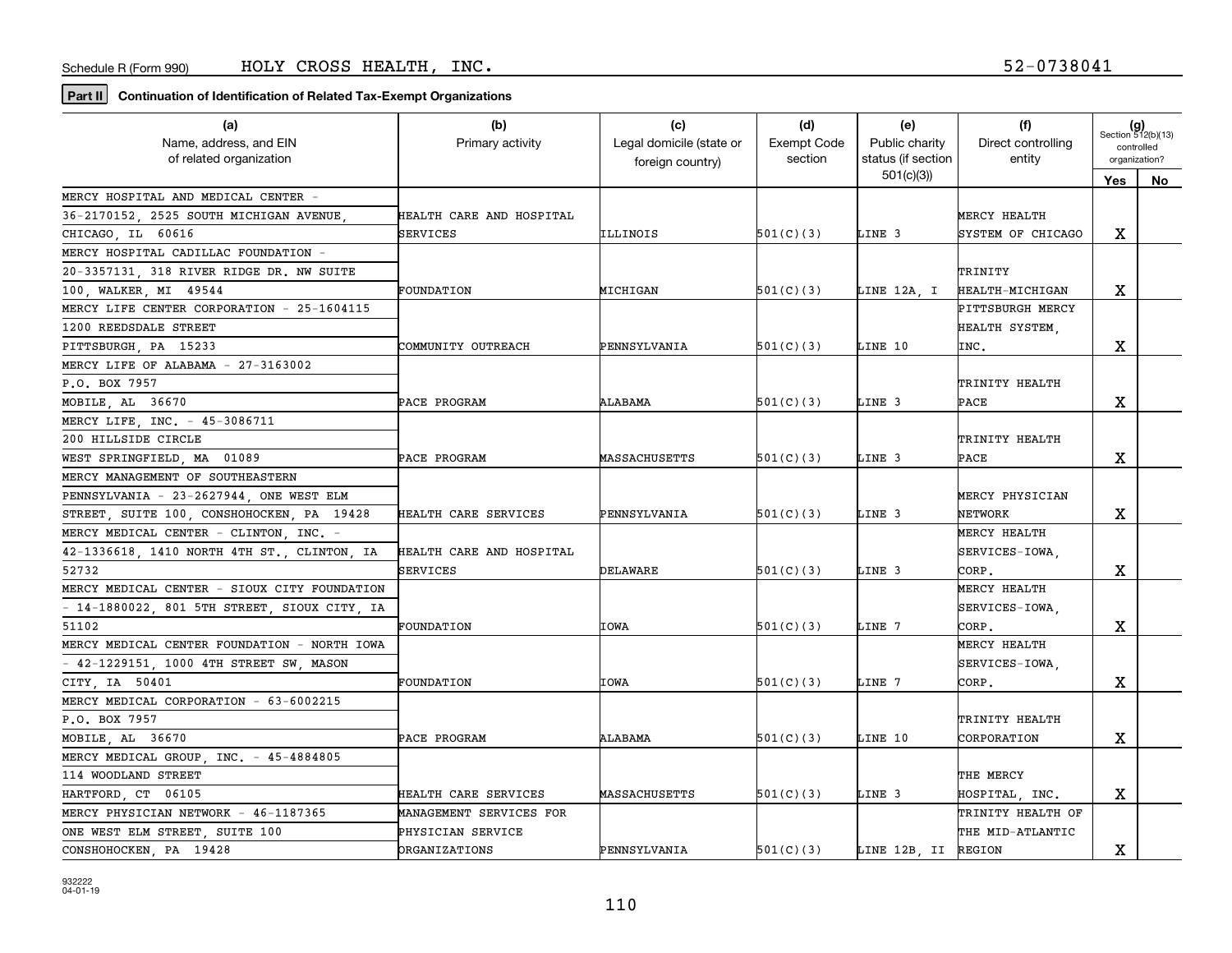| (a)                                          | (b)                        | (c)                      | (d)                | (e)                | (f)                | $(g)$<br>Section 512(b)(13) |    |
|----------------------------------------------|----------------------------|--------------------------|--------------------|--------------------|--------------------|-----------------------------|----|
| Name, address, and EIN                       | Primary activity           | Legal domicile (state or | <b>Exempt Code</b> | Public charity     | Direct controlling | controlled                  |    |
| of related organization                      |                            | foreign country)         | section            | status (if section | entity             | organization?               |    |
|                                              |                            |                          |                    | 501(c)(3)          |                    | Yes                         | No |
| MERCY SENIOR CARE, INC. - 58-1366508         |                            |                          |                    |                    | SAINT JOSEPH'S     |                             |    |
| 424 DECATUR STREET                           |                            |                          |                    |                    | HEALTH SYSTEM,     |                             |    |
| ATLANTA, GA 30312                            | COMMUNITY OUTREACH         | GEORGIA                  | 501(C)(3)          | LINE 7             | INC.               | х                           |    |
| MERCY SERVICES DOWNTOWN, INC. - 27-2046353   |                            |                          |                    |                    | SAINT JOSEPH'S     |                             |    |
| 424 DECATUR STREET                           |                            |                          |                    |                    | HEALTH SYSTEM,     |                             |    |
| ATLANTA, GA 30312                            | TITLE HOLDING COMPANY      | GEORGIA                  | 501(C)(3)          | LINE 12B, II       | INC.               | х                           |    |
| MERCY SERVICES FOR AGING NONPROFIT HOUSING   |                            |                          |                    |                    | TRINITY            |                             |    |
| CORPORATION - 38-2719605, PO BOX 9184,       |                            |                          |                    |                    | CONTINUING CARE    |                             |    |
| FARMINGTON HILLS, MI 48333                   | <b>LONG TERM CARE</b>      | MICHIGAN                 | 501(C)(3)          | LINE 10            | <b>SERVICES</b>    | х                           |    |
| MERCY SPECIALIST PHYSICIANS INC. -           |                            |                          |                    |                    |                    |                             |    |
| 26-4033168, 114 WOODLAND STREET, HARTFORD,   |                            |                          |                    |                    | THE MERCY          |                             |    |
| CT 06105                                     | HEALTH CARE SERVICES       | MASSACHUSETTS            | 501(C)(3)          | LINE 3             | HOSPITAL, INC.     | х                           |    |
| MERCY SUBURBAN HOSPITAL - 23-1396763         |                            |                          |                    |                    | TRINITY HEALTH OF  |                             |    |
| ONE WEST ELM STREET, SUITE 100               | HEALTH CARE AND HOSPITAL   |                          |                    |                    | THE MID-ATLANTIC   |                             |    |
| CONSHOHOCKEN, PA 19428                       | SERVICES                   | PENNSYLVANIA             | 501(C)(3)          | LINE 3             | <b>REGION</b>      | х                           |    |
| MISSION HEALTH CORPORATION - 38-3181557      |                            |                          |                    |                    |                    |                             |    |
| 37595 SEVEN MILE ROAD                        | <b>BUILDING MANAGEMENT</b> |                          |                    |                    |                    |                             |    |
| LIVONIA, MI 48152                            | SERVICES                   | DELAWARE                 | 501(C)(3)          | LINE 12A, I        | N/A                |                             | x  |
| MOUNT CARMEL COLLEGE OF NURSING - 31-1308555 |                            |                          |                    |                    |                    |                             |    |
| 6150 EAST BROAD STREET                       |                            |                          |                    |                    | MOUNT CARMEL       |                             |    |
| COLUMBUS, OH 43213                           | COLLEGE OF NURSING         | OHIO                     | 501(C)(3)          | LINE 2             | HEALTH SYSTEM      | х                           |    |
| MOUNT CARMEL HEALTH INSURANCE COMPANY -      |                            |                          |                    |                    |                    |                             |    |
| 25-1912781, 6150 EAST BROAD STREET,          |                            |                          |                    |                    | MOUNT CARMEL       |                             |    |
| COLUMBUS, OH 43213                           | <b>HEALTH INSURANCE</b>    | OHIO                     | 501(C)(4)          | N/A                | HEALTH SYSTEM      | х                           |    |
| MOUNT CARMEL HEALTH PLAN OF IDAHO, INC. -    |                            |                          |                    |                    |                    |                             |    |
| 83-1422704, 6150 EAST BROAD STREET,          |                            |                          |                    |                    | MOUNT CARMEL       |                             |    |
| COLUMBUS, OH 43213                           | MEDICARE HMO               | <b>IDAHO</b>             | 501(C)(4)          | N/A                | HEALTH PLAN, INC.  | х                           |    |
| MOUNT CARMEL HEALTH PLAN OF NEW YORK, INC. - |                            |                          |                    |                    |                    |                             |    |
| 83-3278543, 6150 EAST BROAD STREET,          |                            |                          |                    |                    | MOUNT CARMEL       |                             |    |
| COLUMBUS, OH 43213                           | MEDICARE HMO               | NEW YORK                 | 501(C)(4)          | N/A                | HEALTH PLAN, INC.  | x                           |    |
| MOUNT CARMEL HEALTH PLAN, INC. - 31-1471229  |                            |                          |                    |                    |                    |                             |    |
| 6150 EAST BROAD STREET                       |                            |                          |                    |                    | MOUNT CARMEL       |                             |    |
| COLUMBUS, OH 43213                           | MEDICARE HMO               | OHIO                     | 501(C)(4)          | N/A                | HEALTH SYSTEM      | X                           |    |
| MOUNT CARMEL HEALTH SYSTEM - 31-1439334      |                            |                          |                    |                    |                    |                             |    |
| 6150 EAST BROAD STREET                       | HEALTH CARE AND HOSPITAL   |                          |                    |                    | TRINITY HEALTH     |                             |    |
| COLUMBUS, OH 43213                           | SERVICES                   | OHIO                     | 501(C)(3)          | LINE 3             | CORPORATION        | х                           |    |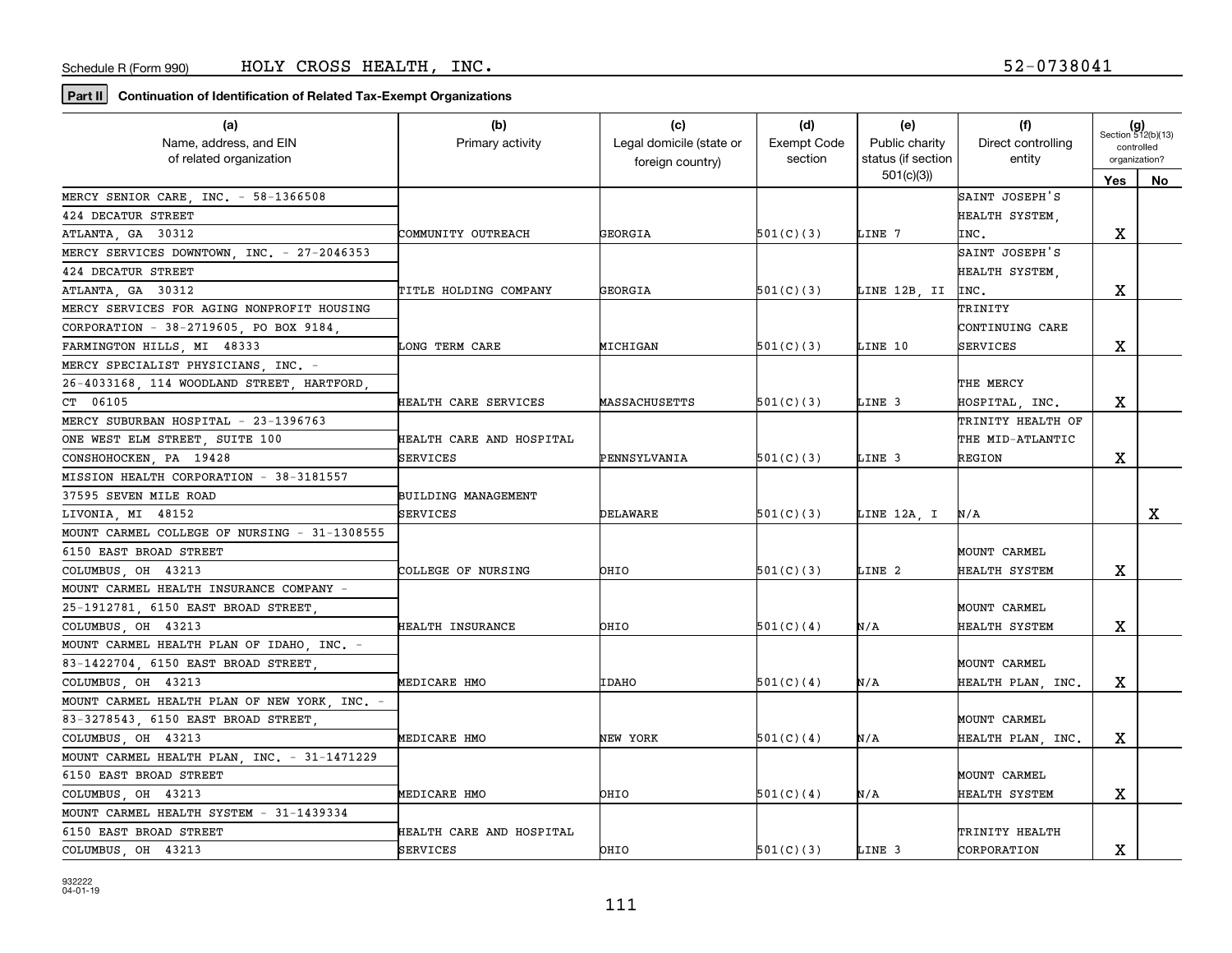| (a)                                          | (b)                      | (c)                      | (d)                | (e)                | (f)                | $(g)$<br>Section 512(b)(13) |             |
|----------------------------------------------|--------------------------|--------------------------|--------------------|--------------------|--------------------|-----------------------------|-------------|
| Name, address, and EIN                       | Primary activity         | Legal domicile (state or | <b>Exempt Code</b> | Public charity     | Direct controlling | controlled                  |             |
| of related organization                      |                          | foreign country)         | section            | status (if section | entity             | organization?               |             |
|                                              |                          |                          |                    | 501(c)(3)          |                    | Yes                         | No.         |
| MOUNT CARMEL HEALTH SYSTEM FOUNDATION -      |                          |                          |                    |                    |                    |                             |             |
| 31-1113966, 6150 EAST BROAD STREET           |                          |                          |                    |                    | MOUNT CARMEL       |                             |             |
| COLUMBUS, OH 43213                           | FOUNDATION               | OHIO                     | 501(C)(3)          | LINE 12A, I        | HEALTH SYSTEM      | x                           |             |
| MOUNT SINAI HOSPITAL FOUNDATION, INC. -      |                          |                          |                    |                    |                    |                             |             |
| 22-2584082, 114 WOODLAND STREET, HARTFORD,   |                          |                          |                    | LINE 12C,          |                    |                             |             |
| CT 06105                                     | FOUNDATION               | CONNECTICUT              | 501(C)(3)          | III-FI             | N/A                |                             | X           |
| MOUNT SINAI REHABILITATION HOSPITAL, INC. -  |                          |                          |                    |                    | TRINITY HEALTH OF  |                             |             |
| 06-1422973, 114 WOODLAND STREET, HARTFORD    | HEALTH CARE AND HOSPITAL |                          |                    |                    | NEW ENGLAND CORP,  |                             |             |
| CT 06105                                     | SERVICES                 | CONNECTICUT              | 501(C)(3)          | LINE 3             | INC.               | х                           |             |
| MOUNT ST. JOSEPH - 01-0274998                |                          |                          |                    |                    |                    |                             |             |
| 7 HIGHTOWER STREET                           |                          |                          |                    |                    | MERCY COMMUNITY    |                             |             |
| WATERVILLE, ME 04901                         | LONG TERM CARE           | MAINE                    | 501(C)(3)          | LINE 3             | HEALTH, INC.       | X                           |             |
| MUSKEGON COMMUNITY HEALTH PROJECT -          |                          |                          |                    |                    |                    |                             |             |
| 91-1932918, 565 W. WESTERN AVENUE, MUSKEGON  |                          |                          |                    |                    | MERCY HEALTH       |                             |             |
| MI 49440                                     | COMMUNITY OUTREACH       | MICHIGAN                 | 501(C)(3)          | LINE 7             | PARTNERS           | x                           |             |
| NAZARETH HEALTH CARE FOUNDATION - 23-2300951 |                          |                          |                    |                    |                    |                             |             |
| 2701 HOLME AVENUE                            |                          |                          |                    |                    |                    |                             |             |
| PHILADELPHIA, PA 19152                       | FOUNDATION               | PENNSYLVANIA             | 501(C)(3)          | LINE 12A, I        | NAZARETH HOSPITAL  | x                           |             |
| NAZARETH HOSPITAL - 23-2794121               |                          |                          |                    |                    | TRINITY HEALTH OF  |                             |             |
| 2601 HOLME AVENUE                            | HEALTH CARE AND HOSPITAL |                          |                    |                    | THE MID-ATLANTIC   |                             |             |
| PHILADELPHIA, PA 19152                       | <b>SERVICES</b>          | PENNSYLVANIA             | 501(C)(3)          | LINE 3             | <b>REGION</b>      | X                           |             |
| NAZARETH PHYSICIAN SERVICES, INC. -          |                          |                          |                    |                    |                    |                             |             |
| 20-3261266, ONE WEST ELM STREET, SUITE 100,  |                          |                          |                    |                    | MERCY PHYSICIAN    |                             |             |
| CONSHOHOCKEN, PA 19428                       | HEALTH CARE SERVICES     | PENNSYLVANIA             | 501(C)(3)          | LINE 3             | NETWORK            | x                           |             |
| NE PHYSICIAN SERVICES INC. - 23-2497355      |                          |                          |                    |                    |                    |                             |             |
| ONE WEST ELM STREET, SUITE 100               | HEALTH CARE SERVICES     |                          |                    |                    | MERCY PHYSICIAN    |                             |             |
| CONSHOHOCKEN, PA 19428                       | INACTIVE)                | PENNSYLVANIA             | 501(C)(3)          | LINE 3             | NETWORK            | x                           |             |
| OAKLAND MERCY HOSPITAL - 20-8072234          |                          |                          |                    |                    | MERCY HEALTH       |                             |             |
| 601 EAST 2ND STREET                          | HEALTH CARE AND HOSPITAL |                          |                    |                    | SERVICES-IOWA.     |                             |             |
| OAKLAND, NE 68045                            | <b>SERVICES</b>          | NEBRASKA                 | 501(C)(3)          | LINE 3             | CORP.              | x                           |             |
| OAKLAND MERCY HOSPITAL FOUNDATION -          |                          |                          |                    |                    |                    |                             |             |
| 31-1678345, 601 E. 2ND STREET, OAKLAND, NE   |                          |                          |                    |                    | OAKLAND MERCY      |                             |             |
| 68045                                        | FOUNDATION               | NEBRASKA                 | 501(C)(3)          | LINE 12A, I        | HOSPITAL           | X                           |             |
| OSU/MOUNT CARMEL HEALTH ALLIANCE -           |                          |                          |                    |                    |                    |                             |             |
| 31-1654603, 6150 EAST BROAD STREET,          | COOPERATIVE HEALTH CARE  |                          |                    |                    |                    |                             |             |
| COLUMBUS, OH 43213                           | DELIVERY SYSTEM          | OHIO                     | 501(C)(3)          | LINE 12A, I        | N/A                |                             | $\mathbf X$ |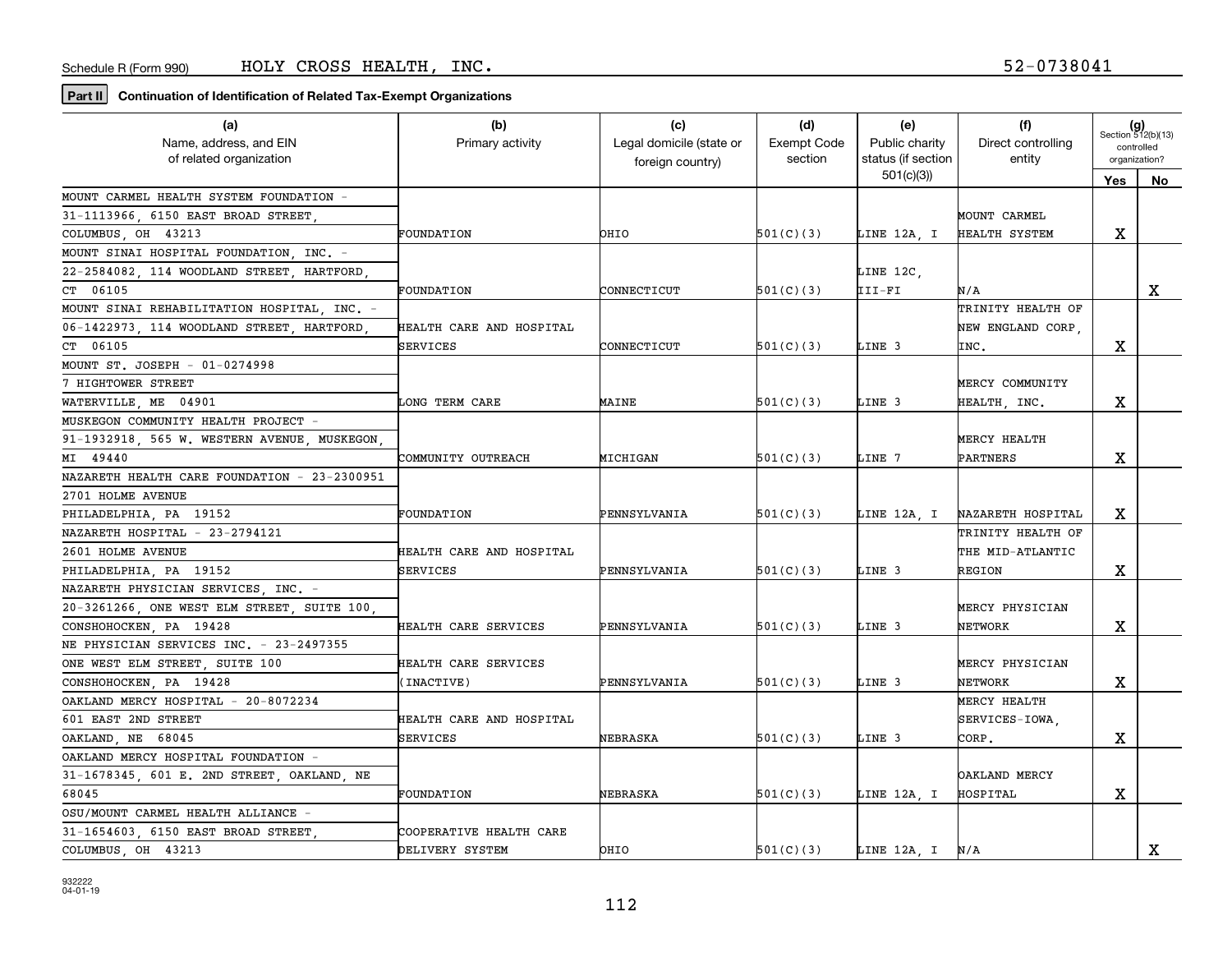| (a)                                          | (b)                        | (c)                      | (d)                | (e)                      | (f)                    | $(g)$<br>Section 512(b)(13) |     |
|----------------------------------------------|----------------------------|--------------------------|--------------------|--------------------------|------------------------|-----------------------------|-----|
| Name, address, and EIN                       | Primary activity           | Legal domicile (state or | <b>Exempt Code</b> | Public charity           | Direct controlling     | controlled                  |     |
| of related organization                      |                            | foreign country)         | section            | status (if section       | entity                 | organization?               |     |
|                                              |                            |                          |                    | 501(c)(3)                |                        | Yes                         | No. |
| OUR LADY OF MERCY LIFE CENTER - 14-1743506   |                            |                          |                    |                          |                        |                             |     |
| 2 MERCYCARE LANE                             |                            |                          |                    |                          | ST. PETER'S            |                             |     |
| GUILDERLAND, NY 12084                        | LONG TERM CARE             | NEW YORK                 | 501(C)(3)          | LINE 3                   | <b>HOSPITAL</b>        | x                           |     |
| PIONEER VALLEY CARDIOLOGY ASSOCIATES, INC. - |                            |                          |                    |                          |                        |                             |     |
| 45-4208896, 114 WOODLAND STREET, HARTFORD,   |                            |                          |                    |                          | THE MERCY              |                             |     |
| CT 06105                                     | HEALTH CARE SERVICES       | <b>MASSACHUSETTS</b>     | 501(C)(3)          | LINE 3                   | HOSPITAL, INC.         | x                           |     |
| PITTSBURGH MERCY HEALTH SYSTEM, INC. -       |                            |                          |                    |                          |                        |                             |     |
| 25-1464211, 3333 5TH AVENUE, PITTSBURGH, PA  | HEALTH CARE SYSTEM         |                          |                    |                          | TRINITY HEALTH         |                             |     |
| 15213                                        | MANAGEMENT AND SUPPORT     | PENNSYLVANIA             | 501(C)(3)          | LINE 12B, II CORPORATION |                        | x                           |     |
| PROBILITY THERAPY SERVICES - 20-2020239      |                            |                          |                    |                          |                        |                             |     |
| 2058 S. STATE STREET                         |                            |                          |                    |                          | TRINITY                |                             |     |
| ANN ARBOR, MI 48104                          | HEALTH CARE SERVICES       | MICHIGAN                 | 501(C)(3)          | LINE 10                  | <b>HEALTH-MICHIGAN</b> | x                           |     |
| PROFESSIONAL MED TEAM - 38-2638284           |                            |                          |                    |                          |                        |                             |     |
| 965 FORK STREET                              |                            |                          |                    |                          | MERCY HEALTH           |                             |     |
| MUSKEGON, MI 49442                           | HEALTH CARE SERVICES       | MICHIGAN                 | 501(C)(3)          | LINE 10                  | PARTNERS               | X                           |     |
| RIVERBEND MEDICAL GROUP, INC. - 81-1807730   |                            |                          |                    |                          |                        |                             |     |
| 114 WOODLAND STREET                          |                            |                          |                    |                          | THE MERCY              |                             |     |
| HARTFORD, CT 06105                           | HEALTH CARE SERVICES       | MASSACHUSETTS            | 501(C)(3)          | LINE 3                   | HOSPITAL, INC.         | x                           |     |
| S.J. MANAGEMENT COMPANY OF SYRACUSE, INC. -  |                            |                          |                    |                          | ST. JOSEPH'S           |                             |     |
| 27-1763712, 301 PROSPECT AVENUE, SYRACUSE    | HEALTH CARE SYSTEM         |                          |                    |                          | HOSPITAL HEALTH        |                             |     |
| NY 13203                                     | MANAGEMENT AND SUPPORT     | NEW YORK                 | 501(C)(3)          | LINE 12A, I              | <b>CENTER</b>          | x                           |     |
| SAINT AGNES MEDICAL CENTER - 94-1437713      |                            |                          |                    |                          |                        |                             |     |
| 1303 EAST HERNDON AVE.                       | HEALTH CARE AND HOSPITAL   |                          |                    |                          | TRINITY HEALTH         |                             |     |
| FRESNO, CA 93720                             | <b>SERVICES</b>            | CALIFORNIA               | 501(C)(3)          | LINE 3                   | CORPORATION            | x                           |     |
| SAINT AGNES MEDICAL FOUNDATION - 94-2839324  |                            |                          |                    |                          |                        |                             |     |
| 1303 EAST HERNDON AVE.                       |                            |                          |                    |                          | SAINT AGNES            |                             |     |
| FRESNO, CA 93720                             | HEALTH CARE SERVICES       | CALIFORNIA               | 501(C)(3)          | LINE 12A, I              | MEDICAL CENTER         | x                           |     |
| SAINT ALPHONSUS DIVERSIFIED CARE INC. -      |                            |                          |                    |                          | SAINT ALPHONSUS        |                             |     |
| 94-3028978, 1055 NORTH CURTIS RD., BOISE, ID |                            |                          |                    |                          | REGIONAL MEDICAL       |                             |     |
| 83706                                        | HEALTH CARE SYSTEM SUPPORT | <b>IDAHO</b>             | 501(C)(3)          | LINE 12A, I              | CENTER, INC.           | X                           |     |
| SAINT ALPHONSUS FOUNDATION-BAKER CITY, INC.  |                            |                          |                    |                          | SAINT ALPHONSUS        |                             |     |
| $-94-3164869$ , 3325 POCAHONTAS ROAD, BAKER  |                            |                          |                    |                          | MEDICAL CENTER -       |                             |     |
| CITY OR 97814                                | <b>FOUNDATION</b>          | <b>OREGON</b>            | 501(C)(3)          | LINE 7                   | <b>BAKER CITY</b>      | x                           |     |
| SAINT ALPHONSUS FOUNDATION-ONTARIO, INC. -   |                            |                          |                    |                          | SAINT ALPHONSUS        |                             |     |
| 20-2683560, 351 S.W. 9TH STREET, ONTARIO, OR |                            |                          |                    |                          | MEDICAL                |                             |     |
| 97914                                        | FOUNDATION                 | <b>DREGON</b>            | 501(C)(3)          | LINE 7                   | <b>CENTER-ONTARIO</b>  | X                           |     |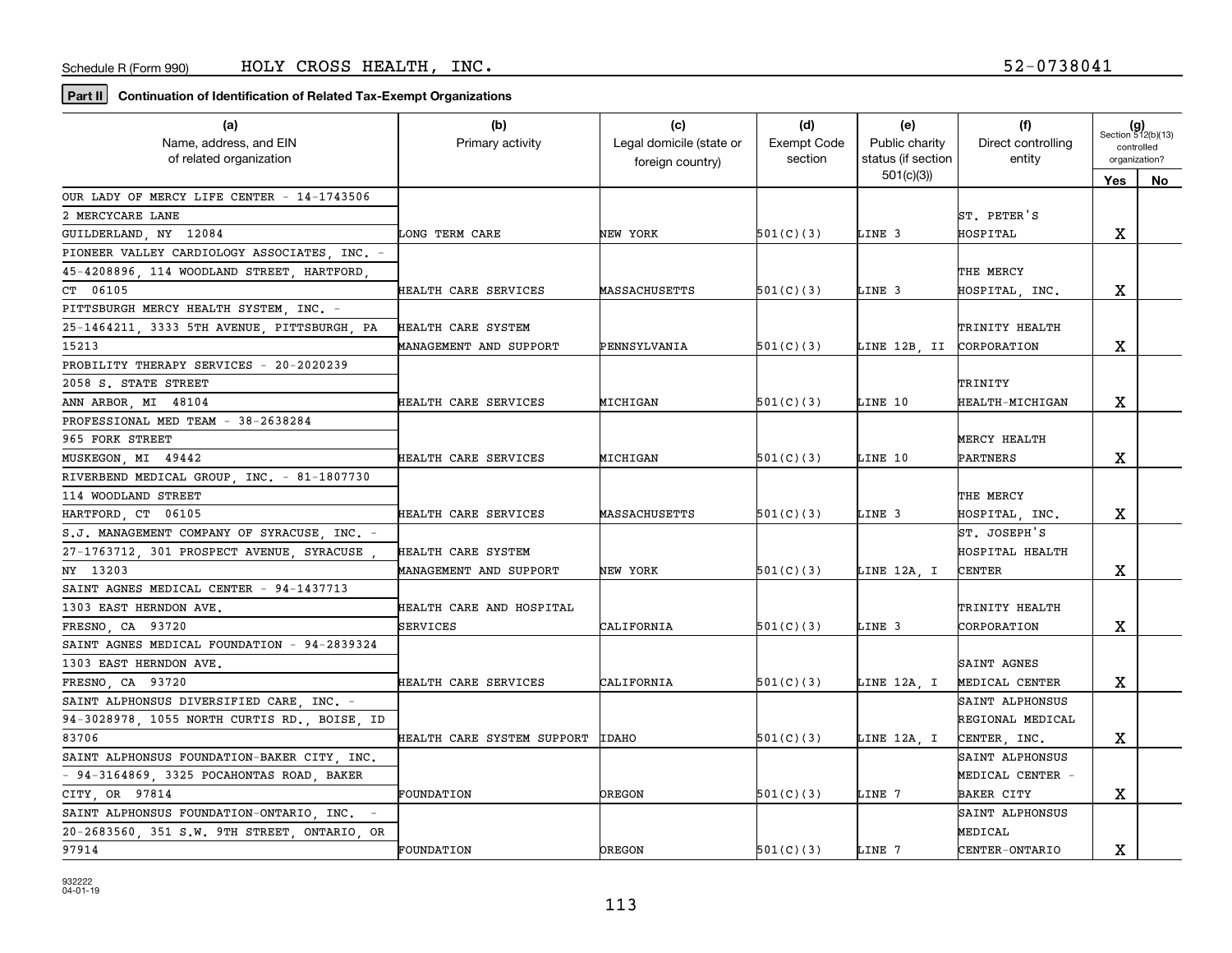| (a)                                          | (b)                      | (c)                      | (d)                | (e)                             | (f)                | $(g)$<br>Section 512(b)(13) |     |
|----------------------------------------------|--------------------------|--------------------------|--------------------|---------------------------------|--------------------|-----------------------------|-----|
| Name, address, and EIN                       | Primary activity         | Legal domicile (state or | <b>Exempt Code</b> | Public charity                  | Direct controlling | controlled                  |     |
| of related organization                      |                          | foreign country)         | section            | status (if section<br>501(c)(3) | entity             | organization?               |     |
|                                              |                          |                          |                    |                                 |                    | Yes                         | No. |
| SAINT ALPHONSUS HEALTH SYSTEM, INC. -        |                          |                          |                    |                                 |                    |                             |     |
| 27-1929502, 1055 N. CURTIS ROAD, BOISE, ID   | HEALTH CARE SYSTEM       |                          |                    |                                 | TRINITY HEALTH     |                             |     |
| 83706                                        | MANAGEMENT AND SUPPORT   | <b>IDAHO</b>             | 501(C)(3)          | LINE 12B, II CORPORATION        |                    | x                           |     |
| SAINT ALPHONSUS MEDICAL CENTER ONTARIO       |                          |                          |                    |                                 | SAINT ALPHONSUS    |                             |     |
| VOLUNTEERS - 94-3059469, 351 S.W. 9TH        | VOLUNTEER SERVICE        |                          |                    |                                 | MEDICAL            |                             |     |
| STREET, ONTARIO, OR 97914                    | AUXILIARY                | <b>OREGON</b>            | 501(C)(3)          | LINE 10                         | CENTER-ONTARIO     | х                           |     |
| SAINT ALPHONSUS MEDICAL CENTER-BAKER CITY,   |                          |                          |                    |                                 | SAINT ALPHONSUS    |                             |     |
| INC. - 27-1790052, 3325 POCAHONTAS ROAD,     | HEALTH CARE AND HOSPITAL |                          |                    |                                 | HEALTH SYSTEM,     |                             |     |
| BAKER CITY, OR 97814                         | SERVICES                 | OREGON                   | 501(C)(3)          | LINE 3                          | INC.               | x                           |     |
| SAINT ALPHONSUS MEDICAL CENTER-NAMPA HEALTH  |                          |                          |                    |                                 | SAINT ALPHONSUS    |                             |     |
| FOUNDATION, INC. - 26-1737256, 4300 E.       |                          |                          |                    |                                 | MEDICAL            |                             |     |
| FLAMINGO AVENUE, NAMPA, ID 83687             | FOUNDATION               | <b>IDAHO</b>             | 501(C)(3)          | LINE 7                          | CENTER-NAMPA       | х                           |     |
| SAINT ALPHONSUS MEDICAL CENTER-NAMPA INC.    |                          |                          |                    |                                 | SAINT ALPHONSUS    |                             |     |
| 82-0200896 4300 E. FLAMINGO AVENUE NAMPA     | HEALTH CARE AND HOSPITAL |                          |                    |                                 | HEALTH SYSTEM      |                             |     |
| ID 83687                                     | <b>SERVICES</b>          | <b>IDAHO</b>             | 501(C)(3)          | LINE 3                          | INC.               | х                           |     |
| SAINT ALPHONSUS MEDICAL CENTER-ONTARIO, INC. |                          |                          |                    |                                 | SAINT ALPHONSUS    |                             |     |
| - 27-1789847, 351 S.W. 9TH STREET, ONTARIO   | HEALTH CARE AND HOSPITAL |                          |                    |                                 | HEALTH SYSTEM,     |                             |     |
| OR 97914                                     | SERVICES                 | <b>DREGON</b>            | 501(C)(3)          | LINE 3                          | INC.               | х                           |     |
| SAINT ALPHONSUS REGIONAL MEDICAL CENTER -    |                          |                          |                    |                                 | SAINT ALPHONSUS    |                             |     |
| 82-0200895, 1055 NORTH CURTIS RD., BOISE, ID | HEALTH CARE AND HOSPITAL |                          |                    |                                 | HEALTH SYSTEM,     |                             |     |
| 83706                                        | SERVICES                 | <b>IDAHO</b>             | 501(C)(3)          | LINE 3                          | INC.               | x                           |     |
| SAINT FRANCIS EMERGENCY MEDICAL GROUP, INC.  |                          |                          |                    |                                 | TRINITY HEALTH OF  |                             |     |
| - 45-1994612, 114 WOODLAND STREET, HARTFORD  |                          |                          |                    |                                 | NEW ENGLAND PNO,   |                             |     |
| CT 06105                                     | HEALTH CARE SERVICES     | CONNECTICUT              | 501(C)(3)          | LINE 12B, II                    | INC.               | х                           |     |
| SAINT FRANCIS HOSPITAL AND MEDICAL CENTER -  |                          |                          |                    |                                 | TRINITY HEALTH OF  |                             |     |
| 06-0646813, 114 WOODLAND STREET, HARTFORD    | HEALTH CARE AND HOSPITAL |                          |                    |                                 | NEW ENGLAND CORP,  |                             |     |
| CT 06105                                     | SERVICES                 | CONNECTICUT              | 501(C)(3)          | LINE 3                          | INC.               | х                           |     |
| SAINT FRANCIS HOSPITAL AND MEDICAL CENTER    |                          |                          |                    |                                 | SAINT FRANCIS      |                             |     |
| FOUNDATION, INC. - 06-1008255, 114 WOODLAND  |                          |                          |                    |                                 | HOSPITAL AND       |                             |     |
| STREET, HARTFORD, CT 06105                   | FOUNDATION               | CONNECTICUT              | 501(C)(3)          | LINE 7                          | MEDICAL CENTER     | x                           |     |
| SAINT JOSEPH PACE INC. - 47-3129127          |                          |                          |                    |                                 |                    |                             |     |
| 20555 VICTOR PARKWAY                         |                          |                          |                    |                                 | TRINITY HEALTH     |                             |     |
| LIVONIA, MI 48152                            | PACE PROGRAM             | INDIANA                  | 501(C)(3)          | LINE 10                         | PACE               | х                           |     |
| SAINT JOSEPH REGIONAL MEDICAL CENTER -       |                          |                          |                    |                                 | SAINT JOSEPH       |                             |     |
| PLYMOUTH CAMPUS, INC. - 35-1142669, PO BOX   | HEALTH CARE AND HOSPITAL |                          |                    |                                 | REGIONAL MEDICAL   |                             |     |
| 670, PLYMOUTH, IN 46563                      | SERVICES                 | INDIANA                  | 501(C)(3)          | LINE 3                          | CENTER, INC.       | х                           |     |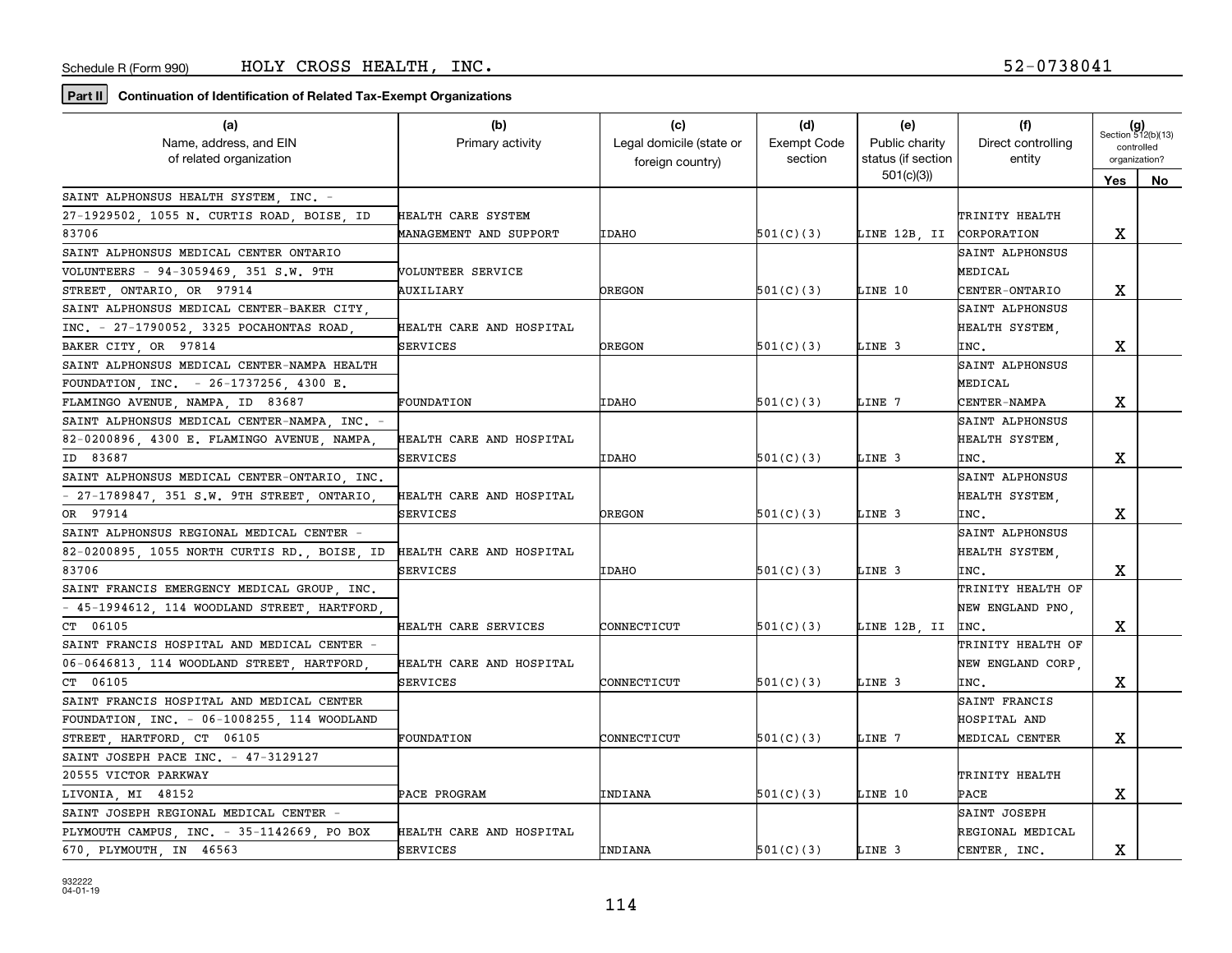| (a)                                          | (b)                      | (c)                      | (d)                | (e)                             | (f)                | $(g)$<br>Section 512(b)(13) |    |
|----------------------------------------------|--------------------------|--------------------------|--------------------|---------------------------------|--------------------|-----------------------------|----|
| Name, address, and EIN                       | Primary activity         | Legal domicile (state or | <b>Exempt Code</b> | Public charity                  | Direct controlling | controlled                  |    |
| of related organization                      |                          | foreign country)         | section            | status (if section<br>501(c)(3) | entity             | organization?               |    |
|                                              |                          |                          |                    |                                 |                    | Yes                         | No |
| SAINT JOSEPH REGIONAL MEDICAL CENTER - SOUTH |                          |                          |                    |                                 | SAINT JOSEPH       |                             |    |
| BEND CAMPUS, INC. - 35-0868157, 5215 HOLY    | HEALTH CARE AND HOSPITAL |                          |                    |                                 | REGIONAL MEDICAL   |                             |    |
| CROSS PARKWAY MISHAWAKA IN 46545             | SERVICES                 | INDIANA                  | 501(C)(3)          | LINE 3                          | CENTER, INC.       | X                           |    |
| SAINT JOSEPH REGIONAL MEDICAL CENTER         |                          |                          |                    |                                 | SAINT JOSEPH       |                             |    |
| PLYMOUTH AUXILIARY, INC. - 35-6043563, 1915  | VOLUNTEER SERVICE        |                          |                    |                                 | REGIONAL MEDICAL   |                             |    |
| LAKE AVENUE, PLYMOUTH, IN 46563              | AUXILIARY                | INDIANA                  | 501(C)(3)          | LINE 12A, I                     | CENTER - PLYMOUTH  | x                           |    |
| SAINT JOSEPH REGIONAL MEDICAL CENTER INC. -  |                          |                          |                    |                                 |                    |                             |    |
| 35-1568821, 5215 HOLY CROSS PARKWAY,         | HEALTH CARE SYSTEM       |                          |                    | LINE 12C,                       | TRINITY HEALTH     |                             |    |
| MISHAWAKA, IN 46545                          | MANAGEMENT AND SUPPORT   | INDIANA                  | 501(C)(3)          | III-FI                          | CORPORATION        | х                           |    |
| SAINT JOSEPH'S HEALTH SYSTEM, INC. -         |                          |                          |                    |                                 |                    |                             |    |
| 58-1744848, 424 DECATUR STREET, ATLANTA, GA  | HEALTH CARE SYSTEM       |                          |                    | LINE 12C,                       | TRINITY HEALTH     |                             |    |
| 30312                                        | MANAGEMENT AND SUPPORT   | GEORGIA                  | 501(C)(3)          | III-FI                          | CORPORATION        | x                           |    |
| SAINT JOSEPH'S MERCY CARE SERVICES, INC. -   |                          |                          |                    |                                 | SAINT JOSEPH'S     |                             |    |
| 58-1752700, 424 DECATUR STREET, ATLANTA, GA  |                          |                          |                    |                                 | HEALTH SYSTEM      |                             |    |
| 30312                                        | HEALTH CARE SERVICES     | GEORGIA                  | 501(C)(3)          | LINE 7                          | INC.               | х                           |    |
| SAINT JOSEPH'S TOWER, INC. - 31-1040468      |                          |                          |                    |                                 | TRINITY            |                             |    |
| PO BOX 9184                                  |                          |                          |                    |                                 | CONTINUING CARE    |                             |    |
| FARMINGTON HILLS, MI 48333                   | SENIOR LIVING COMMUNITY  | INDIANA                  | 501(C)(3)          | LINE 10                         | SERVICES -         | х                           |    |
| SAINT MARY'S AMICARE HOME HEALTHCARE -       |                          |                          |                    |                                 |                    |                             |    |
| 38-3320700, 1430 MONROE NW, STE 120, GRAND   |                          |                          |                    |                                 | TRINITY HOME       |                             |    |
| RAPIDS, MI 49505                             | HOME HEALTH SERVICES     | MICHIGAN                 | 501(C)(3)          | LINE 10                         | HEALTH SERVICES    | x                           |    |
| SAINT MARY'S FOUNDATION - 38-1779602         |                          |                          |                    |                                 |                    |                             |    |
| 200 JEFFERSON ST., SE                        |                          |                          |                    |                                 | TRINITY            |                             |    |
| GRAND RAPIDS, MI 49503                       | FOUNDATION               | <b>MICHIGAN</b>          | 501(C)(3)          | LINE 7                          | HEALTH-MICHIGAN    | x                           |    |
| SAINT MARY'S HOSPITAL FOUNDATION. INC. -     |                          |                          |                    |                                 |                    |                             |    |
| 22-2528400, 114 WOODLAND STREET, HARTFORD,   |                          |                          |                    |                                 | SAINT MARY'S       |                             |    |
| CT 06105                                     | FOUNDATION               | CONNECTICUT              | 501(C)(3)          | LINE 7                          | HOSPITAL, INC.     | x                           |    |
| SAINT MARY'S HOSPITAL, INC. - 06-0646844     |                          |                          |                    |                                 | TRINITY HEALTH OF  |                             |    |
| 114 WOODLAND STREET                          | HEALTH CARE AND HOSPITAL |                          |                    |                                 | NEW ENGLAND CORP.  |                             |    |
|                                              | SERVICES                 | CONNECTICUT              | 501(C)(3)          | LINE 3                          |                    |                             |    |
| HARTFORD, CT 06105                           |                          |                          |                    |                                 | INC.               | х                           |    |
| SAMARITAN CHILD CARE CENTER, INC. -          |                          |                          |                    |                                 |                    |                             |    |
| 14-1710225, 2215 BURDETT AVE., TROY, NY      |                          |                          |                    |                                 | ST. PETER'S        |                             |    |
| 12180                                        | CHILD CARE SERVICES      | NEW YORK                 | 501(C)(3)          | LINE 10                         | HEALTH PARTNERS    | x                           |    |
| $-14-1338544$<br>SAMARITAN HOSPITAL          |                          |                          |                    |                                 |                    |                             |    |
| 2215 BURDETT AVE.                            | HEALTH CARE AND HOSPITAL |                          |                    |                                 | ST. PETER'S        |                             |    |
| TROY, NY 12180                               | SERVICES                 | NEW YORK                 | 501(C)(3)          | LINE 3                          | HEALTH PARTNERS    | x                           |    |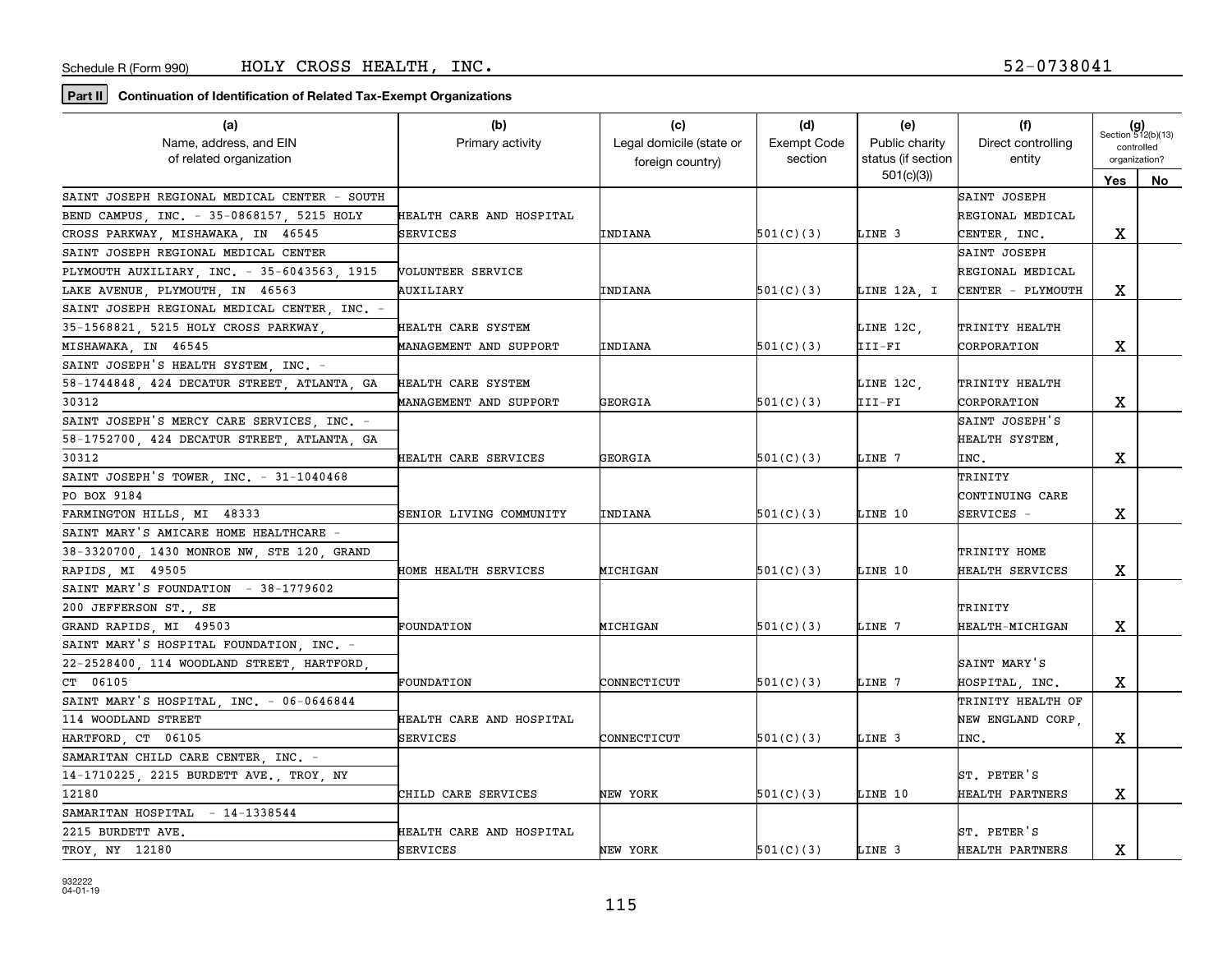| Name, address, and EIN<br>Legal domicile (state or<br><b>Exempt Code</b><br>Public charity<br>Direct controlling<br>Primary activity<br>controlled<br>status (if section<br>of related organization<br>section<br>entity<br>organization?<br>foreign country)<br>501(c)(3)<br>Yes<br>No<br>SENIOR CARE CONNECTION, INC. - 14-1708754<br>1938 CURRY ROAD<br>х<br>SCHENECTADY, NY 12303<br>NEW YORK<br>501(C)(3)<br>LINE 10<br>PACE PROGRAM<br>LTC (EDDY), INC.<br>SETON HEALTH AT SCHUYLER RIDGE RESIDENTIAL<br>HEALTHCARE - 14-1756230, ONE ABELE BLVD.,<br>X<br>CLIFTON PARK, NY 12065<br>LONG TERM CARE<br>NEW YORK<br>501(C)(3)<br>LINE 10<br>LTC (EDDY), INC.<br>SIOUXLAND PARAMEDICS, INC - 42-1185707<br>P.O. BOX 3349<br>MEDICAL TRANSPORTATION<br>x<br>SERVICES<br>IOWA<br>501(C)(3)<br>LINE 12A, I<br>SIOUX CITY, IA 51102<br>N/A<br>SISTERS OF PROVIDENCE CARE CENTERS INC. -<br>22-2541103, 114 WOODLAND STREET, HARTFORD,<br>THE MERCY<br>CT 06105<br>x<br>501(C)(3)<br>LINE 3<br>LONG TERM CARE<br>MASSACHUSETTS<br>HOSPITAL, INC.<br>SAINT JOSEPH'S<br>SJHS/JOC HOLDINGS, INC. - 47-2299757<br>424 DECATUR STREET<br>HEALTH SYSTEM,<br>501(C)(3)<br>LINE 12B, II<br>x<br>ATLANTA GA 30312<br>HEALTH CARE SYSTEM SUPPORT<br>GEORGIA<br>INC.<br>ST. AGNES CONTINUING CARE CENTER<br>TRINITY HEALTH OF<br>23-2840137, ONE WEST ELM STREET, SUITE 100<br>THE MID-ATLANTIC<br>х<br>CONSHOHOCKEN, PA 19428<br>PENNSYLVANIA<br>501(C)(3)<br>LINE 3<br>REGION<br>PACE PROGRAM<br>ST. FRANCIS FOUNDATION - 51-0374158<br>P.O. BOX 2500<br>ST. FRANCIS<br>х<br>WILMINGTON, DE 19805<br>DELAWARE<br>501(C)(3)<br>LINE 12A, I<br>FOUNDATION<br>HOSPITAL, INC.<br>ST. FRANCIS HOSPITAL, INC. - 51-0064326<br>TRINITY HEALTH OF<br>P.O. BOX 2500<br>HEALTH CARE AND HOSPITAL<br>THE MID-ATLANTIC<br>х<br>DELAWARE<br>501(C)(3)<br>LINE 3<br>WILMINGTON, DE 19805<br>SERVICES<br>REGION<br>ST. FRANCIS MEDICAL ASSOCIATES P.A. -<br>ST. FRANCIS<br>83-2199054, 601 HAMILTON AVENUE, TRENTON, NJ<br>MEDICAL CENTER<br>08629<br>х<br>NEW JERSEY<br>501(C)(3)<br>LINE 3<br>HEALTH CARE SERVICES<br>TRENTON NJ<br>ST. FRANCIS MEDICAL CENTER FOUNDATION, INC.<br>ST. FRANCIS<br>- 52-1025476, 601 HAMILTON AVENUE, TRENTON,<br>MEDICAL CENTER<br>x<br>NJ 08629<br>NEW JERSEY<br>501(C)(3)<br>LINE 7<br>FOUNDATION<br>TRENTON NJ<br>ST. FRANCIS MEDICAL CENTER TRENTON NJ -<br>22-3431049, 601 HAMILTON AVENUE, TRENTON, NJ<br>HEALTH CARE AND HOSPITAL<br><b>MAXIS HEALTH</b><br>х<br>08629<br>501(C)(3)<br>LINE 3<br><b>SYSTEM</b><br>NEW JERSEY<br>SERVICES<br>ST. JAMES MERCY HEALTH SYSTEM, INC. -<br>HEALTH CARE SYSTEM | (a)                                        | (b)                    | (c) | (d) | (e) | (f)            | $(g)$<br>Section 512(b)(13) |  |
|-------------------------------------------------------------------------------------------------------------------------------------------------------------------------------------------------------------------------------------------------------------------------------------------------------------------------------------------------------------------------------------------------------------------------------------------------------------------------------------------------------------------------------------------------------------------------------------------------------------------------------------------------------------------------------------------------------------------------------------------------------------------------------------------------------------------------------------------------------------------------------------------------------------------------------------------------------------------------------------------------------------------------------------------------------------------------------------------------------------------------------------------------------------------------------------------------------------------------------------------------------------------------------------------------------------------------------------------------------------------------------------------------------------------------------------------------------------------------------------------------------------------------------------------------------------------------------------------------------------------------------------------------------------------------------------------------------------------------------------------------------------------------------------------------------------------------------------------------------------------------------------------------------------------------------------------------------------------------------------------------------------------------------------------------------------------------------------------------------------------------------------------------------------------------------------------------------------------------------------------------------------------------------------------------------------------------------------------------------------------------------------------------------------------------------------------------------------------------------------------------------------------------------------------------------------------------------------------------------------------------|--------------------------------------------|------------------------|-----|-----|-----|----------------|-----------------------------|--|
|                                                                                                                                                                                                                                                                                                                                                                                                                                                                                                                                                                                                                                                                                                                                                                                                                                                                                                                                                                                                                                                                                                                                                                                                                                                                                                                                                                                                                                                                                                                                                                                                                                                                                                                                                                                                                                                                                                                                                                                                                                                                                                                                                                                                                                                                                                                                                                                                                                                                                                                                                                                                                         |                                            |                        |     |     |     |                |                             |  |
|                                                                                                                                                                                                                                                                                                                                                                                                                                                                                                                                                                                                                                                                                                                                                                                                                                                                                                                                                                                                                                                                                                                                                                                                                                                                                                                                                                                                                                                                                                                                                                                                                                                                                                                                                                                                                                                                                                                                                                                                                                                                                                                                                                                                                                                                                                                                                                                                                                                                                                                                                                                                                         |                                            |                        |     |     |     |                |                             |  |
|                                                                                                                                                                                                                                                                                                                                                                                                                                                                                                                                                                                                                                                                                                                                                                                                                                                                                                                                                                                                                                                                                                                                                                                                                                                                                                                                                                                                                                                                                                                                                                                                                                                                                                                                                                                                                                                                                                                                                                                                                                                                                                                                                                                                                                                                                                                                                                                                                                                                                                                                                                                                                         |                                            |                        |     |     |     |                |                             |  |
|                                                                                                                                                                                                                                                                                                                                                                                                                                                                                                                                                                                                                                                                                                                                                                                                                                                                                                                                                                                                                                                                                                                                                                                                                                                                                                                                                                                                                                                                                                                                                                                                                                                                                                                                                                                                                                                                                                                                                                                                                                                                                                                                                                                                                                                                                                                                                                                                                                                                                                                                                                                                                         |                                            |                        |     |     |     |                |                             |  |
|                                                                                                                                                                                                                                                                                                                                                                                                                                                                                                                                                                                                                                                                                                                                                                                                                                                                                                                                                                                                                                                                                                                                                                                                                                                                                                                                                                                                                                                                                                                                                                                                                                                                                                                                                                                                                                                                                                                                                                                                                                                                                                                                                                                                                                                                                                                                                                                                                                                                                                                                                                                                                         |                                            |                        |     |     |     |                |                             |  |
|                                                                                                                                                                                                                                                                                                                                                                                                                                                                                                                                                                                                                                                                                                                                                                                                                                                                                                                                                                                                                                                                                                                                                                                                                                                                                                                                                                                                                                                                                                                                                                                                                                                                                                                                                                                                                                                                                                                                                                                                                                                                                                                                                                                                                                                                                                                                                                                                                                                                                                                                                                                                                         |                                            |                        |     |     |     |                |                             |  |
|                                                                                                                                                                                                                                                                                                                                                                                                                                                                                                                                                                                                                                                                                                                                                                                                                                                                                                                                                                                                                                                                                                                                                                                                                                                                                                                                                                                                                                                                                                                                                                                                                                                                                                                                                                                                                                                                                                                                                                                                                                                                                                                                                                                                                                                                                                                                                                                                                                                                                                                                                                                                                         |                                            |                        |     |     |     |                |                             |  |
|                                                                                                                                                                                                                                                                                                                                                                                                                                                                                                                                                                                                                                                                                                                                                                                                                                                                                                                                                                                                                                                                                                                                                                                                                                                                                                                                                                                                                                                                                                                                                                                                                                                                                                                                                                                                                                                                                                                                                                                                                                                                                                                                                                                                                                                                                                                                                                                                                                                                                                                                                                                                                         |                                            |                        |     |     |     |                |                             |  |
|                                                                                                                                                                                                                                                                                                                                                                                                                                                                                                                                                                                                                                                                                                                                                                                                                                                                                                                                                                                                                                                                                                                                                                                                                                                                                                                                                                                                                                                                                                                                                                                                                                                                                                                                                                                                                                                                                                                                                                                                                                                                                                                                                                                                                                                                                                                                                                                                                                                                                                                                                                                                                         |                                            |                        |     |     |     |                |                             |  |
|                                                                                                                                                                                                                                                                                                                                                                                                                                                                                                                                                                                                                                                                                                                                                                                                                                                                                                                                                                                                                                                                                                                                                                                                                                                                                                                                                                                                                                                                                                                                                                                                                                                                                                                                                                                                                                                                                                                                                                                                                                                                                                                                                                                                                                                                                                                                                                                                                                                                                                                                                                                                                         |                                            |                        |     |     |     |                |                             |  |
|                                                                                                                                                                                                                                                                                                                                                                                                                                                                                                                                                                                                                                                                                                                                                                                                                                                                                                                                                                                                                                                                                                                                                                                                                                                                                                                                                                                                                                                                                                                                                                                                                                                                                                                                                                                                                                                                                                                                                                                                                                                                                                                                                                                                                                                                                                                                                                                                                                                                                                                                                                                                                         |                                            |                        |     |     |     |                |                             |  |
|                                                                                                                                                                                                                                                                                                                                                                                                                                                                                                                                                                                                                                                                                                                                                                                                                                                                                                                                                                                                                                                                                                                                                                                                                                                                                                                                                                                                                                                                                                                                                                                                                                                                                                                                                                                                                                                                                                                                                                                                                                                                                                                                                                                                                                                                                                                                                                                                                                                                                                                                                                                                                         |                                            |                        |     |     |     |                |                             |  |
|                                                                                                                                                                                                                                                                                                                                                                                                                                                                                                                                                                                                                                                                                                                                                                                                                                                                                                                                                                                                                                                                                                                                                                                                                                                                                                                                                                                                                                                                                                                                                                                                                                                                                                                                                                                                                                                                                                                                                                                                                                                                                                                                                                                                                                                                                                                                                                                                                                                                                                                                                                                                                         |                                            |                        |     |     |     |                |                             |  |
|                                                                                                                                                                                                                                                                                                                                                                                                                                                                                                                                                                                                                                                                                                                                                                                                                                                                                                                                                                                                                                                                                                                                                                                                                                                                                                                                                                                                                                                                                                                                                                                                                                                                                                                                                                                                                                                                                                                                                                                                                                                                                                                                                                                                                                                                                                                                                                                                                                                                                                                                                                                                                         |                                            |                        |     |     |     |                |                             |  |
|                                                                                                                                                                                                                                                                                                                                                                                                                                                                                                                                                                                                                                                                                                                                                                                                                                                                                                                                                                                                                                                                                                                                                                                                                                                                                                                                                                                                                                                                                                                                                                                                                                                                                                                                                                                                                                                                                                                                                                                                                                                                                                                                                                                                                                                                                                                                                                                                                                                                                                                                                                                                                         |                                            |                        |     |     |     |                |                             |  |
|                                                                                                                                                                                                                                                                                                                                                                                                                                                                                                                                                                                                                                                                                                                                                                                                                                                                                                                                                                                                                                                                                                                                                                                                                                                                                                                                                                                                                                                                                                                                                                                                                                                                                                                                                                                                                                                                                                                                                                                                                                                                                                                                                                                                                                                                                                                                                                                                                                                                                                                                                                                                                         |                                            |                        |     |     |     |                |                             |  |
|                                                                                                                                                                                                                                                                                                                                                                                                                                                                                                                                                                                                                                                                                                                                                                                                                                                                                                                                                                                                                                                                                                                                                                                                                                                                                                                                                                                                                                                                                                                                                                                                                                                                                                                                                                                                                                                                                                                                                                                                                                                                                                                                                                                                                                                                                                                                                                                                                                                                                                                                                                                                                         |                                            |                        |     |     |     |                |                             |  |
|                                                                                                                                                                                                                                                                                                                                                                                                                                                                                                                                                                                                                                                                                                                                                                                                                                                                                                                                                                                                                                                                                                                                                                                                                                                                                                                                                                                                                                                                                                                                                                                                                                                                                                                                                                                                                                                                                                                                                                                                                                                                                                                                                                                                                                                                                                                                                                                                                                                                                                                                                                                                                         |                                            |                        |     |     |     |                |                             |  |
|                                                                                                                                                                                                                                                                                                                                                                                                                                                                                                                                                                                                                                                                                                                                                                                                                                                                                                                                                                                                                                                                                                                                                                                                                                                                                                                                                                                                                                                                                                                                                                                                                                                                                                                                                                                                                                                                                                                                                                                                                                                                                                                                                                                                                                                                                                                                                                                                                                                                                                                                                                                                                         |                                            |                        |     |     |     |                |                             |  |
|                                                                                                                                                                                                                                                                                                                                                                                                                                                                                                                                                                                                                                                                                                                                                                                                                                                                                                                                                                                                                                                                                                                                                                                                                                                                                                                                                                                                                                                                                                                                                                                                                                                                                                                                                                                                                                                                                                                                                                                                                                                                                                                                                                                                                                                                                                                                                                                                                                                                                                                                                                                                                         |                                            |                        |     |     |     |                |                             |  |
|                                                                                                                                                                                                                                                                                                                                                                                                                                                                                                                                                                                                                                                                                                                                                                                                                                                                                                                                                                                                                                                                                                                                                                                                                                                                                                                                                                                                                                                                                                                                                                                                                                                                                                                                                                                                                                                                                                                                                                                                                                                                                                                                                                                                                                                                                                                                                                                                                                                                                                                                                                                                                         |                                            |                        |     |     |     |                |                             |  |
|                                                                                                                                                                                                                                                                                                                                                                                                                                                                                                                                                                                                                                                                                                                                                                                                                                                                                                                                                                                                                                                                                                                                                                                                                                                                                                                                                                                                                                                                                                                                                                                                                                                                                                                                                                                                                                                                                                                                                                                                                                                                                                                                                                                                                                                                                                                                                                                                                                                                                                                                                                                                                         |                                            |                        |     |     |     |                |                             |  |
|                                                                                                                                                                                                                                                                                                                                                                                                                                                                                                                                                                                                                                                                                                                                                                                                                                                                                                                                                                                                                                                                                                                                                                                                                                                                                                                                                                                                                                                                                                                                                                                                                                                                                                                                                                                                                                                                                                                                                                                                                                                                                                                                                                                                                                                                                                                                                                                                                                                                                                                                                                                                                         |                                            |                        |     |     |     |                |                             |  |
|                                                                                                                                                                                                                                                                                                                                                                                                                                                                                                                                                                                                                                                                                                                                                                                                                                                                                                                                                                                                                                                                                                                                                                                                                                                                                                                                                                                                                                                                                                                                                                                                                                                                                                                                                                                                                                                                                                                                                                                                                                                                                                                                                                                                                                                                                                                                                                                                                                                                                                                                                                                                                         |                                            |                        |     |     |     |                |                             |  |
|                                                                                                                                                                                                                                                                                                                                                                                                                                                                                                                                                                                                                                                                                                                                                                                                                                                                                                                                                                                                                                                                                                                                                                                                                                                                                                                                                                                                                                                                                                                                                                                                                                                                                                                                                                                                                                                                                                                                                                                                                                                                                                                                                                                                                                                                                                                                                                                                                                                                                                                                                                                                                         |                                            |                        |     |     |     |                |                             |  |
|                                                                                                                                                                                                                                                                                                                                                                                                                                                                                                                                                                                                                                                                                                                                                                                                                                                                                                                                                                                                                                                                                                                                                                                                                                                                                                                                                                                                                                                                                                                                                                                                                                                                                                                                                                                                                                                                                                                                                                                                                                                                                                                                                                                                                                                                                                                                                                                                                                                                                                                                                                                                                         |                                            |                        |     |     |     |                |                             |  |
|                                                                                                                                                                                                                                                                                                                                                                                                                                                                                                                                                                                                                                                                                                                                                                                                                                                                                                                                                                                                                                                                                                                                                                                                                                                                                                                                                                                                                                                                                                                                                                                                                                                                                                                                                                                                                                                                                                                                                                                                                                                                                                                                                                                                                                                                                                                                                                                                                                                                                                                                                                                                                         |                                            |                        |     |     |     |                |                             |  |
|                                                                                                                                                                                                                                                                                                                                                                                                                                                                                                                                                                                                                                                                                                                                                                                                                                                                                                                                                                                                                                                                                                                                                                                                                                                                                                                                                                                                                                                                                                                                                                                                                                                                                                                                                                                                                                                                                                                                                                                                                                                                                                                                                                                                                                                                                                                                                                                                                                                                                                                                                                                                                         |                                            |                        |     |     |     |                |                             |  |
|                                                                                                                                                                                                                                                                                                                                                                                                                                                                                                                                                                                                                                                                                                                                                                                                                                                                                                                                                                                                                                                                                                                                                                                                                                                                                                                                                                                                                                                                                                                                                                                                                                                                                                                                                                                                                                                                                                                                                                                                                                                                                                                                                                                                                                                                                                                                                                                                                                                                                                                                                                                                                         |                                            |                        |     |     |     |                |                             |  |
|                                                                                                                                                                                                                                                                                                                                                                                                                                                                                                                                                                                                                                                                                                                                                                                                                                                                                                                                                                                                                                                                                                                                                                                                                                                                                                                                                                                                                                                                                                                                                                                                                                                                                                                                                                                                                                                                                                                                                                                                                                                                                                                                                                                                                                                                                                                                                                                                                                                                                                                                                                                                                         |                                            |                        |     |     |     |                |                             |  |
|                                                                                                                                                                                                                                                                                                                                                                                                                                                                                                                                                                                                                                                                                                                                                                                                                                                                                                                                                                                                                                                                                                                                                                                                                                                                                                                                                                                                                                                                                                                                                                                                                                                                                                                                                                                                                                                                                                                                                                                                                                                                                                                                                                                                                                                                                                                                                                                                                                                                                                                                                                                                                         |                                            |                        |     |     |     |                |                             |  |
|                                                                                                                                                                                                                                                                                                                                                                                                                                                                                                                                                                                                                                                                                                                                                                                                                                                                                                                                                                                                                                                                                                                                                                                                                                                                                                                                                                                                                                                                                                                                                                                                                                                                                                                                                                                                                                                                                                                                                                                                                                                                                                                                                                                                                                                                                                                                                                                                                                                                                                                                                                                                                         |                                            |                        |     |     |     |                |                             |  |
|                                                                                                                                                                                                                                                                                                                                                                                                                                                                                                                                                                                                                                                                                                                                                                                                                                                                                                                                                                                                                                                                                                                                                                                                                                                                                                                                                                                                                                                                                                                                                                                                                                                                                                                                                                                                                                                                                                                                                                                                                                                                                                                                                                                                                                                                                                                                                                                                                                                                                                                                                                                                                         |                                            |                        |     |     |     |                |                             |  |
|                                                                                                                                                                                                                                                                                                                                                                                                                                                                                                                                                                                                                                                                                                                                                                                                                                                                                                                                                                                                                                                                                                                                                                                                                                                                                                                                                                                                                                                                                                                                                                                                                                                                                                                                                                                                                                                                                                                                                                                                                                                                                                                                                                                                                                                                                                                                                                                                                                                                                                                                                                                                                         |                                            |                        |     |     |     |                |                             |  |
|                                                                                                                                                                                                                                                                                                                                                                                                                                                                                                                                                                                                                                                                                                                                                                                                                                                                                                                                                                                                                                                                                                                                                                                                                                                                                                                                                                                                                                                                                                                                                                                                                                                                                                                                                                                                                                                                                                                                                                                                                                                                                                                                                                                                                                                                                                                                                                                                                                                                                                                                                                                                                         |                                            |                        |     |     |     |                |                             |  |
|                                                                                                                                                                                                                                                                                                                                                                                                                                                                                                                                                                                                                                                                                                                                                                                                                                                                                                                                                                                                                                                                                                                                                                                                                                                                                                                                                                                                                                                                                                                                                                                                                                                                                                                                                                                                                                                                                                                                                                                                                                                                                                                                                                                                                                                                                                                                                                                                                                                                                                                                                                                                                         |                                            |                        |     |     |     |                |                             |  |
|                                                                                                                                                                                                                                                                                                                                                                                                                                                                                                                                                                                                                                                                                                                                                                                                                                                                                                                                                                                                                                                                                                                                                                                                                                                                                                                                                                                                                                                                                                                                                                                                                                                                                                                                                                                                                                                                                                                                                                                                                                                                                                                                                                                                                                                                                                                                                                                                                                                                                                                                                                                                                         |                                            |                        |     |     |     |                |                             |  |
|                                                                                                                                                                                                                                                                                                                                                                                                                                                                                                                                                                                                                                                                                                                                                                                                                                                                                                                                                                                                                                                                                                                                                                                                                                                                                                                                                                                                                                                                                                                                                                                                                                                                                                                                                                                                                                                                                                                                                                                                                                                                                                                                                                                                                                                                                                                                                                                                                                                                                                                                                                                                                         | 22-3127184, 20555 VICTOR PARKWAY, LIVONIA, | MANAGEMENT AND SUPPORT |     |     |     | TRINITY HEALTH |                             |  |
| х<br>MI 48152<br>(INACTIVE)<br>NEW YORK<br>501(C)(3)<br>LINE 12A, I CORPORATION                                                                                                                                                                                                                                                                                                                                                                                                                                                                                                                                                                                                                                                                                                                                                                                                                                                                                                                                                                                                                                                                                                                                                                                                                                                                                                                                                                                                                                                                                                                                                                                                                                                                                                                                                                                                                                                                                                                                                                                                                                                                                                                                                                                                                                                                                                                                                                                                                                                                                                                                         |                                            |                        |     |     |     |                |                             |  |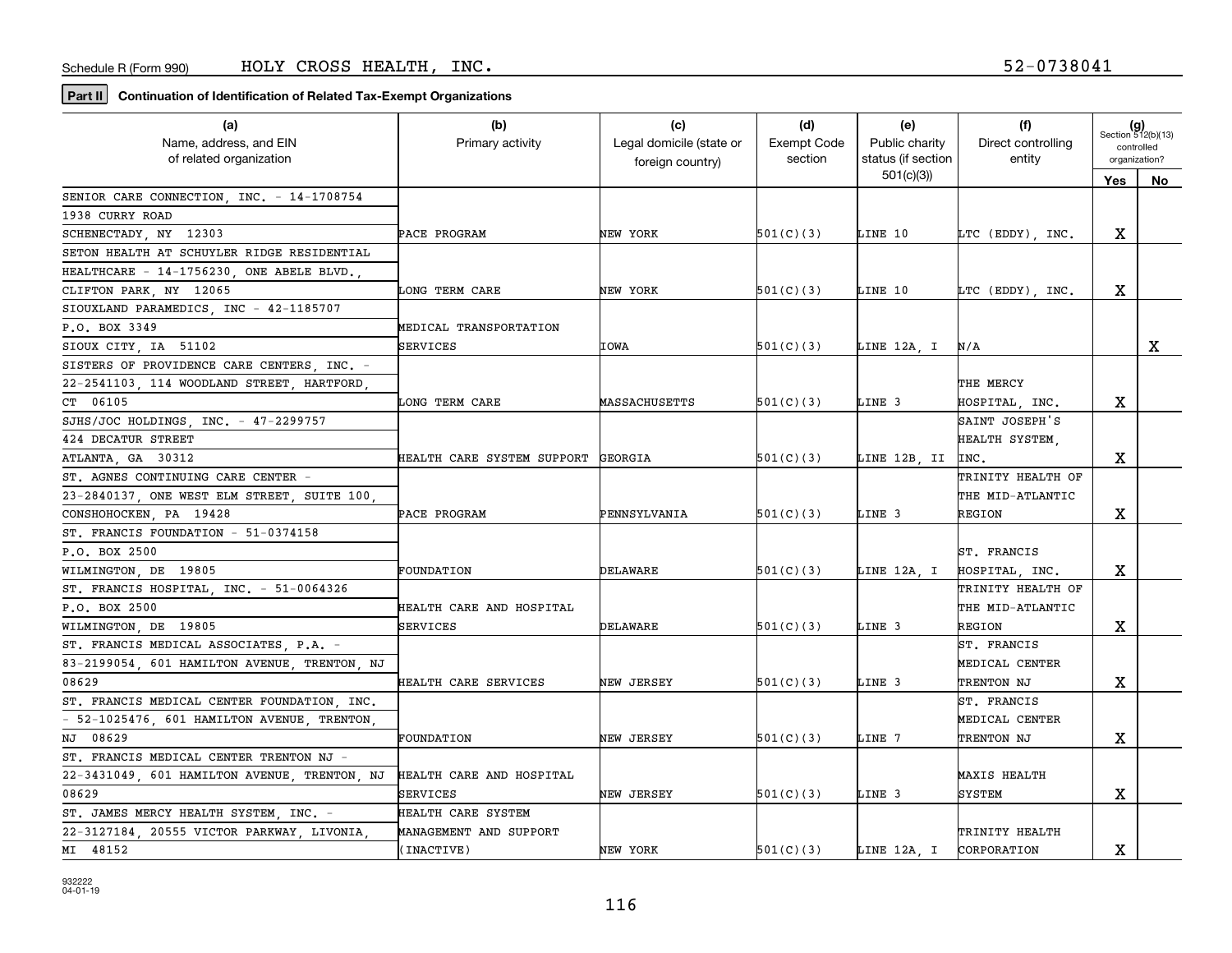| (a)                                          | (b)                        | (c)                      | (d)                | (e)                       | (f)                | $(g)$<br>Section 512(b)(13) |    |
|----------------------------------------------|----------------------------|--------------------------|--------------------|---------------------------|--------------------|-----------------------------|----|
| Name, address, and EIN                       | Primary activity           | Legal domicile (state or | <b>Exempt Code</b> | Public charity            | Direct controlling | controlled                  |    |
| of related organization                      |                            | foreign country)         | section            | status (if section        | entity             | organization?               |    |
|                                              |                            |                          |                    | 501(c)(3)                 |                    | Yes                         | No |
| ST. JOSEPH MERCY CHELSEA, INC. - 82-4757260  |                            |                          |                    |                           |                    |                             |    |
| 775 S MAIN ST                                | HEALTH CARE AND HOSPITAL   |                          |                    |                           | TRINITY            |                             |    |
| CHELSEA, MI 48118                            | SERVICES                   | MICHIGAN                 | 501(C)(3)          | LINE 3                    | HEALTH-MICHIGAN    | х                           |    |
| ST. JOSEPH OF THE PINES, INC. - 56-0694200   |                            |                          |                    |                           | TRINITY            |                             |    |
| 100 GOSSMAN DRIVE                            |                            |                          |                    |                           | CONTINUING CARE    |                             |    |
| SOUTHERN PINES, NC 28387                     | LONG TERM CARE             | NORTH CAROLINA           | 501(C)(3)          | LINE 3                    | <b>SERVICES</b>    | X                           |    |
| ST. JOSEPH'S COLLEGE OF NURSING AT ST.       |                            |                          |                    |                           | ST. JOSEPH'S       |                             |    |
| JOSEPH'S HOSPITAL HEALTH CENTER - 20-, 206   |                            |                          |                    |                           | HOSPITAL HEALTH    |                             |    |
| PROSPECT AVENUE, SYRACUSE, NY 13203          | COLLEGE OF NURSING         | NEW YORK                 | 501(C)(3)          | LINE 2                    | <b>CENTER</b>      | х                           |    |
| ST. JOSEPH'S HEALTH CENTER PROPERTIES INC.   |                            |                          |                    |                           |                    |                             |    |
| - 23-7219294, 301 PROSPECT AVENUE, SYRACUSE, | <b>BUILDING MANAGEMENT</b> |                          |                    |                           | ST. JOSEPH'S       |                             |    |
| NY 13203                                     | SERVICES                   | NEW YORK                 | 501(C)(3)          | LINE 12B, II HEALTH, INC. |                    | х                           |    |
| ST. JOSEPH'S HEALTH, INC. - 47-4754987       |                            |                          |                    |                           |                    |                             |    |
| 301 PROSPECT AVENUE                          | HEALTH CARE SYSTEM         |                          |                    | LINE 12C,                 | TRINITY HEALTH     |                             |    |
| SYRACUSE NY 13203                            | MANAGEMENT AND SUPPORT     | NEW YORK                 | 501(C)(3)          | III-FI                    | CORPORATION        | х                           |    |
| ST. JOSEPH'S HOSPITAL HEALTH CENTER -        |                            |                          |                    |                           |                    |                             |    |
| 15-0532254, 301 PROSPECT AVENUE, SYRACUSE    | HEALTH CARE AND HOSPITAL   |                          |                    |                           | ST. JOSEPH'S       |                             |    |
| NY 13203                                     | SERVICES                   | NEW YORK                 | 501(C)(3)          | LINE 3                    | HEALTH, INC.       | х                           |    |
| ST. JOSEPH'S HOSPITAL HEALTH CENTER          |                            |                          |                    |                           |                    |                             |    |
| FOUNDATION, INC. - 22-2149775, 301 PROSPECT  |                            |                          |                    |                           | ST. JOSEPH'S       |                             |    |
| AVENUE, SYRACUSE, NY 13203                   | FOUNDATION                 | NEW YORK                 | 501(C)(3)          | LINE 12B, II HEALTH, INC. |                    | X                           |    |
| ST. JOSEPH'S MEDICAL, $P.C. - 27-3899821$    |                            |                          |                    |                           | ST. JOSEPH'S       |                             |    |
| 301 PROSPECT AVENUE                          |                            |                          |                    |                           | HOSPITAL HEALTH    |                             |    |
| SYRACUSE, NY 13203                           | HEALTH CARE SERVICES       | NEW YORK                 | 501(C)(3)          | LINE 12A, I               | <b>CENTER</b>      | х                           |    |
| ST. JOSEPH'S PHYSICIAN HEALTH, P.C. -        |                            |                          |                    |                           | ST. JOSEPH'S       |                             |    |
| 16-1516863, 301 PROSPECT AVENUE, SYRACUSE    |                            |                          |                    |                           | HOSPITAL HEALTH    |                             |    |
| NY 13203                                     | HEALTH CARE SERVICES       | NEW YORK                 | 501(C)(3)          | LINE 12A, I               | <b>CENTER</b>      | x                           |    |
| ST. MARY BUILDING AND DEVELOPMENT            |                            |                          |                    |                           |                    |                             |    |
| 46-1827502 1201 LANGHORNE-NEWTOWN ROAD       |                            |                          |                    |                           | ST. MARY MEDICAL   |                             |    |
| LANGHORNE PA 19047                           | TITLE HOLDING COMPANY      | PENNSYLVANIA             | 501(C)(2)          | N/A                       | CENTER             | x                           |    |
| ST. MARY EMERGENCY MEDICAL SERVICES -        |                            |                          |                    |                           |                    |                             |    |
| 46-5354512, 1201 LANGHORNE-NEWTOWN ROAD      |                            |                          |                    |                           | ST. MARY MEDICAL   |                             |    |
| LANGHORNE, PA 19047                          | HEALTH CARE SERVICES       | PENNSYLVANIA             | 501(C)(3)          | LINE 10                   | CENTER             | X                           |    |
| ST. MARY HOME, INCORPORATED - 06-0646843     |                            |                          |                    |                           |                    |                             |    |
| 2021 ALBANY AVENUE                           |                            |                          |                    |                           | MERCY COMMUNITY    |                             |    |
| WEST HARTFORD, CT 06117                      | LONG TERM CARE             | CONNECTICUT              | 501(C)(3)          | LINE 3                    | HEALTH, INC.       | x                           |    |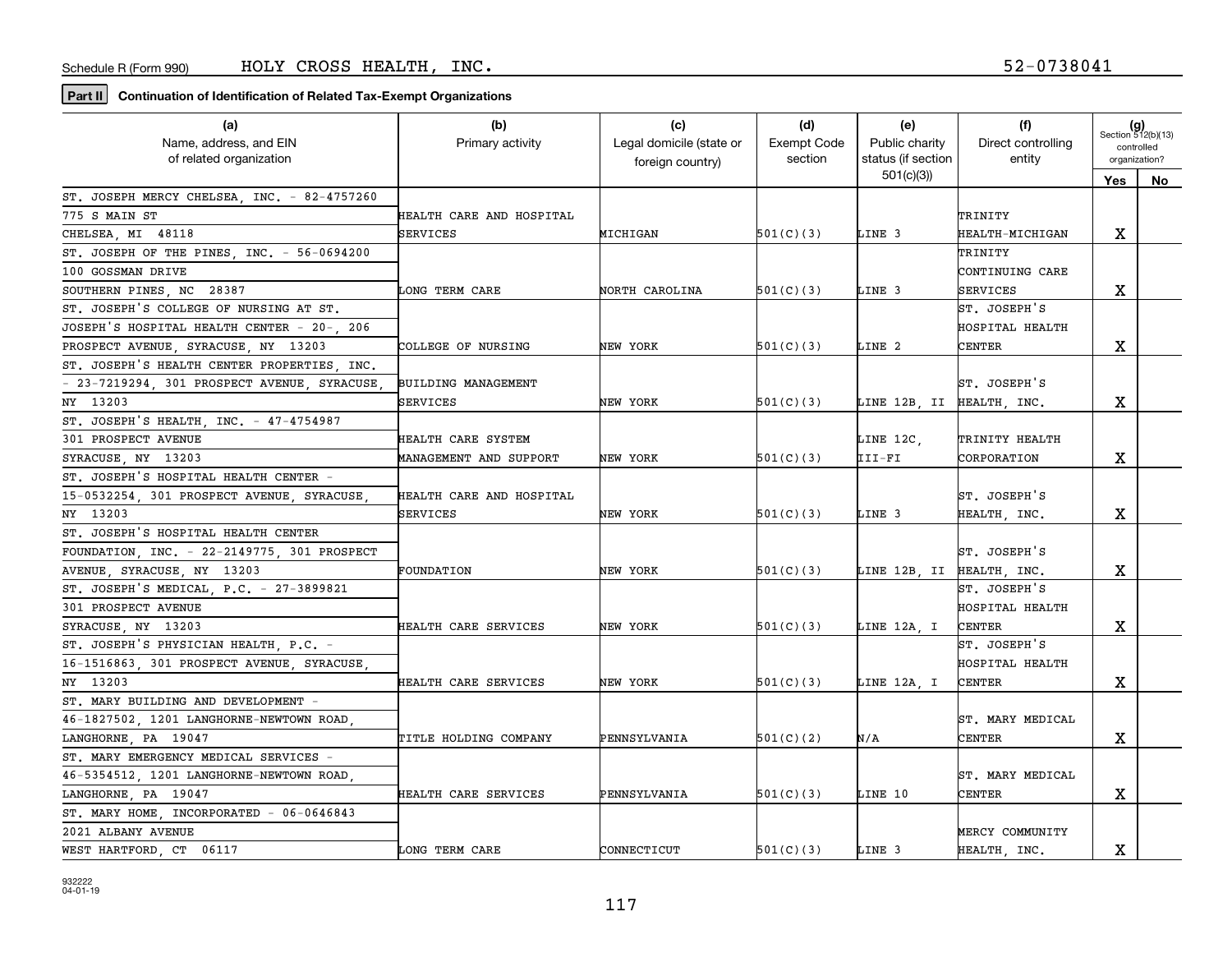| (a)                                          | (b)                      | (c)                      | (d)                | (e)                      | (f)                | $(g)$<br>Section 512(b)(13) |     |
|----------------------------------------------|--------------------------|--------------------------|--------------------|--------------------------|--------------------|-----------------------------|-----|
| Name, address, and EIN                       | Primary activity         | Legal domicile (state or | <b>Exempt Code</b> | Public charity           | Direct controlling | controlled                  |     |
| of related organization                      |                          | foreign country)         | section            | status (if section       | entity             | organization?               |     |
|                                              |                          |                          |                    | 501(c)(3)                |                    | Yes                         | No. |
| ST. MARY MEDICAL CENTER - 23-1913910         |                          |                          |                    |                          | TRINITY HEALTH OF  |                             |     |
| 1201 LANGHORNE-NEWTOWN ROAD                  | HEALTH CARE AND HOSPITAL |                          |                    |                          | THE MID-ATLANTIC   |                             |     |
| LANGHORNE PA 19047                           | SERVICES                 | PENNSYLVANIA             | 501(C)(3)          | LINE 3                   | REGION             | х                           |     |
| ST. MARY'S FOUNDATION, INC. - 58-2544232     |                          |                          |                    |                          |                    |                             |     |
| 1230 BAXTER STREET                           |                          |                          |                    |                          | ST. MARY'S HEALTH  |                             |     |
| ATHENS, GA 30606                             | FOUNDATION               | GEORGIA                  | 501(C)(3)          | LINE 12A, I              | CARE SYSTEM, INC.  | x                           |     |
| ST. MARY'S GOOD SAMARITAN FOUNDATION, INC. - |                          |                          |                    |                          |                    |                             |     |
| 81-1660088, 1230 BAXTER STREET, ATHENS, GA   |                          |                          |                    |                          | ST. MARY'S HEALTH  |                             |     |
| 30606                                        | FOUNDATION               | GEORGIA                  | 501(C)(3)          | LINE 12A, I              | CARE SYSTEM, INC.  | х                           |     |
| ST. MARY'S HEALTH CARE SYSTEM, INC. -        |                          |                          |                    |                          |                    |                             |     |
| 58-0566223, 1230 BAXTER STREET, ATHENS, GA   | HEALTH CARE AND HOSPITAL |                          |                    |                          | TRINITY HEALTH     |                             |     |
| 30606                                        | <b>SERVICES</b>          | GEORGIA                  | 501(C)(3)          | LINE 3                   | CORPORATION        | х                           |     |
| ST. MARY'S HIGHLAND HILLS, INC. - 02-0576648 |                          |                          |                    |                          |                    |                             |     |
| 1230 BAXTER STREET                           |                          |                          |                    |                          | ST. MARY'S HEALTH  |                             |     |
| ATHENS GA 30606                              | SENIOR LIVING COMMUNITY  | GEORGIA                  | 501(C)(3)          | LINE 3                   | CARE SYSTEM, INC.  | х                           |     |
| ST. MARY'S MEDICAL GROUP, INC. - 26-1858563  |                          |                          |                    |                          |                    |                             |     |
| 1230 BAXTER STREET                           |                          |                          |                    |                          | ST. MARY'S HEALTH  |                             |     |
| ATHENS, GA 30606                             | HEALTH CARE SERVICES     | GEORGIA                  | 501(C)(3)          | LINE 3                   | CARE SYSTEM, INC.  | X                           |     |
| ST. MARY'S SACRED HEART HOSPITAL, INC. -     |                          |                          |                    |                          |                    |                             |     |
| 47-3752176, 367 CLEAR CREEK PARKWAY,         | HEALTH CARE AND HOSPITAL |                          |                    |                          | ST. MARY'S HEALTH  |                             |     |
| LAVONIA, GA 30553                            | SERVICES                 | GEORGIA                  | 501(C)(3)          | LINE 3                   | CARE SYSTEM, INC.  | х                           |     |
| ST. PETER'S HEALTH PARTNERS - 45-3570715     |                          |                          |                    |                          |                    |                             |     |
| 315 SOUTH MANNING BLVD                       | HEALTH CARE SYSTEM       |                          |                    |                          | TRINITY HEALTH     |                             |     |
| ALBANY, NY 12208                             | MANAGEMENT AND SUPPORT   | NEW YORK                 | 501(C)(3)          | LINE 12B, II CORPORATION |                    | x                           |     |
| ST. PETER'S HEALTH PARTNERS MEDICAL          |                          |                          |                    |                          |                    |                             |     |
| ASSOCIATES, P.C. - 46-1177336, 315 SOUTH     |                          |                          |                    |                          | ST. PETER'S        |                             |     |
| MANNING BLVD, ALBANY, NY 12208               | HEALTH CARE SERVICES     | NEW YORK                 | 501(C)(3)          | LINE 3                   | HEALTH PARTNERS    | х                           |     |
| ST. PETER'S HOSPITAL - $14-1348692$          |                          |                          |                    |                          |                    |                             |     |
| 315 SOUTH MANNING BLVD                       | HEALTH CARE AND HOSPITAL |                          |                    |                          | ST. PETER'S        |                             |     |
| ALBANY, NY 12208                             | SERVICES                 | NEW YORK                 | 501(C)(3)          | LINE 3                   | HEALTH PARTNERS    | x                           |     |
| ST. PETER'S HOSPITAL FOUNDATION, INC. -      |                          |                          |                    |                          |                    |                             |     |
| 22-2262982, 310 SOUTH MANNING BLVD, ALBANY,  |                          |                          |                    |                          | ST. PETER'S        |                             |     |
| NY 12208                                     | FOUNDATION               | NEW YORK                 | 501(C)(3)          | LINE 7                   | HEALTH PARTNERS    | х                           |     |
| SUNNYVIEW HOSPITAL AND REHABILITATION CENTER |                          |                          |                    |                          |                    |                             |     |
| - 14-1338386, 1270 BELMONT AVENUE,           | HEALTH CARE AND HOSPITAL |                          |                    |                          | ST. PETER'S        |                             |     |
| SCHENECTADY NY 12308                         | <b>SERVICES</b>          | NEW YORK                 | 501(C)(3)          | LINE 3                   | HEALTH PARTNERS    | x                           |     |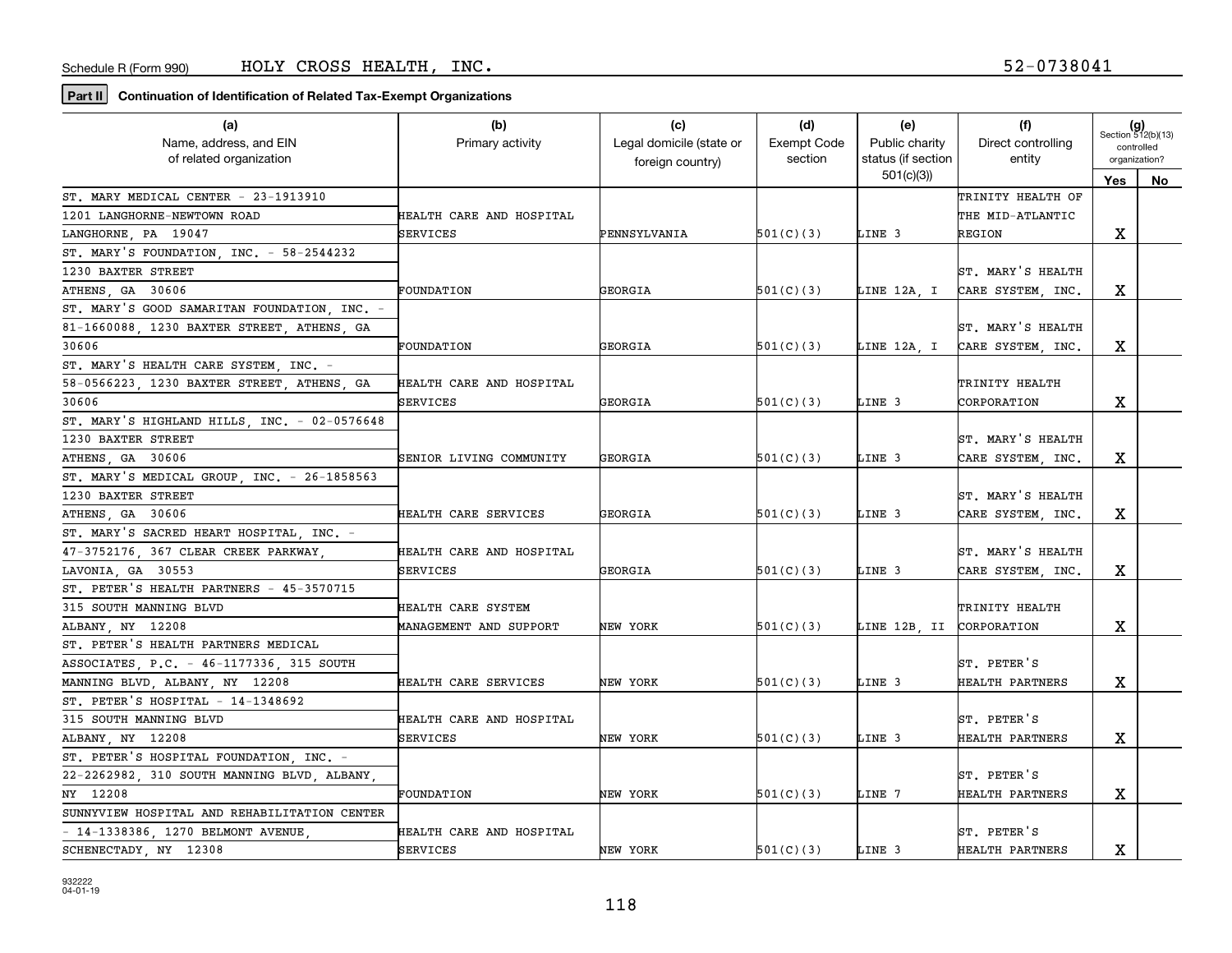| (a)                                          | (b)                      | (c)                      | (d)                | (e)                | (f)                | $(g)$<br>Section 512(b)(13) |    |
|----------------------------------------------|--------------------------|--------------------------|--------------------|--------------------|--------------------|-----------------------------|----|
| Name, address, and EIN                       | Primary activity         | Legal domicile (state or | <b>Exempt Code</b> | Public charity     | Direct controlling | controlled                  |    |
| of related organization                      |                          | foreign country)         | section            | status (if section | entity             | organization?               |    |
|                                              |                          |                          |                    | 501(c)(3)          |                    | Yes                         | No |
| SUNNYVIEW HOSPITAL AND REHABILITATION CENTER |                          |                          |                    |                    | SUNNYVIEW          |                             |    |
| FOUNDATION, INC. - 22-2505127, 1270 BELMONT  |                          |                          |                    |                    | HOSPITAL AND       |                             |    |
| AVE., SCHENECTADY, NY 12308                  | <b>FOUNDATION</b>        | NEW YORK                 | 501(C)(3)          | LINE 7             | REHABILITATION     | x                           |    |
| THE AUXILIARY OF ST. JOSEPH'S HOSPITAL       |                          |                          |                    |                    | ST. JOSEPH'S       |                             |    |
| HEALTH CENTER, INC. - 20-3018640, 301        | VOLUNTEER SERVICE        |                          |                    |                    | HOSPITAL HEALTH    |                             |    |
| PROSPECT AVENUE, SYRACUSE, NY 13203          | AUXILIARY                | NEW YORK                 | 501(C)(3)          | LINE 10            | <b>CENTER</b>      | х                           |    |
| THE BURDETT CARE CENTER, INC - 27-2153849    |                          |                          |                    |                    |                    |                             |    |
| 2215 BURDETT AVE.                            |                          |                          |                    |                    | SAMARITAN          |                             |    |
| TROY NY 12180                                | HEALTH CARE SERVICES     | NEW YORK                 | 501(C)(3)          | LINE 3             | HOSPITAL           | х                           |    |
| THE COMMUNITY HOSPICE FOUNDATION INC. -      |                          |                          |                    |                    |                    |                             |    |
| 22-2692940, 445 NEW KARNER RD., ALBANY, NY   |                          |                          |                    |                    | THE COMMUNITY      |                             |    |
| 12205                                        | FOUNDATION               | NEW YORK                 | 501(C)(3)          | LINE 7             | HOSPICE, INC.      | х                           |    |
| THE COMMUNITY HOSPICE, INC. - 14-1608921     |                          |                          |                    |                    |                    |                             |    |
| 445 NEW KARNER RD.                           |                          |                          |                    |                    | ST. PETER'S        |                             |    |
| ALBANY , NY 12205                            | HOSPICE SERVICES         | NEW YORK                 | 501(C)(3)          | LINE 3             | HEALTH PARTNERS    | x                           |    |
| THE FOUNDATION OF SAINT JOSEPH REGIONAL      |                          |                          |                    |                    | SAINT JOSEPH       |                             |    |
| MEDICAL CENTER, INC. - 35-1654543, 707 EAST  |                          |                          |                    |                    | REGIONAL MEDICAL   |                             |    |
| CEDAR STREET, STE 175, SOUTH BEND, IN 46617  | FOUNDATION               | INDIANA                  | 501(C)(3)          | LINE 7             | CENTER, INC.       | х                           |    |
| THE JAMES A. EDDY MEMORIAL GERIATRIC CENTER  |                          |                          |                    |                    |                    |                             |    |
| INC. - 22-2570478, 2256 BURDETT AVE., TROY,  |                          |                          |                    |                    |                    |                             |    |
| NY 12180                                     | LONG TERM CARE           | NEW YORK                 | 501(C)(3)          | LINE 10            | LTC (EDDY), INC.   | х                           |    |
| THE MARJORIE DOYLE ROCKWELL CENTER, INC. -   |                          |                          |                    |                    |                    |                             |    |
| 14-1793885, 421 WEST COLUMBIA ST., COHOES,   |                          |                          |                    |                    |                    |                             |    |
| NY 12047                                     | LONG TERM CARE           | NEW YORK                 | 501(C)(3)          | LINE 10            | LTC (EDDY), INC.   | x                           |    |
| THE MERCY HOSPITAL, INC. - 04-3398280        |                          |                          |                    |                    | TRINITY HEALTH OF  |                             |    |
| 114 WOODLAND STREET                          | HEALTH CARE AND HOSPITAL |                          |                    |                    | NEW ENGLAND CORP,  |                             |    |
| HARTFORD CT 06105                            | SERVICES                 | MASSACHUSETTS            | 501(C)(3)          | LINE 3             | INC.               | х                           |    |
| THE NORTHEAST HEALTH FOUNDATION, INC. -      |                          |                          |                    |                    |                    |                             |    |
| 22-2743478, 310 SOUTH MANNING BLVD, ALBANY,  |                          |                          |                    |                    | ST. PETER'S        |                             |    |
| NY 12208                                     | FOUNDATION               | NEW YORK                 | 501(C)(3)          | LINE 7             | HEALTH PARTNERS    | x                           |    |
| THE WOMEN'S AUXILIARY OF SAINT FRANCIS       |                          |                          |                    |                    |                    |                             |    |
| HOSPITAL AND MEDICAL CENTER, INC. - 0, 114   | VOLUNTEER SERVICE        |                          |                    |                    |                    |                             |    |
| WOODLAND STREET, HARTFORD, CT 06105          | AUXILIARY                | CONNECTICUT              | 501(C)(3)          | LINE 12B, II N/A   |                    |                             | x  |
| THHS OAKLAND F/K/A CRANBROOK HOSPICE CARE -  |                          |                          |                    |                    |                    |                             |    |
| 38-3320699, 20555 VICTOR PARKWAY, LIVONIA    | HOSPICE SERVICES         |                          |                    |                    | TRINITY HOME       |                             |    |
| MI 48152                                     | (INACTIVE)               | MICHIGAN                 | 501(C)(3)          | LINE 10            | HEALTH SERVICES    | х                           |    |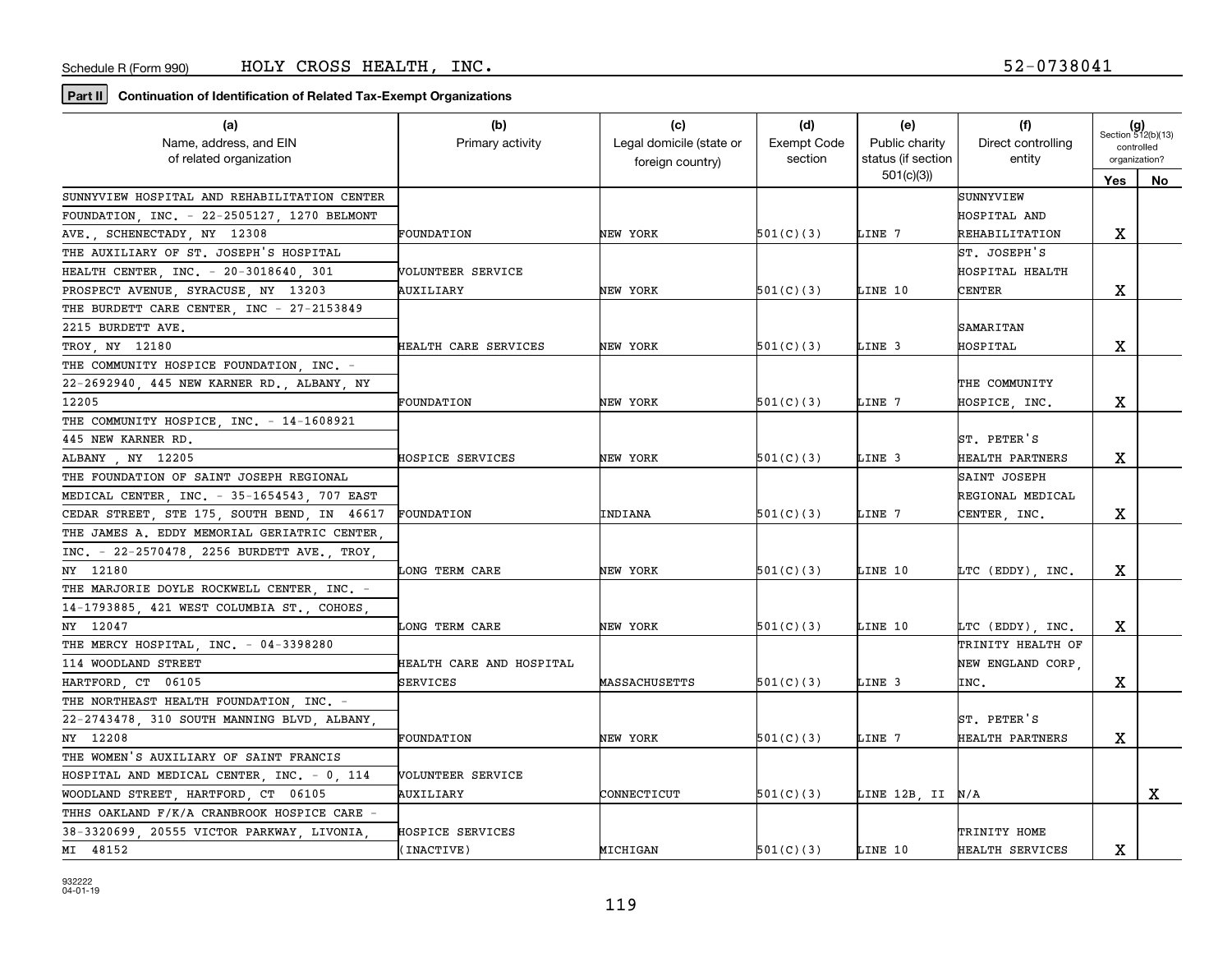| (a)                                          | (b)                      | (c)                      | (d)                | (e)                      | (f)                | $(g)$<br>Section 512(b)(13) |    |
|----------------------------------------------|--------------------------|--------------------------|--------------------|--------------------------|--------------------|-----------------------------|----|
| Name, address, and EIN                       | Primary activity         | Legal domicile (state or | <b>Exempt Code</b> | Public charity           | Direct controlling | controlled                  |    |
| of related organization                      |                          | foreign country)         | section            | status (if section       | entity             | organization?               |    |
|                                              |                          |                          |                    | 501(c)(3)                |                    | Yes                         | No |
| TRI-HOSPITAL EMERGENCY MEDICAL SERVICES -    |                          |                          |                    |                          |                    |                             |    |
| 38-2485700, 309 GRAND RIVER, PORT HURON, MI  |                          |                          |                    |                          |                    |                             |    |
| 48060                                        | HEALTH CARE SERVICES     | MICHIGAN                 | 501(C)(3)          | LINE 12A, I              | N/A                |                             | X  |
| TRINITY CONTINUING CARE SERVICES -           |                          |                          |                    |                          |                    |                             |    |
| 38-2559656, PO BOX 9184, FARMINGTON HILLS    |                          |                          |                    |                          | TRINITY HEALTH     |                             |    |
| MI 48333                                     | LONG TERM CARE           | MICHIGAN                 | 501(C)(3)          | LINE 10                  | CORPORATION        | X                           |    |
| TRINITY CONTINUING CARE SERVICES - INDIANA - |                          |                          |                    |                          | TRINITY            |                             |    |
| 93-0907047, PO BOX 9184, FARMINGTON HILLS    |                          |                          |                    |                          | CONTINUING CARE    |                             |    |
| MI 48333                                     | <b>LONG TERM CARE</b>    | INDIANA                  | 501(C)(3)          | LINE 10                  | <b>SERVICES</b>    | X                           |    |
| TRINITY CONTINUING CARE SERVICES -           |                          |                          |                    |                          | TRINITY            |                             |    |
| MASSACHUSETTS - 82-4005577, PO BOX 9184,     |                          |                          |                    |                          | CONTINUING CARE    |                             |    |
| FARMINGTON HILLS, MI 48333                   | LONG TERM CARE           | MICHIGAN                 | 501(C)(3)          | LINE 10                  | SERVICES           | $\mathbf X$                 |    |
| TRINITY HEALTH - MICHIGAN - 38-2113393       |                          |                          |                    |                          |                    |                             |    |
| 20555 VICTOR PARKWAY                         | HEALTH CARE AND HOSPITAL |                          |                    |                          | TRINITY HEALTH     |                             |    |
| LIVONIA, MI 48152                            | SERVICES                 | MICHIGAN                 | 501(C)(3)          | LINE 3                   | CORPORATION        | X                           |    |
| TRINITY HEALTH CORPORATION - 35-1443425      |                          |                          |                    |                          |                    |                             |    |
| 20555 VICTOR PARKWAY                         | HEALTH CARE SYSTEM       |                          |                    |                          | CATHOLIC HEALTH    |                             |    |
| LIVONIA, MI 48152                            | MANAGEMENT AND SUPPORT   | INDIANA                  | 501(C)(3)          | LINE 12B, II             | MINISTRIES         | х                           |    |
| TRINITY HEALTH LIFE PENNSYLVANIA, INC. -     |                          |                          |                    |                          |                    |                             |    |
| 47-5244984, P.O. BOX 9184, FARMINGTON HILLS  |                          |                          |                    |                          | TRINITY HEALTH     |                             |    |
| MI 48333                                     | PACE PROGRAM             | PENNSYLVANIA             | 501(C)(3)          | LINE 10                  | PACE               | X                           |    |
| TRINITY HEALTH OF NEW ENGLAND CORPORATION    |                          |                          |                    |                          |                    |                             |    |
| INC. - 06-1491191, 114 WOODLAND STREET,      | HEALTH CARE SYSTEM       |                          |                    | LINE 12C,                | TRINITY HEALTH     |                             |    |
| HARTFORD, CT 06105                           | MANAGEMENT AND SUPPORT   | CONNECTICUT              | 501(C)(3)          | III-FI                   | CORPORATION        | x                           |    |
| TRINITY HEALTH OF NEW ENGLAND EMERGENCY      |                          |                          |                    |                          | TRINITY HEALTH OF  |                             |    |
| MEDICAL SERVICES, INC - 83-3546613, 114      |                          |                          |                    |                          | NEW ENGLAND CORP,  |                             |    |
| WOODLAND STREET, HARTFORD, CT 06105          | HEALTH CARE SERVICES     | CONNECTICUT              | 501(C)(3)          | LINE 10                  | INC.               | x                           |    |
| TRINITY HEALTH OF NEW ENGLAND PROVIDER       |                          |                          |                    |                          | TRINITY HEALTH OF  |                             |    |
| NETWORK ORGANIZATION, INC. - 06-1450, 114    |                          |                          |                    |                          | NEW ENGLAND CORP.  |                             |    |
| WOODLAND STREET, HARTFORD, CT 06105          | HEALTH CARE SERVICES     | CONNECTICUT              | 501(C)(3)          | LINE 3                   | INC.               | X                           |    |
| TRINITY HEALTH OF THE MID-ATLANTIC REGION -  |                          |                          |                    |                          |                    |                             |    |
| 23-2212638, ONE WEST ELM STREET, SUITE 100,  | HEALTH CARE SYSTEM       |                          |                    | LINE 12C,                | TRINITY HEALTH     |                             |    |
| CONSHOHOCKEN, PA 19428                       | MANAGEMENT AND SUPPORT   | PENNSYLVANIA             | 501(C)(3)          | III-FI                   | CORPORATION        | X                           |    |
| TRINITY HEALTH PACE - 47-3073124             |                          |                          |                    |                          |                    |                             |    |
| P.O. BOX 9184                                |                          |                          |                    |                          | TRINITY HEALTH     |                             |    |
| FARMINGTON HILLS, MI 48333                   | PACE PROGRAM             | MICHIGAN                 | 501(C)(3)          | LINE 12B, II CORPORATION |                    | X                           |    |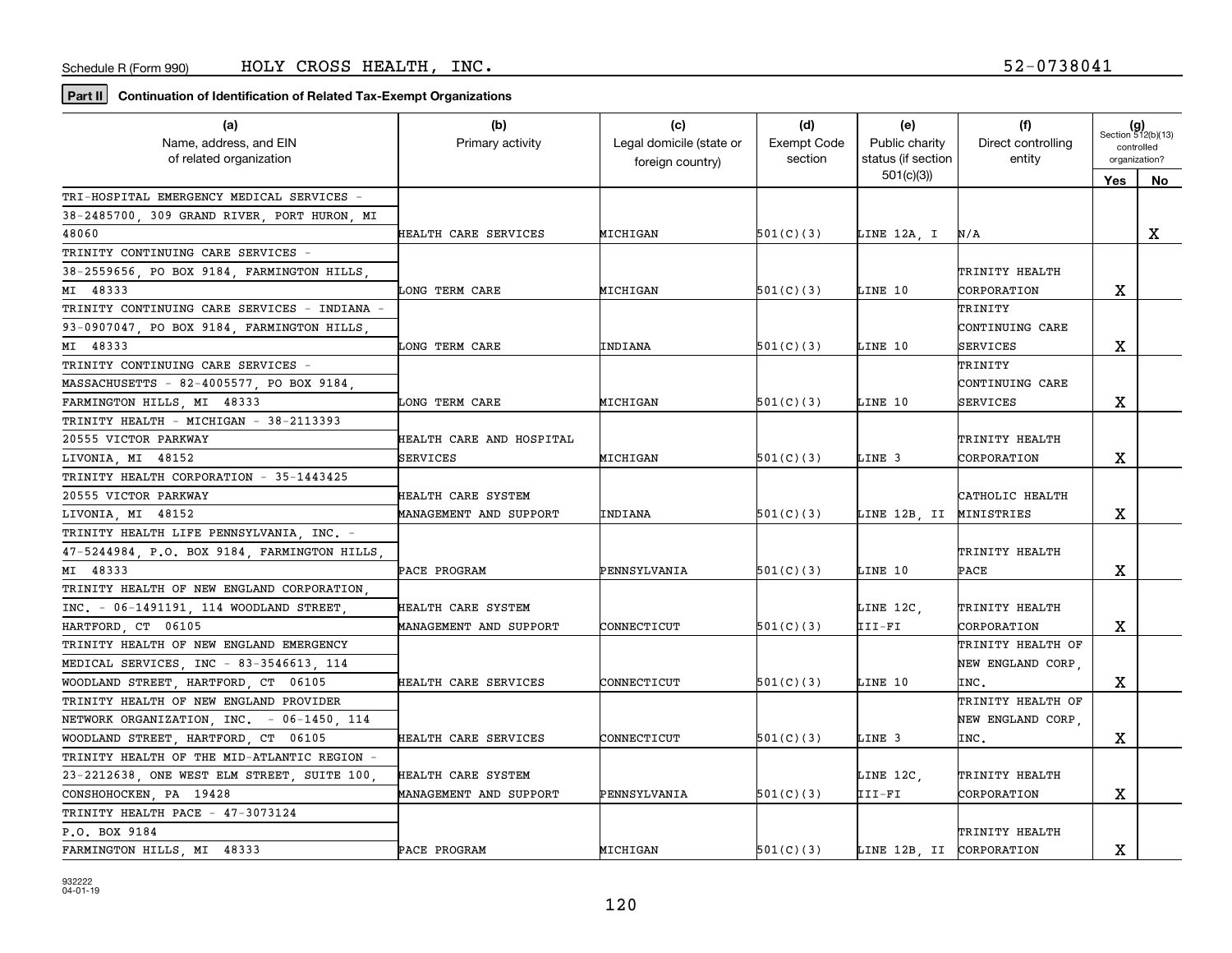| (a)<br>Name, address, and EIN<br>of related organization | (b)<br>Primary activity | (c)<br>Legal domicile (state or<br>foreign country) | (d)<br>Exempt Code<br>section | (e)<br>Public charity<br>status (if section | (f)<br>Direct controlling<br>entity | $(g)$<br>Section 512(b)(13)<br>controlled<br>organization? |    |
|----------------------------------------------------------|-------------------------|-----------------------------------------------------|-------------------------------|---------------------------------------------|-------------------------------------|------------------------------------------------------------|----|
|                                                          |                         |                                                     |                               | 501(c)(3)                                   |                                     | Yes                                                        | No |
| TRINITY HEALTH WELFARE BENEFIT TRUST -                   |                         |                                                     |                               |                                             |                                     |                                                            |    |
| 20-8151733, 20555 VICTOR PARKWAY, LIVONIA,               | RETIREE MEDICAL AND     |                                                     |                               |                                             | TRINITY HEALTH                      |                                                            |    |
| MI 48152                                                 | RETIREE LIFE INSURANCE  | MICHIGAN                                            | 501(C)(9)                     | N/A                                         | CORPORATION                         | X                                                          |    |
| TRINITY HOME HEALTH SERVICES - 38-2621935                |                         |                                                     |                               |                                             |                                     |                                                            |    |
| P.O. BOX 9184                                            | MANAGEMENT SERVICES FOR |                                                     |                               |                                             | TRINITY HEALTH                      |                                                            |    |
| FARMINGTON HILLS, MI 48333                               | HOME HEALTH SYSTEM      | MICHIGAN                                            | 501(C)(3)                     | LINE 10                                     | CORPORATION                         | X                                                          |    |
| VILLA MARY IMMACULATE - 14-1438749                       |                         |                                                     |                               |                                             |                                     |                                                            |    |
| 301 HACKETT BLVD                                         |                         |                                                     |                               |                                             | ST. PETER'S                         |                                                            |    |
| ALBANY, NY 12208                                         | LONG TERM CARE          | NEW YORK                                            | 501(C)(3)                     | LINE 3                                      | HOSPITAL                            | X                                                          |    |
|                                                          |                         |                                                     |                               |                                             |                                     |                                                            |    |
|                                                          |                         |                                                     |                               |                                             |                                     |                                                            |    |
|                                                          |                         |                                                     |                               |                                             |                                     |                                                            |    |
|                                                          |                         |                                                     |                               |                                             |                                     |                                                            |    |
|                                                          |                         |                                                     |                               |                                             |                                     |                                                            |    |
|                                                          |                         |                                                     |                               |                                             |                                     |                                                            |    |
|                                                          |                         |                                                     |                               |                                             |                                     |                                                            |    |
|                                                          |                         |                                                     |                               |                                             |                                     |                                                            |    |
|                                                          |                         |                                                     |                               |                                             |                                     |                                                            |    |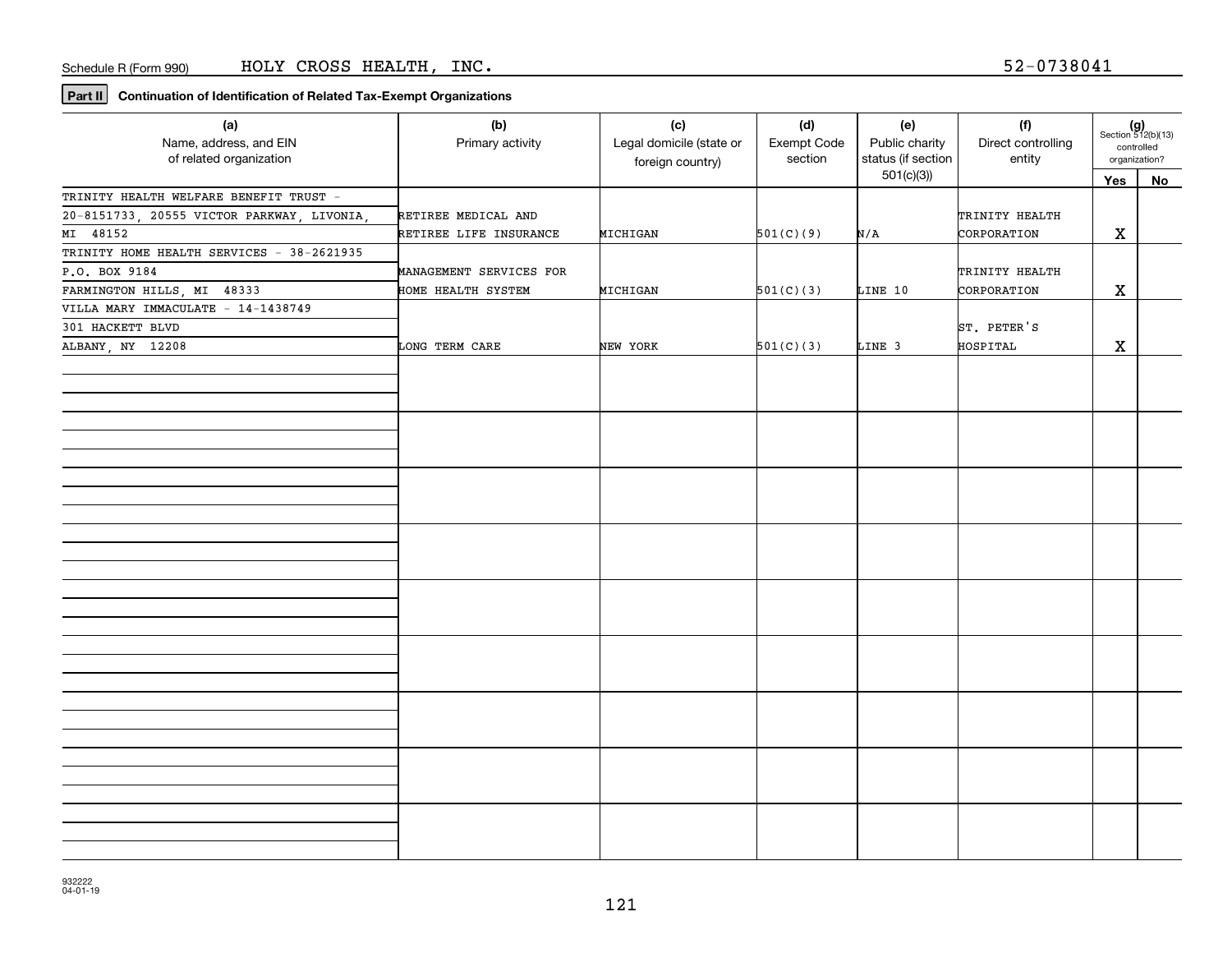**Identification of Related Organizations Taxable as a Partnership.** Complete if the organization answered "Yes" on Form 990, Part IV, line 34, because it had one or more related **Part III** organizations treated as a partnership during the tax year.

| (a)                                               | (b)                    | (c)                                       | (d)                          | (e)                                                                   | (f)                      | (g)                               |     | (h)                              | (i)                                           | (j)                  | (k)                                |
|---------------------------------------------------|------------------------|-------------------------------------------|------------------------------|-----------------------------------------------------------------------|--------------------------|-----------------------------------|-----|----------------------------------|-----------------------------------------------|----------------------|------------------------------------|
| Name, address, and EIN<br>of related organization | Primary activity       | Legal<br>domicile<br>(state or<br>foreign | Direct controlling<br>entity | Predominant income<br>(related, unrelated,<br>excluded from tax under | Share of total<br>income | Share of<br>end-of-year<br>assets |     | Disproportionate<br>allocations? | Code V-UBI<br>amount in box<br>20 of Schedule | managing<br>partner? | General or Percentage<br>ownership |
|                                                   |                        | country)                                  |                              | sections 512-514)                                                     |                          |                                   | Yes | No                               | K-1 (Form 1065) Yes No                        |                      |                                    |
| ADVENT REHABILITATION LLC -                       |                        |                                           |                              |                                                                       |                          |                                   |     |                                  |                                               |                      |                                    |
| 38-3306673, 607 DEWEY AVENUE,                     | REHABILITATION         |                                           |                              |                                                                       |                          |                                   |     |                                  |                                               |                      |                                    |
| SUITE 300, GRAND RAPIDS, MI                       | THERAPY                |                                           |                              |                                                                       |                          |                                   |     |                                  |                                               |                      |                                    |
| 49504                                             | <b>SERVICES</b>        | MI                                        | N/A                          | N/A                                                                   | N/A                      | N/A                               | N/A |                                  | N/A                                           | N/A                  | N/A                                |
|                                                   |                        |                                           |                              |                                                                       |                          |                                   |     |                                  |                                               |                      |                                    |
| BH VENTURE ONE LP -                               |                        |                                           |                              |                                                                       |                          |                                   |     |                                  |                                               |                      |                                    |
| 38-4098074, 905 WATSON                            |                        |                                           |                              |                                                                       |                          |                                   |     |                                  |                                               |                      |                                    |
| STREET, PITTSBURGH, PA 15219                      | REAL ESTATE            | PA                                        | N/A                          | N/A                                                                   | N/A                      | N/A                               | N/A |                                  | N/A                                           | N/A                  | N/A                                |
| BIG RUN MEDICAL OFFICE                            |                        |                                           |                              |                                                                       |                          |                                   |     |                                  |                                               |                      |                                    |
| BUILDING LIMITED PARTNERSHIP                      |                        |                                           |                              |                                                                       |                          |                                   |     |                                  |                                               |                      |                                    |
| $-31-1608125$ , 6150 EAST BROAD                   | MEDICAL OFFICE         |                                           |                              |                                                                       |                          |                                   |     |                                  |                                               |                      |                                    |
| STREET, COLUMBUS, OH 43213                        | <b>BUILDING RENTAL</b> | OH                                        | N/A                          | N/A                                                                   | N/A                      | N/A                               | N/A |                                  | N/A                                           | N/R                  | N/A                                |
| CATHERINE HORAN BUILDING                          |                        |                                           |                              |                                                                       |                          |                                   |     |                                  |                                               |                      |                                    |
| ASSOCIATES LP - 04-2723429.                       |                        |                                           |                              |                                                                       |                          |                                   |     |                                  |                                               |                      |                                    |
| 1221 MAIN STREET, SUITE 105,                      | PROPERTY               |                                           |                              |                                                                       |                          |                                   |     |                                  |                                               |                      |                                    |
| HOLYOKE, MA 01040                                 | MANAGEMENT             | MA                                        | N/A                          | N/A                                                                   | N/A                      | N/A                               | N/A |                                  | N/A                                           | N/A                  | N/A                                |

**Identification of Related Organizations Taxable as a Corporation or Trust.** Complete if the organization answered "Yes" on Form 990, Part IV, line 34, because it had one or more related **Part IV** organizations treated as a corporation or trust during the tax year.

| (a)<br>Name, address, and EIN<br>of related organization | (b)<br>Primary activity | (c)<br>Legal domicile<br>(state or<br>foreian | (d)<br>Direct controlling<br>entity | (e)<br>Type of entity<br>(C corp, S corp,<br>or trust) | (f)<br>Share of total<br>income | (g)<br>Share of<br>end-of-year<br>assets | (h)<br>Percentage<br>ownership |     | (i)<br>Section<br>512(b)(13)<br>controlled<br>entity? |
|----------------------------------------------------------|-------------------------|-----------------------------------------------|-------------------------------------|--------------------------------------------------------|---------------------------------|------------------------------------------|--------------------------------|-----|-------------------------------------------------------|
|                                                          |                         | country)                                      |                                     |                                                        |                                 |                                          |                                | Yes | No                                                    |
| CALIFORNIA HEALTHCARE MANAGEMENT PARTNERS.               |                         |                                               |                                     |                                                        |                                 |                                          |                                |     |                                                       |
| INC. - 82-0961647, 1303 E. HERNDON AVE,                  |                         |                                               |                                     |                                                        |                                 |                                          |                                |     |                                                       |
| FRESNO, CA 93720                                         | MANAGEMENT SERVICES     | CA                                            | N/A                                 | C CORP                                                 | N/A                             | N/A                                      | N/A                            | X   |                                                       |
| CATHERINE HORAN BUILDING CORPORATION -                   |                         |                                               |                                     |                                                        |                                 |                                          |                                |     |                                                       |
| 04-2938160, 114 WOODLAND STREET, HARTFORD,               |                         |                                               |                                     |                                                        |                                 |                                          |                                |     |                                                       |
| CT 06105                                                 | BUILDING MANAGEMENT     | MA                                            | N/A                                 | CORP                                                   | N/A                             | N/A                                      | N/A                            | X   |                                                       |
| CENTRAL VALLEY HEALTH PLAN, INC. -                       |                         |                                               |                                     |                                                        |                                 |                                          |                                |     |                                                       |
| 61-1846844, 1303 E. HERNDON AVE, FRESNO, CA              |                         |                                               |                                     |                                                        |                                 |                                          |                                |     |                                                       |
| 93720                                                    | HEALTH INSURANCE        | CA                                            | N/A                                 | CORP                                                   | N/A                             | N/A                                      | N/A                            | X   |                                                       |
| DIVERSIFIED COMMUNITY SERVICES, INC. -                   |                         |                                               |                                     |                                                        |                                 |                                          |                                |     |                                                       |
| 04-3128890, 114 WOODLAND STREET, HARTFORD,               |                         |                                               |                                     |                                                        |                                 |                                          |                                |     |                                                       |
| CT 06105                                                 | MEDICAL SERVICES        | МA                                            | N/A                                 | CORP                                                   | N/A                             | N/A                                      | N/A                            | X   |                                                       |
| FHS SERVICES, INC. - 27-2995699                          |                         |                                               |                                     |                                                        |                                 |                                          |                                |     |                                                       |
| 333 BUTTERNUT DRIVE, SUITE 100                           |                         |                                               |                                     |                                                        |                                 |                                          |                                |     |                                                       |
| DEWITT, NY 13214                                         | MEDICAL SERVICES        | NY                                            | N/A                                 | CORP                                                   | N/A                             | N/A                                      | N/A                            | x   |                                                       |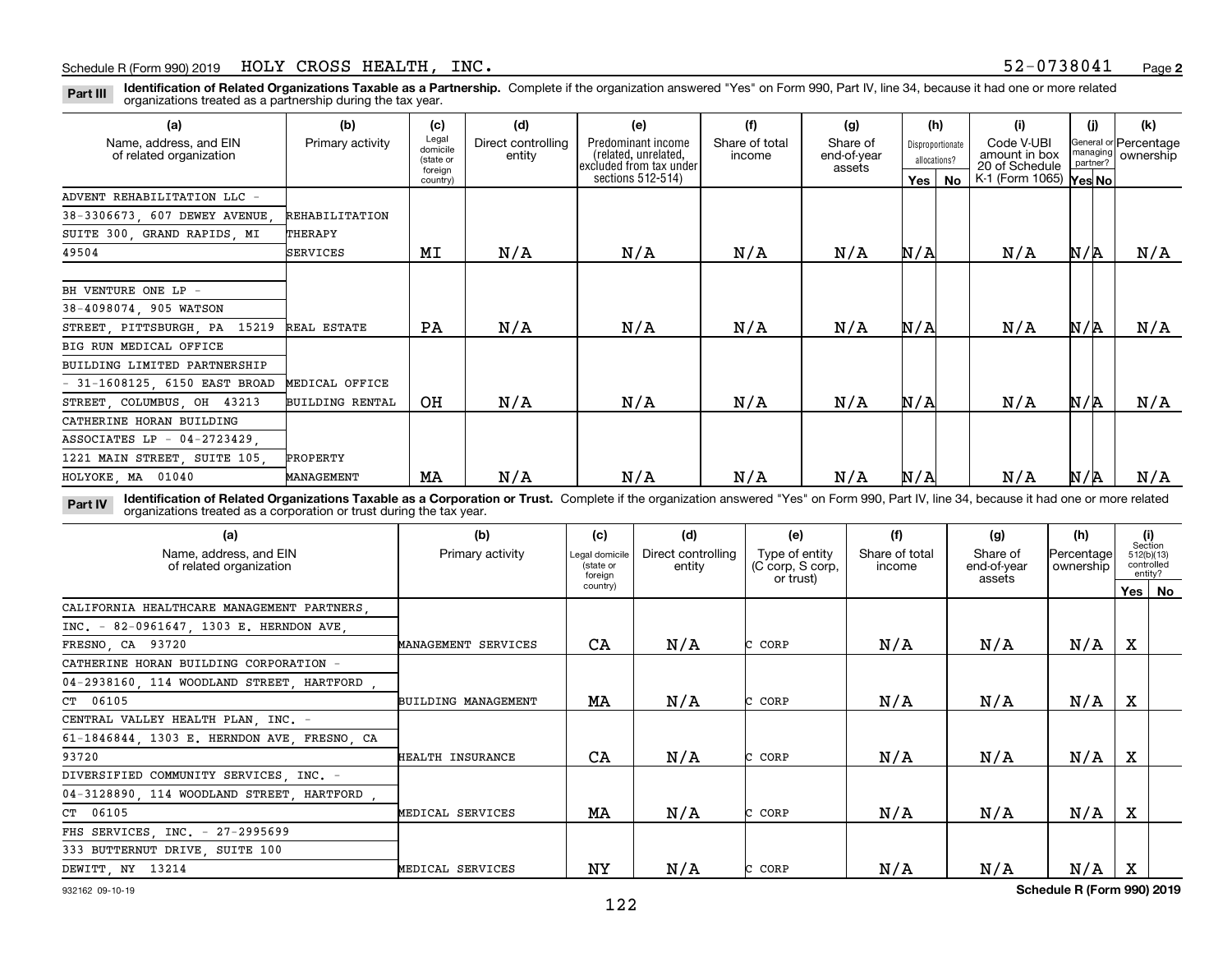| (a)                           | (b)                    | (c)                  | (d)                | (e)                                             | (f)            | (g)                   | (h)              | (i)                             | (j)      | (k)                   |
|-------------------------------|------------------------|----------------------|--------------------|-------------------------------------------------|----------------|-----------------------|------------------|---------------------------------|----------|-----------------------|
| Name, address, and EIN        | Primary activity       | Legal<br>domicile    | Direct controlling | Predominant income                              | Share of total | Share of              | Disproportion    | Code V-UBI                      | nanaging | General or Percentage |
| of related organization       |                        | (state or<br>foreign | entity             | (related, unrelated,<br>excluded from tax under | income         | end-of-year<br>assets | ate allocations? | amount in box<br>20 of Schedule | partner? | ownership             |
|                               |                        | country)             |                    | sections $512-514$ )                            |                |                       | Yes   No         | K-1 (Form 1065)                 | Yes No   |                       |
| CENTER FOR DIGESTIVE CARE,    |                        |                      |                    |                                                 |                |                       |                  |                                 |          |                       |
| $LLC - 03 - 0447062$ , 5300   | PROVIDE                |                      |                    |                                                 |                |                       |                  |                                 |          |                       |
| ELLIOTT DRIVE, YPSILANTI, MI  | GASTROINTESTINA        |                      |                    |                                                 |                |                       |                  |                                 |          |                       |
| 48197                         | SERVICES               | МI                   | N/A                | N/A                                             | N/A            | N/A                   | N/A              | N/A                             | N/R      | N/A                   |
| CENTRAL NEW JERSEY HEART      |                        |                      |                    |                                                 |                |                       |                  |                                 |          |                       |
| SERVICES, LLC - 20-8525458,   |                        |                      |                    |                                                 |                |                       |                  |                                 |          |                       |
| 45 SAPPHIRE DRIVE, PRINCETON  |                        |                      |                    |                                                 |                |                       |                  |                                 |          |                       |
| NJ 08550                      | CARDIAC PROGRAM        | ΝJ                   | N/A                | N/A                                             | N/A            | N/A                   | N/A              | N/A                             | N/R      | N/A                   |
|                               |                        |                      |                    |                                                 |                |                       |                  |                                 |          |                       |
| CLINTON IMAGING SERVICES, LLC |                        |                      |                    |                                                 |                |                       |                  |                                 |          |                       |
| - 41-2044739, 1410 N 4TH      | MRI DIAGNOSTIC         |                      |                    |                                                 |                |                       |                  |                                 |          |                       |
| STREET, CLINTON, IA 52732     | SERVICES               | IA                   | N/A                | N/A                                             | N/A            | N/A                   | N/A              | N/A                             | N/R      | N/A                   |
| DIAGNOSTIC IMAGING OF         |                        |                      |                    |                                                 |                |                       |                  |                                 |          |                       |
| SOUTHBURY, LLC - 06-1487582,  |                        |                      |                    |                                                 |                |                       |                  |                                 |          |                       |
| 385 MAIN STREET SOUTH         |                        |                      |                    |                                                 |                |                       |                  |                                 |          |                       |
| SOUTHBURY CT 06488            | <b>IMAGING CENTER</b>  | C <sub>T</sub>       | N/A                | N/A                                             | N/A            | N/A                   | N/A              | N/A                             | N/R      | N/A                   |
|                               |                        |                      |                    |                                                 |                |                       |                  |                                 |          |                       |
| FOREST PARK IMAGING, LLC -    | X-RAY AND              |                      |                    |                                                 |                |                       |                  |                                 |          |                       |
| 13-4365966, 1000 4TH STREET   | MAMMOGRAPHY            |                      |                    |                                                 |                |                       |                  |                                 |          |                       |
| SW, MASON CITY, IA 50401      | SERVICES               | ΙA                   | N/A                | N/A                                             | N/A            | N/A                   | N/A              | N/A                             | N/R      | N/A                   |
| FRANCES WARDE MEDICAL         |                        |                      |                    |                                                 |                |                       |                  |                                 |          |                       |
| LABORATORY - 38-2648446, 300  |                        |                      |                    |                                                 |                |                       |                  |                                 |          |                       |
| WEST TEXTILE ROAD, ANN ARBOR  |                        |                      |                    |                                                 |                |                       |                  |                                 |          |                       |
| MI 48104                      | LABORATORY             | МI                   | N/A                | N/A                                             | N/A            | N/A                   | N/A              | N/A                             | N/R      | N/A                   |
| GATEWAY HEALTH PLAN, LP -     | MEDICAID &             |                      |                    |                                                 |                |                       |                  |                                 |          |                       |
| 25-1691945, 444 LIBERTY AVE   | <b>MEDICARE/SPECIA</b> |                      |                    |                                                 |                |                       |                  |                                 |          |                       |
| SUITE 2100, PITTSBURGH, PA    | NEEDS MANAGED          |                      |                    |                                                 |                |                       |                  |                                 |          |                       |
| 15222                         | CARE                   | PA                   | N/A                | N/A                                             | N/A            | N/A                   | N/A              | N/A                             | N/R      | N/A                   |
| GREATER HARTFORD LITHOTRIPSY, |                        |                      |                    |                                                 |                |                       |                  |                                 |          |                       |
| LLC - 06-1578891, 114         |                        |                      |                    |                                                 |                |                       |                  |                                 |          |                       |
| WOODLAND STREET, HARTFORD, CT | LITHOTRIPSY            |                      |                    |                                                 |                |                       |                  |                                 |          |                       |
| 06105                         | SERVICES               | C <sub>T</sub>       | N/A                | N/A                                             | N/A            | N/A                   | N/A              | N/A                             | N/R      | N/A                   |
| HAWARDEN REGIONAL HEALTH      |                        |                      |                    |                                                 |                |                       |                  |                                 |          |                       |
| CLINICS LLC - 20-1444339      |                        |                      |                    |                                                 |                |                       |                  |                                 |          |                       |
| 1122 AVENUE L, HAWARDEN, IA   |                        |                      |                    |                                                 |                |                       |                  |                                 |          |                       |
| 51023                         | MEDICAL CLINIC         | IA                   | N/A                | N/A                                             | N/A            | N/A                   | N/A              | N/A                             | N/R      | N/A                   |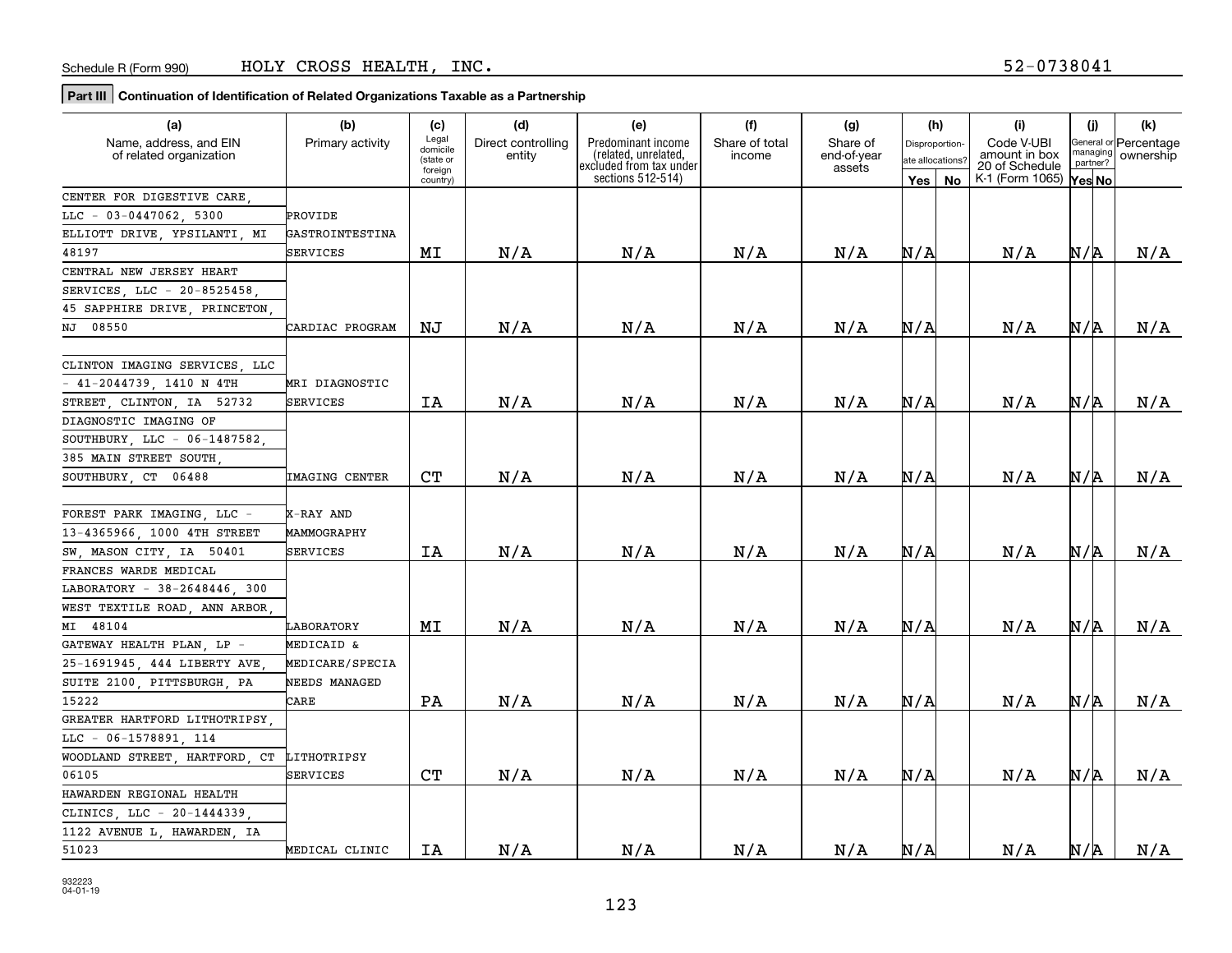| (a)                           | (b)                    | (c)                  | (d)                | (e)                                             | (f)            | (g)                   | (h)              | (i)                             | (j)      | (k)                   |
|-------------------------------|------------------------|----------------------|--------------------|-------------------------------------------------|----------------|-----------------------|------------------|---------------------------------|----------|-----------------------|
| Name, address, and EIN        | Primary activity       | Legal<br>domicile    | Direct controlling | Predominant income                              | Share of total | Share of              | Disproportion    | Code V-UBI                      | nanaging | General or Percentage |
| of related organization       |                        | (state or<br>foreign | entity             | (related, unrelated,<br>excluded from tax under | income         | end-of-year<br>assets | ate allocations? | amount in box<br>20 of Schedule | partner? | ownership             |
|                               |                        | country)             |                    | sections 512-514)                               |                |                       | Yes   No         | K-1 (Form 1065)                 | Yes No   |                       |
| INTERMOUNTAIN MEDICAL IMAGING |                        |                      |                    |                                                 |                |                       |                  |                                 |          |                       |
| LLC - 82-0514422, 877 WEST    |                        |                      |                    |                                                 |                |                       |                  |                                 |          |                       |
| MAIN ST, STE 603, BOISE, ID   |                        |                      |                    |                                                 |                |                       |                  |                                 |          |                       |
| 83702                         | <b>IMAGING CENTER</b>  | ID                   | N/A                | N/A                                             | N/A            | N/A                   | N/A              | N/A                             | N/R      | N/A                   |
| HEART INSTITUTE OF ST. MARY   |                        |                      |                    |                                                 |                |                       |                  |                                 |          |                       |
| LLC - 45-4903701, 1201        |                        |                      |                    |                                                 |                |                       |                  |                                 |          |                       |
| LANGHORNE-NEWTOWN ROAD,       | CARDIOVASCULAR         |                      |                    |                                                 |                |                       |                  |                                 |          |                       |
| LANGHORNE, PA 19047           | SERVICES               | PA                   | N/A                | N/A                                             | N/A            | N/A                   | N/A              | N/A                             | N/R      | N/A                   |
| LOYOLA AMBULATORY SURGERY     |                        |                      |                    |                                                 |                |                       |                  |                                 |          |                       |
| CENTER AT OAKBROOK, LP -      |                        |                      |                    |                                                 |                |                       |                  |                                 |          |                       |
| 36-4119522, 569 BROOKWOOD     | SURGICAL               |                      |                    |                                                 |                |                       |                  |                                 |          |                       |
| VILLAGE, SUITE 901            | SERVICES               | ΙL                   | N/A                | N/A                                             | N/A            | N/A                   | N/A              | N/A                             | N/R      | N/A                   |
| MAGNETIC RESONANCE SERVICES   |                        |                      |                    |                                                 |                |                       |                  |                                 |          |                       |
| PARTNERSHIP - 42-1328388,     |                        |                      |                    |                                                 |                |                       |                  |                                 |          |                       |
| 1416 SIXTH STREET SW, MASON   |                        |                      |                    |                                                 |                |                       |                  |                                 |          |                       |
| CITY IA 50401                 | MRI SERVICES           | IA                   | N/A                | N/A                                             | N/A            | N/A                   | N/A              | N/A                             | N/R      | N/A                   |
| MASON CITY AMBULATORY SURGERY |                        |                      |                    |                                                 |                |                       |                  |                                 |          |                       |
| CENTER, LLC - 20-1960348, 990 |                        |                      |                    |                                                 |                |                       |                  |                                 |          |                       |
| 4TH STREET SW, MASON CITY, IA | <b>SURGERY-SAME</b>    |                      |                    |                                                 |                |                       |                  |                                 |          |                       |
| 50401                         | DAY                    | IA                   | N/A                | N/A                                             | N/A            | N/A                   | N/A              | N/A                             | N/R      | N/A                   |
| MCE MOB IV LIMITED            |                        |                      |                    |                                                 |                |                       |                  |                                 |          |                       |
| PARTNERSHIP - 42-1544707,     |                        |                      |                    |                                                 |                |                       |                  |                                 |          |                       |
| 6150 EAST BROAD STREET,       | MEDICAL OFFICE         |                      |                    |                                                 |                |                       |                  |                                 |          |                       |
| COLUMBUS OH 43213             | <b>BUILDING RENTAL</b> | OН                   | N/A                | N/A                                             | N/A            | N/A                   | N/A              | N/A                             | N/R      | N/A                   |
|                               |                        |                      |                    |                                                 |                |                       |                  |                                 |          |                       |
| MEDILUCENT MOB I - 20-4911370 |                        |                      |                    |                                                 |                |                       |                  |                                 |          |                       |
| 6150 EAST BROAD STREET        | MEDICAL OFFICE         |                      |                    |                                                 |                |                       |                  |                                 |          |                       |
| COLUMBUS OH 43213             | <b>BUILDING RENTAL</b> | OН                   | N/A                | N/A                                             | N/A            | N/A                   | N/A              | N/A                             | N/R      | N/A                   |
|                               |                        |                      |                    |                                                 |                |                       |                  |                                 |          |                       |
| MEDWORKS, LLC - 06-1490483    |                        |                      |                    |                                                 |                |                       |                  |                                 |          |                       |
| 375 EAST CEDAR STREET         | REHABILITATION         |                      |                    |                                                 |                |                       |                  |                                 |          |                       |
| NEWINGTON , CT 06111          | <b>SERVICES</b>        | C <sub>T</sub>       | N/A                | N/A                                             | N/A            | N/A                   | N/A              | N/A                             | N/R      | N/A                   |
| MERCY HEART CTR O/P SERVICES  |                        |                      |                    |                                                 |                |                       |                  |                                 |          |                       |
| LLC - 13-4237594, 1000 4TH    |                        |                      |                    |                                                 |                |                       |                  |                                 |          |                       |
| STREET SW, MASON CITY, IA     | CARDIOVASCULAR         |                      |                    |                                                 |                |                       |                  |                                 |          |                       |
| 50401                         | SERVICES               | IA                   | N/A                | N/A                                             | N/A            | N/A                   | N/A              | N/A                             | N/R      | N/A                   |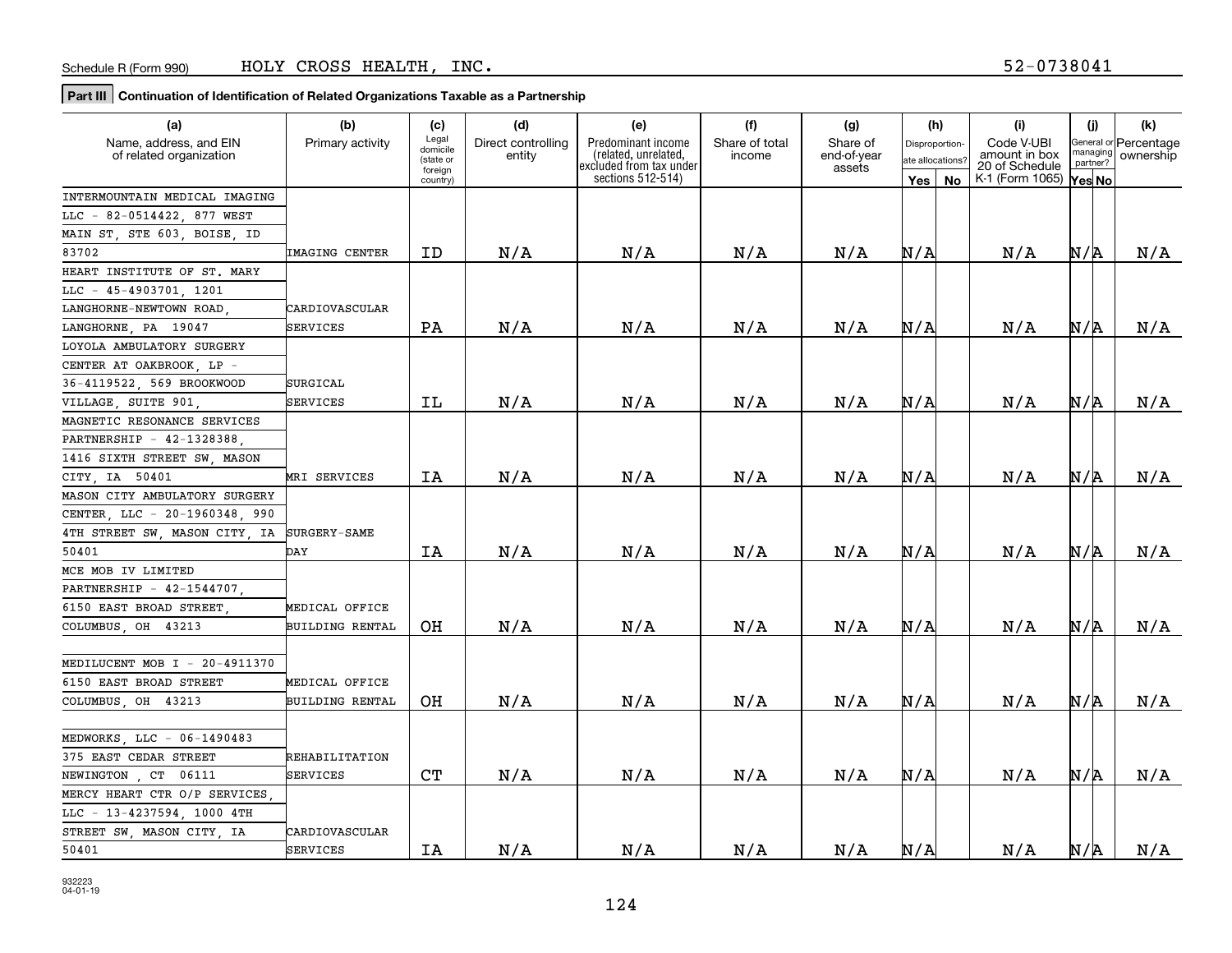| (a)                           | (b)                    | (c)                  | (d)                | (e)                                             | (f)            | (g)                   | (h)                  | (i)                             | (j)      | (k)                                         |
|-------------------------------|------------------------|----------------------|--------------------|-------------------------------------------------|----------------|-----------------------|----------------------|---------------------------------|----------|---------------------------------------------|
| Name, address, and EIN        | Primary activity       | Legal<br>domicile    | Direct controlling | Predominant income                              | Share of total | Share of              | <b>Disproportion</b> | Code V-UBI                      |          | General or Percentage<br>managing ownershin |
| of related organization       |                        | (state or<br>foreign | entity             | (related, unrelated,<br>excluded from tax under | income         | end-of-year<br>assets | ate allocations'     | amount in box<br>20 of Schedule | partner? | ownership                                   |
|                               |                        | country)             |                    | sections 512-514)                               |                |                       | Yes   No             | K-1 (Form 1065)                 | Yes No   |                                             |
|                               |                        |                      |                    |                                                 |                |                       |                      |                                 |          |                                             |
| MERCY/MANOR PARTNERSHIP =     |                        |                      |                    |                                                 |                |                       |                      |                                 |          |                                             |
| 52-1931012, PO BOX 10086      |                        |                      |                    |                                                 |                |                       |                      |                                 |          |                                             |
| TOLEDO, OH 43699              | <b>NURSING HOME</b>    | PA                   | N/A                | N/A                                             | N/A            | N/A                   | N/A                  | N/A                             | N/R      | N/A                                         |
| MERCY/USP HEALTH VENTURES     |                        |                      |                    |                                                 |                |                       |                      |                                 |          |                                             |
| LLC - 47-1290300, 15305       |                        |                      |                    |                                                 |                |                       |                      |                                 |          |                                             |
| DALLAS PARKWAY, STE 1600, LB  | OUTPATIENT             |                      |                    |                                                 |                |                       |                      |                                 |          |                                             |
| 28, ADDISON, TX 75001         | <b>SURGERY</b>         | IA                   | N/A                | N/A                                             | N/A            | N/A                   | N/A                  | N/A                             | N/R      | N/A                                         |
| MOUNT CARMEL EAST POB III     |                        |                      |                    |                                                 |                |                       |                      |                                 |          |                                             |
| LIMITED PARTNERSHIP -         |                        |                      |                    |                                                 |                |                       |                      |                                 |          |                                             |
| 31-1369473, 6150 EAST BROAD   | MEDICAL OFFICE         |                      |                    |                                                 |                |                       |                      |                                 |          |                                             |
| STREET, COLUMBUS, OH 43213    | <b>BUILDING RENTAL</b> | OH                   | N/A                | N/A                                             | N/A            | N/A                   | N/A                  | N/A                             | N/A      | N/A                                         |
|                               |                        |                      |                    |                                                 |                |                       |                      |                                 |          |                                             |
| NAUGATUCK VALLEY MRI LLC -    |                        |                      |                    |                                                 |                |                       |                      |                                 |          |                                             |
| 06-1239526, 385 MAIN STREET   |                        |                      |                    |                                                 |                |                       |                      |                                 |          |                                             |
| SOUTH, SOUTHBURY, CT 06488    | IMAGING CENTER         | C <sub>T</sub>       | N/A                | N/A                                             | N/A            | N/A                   | N/A                  | N/A                             | N/R      | N/A                                         |
| NAZARETH MEDICAL OFFICE       |                        |                      |                    |                                                 |                |                       |                      |                                 |          |                                             |
| BUILDING ASSOCIATES, LP -     |                        |                      |                    |                                                 |                |                       |                      |                                 |          |                                             |
| 23-2388040, 2601 HOLME AVE    | MEDICAL OFFICE         |                      |                    |                                                 |                |                       |                      |                                 |          |                                             |
| PHILADELPHIA, PA 19152        | BUILDING               | PA                   | N/A                | N/A                                             | N/A            | N/A                   | N/A                  | N/A                             | N/R      | N/A                                         |
|                               |                        |                      |                    |                                                 |                |                       |                      |                                 |          |                                             |
| OSWEGO HEALTH HOME CARE, LLC  |                        |                      |                    |                                                 |                |                       |                      |                                 |          |                                             |
| $-47-2463736$ , 113 SCHUYLER  | HOME HEALTH            |                      |                    |                                                 |                |                       |                      |                                 |          |                                             |
| STREET, FULTON, NY 13069      | CARE                   | NY                   | N/A                | N/A                                             | N/A            | N/A                   | N/A                  | N/A                             | N/R      | N/A                                         |
| PHYSICIANS OUTPATIENT SURGERY |                        |                      |                    |                                                 |                |                       |                      |                                 |          |                                             |
| CENTER, LLC - 35-2325646      |                        |                      |                    |                                                 |                |                       |                      |                                 |          |                                             |
| 1000 NE 56TH STREET OAKLAND   | <b>AMBULATORY</b>      |                      |                    |                                                 |                |                       |                      |                                 |          |                                             |
| PARK, FL 33334                | SURGERY CENTER         | FL                   | N/A                | N/A                                             | N/A            | N/A                   | N/A                  | N/A                             | N/A      | N/A                                         |
| PRIMARY CARE PHYSICIAN        |                        |                      |                    |                                                 |                |                       |                      |                                 |          |                                             |
| CENTER LLC - 36-4038505       |                        |                      |                    |                                                 |                |                       |                      |                                 |          |                                             |
| 2160 SOUTH FIRST AVENUE       | OFFICE BUILDING        |                      |                    |                                                 |                |                       |                      |                                 |          |                                             |
| MAYWOOD, IL 75202             | <b>RENTAL</b>          | IL                   | N/A                | N/A                                             | N/A            | N/A                   | N/A                  | N/A                             | N/R      | N/A                                         |
| RADISSON SJH PROPERTIES, LLC  |                        |                      |                    |                                                 |                |                       |                      |                                 |          |                                             |
| - 46-1892799, 5000 CAMPUSWOOD |                        |                      |                    |                                                 |                |                       |                      |                                 |          |                                             |
| DRIVE, SUITE 101, EAST        | MEDICAL OFFICE         |                      |                    |                                                 |                |                       |                      |                                 |          |                                             |
| SYRACUSE, NY 13057            | BUILDING               | NY                   | N/A                | N/A                                             | N/A            | N/A                   | N/A                  | N/A                             | N/R      | N/A                                         |

932223 04-01-19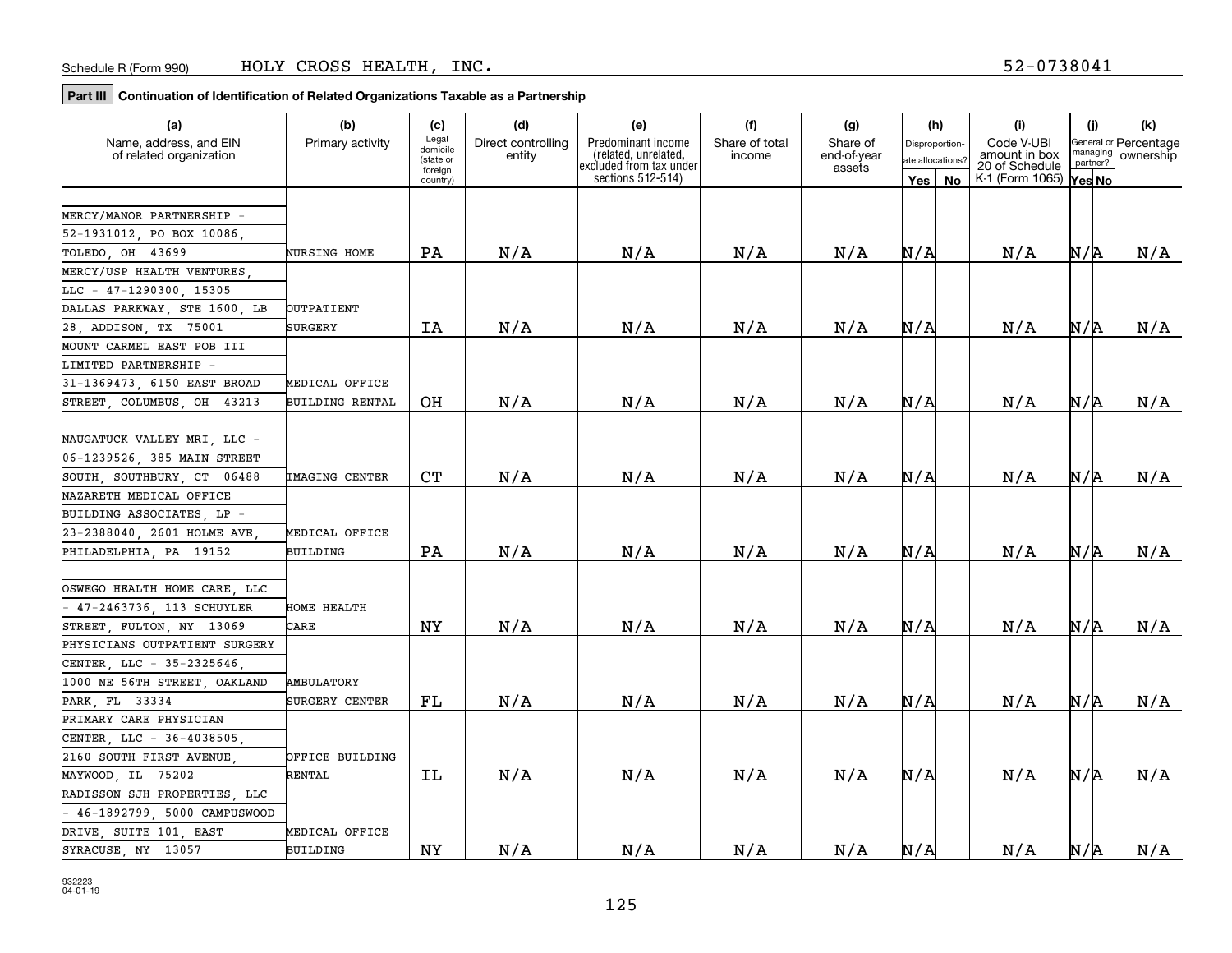| (a)                            | (b)                    | (c)                  | (d)                | (e)                                             | (f)            | (g)                   | (h)              |           | (i)                             | (j)      | (k)                   |
|--------------------------------|------------------------|----------------------|--------------------|-------------------------------------------------|----------------|-----------------------|------------------|-----------|---------------------------------|----------|-----------------------|
| Name, address, and EIN         | Primary activity       | Legal<br>domicile    | Direct controlling | Predominant income                              | Share of total | Share of              | Disproportion-   |           | Code V-UBI                      | managing | General or Percentage |
| of related organization        |                        | (state or<br>foreign | entity             | (related, unrelated,<br>excluded from tax under | income         | end-of-year<br>assets | ate allocations? |           | amount in box<br>20 of Schedule | partner? | ownership             |
|                                |                        | country)             |                    | sections 512-514)                               |                |                       | Yes              | <b>No</b> | K-1 (Form 1065)                 | Yes No   |                       |
| SAINT AGNES/USP SURGERY        |                        |                      |                    |                                                 |                |                       |                  |           |                                 |          |                       |
| CENTERS LLC - 36-4896811.      |                        |                      |                    |                                                 |                |                       |                  |           |                                 |          |                       |
| 15305 DALLAS PARKWAY STE       | MEDICAL                |                      |                    |                                                 |                |                       |                  |           |                                 |          |                       |
| 1600, LB 28, ADDISON, TX       | <b>SERVICES</b>        | CA                   | N/A                | N/A                                             | N/A            | N/A                   | N/A              |           | N/A                             | N/A      | N/A                   |
| SIXTY FOURTH STREET LLC -      |                        |                      |                    |                                                 |                |                       |                  |           |                                 |          |                       |
| 20-2443646, 2373 64TH ST.,     | PROVIDE                |                      |                    |                                                 |                |                       |                  |           |                                 |          |                       |
| STE 2200, BYRON CENTER, MI     | <b>OUTPATIENT</b>      |                      |                    |                                                 |                |                       |                  |           |                                 |          |                       |
| 49315                          | SURGICAL CARE          | MI                   | N/A                | N/A                                             | N/A            | N/A                   | N/A              |           | N/A                             | N/R      | N/A                   |
|                                |                        |                      |                    |                                                 |                |                       |                  |           |                                 |          |                       |
| SJLS, LLC - 20-1796650         |                        |                      |                    |                                                 |                |                       |                  |           |                                 |          |                       |
| 7650 SE 27TH ST, STE 200       | DIALYSIS               |                      |                    |                                                 |                |                       |                  |           |                                 |          |                       |
| MERCER ISLAND, WA 98040        | SERVICES               | <b>NY</b>            | N/A                | N/A                                             | N/A            | N/A                   | N/A              |           | N/A                             | N/R      | N/A                   |
|                                | INVESTMENT AND         |                      |                    |                                                 |                |                       |                  |           |                                 |          |                       |
| SMMC MOB II, LP - 36-4559869   | OPERATION OF A         |                      |                    |                                                 |                |                       |                  |           |                                 |          |                       |
| LANGHORNE-NEWTOWN ROAD<br>1201 | MEDICAL                |                      |                    |                                                 |                |                       |                  |           |                                 |          |                       |
| LANGHORNE PA 19047             | BUILDING               | PA                   | N/A                | N/A                                             | N/A            | N/A                   | N/A              |           | N/A                             | N/R      | N/A                   |
| ST. AGNES LONG-TERM INTENSIVE  |                        |                      |                    |                                                 |                |                       |                  |           |                                 |          |                       |
| CARE, LLP - 20-0984882, C/O    |                        |                      |                    |                                                 |                |                       |                  |           |                                 |          |                       |
| MHS, ONE WEST ELM ST, STE      | LONG TERM              |                      |                    |                                                 |                |                       |                  |           |                                 |          |                       |
| 100, CONSHOHOCKEN, PA 19428    | INTENSIVE CARE         | PA                   | N/A                | N/A                                             | N/A            | N/A                   | N/A              |           | N/A                             | N/R      | N/A                   |
| ST. ALPHONSUS CALDWELL CANCER  |                        |                      |                    |                                                 |                |                       |                  |           |                                 |          |                       |
| CTR., LLC - 82-0526861, 3123   |                        |                      |                    |                                                 |                |                       |                  |           |                                 |          |                       |
| MEDICAL DR. CALDWELL ID        | HEALTH CARE            |                      |                    |                                                 |                |                       |                  |           |                                 |          |                       |
| 83605                          | <b>SERVICES</b>        | ID                   | N/A                | N/A                                             | N/A            | N/A                   | N/A              |           | N/A                             | N/R      | N/A                   |
| ST. ANN'S MEDICAL OFFICE BLDG  |                        |                      |                    |                                                 |                |                       |                  |           |                                 |          |                       |
| II LIMITED PARTNERSHIP -       |                        |                      |                    |                                                 |                |                       |                  |           |                                 |          |                       |
| 31-1603660 6150 EAST BROAD     | MEDICAL OFFICE         |                      |                    |                                                 |                |                       |                  |           |                                 |          |                       |
| STREET COLUMBUS OH 43213       | <b>BUILDING RENTAL</b> | OH                   | N/A                | N/A                                             | N/A            | N/A                   | N/A              |           | N/A                             | N/R      | N/A                   |
| ST. JOSEPH'S IMAGING           |                        |                      |                    |                                                 |                |                       |                  |           |                                 |          |                       |
| ASSOCIATES PLLC -              |                        |                      |                    |                                                 |                |                       |                  |           |                                 |          |                       |
| 16-1104293, 104 UNION AVE      | RADIOLOGY              |                      |                    |                                                 |                |                       |                  |           |                                 |          |                       |
| SUITE 905, SYRACUSE, NY        | SERVICES               | NY                   | N/A                | N/A                                             | N/A            | N/A                   | N/A              |           | N/A                             | N/R      | N/A                   |
| ST. MARY REHABILITATION        |                        |                      |                    |                                                 |                |                       |                  |           |                                 |          |                       |
| HOSPITAL, LLP - 27-3938747,    |                        |                      |                    |                                                 |                |                       |                  |           |                                 |          |                       |
| 680 SOUTH FOURTH STREET,       | <b>HEALTH CARE</b>     |                      |                    |                                                 |                |                       |                  |           |                                 |          |                       |
| LOUISVILLE, KY 40202           | SERVICES               | DE                   | N/A                | N/A                                             | N/A            | N/A                   | N/A              |           | N/A                             | N/R      | N/A                   |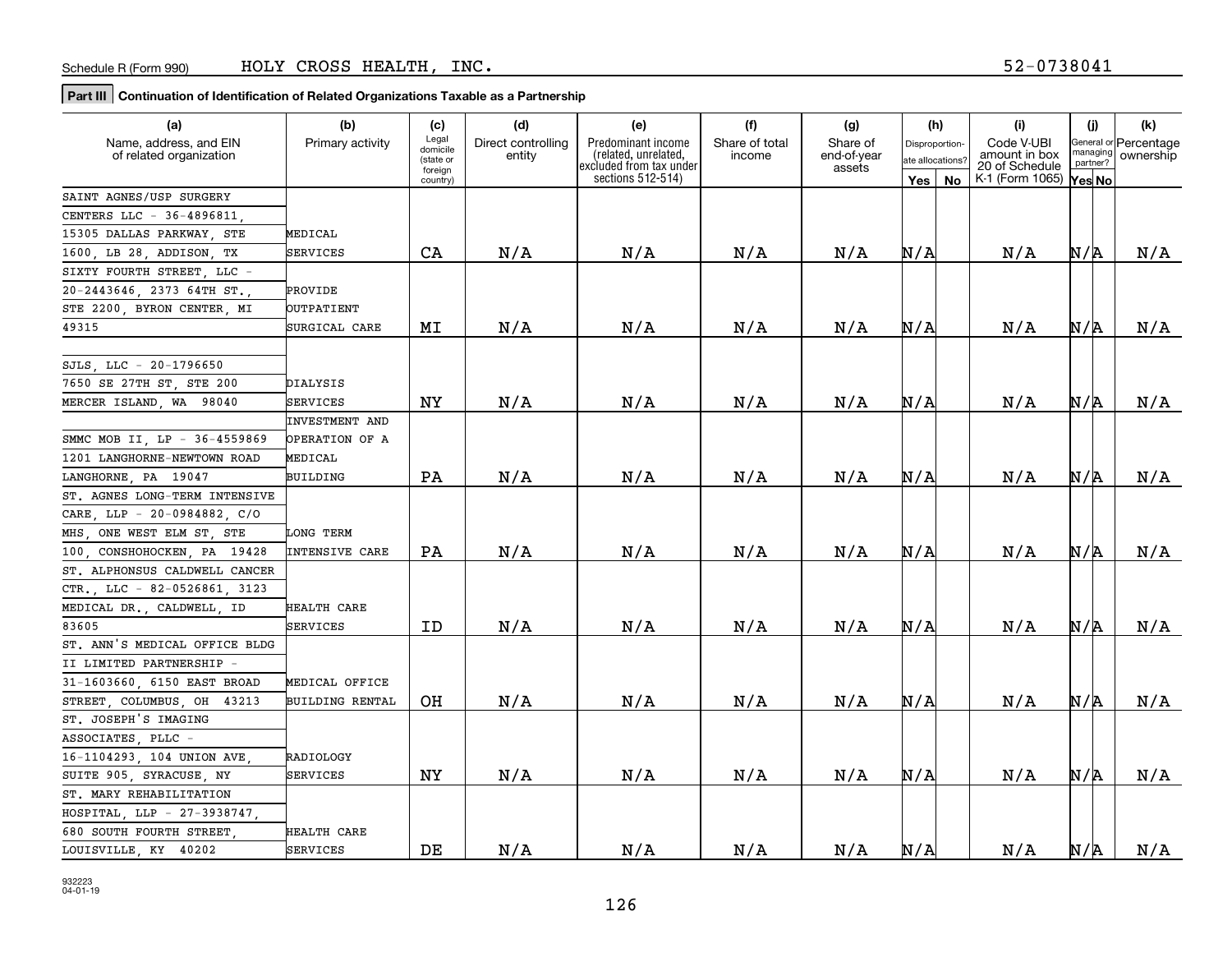| (a)                           | (b)                 | (c)                  | (d)                | (e)                                            | (f)            | (g)                   |                  | (h) | (i)                             | (j)      | (k)                   |
|-------------------------------|---------------------|----------------------|--------------------|------------------------------------------------|----------------|-----------------------|------------------|-----|---------------------------------|----------|-----------------------|
| Name, address, and EIN        | Primary activity    | Legal<br>domicile    | Direct controlling | Predominant income                             | Share of total | Share of              | Disproportion-   |     | Code V-UBI                      | managing | General or Percentage |
| of related organization       |                     | (state or<br>foreign | entity             | related, unrelated,<br>excluded from tax under | income         | end-of-year<br>assets | ate allocations? |     | amount in box<br>20 of Schedule | partner? | ownership             |
|                               |                     | country)             |                    | sections 512-514)                              |                |                       | Yes   No         |     | K-1 (Form 1065)                 | Yes No   |                       |
| ST. PETER'S AMBULATORY        |                     |                      |                    |                                                |                |                       |                  |     |                                 |          |                       |
| SURGERY CENTER, LLC -         |                     |                      |                    |                                                |                |                       |                  |     |                                 |          |                       |
| 46-0463892, 1375 WASHINGTON   | OUTPATIENT          |                      |                    |                                                |                |                       |                  |     |                                 |          |                       |
| AVENUE, STE. 201, ALBANY, NY  | SURGERY             | ΝY                   | N/A                | N/A                                            | N/A            | N/A                   | N/A              |     | N/A                             | N/A      | N/A                   |
| THE AMBULATORY SURGERY CENTER |                     |                      |                    |                                                |                |                       |                  |     |                                 |          |                       |
| AT ST MARY, LLC - 27-2871206, |                     |                      |                    |                                                |                |                       |                  |     |                                 |          |                       |
| 1203 LANGHORNE-NEWTOWN ROAD   | OUTPATIENT          |                      |                    |                                                |                |                       |                  |     |                                 |          |                       |
| LANGHORNE, PA 19047           | SURGERY             | PA                   | N/A                | N/A                                            | N/A            | N/A                   | N/A              |     | N/A                             | N/A      | N/A                   |
| TRINITY HEALTH OF NEW ENGLAND |                     |                      |                    |                                                |                |                       |                  |     |                                 |          |                       |
| ACO LLC - 83-3165256, 1000    | <b>ACCOUNTABLE</b>  |                      |                    |                                                |                |                       |                  |     |                                 |          |                       |
| ASYLUM AVENUE, 5TH FLOOR      | CARE                |                      |                    |                                                |                |                       |                  |     |                                 |          |                       |
| 06105<br>HARTFORD, CT         | <b>ORGANIZATION</b> | <b>CT</b>            | N/A                | N/A                                            | N/A            | N/A                   | N/A              |     | N/A                             | N/A      | N/A                   |
| TRINITY HEALTH OF NEW ENGLAND |                     |                      |                    |                                                |                |                       |                  |     |                                 |          |                       |
| URGENT CARE, LLC -            |                     |                      |                    |                                                |                |                       |                  |     |                                 |          |                       |
| 84-2665996, 1000 ASYLUM       | HEALTH CARE         |                      |                    |                                                |                |                       |                  |     |                                 |          |                       |
| AVENUE, HARTFORD, CT 06105    | SERVICES            | DE                   | N/A                | N/A                                            | N/A            | N/A                   | N/A              |     | N/A                             | N/A      | N/A                   |
| WOODLAND IMAGING CENTER, LLC  |                     |                      |                    |                                                |                |                       |                  |     |                                 |          |                       |
| $-76-0820959$ , 5301 E. HURON |                     |                      |                    |                                                |                |                       |                  |     |                                 |          |                       |
| RIVER DR., ANN ARBOR, MI      | RADIOLOGY/          |                      |                    |                                                |                |                       |                  |     |                                 |          |                       |
| 48106                         | IMAGING             | MI                   | N/A                | N/A                                            | N/A            | N/A                   | N/A              |     | N/A                             | N/A      | N/A                   |
| WOODLAND PARTNERS REAL ESTATE |                     |                      |                    |                                                |                |                       |                  |     |                                 |          |                       |
| LLC - 83-3371094, 129         |                     |                      |                    |                                                |                |                       |                  |     |                                 |          |                       |
| WOODLAND STREET, HARTFORD, CT |                     |                      |                    |                                                |                |                       |                  |     |                                 |          |                       |
| 06105                         | REAL ESTATE         | CT                   | N/A                | N/A                                            | N/A            | N/A                   | N/A              |     | N/A                             | N/A      | N/A                   |
|                               |                     |                      |                    |                                                |                |                       |                  |     |                                 |          |                       |
|                               |                     |                      |                    |                                                |                |                       |                  |     |                                 |          |                       |
|                               |                     |                      |                    |                                                |                |                       |                  |     |                                 |          |                       |
|                               |                     |                      |                    |                                                |                |                       |                  |     |                                 |          |                       |
|                               |                     |                      |                    |                                                |                |                       |                  |     |                                 |          |                       |
|                               |                     |                      |                    |                                                |                |                       |                  |     |                                 |          |                       |
|                               |                     |                      |                    |                                                |                |                       |                  |     |                                 |          |                       |
|                               |                     |                      |                    |                                                |                |                       |                  |     |                                 |          |                       |
|                               |                     |                      |                    |                                                |                |                       |                  |     |                                 |          |                       |
|                               |                     |                      |                    |                                                |                |                       |                  |     |                                 |          |                       |
|                               |                     |                      |                    |                                                |                |                       |                  |     |                                 |          |                       |
|                               |                     |                      |                    |                                                |                |                       |                  |     |                                 |          |                       |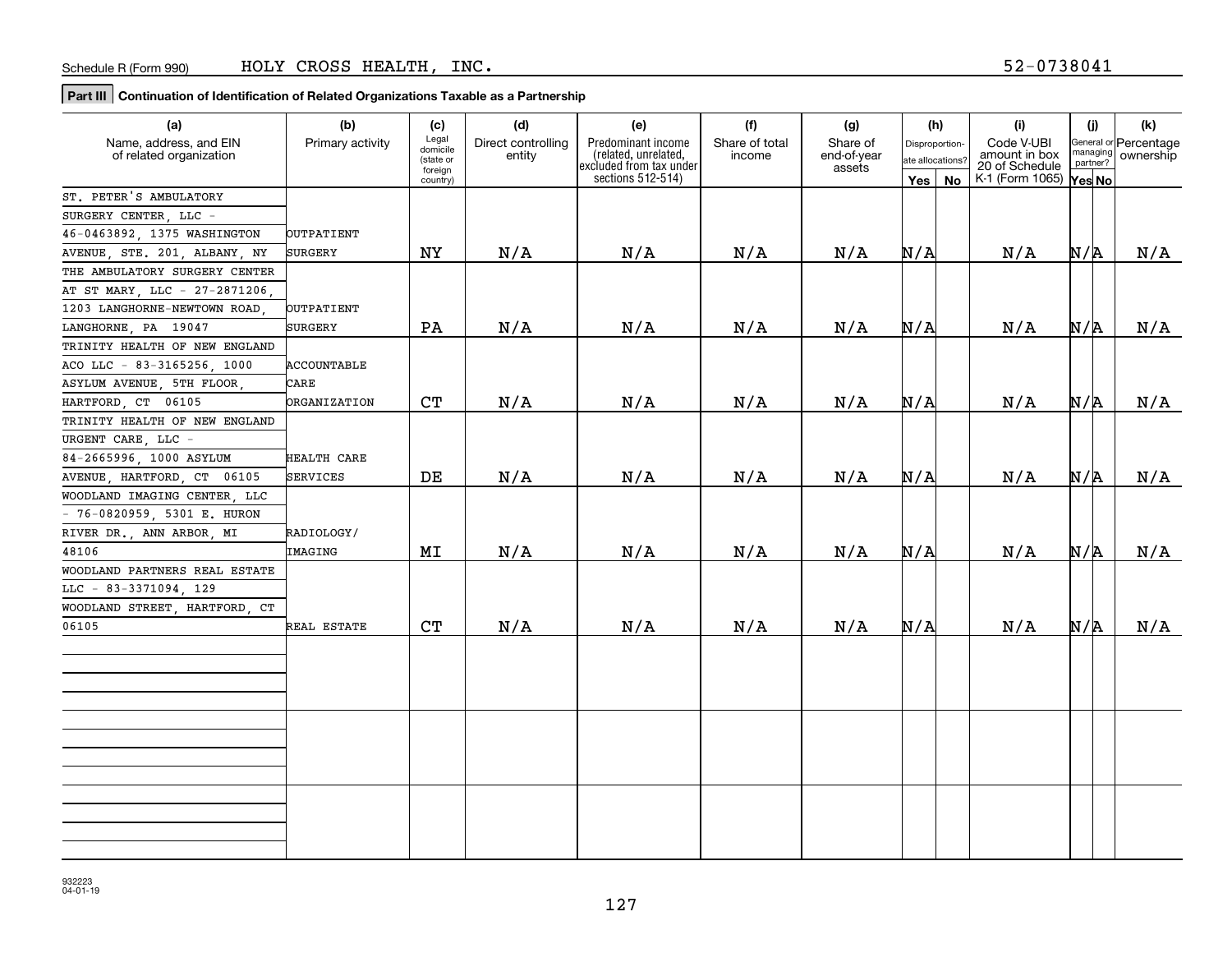| (a)                                               | (b)                 | (c)                                    | (d)                          | (e)                                | (f)                      | (g)                     | (h)                     |             | (i)<br>Section                      |
|---------------------------------------------------|---------------------|----------------------------------------|------------------------------|------------------------------------|--------------------------|-------------------------|-------------------------|-------------|-------------------------------------|
| Name, address, and EIN<br>of related organization | Primary activity    | Legal domicile<br>(state or<br>foreign | Direct controlling<br>entity | Type of entity<br>(C corp, S corp, | Share of total<br>income | Share of<br>end-of-year | Percentage<br>ownership |             | 512(b)(13)<br>controlled<br>entity? |
|                                                   |                     | country)                               |                              | or trust)                          |                          | assets                  |                         |             | Yes   No                            |
| FRANCISCAN ASSOCIATES, INC. - 20-2991688          |                     |                                        |                              |                                    |                          |                         |                         |             |                                     |
| 333 BUTTERNUT DRIVE, SUITE 100                    |                     |                                        |                              |                                    |                          |                         |                         |             |                                     |
| DEWITT, NY 13214                                  | MEDICAL SERVICES    | ΝY                                     | N/A                          | CORP                               | N/A                      | N/A                     | N/A                     | х           |                                     |
| FRANCISCAN HEALTH SUPPORT, INC. - 16-1236354      |                     |                                        |                              |                                    |                          |                         |                         |             |                                     |
| 333 BUTTERNUT DRIVE, SUITE 100                    |                     |                                        |                              |                                    |                          |                         |                         |             |                                     |
| DEWITT, NY 13214                                  | MEDICAL SERVICES    | <b>NY</b>                              | N/A                          | CORP                               | N/A                      | N/A                     | N/A                     | X           |                                     |
| FRANCISCAN MANAGEMENT SERVICES, INC. -            |                     |                                        |                              |                                    |                          |                         |                         |             |                                     |
| 16-1351193, 333 BUTTERNUT DRIVE, SUITE 100        |                     |                                        |                              |                                    |                          |                         |                         |             |                                     |
| DEWITT, NY 13214                                  | MANAGEMENT SERVICES | NY                                     | N/A                          | CORP                               | N/A                      | N/A                     | N/A                     | X           |                                     |
| FRANKLIN MEDICAL GROUP PC - 06-1470493            |                     |                                        |                              |                                    |                          |                         |                         |             |                                     |
| 114 WOODLAND STREET                               |                     |                                        |                              |                                    |                          |                         |                         |             |                                     |
| HARTFORD CT 06105                                 | PHYSICIAN OFFICE    | CT                                     | N/A                          | CORP                               | N/A                      | N/A                     | N/A                     | Χ           |                                     |
| GOTTLIEB MANAGEMENT SERVICES INC. -               |                     |                                        |                              |                                    |                          |                         |                         |             |                                     |
| 36-3330529, 701 W. NORTH AVE., MELROSE PARK       |                     |                                        |                              |                                    |                          |                         |                         |             |                                     |
| IL 60160                                          | MANAGEMENT SERVICES | IL                                     | N/A                          | CORP                               | N/A                      | N/A                     | N/A                     | X           |                                     |
| HACKLEY HEALTH VENTURES, INC. - 38-2589959        |                     |                                        |                              |                                    |                          |                         |                         |             |                                     |
| 1820 44TH STREET SE                               | OTHER MEDICAL       |                                        |                              |                                    |                          |                         |                         |             |                                     |
| KENTWOOD MI 49508                                 | SERVICES            | MI                                     | N/A                          | CORP                               | N/A                      | N/A                     | N/A                     | $\mathbf X$ |                                     |
| HACKLEY PROFESSIONAL PHARMACY, INC. -             |                     |                                        |                              |                                    |                          |                         |                         |             |                                     |
| 38-2447870, 1820 44TH STREET SE, KENTWOOD,        |                     |                                        |                              |                                    |                          |                         |                         |             |                                     |
| MI 49508                                          | PHARMACY            | MΙ                                     | N/A                          | CORP                               | N/A                      | N/A                     | N/A                     | X           |                                     |
| HEALTH CARE MANAGEMENT ADMINISTRATORS INC.        |                     |                                        |                              |                                    |                          |                         |                         |             |                                     |
| - 16-1450960, 333 BUTTERNUT DRIVE, SUITE          | <b>HEALTH CARE</b>  |                                        |                              |                                    |                          |                         |                         |             |                                     |
| 100 DEWITT NY 13214                               | MANAGEMENT          | NY                                     | N/A                          | CORP                               | N/A                      | N/A                     | N/A                     | х           |                                     |
| HURON ARBOR CORPORATION - 38-2475644              |                     |                                        |                              |                                    |                          |                         |                         |             |                                     |
| 5301 EAST HURON RIVER DR.                         | PROVIDES OFFICE     |                                        |                              |                                    |                          |                         |                         |             |                                     |
| ANN ARBOR, MI 48106                               | RENTAL SPACE        | MΙ                                     | N/A                          | CORP                               | N/A                      | N/A                     | N/A                     | Χ           |                                     |
| IHA AFFILIATION CORPORATION - 38-3188895          |                     |                                        |                              |                                    |                          |                         |                         |             |                                     |
| 24 FRANK LLOYD WRIGHT DR., LOBBY J                |                     |                                        |                              |                                    |                          |                         |                         |             |                                     |
| ANN ARBOR, MI 48106                               | MEDICAL MANAGEMENT  | MΙ                                     | N/A                          | CORP                               | N/A                      | N/A                     | N/A                     | $\mathbf X$ |                                     |
| LANGHORNE SERVICES II, INC. - 26-3795549          |                     |                                        |                              |                                    |                          |                         |                         |             |                                     |
| 1201 LANGHORNE-NEWTOWN ROAD                       | GENERAL PARTNER OF  |                                        |                              |                                    |                          |                         |                         |             |                                     |
| LANGHORNE, PA 19047                               | LMOB PARTNERS, II   | PA                                     | N/A                          | CORP                               | N/A                      | N/A                     | N/A                     | $\mathbf X$ |                                     |
| LANGHORNE SERVICES, INC. - 23-2625981             |                     |                                        |                              |                                    |                          |                         |                         |             |                                     |
| 1201 LANGHORNE-NEWTOWN ROAD                       | GENERAL PARTNER OF  |                                        |                              |                                    |                          |                         |                         |             |                                     |
| LANGHORNE, PA 19047                               | LMOB PARTNERS       | PA                                     | N/A                          | CORP                               | N/A                      | N/A                     | N/A                     | X           |                                     |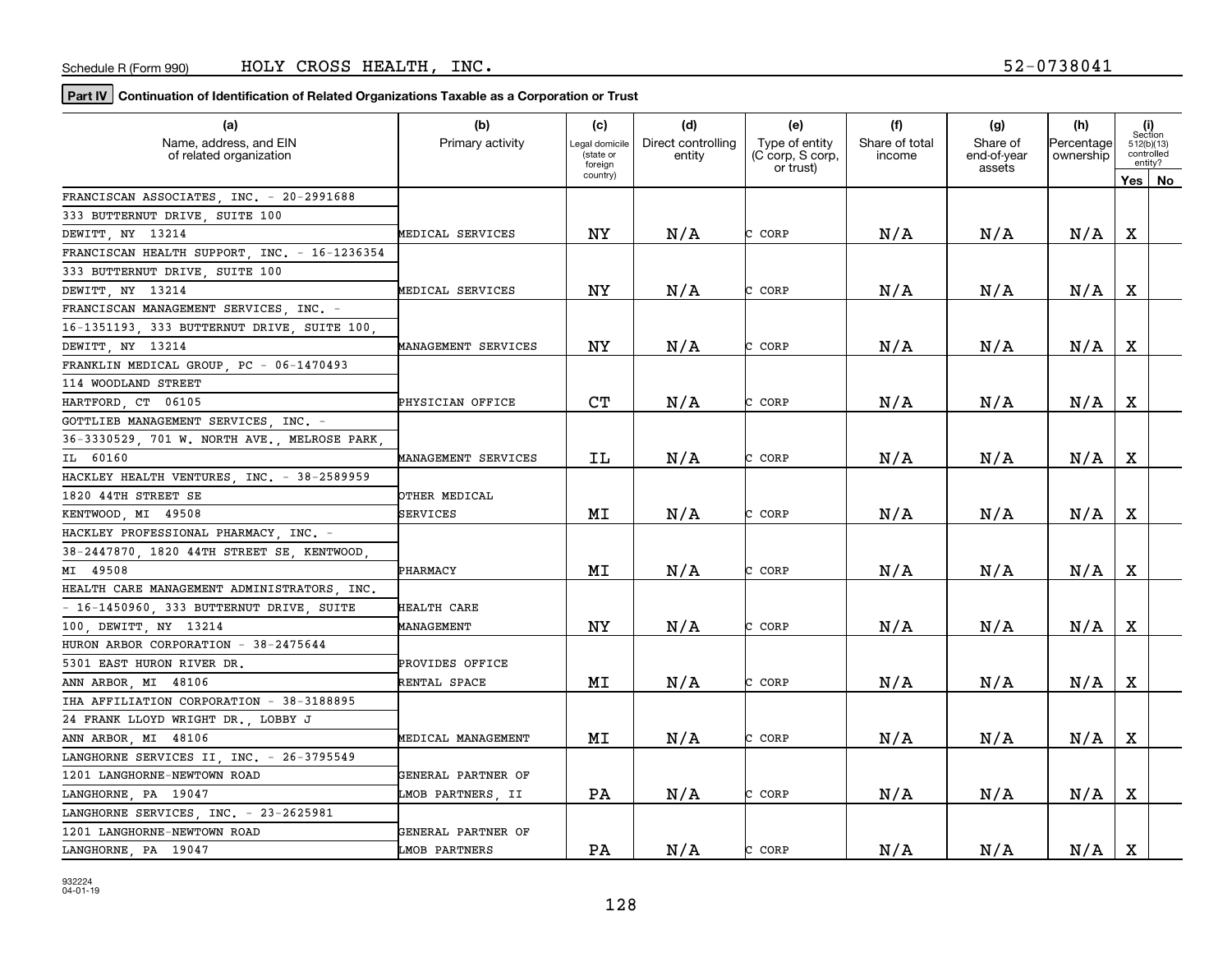| Name, address, and EIN<br>Direct controlling<br>Share of total<br>Share of<br>Primary activity<br>Type of entity<br>Percentage<br>Legal domicile<br>512(b)(13)<br>(state or<br>controlled<br>(C corp, S corp,<br>ownership<br>of related organization<br>entity<br>income<br>end-of-year<br>entity?<br>foreign<br>or trust)<br>assets<br>country)<br>Yes l<br>No<br>MACNEAL HEALTH PROVIDERS, INC. - 36-3361297<br>750 PASQUINELLI DRIVE, SUITE 216<br>N/A<br>X<br>N/A<br>N/A<br>N/A<br>WESTMONT, IL<br>60059<br>ΙL<br>CORP<br>MEDICAL SERVICES<br>r<br>MARYLAND CARE GROUP . INC. - 52-1815313<br>1500 FOREST GLEN RD.<br>HOLY CROSS<br>$\mathbf x$<br>MD<br>C CORP<br>0.<br>$100$ <sup>8</sup><br>SILVER SPRING, MD 20910<br><b>HEALTH CARE HOLDING</b><br>HEALTH, INC.<br>$\mathbf{0}$ .<br>MCMC EASTWICK, INC. - 23-2184261<br>C/O MHS ONE WEST ELM STREET STE 100<br>MEDICAL OFFICE<br>PA<br>N/A<br>N/A<br>N/A<br>N/A<br>x<br>C CORP<br>CONSHOHOCKEN PA 19428<br>BUILDINGS<br>MEDNOW, INC. - 82-0389927<br>4300 E. FLAMINGO AVE<br>X<br>N/A<br>N/A<br>N/A<br>N/A<br>ID<br>C CORP<br>NAMPA, ID 83687<br>MEDICAL SERVICES<br>MERCY INPATIENT MEDICAL ASSOCIATES, INC -<br>04-3029929, 114 WOODLAND STREET, HARTFORD,<br>CT 06105<br>MA<br>N/A<br>CORP<br>N/A<br>N/A<br>N/A<br>x<br>MEDICAL SERVICES<br>MERCY MEDICAL SERVICES - 42-1283849<br>801 5TH STREET<br>PRIMARY CARE<br>N/A<br>N/A<br>N/A<br>х<br>ΙA<br>N/A<br>SIOUX CITY IA 51101<br>CORP<br>PHYSICIANS<br>MERCY SERVICES CORPORATION - 36-3227348<br>2525 SOUTH MICHIGAN AVENUE<br>X<br>IL<br>N/A<br>N/A<br>N/A<br>N/A<br>CHICAGO, IL 60616<br><b>DORMANT</b><br>C CORP<br>MOUNT CARMEL HEALTH PROVIDERS, INC. -<br>31-1382442, 6150 EAST BROAD STREET,<br>OН<br>N/A<br>N/A<br>N/A<br>N/A<br>x<br>COLUMBUS OH 43213<br>MEDICAL SERVICES<br>C CORP<br>NURSING NETWORK, INC - 59-1145192<br>4725 NORTH FEDERAL HIGHWAY<br>X<br>${\rm FL}$<br>N/A<br>N/A<br>N/A<br>N/A<br>C CORP<br>FORT LAUDERDALE, FL 33308<br>MEDICAL SERVICES<br>PROVIDENCE HOMECARE, INC. - 04-3317426<br>114 WOODLAND STREET<br>X<br>MA<br>N/A<br>CORP<br>N/A<br>N/A<br>N/A<br>HARTFORD, CT 06105<br>HEALTH CARE SERVICES<br>SAINT ALPHONSUS HEALTH ALLIANCE, INC. -<br>82-0524649, 1055 NORTH CURTIS ROAD, BOISE<br>ACCOUNTABLE CARE<br>N/A<br>N/A<br>N/A<br>X<br>ID<br>N/A<br>ID 83706<br>CORP<br>ORGANIZATION<br>SAINT ALPHONSUS PHYSICIANS, P.A. -<br>33-1078261, 1055 NORTH CURTIS ROAD, BOISE<br>HEALTH CARE SERVICES | (a)      | (b)        | (c) | (d) | (e)    | (f) | (g) | (h) |             | (i)<br>Section |
|-------------------------------------------------------------------------------------------------------------------------------------------------------------------------------------------------------------------------------------------------------------------------------------------------------------------------------------------------------------------------------------------------------------------------------------------------------------------------------------------------------------------------------------------------------------------------------------------------------------------------------------------------------------------------------------------------------------------------------------------------------------------------------------------------------------------------------------------------------------------------------------------------------------------------------------------------------------------------------------------------------------------------------------------------------------------------------------------------------------------------------------------------------------------------------------------------------------------------------------------------------------------------------------------------------------------------------------------------------------------------------------------------------------------------------------------------------------------------------------------------------------------------------------------------------------------------------------------------------------------------------------------------------------------------------------------------------------------------------------------------------------------------------------------------------------------------------------------------------------------------------------------------------------------------------------------------------------------------------------------------------------------------------------------------------------------------------------------------------------------------------------------------------------------------------------------------------------------------------------------------------------------------------------------------------------------------------------------------------------------------------------------------------------------------------------------------------------|----------|------------|-----|-----|--------|-----|-----|-----|-------------|----------------|
|                                                                                                                                                                                                                                                                                                                                                                                                                                                                                                                                                                                                                                                                                                                                                                                                                                                                                                                                                                                                                                                                                                                                                                                                                                                                                                                                                                                                                                                                                                                                                                                                                                                                                                                                                                                                                                                                                                                                                                                                                                                                                                                                                                                                                                                                                                                                                                                                                                                             |          |            |     |     |        |     |     |     |             |                |
|                                                                                                                                                                                                                                                                                                                                                                                                                                                                                                                                                                                                                                                                                                                                                                                                                                                                                                                                                                                                                                                                                                                                                                                                                                                                                                                                                                                                                                                                                                                                                                                                                                                                                                                                                                                                                                                                                                                                                                                                                                                                                                                                                                                                                                                                                                                                                                                                                                                             |          |            |     |     |        |     |     |     |             |                |
|                                                                                                                                                                                                                                                                                                                                                                                                                                                                                                                                                                                                                                                                                                                                                                                                                                                                                                                                                                                                                                                                                                                                                                                                                                                                                                                                                                                                                                                                                                                                                                                                                                                                                                                                                                                                                                                                                                                                                                                                                                                                                                                                                                                                                                                                                                                                                                                                                                                             |          |            |     |     |        |     |     |     |             |                |
|                                                                                                                                                                                                                                                                                                                                                                                                                                                                                                                                                                                                                                                                                                                                                                                                                                                                                                                                                                                                                                                                                                                                                                                                                                                                                                                                                                                                                                                                                                                                                                                                                                                                                                                                                                                                                                                                                                                                                                                                                                                                                                                                                                                                                                                                                                                                                                                                                                                             |          |            |     |     |        |     |     |     |             |                |
|                                                                                                                                                                                                                                                                                                                                                                                                                                                                                                                                                                                                                                                                                                                                                                                                                                                                                                                                                                                                                                                                                                                                                                                                                                                                                                                                                                                                                                                                                                                                                                                                                                                                                                                                                                                                                                                                                                                                                                                                                                                                                                                                                                                                                                                                                                                                                                                                                                                             |          |            |     |     |        |     |     |     |             |                |
|                                                                                                                                                                                                                                                                                                                                                                                                                                                                                                                                                                                                                                                                                                                                                                                                                                                                                                                                                                                                                                                                                                                                                                                                                                                                                                                                                                                                                                                                                                                                                                                                                                                                                                                                                                                                                                                                                                                                                                                                                                                                                                                                                                                                                                                                                                                                                                                                                                                             |          |            |     |     |        |     |     |     |             |                |
|                                                                                                                                                                                                                                                                                                                                                                                                                                                                                                                                                                                                                                                                                                                                                                                                                                                                                                                                                                                                                                                                                                                                                                                                                                                                                                                                                                                                                                                                                                                                                                                                                                                                                                                                                                                                                                                                                                                                                                                                                                                                                                                                                                                                                                                                                                                                                                                                                                                             |          |            |     |     |        |     |     |     |             |                |
|                                                                                                                                                                                                                                                                                                                                                                                                                                                                                                                                                                                                                                                                                                                                                                                                                                                                                                                                                                                                                                                                                                                                                                                                                                                                                                                                                                                                                                                                                                                                                                                                                                                                                                                                                                                                                                                                                                                                                                                                                                                                                                                                                                                                                                                                                                                                                                                                                                                             |          |            |     |     |        |     |     |     |             |                |
|                                                                                                                                                                                                                                                                                                                                                                                                                                                                                                                                                                                                                                                                                                                                                                                                                                                                                                                                                                                                                                                                                                                                                                                                                                                                                                                                                                                                                                                                                                                                                                                                                                                                                                                                                                                                                                                                                                                                                                                                                                                                                                                                                                                                                                                                                                                                                                                                                                                             |          |            |     |     |        |     |     |     |             |                |
|                                                                                                                                                                                                                                                                                                                                                                                                                                                                                                                                                                                                                                                                                                                                                                                                                                                                                                                                                                                                                                                                                                                                                                                                                                                                                                                                                                                                                                                                                                                                                                                                                                                                                                                                                                                                                                                                                                                                                                                                                                                                                                                                                                                                                                                                                                                                                                                                                                                             |          |            |     |     |        |     |     |     |             |                |
|                                                                                                                                                                                                                                                                                                                                                                                                                                                                                                                                                                                                                                                                                                                                                                                                                                                                                                                                                                                                                                                                                                                                                                                                                                                                                                                                                                                                                                                                                                                                                                                                                                                                                                                                                                                                                                                                                                                                                                                                                                                                                                                                                                                                                                                                                                                                                                                                                                                             |          |            |     |     |        |     |     |     |             |                |
|                                                                                                                                                                                                                                                                                                                                                                                                                                                                                                                                                                                                                                                                                                                                                                                                                                                                                                                                                                                                                                                                                                                                                                                                                                                                                                                                                                                                                                                                                                                                                                                                                                                                                                                                                                                                                                                                                                                                                                                                                                                                                                                                                                                                                                                                                                                                                                                                                                                             |          |            |     |     |        |     |     |     |             |                |
|                                                                                                                                                                                                                                                                                                                                                                                                                                                                                                                                                                                                                                                                                                                                                                                                                                                                                                                                                                                                                                                                                                                                                                                                                                                                                                                                                                                                                                                                                                                                                                                                                                                                                                                                                                                                                                                                                                                                                                                                                                                                                                                                                                                                                                                                                                                                                                                                                                                             |          |            |     |     |        |     |     |     |             |                |
|                                                                                                                                                                                                                                                                                                                                                                                                                                                                                                                                                                                                                                                                                                                                                                                                                                                                                                                                                                                                                                                                                                                                                                                                                                                                                                                                                                                                                                                                                                                                                                                                                                                                                                                                                                                                                                                                                                                                                                                                                                                                                                                                                                                                                                                                                                                                                                                                                                                             |          |            |     |     |        |     |     |     |             |                |
|                                                                                                                                                                                                                                                                                                                                                                                                                                                                                                                                                                                                                                                                                                                                                                                                                                                                                                                                                                                                                                                                                                                                                                                                                                                                                                                                                                                                                                                                                                                                                                                                                                                                                                                                                                                                                                                                                                                                                                                                                                                                                                                                                                                                                                                                                                                                                                                                                                                             |          |            |     |     |        |     |     |     |             |                |
|                                                                                                                                                                                                                                                                                                                                                                                                                                                                                                                                                                                                                                                                                                                                                                                                                                                                                                                                                                                                                                                                                                                                                                                                                                                                                                                                                                                                                                                                                                                                                                                                                                                                                                                                                                                                                                                                                                                                                                                                                                                                                                                                                                                                                                                                                                                                                                                                                                                             |          |            |     |     |        |     |     |     |             |                |
|                                                                                                                                                                                                                                                                                                                                                                                                                                                                                                                                                                                                                                                                                                                                                                                                                                                                                                                                                                                                                                                                                                                                                                                                                                                                                                                                                                                                                                                                                                                                                                                                                                                                                                                                                                                                                                                                                                                                                                                                                                                                                                                                                                                                                                                                                                                                                                                                                                                             |          |            |     |     |        |     |     |     |             |                |
|                                                                                                                                                                                                                                                                                                                                                                                                                                                                                                                                                                                                                                                                                                                                                                                                                                                                                                                                                                                                                                                                                                                                                                                                                                                                                                                                                                                                                                                                                                                                                                                                                                                                                                                                                                                                                                                                                                                                                                                                                                                                                                                                                                                                                                                                                                                                                                                                                                                             |          |            |     |     |        |     |     |     |             |                |
|                                                                                                                                                                                                                                                                                                                                                                                                                                                                                                                                                                                                                                                                                                                                                                                                                                                                                                                                                                                                                                                                                                                                                                                                                                                                                                                                                                                                                                                                                                                                                                                                                                                                                                                                                                                                                                                                                                                                                                                                                                                                                                                                                                                                                                                                                                                                                                                                                                                             |          |            |     |     |        |     |     |     |             |                |
|                                                                                                                                                                                                                                                                                                                                                                                                                                                                                                                                                                                                                                                                                                                                                                                                                                                                                                                                                                                                                                                                                                                                                                                                                                                                                                                                                                                                                                                                                                                                                                                                                                                                                                                                                                                                                                                                                                                                                                                                                                                                                                                                                                                                                                                                                                                                                                                                                                                             |          |            |     |     |        |     |     |     |             |                |
|                                                                                                                                                                                                                                                                                                                                                                                                                                                                                                                                                                                                                                                                                                                                                                                                                                                                                                                                                                                                                                                                                                                                                                                                                                                                                                                                                                                                                                                                                                                                                                                                                                                                                                                                                                                                                                                                                                                                                                                                                                                                                                                                                                                                                                                                                                                                                                                                                                                             |          |            |     |     |        |     |     |     |             |                |
|                                                                                                                                                                                                                                                                                                                                                                                                                                                                                                                                                                                                                                                                                                                                                                                                                                                                                                                                                                                                                                                                                                                                                                                                                                                                                                                                                                                                                                                                                                                                                                                                                                                                                                                                                                                                                                                                                                                                                                                                                                                                                                                                                                                                                                                                                                                                                                                                                                                             |          |            |     |     |        |     |     |     |             |                |
|                                                                                                                                                                                                                                                                                                                                                                                                                                                                                                                                                                                                                                                                                                                                                                                                                                                                                                                                                                                                                                                                                                                                                                                                                                                                                                                                                                                                                                                                                                                                                                                                                                                                                                                                                                                                                                                                                                                                                                                                                                                                                                                                                                                                                                                                                                                                                                                                                                                             |          |            |     |     |        |     |     |     |             |                |
|                                                                                                                                                                                                                                                                                                                                                                                                                                                                                                                                                                                                                                                                                                                                                                                                                                                                                                                                                                                                                                                                                                                                                                                                                                                                                                                                                                                                                                                                                                                                                                                                                                                                                                                                                                                                                                                                                                                                                                                                                                                                                                                                                                                                                                                                                                                                                                                                                                                             |          |            |     |     |        |     |     |     |             |                |
|                                                                                                                                                                                                                                                                                                                                                                                                                                                                                                                                                                                                                                                                                                                                                                                                                                                                                                                                                                                                                                                                                                                                                                                                                                                                                                                                                                                                                                                                                                                                                                                                                                                                                                                                                                                                                                                                                                                                                                                                                                                                                                                                                                                                                                                                                                                                                                                                                                                             |          |            |     |     |        |     |     |     |             |                |
|                                                                                                                                                                                                                                                                                                                                                                                                                                                                                                                                                                                                                                                                                                                                                                                                                                                                                                                                                                                                                                                                                                                                                                                                                                                                                                                                                                                                                                                                                                                                                                                                                                                                                                                                                                                                                                                                                                                                                                                                                                                                                                                                                                                                                                                                                                                                                                                                                                                             |          |            |     |     |        |     |     |     |             |                |
|                                                                                                                                                                                                                                                                                                                                                                                                                                                                                                                                                                                                                                                                                                                                                                                                                                                                                                                                                                                                                                                                                                                                                                                                                                                                                                                                                                                                                                                                                                                                                                                                                                                                                                                                                                                                                                                                                                                                                                                                                                                                                                                                                                                                                                                                                                                                                                                                                                                             |          |            |     |     |        |     |     |     |             |                |
|                                                                                                                                                                                                                                                                                                                                                                                                                                                                                                                                                                                                                                                                                                                                                                                                                                                                                                                                                                                                                                                                                                                                                                                                                                                                                                                                                                                                                                                                                                                                                                                                                                                                                                                                                                                                                                                                                                                                                                                                                                                                                                                                                                                                                                                                                                                                                                                                                                                             |          |            |     |     |        |     |     |     |             |                |
|                                                                                                                                                                                                                                                                                                                                                                                                                                                                                                                                                                                                                                                                                                                                                                                                                                                                                                                                                                                                                                                                                                                                                                                                                                                                                                                                                                                                                                                                                                                                                                                                                                                                                                                                                                                                                                                                                                                                                                                                                                                                                                                                                                                                                                                                                                                                                                                                                                                             |          |            |     |     |        |     |     |     |             |                |
|                                                                                                                                                                                                                                                                                                                                                                                                                                                                                                                                                                                                                                                                                                                                                                                                                                                                                                                                                                                                                                                                                                                                                                                                                                                                                                                                                                                                                                                                                                                                                                                                                                                                                                                                                                                                                                                                                                                                                                                                                                                                                                                                                                                                                                                                                                                                                                                                                                                             |          |            |     |     |        |     |     |     |             |                |
|                                                                                                                                                                                                                                                                                                                                                                                                                                                                                                                                                                                                                                                                                                                                                                                                                                                                                                                                                                                                                                                                                                                                                                                                                                                                                                                                                                                                                                                                                                                                                                                                                                                                                                                                                                                                                                                                                                                                                                                                                                                                                                                                                                                                                                                                                                                                                                                                                                                             |          |            |     |     |        |     |     |     |             |                |
|                                                                                                                                                                                                                                                                                                                                                                                                                                                                                                                                                                                                                                                                                                                                                                                                                                                                                                                                                                                                                                                                                                                                                                                                                                                                                                                                                                                                                                                                                                                                                                                                                                                                                                                                                                                                                                                                                                                                                                                                                                                                                                                                                                                                                                                                                                                                                                                                                                                             |          |            |     |     |        |     |     |     |             |                |
|                                                                                                                                                                                                                                                                                                                                                                                                                                                                                                                                                                                                                                                                                                                                                                                                                                                                                                                                                                                                                                                                                                                                                                                                                                                                                                                                                                                                                                                                                                                                                                                                                                                                                                                                                                                                                                                                                                                                                                                                                                                                                                                                                                                                                                                                                                                                                                                                                                                             |          |            |     |     |        |     |     |     |             |                |
|                                                                                                                                                                                                                                                                                                                                                                                                                                                                                                                                                                                                                                                                                                                                                                                                                                                                                                                                                                                                                                                                                                                                                                                                                                                                                                                                                                                                                                                                                                                                                                                                                                                                                                                                                                                                                                                                                                                                                                                                                                                                                                                                                                                                                                                                                                                                                                                                                                                             |          |            |     |     |        |     |     |     |             |                |
|                                                                                                                                                                                                                                                                                                                                                                                                                                                                                                                                                                                                                                                                                                                                                                                                                                                                                                                                                                                                                                                                                                                                                                                                                                                                                                                                                                                                                                                                                                                                                                                                                                                                                                                                                                                                                                                                                                                                                                                                                                                                                                                                                                                                                                                                                                                                                                                                                                                             |          |            |     |     |        |     |     |     |             |                |
|                                                                                                                                                                                                                                                                                                                                                                                                                                                                                                                                                                                                                                                                                                                                                                                                                                                                                                                                                                                                                                                                                                                                                                                                                                                                                                                                                                                                                                                                                                                                                                                                                                                                                                                                                                                                                                                                                                                                                                                                                                                                                                                                                                                                                                                                                                                                                                                                                                                             |          |            |     |     |        |     |     |     |             |                |
|                                                                                                                                                                                                                                                                                                                                                                                                                                                                                                                                                                                                                                                                                                                                                                                                                                                                                                                                                                                                                                                                                                                                                                                                                                                                                                                                                                                                                                                                                                                                                                                                                                                                                                                                                                                                                                                                                                                                                                                                                                                                                                                                                                                                                                                                                                                                                                                                                                                             |          |            |     |     |        |     |     |     |             |                |
|                                                                                                                                                                                                                                                                                                                                                                                                                                                                                                                                                                                                                                                                                                                                                                                                                                                                                                                                                                                                                                                                                                                                                                                                                                                                                                                                                                                                                                                                                                                                                                                                                                                                                                                                                                                                                                                                                                                                                                                                                                                                                                                                                                                                                                                                                                                                                                                                                                                             | ID 83706 | (INACTIVE) | ID  | N/A | C CORP | N/A | N/A | N/A | $\mathbf X$ |                |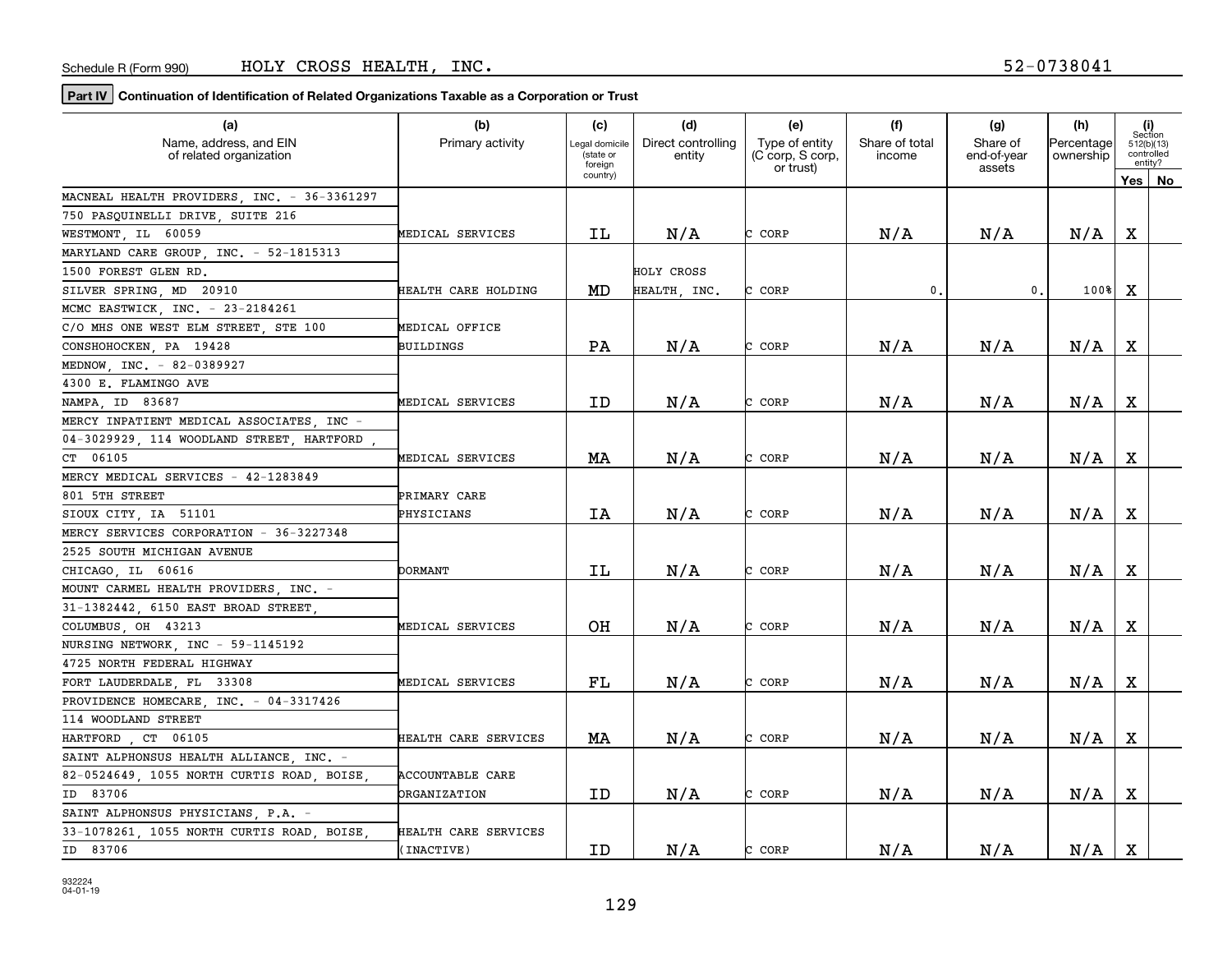| (a)                                               | (b)                   | (c)                         | (d)                          | (e)                                | (f)                      | (g)                     | (h)                     |         | (i)<br>Section           |
|---------------------------------------------------|-----------------------|-----------------------------|------------------------------|------------------------------------|--------------------------|-------------------------|-------------------------|---------|--------------------------|
| Name, address, and EIN<br>of related organization | Primary activity      | Legal domicile<br>(state or | Direct controlling<br>entity | Type of entity<br>(C corp, S corp, | Share of total<br>income | Share of<br>end-of-year | Percentage<br>ownership |         | 512(b)(13)<br>controlled |
|                                                   |                       | foreign<br>country)         |                              | or trust)                          |                          | assets                  |                         |         | entity?                  |
|                                                   |                       |                             |                              |                                    |                          |                         |                         | Yes $ $ | No                       |
| SAINT FRANCIS BEHAVIORAL HEALTH GROUP PC -        |                       |                             |                              |                                    |                          |                         |                         |         |                          |
| 06-1384686 114 WOODLAND STREET HARTFORD           |                       |                             |                              |                                    |                          |                         |                         |         |                          |
| CT 06105                                          | MEDICAL SERVICES      | CT                          | N/A                          | CORP<br>r.                         | N/A                      | N/A                     | N/A                     | х       |                          |
| SAINT FRANCIS CARE MEDICAL GROUP, PC -            |                       |                             |                              |                                    |                          |                         |                         |         |                          |
| 06-1432373, 114 WOODLAND STREET, HARTFORD,        |                       |                             |                              |                                    |                          |                         |                         |         |                          |
| CT 06105                                          | MEDICAL SERVICES      | C <sub>T</sub>              | N/A                          | CORP<br>C.                         | N/A                      | N/A                     | N/A                     | X       |                          |
| SAMARITAN MEDICAL OFFICE BUILDING .INC. -         |                       |                             |                              |                                    |                          |                         |                         |         |                          |
| 14-1607244, 2212 BURDETT AVENUE, TROY, NY         |                       |                             |                              |                                    |                          |                         |                         |         |                          |
| 12180                                             | REAL ESTATE           | NY                          | N/A                          | CORP<br>C                          | N/A                      | N/A                     | N/A                     | X       |                          |
| SJM PROPERTIES, INC. - 16-1294991                 |                       |                             |                              |                                    |                          |                         |                         |         |                          |
| 20555 VICTOR PARKWAY                              |                       |                             |                              |                                    |                          |                         |                         |         |                          |
| LIVONIA, MI 48152                                 | PROPERTY HOLDINGS     | <b>NY</b>                   | N/A                          | C CORP                             | N/A                      | N/A                     | N/A                     | х       |                          |
| SJPE PRACTICE MANAGEMENT SERVICES INC. -          |                       |                             |                              |                                    |                          |                         |                         |         |                          |
| 45-4164964, 301 PROSPECT AVE, SYRACUSE, NY        |                       |                             |                              |                                    |                          |                         |                         |         |                          |
| 13203                                             | MANAGEMENT SERVICES   | <b>NY</b>                   | N/A                          | CORP<br>C.                         | N/A                      | N/A                     | N/A                     | X       |                          |
| SJRMC HOLDINGS INC. - 47-4763735                  |                       |                             |                              |                                    |                          |                         |                         |         |                          |
| 5215 HOLY CROSS PARKWAY                           |                       |                             |                              |                                    |                          |                         |                         |         |                          |
| MISHAWAKA IN 46545                                | PROPERTY HOLDINGS     | IN                          | N/A                          | CORP<br>C.                         | N/A                      | N/A                     | N/A                     | X       |                          |
| ST. ELIZABETH HEALTH SUPPORT SERVICES, INC.       |                       |                             |                              |                                    |                          |                         |                         |         |                          |
| - 16-1540486, 333 BUTTERNUT DRIVE, SUITE          |                       |                             |                              |                                    |                          |                         |                         |         |                          |
| 100, DEWITT, NY 13214                             | MEDICAL SERVICES      | ΝY                          | N/A                          | CORP<br>r                          | N/A                      | N/A                     | N/A                     | X       |                          |
| SYSTEM COORDINATED SERVICES INC. -                |                       |                             |                              |                                    |                          |                         |                         |         |                          |
| 04-2938161 114 WOODLAND STREET HARTFORD           |                       |                             |                              |                                    |                          |                         |                         |         |                          |
| CT 06105                                          | LAB SERVICES          | MA                          | N/A                          | C CORP                             | N/A                      | N/A                     | N/A                     | X       |                          |
| THRE SERVICES, LLC - 45-2603654                   |                       |                             |                              |                                    |                          |                         |                         |         |                          |
| 20555 VICTOR PARKWAY                              | REAL ESTATE BROKERAGE |                             |                              |                                    |                          |                         |                         |         |                          |
| LIVONIA, MI 48152                                 | SERVICES              | MΙ                          | N/A                          | CORP<br>C.                         | N/A                      | N/A                     | N/A                     | х       |                          |
| TRINITY ASSURANCE, LTD. - 98-0453602              |                       |                             |                              |                                    |                          |                         |                         |         |                          |
| PO BOX 1159 GRAND CAYMAN                          |                       | CAYMAN                      |                              |                                    |                          |                         |                         |         |                          |
| GRAND CAYMAN, CAYMAN ISLANDS                      | SELF-INSURANCE        | <b>ISLANDS</b>              | N/A                          | CORP<br>C.                         | N/A                      | N/A                     | N/A                     | X       |                          |
| TRINITY HEALTH ACO, INC. - 47-3794666             |                       |                             |                              |                                    |                          |                         |                         |         |                          |
| 20555 VICTOR PARKWAY                              | ACCOUNTABLE CARE      |                             |                              |                                    |                          |                         |                         |         |                          |
| LIVONIA MI 48152                                  | ORGANIZATION          | DE                          | N/A                          | CORP<br>C.                         | N/A                      | N/A                     | N/A                     | X       |                          |
| TRINITY HEALTH EMPLOYEE BENEFIT TRUST             |                       |                             |                              |                                    |                          |                         |                         |         |                          |
| 38-3410377, 20555 VICTOR PARKWAY, LIVONIA,        |                       |                             |                              |                                    |                          |                         |                         |         |                          |
| MI 48152                                          | GRANTOR TRUST         | M <sub>I</sub>              | N/A                          | TRUST                              | N/A                      | N/A                     | N/A                     | X       |                          |
|                                                   |                       |                             |                              |                                    |                          |                         |                         |         |                          |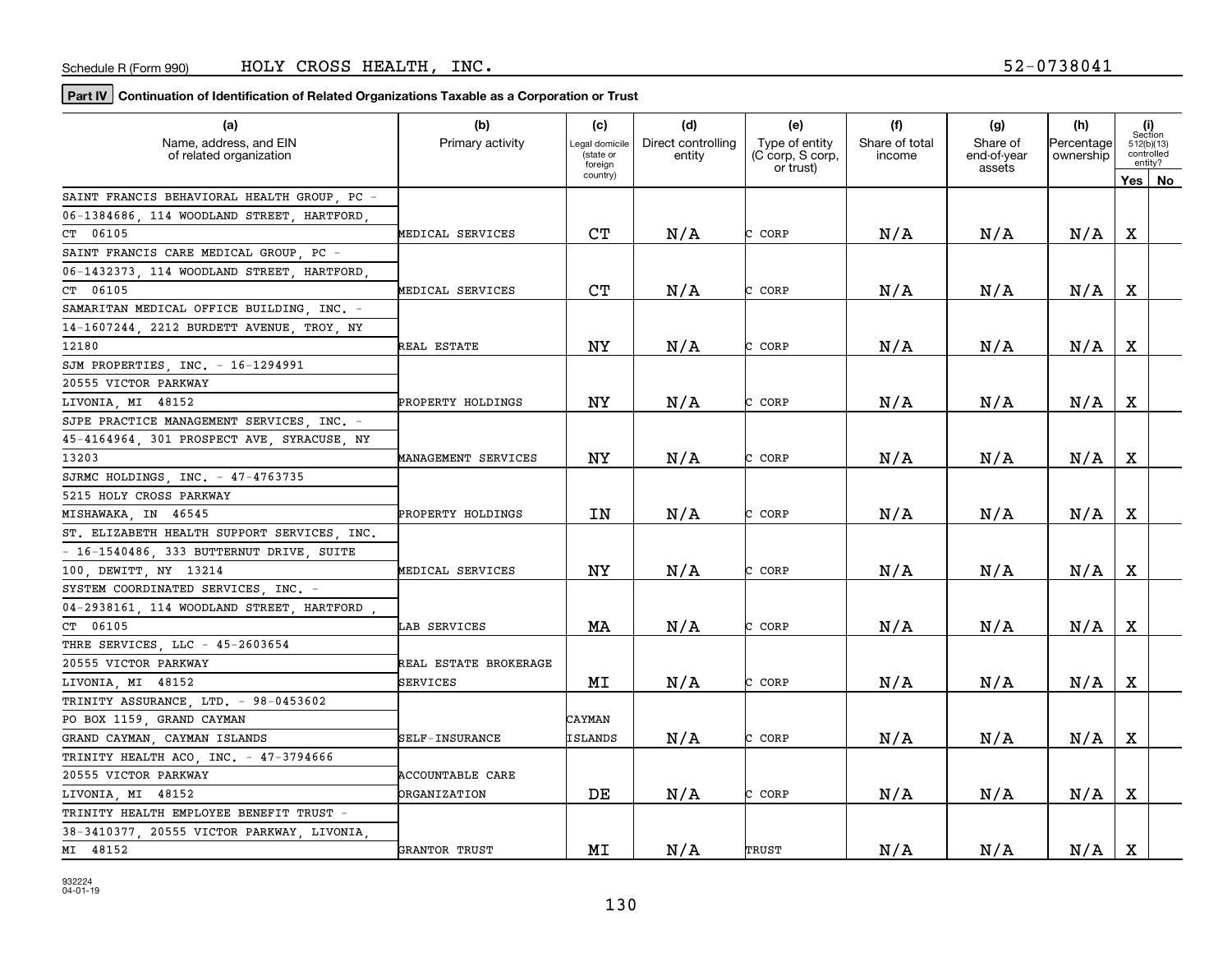| (a)                                               | (b)                 | (c)                                    | (d)                          | (e)                                             | (f)                      | (g)                               | (h)                     |              |                                                                                                                                 |
|---------------------------------------------------|---------------------|----------------------------------------|------------------------------|-------------------------------------------------|--------------------------|-----------------------------------|-------------------------|--------------|---------------------------------------------------------------------------------------------------------------------------------|
| Name, address, and EIN<br>of related organization | Primary activity    | Legal domicile<br>(state or<br>foreign | Direct controlling<br>entity | Type of entity<br>(C corp, S corp,<br>or trust) | Share of total<br>income | Share of<br>end-of-year<br>assets | Percentage<br>ownership |              | $\begin{array}{c} \textbf{(i)}\\ \text{Section}\\ 512 \text{(b)} \text{(13)}\\ \text{controlled} \\ \text{entity?} \end{array}$ |
|                                                   |                     | country)                               |                              |                                                 |                          |                                   |                         |              | Yes No                                                                                                                          |
| TRINITY SENIOR SERVICES MANAGEMENT, INC. -        |                     |                                        |                              |                                                 |                          |                                   |                         |              |                                                                                                                                 |
| 37-1572595, P.O. BOX 9184, FARMINGTON             |                     |                                        |                              |                                                 |                          |                                   |                         |              |                                                                                                                                 |
| HILLS, MI 48333                                   | SENIOR SERVICES     | PA                                     | N/A                          | C CORP                                          | N/A                      | N/A                               | N/A                     | $\, {\rm X}$ |                                                                                                                                 |
| WORKPLACE HEALTH OF GRAND HAVEN, INC. -           |                     |                                        |                              |                                                 |                          |                                   |                         |              |                                                                                                                                 |
| 38-3112035, 1820 44TH STREET SE, KENTWOOD,        |                     |                                        |                              |                                                 |                          |                                   |                         |              |                                                                                                                                 |
| MI 49508                                          | OCCUPATIONAL HEALTH | M <sub>I</sub>                         | N/A                          | C CORP                                          | N/A                      | N/A                               | N/A                     | $\mathbf X$  |                                                                                                                                 |
|                                                   |                     |                                        |                              |                                                 |                          |                                   |                         |              |                                                                                                                                 |
|                                                   |                     |                                        |                              |                                                 |                          |                                   |                         |              |                                                                                                                                 |
|                                                   |                     |                                        |                              |                                                 |                          |                                   |                         |              |                                                                                                                                 |
|                                                   |                     |                                        |                              |                                                 |                          |                                   |                         |              |                                                                                                                                 |
|                                                   |                     |                                        |                              |                                                 |                          |                                   |                         |              |                                                                                                                                 |
|                                                   |                     |                                        |                              |                                                 |                          |                                   |                         |              |                                                                                                                                 |
|                                                   |                     |                                        |                              |                                                 |                          |                                   |                         |              |                                                                                                                                 |
|                                                   |                     |                                        |                              |                                                 |                          |                                   |                         |              |                                                                                                                                 |
|                                                   |                     |                                        |                              |                                                 |                          |                                   |                         |              |                                                                                                                                 |
|                                                   |                     |                                        |                              |                                                 |                          |                                   |                         |              |                                                                                                                                 |
|                                                   |                     |                                        |                              |                                                 |                          |                                   |                         |              |                                                                                                                                 |
|                                                   |                     |                                        |                              |                                                 |                          |                                   |                         |              |                                                                                                                                 |
|                                                   |                     |                                        |                              |                                                 |                          |                                   |                         |              |                                                                                                                                 |
|                                                   |                     |                                        |                              |                                                 |                          |                                   |                         |              |                                                                                                                                 |
|                                                   |                     |                                        |                              |                                                 |                          |                                   |                         |              |                                                                                                                                 |
|                                                   |                     |                                        |                              |                                                 |                          |                                   |                         |              |                                                                                                                                 |
|                                                   |                     |                                        |                              |                                                 |                          |                                   |                         |              |                                                                                                                                 |
|                                                   |                     |                                        |                              |                                                 |                          |                                   |                         |              |                                                                                                                                 |
|                                                   |                     |                                        |                              |                                                 |                          |                                   |                         |              |                                                                                                                                 |
|                                                   |                     |                                        |                              |                                                 |                          |                                   |                         |              |                                                                                                                                 |
|                                                   |                     |                                        |                              |                                                 |                          |                                   |                         |              |                                                                                                                                 |
|                                                   |                     |                                        |                              |                                                 |                          |                                   |                         |              |                                                                                                                                 |
|                                                   |                     |                                        |                              |                                                 |                          |                                   |                         |              |                                                                                                                                 |
|                                                   |                     |                                        |                              |                                                 |                          |                                   |                         |              |                                                                                                                                 |
|                                                   |                     |                                        |                              |                                                 |                          |                                   |                         |              |                                                                                                                                 |
|                                                   |                     |                                        |                              |                                                 |                          |                                   |                         |              |                                                                                                                                 |
|                                                   |                     |                                        |                              |                                                 |                          |                                   |                         |              |                                                                                                                                 |
|                                                   |                     |                                        |                              |                                                 |                          |                                   |                         |              |                                                                                                                                 |
|                                                   |                     |                                        |                              |                                                 |                          |                                   |                         |              |                                                                                                                                 |
|                                                   |                     |                                        |                              |                                                 |                          |                                   |                         |              |                                                                                                                                 |
|                                                   |                     |                                        |                              |                                                 |                          |                                   |                         |              |                                                                                                                                 |
|                                                   |                     |                                        |                              |                                                 |                          |                                   |                         |              |                                                                                                                                 |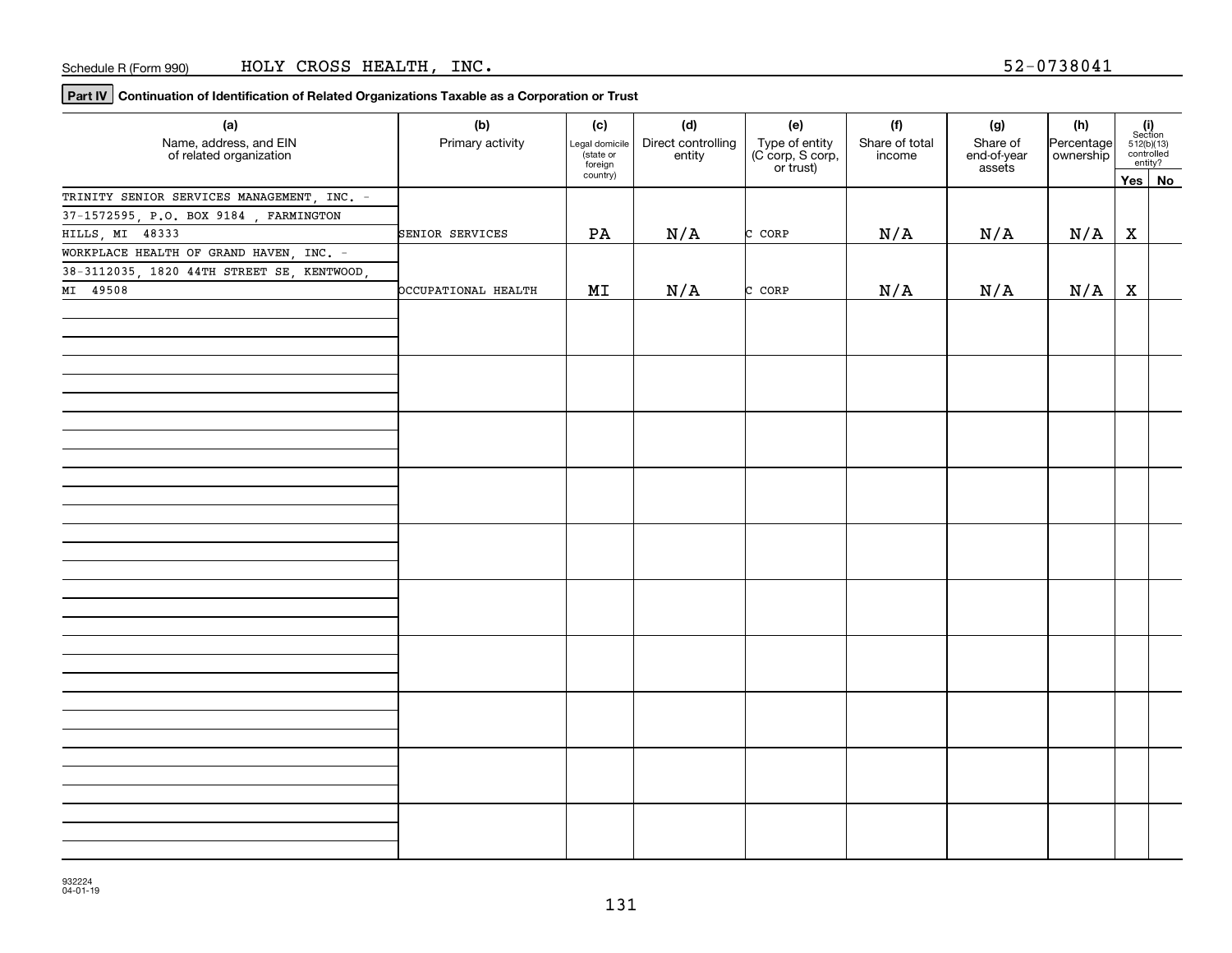## Schedule R (Form 990) 2019  ${\rm HOLY}$  CROSS  ${\rm HEALTH}$  ,  ${\rm INC.}$  . The set of the set of the set of the set of the set of the set of the set of the set of the set of the set of the set of the set of the set of the set of the

**Part V** T**ransactions With Related Organizations.** Complete if the organization answered "Yes" on Form 990, Part IV, line 34, 35b, or 36.

| Note: Complete line 1 if any entity is listed in Parts II, III, or IV of this schedule. |                                                                                                                                                                                                                                |     |   |   |
|-----------------------------------------------------------------------------------------|--------------------------------------------------------------------------------------------------------------------------------------------------------------------------------------------------------------------------------|-----|---|---|
|                                                                                         | During the tax year, did the organization engage in any of the following transactions with one or more related organizations listed in Parts II-IV?                                                                            |     |   |   |
|                                                                                         |                                                                                                                                                                                                                                | 1a  | х |   |
|                                                                                         | b Gift, grant, or capital contribution to related organization(s) manufactured contains and contribution to related organization(s)                                                                                            | 1b  | х |   |
|                                                                                         | c Gift, grant, or capital contribution from related organization(s) material content and contribution from related organization(s) material content and content and contribution from related organization(s) material content | 1c  | х |   |
|                                                                                         |                                                                                                                                                                                                                                | 1d  |   | х |
|                                                                                         | e Loans or loan quarantees by related organization(s)                                                                                                                                                                          | 1e  |   | х |
|                                                                                         |                                                                                                                                                                                                                                |     |   |   |
|                                                                                         | f Dividends from related organization(s) material contracts and contracts are contracted as a contract of the contract of the contract of the contract of the contract of the contract of the contract of the contract of the  | 1f  |   | X |
|                                                                                         |                                                                                                                                                                                                                                | 1g  |   | X |
|                                                                                         | h Purchase of assets from related organization(s) www.assettion.com/www.assettion.com/www.assettion.com/www.assettion.com/www.assettion.com/www.assettion.com/www.assettion.com/www.assettion.com/www.assettion.com/www.assett | 1h  |   | х |
|                                                                                         |                                                                                                                                                                                                                                | 1i. |   | х |
|                                                                                         |                                                                                                                                                                                                                                | 1i. |   | x |
|                                                                                         |                                                                                                                                                                                                                                |     |   |   |
|                                                                                         |                                                                                                                                                                                                                                | 1k. |   | X |
|                                                                                         | Performance of services or membership or fundraising solicitations for related organization(s)                                                                                                                                 | 11  | X |   |
|                                                                                         | m Performance of services or membership or fundraising solicitations by related organization(s)                                                                                                                                | 1m  | X |   |
|                                                                                         |                                                                                                                                                                                                                                | 1n  |   | x |
|                                                                                         | <b>o</b> Sharing of paid employees with related organization(s)                                                                                                                                                                | 1о  |   | X |
|                                                                                         |                                                                                                                                                                                                                                |     |   |   |
|                                                                                         | p Reimbursement paid to related organization(s) for expenses [111] production in the content of the content of the content of the content of the content of the content of the content of the content of the content of the co | 1p  | х |   |
|                                                                                         |                                                                                                                                                                                                                                | 1q  |   |   |
|                                                                                         |                                                                                                                                                                                                                                |     |   |   |
|                                                                                         |                                                                                                                                                                                                                                | 1r. | х |   |
|                                                                                         |                                                                                                                                                                                                                                | 1s  | X |   |

**2**If the answer to any of the above is "Yes," see the instructions for information on who must complete this line, including covered relationships and transaction thresholds. **(a) (b) (c) (d) (1)**MOUNT CARMEL HEALTH SYSTEM **(2)**HOLY CROSS HEALTH FOUNDATION, INC. **(3)**ST. JOSEPH'S HOSPITAL HEALTH CENTER **(4)**TRINITY HOME HEALTH SERVICES **(5)**TRINITY HOME HEALTH SERVICES **(6)**TRINITY HEALTH - MICHIGAN Name of related organization  $\vert$  Transaction type (a-s) Amount involved | Method of determining amount involved 59,653. PER BOOKS 873,996. PER BOOKS 219,884. PER BOOKS 272,379. PER BOOKS 117,304. PER BOOKS 449,908. PER BOOKS Q C P A M M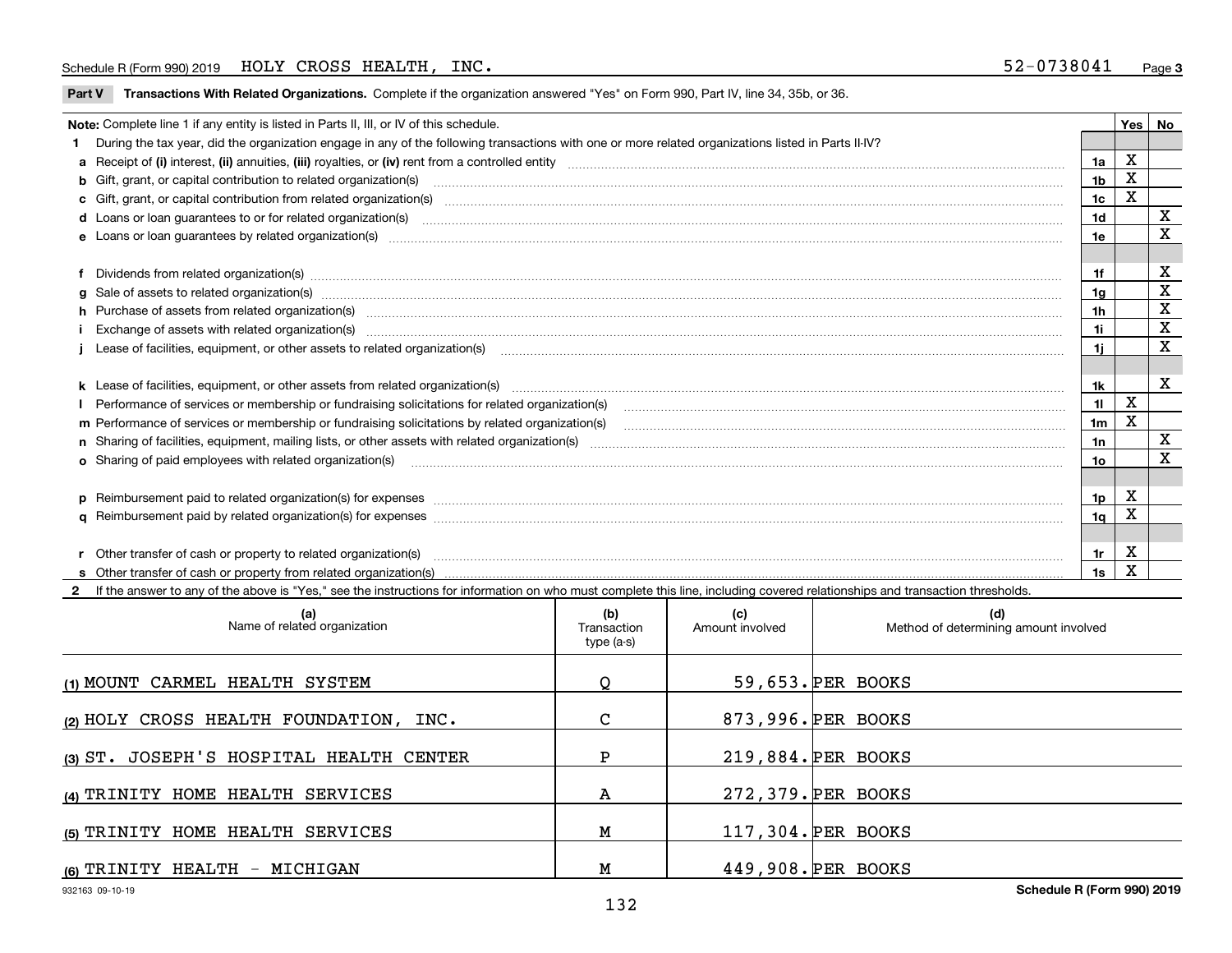**Part V Continuation of Transactions With Related Organizations**  (Schedule R (Form 990), Part V, line 2)

| (a)<br>Name of other organization  | (b)<br>Transaction<br>type (a-s) | (c)<br>Amount involved | (d)<br>Method of determining<br>amount involved |
|------------------------------------|----------------------------------|------------------------|-------------------------------------------------|
| TRINITY HEALTH CORPORATION<br>(7)  | A                                |                        | 62,097. PER BOOKS                               |
| TRINITY HEALTH CORPORATION<br>(8)  | $\, {\bf B}$                     | 14,388,352. PER BOOKS  |                                                 |
| TRINITY HEALTH CORPORATION<br>(9)  | $\mathbf C$                      |                        | 649,025. PER BOOKS                              |
| TRINITY HEALTH CORPORATION<br>(10) | L                                |                        | 52,046. PER BOOKS                               |
| (11) TRINITY HEALTH CORPORATION    | ${\bf M}$                        | 37,260,645. PER BOOKS  |                                                 |
| TRINITY HEALTH CORPORATION<br>(12) | ${\bf P}$                        | 16,560,138. PER BOOKS  |                                                 |
| (13) TRINITY HEALTH CORPORATION    | Q                                | 1,060,022. PER BOOKS   |                                                 |
| (14) TRINITY HEALTH CORPORATION    | $\mathbb{R}$                     | 15,847,770. PER BOOKS  |                                                 |
| TRINITY HEALTH CORPORATION<br>(15) | S                                | 4,365,947. PER BOOKS   |                                                 |
| (16)                               |                                  |                        |                                                 |
| (17)                               |                                  |                        |                                                 |
| (18)                               |                                  |                        |                                                 |
| (19)                               |                                  |                        |                                                 |
| (20)                               |                                  |                        |                                                 |
| (21)                               |                                  |                        |                                                 |
| (22)                               |                                  |                        |                                                 |
| (23)                               |                                  |                        |                                                 |
| (24)                               |                                  |                        |                                                 |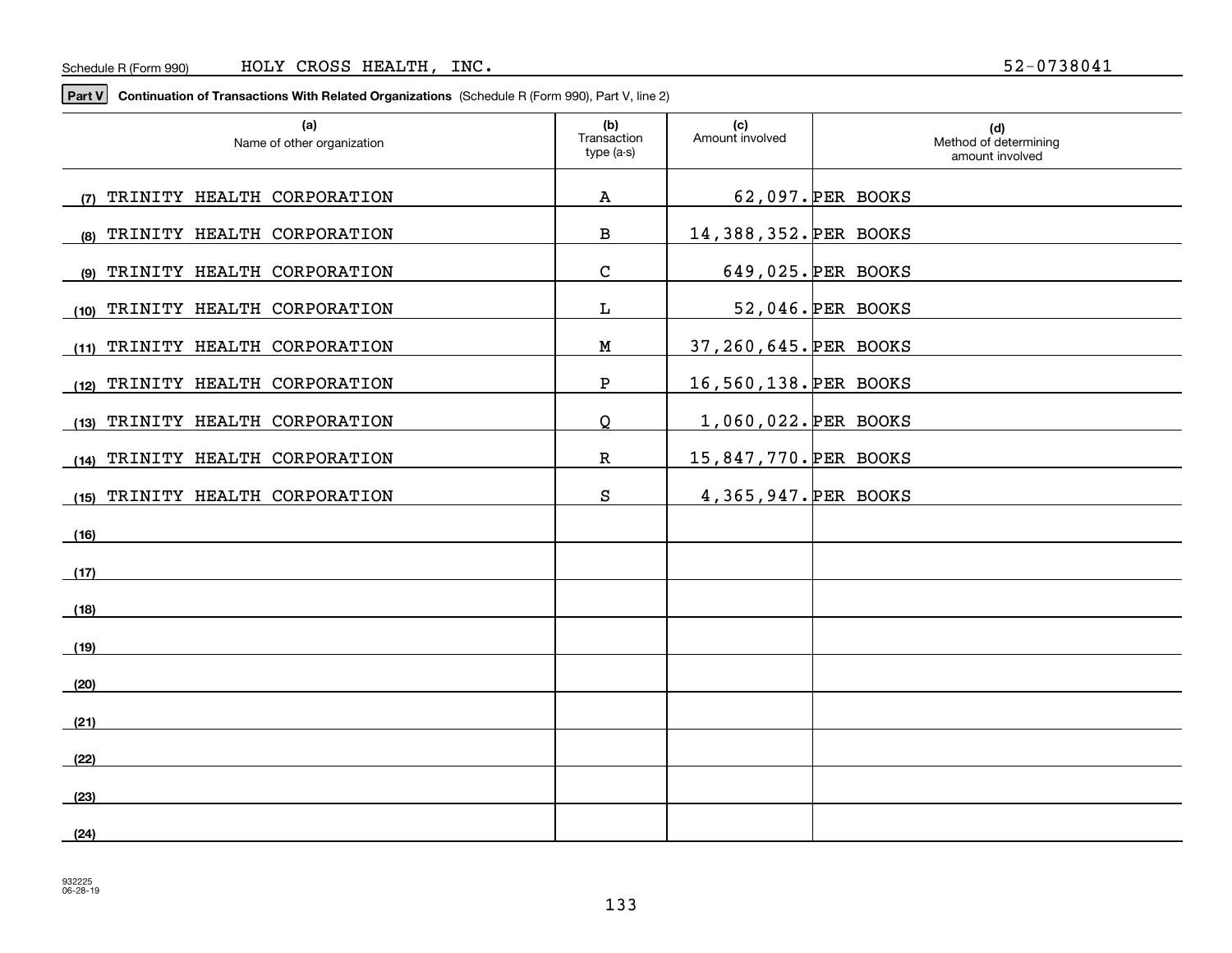## Schedule R (Form 990) 2019  ${\rm HOLY}$   ${\rm CROS}$   ${\rm HEALTH}$  ,  ${\rm INC.}$   ${\rm NCC}$  ,  ${\rm NCC}$  ,  ${\rm NCC}$  ,  ${\rm NCC}$  ,  ${\rm NCC}$  ,  ${\rm NCC}$  ,  ${\rm NCC}$  ,  ${\rm NCC}$  ,  ${\rm NCC}$  ,  ${\rm NCC}$  ,  ${\rm NCC}$  ,  ${\rm NCC}$  ,  ${\rm NCC}$  ,  ${\rm NCC}$  ,  ${\rm NCC}$  ,  ${\rm NCC}$

**Part VI Unrelated Organizations Taxable as a Partnership. Complete if the organization answered "Yes" on Form 990, Part IV, line 37.** 

Provide the following information for each entity taxed as a partnership through which the organization conducted more than five percent of its activities (measured by total assets or gross revenue) that was not a related organization. See instructions regarding exclusion for certain investment partnerships.

| (a)<br>Name, address, and EIN<br>of entity | ັ<br>(b)<br>Primary activity | (c)<br>Legal domicile<br>(state or foreign<br>country) | (d)<br>Predominant income<br>(related, unrelated,<br>excluded from tax under<br>sections 512-514) | $(e)$<br>Are all<br>partners sec.<br>501(c)(3)<br>orgs.?<br>Yes No | (f)<br>Share of<br>total<br>income | (g)<br>Share of<br>end-of-year<br>assets | (h)<br>Dispropor-<br>tionate<br>allocations?<br>Yes No | (i)<br>Code V-UBI<br>  amount in box 20 managing<br>  of Schedule K-1 partner? ownership<br>  of Schedule K-1 partner? ownership<br>  Yes No | (i)<br>Yes No | $(\mathsf{k})$ |
|--------------------------------------------|------------------------------|--------------------------------------------------------|---------------------------------------------------------------------------------------------------|--------------------------------------------------------------------|------------------------------------|------------------------------------------|--------------------------------------------------------|----------------------------------------------------------------------------------------------------------------------------------------------|---------------|----------------|
|                                            |                              |                                                        |                                                                                                   |                                                                    |                                    |                                          |                                                        |                                                                                                                                              |               |                |
|                                            |                              |                                                        |                                                                                                   |                                                                    |                                    |                                          |                                                        |                                                                                                                                              |               |                |
|                                            |                              |                                                        |                                                                                                   |                                                                    |                                    |                                          |                                                        |                                                                                                                                              |               |                |
|                                            |                              |                                                        |                                                                                                   |                                                                    |                                    |                                          |                                                        |                                                                                                                                              |               |                |
|                                            |                              |                                                        |                                                                                                   |                                                                    |                                    |                                          |                                                        |                                                                                                                                              |               |                |
|                                            |                              |                                                        |                                                                                                   |                                                                    |                                    |                                          |                                                        |                                                                                                                                              |               |                |
|                                            |                              |                                                        |                                                                                                   |                                                                    |                                    |                                          |                                                        |                                                                                                                                              |               |                |
|                                            |                              |                                                        |                                                                                                   |                                                                    |                                    |                                          |                                                        |                                                                                                                                              |               |                |

**Schedule R (Form 990) 2019**